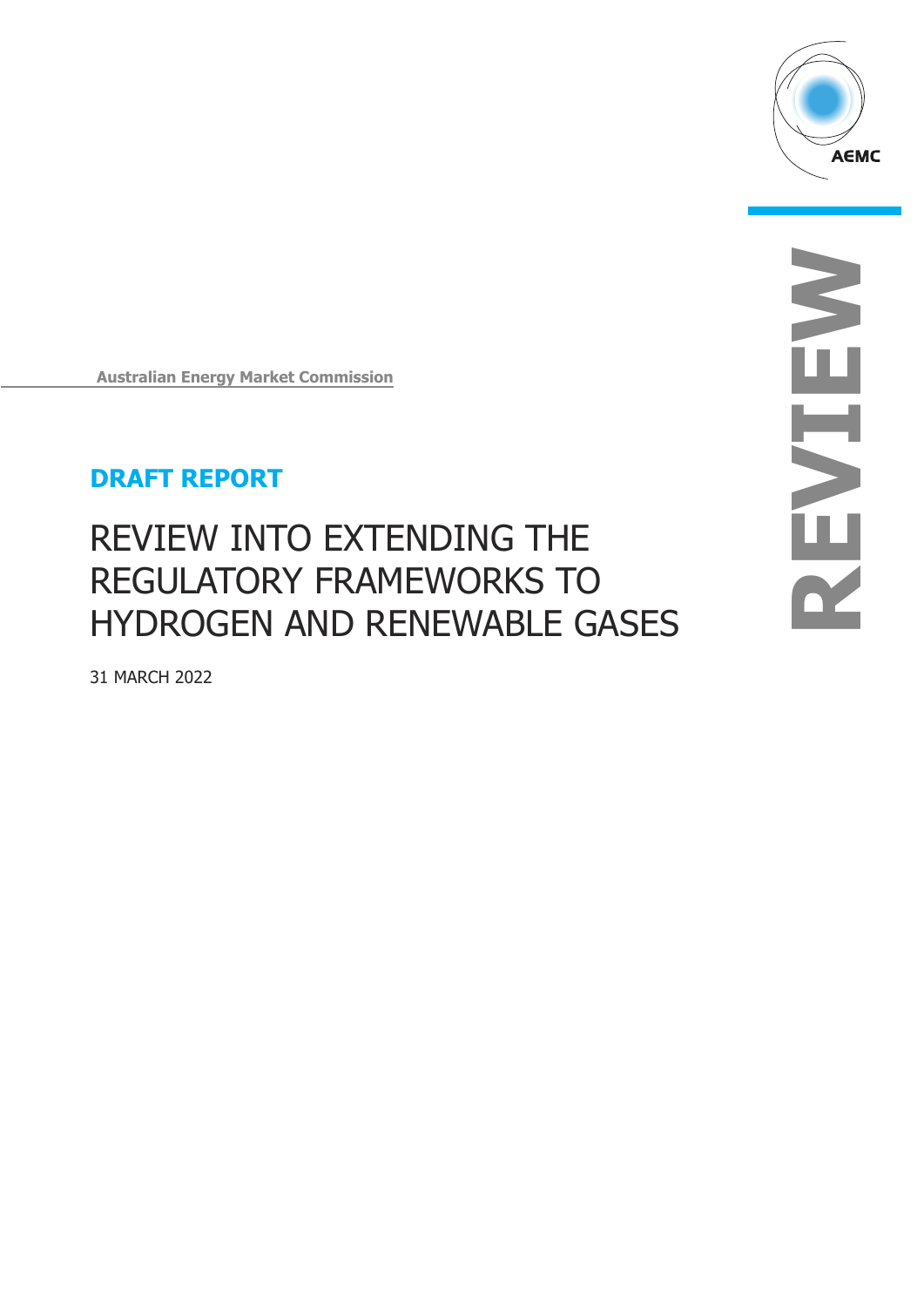# INQUIRIES

Australian Energy Market Commission GPO Box 2603 Sydney NSW 2000

E aemc@aemc.gov.au T (02) 8296 7800

Reference: EMO0042

# **CITATION**

AEMC, Review into extending the regulatory frameworks to hydrogen and renewable gases, Draft report, 31 March 2022

# ABOUT THE AEMC

The AEMC reports to the Energy Ministers' Meeting (formerly the Council of Australian Governments Energy Council). We have two functions. We make and amend the national electricity, gas and energy retail rules and conduct independent reviews for the Energy Ministers' Meeting.

This work is copyright. The Copyright Act 1968 permits fair dealing for study, research, news reporting, criticism and review. Selected passages, tables or diagrams may be reproduced for such purposes provided acknowledgement of the source is included.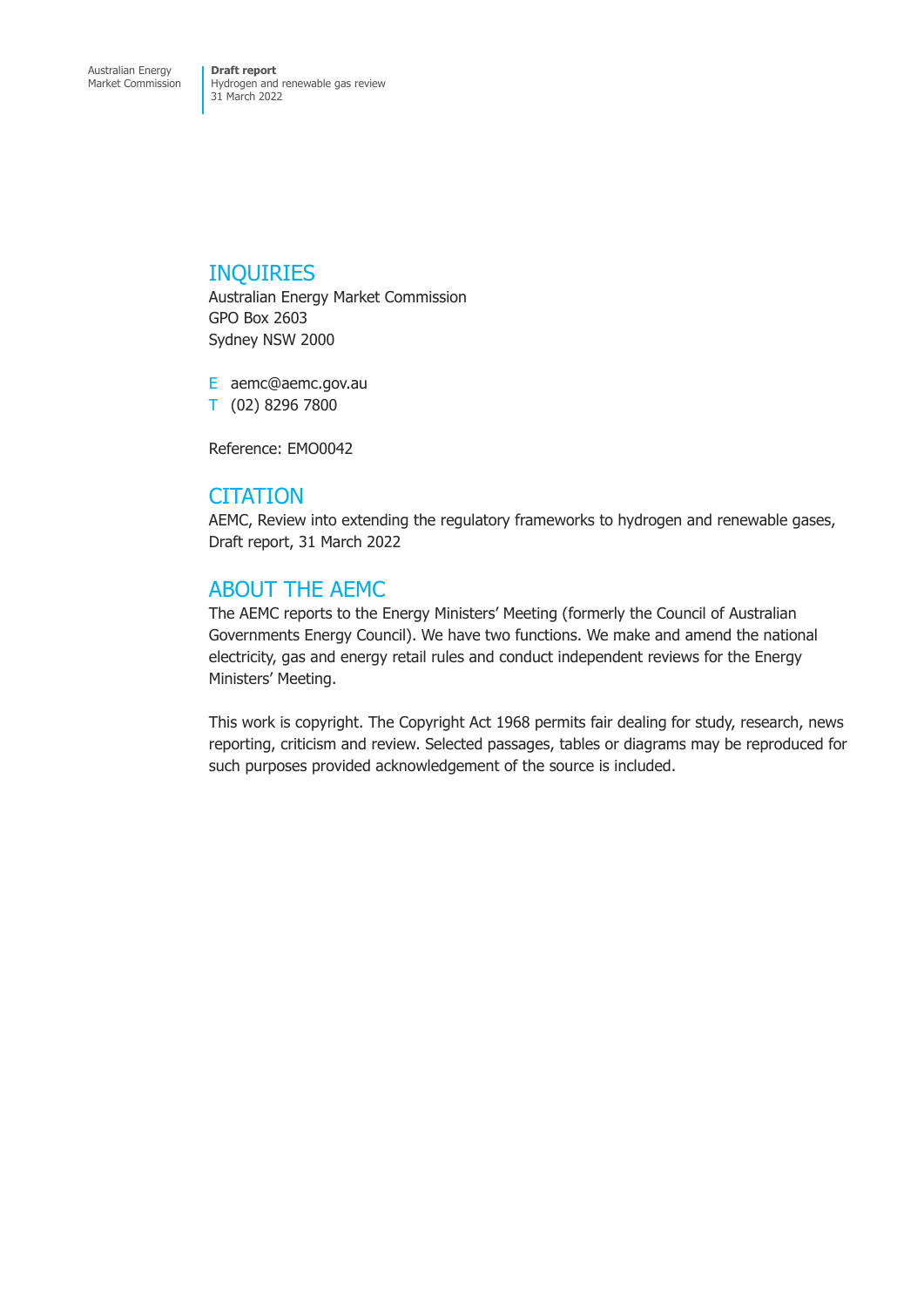Australian Energy Market Commission

**Draft report**  Hydrogen and renewable gas review 31 March 2022

# **SUMMARY**

1 The *Review into extending the regulatory frameworks to hydrogen and renewable gases* is focused on developing initial rules for Energy Ministers to extend the national gas regulatory framework to low-level hydrogen-natural gas blends and renewable gases.

2 This draft report sets out the Australian Energy Market Commission's (AEMC or Commission) draft recommendations and assessment of issues that could emerge in the National Gas Rules (NGR) and National Energy Retail Rules (NERR) if the National Gas Law (NGL) and National Energy Retail Law (NERL) are extended to covered gases and natural gas equivalents are supplied to consumers.

## **Summary of draft recommendations**

3 The Commission's key draft recommendations include:

- Extending the economic regulatory framework.
	- This is to be achieved by making amendments to the economic regulation of pipelines framework to facilitate connections of other covered gas suppliers, increase market transparency, and provide, where necessary, more clarity on the regulatory treatment of pipelines transitioning to transporting another covered gas. Importantly for a transitioning market, the draft recommendations also seek to provide regulatory certainty and clarity on the treatment of government grants and concessional finance used to support new investment.
- Extending the market transparency mechanisms.
	- The extensions of the transparency mechanisms such as the Gas Bulletin Board and the Gas Statement of Opportunities, are expected to reduce the likelihood of material information gaps occurring which could have a range of adverse effects on market participants and economic efficiency. Extending the non-pipeline infrastructure access reporting mechanism to other covered gases and to blend processing facilities will also help facilitate third party access to these facilities.
- Streamlining arrangements for the short term trading market (STTM)
	- Accommodating the introduction of covered gases into the STTM will occur through building on the existing STTM arrangements for distribution connected injection facilities by: creating a single new facility category for injection into the STTM from distribution-connected injection facilities; reducing reporting obligations; allowing for facility aggregation; and changing the process for establishing new custody transfer points.
- Adapting the Victorian declared wholesale gas market (DWGM)
	- All issues related to the settlement of distribution connected facilities in the DWGM are being addressed through the DWGM distribution connected facilities rule change process. This review is considering distribution systems not directly connected to the DTS and unaccounted for gas in the DWGM, where the draft recommendation is to maintain the existing arrangements.

т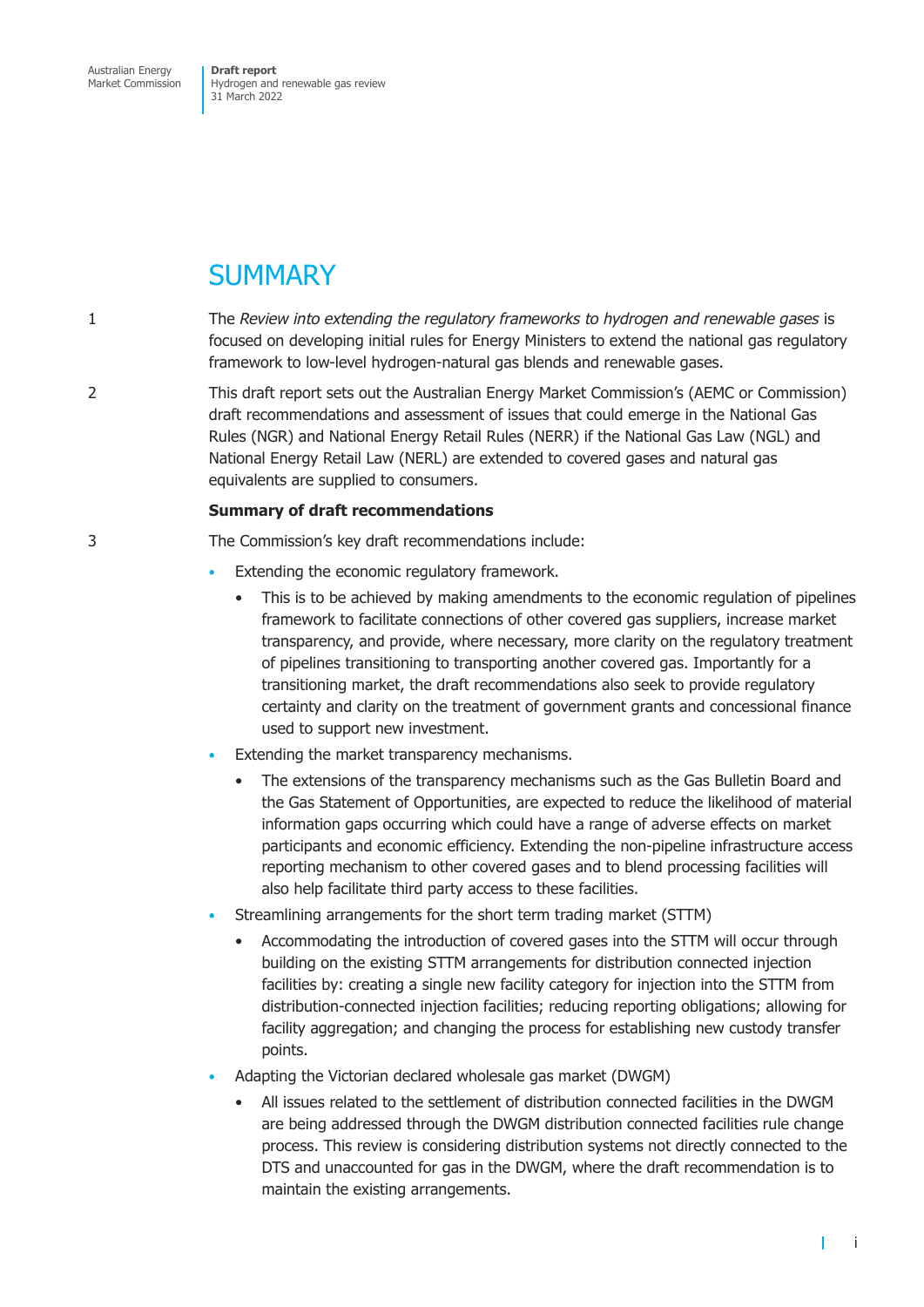- Allowing new services and commodities to be priced or traded within the retail gas markets.
	- This will be achieved by expanding the existing categories of retail market participants to include those with facilities using other covered gases. This change is likely to encourage the delivery of new services or commodities and should encourage allocative, productive and dynamic efficiency in the provision of those services to end users.
- Enabling consumers to be informed about the transition to natural gas equivalents.
	- Introducing requirements on retailers and distributors to communicate the transition to consumers is expected to facilitate customers' understanding of when and how the transition to a NGE will impact them. This should result in enhanced transparency and should promote confidence of gas consumers in the market.
- Retaining the draft regulatory sandbox rules in their current form as these draft rules can already accommodate other covered gases.
- 4 Related to these draft recommendations is the AER's advice to Senior Officials on the ring fencing and associate contract arrangements that apply to pipelines under the NGL and NGR. The AER suggested that changes be made to: the exemption framework for minimum ring fencing requirements; the regulator's power to impose additional ring fencing requirements; and the associate contract approval process. In accordance with its terms of reference, the AER did not carry out public consultation to inform its advice. Consequently, the Commission has set out the AER's suggestions in this draft report for consultation

#### **Benefits of the draft recommendations**

5 This review focuses on the necessary changes to the NGR and NERR that will support and implement the changes being made to the relevant laws by jurisdictional officials. In doing so, the Commission has sought to identify changes to the existing regulatory frameworks that are consistent with achieving the NGO and NERO.

6 The draft recommendations have been made to enable:

- efficient delivery of new services through the operation of markets that enable new entrants to emerge and efficient investment
- continued innovation in developing new services for customers
- the implementation of recommendations that aim to be fit for purpose and proportionate to the issues they seek to address and achievable for market participants
- clarity on the roles and responsibilities for the quality, safety, reliability, and security of supply of gas, to maintain operational safety of infrastructure and customer equipment and appliances
- existing consumer protections to be maintained during the transition to the increasing use of hydrogen and renewable gases.

7 Importantly, the Commission has also considered how its draft recommendations support and enable the decarbonisation of the energy market as well as provide a framework for market participants to continue to innovate in a market that is open to competitive tension and

ii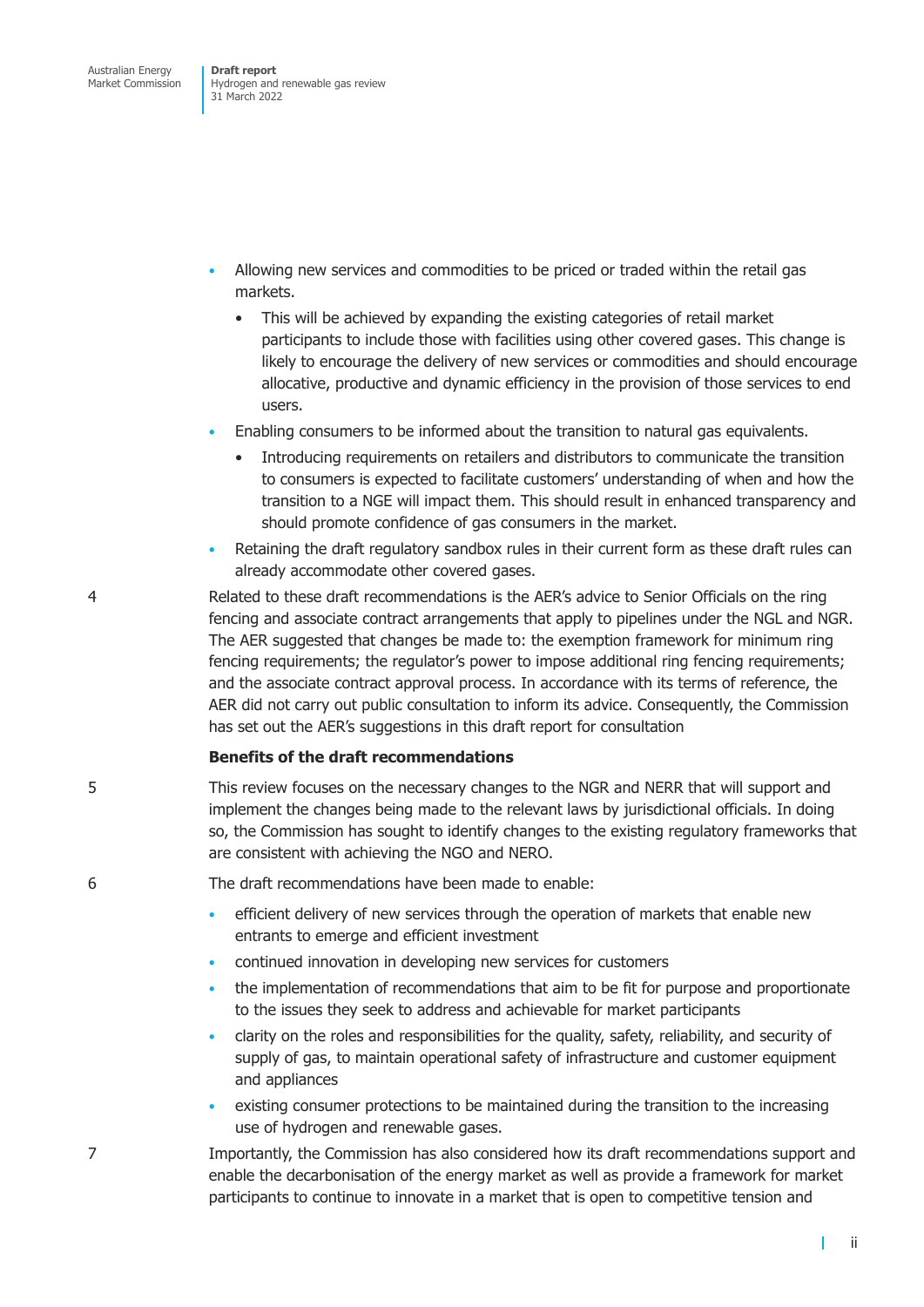fosters efficiencies that will result in new gas services that customers seek. Where competition may be limited, the existing arrangements of applying economic regulation and market transparency are recommended to extend to the provision of new gases to provide a clear and consistent framework for all gas sector participants.

### **Background**

- 8 On 20 August 2021, Energy Ministers agreed that the national gas regulatory framework should be amended to bring biomethane, hydrogen blends and other renewable methane gas blends within its scope.
- 9 The AEMC was tasked with a review of the NGR and NERR to develop initial rules that will extend the regulatory frameworks to low-level hydrogen-natural gas blends and other renewable gases. In addition, the AEMC is also to provide Energy Ministers with advice on any changes to the NGL and NERL required to enable these rules.
- 10 The AEMC's review is part of a suite of reviews that will be conducted concurrently with the purpose of enabling the NGL, NGR, NERL and NERR to be extended to the supply of natural gas equivalents. The other reviews are being carried out by:
	- Jurisdictional officials, who are responsible for identifying and developing the changes required to the NGL, NERL and regulations made under the NGL and NERL.
	- AEMO, who is responsible for reviewing its procedures and other subordinate instruments for the facilitated and regulated retail gas markets and will also inform the AEMC of any changes it considers necessary to the NGR to enable these changes.

#### **Interaction with the AEMC DWGM distribution connected facilities rule change**

11 The AEMC's consideration of the *DWGM distribution connected facilities rule change* is being undertaken concurrently with this review*.* The rule change request seeks to enable the participation of distribution connected production and storage facilities in the DWGM. While the request does not explicitly target the integration of hydrogen blends and renewable gases, its focus on allowing distribution connected facilities to participate in the DWGM has implications for enabling covered gases to be injected into gas distribution systems in Victoria.

#### **Next steps**

- 12 The AEMC will be participating in a public forum hosted by the Department of Industry, Science, Energy and Resources on Friday 1 April 2022. AEMC staff will present an overview of this draft report at the forum.
- 13 Written submissions to this draft report are sought by Thursday 19 May 2022.
- 14 A final report and draft initial rules will be published for consultation in September 2022. Final initial draft rules will be provided to Energy Ministers by 14 November 2022.

т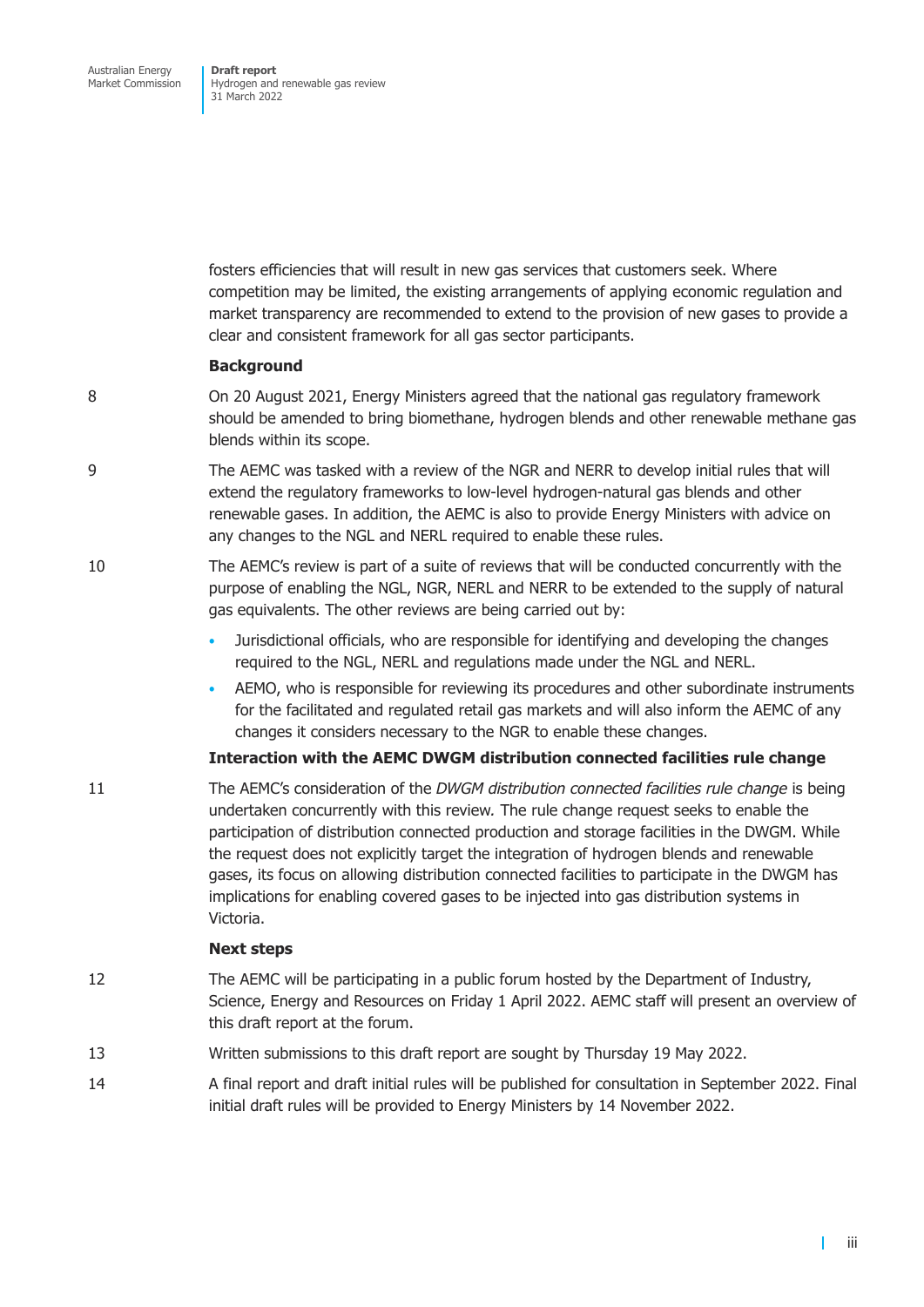Market Commission

Hydrogen and renewable gas review 31 March 2022

# **CONTENTS**

| 1<br>1.1<br>1.2<br>1.3<br>1.4<br>1.5 | <b>Introduction</b><br>Context for this review<br>Purpose and focus of this review<br>Stakeholder engagement to date<br>This report<br>Review process | 1<br>$\mathbf{1}$<br>3<br>5<br>$\frac{5}{7}$ |
|--------------------------------------|-------------------------------------------------------------------------------------------------------------------------------------------------------|----------------------------------------------|
| 2                                    | Overview of recommendations                                                                                                                           | 8                                            |
| 2.1                                  | Introduction                                                                                                                                          | $\, 8$                                       |
| 2.2                                  | Recommended reforms                                                                                                                                   | 9                                            |
| 3                                    | Economic regulation of pipelines                                                                                                                      | 11                                           |
| 3.1                                  | Access to pipelines by suppliers of covered gases                                                                                                     | 13                                           |
| 3.2                                  | Information on the type of gas a pipeline is transporting or is proposing to transport                                                                | 19                                           |
| 3.3                                  | Regulatory treatment of government mandated transitions to transporting another covered gas                                                           | 22                                           |
| 3.4                                  | Regulatory treatment of voluntary transitions to transporting another covered gas                                                                     | 24                                           |
| 3.5                                  | Regulatory treatment of government grants and concessional finance                                                                                    | 27                                           |
| 4                                    | <b>Ring fencing framework</b>                                                                                                                         | 30                                           |
| 4.1                                  | Overview of the ring fencing framework                                                                                                                | 31                                           |
| 4.2                                  | Exemption framework for minimum ring fencing requirements                                                                                             | 33                                           |
| 4.3                                  | Class orders for additional ring fencing requirements                                                                                                 | 40                                           |
| 4.4                                  | Associate contract approval process                                                                                                                   | 42                                           |
| 5                                    | Market transparency mechanisms                                                                                                                        | 48                                           |
| 5.1                                  | Extending the transparency mechanisms to other covered gases                                                                                          | 50                                           |
| 5.2                                  | Amendments to the GSOO                                                                                                                                | 56                                           |
| 5.3                                  | Amendments to the VGPR                                                                                                                                | 62                                           |
| 5.4                                  | Amendments to the Bulletin Board                                                                                                                      | 66                                           |
| 5.5                                  | Amendments to the AER's gas price reporting function                                                                                                  | 76                                           |
| 5.6                                  | Amendments to the non-pipeline infrastructure access reporting obligations                                                                            | 78                                           |
| 6                                    | Short term trading market                                                                                                                             | 81                                           |
| 6.1                                  | Registration and facility categories                                                                                                                  | 82                                           |
| 6.2                                  | Settlement and reporting obligations for distribution connected facilities                                                                            | 88                                           |
| 6.3                                  | Establishment of custody transfer points                                                                                                              | 93                                           |
| 6.4                                  | Matched allocation mechanism                                                                                                                          | 96                                           |
| 6.5                                  | Gas quality specification and responsibility for gas quality                                                                                          | 98                                           |
| 7                                    | Declared wholesale gas market                                                                                                                         | 103                                          |
| 7.1                                  | Overview of issues raised in the consultation paper                                                                                                   | 104                                          |
| 7.2                                  | Unaccounted for gas                                                                                                                                   | 107                                          |
| 7.3                                  | Non-DTS pipelines                                                                                                                                     | 109                                          |
| 8                                    | <b>Regulated retail markets</b>                                                                                                                       | 114                                          |
| 8.1                                  | Registration categories                                                                                                                               | 115                                          |
| 8.2                                  | Metering and heating values                                                                                                                           | 118                                          |
| 8.3                                  | Settlement and balancing                                                                                                                              | 121                                          |
| 8.4                                  | Cost of gas and competition concerns                                                                                                                  | 122                                          |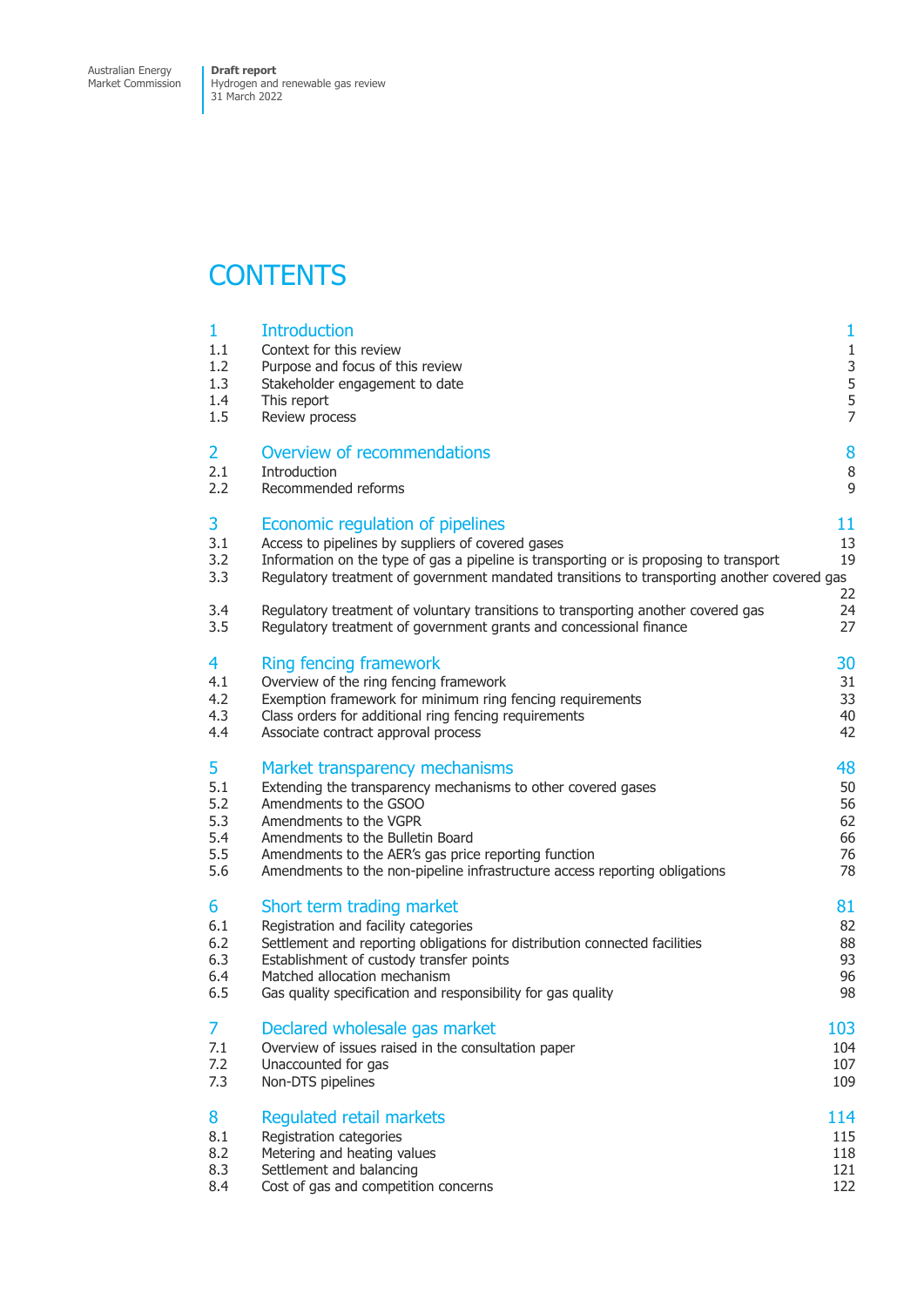Market Commission Hydrogen and renewable gas review 31 March 2022

| 9<br>9.1<br>9.2<br>9.3<br>9.4 | <b>Consumer protections</b><br>Notice of transition to a NGE<br>Notice of price changes because of a transition to a NGE<br>Arrangements for billing on transition to a NGE<br>Gas quality risk issues | 125<br>126<br>132<br>134<br>137 |
|-------------------------------|--------------------------------------------------------------------------------------------------------------------------------------------------------------------------------------------------------|---------------------------------|
| 10<br>10.1                    | Regulatory sandbox framework<br>Supply of natural gas equivalents in trials                                                                                                                            | 140<br>141                      |
| <b>Abbreviations</b>          |                                                                                                                                                                                                        | 146                             |
| <b>APPENDICES</b><br>A        | Summary of other issues raised in submissions                                                                                                                                                          | 148                             |
| B<br>B.1<br>B.2               | Overview of the regulatory frameworks review<br>Overarching review framework and its workstreams<br>Overarching review governance                                                                      | 149<br>149<br>154               |
| C<br>C.1<br>C.2               | <b>Assessment framework</b><br>Achieving the NGO and NERO<br>Assessment framework                                                                                                                      | 155<br>155<br>156               |
| D<br>D.1                      | Draft law recommendations<br>Draft law recommendations to Official's review                                                                                                                            | 158<br>158                      |
| Е                             | Consequential rule changes required                                                                                                                                                                    | 160                             |
| F                             | Draft rule recommendations                                                                                                                                                                             | 163                             |
| <b>TABLES</b>                 |                                                                                                                                                                                                        |                                 |
| Table 1.1:<br>Table 5.1:      | AEMC's review - remaining key milestones<br>Consistent treatment of facilities and activities involved in the supply of different gases<br>under the GSOO                                              | 7<br>58                         |
| Table 5.2:                    | Consistent treatment of facilities and activities involved in the supply of different gases<br>under the VGPR                                                                                          | 64                              |
| Table 5.3:                    | Consistent treatment of facilities and activities involved in the supply of different gases<br>under the Bulletin Board                                                                                | 70                              |
| Table 5.4:                    | Consistent treatment of facilities and activities involved in the supply of different gases<br>under the AER's price reporting function                                                                | 77                              |
| Table 5.5:                    | Consistent treatment of facilities and activities involved in the supply of different gases<br>$1.1.01$ $1.01$ $1.1.1$ $1.00$                                                                          | $\neg \wedge$                   |

|               | under the AER's price reporting function                                                    | 77  |
|---------------|---------------------------------------------------------------------------------------------|-----|
| Table 5.5:    | Consistent treatment of facilities and activities involved in the supply of different gases |     |
|               | under Part 18A of the NGR                                                                   | 79  |
| Table 7.1:    | Distribution networks in Victoria connected to non-DTS pipelines                            | 110 |
| Table $8.1$ : | Heating value governance in regulated retail markets                                        | 119 |
| Table A.1:    | Summary of other issues raised in submissions                                               | 148 |
| Table B.1:    | Indicative scope of the AEMC review                                                         | 151 |
| Table B.2:    | Indicative out of scope of the AEMC review                                                  | 153 |
| Table E.1:    | Consequential changes to the NGR                                                            | 160 |
|               |                                                                                             |     |

# [FIGURES](#page-157-0)

| Figure B.1: Overarching review framework               | 150 |
|--------------------------------------------------------|-----|
| Figure B.2: Indicative scope of the review workstreams | 151 |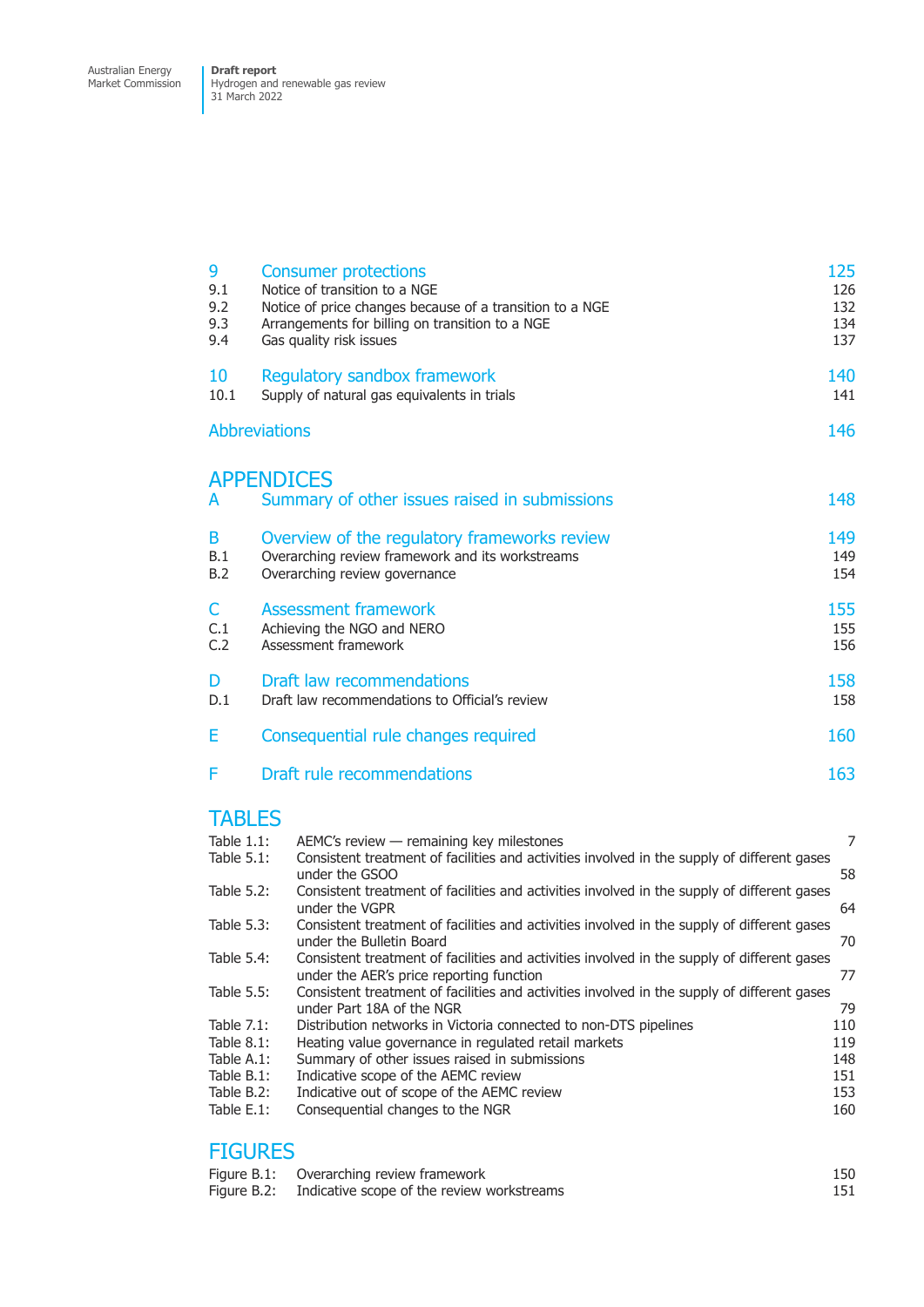# <span id="page-7-0"></span>1 INTRODUCTION

In August 2021, Energy Ministers tasked the Australian Energy Market Commission (AEMC or Commission) with a review of the National Gas Rules (NGR) and National Energy Retail Rules (NERR) to develop initial rules that will extend the regulatory frameworks to low-level hydrogen-natural gas blends and renewable gases. In addition, the AEMC is to also provide Energy Ministers with advice on any changes to the National Gas Law (NGL) and National Energy Retail Law (NERL) required to enable these rules.

This chapter introduces the review and outlines:

- the context of the review
- the purpose and focus of the review
- the review processes
- the structure of this draft report.

For ease of reference this draft report uses the following terms:

- "covered gas" to refer to a covered gas under the proposed amendments to the NGL being consulted on by jurisdictional officials, which will initially be only a primary gas or a blend of primary gases
- "primary gas" to refer to a gas identified as a primary gas under the NGL, initially only natural gas, biomethane, synthetic methane and hydrogen
- "other covered gas" to refer to a covered gas (primary gas or gas blend) other than natural gas
- "natural gas equivalent" (NGE)" to refer to a covered gas (other than natural gas) that is suitable for consumption in existing natural gas appliances
- "constituent gas" to refer to a primary gas that is used to create a gas blend

# 1.1 Context for this review

# **1.1.1 Background**

In December 2018, Energy Ministers agreed to work together to develop and implement a National Hydrogen Strategy to build hydrogen export markets and deliver domestic hydrogen projects. In 2019, the COAG Energy Council Hydrogen Working Group, led by Dr Alan Finkel AO, developed the strategy, which was endorsed by Energy Ministers on 22 November 2019.

The National Hydrogen Strategy sets out several government actions to support the development of a hydrogen industry, one of which is to use clean hydrogen in gas distribution pipelines. The strategy noted, however, that before widespread blending of hydrogen in gas distribution pipelines can occur, further work on a range of technical, economic, regulatory and legal matters will be required. Action 3.12 of the National Hydrogen Strategy recommended that a review of a range of matters be undertaken in 2020, including, among others the application of the NGL to hydrogen. The recommended review was undertaken and advice from it was provided to Energy Ministers in mid-2021.

1

 $\mathbf{I}$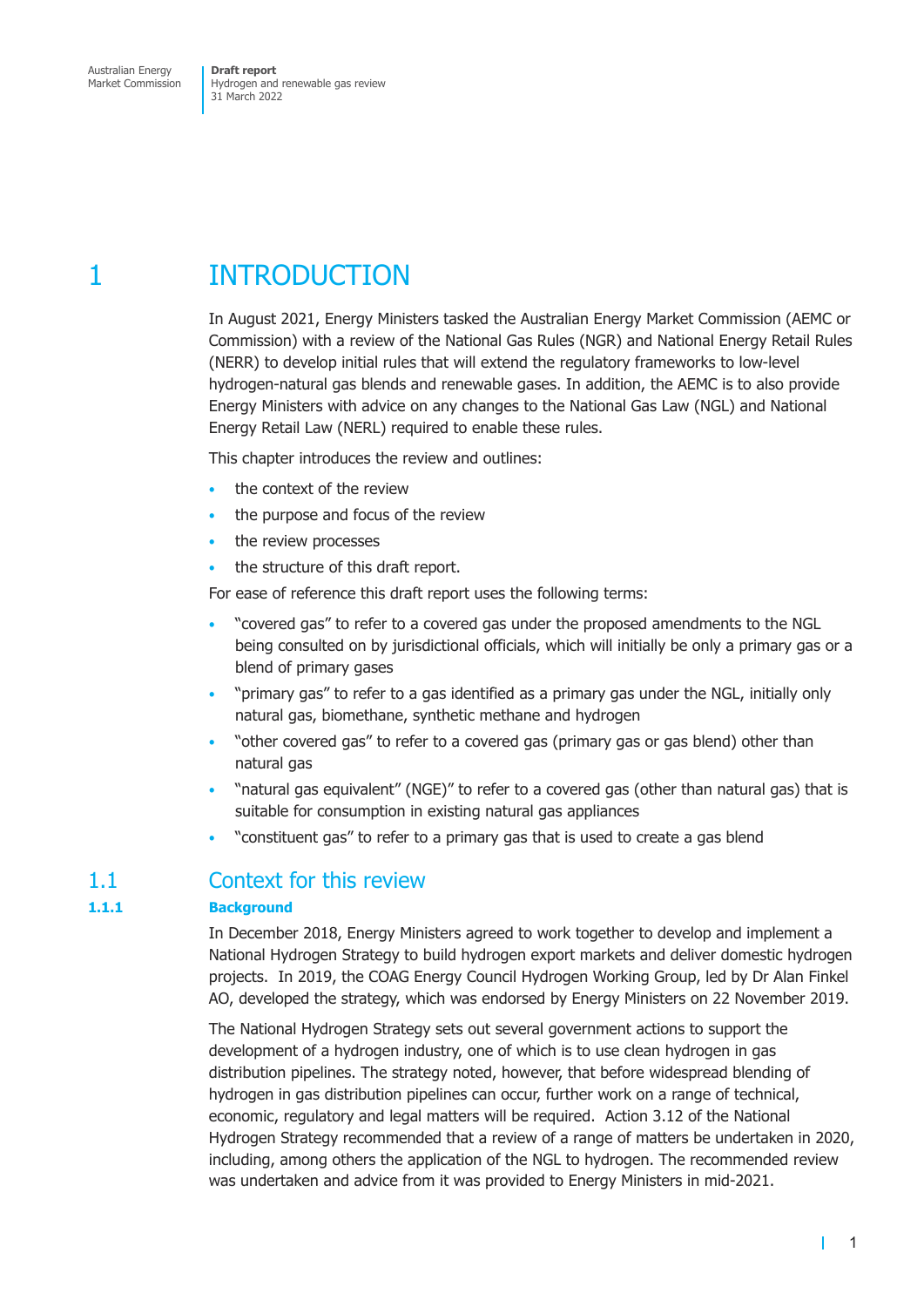On 20 August 2021, Energy Ministers agreed that the national gas regulatory framework should be amended to bring biomethane, hydrogen blends and other renewable methane gas blends within its scope. $<sup>1</sup>$  Energy Ministers also agreed that the amendments should initially</sup> focus on natural gas equivalents and be expedited so that:

- regulatory barriers do not restrict proposed investments in projects involving the supply of natural gas equivalents or the facilities and activities involved in their supply
- existing regulatory arrangements and protections continue to work as intended where these products are supplied.

Regulatory framework amendments addressing these concerns were identified as a priority by Energy Ministers because a number of trials of NGEs were expected to commence in 2021 and 2022, and there is currently uncertainty surrounding whether provisions in the NGL, including the definition of natural gas, may present a barrier to these trials.

The AEMC's review is part of a suite of reviews that will be conducted concurrently with the purpose of enabling the NGL, NGR, NERL and NERR to be extended to the supply of natural gas equivalents. The other reviews are being carried out by:<sup>2</sup>

- jurisdictional officials (officials), who are responsible for identifying and developing the changes required to the NGL, NERL and regulations made under the NGL and NERL.
- AEMO, who is responsible for reviewing its procedures and other subordinate instruments for the facilitated and regulated retail gas markets and will also inform the AEMC of any changes it considers necessary to the NGR to enable these changes.

Concurrently with these reviews, the AEMC is undertaking a rule change process to assess a request to incorporate distribution connected facilities into the Victorian declared wholesale gas market (DWGM).<sup>3</sup>

The rule change request was submitted to the AEMC on 8 September 2021 by the Victorian Minister for Energy, Environment and Climate Change. It seeks to amend Part 19 of the NGR to enable the participation of distribution connected production and storage facilities in the DWGM. As the intention of the request is not to limit distribution connected facilities to natural gas facilities, the request does have implications for enabling natural gas equivalents and other covered gases to be injected into gas distribution systems in Victoria. Accordingly, the rule change process complements the work of the broader national reviews.

т

<sup>1 &</sup>quot;National gas regulatory framework" refers to the NGL, NGR, NERL, NERR and subordinate instruments made under these laws and rules.

<sup>2</sup> Energy Ministers, *Extending the national gas regulatory framework to hydrogen blends and renewable gases*, information sheet, 23 September 2021 at https://energyministers.gov.au/publications/extending-national-gas-regulatory-framework-hydrogenblends-and-renewable-gases

<sup>3</sup> See AEMC website: https://www.aemc.gov.au/rule-changes/dwgm-distribution-connected-facilities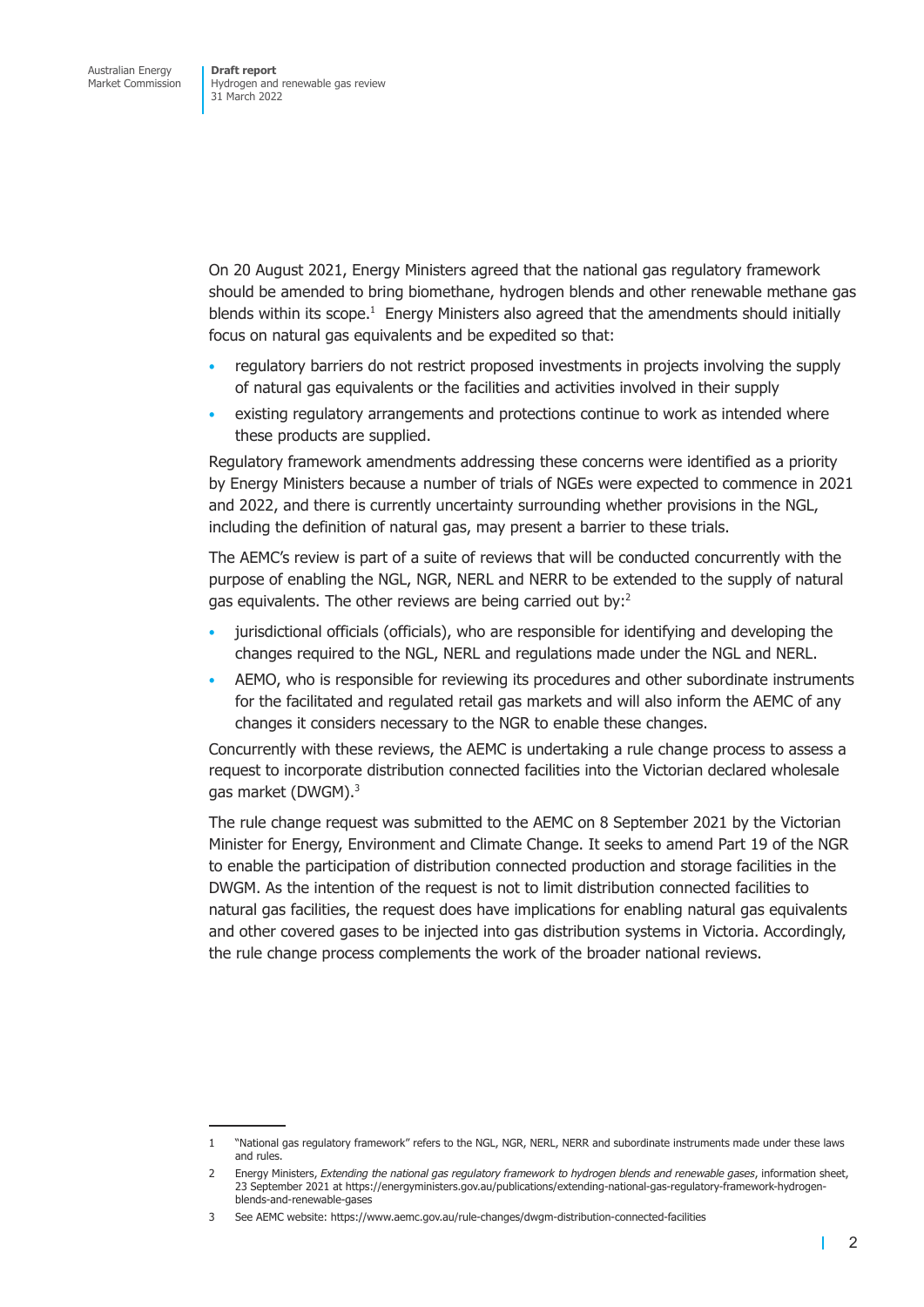### <span id="page-9-0"></span>**1.1.2 Impact of the change in the officials' review**

In their review, officials have refined their approach to extending the national framework to hydrogen-natural gas blends and other renewable gases.

The officials' refined approach is to limit the categories of gas products that fall within the scope of the NGL, and could potentially fall within the scope of the NERL, to:<sup>4</sup>

- "primary gases", which would mean natural gas, biomethane, synthetic methane, hydrogen and any other gas specified in the National Gas Regulations to be a primary gas; and
- "gas blends", which would be a blend of any primary gases (e.g. a natural gas-hydrogen blend, a natural gas-biomethane blend or a biomethane-hydrogen blend).

These products, which are jointly referred to as a "covered gas", would be listed in the NGL. In addition, the officials' refined approach would allow a jurisdiction to add to the list of covered gases by making a local regulation. The gas would only be a covered gas when supplied in that jurisdiction.

Under the officials' refined approach, NGEs, and constituent gases would all be a type of "covered gas" under the NGL. The situation differs for the NERL, because under the refined approach, NGEs would automatically become subject to the NERL and NERR, while any other covered gas would only become subject to the NERL if the jurisdictions agree to prescribe the gas under the National Energy Retail Regulations.<sup>5</sup>

Under the approach outlined by officials, jurisdictions would retain responsibility for safety and technical regulation.

# 1.2 Purpose and focus of this review

The purpose of the AEMC's review is to:

- 1. Identify potential issues in the NGR and NERR that could emerge if the scope of the national gas regulatory framework is extended to hydrogen and other renewable gases.
- 2. Develop draft initial rules to address these issues through a consultative process.
- 3. Inform jurisdictional officials of any NGL or NERL changes that it considers should be made to achieve the objective of the Energy Ministers.

In undertaking this review the Commission has applied the assessment framework set out in Appendix C.

In the original terms of reference for this review, the AEMC was not tasked with considering the NGR and NERR changes that would be required if the national framework was extended to products other than NGEs and their constituent gases, with the intention that any other

г

<sup>4</sup> Energy Ministers, *Extending the national gas regulatory framework to hydrogen and renewable gases proposed changes to NGL, NERL and National Regulations*, consultation paper, March 2022, chapter 3.

<sup>5</sup> Because constituent gases are not sold directly to customers (as such), constituent gases and their related activities would not be subject to the NERL. To be clear, it is not intended to exclude or exempt constituent gases from the NERL. A gas that is a constituent gas in one situation (for example, natural gas when supplied to a customer as part of an NGE blend) may still be subject to the NERL if it is supplied directly to customers, for example, natural gas when supplied unblended, or biogas if it is an NGE.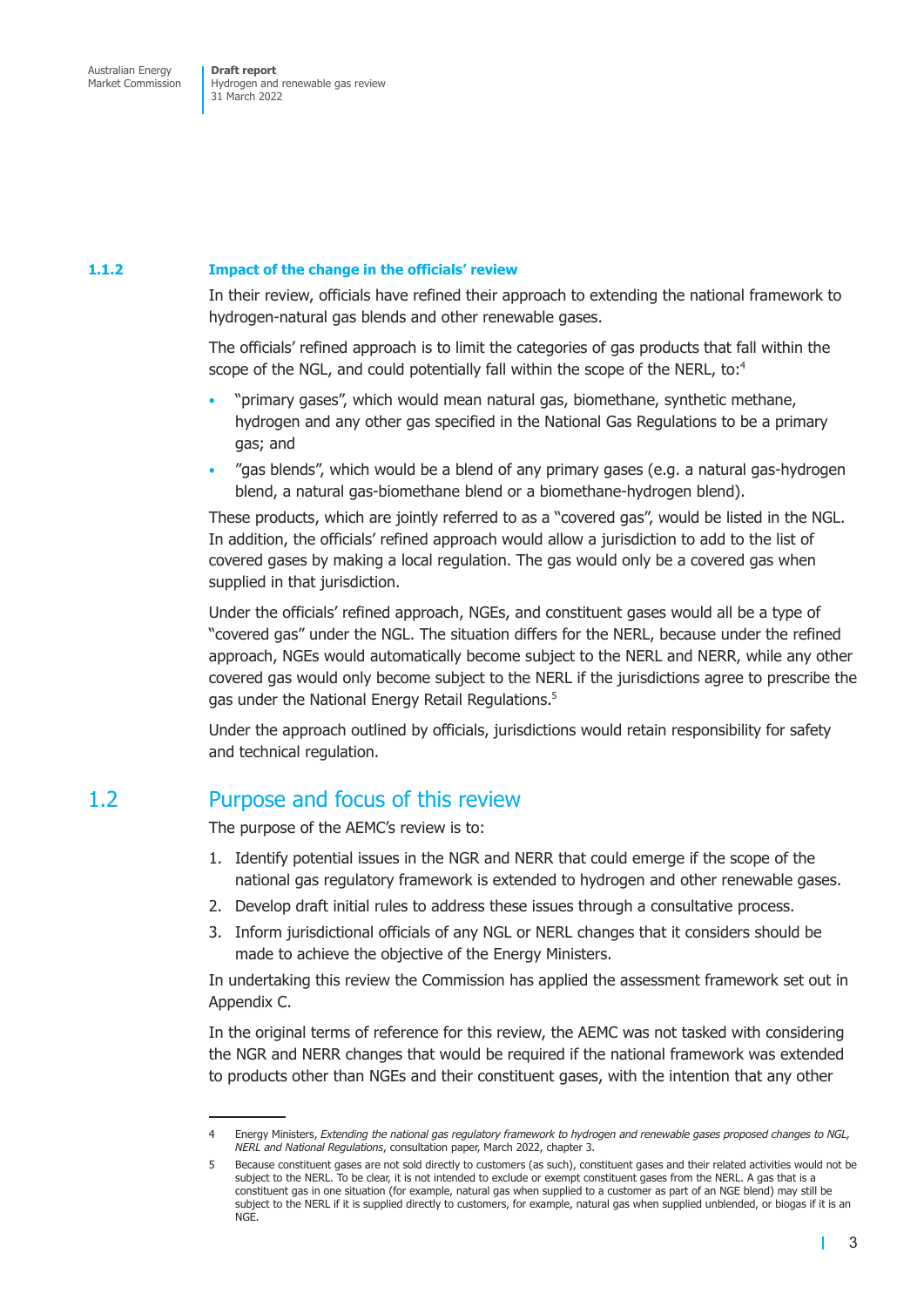gas products could be considered in the future. During the review, and taking into account the refined approach proposed by officials, the AEMC has nonetheless considered all covered gases in some areas. In particular:

- The refined approach proposed by officials provides for pipelines carrying any covered gas to be subject to the pipelines economic regulation framework under the NGL from the commencement of the reforms. The AEMC's recommendations for changes to the NGR provisions relating to economic regulation of pipelines therefore extend to any covered gas.
- Similarly, the refined approach proposed by officials provides for blend processing facilities to be subject to a new light-handed access regime from the commencement of the reforms. That regime includes arrangements in the NGR for the publication of information about standing terms and prices. The AEMC's draft recommendations for the changes needed to these provisions also extend to any covered gas.
- The AEMC's draft recommendations for changes to the rules governing the STTM and DWGM allow for the injection of any covered gas into those markets, since all quantities injected and withdrawn will need to be settled, regardless of whether the gas is ultimately supplied to end users as natural gas, an NGE or an other covered gas.
- For the GSOO, Bulletin Board and other transparency measures, the AEMC has considered on a case by case basis which covered gases should be included, and the draft recommendations are tailored accordingly.
- For the regulated retail markets and consumer protections, the AEMC has focused on the supply of NGEs to consumers.

## **1.2.1 Scope of this review**

The AEMC review focuses on the changes required to the NGR and NERR in order to address issues that could emerge if the NGL and NERL are extended to covered gases as contemplated by the refined approach being consulted on by officials and if natural gas equivalents are supplied to customers. In doing so, it also identifies those changes that need to be made for the initial rules and whether any amendments to the NGR or NERR could be deferred. This prioritisation will assist the Energy Ministers in meeting the expedited time frame that has been set for these reforms.

Those parts of the NGR and NERR that the Commission considers are within the scope of its review are shown in Table B.1 in Appendix B.

### **1.2.2 Out of scope of this review**

There are a number of areas that are out of scope of this review. This is because they are either outside the AEMC's responsibilities or the terms of reference provided for this review, or the Commission's preliminary assessment indicated that an issue is unlikely to be a priority for the initial rules package.

т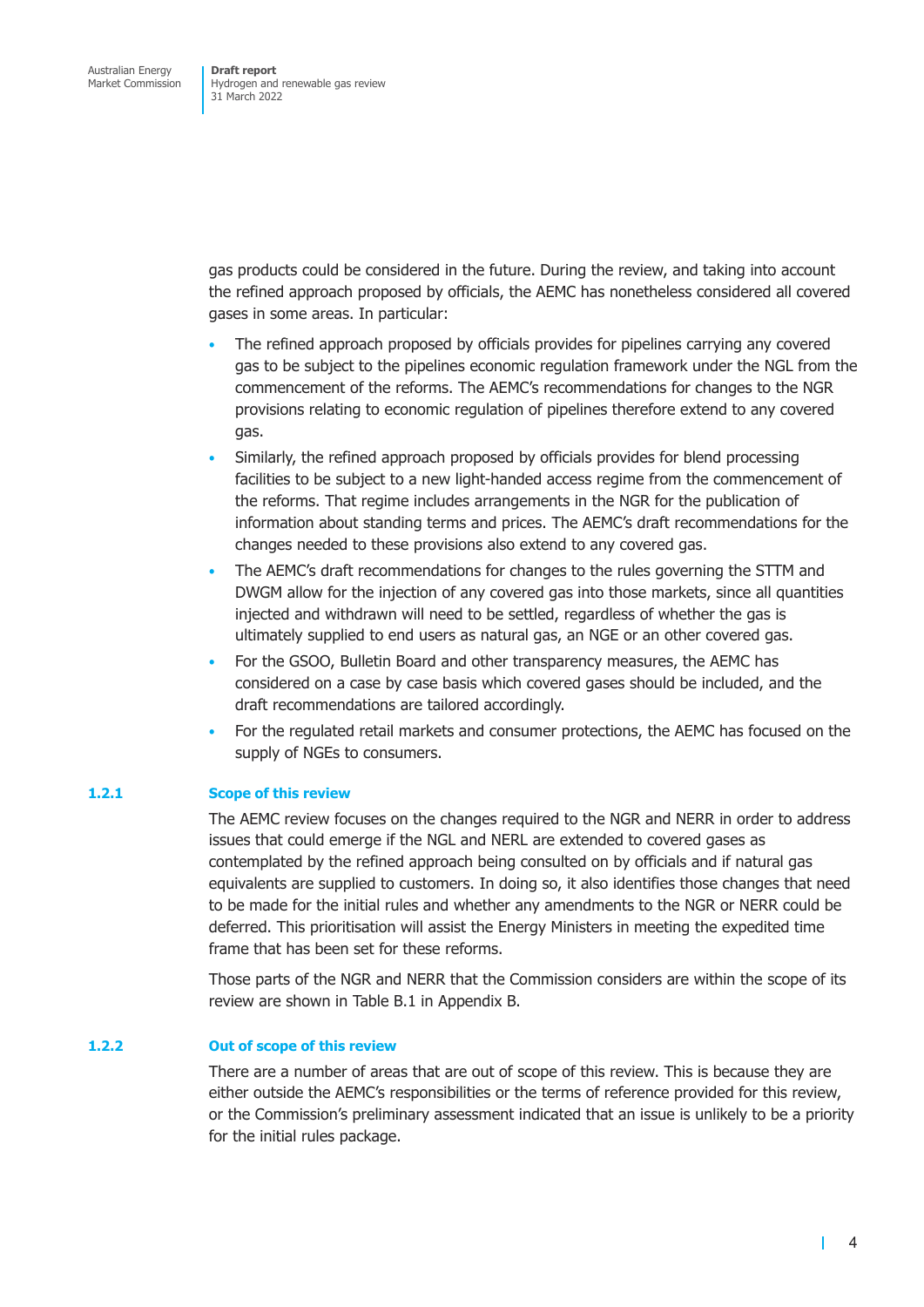<span id="page-11-0"></span>The following issues are outside the AEMC's responsibilities, or are not captured by the scope of the terms of reference:

- jurisdictional arrangements, including licensing amendments that will need to be made to jurisdictional legislation and regulations to accommodate natural gas equivalents are matters for the respective jurisdictional governments and not an AEMC responsibility
- issues arising from the supply to customers of other gas products that are not suitable for consumption as natural gas are not included in this review as the terms of reference specify that the focus is on accommodating natural gas equivalents in the NGR and NERR
- impacts, including the operation of facilities such as electrolysers, on the National Electricity Law or National Electricity Rules are not specified in the terms of reference as within scope of this review.

In addition, the Commission noted some issues may not be a priority for the initial rules package and identified some aspects of the NGR and NERR that are not expected to be impacted by the proposed change to accommodate other covered gases in the framework. See Table B.2 in Appendix B.

# 1.3 Stakeholder engagement to date

On 21 October 2021 the AEMC published a consultation paper to commence this review and received 23 submissions from stakeholders. These submissions are available from the AEMC website.

The AEMC also met more than 20 stakeholders including gas pipeline service providers, users and relevant jurisdictional policy bodies. It has also held regular meetings with the AER, ERA and AEMO.

Following this initial consultation phase, the AEMC ran three public workshops on 13, 14 and 15 December 2021 to discuss possible solutions to key issues raised in the consultation paper. Further consultation with a number of stakeholders was also held in the period since these workshops.

As required with the terms of reference, the AEMC provided draft law recommendations to jurisdictional officials on 24 February 2022 for their consideration. A summary of these is in appendix D. The officials' review is consulting on changes to the NGL and NERL.

# 1.4 This report

[This draft re](#page-164-1)port sets out the Commission's assessment of issues that could emerge in the NGR and NERR if the NGL and NERL are extended to covered gases and natural gas equivalents are supplied to consumers. It includes the Commission's draft recommendations on these issues for further stakeholder comment.

Chapter 2 of this draft report provides an overview of the Commission's assessment and its draft recommendations. This is followed by a chapter on each area of interest included in this review:

Chapter  $3$  — economic regulation of pipelines

 $\mathbf{I}$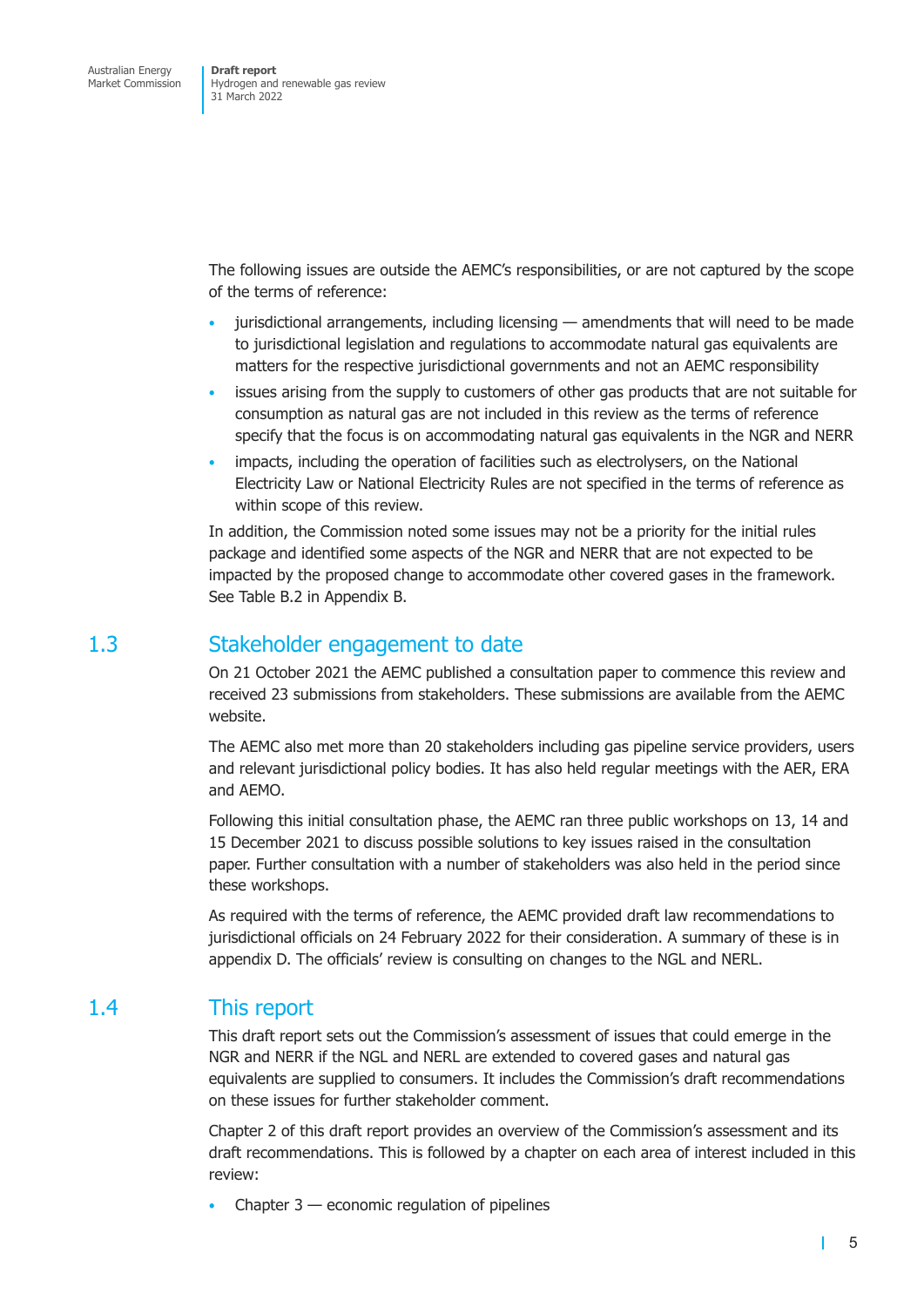- Chapter  $4 -$  ring fencing
- Chapter 5 market transparency mechanisms
- Chapter  $6 -$  short term trading market (STTM)
- Chapter  $7$  declared wholesale gas market (DWGM)
- Chapter  $8$  regulated retail markets (RRM)
- Chapter  $9$  consumer protections
- Chapter  $10$  regulatory sandbox framework.

These are followed by an appendix on the other issues raised by stakeholders not included in the chapters (Appendix A) and Appendix B which sets out an overview of the broader regulatory frameworks review. Appendix C outlines the assessment framework the Commission has applied in determining whether the draft recommendations contribute to the NGO and the NERO.

Appendix D provides a summary of the advice the AEMC provided senior officials on required changes to the NGL and NERL that have been identified through its review into the NGR and NERR. Consequential rule changes the AEMC has identified are discussed in Appendix E and Appendix F provides a complete list of the draft rule recommendations made in this draft report.

This draft report contains descriptions of the rules that the Commission considers are needed to resolve the issues discussed. These are set out in the form of draft recommendations throughout the chapters as relevant. The Commission expects that the final report will contain draft initial rule amendments for the NGR and NERR which will be consulted on following the publication of the final report.<sup>6</sup> Accordingly, stakeholders are encouraged to comment not only on the draft recommendations but also any potential drafting and implementation issues that may arise in making rules.

The AEMC notes that there are currently three reform packages from Energy Ministers that include pending rules to be made by the South Australian Minister. These reform packages relate to economic regulation of pipelines, transparency measures and the regulatory sandbox framework.<sup>7</sup> These reform packages have yet to pass the South Australian Parliament and the rules will only be made after that occurs. References to the NGR in this draft report assume the planned rule changes from these reform packages will be made. Where these expected rule changes are referred to in this draft report, the AEMC is referring to the most recent version that is publicly available.

T.

<sup>6</sup> This is on the basis that current reforms on regulatory sandbox, transparency and economic regulation are sufficiently progressed to enable rule drafting that takes them into account.

<sup>7</sup> The NGL, NERL and National Regulations are in the process of being amended to implement three other reforms that Energy Ministers have already agreed. These are the market transparency, regulatory sandboxing and pipeline regulation reforms. Given that these reforms have already been agreed to, the draft amendments in Attachment A have been prepared using: the *Statutes*  Amendment (National Energy Laws) (Regulatory Sandboxing) Bill 2021, which was introduced in the SA Parliament in August 2021; the *National Gas (South Australia) (Market Transparency) Amendment Bill 2021*, which was introduced in the SA Parliament in September 2021; and the draft *National Energy Laws Amendment (Gas Pipelines) Bill 2021*, which was released for consultation in September 2021 but is yet to be introduced in the SA Parliament. In this case it has been necessary to use the consultation version, because the final Bill has not been introduced in the SA Parliament, so it is not publicly available.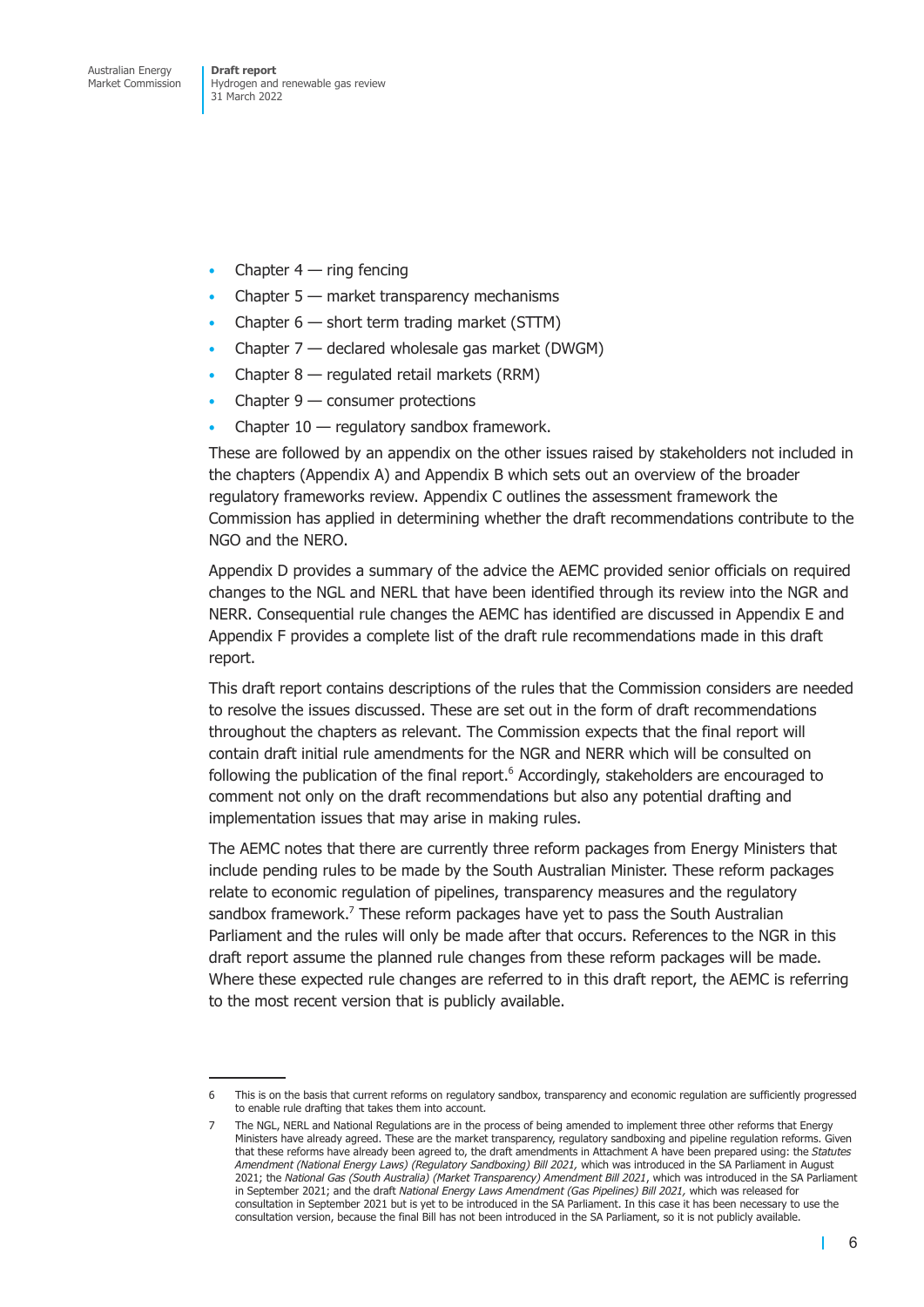# <span id="page-13-0"></span>1.5 Review process

# **1.5.1 AEMC review process**

The key deliverables and dates for the AEMC's review are outlined in the table below.

### **Table 1.1: AEMC's review — remaining key milestones**

| <b>MILESTONE</b>                                                                                             | <b>DATE</b>         |
|--------------------------------------------------------------------------------------------------------------|---------------------|
| Publication of draft report for consultation                                                                 | 31 March 2022       |
| Public forum                                                                                                 | 1 April 2022        |
| Submissions to the draft report close                                                                        | 19 May 2022         |
| Publication of final report (with finalised<br>policy positions) and draft initial rules for<br>consultation | 8 September 2022    |
| Provide final initial draft rules to Energy<br>Ministers for approval                                        | by 14 November 2022 |

For more detail on the AEMC review process see Appendix B.

## **1.5.2 Next steps**

## **Public forum**

The AEMC will be participating in a public forum hosted by the Department of Industry, Science, Energy and Resources on Friday 1 April 2022. AEMC staff will present an overview of this draft report at the forum.

## **Lodging a submission**

Written submissions on this draft report must be lodged with the Commission by COB Thursday 19 May 2022 online via the Commission's website, www.aemc.gov.au, using the "lodge a submission" function and selecting the project reference code EMO0042.

The submission must be on letterhead (if submitted on behalf of an organisation), signed and dated.

Where practicable, submissions should be prepared in accordance with the Commission's guidelines for making written submissions which is available from the AEMC website. The Commission publishes all submissions on its website, subject to a claim of confidentiality.

All enquiries on this project should be addressed to James Tyrrell on (02) 8296 7842 or james.tyrrell@aemc.gov.au.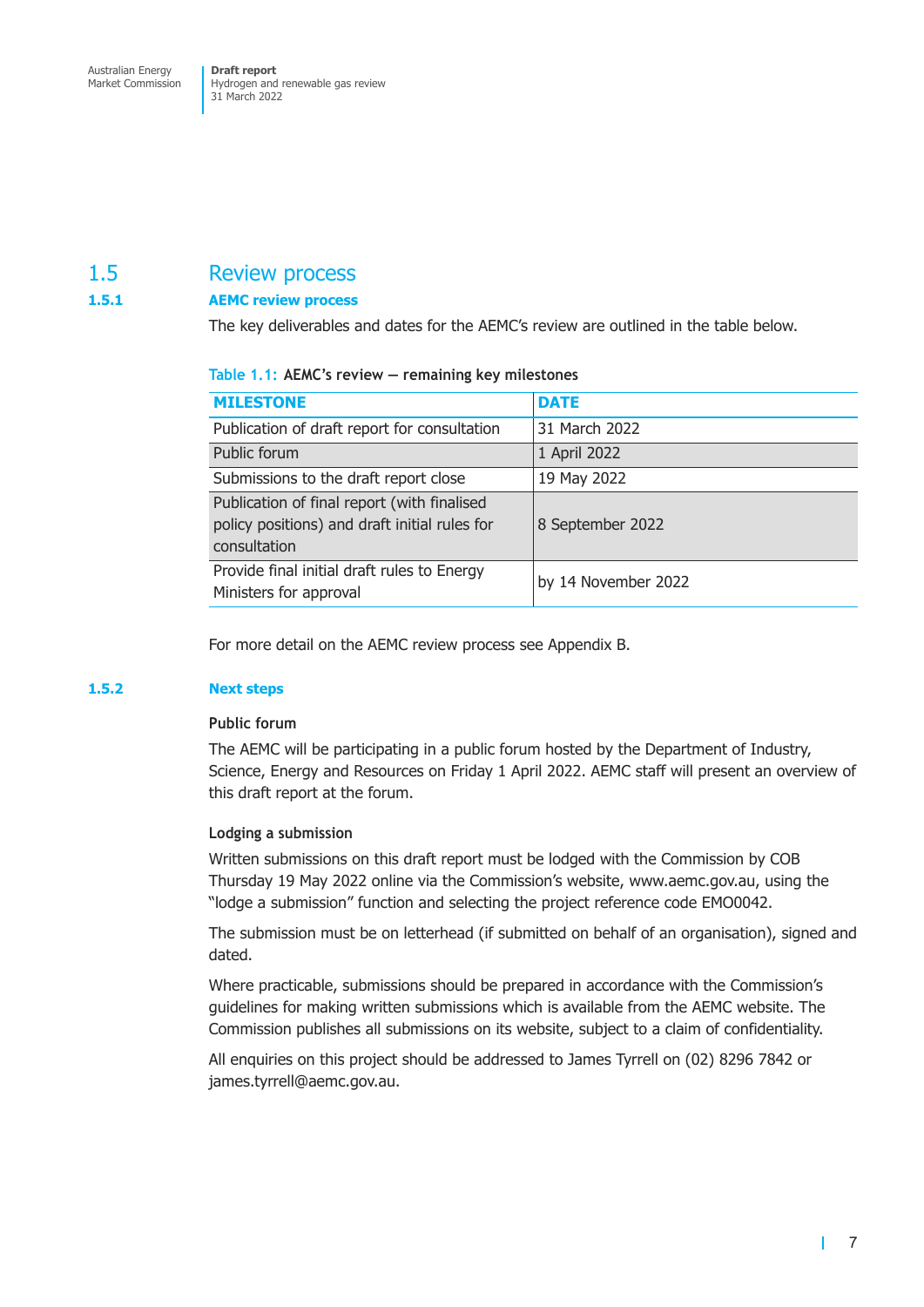<span id="page-14-0"></span>Market Commission

Hydrogen and renewable gas review 31 March 2022

# 2 OVERVIEW OF RECOMMENDATIONS

This chapter sets out an overview of the recommendations that are detailed in the following chapters of this draft report. The Commission's draft recommendations are included in the relevant chapters and also listed in appendix F.

For further detail on the scope of this review see appendix B of this draft report.

# 2.1 Introduction

On 20 August 2021, Energy Ministers agreed tha[t the nationa](#page-155-1)l gas regulatory framework should be amended to bring biomethane, hydrogen blends and renewable gases into its scope. This represents a significant change to the Australian gas sector to decarbonise and meet customer expectations for a more sustainable energy source in the future. It also has the potential to increase the linkages between gas and electricity further than they already are today.

This review is one action required to achieve the vision of the Energy Ministers. It focuses on the necessary changes to the NGR and NERR that will support and implement the changes being made to the relevant laws by jurisdictional officials. In doing so, the Commission has sought to identify changes to the existing regulatory frameworks that are consistent with achieving the NGO and NERO as described by the assessment framework set out in the consultation paper (see appendix C). That is, the draft recommendations have been made with consideration to enable:

- efficient delivery of new services through the operation of markets that enable new entrants to emerge [and efficient](#page-161-1) investment
- continued innovation in developing new services for customers
- the implementation of recommendations that aim to be fit for purpose and proportionate to the issues they seek to address and achievable for market participants
- clarity on the roles and responsibilities for the quality, safety, reliability and security of supply of gas to maintain operational safety of infrastructure and customer equipment and appliances
- existing consumer protections to be maintained during the transition to the increasing use of hydrogen and renewable gases.

Importantly, the Commission has also considered how its draft recommendations support and enable the decarbonisation of the energy market as well as provide a framework for market participants to continue to innovate in a market that is open to competitive tension and fosters efficiencies that will result in new gas services that customers seek. Where competition may be limited, the existing arrangements of applying economic regulation and market transparency are recommended to extend to the provision of new gases to provide a clear and consistent framework for all gas sector participants.

The Commission acknowledges that the hydrogen and renewable gas industry is presently small and consequently some stakeholders consider this should result in minimal obligations and responsibilities for the relevant parties. It has considered the current state of the

 $\mathbf{I}$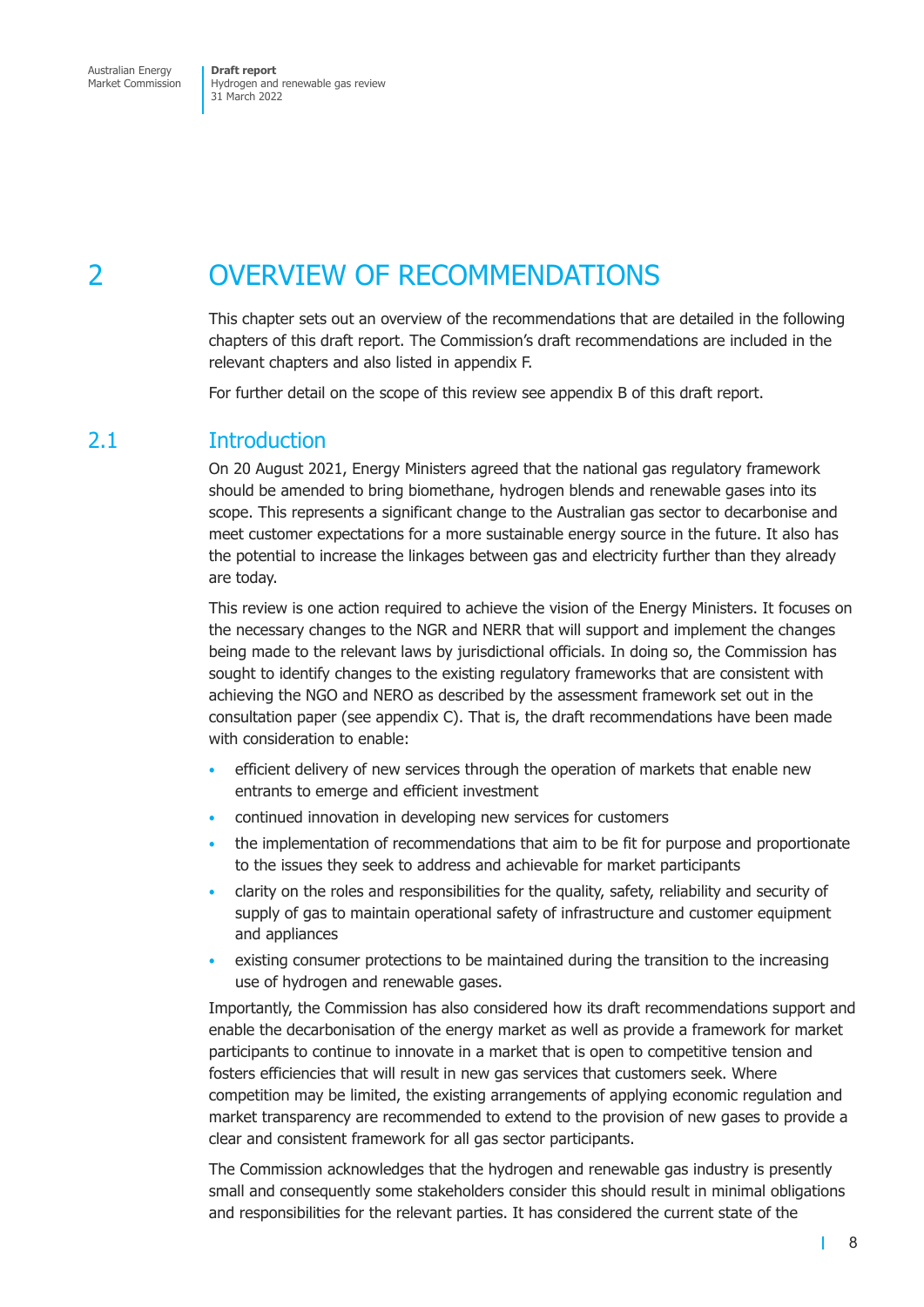<span id="page-15-0"></span>industry in how the draft recommendations could be implemented; for example, by using thresholds, setting minimal requirements or enabling aggregation of small facilities. However, it is equally important that the gas regulatory framework is prepared for the growth of the industry and that clarity and certainty on the broad form and direction of the regulatory framework is provided to market participants and investors. The Commission considers this forward-looking approach will aid informed and efficient operational and investment decisions in the sector which will ultimately be in the long term interests of consumers.

Over the last several months the Commission has worked closely with stakeholders, jurisdictional officials, AEMO, AER and ERA to form a set of draft recommendations that it considers is consistent with the planned future decarbonisation of the gas sector. These draft recommendations are described below and detailed in the following chapters of this draft report.

# 2.2 Recommended reforms

This section describes the draft recommended changes to the NGR and NERR that the Commission considers should be made in order to extend the regulatory frameworks to lowlevel hydrogen-natural gas blends and renewable gases. The draft recommendations made by the Commission are reproduced in appendix F. Discussion on each is included in the chapters of this draft report.

The Commission's key draft recommendations:

Extending the economic regulator[y framework](#page-169-1).

Making amendments to the economic regulation of pipelines framework to facilitate connections of other covered gas suppliers, increase market transparency, and provide, where necessary, more clarity on the regulatory treatment of pipelines transitioning to transporting another covered gas. Importantly for a transitioning market, the draft recommendations also seek to provide regulatory certainty and clarity on the treatment of government grants and concessional finance used to support new investments. These changes are expected to support the maintenance of a safe and reliable supply of gas to all users, and increase transparency to support efficient market development and operation. They should also support appropriate regulation in the long term interests of consumers.

Extending the market transparency mechanisms.

The extension of the transparency mechanisms such as the Gas Bulletin Board and the Gas Statement of Opportunities, is expected to reduce the likelihood of material information gaps occurring which could have a range of adverse effects on market participants and economic efficiency. Extending the non-pipeline infrastructure access reporting mechanism to other covered gases and to blend processing facilities will also help to facilitate third party access to these facilities. The extension of all these transparency mechanisms to other covered gases is expected to promote the NGO, provide greater regulatory certainty to all facility service providers and investors, and

П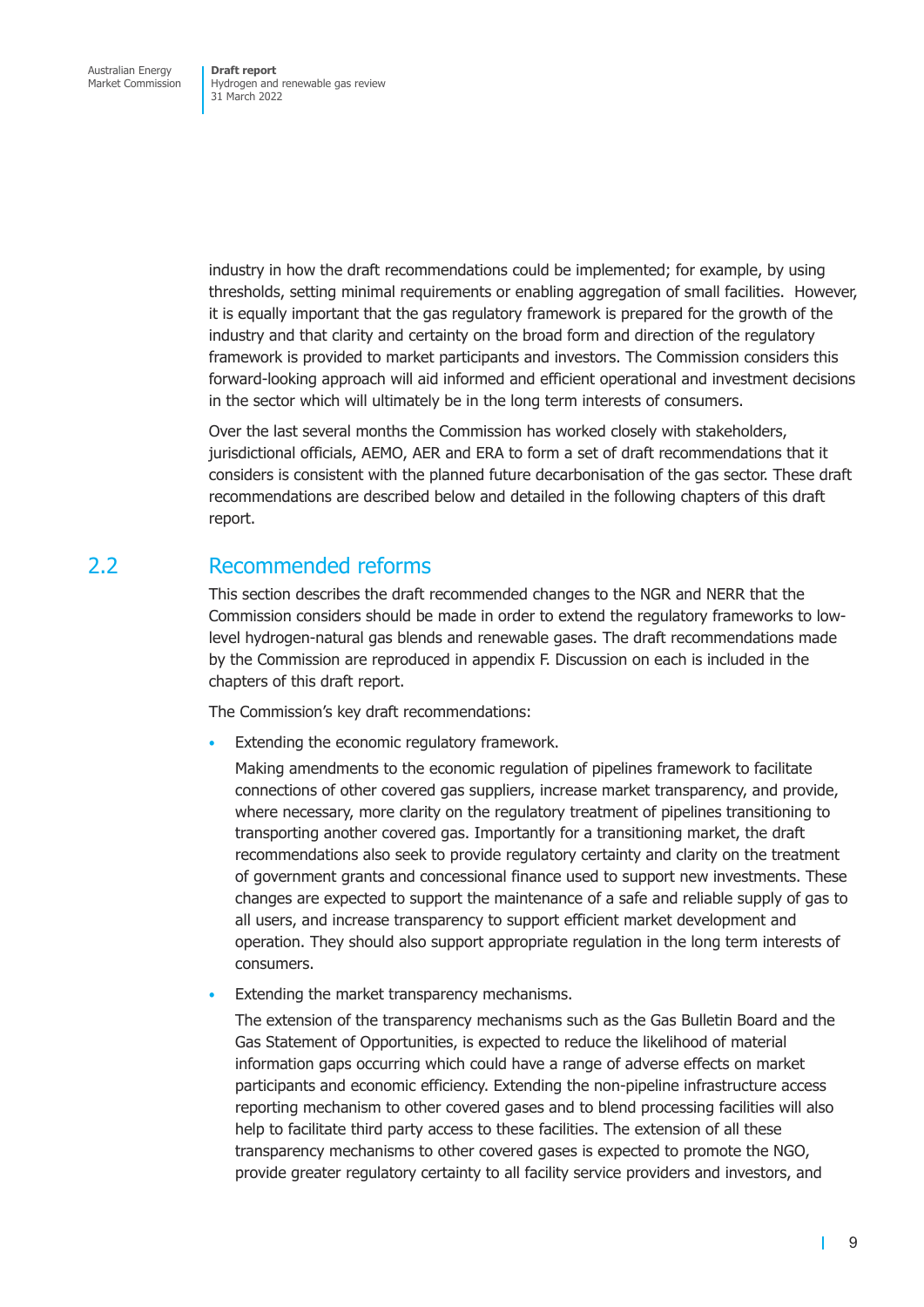> support market participants and policy-makers to make more informed and efficient decisions.

• Streamlining arrangements for the STTM.

The draft recommendations to accommodate the introduction of covered gases into the STTM builds on the existing STTM arrangements, for distribution connected injection facilities, by: creating a single new facility category for injection into the STTM from distribution-connected injection facilities; reducing reporting obligations; allowing for facility aggregation; and changing the process for establishing new custody transfer points. Not only should these changes reduce the regulatory burden for new participants, but they should also simplify some existing arrangements.

• Adapting the Victorian DWGM.

All issues related to the settlement of distribution connected facilities in the DWGM are being addressed through the DWGM distribution connected facilities rule change process.<sup>8</sup> This review is considering distribution systems not directly connected to the DTS and unaccounted for gas in the DWGM, where the draft recommendation is to maintain the existing arrangements.

Allowing new services and commodities within the retail gas markets.

This will be achieved by expanding the existing categories of retail market participants to include those with facilities using other covered gases. This change is likely to encourage the delivery of new services or commodities and should encourage allocative, productive and dynamic efficiency in the provision of those services to end users.

- Enabling consumers to be informed about the transition to natural gas equivalents. Introducing requirements on retailers and distributors to inform customers of a transition is expected to facilitate customers' understanding of when and how the transition to a NGE will impact them. This will result in enhanced transparency and should promote confidence of gas consumers in the market. These changes will also promote the efficient use of energy services by customers and will enable customers to better understand their use of energy.
- Retaining the draft regulatory sandbox rules in their current form as these draft rules, once extended to covered gases, will be fit for purpose for enabling trial project involving those gases.

Related to these draft recommendations is the AER's advice to Senior Officials on the ring fencing and associate contract arrangements that apply to pipelines under the NGL and NGR. The AER suggested that changes be made to: the exemption framework for minimum ring fencing requirements; the regulator's power to impose additional ring fencing requirements; and the associate contract approval process. In accordance with its terms of reference, the AER did not carry out public consultation to inform its advice. Consequently, the Commission has set out the AER's suggestions in this draft report as they relate to potential changes to the NGR for consultation.

<sup>8</sup> AEMC, *DWGM distribution connected facilities*, draft determination, March 2022.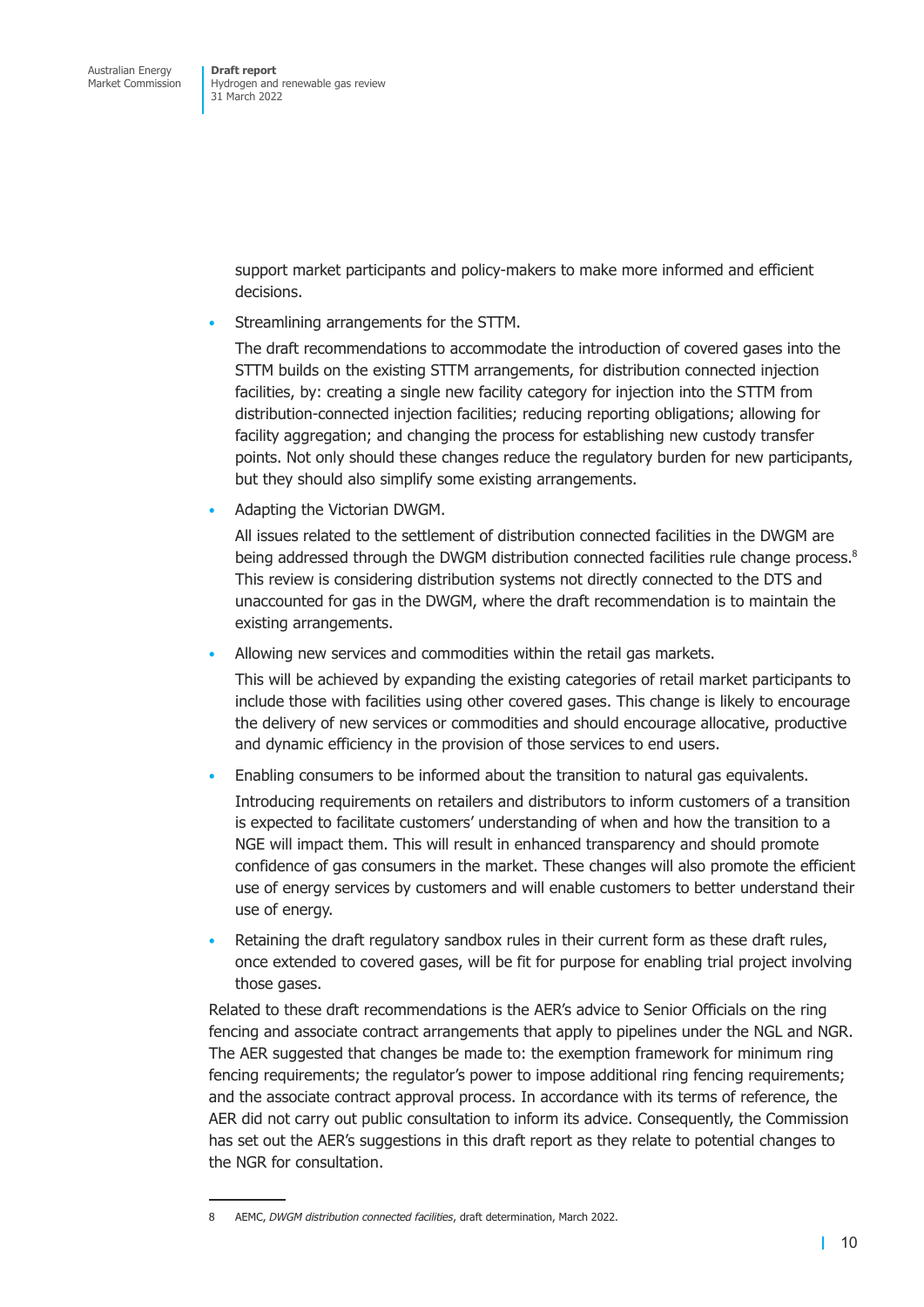# <span id="page-17-0"></span>3 ECONOMIC REGULATION OF PIPELINES

# BOX 1: SUMMARY OF CHAPTER

This chapter focuses on the pipeline economic regulatory framework, which under the approach proposed by the officials would extend to pipelines transporting any covered gas. While most elements could apply without amendment, a number of issues have been identified that may necessitate changes to the NGR. This chapter examines those issues, which relate to:

- the rights that suppliers of covered gases would have to connect to pipelines, the information that will be available to facilitate those connections and the measures to support non-discriminatory supplier related curtailment
- the information that would be available to the market on the gas a pipeline is licensed to transport and service provider plans to trial or transition to another covered gas
- the regulatory treatment of pipelines proposing to transition to transporting another covered gas, either as a result of a government mandate or a voluntary decision
- the regulatory treatment of government grants and concessional financing.

The changes required to address these issues are reflected in the draft recommendations in this chapter. The Commission has sought to make these fit for purpose, proportionate and targeted to the issues as well as providing the stability and transparency of regulatory arrangements required to enable consumers, market participants and investors to make efficient decisions.

The key draft recommendations made in this chapter are to:

- facilitate the efficient connection of suppliers of covered gases by:
	- amending the pipeline interconnection rules to require connections to be consistent with the safe and reliable supply of gas to end-users and allow service providers to recover the metering and monitoring related costs from connecting parties
	- requiring service providers to report a range of low cost information to help inform a covered gas supplier's decision on whether to connect to a particular pipeline
	- requiring service providers to publish their supplier related curtailment methodology and, in the case of scheme pipelines, have this approved by the relevant regulator.
- require pipeline service providers to publish information on the gas they are licensed to transport, any caps on blending and plans to trial or transition to another covered gas
- amend the arbitration principles to require arbitrators, when arbitrating non-scheme pipeline access disputes, to consider any regulatory obligations or requirements a pipeline is subject to
- amend the scheme pipeline price and revenue rules to enable the relevant regulator to treat government grants and concessional finance as capital contributions.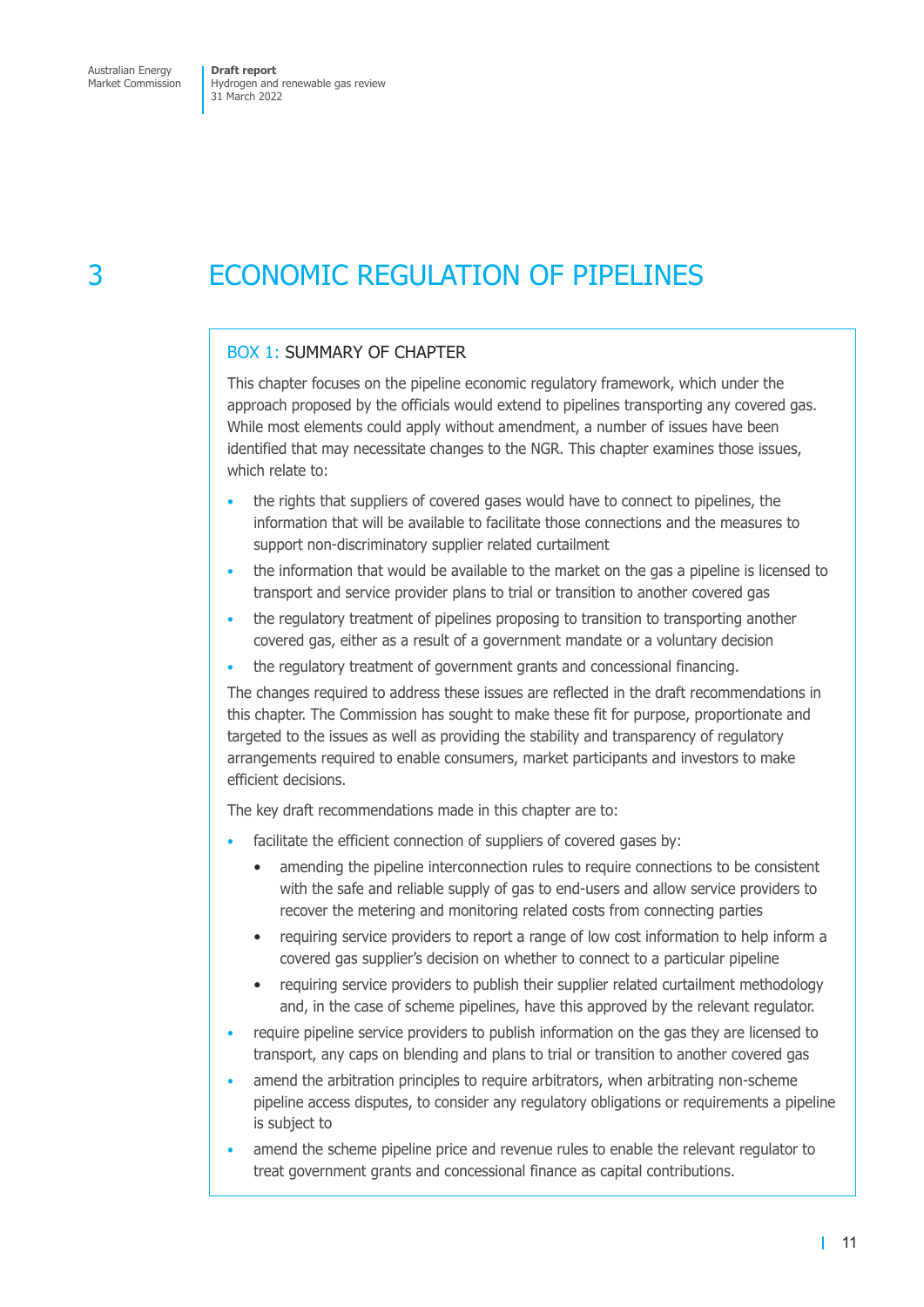The NGL and NGR set out the economic regulatory framework that applies to transmission and distribution pipelines involved in the transportation of natural gas in eastern Australia, the Northern Territory and Western Australia. The objective of this framework is to:

- facilitate third party access to pipelines
- constrain the exercise of market power by service providers.

As noted in the consultation paper, the NGL and NGR are in the process of being amended to reflect the decision by Energy Ministers' to reform a number of aspects of the regulatory framework.<sup>9</sup> Given Energy Ministers have already agreed to the reforms, this draft report proceeds on the basis that the amendments set out in the draft amending rule will be made.<sup>10</sup> Further detail on the regulatory framework and the amendments can be found in the consultation paper, Chapter 3 'Economic regulation of pipelines'.<sup>11</sup>

Under the draft Bill issued by Officials for consultation, the economic regulatory framework that currently applies to natural gas pipelines would be extended to pipelines involved in the haulage of any covered gas. While it would appear that most elements of the regulatory framework could be applied to these pipelines without amendment, a number of issues have been identified that may necessitate amendments to the NGR.

This chapter sets out key issues, stakeholder feedback and draft recommendations in relation to:

- the rights that suppliers of covered gases would have to connect to pipelines, the information that will be available to facilitate those connections and the measures to be taken to ensure any supplier related curtailment occurs in a non-discriminatory manner
- the information that would be available to the market on the gas a pipeline is licensed to transport and service provider plans to trial or transition to another covered gas
- the regulatory treatment of pipelines proposing to transition to transporting another covered gas, either as a result of:
	- a government mandate
	- a voluntary decision by the pipeline service provider.
- the regulatory treatment of government grants and concessional financing.

In addition to the changes identified in this chapter, consequential changes to the NGR are set out in appendix E.

<sup>9</sup> Energy Ministers, *Options to improve gas pipeline regulation, regulation impact statement for decision*, 3 May 2021 at https://energyministers.gov.au/publications/energy-ministers-release-gas-pipeline-decision-regulation-impact-statement

<sup>10</sup> See https://energyministers.gov.au/publications/energy-senior-officials-release-gas-pipeline-draft-legal-package-consultation

<sup>11</sup> AEMC, *Review into extending the regulatory frameworks to hydrogen and renewable gases*, consultation paper, 21 October 2021, p. 9.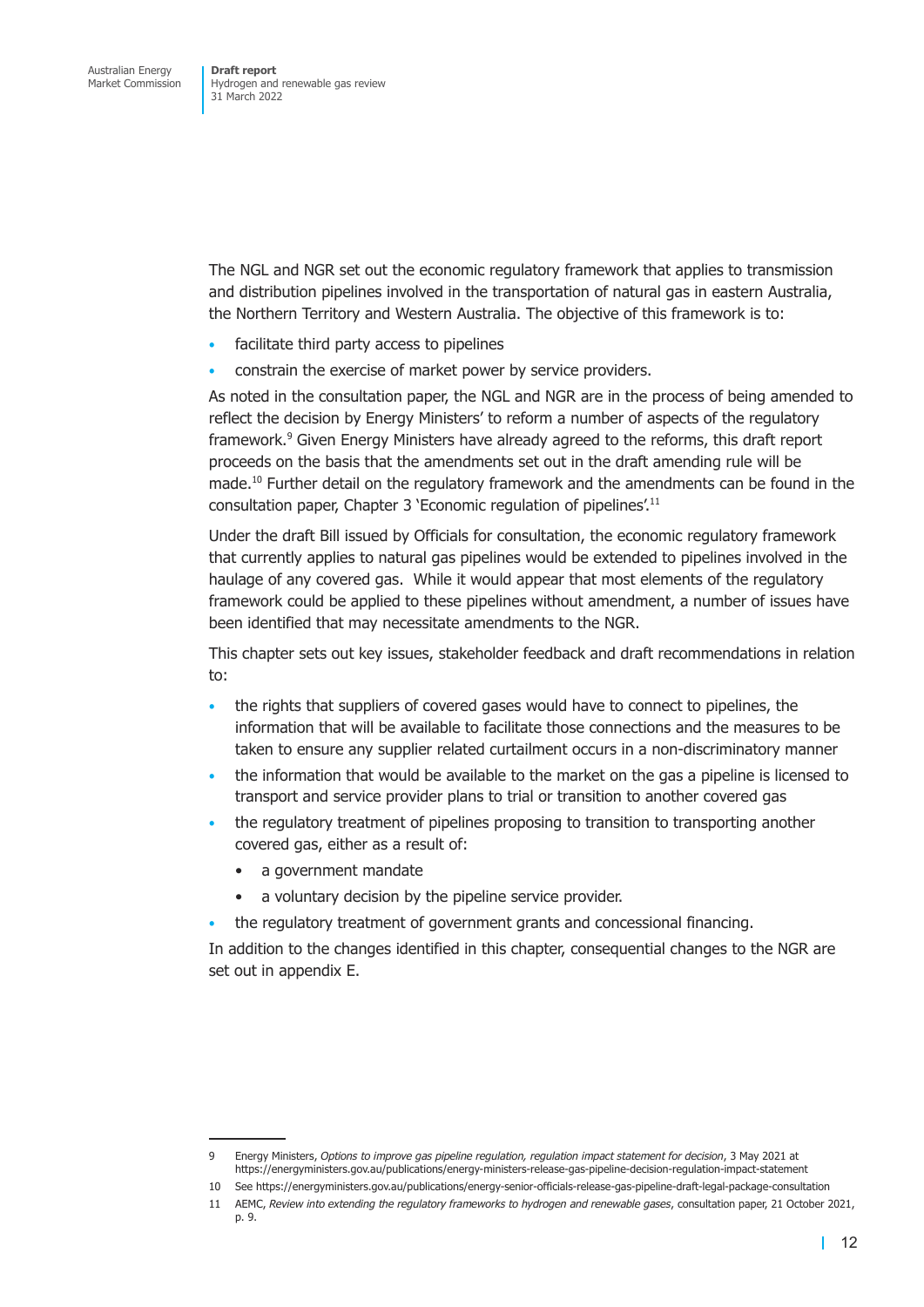# <span id="page-19-0"></span>3.1 Access to pipelines by suppliers of covered gases

# **3.1.1 Current framework and issues**

The draft amending rule for the reforms to the regulatory framework includes a number of principles that scheme and non-scheme pipeline service providers and connecting facilities will need to comply with. Among other things, these principles provide that a person has a right to connect a facility to a pipeline where it is:

- technically feasible and consistent with the safe and reliable operation of the pipeline
- the person is prepared to fund the cost associated with the interconnection.

The draft amending rule also sets out:

- the processes to be followed by the interconnecting parties
- how any interconnection fee levied by a service provider is to be calculated, which is based on the directly attributable cost of constructing, operating and maintaining the interconnection, including a rate of return calculated in accordance with the rules
- the obligation that service providers have to develop and maintain an interconnection policy and the information that must be included in the policy.

While it appears the draft amending rule can accommodate the connection of suppliers of covered gases, the consultation paper asked:

- whether any changes are required to the rules to accommodate connections by suppliers of covered gases (interconnection rules)
- whether service providers should be required to publish information to facilitate connections by suppliers of covered gases, or if this should be left to negotiations (information to facilitate connections)
- how the risk that service providers may curtail suppliers of covered gases ahead of their own affiliate suppliers should be dealt with (supplier related curtailment).

These three issues are considered in turn below.

# **3.1.2 Interconnection rules**

# **Stakeholder responses**

Most stakeholders agreed that the new draft interconnection rules appear to be able to accommodate connections by suppliers of NGEs and constituent gases.<sup>12</sup> Jemena did, however, note that some amendments to these rules may be required. In doing so, it stated that: $13$ 

<sup>12</sup> While unrelated to interconnections, a number of retailers noted that the Gas Reference Service Agreements between pipeline service providers and users place the onus for gas quality on the purchaser, retailer, and or shipper. They suggested removing this requirement in these agreements and placing the onus for gas quality on the responsible party, either the producer or the party allowing the injection. This is a contractual matter, rather than a rules matter, so is not considered further. However, in the case of scheme pipelines, the allocation of responsibility can be considered by the regulator as part of the access arrangement review process. In the case of non-scheme pipelines, contracting parties would need to negotiate the appropriate allocation of responsibilities.

<sup>13</sup> Jemena, submission to consultation paper, p. 3.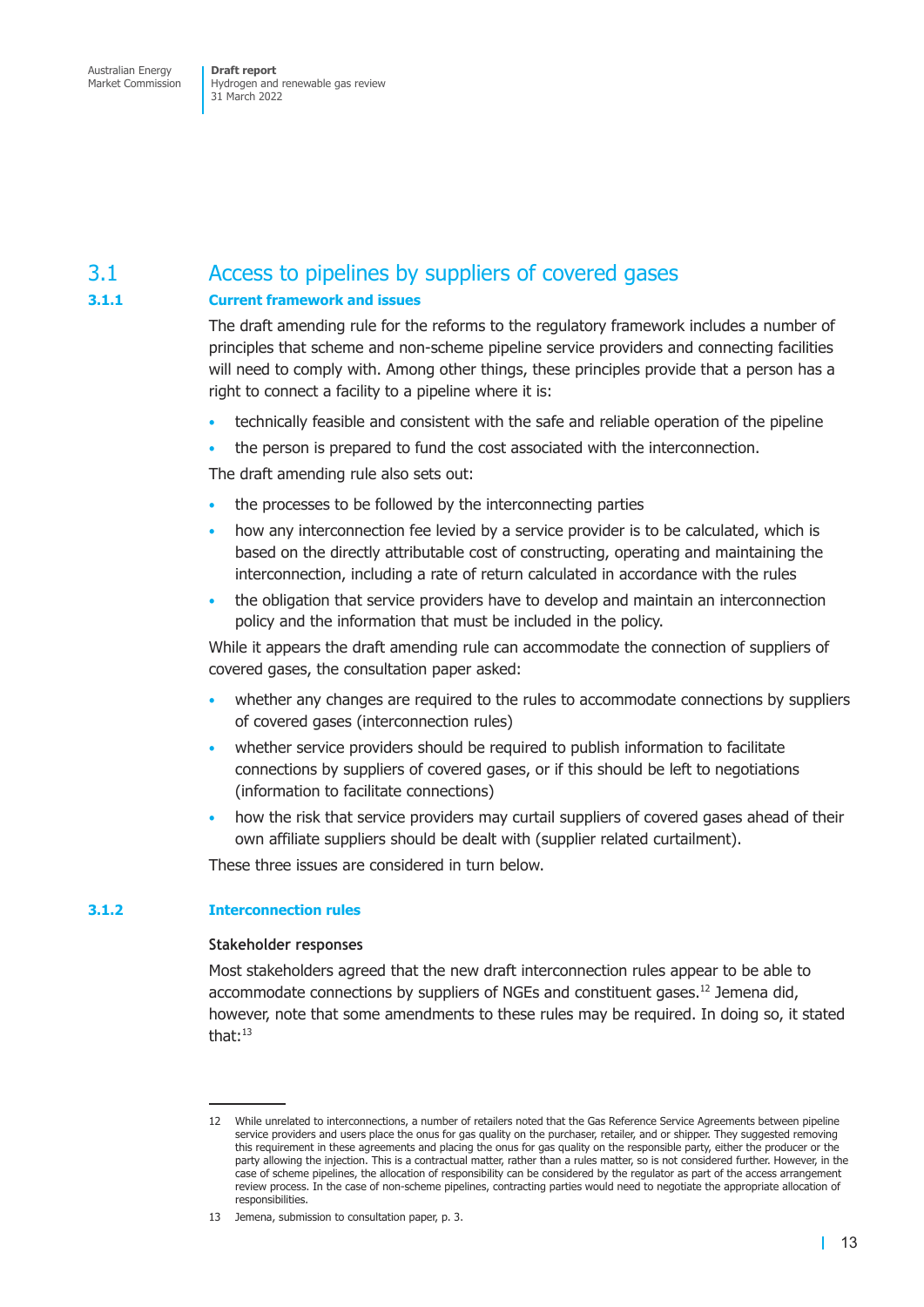> …service providers should be given greater flexibility on being able to refuse a connection for safety, technical, legal, economic or other operational reasons during the transition while the parameters for the connections framework continue to evolve.

#### **Commission analysis**

The Commission considers the draft interconnection rules need to be amended to allow service providers to:

- consider the impact that a connection may have on the safe and reliable supply of gas to end-users
- recover the directly attributable costs associated with any metering or monitoring equipment that may need to be installed as a result of the connection.

On the first of these, there may be end-users connected to a pipeline (or part of a pipeline) that are unable to tolerate the supply of any hydrogen, or only very small amounts of hydrogen.<sup>14</sup> The draft amending rule only requires consideration to be given to whether the connection is technically feasible and consistent with the safe and reliable operation of the pipeline, and does not allow consideration of end-user requirements. There is a risk therefore that under the draft amending rule, service providers would be unable to reject a connection, even where the connection could have an adverse effect on the safe and reliable supply of gas to end-users.

Consequently, the Commission recommends that, the draft rule relating to a person's right to interconnect be amended so that a person's right to interconnect is also subject to the connection being consistent with the safe and reliable supply of gas to end-users. That is, in addition to being technically feasible and consistent with the safe and reliable operation of the pipeline, the connection would need to be consistent with the safe and reliable supply of gas to end-users.

If made, this amendment is expected to contribute to the achievement of the NGO by ensuring that consumers continue to receive a product that is safe and reliable. It is also consistent with the quality, safety, reliability and security of supply limb of the review's assessment criteria.

Second, the draft amending rule provides that, where the service provider develops the connection, service providers may recover the directly attributable costs of constructing, operating and maintaining the interconnection through an interconnection fee. However, this may be unclear on whether this rule would allow service providers to recover the costs associated with metering and monitoring the quality of the gas that is injected by connecting parties, which may become a more significant issue going forward.

<sup>14</sup> GPA Engineering noted in its report for the National Hydrogen Strategy that based on the trials that had been conducted at the time and initial consultation with industry, it appeared that: some end-user installations and appliances may be able to tolerate a 10% blend without major modifications (with Type A appliances potentially able to tolerate a 20% blend); others may not be able to tolerate any level of blending at all, or only very low levels of blending, e.g. compressed natural gas producers and gas engines); a 10% blend could improve the quality of some chemical processes, but in other cases where natural gas is used as feedstock hydrogen is not a substitute: GPA Engineering, *Hydrogen in the gas distribution networks – A kick start project as an input into the development of a National Hydrogen Strategy for Australia*, 2019 and GPA Engineering, *Hydrogen impacts on downstream installations appliances*, 2019, chapter 2.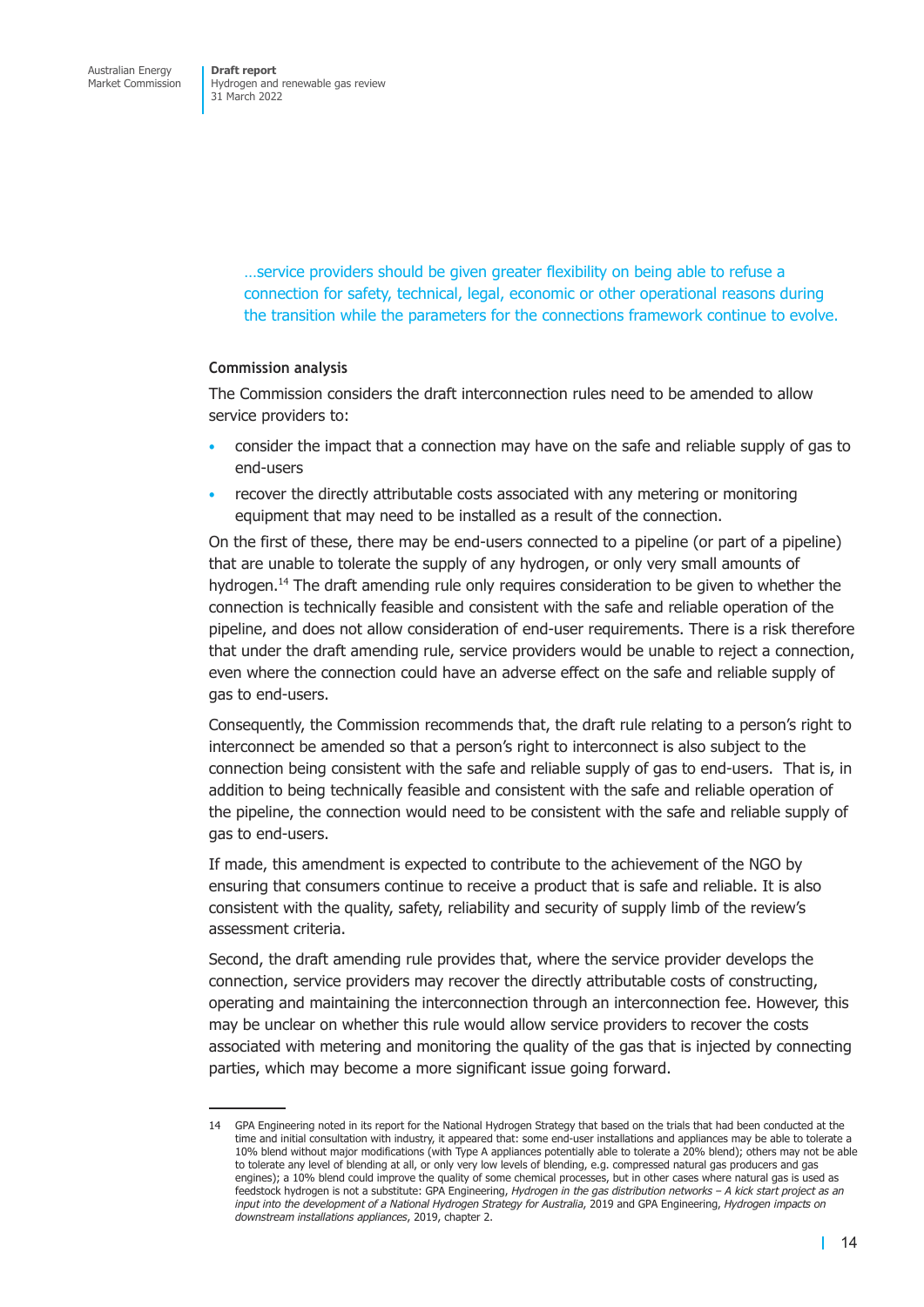Therefore, the Commission recommends amending the interconnection fee rule to clarify that the directly attributable costs associated with installing, operating and maintaining metering and monitoring can be recovered from the connecting party.

If made, the Commission expects that the draft recommendation will contribute to the achievement of the NGO by promoting efficient connections (i.e. with the interconnecting party paying all costs directly attributable to the connection) and investment in the pipeline.

# DRAFT RECOMMENDATION 1: CLARIFY THE RIGHT TO CONNECT TO A PIPELINE AND CONNECTION COST RECOVERY FOR SERVICE PROVIDERS

Amend the interconnection rules in the NGR to:

- also state that a person will only have a right to connect a facility to a pipeline where the connection is consistent with the safe and reliable supply of gas to end-users
- enable a service provider (where it has developed an interconnection or part of an interconnection), to recover as part of its interconnection fee the costs of metering and monitoring the quality of the gas injected by the connecting facility that are directly attributable to the interconnection.

#### **3.1.3 Information to facilitate connections**

#### **Stakeholder responses**

Stakeholders expressed diverse views on whether service providers should be required to conduct an upfront assessment on the locations where connections by suppliers of NGEs or constituent gases would be technically feasible and to publish this information.

Those that supported the publication of this type of information included PIAC, AEC, retailers and some service providers.<sup>15</sup> AGL, for example, noted that "this information would help enable the development of connections for NGEs and constituent gases". <sup>16</sup> AEC also held this view and suggested $17$  that gas networks be required to publish a similar type of annual planning report to electricity distribution networks to facilitate connections.<sup>18</sup>

AGIG, on the other hand, noted that in the early stages of market development it would be better to leave this to negotiations, because requiring published information may "restrict the options available and lead to inefficient solutions".19

APGA, Bioenergy Australia, APA and Jemena also thought information about where would be technically feasible to connect a pipeline was better left to bilateral negotiations. Jemena, for example, submitted that:<sup>20</sup>

<sup>15</sup> Submissions to consultation paper: AEC, p. 4; AusNet, p. 6; PIAC, p. 9.

<sup>16</sup> AGL, submission to consultation paper, p. 3.

<sup>17</sup> AEC, submission to consultation paper, p. 4.

<sup>18</sup> AEC, submission to consultation paper, p. 4.

<sup>19</sup> AGIG, submission to consultation paper, p. 2.

<sup>20</sup> Jemena, submission to consultation paper, p. 4.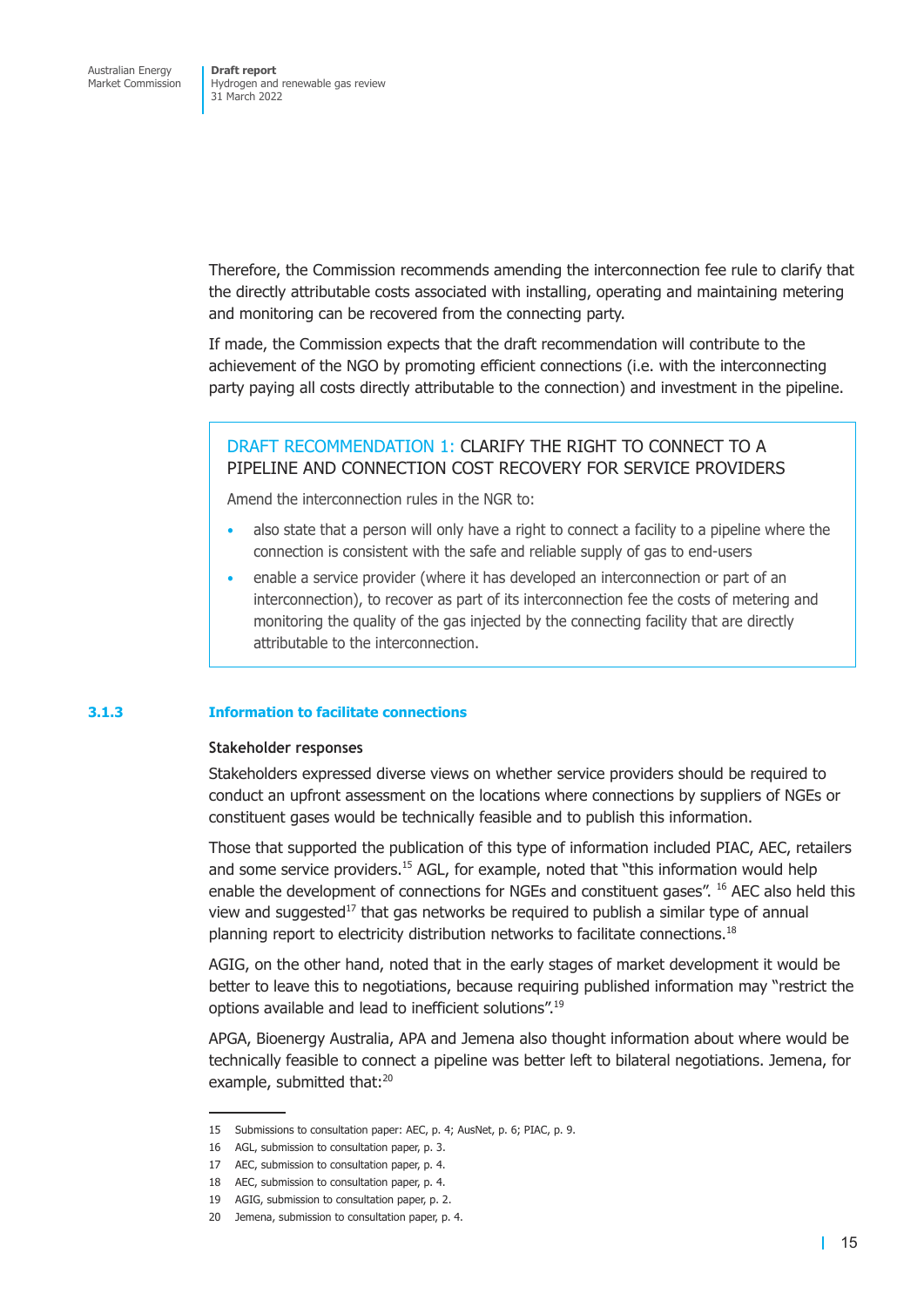the existing connection processes ensure that interested parties have access to such information. It also does not follow that a new requirement mandating identification and publication of possible interconnection locations is appropriate and will provide, on balance, added value to the development of NGE and CG industries.

APGA21 and APA also noted that it could be quite difficult and costly to determine on an *ex ante* basis where connections would be technically feasible. APA, for example, stated that:<sup>22</sup>

Pipeline capacity and flow is dynamic and depends on many different factors that change regularly depending on injections, withdrawals, seasons, flow direction, maintenance and operating parameters.

#### **Commission analysis**

While there is merit in requiring service providers to publish some information on an ex ante basis to help facilitate connections by covered gas suppliers, conducting an upfront assessment of technical feasibility is likely to be complex and the benefits of doing so may not outweigh the costs.

The Commission has considered whether there is any other low-cost information that service providers could publish that would help to inform a prospective supplier's decision on whether to connect to a pipeline. In addition to the information set out in section 3.2.3 (i.e. information on the gas the pipeline is licensed to transport and any limits on blending that apply to the pipeline), other low-cost information service providers could publish includes:

- 1. a register of production and blend processing facilities connected to t[he pipeline and](#page-26-0) their location, which would be published on the service provider's website
- 2. information on the level of blending that has occurred in the pipeline (if any) and any supplier curtailment that has occurred in the last month, which would be published on the Gas Bulletin Board.

The costs associated with the information referred to in (1) are expected to be relatively low because the register will only need to be updated when there is a new connection of a supply facility. In the case of the information referred to in (2), the costs associated with this reporting obligation could be reduced by only requiring this information to be published:

- by transmission and distribution pipelines with a nameplate capacity of 10 TJ/day or above, all of whom should already have the systems in place to report the information to AEMO for publication on the Gas Bulletin Board
- on a monthly basis, rather than on a daily basis as most of the information on the Gas Bulletin Board is reported.

While the costs associated with these reporting obligations are expected to be relatively low, the benefits are expected to be material because the information should provide for more efficient connection and investment decisions. It is expected to do this by providing

<sup>21</sup> APGA, submission to consultation paper, p. 2.

<sup>22</sup> APA, submission to consultation paper, p. 14.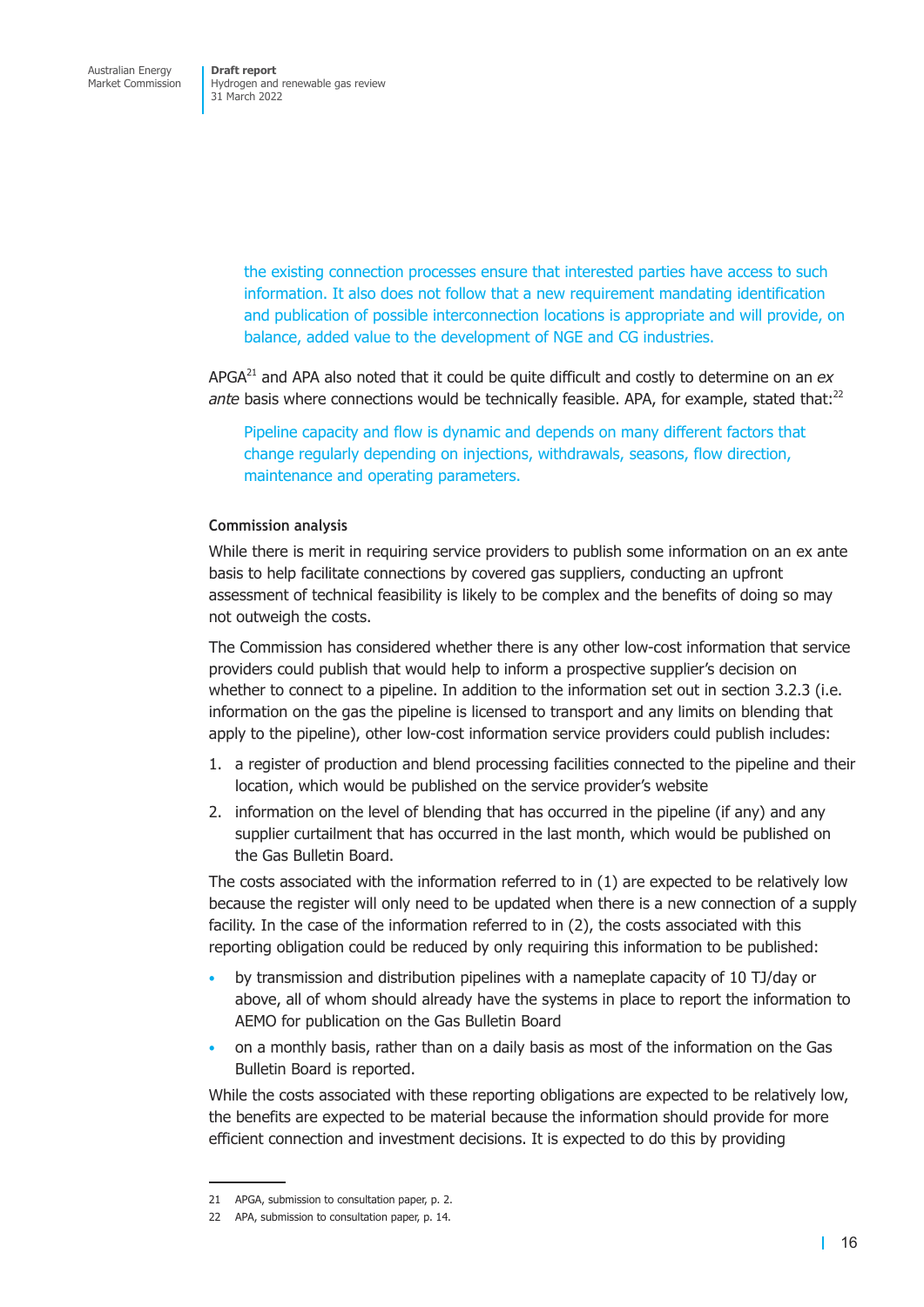prospective suppliers with information they can use to readily determine whether to approach a pipeline service provider about the potential connection of their facility. The information listed above, in conjunction with the information identified in section 3.2.3, would, for example, allow a prospective supplier to quickly determine whether covered gases can be injected into a pipeline and, if so:

- whether there are any blend limits on the pipeline that m[ay limit the vo](#page-26-0)lume of gas they may inject and if, so, whether those limits have already been reached and/or if curtailment has occurred
- where other similar facilities are located.

With this information the prospective supplier could then approach a service provider and negotiate their connection arrangements.

Accordingly, the Commission recommends introducing new reporting obligations to publish this information. The benefits associated with the publication of this information is likely to outweigh the costs. If implemented, this draft recommendation should contribute to the NGO by facilitating more informed and efficient connection and investment decisions by prospective suppliers. It is also consistent with the efficiency and implementation limbs of the assessment framework in that it is targeted, fit for purpose and proportionate to the issue it seeks to address.

The amendment required to implement the reporting obligations in relation to blend limits and supplier curtailment will require changes to the Gas Bulletin Board provisions in Part 18 of the NGR. This amendment is set out in section 5.4.3.

# DRAFT RECOMMENDATION 2: INTRODUCE A REGISTER OF COVERED GAS SUPPLIER PIPELINE CONNECTIONS

Amend the prescribed transparency information provisions in the NGR to introduce a requirement that service providers publish a register of covered gas supply facilities connected to the pipeline including the location of those facilities.

## **3.1.4 Curtailment**

#### **Stakeholder responses**

Most stakeholders were of the view that specific curtailment rules were unnecessary and that any concerns around a service provider favouring an affiliate could be dealt with through the existing ring fencing and associate contract provisions. APGA also noted the complexity of developing a rule that would set out a single approach to curtailment across all assets: $2<sup>3</sup>$ 

Being a contractually assigned right, there will be as many curtailment methods as there are pipelines.

<sup>23</sup> APGA, submission to consultation paper, p. 20.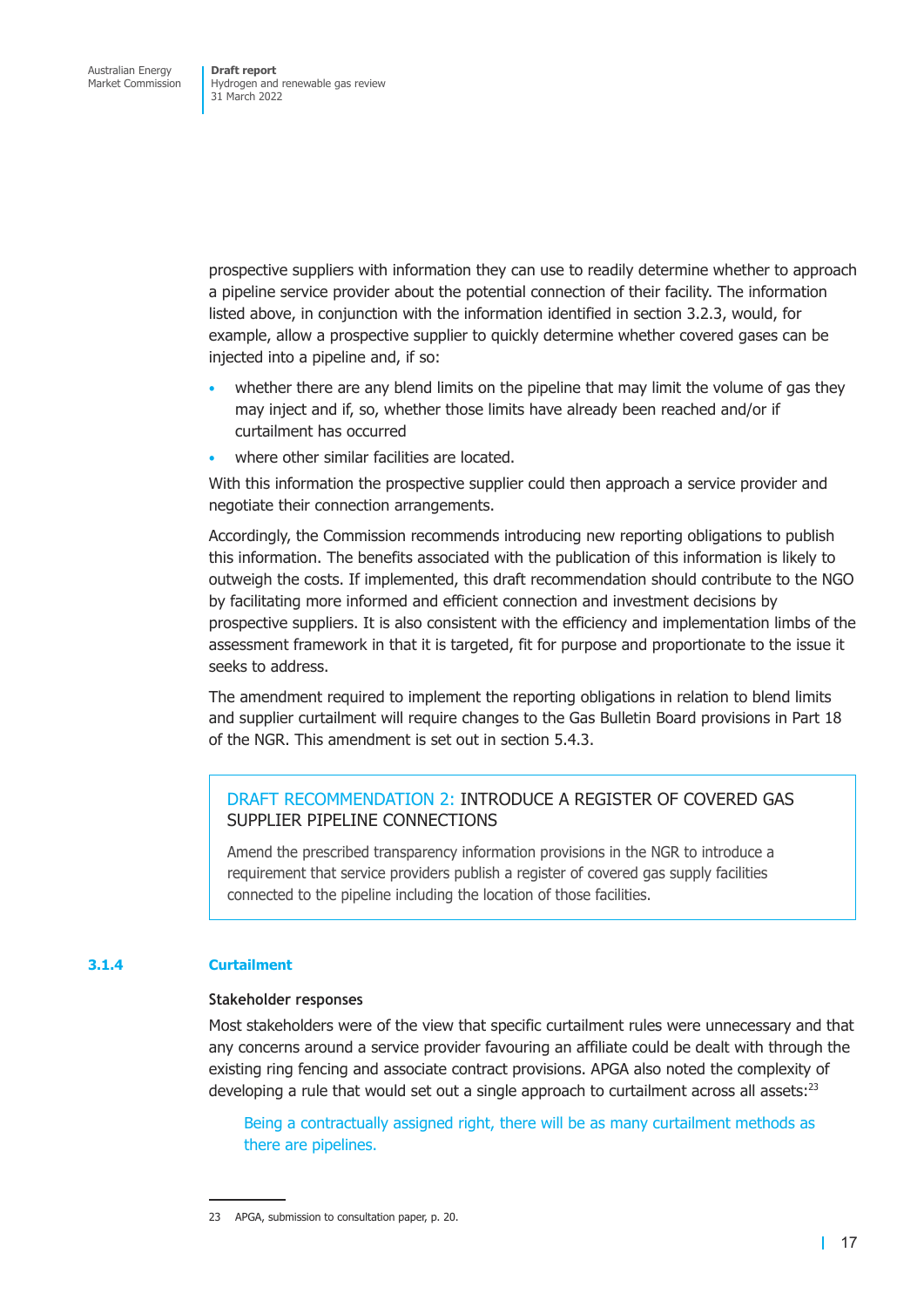Other stakeholders suggested that any concerns about service providers favouring an affiliate in relation to curtailment could be dealt with in other ways. Bioenergy Australia and AGIG, for example, suggested that rather than amending the rules to set out how curtailment will occur, the rules could just prohibit a service provider from favouring its own affiliate in relation to curtailments.<sup>24</sup> AusNet, on the other hand, suggested that service providers could be required to publish their curtailment policy and, in the case of scheme pipelines, have these approved by the relevant regulator as part of the access arrangement process. <sup>25</sup>

### **Commission analysis**

The existing ring-fencing and associate contract provisions, coupled with the prohibition on service providers preventing or hindering access to the pipeline in the  $NGL^{26}$  should be sufficient to guard against service providers favouring an affiliate through curtailment. The Commission is therefore not proposing to introduce any specific curtailment rules at this stage.

However, there are likely to be benefits from more transparency on the curtailment methodology that service providers intend to employ when dealing with covered gas suppliers ('supplier related curtailment methodology'). This information could, for example, help prospective suppliers determine whether to connect to a particular pipeline. It would also mean that service providers are more accountable in terms of their approach to curtailment and, in conjunction with the associate contract provisions and the prohibition on preventing or hindering access in the NGL, should minimise the risk of service providers favouring an associate through curtailment.

Therefore, the Commission recommends amending the user access guide provisions to require all service providers to publish their supplier related curtailment methodology as part of their user access guide.

The Commission also recommends amending the NGR to require scheme pipeline service providers to have a supplier related curtailment methodology included in their access arrangement. This will enable the regulator to assess, and make a decision on, the methodology as part of the access arrangement review process. This will provide appropriate regulatory oversight of the methodologies being employed by service providers and would treat supplier related curtailment methodology in the same way as other key service provider policies (such as the queuing, capacity trading and expansion requirements), that the regulator must approve as part of the access arrangement process.

If implemented, these draft recommendations are not expected to impose material costs on service providers, with most service providers noting in their submissions that they already have curtailment methodologies in place. However, the draft recommendations are expected to deliver a range of benefits, including, as noted above, providing for more efficient connection and investment decisions by prospective suppliers and minimising the risk of service providers favouring an associate. These draft recommendations are therefore

<sup>24</sup> Submissions to consultation paper: AGIG, p. 6; Bioenergy Australia, p. 3.

<sup>25</sup> AusNet, submission to consultation paper, p. 6.

<sup>26</sup> See section 136 of the NGL.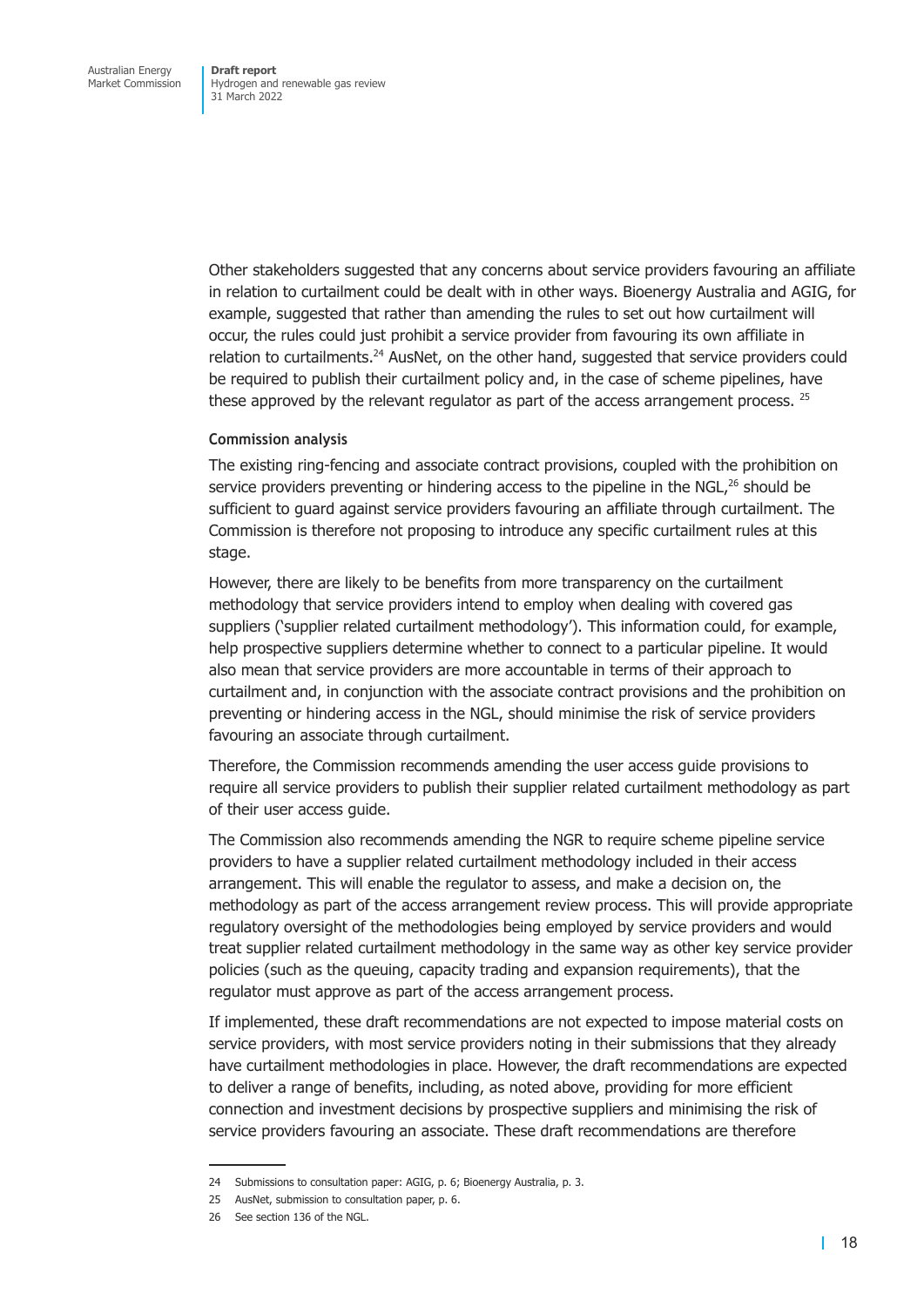<span id="page-25-0"></span>expected to promote the NGO. They are also consistent with the efficiency and implementation limbs of the assessment framework in that they are targeted, fit for purpose and proportionate to the issues they are intended to address.

# DRAFT RECOMMENDATION 3: REQUIRE SERVICE PROVIDERS TO PUBLISH A SUPPLIER RELATED CURTAILMENT METHODOLOGY

Amend the user access guide provisions in the NGR to require all service providers to publish a supplier related curtailment methodology as part of their user access guide.

DRAFT RECOMMENDATION 4: REQUIRE SCHEME PIPELINE SERVICE PROVIDERS TO INCLUDE A SUPPLIER RELATED CURTAILMENT METHODOLOGY IN THEIR ACCESS ARRANGEMENT

<span id="page-25-1"></span>Amend the access arrangement provisions in the NGR to require scheme pipeline service providers to include a supplier related curtailment methodology as part of an access arrangement.

# 3.2 Information on the type of gas a pipeline is transporting or is proposing to transport

# **3.2.1 Current framework and issues**

Under the current regulatory framework, all pipelines are assumed to transport natural gas. This will not, however, be the case under the proposed reforms.

The consultation paper, therefore, asked stakeholders whether there would be any value in requiring service providers to publish information on the type of gas the pipeline is licensed to transport and any plans the service provider has to conduct a trial, or to transition the pipeline (or part of the pipeline) to another covered gas.

Stakeholders were also asked where this information should be published and if it should be reported on the AEMC's gas pipeline register.<sup>27</sup>

## **3.2.2 Stakeholder responses**

Most stakeholders agreed there would be value in publishing information on the gas a pipeline is licensed to transport and any plans that they may have to conduct a trial or to transition to another gas.

Retailers, for example, noted that this information would support existing and potential market participants, potential suppliers of covered gases, and assist retailers in managing customers. Most pipeline service providers also supported the publication of this information,

<sup>27</sup> https://www.aemc.gov.au/energy-system/gas/gas-pipeline-register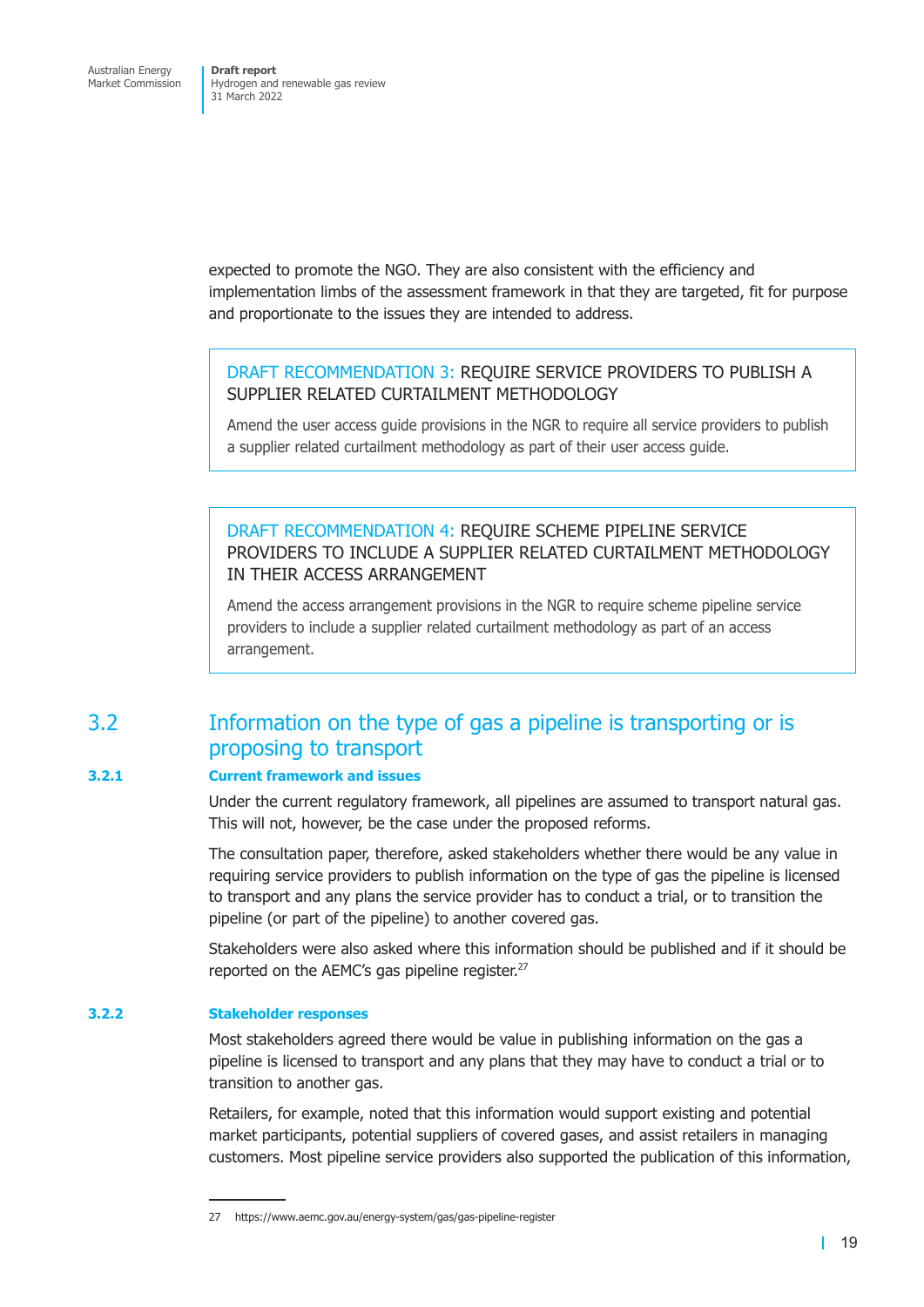although a number did note the need for this to occur in a way that avoids unnecessary duplication of reporting.

The only stakeholders that expressed a contrary view on this matter were ATCO and Jemena, both of whom raised concerns about the publication of information on proposals to conduct a trial or to transition to another gas.<sup>28</sup> ATCO, for example, stated that any plans to conduct a trial would be well communicated and given the low number of customers impacted in trials, having an additional requirement to publish the information appeared onerous.<sup>29</sup> Jemena, on the other hand, stated that while they agreed that it may be helpful to publish information on trials and transition plans, this should not be prescribed in the NGR. $30$  Instead, they suggested this information could be included in a scheme pipeline's access arrangement.

In regard to where this information should be published, the majority of stakeholders agreed it should be reported on the AEMC's gas pipeline register.

### **3.2.3 Commission analysis**

<span id="page-26-0"></span>Under the proposed reforms, pipeline users and end users, will no longer be able to assume that all pipelines will be transporting natural gas. There is, therefore, a potential information gap that will emerge under the proposed reforms that could adversely affect:

- pipeline users (including retailers) and end-users (particularly those that are unable to use anything other than natural gas)
- the operation of the facilitated and retail markets if the pipeline is used to carry gas to those markets and AEMO, or other market participants, are unaware of any plans to conduct a trial or to transition to another gas product.

For these reasons, the Commission considers it would be beneficial to address this gap by requiring service providers to publish the following information in their user access guides and, in the case of scheme pipelines, in their access arrangement information:

- the gas a pipeline (or part of a pipeline) is licensed to transport
- any limits on blending that may apply to the pipeline (or part of a pipeline)
- the following if the service provider intends to conduct a trial, or to transition the pipeline (or part of a pipeline) to another gas:
	- the type of gas the service provider intends to trial or transition to
	- when the trial or transition is expected to occur
	- if the trial or transition will apply to the whole pipeline, or a part of the pipeline
	- whether approval for the trial or transition has been obtained from the jurisdictional technical regulator and if a transition has been mandated by a jurisdiction.

In relation to concerns raised by Jemena and ATCO regarding the latter of these pieces of information, the Commission does not consider the requirement to publish information on

<sup>28</sup> Submissions to consultation paper: ATCO, p. 8; Jemena, pp. 7-8.

<sup>29</sup> ATCO, submission to consultation paper, p. 8.

<sup>30</sup> Jemena, submission to consultation paper, pp. 7-8.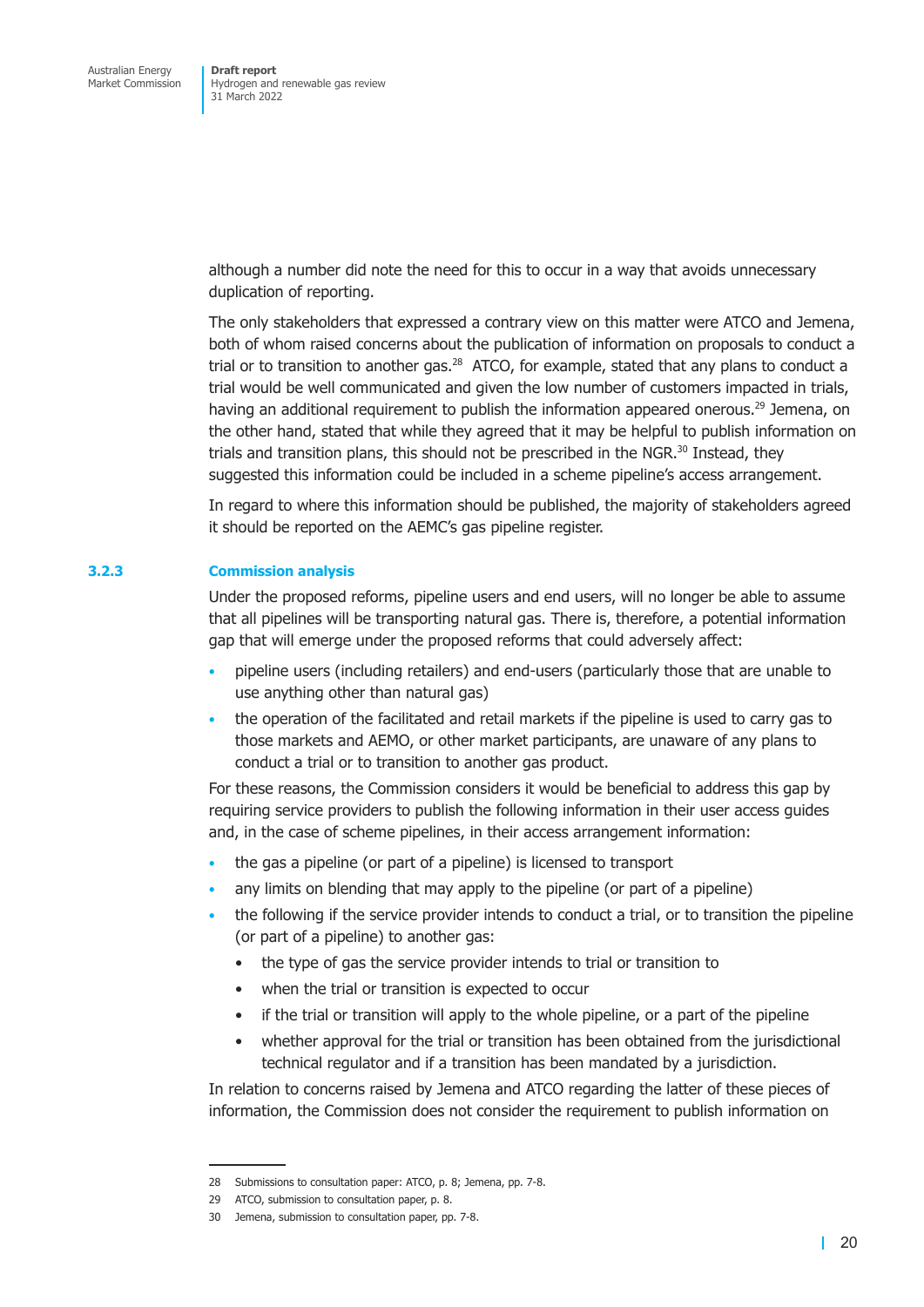planned trials and transitions to be an onerous obligation. Especially, given the infrequency with which this is likely to occur and the limited information that would have to be published.

Regarding concerns raised by some service providers about the potential duplication of reporting requirements, the requirement to report the information in both the service provider's user access guide and a scheme pipeline's access arrangement, is required to ensure that:

- prospective users of scheme and non-scheme pipelines understand what gas the pipeline is licensed to transport and current information on any plans the pipeline service provider has to conduct trials or to transition to another gas when they are considering connecting to the pipeline, which is why it should form part of the user access guide
- the relevant regulator and stakeholders participating in a scheme pipeline access arrangement review process have a good understanding of these matters, which is why it should form part of an access arrangement and the access arrangement information.

The publication of the information in these two locations is not expected to impose material costs on service providers, given the relative infrequency with which the information is expected to be updated. The Commission recommends t publishing the above information in the user access guide, and a combination of a scheme pipeline's access arrangements (for information on the gas a pipeline is licensed to transport and any limits on blending) and access arrangement information (for information on trials or proposals to transition to another covered gas).

Additionally, the Commission recommends publishing the information on the AEMC's gas pipeline register. Publishing the information on the register is intended to provide market participants and market bodies with one central location where they can find this information. As the information published on the register will be the same information that is contained in service providers' user access guides, it is not expected to result in any additional reporting costs for service providers.

The Commission considers that publishing this information will provide critical market information to both potential and current market participants that they will require in order to make efficient market and investment decisions.

The Commission expects this draft recommendation, if implemented, to facilitate the publication of relatively low cost critical market information that current and prospective market participants (including users and end-users) require for informed and efficient investment decisions. The Commission also considers that the draft recommendation is in line with the efficiency and implementation criteria of the assessment framework as it should enable consumers, market participants and investors to make efficient decisions and it is fit for purpose, targeted and proportionate to the issues it is intended to address.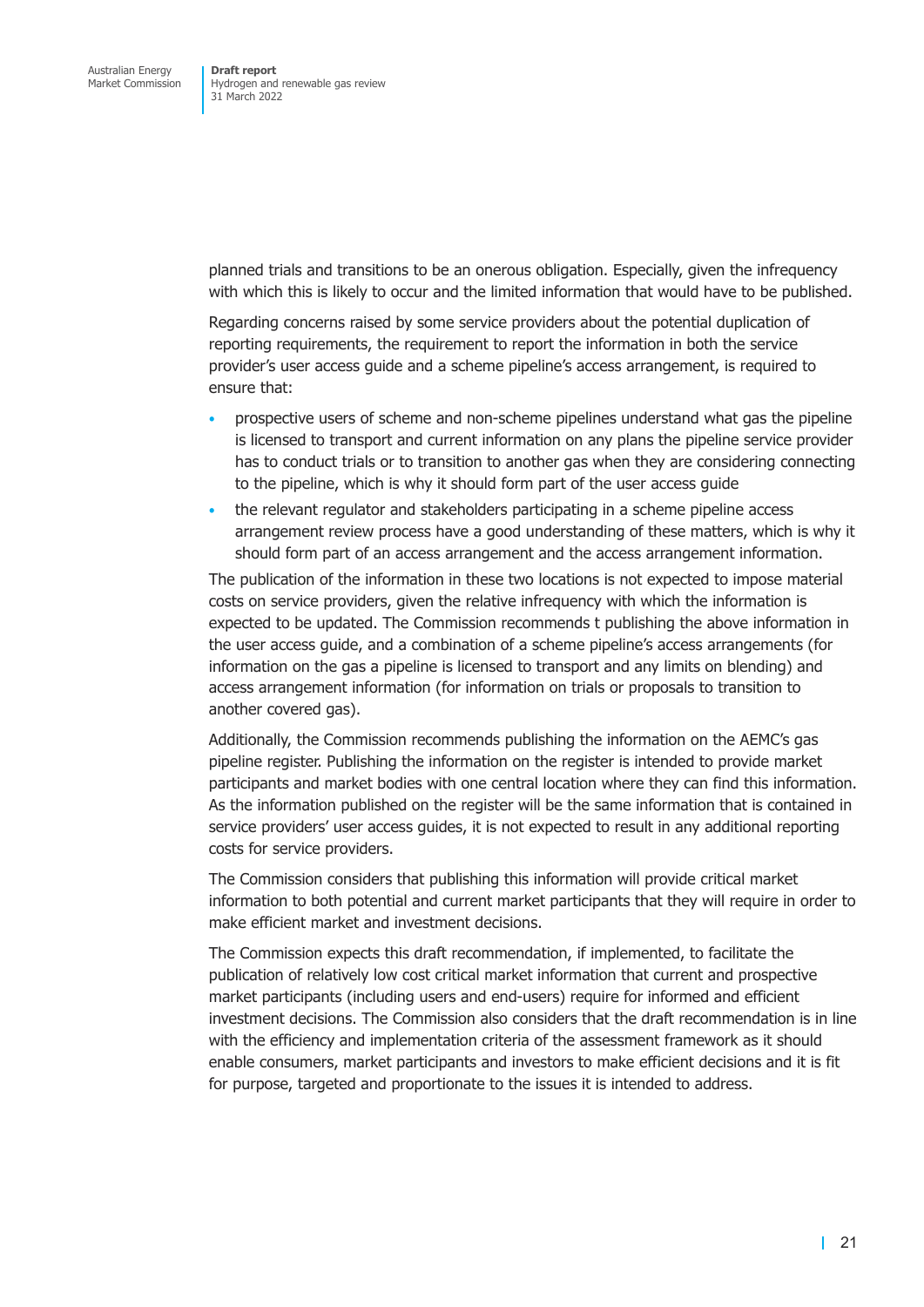# <span id="page-28-0"></span>DRAFT RECOMMENDATION 5: INTRODUCE REPORTING OBLIGATIONS ON THE GAS A PIPELINE CAN TRANSPORT AND ANY PROPOSED CHANGES TO THIS

Amend the NGR to:

- 1. require service providers to publish the following information in their user access guides:
	- a. the type of gas a pipeline (or part of a pipeline) is licensed to transport
	- b. any limits on blending that may apply to the pipeline (or part of a pipeline)
	- c. the following if the service provider intends to conduct a trial, or to transition the pipeline (or part of a pipeline) to another gas:
		- i. the type of gas the service provider intends to trial or transition to
		- ii. when the trial or transition is expected to occur
		- iii. if the trial or transition will apply to the whole pipeline, or a part of the pipeline
		- iv. whether approval for the trial or transition has been obtained from the jurisdictional technical regulator and, in the case of a transition, if the transition has been mandated by a jurisdiction.
- 2. require scheme pipeline service providers to include:
	- a. the information referred to in (a) and (b) above in their access arrangement
	- b. the information referred to in (c) above in their access arrangement
- 3. specify the information referred to in (a)-(c) above as information to be included in the gas pipeline register.

# 3.3 Regulatory treatment of government mandated transitions to transporting another covered gas

## **3.3.1 Current framework and issues**

If a government mandates that a pipeline transition from transporting natural gas to transporting another covered gas then, in the case of a scheme pipeline, the mandate will be treated as a regulatory obligation or requirement for the purposes of the NGL and the NGR. $31$ The only matter that the regulator or a dispute resolution body would therefore need to be satisfied of when approving any expenditure associated with the transition under Part 9 of the NGR $32$  is that the expenditure satisfies the prudent and efficient test, which requires expenditure to be: 33

<sup>31</sup> The term 'regulatory obligation or requirements' is defined in s. 6 in the NGL as: a) in relation to the provision of a pipeline service by a service provider (i) a pipeline safety duty; or (ii) a pipeline reliability standard; or (iii) a pipeline service standard; or b) an obligation or requirement under: this Law or the Rules; the National Energy Retail Law or the National Energy Retail Rules; or an Act of a participating jurisdiction, or any instrument issued under or for the purposes of that Act that: levies or imposes a tax or other levy that is payable by the service provider; regulates the use of land in a participating jurisdiction by a service provider; or relates to the protection of the environment; or materially affects the provision, by a service provider, of pipeline services to which an applicable access arrangement applies.

<sup>32</sup> Part 9 of the NGR together with the revenue and pricing principles in s. 24 of the NGL sets out how a scheme pipeline's revenue requirement and reference tariffs are to be determined. The revenue and pricing principles in s. 24 of the NGL state that a service provider should be provided with a reasonable opportunity to recover at least the efficient costs the service provider incurs in "complying with a regulatory obligation or requirement."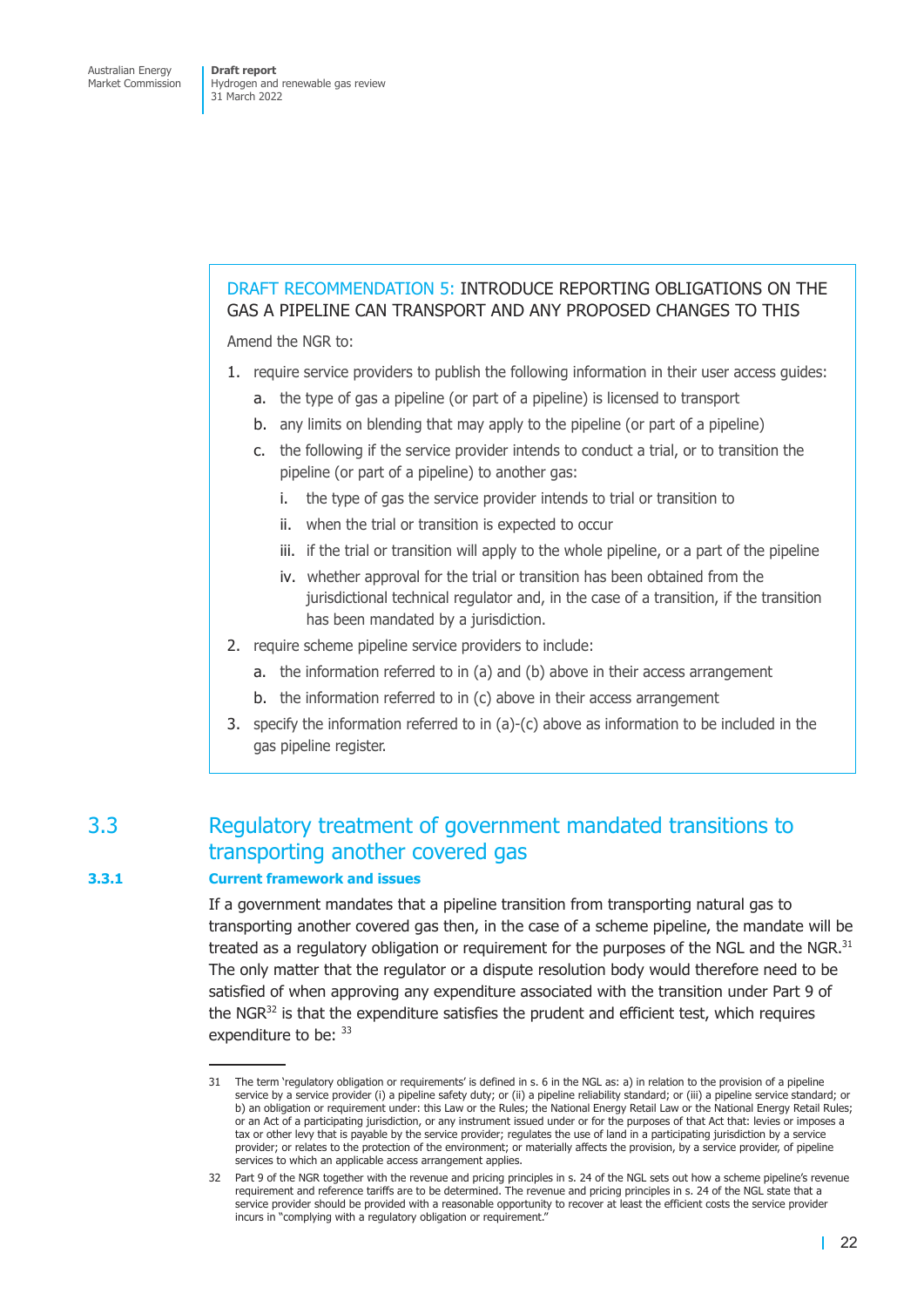Hydrogen and renewable gas review 31 March 2022

> such as would be incurred by a prudent service provider acting efficiently, in accordance with accepted good industry practice, to achieve the lowest sustainable cost of providing services.

However, in the case of non-scheme pipelines, the regulator has no role in approving a nonscheme pipeline service provider's expenditure or prices. These matters are instead negotiated between service providers and users and if a dispute arises, an arbitrator can be called upon to resolve the dispute. The pricing principles arbitrators are required to employ in these disputes do not currently require consideration to be given to any regulatory obligations a non-scheme pipeline may be subject to.

In the consultation paper, stakeholders were asked if any changes needed to be made to the rules applying to either scheme or non-scheme pipelines to accommodate government mandated transitions to covered gases.<sup>34</sup>

#### **3.3.2 Stakeholder responses**

The majority of stakeholders that responded to the questions above were of the view that: $35$ 

- no changes were required to the rules applying to scheme pipelines
- the arbitration principles applying to non-scheme pipelines should be amended to require arbitrators to consider any regulatory obligation the relevant non-scheme pipeline service provider may be subject to in providing pipeline services to which access is sought.

#### **3.3.3 Commission analysis**

#### **Scheme pipelines**

As noted in section 3.2.1, the rules applying to scheme pipelines already require the relevant regulator and dispute resolution body to take into account any regulatory obligations or requirements that a service provider may be subject to, in providing reference services,  $36$ which is what a government mandate for a pipeline to transition would constitute. There is therefore n[o need to ame](#page-25-1)nd these rules.

#### **Non-scheme pipelines**

In contrast to scheme pipelines, there does appear to be a need to amend the arbitration principles applying to non-scheme pipelines, because there is currently no explicit $37$ requirement for an arbitrator to consider any regulatory obligation or requirement a service provider may be subject to in providing the pipeline service to which access is sought.

<sup>33</sup> Rules 79 and 91 of the NGR.

<sup>34</sup> Referred to in the consultation paper as NGEs and other gas products.

<sup>35</sup> Submissions to consultation paper: APGA, p. 6; APA, p. 6; AGIG, p. 7; ATCO, p. 6; Jemena, p. 7; Engie, p. 4.

<sup>36</sup> Under the NGR, the arbitrator of an access dispute in relation to a scheme pipeline must take into account the revenue and pricing principles, as defined in s. 24 of the NGL. The revenue and pricing principles include a principle that a scheme pipeline service provider should be provided with a reasonable opportunity to recover at least the efficient costs the service provider incurs in complying with a regulatory obligation or requirement.

<sup>37</sup> The term 'explicit' is used here because while it is possible that an arbitrator could take it into account under the current pricing principles as a 'cost of providing the service', there is some ambiguity surrounding this.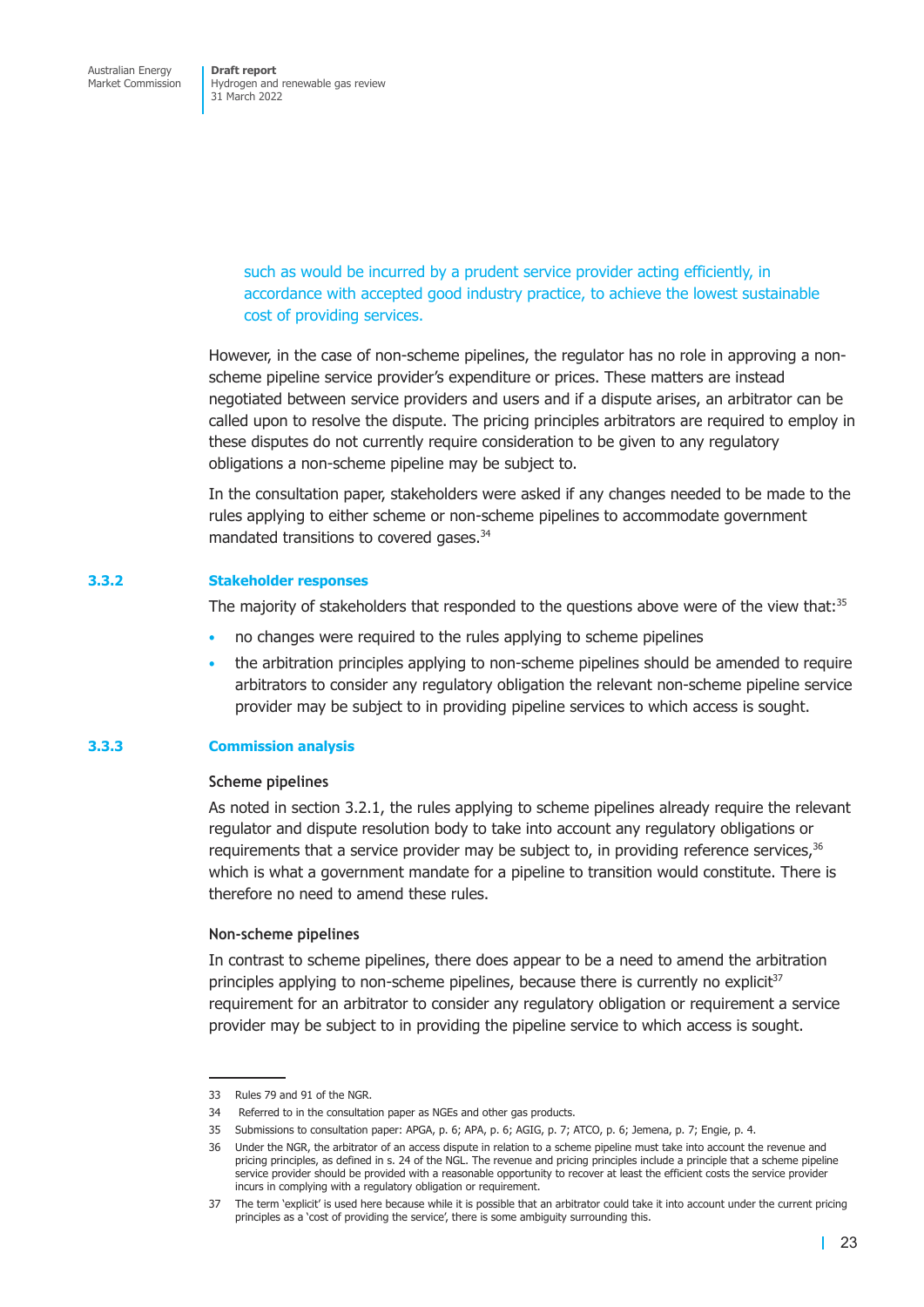<span id="page-30-0"></span>This lack of clarity could undermine a decision by a jurisdiction to mandate that a nonscheme pipeline transition to another covered gas. It would also be contrary to the NGO if it results in the prices a non-scheme pipeline service provider can charge not reflecting the cost of complying with a regulatory obligation or requirement. This is because the inability of a non-scheme pipeline service provider to recover these costs would adversely affect its incentive and/or ability to efficiently operate or invest in the pipeline and could also result in inefficient use of the pipeline, all of which would not be in the long-term interests of gas consumers.

To address this issue, the Commission recommends amending the pricing principles that apply to non-scheme pipeline access disputes to require arbitrators to include the costs associated with complying with any regulatory obligations or requirement.

This draft recommendation, if made, is expected to contribute to the achievement of the NGO, by promoting efficient investment in, and the efficient operation and use of the pipeline where a transition has been mandated. It is also consistent with the efficiency and implementation limbs of the assessment framework in that it is targeted, fit for purpose and proportionate to the issue it is intended to address. It should also provide stability and transparency of the regulatory arrangements required to enable service providers and other market participants to make efficient decisions.

DRAFT RECOMMENDATION 6: REQUIRE ARBITRATORS TO CONSIDER REGULATORY OBLIGATIONS AND REQUIREMENTS IN NON-SCHEME PIPELINE ACCESS DISPUTES

Amend the arbitration pricing principles applying to non-scheme pipelines in new Part 12 of the NGR to require arbitrators to consider any regulatory obligations or requirements when arbitrating non-scheme pipeline access disputes.

# 3.4 Regulatory treatment of voluntary transitions to transporting another covered gas

# **3.4.1 Current framework and issues**

If a government does not mandate that a pipeline transition to transporting another covered gas, but a service provider elects to do so, then, in the case of a scheme pipeline, the regulator would need to assess the proposal having regard to the expenditure criteria in Part 9 of the NGR. In the case of capital expenditure, the regulator would need to consider whether the proposed expenditure:<sup>38</sup>

satisfies the prudent and efficient test

<sup>38</sup> Rule 79 of the NGR.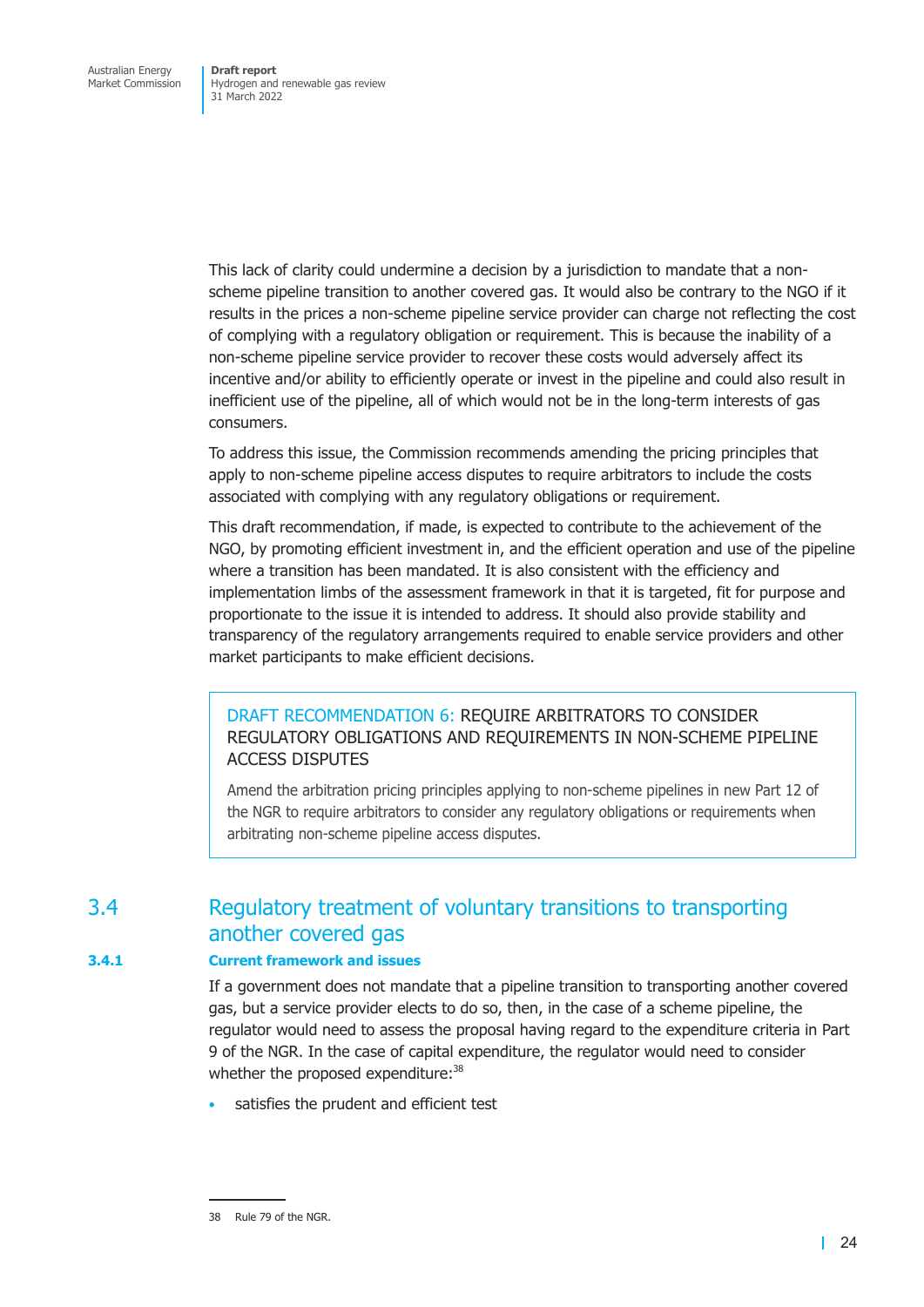is justifiable on the grounds that either the overall economic value of the expenditure is positive, or the present value of the expected incremental revenue to be generated as a result of the expenditure exceeds the present value of the expenditure.<sup>39</sup>

In the case of operating expenditure, the regulator would need to consider whether the expenditure satisfies the prudent and efficient test.<sup>40</sup>

In the consultation paper, stakeholders were asked whether the expenditure criteria applying to scheme pipelines are fit for purpose, or if the rules should provide more guidance on how a voluntary proposal to transition to another covered gas should be assessed.

Stakeholders were also asked if the principles applying to arbitration of non-scheme pipeline's access disputes should be amended to provide an arbitrator with more guidance on how to assess a voluntary proposal to transition to another covered gas.

#### **3.4.2 Stakeholder responses**

Most stakeholders that responded to the questions above were of the view that the expenditure criteria currently applying to scheme pipelines are fit for the intended purpose, which is to assess the prudence and efficiency of the expenditure and consider, in the case of capital expenditure, if it is justifiable on the grounds set out in rule 79(2) of the NGR. However, some stakeholders did note that these criteria may not actively encourage a pipeline to transition.<sup>41</sup> The AER, for example, stated that: $42$ 

The regulatory framework may not be as conducive as possible to renewable gas expenditures made by network service providers, unless the expenditure criteria are amended to allow for some consideration of the environmental benefits or optionality provided by renewable-gas related expenditures.

This view was echoed by a number of service providers who suggested that the expenditure criteria be amended to require the regulator to consider consumer preferences, environmental impacts and policies. AGIG and APGA, for example, stated that the rules should be amended to require the regulator to consider consumer preferences, $43$  with AGIG noting that:<sup>44</sup>

While it appears the existing expenditure criteria may be fit for purpose following the definitional changes outlined in the officials' paper, amendments to Part 9 of the NGR would be welcomed to reduce uncertainty…. This would provide the necessary certainty and clarity for service providers rather than leaving the interpretation of the criteria to a regulator's discretion. Amendments could be made… to reflect that the

<sup>39</sup> Note rule 79(2)(c) also provides for capital expenditure to be justifiable if it is necessary to maintain and improve the safety of services, maintain the integrity of services, comply with a regulatory obligation or requirement, or maintain the service provider's capacity to meet levels of demand for services existing at the time of the capital expenditure. A voluntary transition to another gas is not expected to be justifiable on any of these grounds.

<sup>40</sup> Rule 91 of the NGR.

<sup>41</sup> Submissions to consultation paper: AGIG, p. 8; APGA, p. 4; ATCO, p. 4; APA, p. 16; AusNet, p. 7.

<sup>42</sup> AER, submission to consultation paper, p. 4.

<sup>43</sup> Submissions to consultation paper: AGIG, p. 8; APGA, p. 4.

<sup>44</sup> AGIG, submission to consultation paper, p. 8.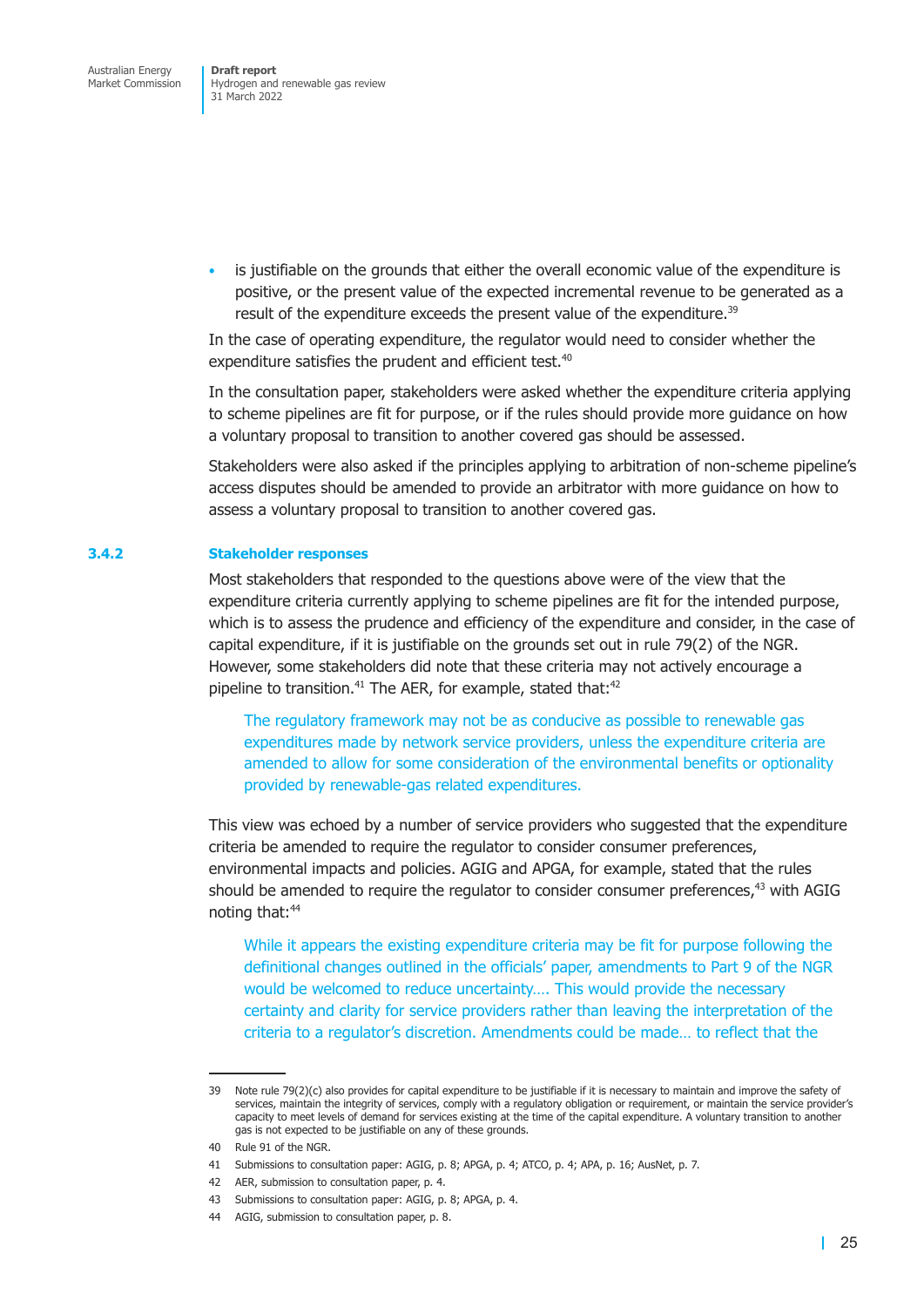> regulator may consider the expenditures as prudent and efficient or necessary to cater for consumer preferences if there is demonstrated strong consumer support.

AusNet, APA and ATCO went a step further and suggested that the regulator also be required to consider environmental impacts and policies.<sup>45</sup> AusNet, for example stated:<sup>46</sup>

We recommend that the NGR is clarified to allow the AER to consider the policy intent (which may not yet be mandated) of a jurisdictional government to decarbonise gas networks when assessing network expenditures, as well as the extent of consumer support for this expenditure.

As to non-scheme pipelines, most stakeholders noted that if changes are made to the rules applying to scheme pipelines, equivalent changes should be made to the pricing principles applying to arbitration of access disputes in relation to services provided by non-scheme pipelines.<sup>47</sup>

### **3.4.3 Commission analysis**

#### **Scheme pipelines**

The Commission considers the expenditure criteria currently applying to scheme pipelines under Part 9 of the NGR do not need to be changed because they can be used in their current form to assess voluntary proposals by service providers to transition to another covered gas.

While some stakeholders have observed that the criteria may not 'actively encourage' the transition, it is important to recognise that this is not the intent of the reforms to the NGR. Rather, the intent is, as noted in the terms of reference for the review, to extend the application of the NGR to other covered gases and to address any gaps that may emerge as a result of the supply of these gases.<sup>48</sup> Amending the rules to actively encourage a transition goes beyond the terms of reference.

That is not to say that the regulator could not take into account the matters identified by stakeholders, such as consumer preferences. In effect, recent decisions by the AER have highlighted they are already in a position to do this.

#### **Non-scheme pipelines**

For the same reasons as those above, the Commission is not recommending any changes to the principles applying to arbitration of non-scheme pipeline access disputes. Furthermore, the Commission considers any voluntary proposal by a non-scheme pipeline to transition to another covered gas should be considered by an arbitrator using the existing arbitration pricing principles, which appear fit for purpose and consistent with the NGO.

<sup>45</sup> Submissions to consultation paper: ATCO, p. 4; APA, p. 16; AusNet, p. 7.

<sup>46</sup> AusNet, submission to consultation paper, p. 7.

<sup>47</sup> Submissions to consultation paper: APGA, p. 6; APA, p. 16; AGIG, p. 7; ATCO, p. 6; Jemena, p. 7; Engie, p. 4.

<sup>48</sup> DISER, Review of the National Gas and Retail Regulatory Frameworks for the introduction of hydrogen and renewable gas — Terms of reference, 24 August 2021.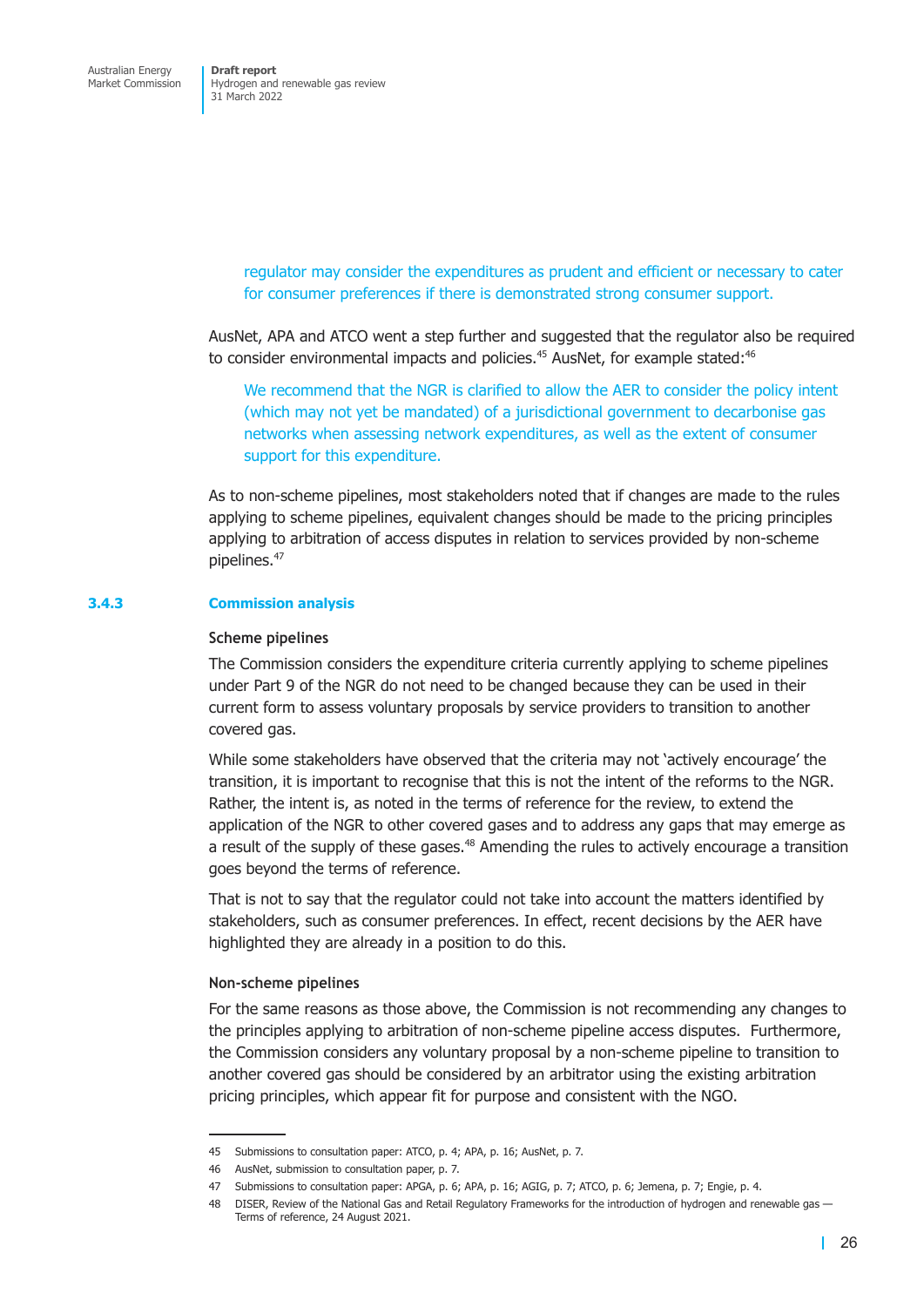<span id="page-33-0"></span>Australian Energy Market Commission

**Draft report**  Hydrogen and renewable gas review 31 March 2022

# 3.5 Regulatory treatment of government grants and concessional finance

### **3.5.1 Current framework and issues**

Part 9 of the NGR specifies how user contributions to new capital expenditure are to be treated for regulatory purposes.<sup>49</sup> However, this part of the NGR does not specify how government grants or concessional financing are to be treated for regulatory purposes.

Similarly, the pricing principles that apply to arbitration of non-scheme pipeline access disputes (which will be moved from Part 23 to Part 12 of the NGR under the draft amending rule) provide no guidance on these matters.

In the consultation paper, stakeholders were asked whether the rules relating to scheme and/or non-scheme pipelines should be amended to clarify how grants from governments and agencies, such as the Australian Renewable Energy Agency, should be treated for regulatory purposes. Stakeholders were also asked in the workshops conducted in mid-December, whether the rules should clarify how concessional financing provided by governments and agencies, such as the Clean Energy Finance Corporation, should be treated for regulatory purposes.

#### **3.5.2 Stakeholder responses**

Most stakeholders that responded to these questions supported:

- amending Part 9 of the NGR to clarify how government grants are to be accounted for when determining the revenue requirement and reference tariffs for scheme pipelines
- amending the pricing principles that apply to arbitration of non-scheme pipeline access disputes to ensure a consistent approach to the treatment of government grants for scheme and non-scheme pipelines.

PIAC, for example, noted that:<sup>50</sup>

Generally, grants should reduce the costs recovered from consumers and in any case should not result in recovery of costs related to activities covered by the grants or revenue, from consumers.

ATCO expressed a similar view and noted that there is currently some ambiguity around how government grants should be treated under Part 9 of the NGR, which should be addressed.<sup>51</sup> ATCO also suggested that the non-scheme pipeline arbitration pricing principles be amended to treat government grants similarly to the treatment of capital contributions set out in Part 9 of the NGR $52$ 

<sup>49</sup> Rule 82 of the NGR.

<sup>50</sup> PIAC, submission to consultation, p. 6.

<sup>51</sup> ATCO, submission to consultation, p. 6.

<sup>52</sup> ATCO, submission to consultation, p. 8.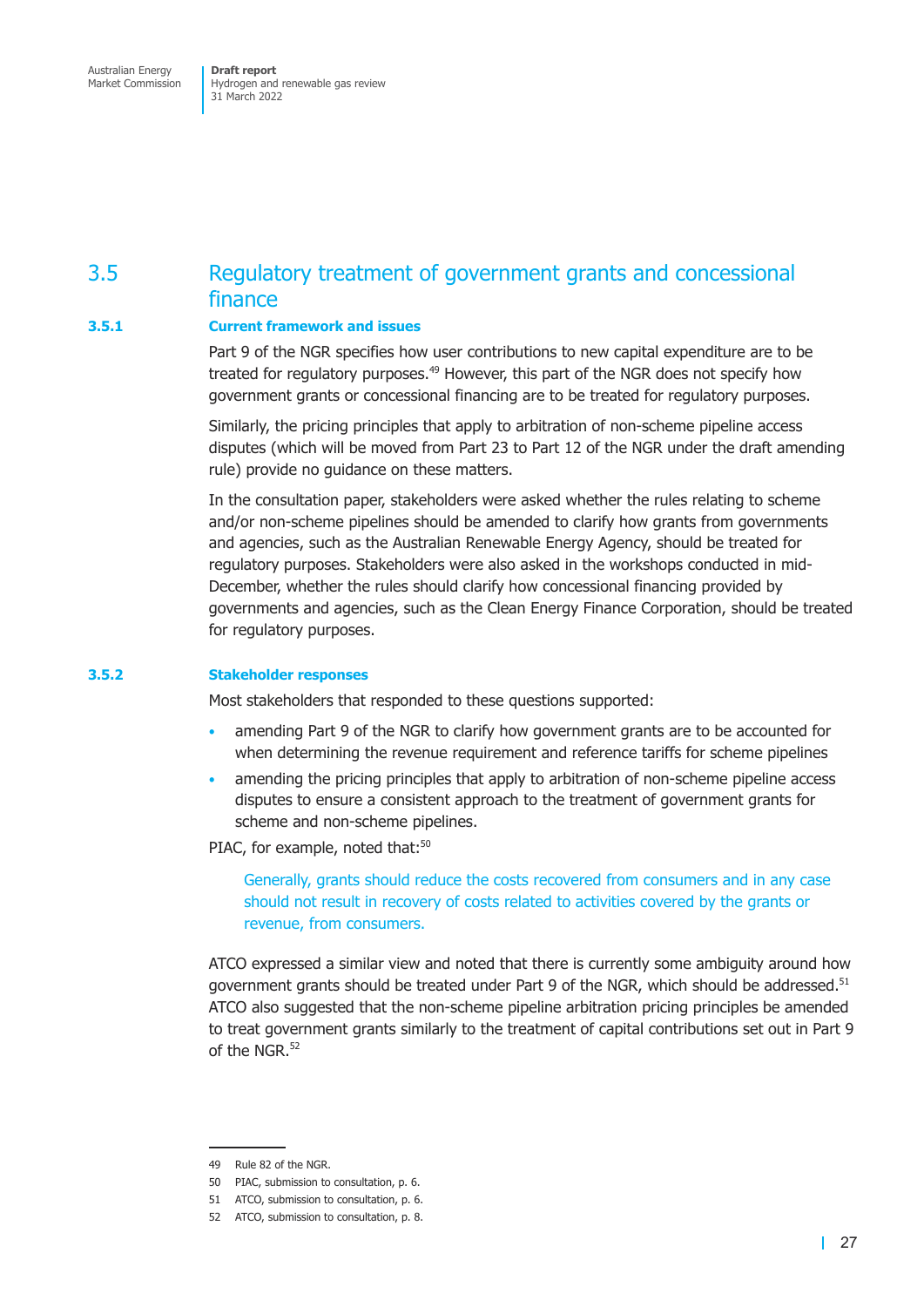In contrast, Jemena submitted that it is standard practice to treat government grants as capital contributions, despite the rules not specifically requiring this.<sup>53</sup>

With respect to concessional finance, some stakeholders, principally user groups, supported allowing the regulator to take into account concessional finance when making decisions on price and revenue. Other stakeholders were either silent on this, or thought it was unnecessary to draft a rule to specify how concessional finance is to be treated for regulatory purposes.

### **3.5.3 Commission analysis**

#### **Scheme pipelines**

The Commission considers there would be benefit in amending rule 82 of the NGR to make it clearer how government grants and concessional finance can be treated. The term concessional finance is used in this context to refer to a below market rate finance provided to a service provider by a person (other than a related body corporate of the service provider) for particular capital expenditure.

The main benefits in providing this clarity are that it will:

- provide the regulator, dispute resolution body, service provider and investors with a clearer direction as to how government grants and concessional finance can be treated
- prevent service providers from deriving a windfall gain from government grants and concessional finance.

The Commission recommends amending rule 82 of the NGR, which currently deals with user contributions, to:

- require government grants to be treated in the same manner as capital contributions by users (i.e. by rolling into the capital base the capital expenditure net of the capital contribution, or including the capital contribution in the capital base but using another mechanism to prevent the service provider from benefiting from the contribution through increased revenue)
- provide the regulator with discretion to treat concessional finance in the same manner as capital contributions by users.

In relation to the latter of these recommended amendments, it should be noted that it may not be possible for the regulator to convert concessional finance into a capital contribution value in all instances. The regulator would therefore have some discretion on whether to take this into account. It would not have the same discretion for government grants; the Commission recommends that these must be considered.

This draft recommendation, if implemented, is expected to contribute to the achievement of the NGO by ensuring that consumers do not pay pipeline charges to recover the cost of facilities that have been funded through government grants or concessional finance. It is also consistent with the efficiency and implementation limbs of the assessment criteria. This is

<sup>53</sup> Jemena, submission to consultation, p. 7.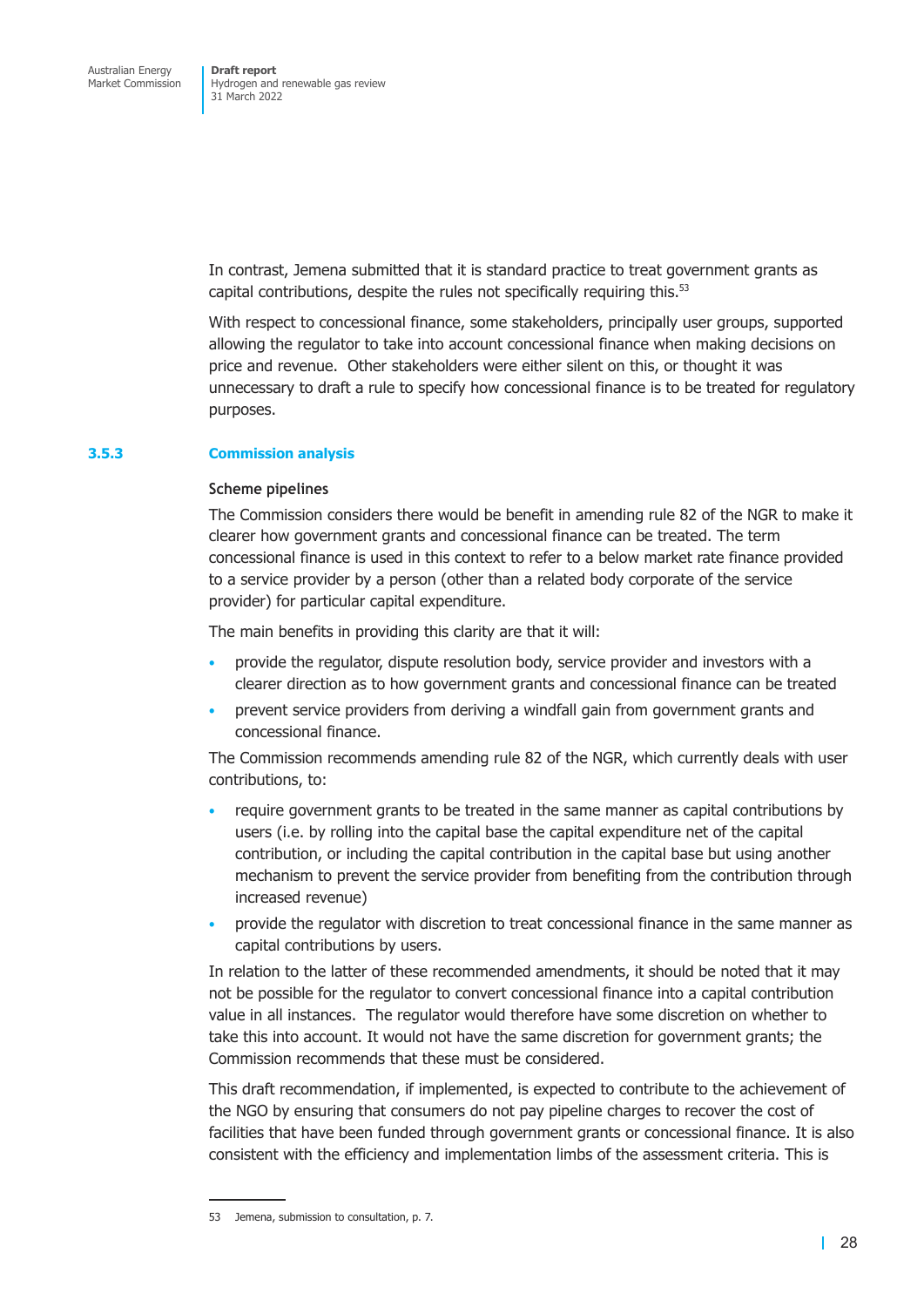because the recommended change is fit for purpose, targeted and proportionate to the matters it is intended to address. It should also provide stability and transparency in regulatory arrangements that will enable market participants and investors to make efficient investment decisions.

# DRAFT RECOMMENDATION 7: REQUIRE GOVERNMENT GRANTS AND CONCESSIONAL FINANCE TO BE TREATED AS CAPITAL CONTRIBUTIONS

Amend rule 82 of the NGR to:

- require the regulator to treat government grants in the same manner as user contributions under this rule
- provide the regulator with some discretion to treat concessional finance in the same manner as user capital contributions and government grants under this rule.

#### **Non-scheme pipelines**

The Commission has considered whether equivalent changes to those outlined above should be made to the arbitration pricing principles for non-scheme pipeline access disputes as suggested by some stakeholders. However, it considers that these pricing principles, which focus on the cost of providing the service, are already sufficiently broad to allow the arbitrator to employ a similar approach to that outlined above for scheme pipelines (i.e. to exclude the effect of government grants and concessional finance) if it considered it appropriate to do so. That is, it would be open to the arbitrator to treat government grants and concessional finance as if they were capital contributions and deduct them from the capital base, when calculating the cost of providing the pipeline service.

Therefore, the Commission does not recommend making any changes to these pricing principles, considering the broad way in which those principles are expressed and the policy intent of avoiding prescription in the pricing principles to try and encourage parties to reach agreement without having recourse to arbitration.<sup>54</sup>

<sup>54</sup> Gas Market Reform Group, *Gas pipeline information disclosure and arbitration framework – Final design recommendation*, June 2017, p. 50.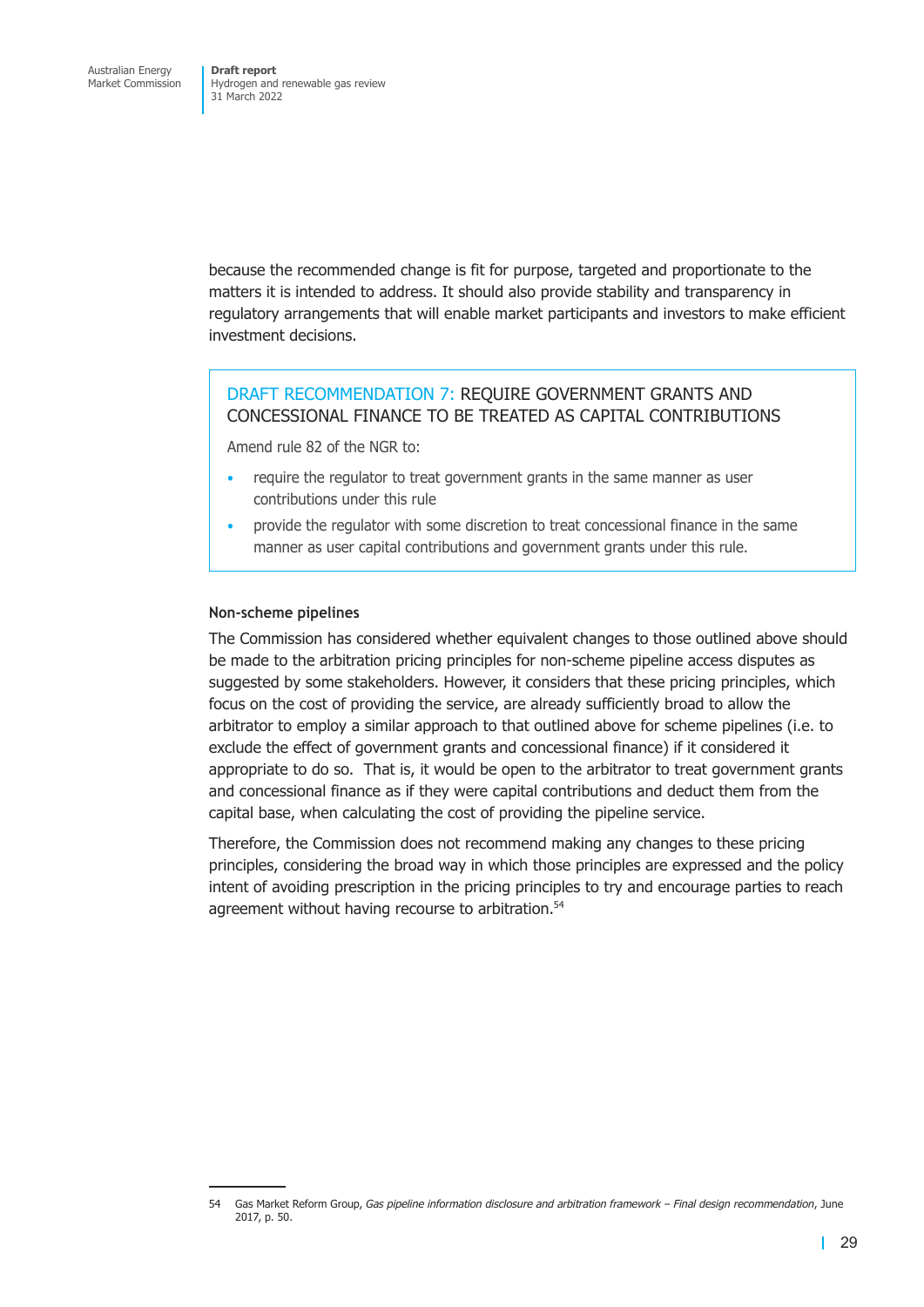# 4 RING FENCING FRAMEWORK

### BOX 2: SUMMARY OF CHAPTER

The NGL and NGR include a number of mechanisms that are intended to limit the ability of vertically integrated pipeline service providers to adversely affect competition in contestable parts of the market. Among other things, the NGL requires service providers to comply with the ring fencing requirements and associate contract arrangements unless an exemption from the regulator is granted.

This chapter focuses on the advice that the AER has provided in response to a request by Senior Officials on the ring fencing and associate contract arrangements that apply to pipelines under the NGL and NGR.

In its advice, the AER identified a number of potential issues with the existing ring fencing and associate contract arrangements and recommended a range of changes to the NGL and NGR to address these concerns.

The changes identified by the AER principally relate to:

- the exemption framework that applies to the minimum ring fencing requirements
- the regulator's power to impose additional ring fencing requirements
- the associate contract approval process.

The AER's proposed changes to the NGL are being consulted upon by officials through its draft report.

The changes suggested by the AER for the NGR are set out in this chapter. The Commission seeks stakeholder views on the AER's suggestions. Following consideration of the AER's views as well as those of stakeholders, the Commission will set out its recommendations regarding the ring fencing and associate contract provisions in the NGR in its final report.

The NGL and NGR include a number of mechanisms that are intended to limit the ability of vertically integrated pipeline service providers to adversely affect competition in contestable parts of the market. The NGL, for instance, prohibits service providers from preventing or hindering access to the pipeline.<sup>55</sup> It also requires service providers to comply with the ring fencing requirements and associate contract arrangements set out in the NGL.

As part of the broader review of the changes to be made to the national framework, Senior Officials asked the AER to provide its advice on whether there is a need to amend the ring fencing arrangements in the context of the introduction of hydrogen and renewable gas blends. The AER's advice was provided on 21 February 2022 and proposed a number of changes to the ring fencing framework to address its concerns.

<sup>55</sup> Section 136 of the NGL.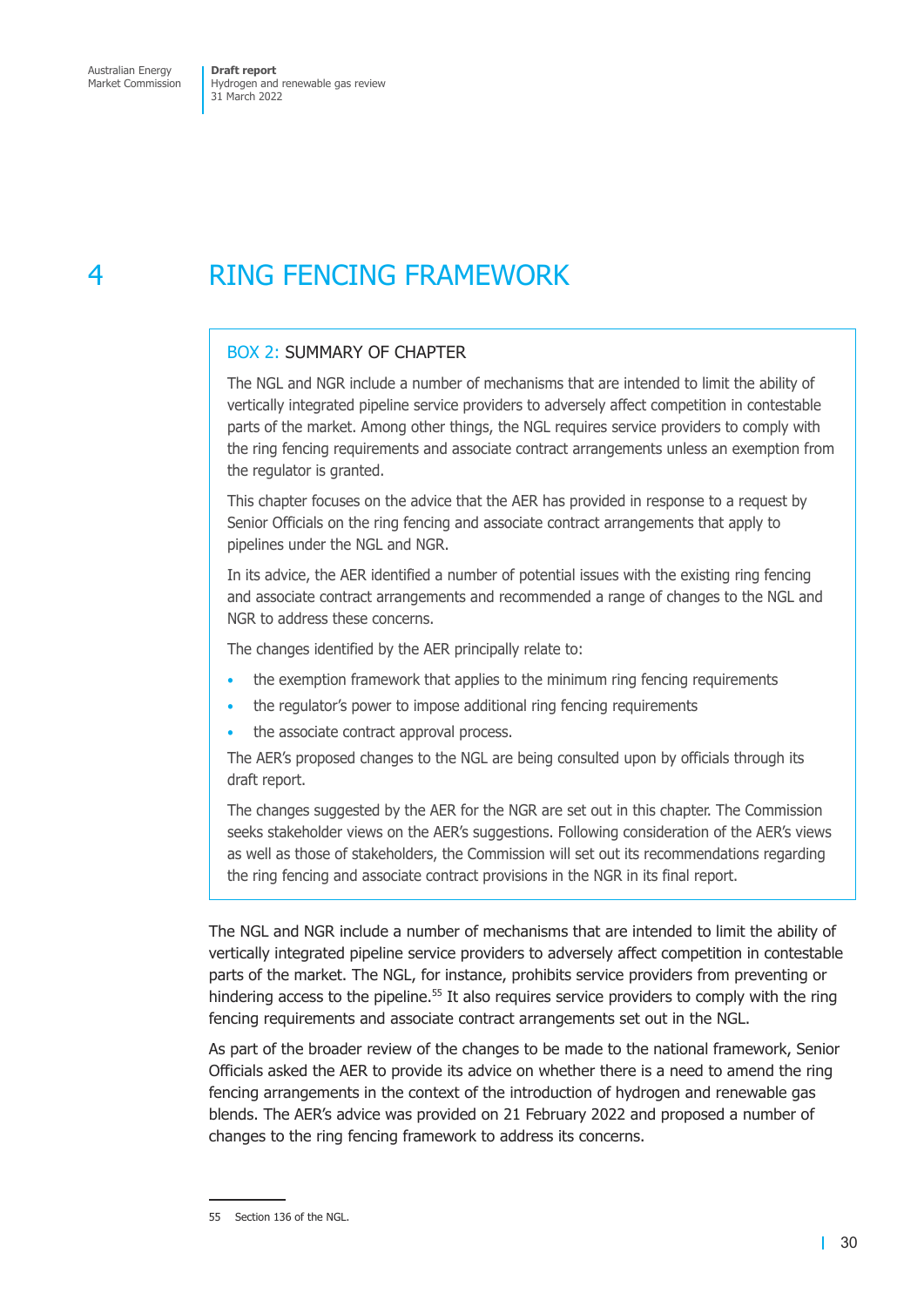Given the short amount of time the AER had to provide its advice, officials agreed that the AER did not need to conduct a public consultation process and that its advice would instead by consulted on by officials and the AEMC. In keeping with this, officials are consulting on the AER's proposed changes to the NGL, while the Commission is consulting on the proposed changes to the NGR.

The remainder of this chapter sets out:

- how the current ring fencing and associate contract arrangements operate
- the issues raised by the AER, which relate to:
	- the exemption framework that applies to the minimum ring fencing requirements
	- the regulator's power to impose additional ring fencing requirements
	- the associate contract approval process.

### 4.1 Overview of the ring fencing framework

The section provides an outline of the current ring fencing framework and the key points of the AER's ring fencing advice.

### **4.1.1 Current arrangements**

The ring fencing and associate contract arrangements have been included in the NGL and NGR to prevent vertically integrated pipeline service providers using the market power they derive from owning a pipeline (a natural monopoly) to foreclose or otherwise hinder competition in contestable parts of market (e.g. in production or retail). This may ultimately impact on consumers through higher prices and lower than efficient levels of productions, consumption and investment.

To minimise the risk of service providers engaging in these behaviours, the NGL requires them to comply with the ring fencing and associate contract arrangements.<sup>56</sup> In brief, these arrangements require service providers to comply with:

- the following minimum ring fencing requirements in the NGL must be complied with unless an exemption is obtained under the NGR:<sup>57</sup>
	- service providers are prohibited from carrying on a related business of producing, purchasing or selling natural gas or processable gas unless necessary for the safe and reliable operation of the pipeline, or to provide pipeline balancing services (legal separation from contestable activities, s. 139 of the NGL)
	- service providers must ensure that marketing staff are not shared with an associate that takes part in a related business (marketing staff segregation, s. 140 of the NGL)

<sup>56</sup> Service providers are also prohibited from disclosing confidential information provided by users, and from using that information for a purpose other than for which it is given (rule 137 of the NGR) and from preventing or hindering access to the pipeline (s. 136 of the NGL).

<sup>57</sup> These requirements currently only apply to natural gas pipelines. Officials are considering extending their application to pipelines transporting any covered gas. In addition, officials are considering prohibiting service providers from carrying on a related business of — producing, purchasing, or selling covered gases (natural gas, constituent gases and prescribed covered gases) to include the provision of blend processing services by a blend processing facility.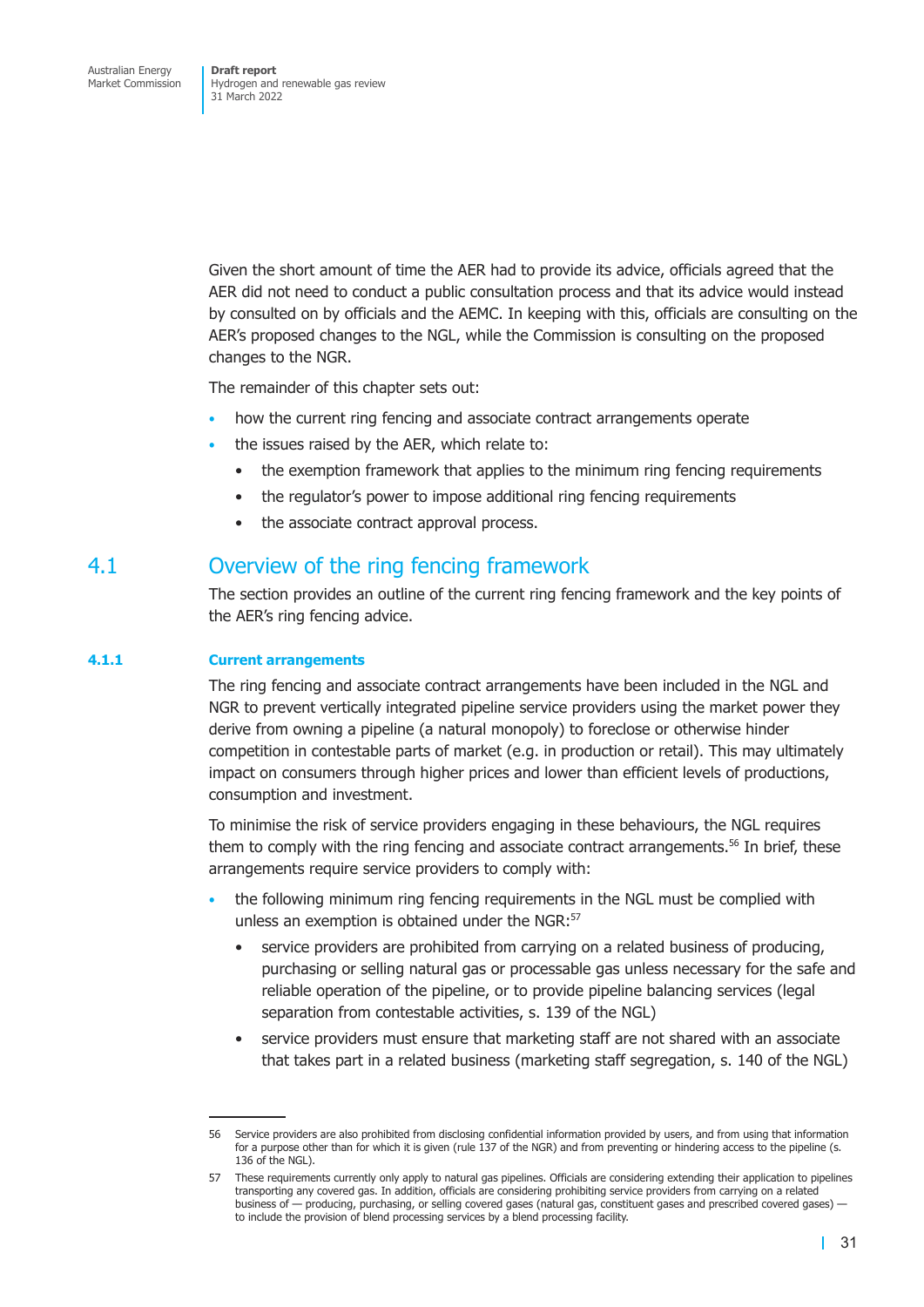- service providers are required to prepare, maintain and keep separate accounts and a consolidated set of accounts for the entire business (accounting separation, s. 141 of the NGL)
- any additional ring fencing requirements that are set out in a regulator's ring fencing determination
- the associate contract provisions in the NGL, unless approval is obtained under the NGR.

The exemption criteria for the minimum ring fencing requirements are set out in rule 31 of the NGR, which are explained in more detail below.

As noted, pipeline service providers are prohibited from carrying on a related business in contestable parts of the market unless they obtain an exemption under the NGR. However, associates of the service provider are not prohibited from carrying on these businesses. To prevent service providers from conferring an unfair advantage on an associate when providing pipeline services, the NGL requires service providers to comply with the following associate contract provisions in the NGL, unless the contracts are approved by the regulator under the NGR:58

- service providers must not enter into, vary, or give effect to a provision in, an associate contract that has the purpose, or would have, or be likely to have the effect, of substantially lessening competition in a market for gas services (i.e. contracts must not have an anti-competitive effect)<sup>59</sup>
- service providers must not enter into, vary, or give effect to a provision in, an associate contract that is inconsistent with the competitive parity rule (i.e. pipeline services provided to an associate must be provided as if it was an unrelated entity). $60$

The approval criteria for associate contracts are set out in rule 32 of the NGR. These are explained in more detail in section 4.4.1. The ring fencing framework applies across Australia. References to 'the regulator' in this chapter are to the AER and ERA.

### **4.1.2 AER advice**

In its advice on the ring fencing and associate contract arrangements, the AER identified a number of potential issues with the:

- the exemption framework applying to the minimum ring fencing requirements
- the regulator's ability to impose additional ring fencing requirements
- the associate contract approval process.

It therefore recommended a number of changes to the NGL and NGR to address its concerns. The suggested changes are intended to:

<sup>58</sup> The NGL defines "associate contract" as: a) a contract, arrangement or understanding between a service provider and an associate of the service provider in connection with the provision of an associate pipeline service; or (b) a contract, arrangement or understanding between a service provider and any person in connection with the provision of an associate pipeline service: (i) that provides a direct or indirect benefit to an associate; and (ii) that is not at arm's length.

<sup>59</sup> Section 147 of the NGL.

<sup>60</sup> Section 148 of the NGL.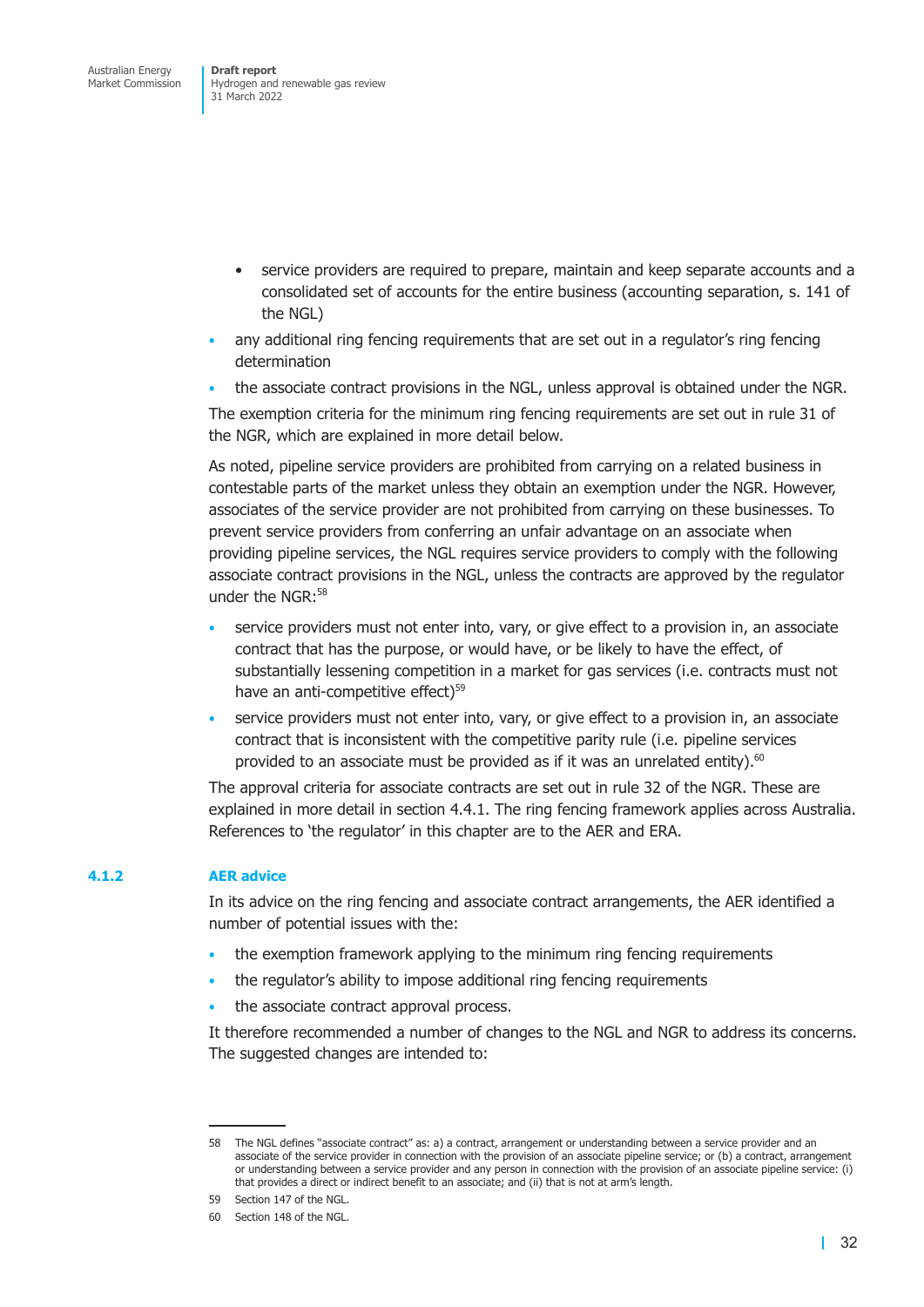Australian Energy Market Commission

**Draft report**  Hydrogen and renewable gas review 31 March 2022

- provide the regulator with more flexibility and clarity regarding its powers to issue exemptions from minimum ring fencing requirements to accommodate different market development scenarios in appropriate circumstances
- provide the regulator with powers to impose additional ring fencing requirements addressing market-wide competition harms that may not be currently evident
- improve the efficiency and reduce the administrative burden in the regulator's decision making process where possible and appropriate.

Further detail on the issues the AER has identified and the changes it has suggested to the NGR to address these matters is provided in the remainder of this chapter.

# 4.2 Exemption framework for minimum ring fencing requirements

In its advice, the AER identified the following potential problems with the exemption framework for the minimum ring fencing requirements set out in rule 31 of the NGR:

- the exemption criteria do not provide the regulator with sufficient discretion when deciding whether to grant an exemption
- the exemption framework does not currently provide for class exemptions from the minimum ring fencing requirements
- the rules do not explicitly empower the regulator to impose conditions on minimum ring fencing exemptions
- the rules currently require all minimum ring fencing exemption decisions to be made using the expedited consultative procedure, which may be unnecessary for variations and revocations of exemptions.

This section firstly outlines the current arrangements for exemptions from ring fencing requirements under the NGR and then discusses each aspect of the AER's advice regarding exemptions in turn.

### **4.2.1 Current arrangements**

The exemption criteria for the minimum ring fencing requirements are set out in rule 31, with:

- rule 31(3) allowing service providers to obtain an exemption from the prohibition on carrying on a related business in a contestable part of the market, if the regulator is satisfied that all of the following criteria are met:
	- either:
		- i. the pipeline is not a significant part of a jurisdictional pipeline system, or
		- ii. the service provider does not have a significant interest in the pipeline and doesn't actively participate in its management or operation
	- the cost of compliance outweighs the public benefit
	- the service provider has, by arrangement with the regulator, established internal controls that substantially replicate the effect achieved if a related business were divested to a separate entity and dealings subject to the associate contract provisions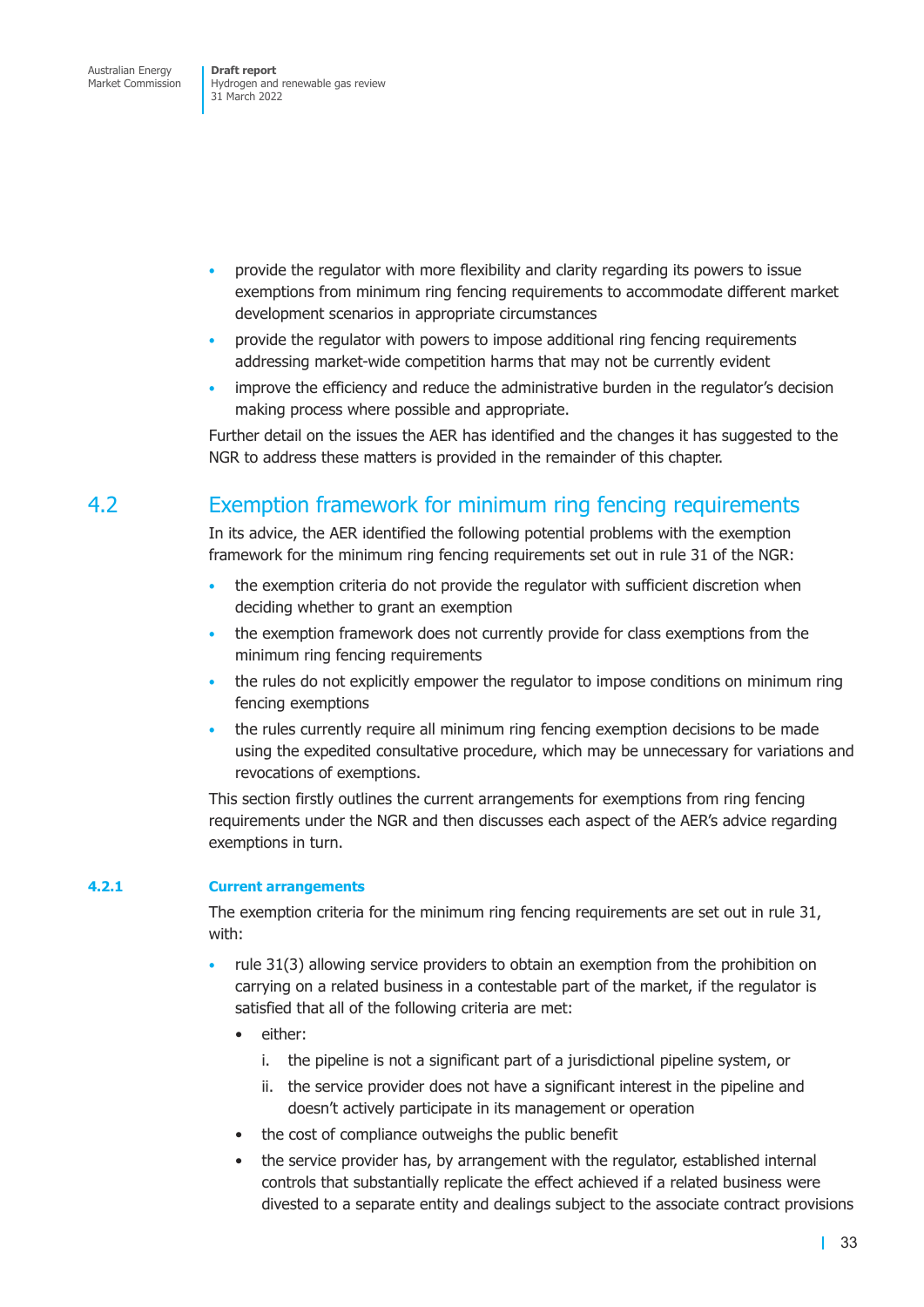Australian Energy Market Commission

**Draft report**  Hydrogen and renewable gas review 31 March 2022

• rule 31(4) allowing service providers to obtain an exemption from the marketing staff segregation and accounting separation requirements if the regulator is satisfied that the cost of compliance would outweigh the public benefit resulting from compliance.

### **4.2.2 Exemption criteria for minimum ring fencing arrangements**

### **AER advice**

In its advice, the AER stated that the current criteria provide it with limited discretion, particularly in relation to the prohibition on carrying on a related business. Concerned about this limitation, the AER's advice is that rules 31(3)-(4) of the NGR be replaced with a new provision that would set out high level criteria, similar to those set out in its *Ring-fencing guideline (electricity distribution) 2021*, that the regulator would be required to have regard to when granting a ring fencing exemption.

The criteria to which the AER refer in its advice include:

- whether the exemption would better achieve the national electricity objective
- the potential for cross-subsidisation and discrimination if the exemption is granted or refused
- the benefits of the relevant obligation for the long-term interests of consumers and the costs to the service provider of compliance with the obligation
- the effect of granting an exemption on the development of competition in markets for contestable services
- such other matters as the AER considers relevant.

### **Stakeholder views**

In the Commission's consultation paper, stakeholders were asked whether any changes would need to be made to the ring fencing arrangements to accommodate NGEs or constituent gases and/or to allow trials to be conducted. Stakeholders were divided on these issues, with pipelines and their associations advocating for more flexibility in this area. PIAC and retailers expressed concerns about any weakening of the ring fencing arrangements.

APGA, the ENA and pipeline operators, for example, suggested amendments be made to the ring fencing exemption framework to allow pipelines to be involved in the production and supply of natural gas equivalents and constituent gases for trial and early commercial projects, or for ancillary services. In doing so, they noted that ring fencing could 'stifle' or restrict proposed investments in renewable gas projects.<sup>61</sup> Similarly, AusNet stated that:<sup>62</sup>

As gas networks transition to renewable gas, it is essential that ring-fencing does not slow the speed of the transition by impeding the ability of the gas distributors (either in part or in total) to undertake small and large scale trials to learn and understand the asset, planning and operational implications of switching to renewable gas sources.

<sup>61</sup> Submissions to consultation paper: APGA, pp. 20-21; ENA, p. 2.

<sup>62</sup> AusNet, submission to consultation paper, p. 2.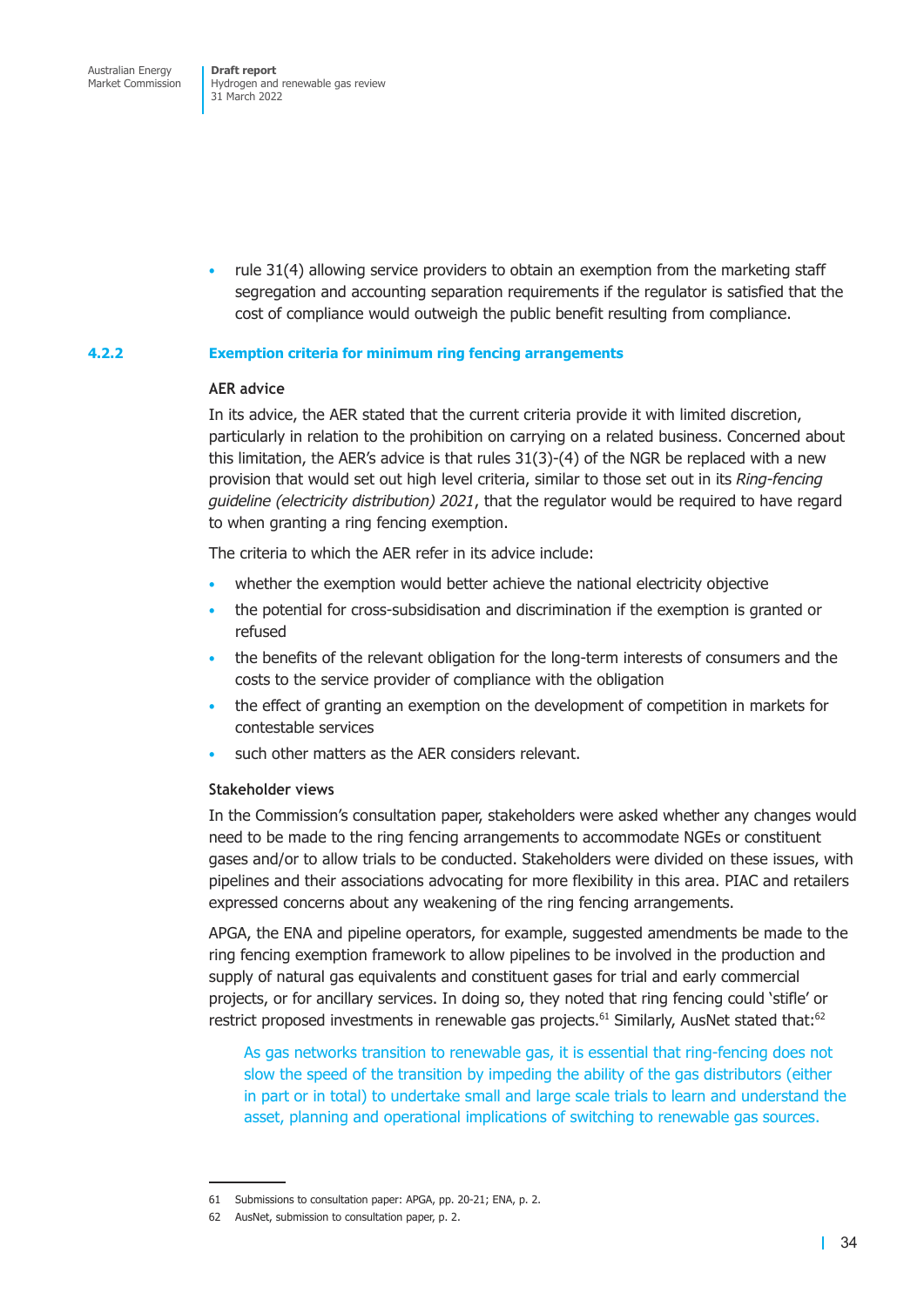PIAC and retailers, on the other hand, were opposed to any weakening of these requirements even for trial purposes because of the impact it could have on competition in contestable parts of the market and on consumers. EnergyAustralia stated that:<sup>63</sup>

…we would be concerned if regulated gas network businesses were to attempt to recoup costs of constituent gas pipelines and production facilities by seeking to have them subject to economic regulation. For similar reasons... appropriate ring-fencing should be imposed to avoid customers paying for unregulated production, blending and transport activities via regulated network charges.

### While Origin commented:<sup>64</sup>

Ringfencing is an important aspect of the regulatory framework that ensures regulated businesses do not favour their related parties to the disadvantage of competitors operating in these markets.

Consistent with this, it is not clear that ringfencing exemptions should be provided to accommodate trials if the rules prohibit service providers from operating these facilities. As a general principle, trials should be run consistent with the intent of the national framework, with the appropriate checks and balances in place. It is unclear why an exemption would be granted to a party that could not then undertake this activity outside of the trial process.

### PIAC similarly stated that:<sup>65</sup>

The NGR should not be amended to accommodate trials by service providers... It is not appropriate for service providers or related ring-fenced entities to be able to undertake activities that will create a revenue case or an increased cost recovery requirement from their regulated network business, that is not in the long-term interests of consumers.

### **Issues to consider**

The changes suggested by the AER would result in a movement away from the current approach in which the NGR specify a limited set of circumstances in which an exemption from the minimum ring fencing requirements can be granted to the regulator guided by high-level principles in the NGR. This shift is particularly relevant regarding the requirement to not carry on a related business. The suggested change could therefore result in exemptions being granted in a greater number of cases than currently provided for in the NGR. It should be carefully considered, particularly if it is to apply to the specified types of activities for all covered gases.

The AER has referred to the exemption framework used in relation to the ring fencing guidelines that apply to DNSPs. This provides stakeholders with an alternative approach to

<sup>63</sup> EnergyAustralia, submission to officials consultation paper, p. 3.

<sup>64</sup> Origin, submission to consultation paper, p. 3.

<sup>65</sup> PIAC, submission to consultation paper, p. 9.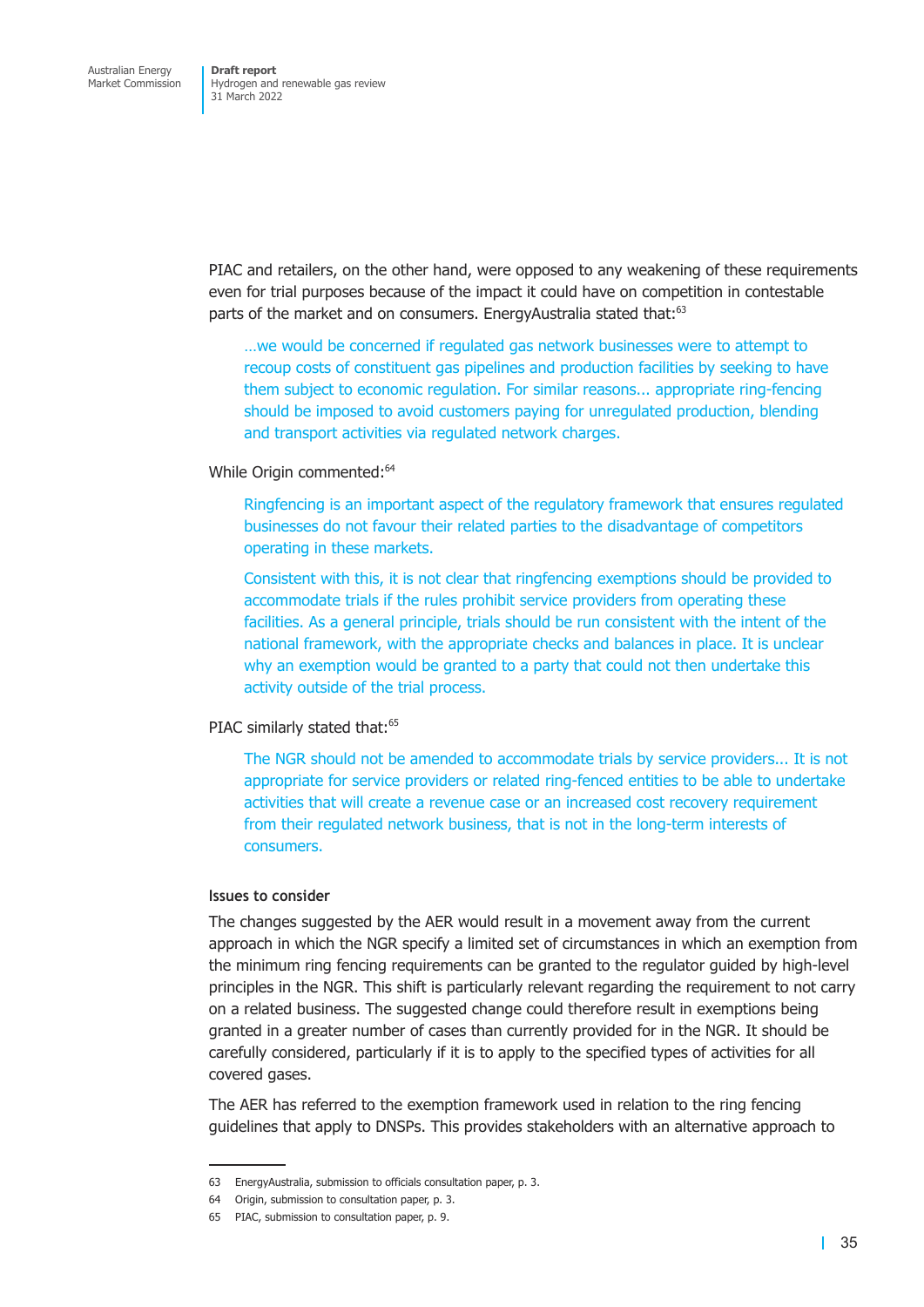the current regime to consider. However, the fundamental basis of the two frameworks (that relating to DNSPs and to gas pipelines) differs significantly and should be acknowledged when considering future needs.<sup>66</sup>

In addition, it should be noted that questions have previously been raised about sub-rule 31(3)(a) of the NGR; particularly, the requirement for a pipeline not to constitute a significant part of the pipeline system for any participating jurisdiction. In light of broadening the NGL and NGR beyond natural gas, there is a question whether this sub-rule is sufficiently clear and targeted, or if it should be amended to require, for example, the regulator to be satisfied that carrying on a related business would have no effect on competition in a contestable part of the market.

### QUESTION 1: EXEMPTION CRITERIA FOR MINIMUM RING FENCING REQUIREMENTS

- 1. Should the NGR continue to set out the limited circumstances in which exemptions from the minimum ring fencing requirements can be granted, or be amended to provide the regulator with greater discretion under high level criteria?
- 2. If the current approach is to be maintained, are the exemption criteria in rules 31(3)-(4) fit for purpose, or can they be improved? Please set out the changes you think need to be made and why.
- 3. If changes are to be made to the exemption framework, what are the likely costs, benefits and risks?
- 4. If changes are to be made to the exemption framework should they apply generally (for all covered gases including natural gas), or be limited to trials of hydrogen and renewable gases?

### **4.2.3 Class exemptions from the minimum ring fencing requirements**

### **AER advice**

Consistent with the intent to limit exemptions from the minimum ring fencing requirements, rule 31 of the NGR currently provides for exemptions to be assessed on a case-by-case basis, having regard to the specific circumstances of the service provider and the activity from which it seeks an exemption.

<sup>66</sup> The NGL sets out three minimum ring fencing requirements that all service providers are expected to comply with unless they obtain an exemption under the NGR because they satisfy the exemption criteria. In contrast, the National Electricity Law is silent on ring fencing requirements and the National Electricity Rules provide the AER with discretion to determine the scope of the ring fencing arrangements and exemptions through a guideline. The AER's *Ring-fencing guideline (electricity distribution) 2021* also focuses on a much broader range of activities than the minimum ring fencing requirements.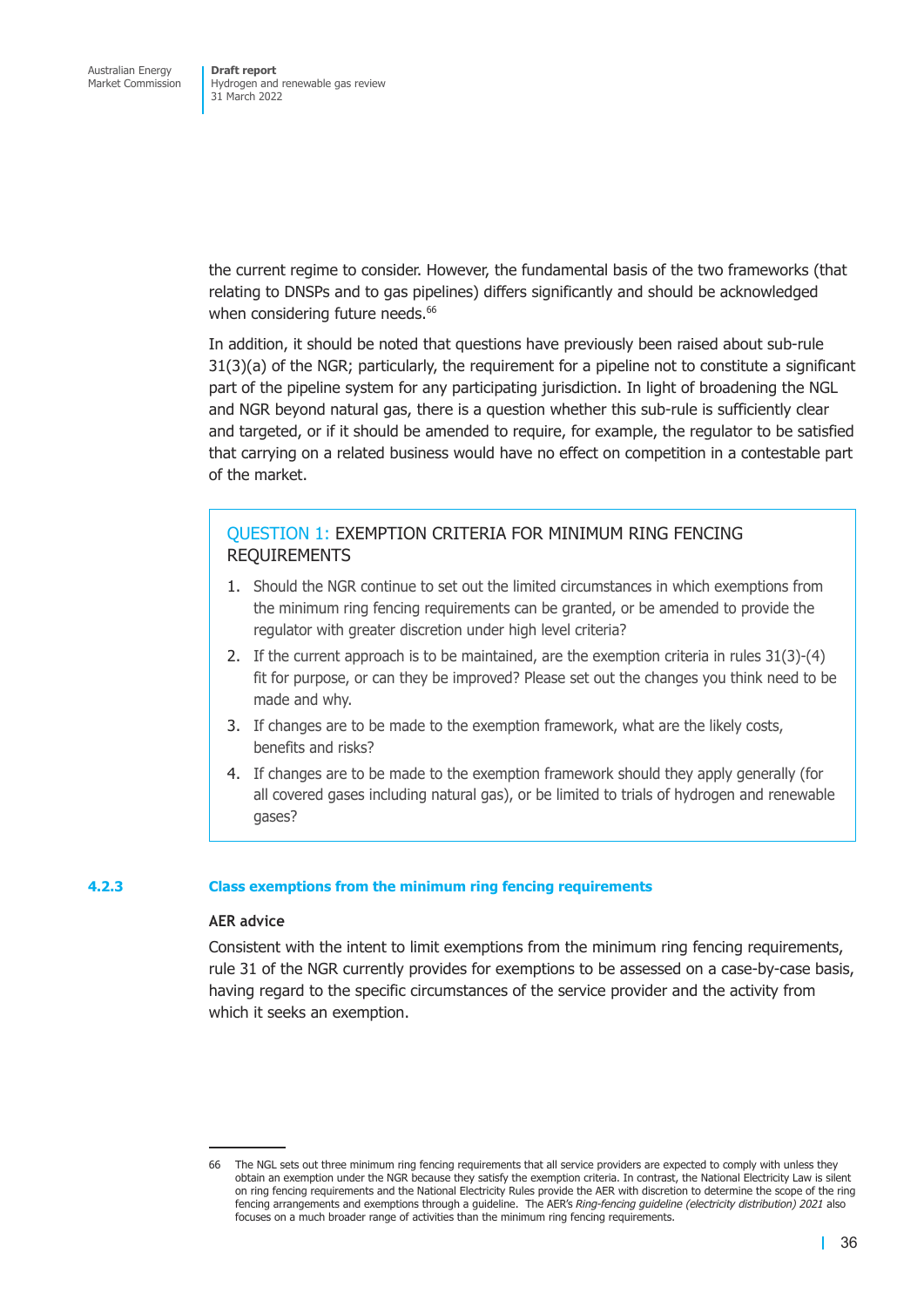In its advice, the AER commented that a more flexible approach may be beneficial going forward to enable it to "respond to the dynamic nature of the emerging renewable gas market". The AER therefore suggested that it be given the power to grant class exemptions from the minimum ring fencing requirements. The AER's advice did not expand on how this class exemption approach would work.

### **Issues to consider**

The main benefit in allowing the regulator to issue class exemptions is that it can reduce the administrative burden on the regulator if numerous exemption applications are made. It is not, however, clear at this stage that the development of a hydrogen and renewable gas industry will result in many applications for exemptions, even for trials.<sup>67</sup> This is because there are other options available to service providers that minimise the risk to competition and the risk to service providers of having to divest their interests in contestable parts of the market at a later stage, including:

- partnering with unrelated parties to undertake the contestable activities of production, processing and/or supplying these gases
- establishing an associate to carry out the contestable activities, which is what a number of service providers are understood to have already done.

While a class exemption process may be administratively efficient, it may increase the risk that an exemption is granted to a party when it shouldn't be compared to using the current case-by-case approach. This is because under a class process the regulator is no longer considering the specific circumstances of a service provider, or the impact an exemption may have on competition in that case. To aid in mitigating this risk, a class exemption process could also include:

- limitations on the types of activities that could be the subject of a class exemption
- specific criteria in the NGR that the regulator would need to be satisfied of to grant a class exemption.

In addition, the Commission acknowledges there is uncertainty regarding the development of the hydrogen and renewable gas sector. Providing for class exemptions from ring fencing requirements may be more appropriately considered through a review or rule change process in the future if the need for such an exemption power becomes clearer.

<sup>67</sup> The experience when the original Gas Code was implemented is also informative in this regard. When it was implemented in 1997, there was far more vertical integration present in the market, with a number of natural gas producers and retailers owning pipelines. Within the first five years, however, there had been only five applications for ring fencing exemptions, of which only three were granted. Productivity Commission, *Review of the Gas Access Regime*, 2004, p. 444.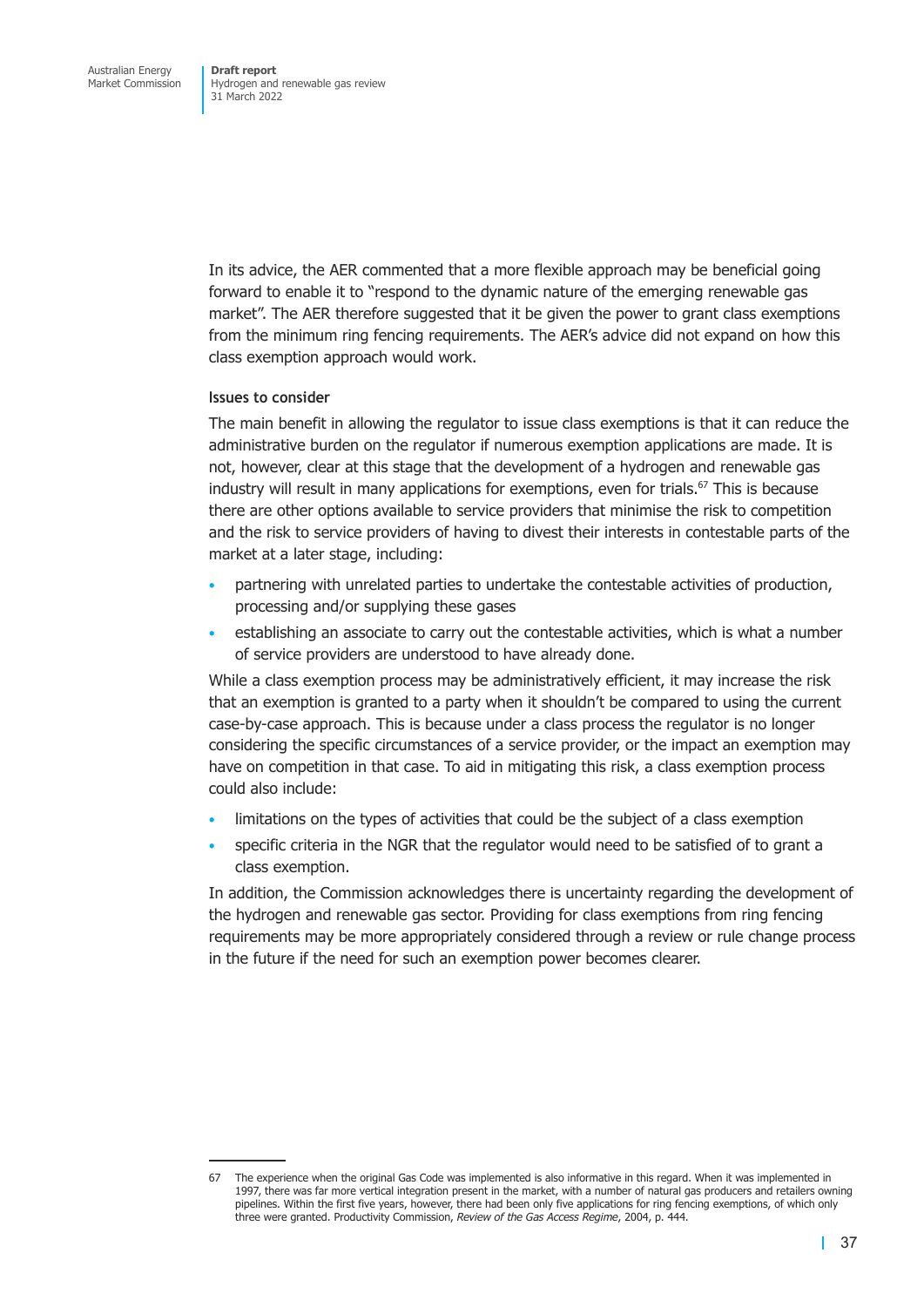### QUESTION 2: CLASS EXEMPTIONS FOR MINIMUM RING FENCING REQUIREMENTS

- 1. Should the regulator continue to assess exemptions from the minimum ring fencing requirements on a case-by-case basis, or should it be able to issue class exemptions?
- 2. If class exemptions are permitted,
	- a. what are the likely costs, benefits and risks?
	- b. in what circumstances could class exemptions be relevant?
	- c. how do you think the risks with class exemptions should be addressed?

### **4.2.4 Conditions on exemptions from minimum ring fencing requirements**

### **AER advice**

In its advice, the AER noted that rule 31 of the NGR does not explicitly provide for the regulator to impose any conditions on a minimum ring fencing exemption. The AER therefore suggested that this rule be amended to allow conditions to be imposed on exemptions. Some potential conditions that the AER noted could be imposed on these exemptions included:

- imposing a time, scope and/or volumetric limit on an exemption
- mandating that service providers divest assets once the market has become large enough to attract commercial entry
- requiring key findings and observations from the permitted activity to be made public.

### **Issues to consider**

As the AER noted in its advice, the lack of an explicit ability to impose conditions on minimum ring fencing exemptions contrasts with other parts of the NGR, including the associate contract provisions in rule 32 of the NGR.

Other parts of the NGR that provide for exemptions to be obtained from certain obligations, such as Parts 23 and 24, also specify that the regulator may grant an exemption subject to any conditions determined by the regulator. These provisions also allow conditions to be varied on application by the service provider, or on the regulator's own initiative.<sup>68</sup> Amending rule 31 to clearly state that the regulator may impose conditions on minimum ring fencing exemptions would therefore bring this rule into line with other parts of the NGR.

While not noted by the AER's advice, the issue raised has highlighted two other, potentially more significant, gaps in rule 31 of the NGR. First, that the rule does not currently require the regulator to specify an expiration or review date for an exemption it grants. Second, nor does it require a service provider to alert the regulator if circumstances change such that it is no longer likely to qualify for an exemption.

<sup>68</sup> See rules 586(1) and 612(1) of the NGR.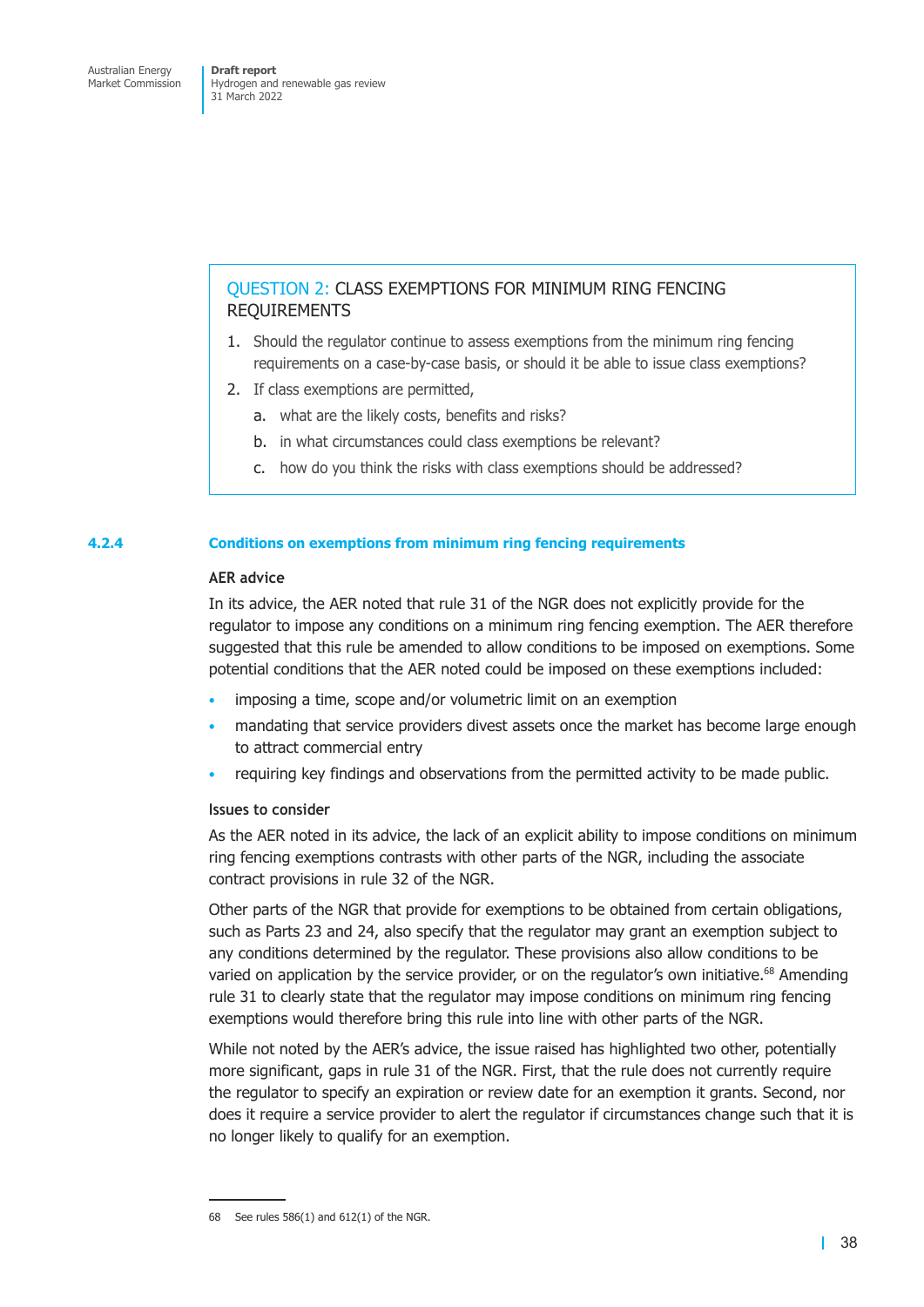These two potential gaps are in direct contrast to other parts of the NGR which require expiration or review dates to be specified in a decision and also require service providers to inform the regulator if conditions change.<sup>69</sup> It is relevant therefore to consider whether similar provisions should be included in the ring fencing exemption arrangements in the NGR.

### QUESTION 3: CONDITIONS ON EXEMPTIONS FROM MINIMUM RING FENCING REQUIREMENTS

- 1. Should the regulator have the ability to impose conditions on an exemption from the minimum ring fencing requirements and also be able to vary the conditions?
- 2. Should the ring fencing exemption arrangements be amended to:
	- a. require the regulator to specify an expiration date or a review date for a ring fencing exemption decision?
	- b. require the service provider to notify the regulator without delay if conditions change such that it no longer qualifies for an exemption?
	- c. clarify the ability of the regulator to revoke an exemption from the minimum ring fencing requirements?

### **4.2.5 Consultation process for varying or revoking minimum ring fencing exemptions**

### **AER advice**

Schedule 2 clause 20 of the NGL currently requires the regulator to employ the same process when varying or revoking a decision as it does when making a decision. This includes ring fencing exemption decisions, which in keeping with rule 31(2) of the NGR must be made using the expedited consultative procedure.

The AER commented in its advice that it may not be appropriate to use the expedited consultative procedure when making minor or uncontroversial variations to an exemption and/or when revoking an exemption. It therefore suggested that the NGR be amended to provide the regulator with more discretion to determine the appropriate level of consultation for these types of decisions.

### **Issues to consider**

The AER's recommendation is similar to the ability the regulator has under rule 68 of the NGR if an access arrangement needs to be varied or revoked as a result of a clerical mistake, an accidental slip or omission, a miscalculation or it , or a defect in form. Rule 68 of the NGR requires the regulator to consult with the relevant service provider and any other persons with whom it considers consultation appropriate but does not provide any further

<sup>69</sup> For example, Part 23 of the NGR requires a service provider to notify the regulator without delay if circumstances change such that the non-scheme pipeline no longer qualifies for an exemption. It also sets out the circumstances in which an exemption can be revoked (i.e. when, in the regulator's reasonable opinion, the relevant exemption criteria, are no longer satisfied).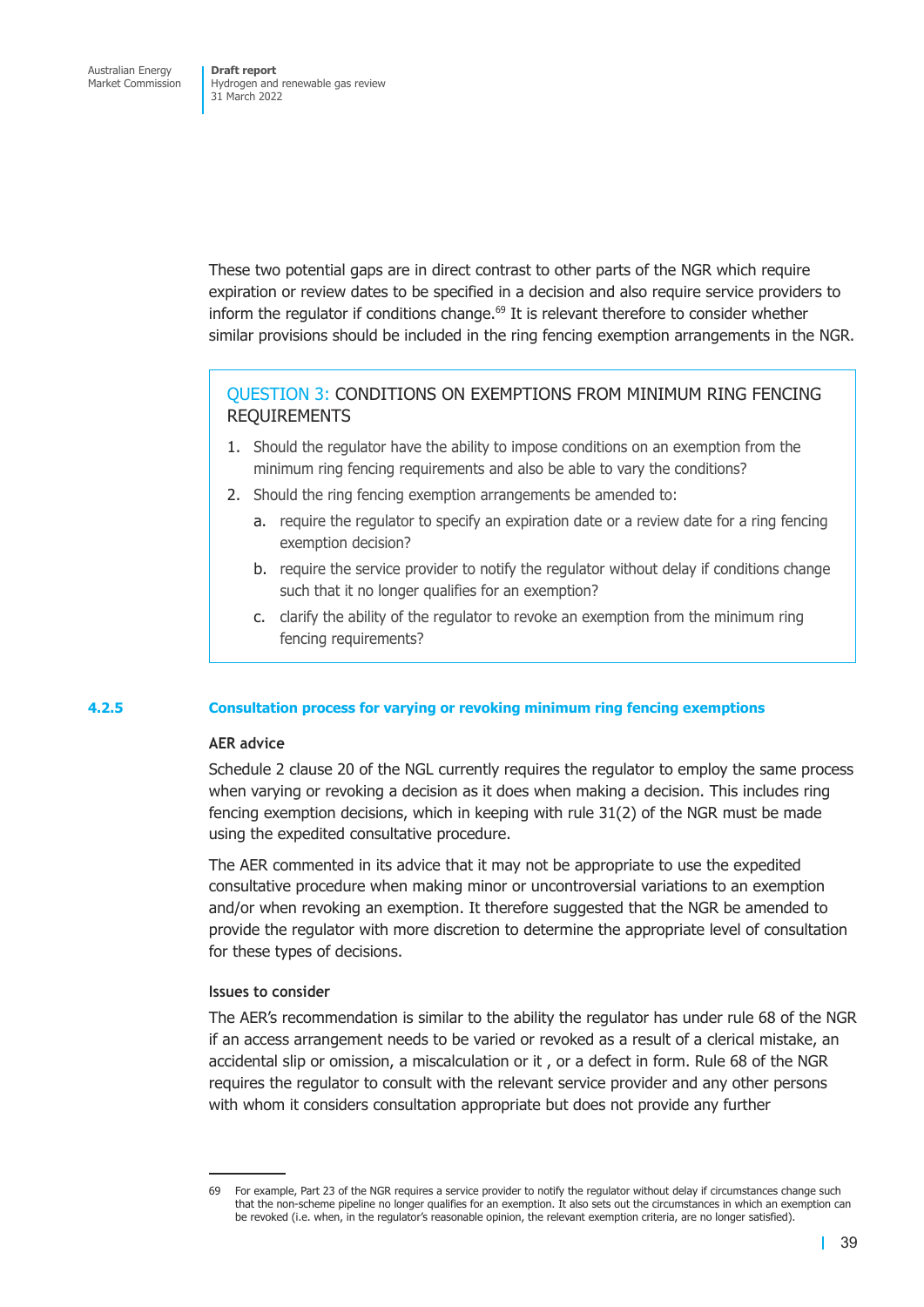specification on the consultation to be carried out by the regulator. This provides the regulator with a high degree of discretion.

An alternative approach, which provides slightly more prescription and less discretion to the regulator, can be found in Parts 23 and 24 of the NGR. These parts set out how variations to exemptions and revocations of exemptions to particular regulatory requirements are to be consulted upon. In short, these two parts of the NGR require the regulator to: $\frac{70}{10}$ 

- notify the affected service provider and invite it to make submissions about the proposed variation or revocation within 20 business days of the notice
- have regard to any submission made by the service provider when deciding whether to vary or revoke the exemption
- provide the service provider with written reasons for its decision if it decides to vary or revoke an exemption.

QUESTION 4: CONSULTATION PROCESS FOR VARYING OR REVOKING MINIMUM RING FENCING EXEMPTIONS

- 1. Should the regulator be required to employ the expedited consultative procedure for variations to, or revocations from, a minimum ring fencing exemption, or have greater discretion in the consultation it carries out?
- 2. If more flexibility is to be provided, should the regulator have a high or limited degree of discretion to determine the appropriate level of consultation?

# 4.3 Class orders for additional ring fencing requirements

Currently the NGL only allows the regulator to impose additional ring fencing requirements on individual service providers and associates that are named in a ring fencing determination. The AER has suggested the NGL be amended to allow the regulators to make a ring fencing order that would apply to a class of service providers and/or associates.

### **4.3.1 AER advice**

In its advice, the AER stated that while it could, in principle, name all pipeline service providers and/or associates in a ring fencing determination so that it applies on a class basis, this may not be appropriate because:

- it could result in a service provider or an associate being inadvertently missed
- associates may change over time, which would require a variation to such a determination.

The AER therefore suggested that the NGL be amended to allow regulators to make a ring fencing order that apply to a class of service providers and/or associates (e.g. all gas distribution network service providers and their associates).

<sup>70</sup> See rules 590 and 616 of the NGR.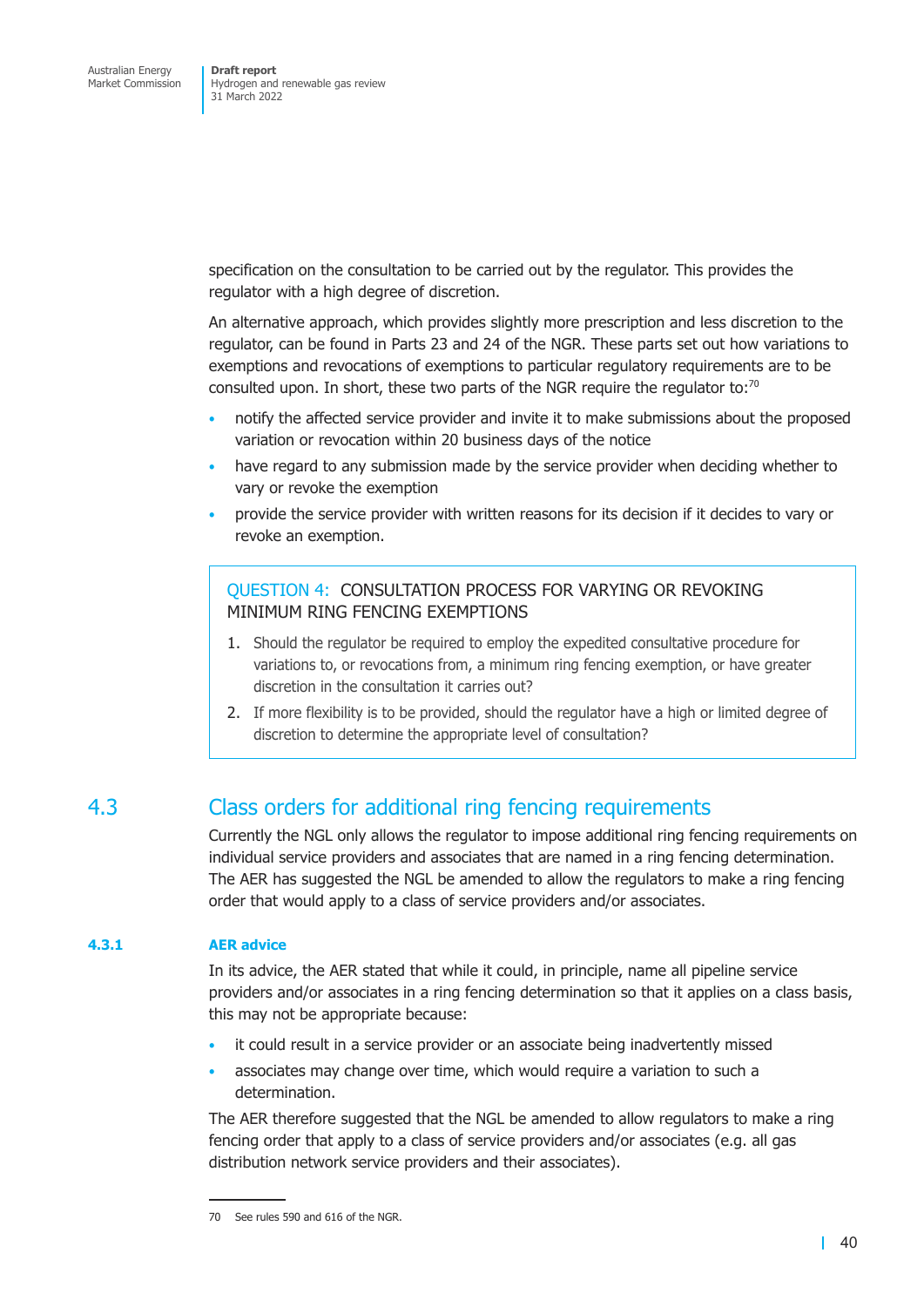### **4.3.2 Issues to consider**

As this suggestion from the AER refers to the NGL, it is being consulted on by officials. If this suggestion was implemented, changes would also need to be made to the NGR to implement the suggestion in full.

The draft Bill published by officials for consultation indicates that the changes would apply to all covered gases, and not limited to NGEs or renewable gases. The changes to the NGL would also allow the regulator to grant individual exemptions from the ring fencing order and allow the NGR to set out:

- any matters the regulator is to have regard to when making a ring fencing order, in addition to those proposed to be set out in the NGL:
	- section 143(2) of the NGL, which requires the regulator to have regard to the following principles when making a ring fencing determination:
		- i. where one part of the business of a service provider (business unit A) is providing pipeline services to another part of the business of the service provider (business unit B), the service provider must ensure that business unit A provides the pipeline services to business unit B as if business unit B were a separate unrelated entity
		- ii. where a service provider is providing pipeline services to an associate of the service provider, the service provider must ensure that those services are provided as if the associate of the service provider were a separate unrelated entity
		- iii. users and prospective users should have sufficient information in order to understand whether a service provider is complying with paragraph (1) or (2)
	- section 144 of the NGL, which requires the regulator to consider the likely compliance costs that may be incurred by an efficient service provider, or an efficient associate.
- the circumstances in which individual service providers or associates could be granted an exemption from the ring fencing order by the regulator
- the procedure to be followed by the regulator when:
	- making a ring fencing order
	- granting an exemption from this order.

As indicated by the draft Bill, the NGR could specify the processes to use when making class additional ring fencing requirements through a ring fencing order as well as when exempting a party from an order. The level of discretion that is suitable for these decisions requires consideration. Part 3 of the NGR provides for two different consultative procedures that can be followed by the regulator:

• expedited consultative procedure: The starting point for consultation under this consultative procedure is the publication of the regulator's draft decision, which stakeholders must be given 15 business days to respond to. The regulator then has 20 business days to make its final decision.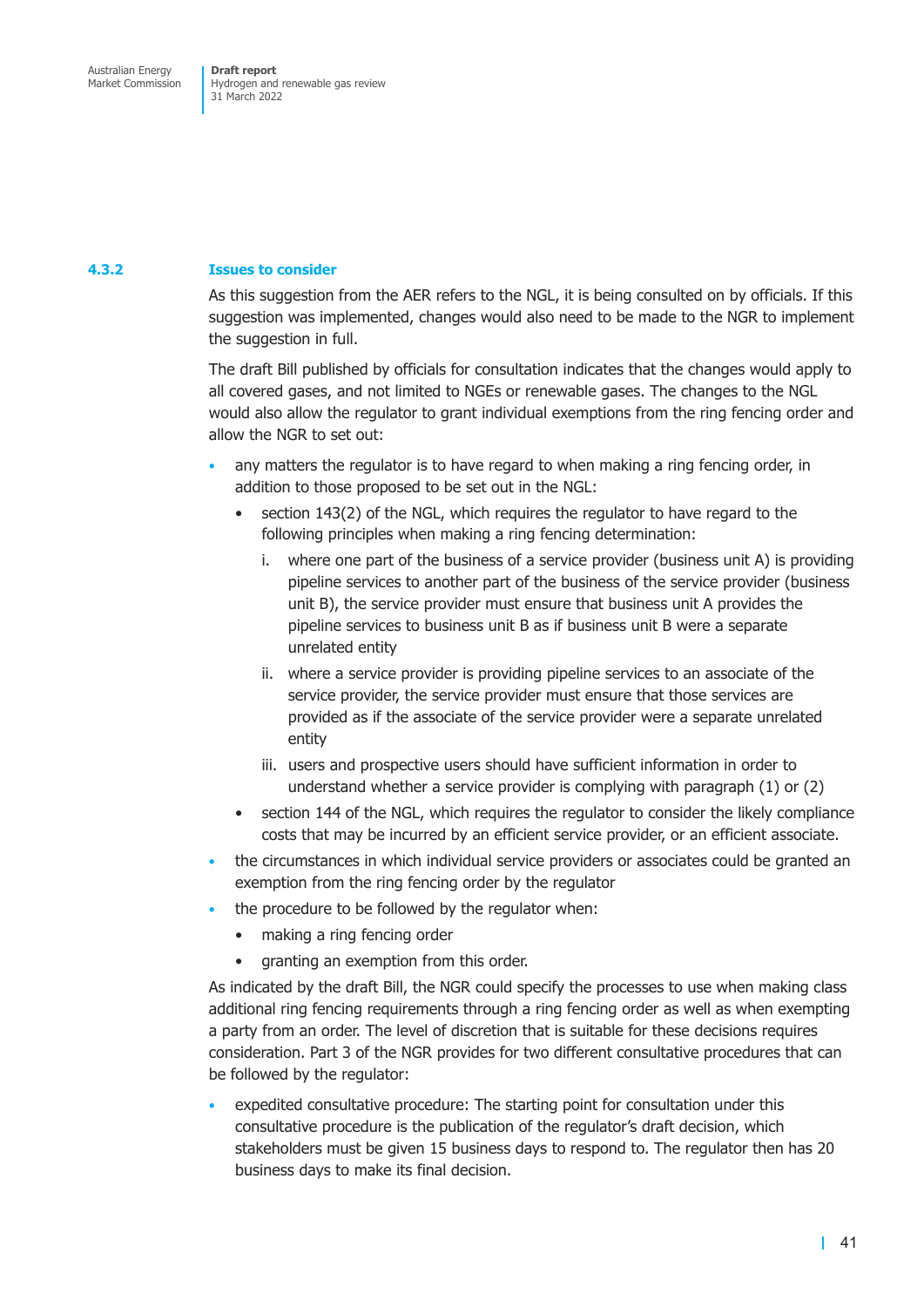• standard consultative procedure: The starting point for the consultation process is the publication of a notice by the regulator describing the proposal and inviting written submissions within 15 business days. The regulator can then proceed to a draft decision which stakeholders must have at least 15 business days to respond to. Upon completion of the consultation period, the regulator must make its final decision.

### QUESTION 5: CLASS DECISIONS ON ADDITIONAL RING FENCING REQUIREMENTS

- 1. Should the NGR specify any additional matters (in addition to those set out in the draft Bill) that the regulator would be required to consider when making a ring fencing order? If so, what are those matters and why are they required?
- 2. What matters do you think the regulator should consider when deciding whether to grant individual service providers or associates an exemption from a ring fencing order?
- 3. What consultative procedure do you think the regulator should employ when:
	- a. making a ring fencing order?
	- b. granting individual exemptions from the ring fencing order?

## 4.4 Associate contract approval process

In its advice, the AER cited the following problems with the associate contract approval process currently set out in rule 32 the NGR:

- the rules allow, but do not require, service providers to obtain the regulator's approval of an associate contract or variation to an approved associate contract
- the rules require the regulator to approve an associate contract if it is satisfied that it does not have an anti-competitive purpose and is not inconsistent with the competitive parity provisions in the NGL, and do not provide the regulator with the ability to request further information from the service provider
- the rules only provide the regulator with 20 business days to make a decision on whether to approve the associate contract or variation, otherwise they are taken as approved
- the rules and the NGL provide limited guidance on how the regulator is to assess whether the competitive parity rule has been complied with.

This section firstly outlines the current arrangements for associate contracts and then discusses each aspect of the AER's advice regarding exemptions in turn.

### **4.4.1 Current arrangements**

Rule 32(2) of the NGR currently states that the regulator, must on application by a service provider, approve an associate contract or variation if it is satisfied that the contact or variation:

1. does not have the purpose, and is unlikely to have the effect, of substantially lessening competition in a market for gas service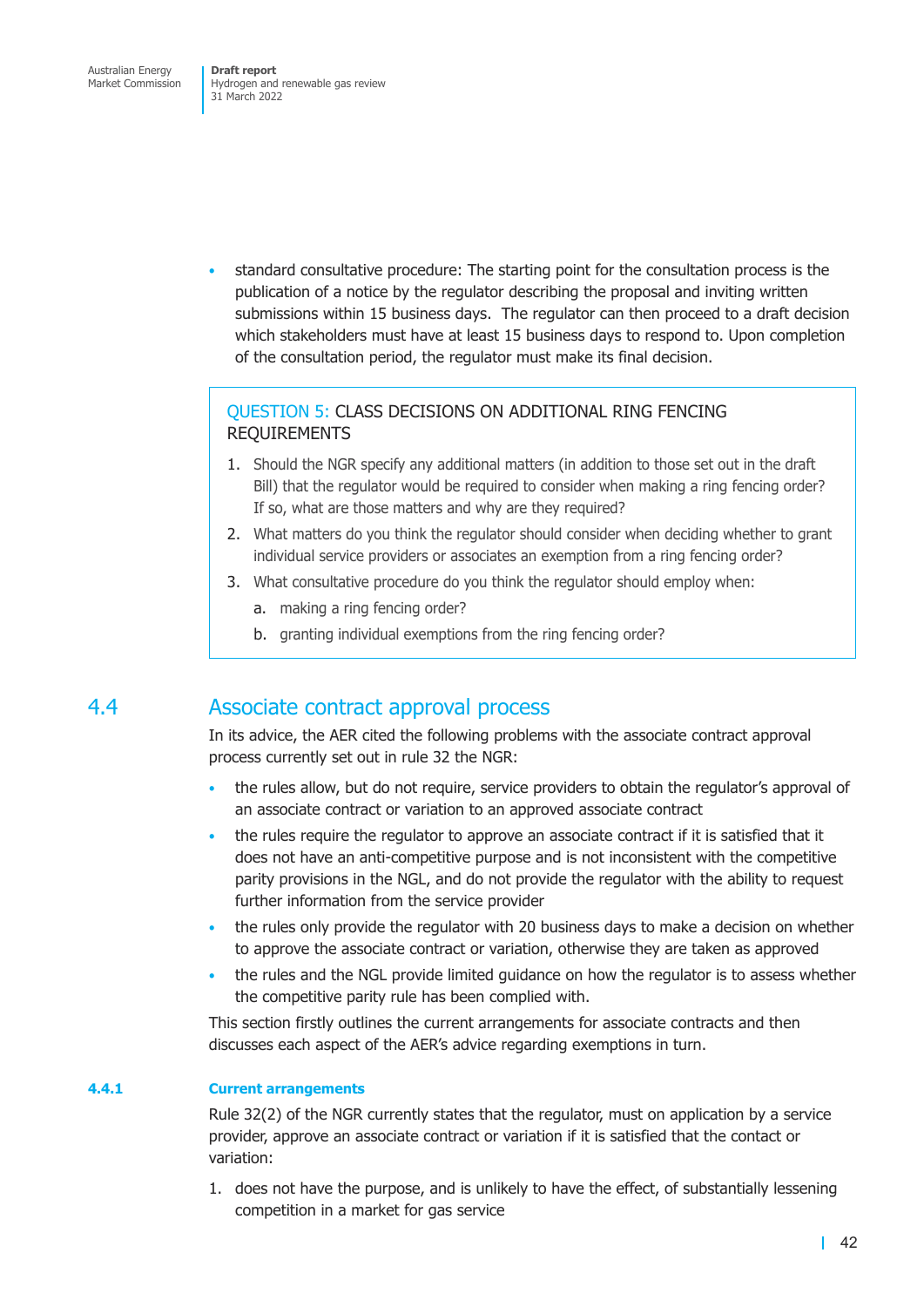2. is not inconsistent with the competitive parity rule.

In effect, this rule places the onus on the regulator rather than placing the onus on the service provider to demonstrate that the contract or variation would not have these effects.

Rule 32(5) currently states that if the regulator fails to make a decision on a service provider's application within 20 business days, it will be taken to have approved the associate contract or variation unconditionally.

#### **4.4.2 Approval of associate contracts**

#### **AER advice**

In its advice, the AER noted that rule 32(1) of the NGR currently allows, but does not require, service providers to apply to the regulator for approval of an associate contract, a proposed associate contract or a proposed variation of an approved associate contract.

The AER expressed concern with the current approach and suggested that the regulator be provided with the ability to require service providers with associate contracts of a certain class or kind, to seek the approval of the regulator before entering into an associate contract or variation. The AER stated that its intention would not be to require all associate contracts to be pre-approved. Rather, it would focus on those associate contracts that pose a high risk of contravening the NGL. The advice did not set out any details on how the regulator would determine what types of associate contracts it would require to be pre-approved.

#### **Issues to consider**

The current arrangements in the NGR differ from the more proactive approach that was taken under the Gas Code, which prohibited service providers from entering into an associate contract without first obtaining the approval of the regulator.<sup>71</sup> The current framework is instead more reliant on the regulator actively monitoring the associate contracts that it is notified of under rule 33 of the NGR and taking enforcement action if it considers the provisions in the NGL have been breached.

It is unclear from the explanatory material that was published when the Gas Code was transitioned to the NGR why the approach to managing associate contracts changed. It is relevant therefore to consider whether this more reactive approach is the most appropriate to take going forward, given the potential increase in associates carrying on related businesses as the hydrogen and renewable gas industry develops.

The AER's suggestion may be viewed as somewhat of a halfway point between what was originally provided for under the Gas Code and the current rules. While there are likely benefits to implementing the AER's suggestion, it does require considering how the regulator would be able to determine in advance what types of associate contracts are more likely to have an anti-competitive effect and/or be inconsistent with the competitive parity rule and therefore require approval before being entered into.

<sup>71</sup> Section 7.1 of the Gas Code.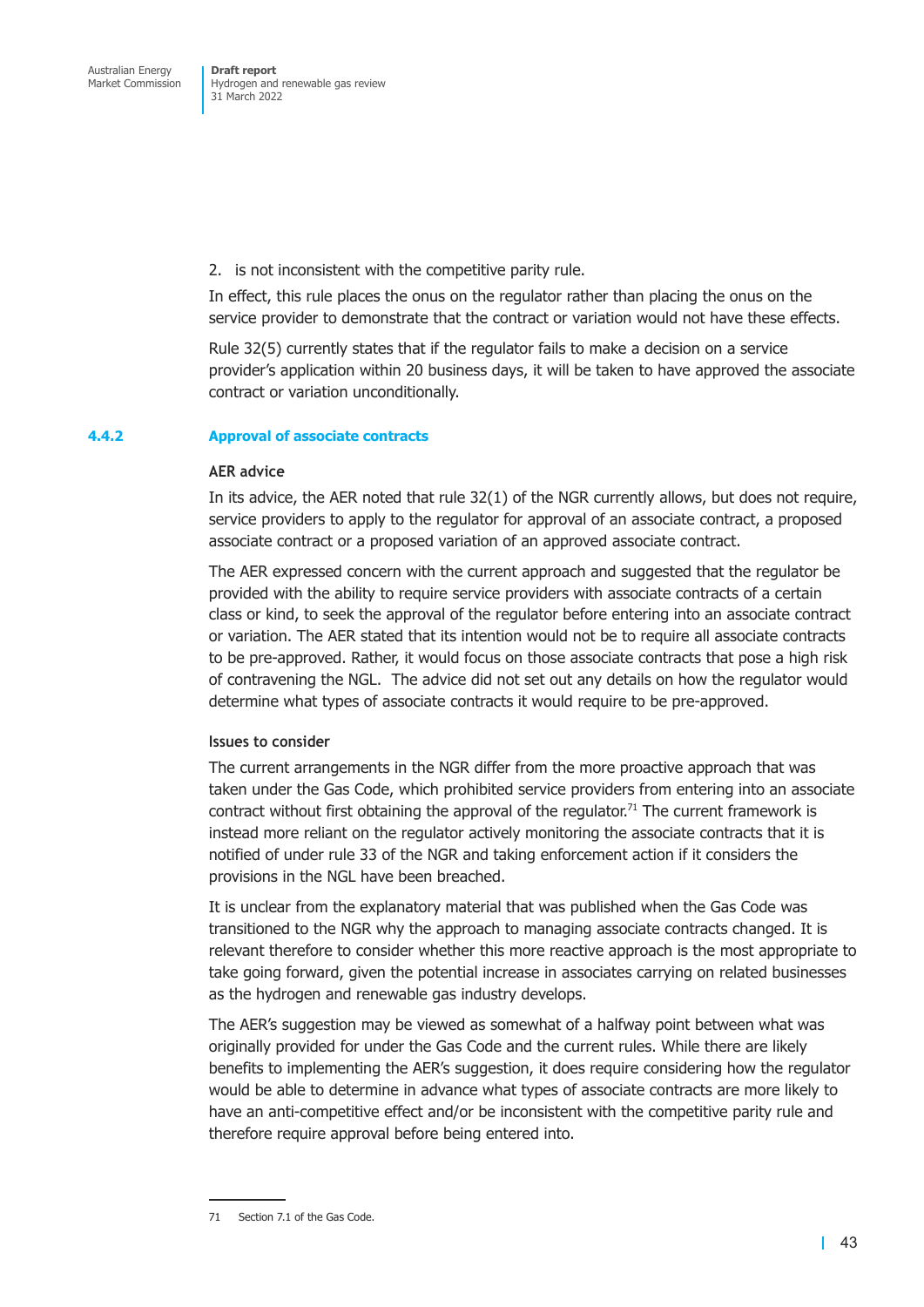One potential consideration is that it may be possible to exclude certain types of contracts from the pre-approval process because it provides for an associate to procure a reference service at the reference tariff.

A benefit of excluding some contracts from the pre-approval process is that it should minimise the administrative burden for the regulator and service providers. However, it may not substantially reduce the number of contracts that the regulator would need to review. The practical impact will depend on the extent to which service providers make use of contracts for pipeline services with their associates.

### QUESTION 6: APPROVAL OF ASSOCIATE CONTRACTS

- 1. Should the current approach of approving associate contracts be retained or amended to require approval prior to (ex ante) entering into a contract? Why?
- 2. If an ex ante approval framework is introduced, should service providers be required to obtain approval of:
	- a. all associate contracts and variations
	- b. only those associate contracts and variations that do not involve the supply of a reference service at the reference tariff, or
	- c. only those associate contracts and variations identified by the regulator?
- 3. If the regulator is given the ability to identify the associate contracts that will or will not be subject to an ex ante approval process:
	- a. what types of contracts or variations are more likely to contravene the associate contract provisions in the NGL and should therefore be subject to the process?
	- b. should the rules guide the regulator in exercising that discretion?

### **4.4.3 Onus of demonstrating an associate contract complies with the NGL**

### **AER advice**

In assessing associate contract compliance with the NGL, the current arrangement in the NGR requires the AER to approve an associate contract if it is satisfied that the contract does not have an anti-competitive purpose and is not inconsistent with the competitive parity rule.

As noted in its advice, the AER considers that the current approach is problematic because, in contrast to the service provider, the regulator does not have access to the information that would be required to make an informed decision on whether a contract is likely to have an anti-competitive effect, or be inconsistent with the competitive parity rule. For example, the regulator would not have access to all the service provider's contracts to assist it in determining whether the contract breaches the competitive parity rule.

To overcome this information asymmetry, the AER has suggested that the current arrangement be amended to: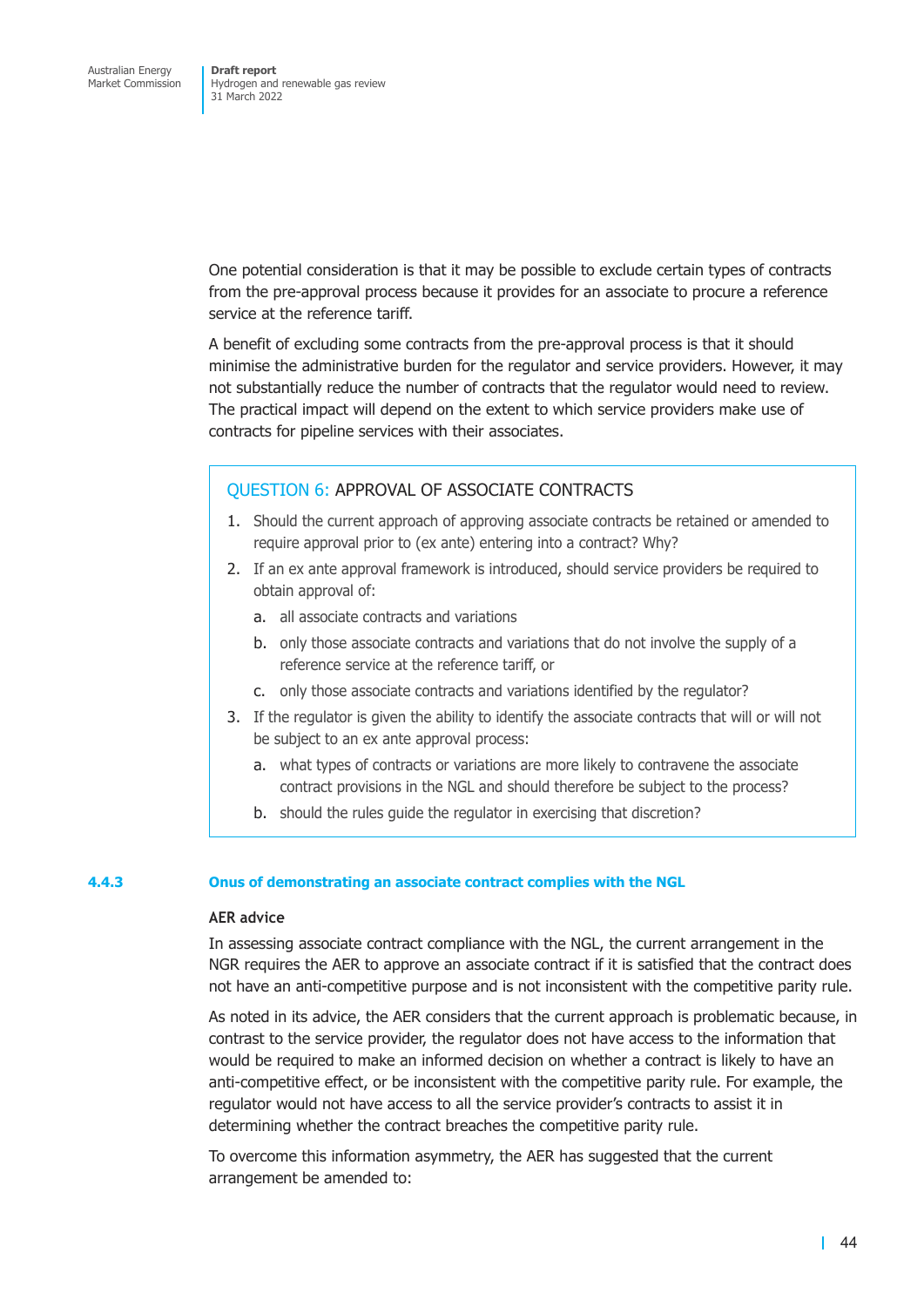- require the service provider, as part of its application for approval of an associate contract, to demonstrate to the regulator's reasonable satisfaction, that the associate contract or variation would not contravene the anti-competitive effect and competitive parity rule provisions in the NGL
- allow the regulator to seek additional information from the service provider if required.

### **Issues to consider**

The potential benefit of implementing the AER's advice is that the regulator should be in a better position to make an informed decision on whether an associate contract satisfies the requirements of the NGL.

If the number of associate contracts for regulatory approval is significant, particularly as the growth of the hydrogen and renewable gases industry continues, then changing the onus to services providers should assist the regulator in managing the number of decisions required as the information relevant to making a decision will be provided with the application for approval. Allowing the regulator to seek additional information to support its decision making could also help in this regard.

### QUESTION 7: ONUS OF DEMONSTRATING AN ASSOCIATE CONTRACT COMPLIES WITH THE NGL

- 1. Should the current onus on the regulator be maintained or should service providers be required to demonstrate, to the regulator's reasonable satisfaction, that an associate contract or variation does not contravene the anti-competitive effect and competitive parity rule provisions in the NGL? Why?
- 2. If the change is made, should service providers be required to include any information that it seeks to rely on in its application, including material that demonstrates that the contract or variation does not contravene the anti-competitive effect and competitive parity rules?
- 3. If the change is made, should the regulator be able to seek additional information from the service provider if required?

### **4.4.4 Time and consultation process for associate contract decisions**

### **AER advice**

Rule 32(5) of the NGR states that if the regulator fails to make a decision on a service provider's application within 20 business days, it will be taken to have approved the associate contract or variation unconditionally.

The AER has expressed concern about the limited time it has under this rule to determine whether an associate contract or variation is likely to substantially lessen competition or contravene the competitive parity rule. It considers these questions are complex matters that require careful review of the contract or variation.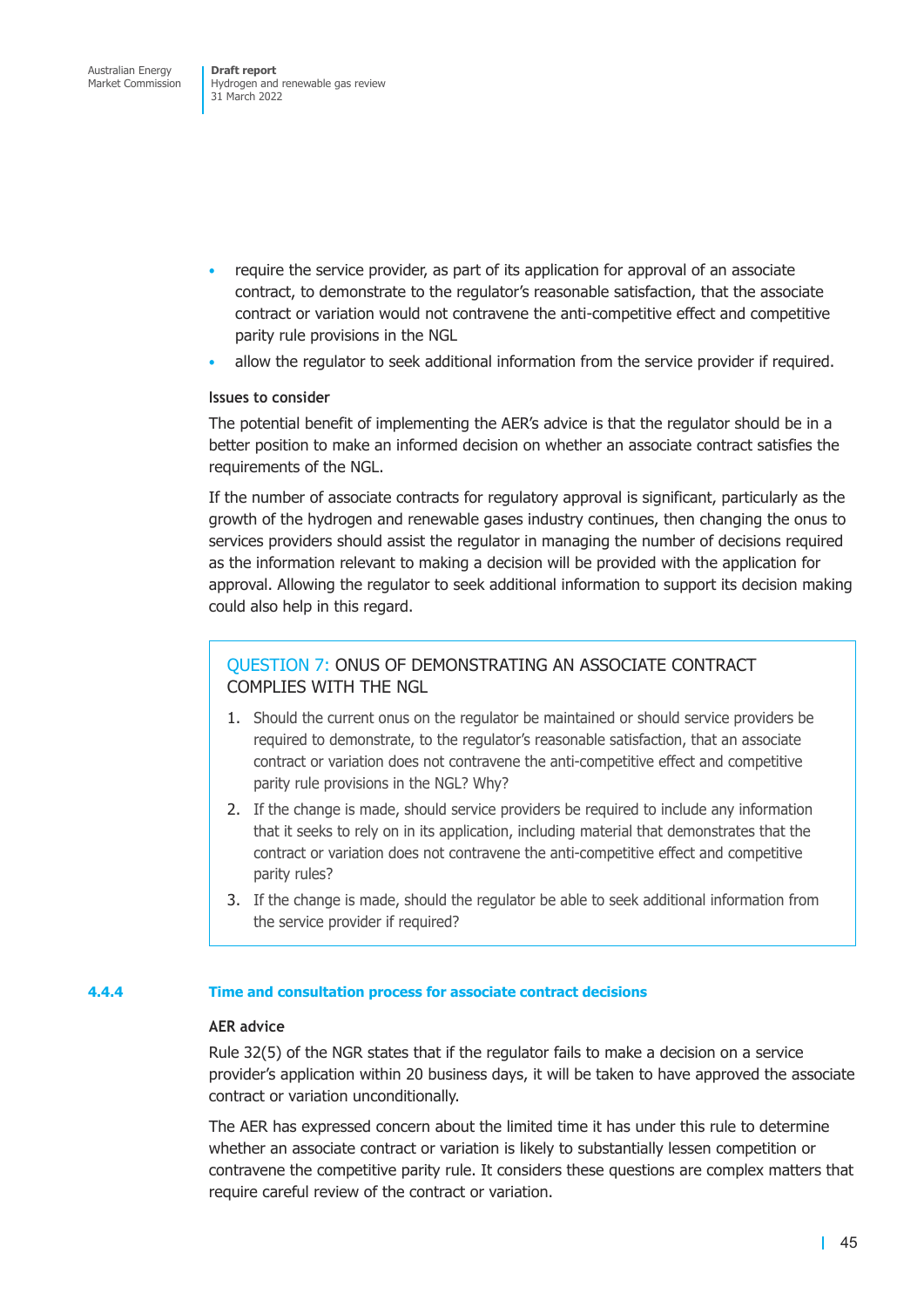The AER's advice is therefore to extend the 20 business day time limit and/or introduce a 'stop-the-clock' provision to provide it with more time to carry out the necessary assessment and make an informed decision. A stop-the-clock provision could be used if the regulator requests further information from the service provider (that is, the clock stops until the service provider submits the additional information to the regulator).

### **Issues to consider**

The current limited time to carry out a decision making process on this subject may create some risk that contracts are taken to be approved because the regulator has had insufficient time. The implication is that there could be contracts that are impacting on competition in the market, although the significance of the impact is difficult to determine without relevant information.

In addition to the changes included in the AER's advice, there is a question whether any public consultation would assist the regulator in making a decision about an associate contract. Public consultation (subject to confidentiality limitations) was required under the corresponding provisions of the Gas Code.<sup>72</sup> The ability to seek public comment may provide the benefit of the regulator obtaining information relevant to the potential impact of the contract. However, the addition of public consultation may also lengthen the decision making process further.

### QUESTION 8: TIME AND CONSULTATION PROCESS FOR ASSOCIATE CONTRACTS DECISIONS

- 1. Should the 20 business day time limit for decisions on associate contracts be extended? If so, what should it be?
- 2. Should a 'stop-the-clock' provision be available to the regulator in this process? If so, should there be any limit on the extent to which the decision-making time limit can be extended?
- 3. Should the decision-making process include public consultation? If so, what would be appropriate?

### **4.4.5 Clarifying the competitive parity rule**

### **AER advice**

In its advice, the AER stated that greater guidance in the NGR on the application of the competitive parity rule (s. 148(2) of the NGL) would assist in clarifying expectations for service providers' dealings with associates. This section of the NGL defines the competitive parity rule as follows:

<sup>72</sup> See section 7.3 of the Gas Code.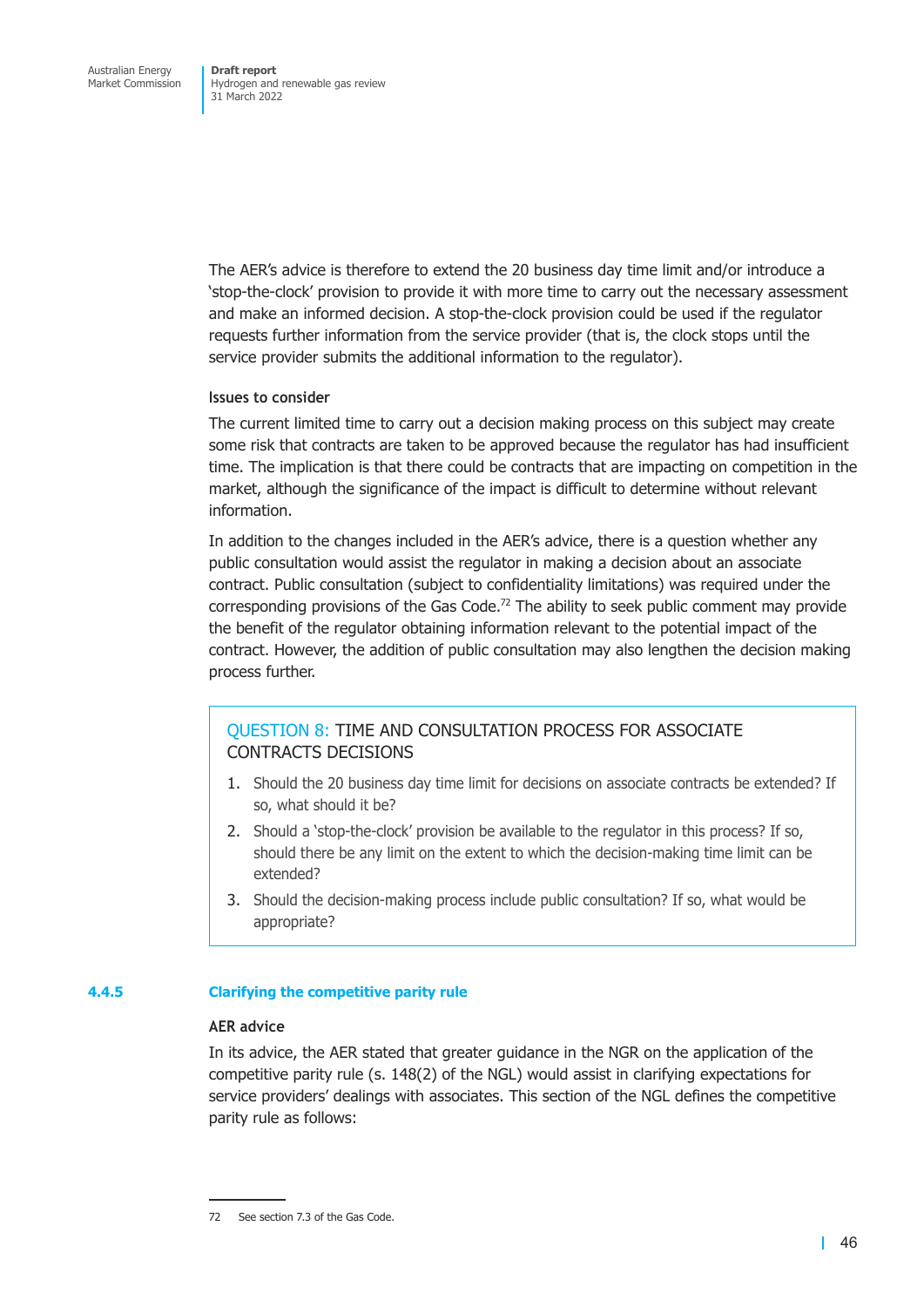> the competitive parity rule is the rule that a pipeline service provider must ensure that any pipeline services that the pipeline service provider provides to an associate of the pipeline service provider are provided to that associate as if that associate were a separate unrelated entity.

The AER suggested that the guidance could be based on the obligation to not discriminate provisions in its *Ring-fencing guideline (electricity distribution) 2021*, which state that a DNSP in dealing with an associate, a DNSP must:

- treat an associate as if it were not an associate and had no connection or affiliation with the distribution business
- deal or offer to deal with an associate and a competitor (or potential competitor) on substantially the same terms and conditions
- provide substantially the same quality, reliability and timeliness of service to an associate and a competitor (or potential competitor)
- not disclose to an associate information the distribution business has obtained through its dealings with a competitor (or potential competitor) where disclosure would provide an advantage to an associate.

### **Issues to consider**

While the AER did not identify any specific issues that have emerged with the current drafting of the competitive parity rule, there could be a benefit in amending the NGR to provide greater guidance to service providers, particularly if that amendment will support improved compliance with the requirements.

The Commission considers there could be advantages to providing this guidance in the NGR, but it is also aware that there may be other approaches that could be used to address the AER's concern.

### QUESTION 9: CLARIFYING THE COMPETITIVE PARITY RULE

- 1. Should greater guidance on the competitive parity rule be included in the NGR, or is the current definition sufficient? Why?
- 2. If the change is made, should the new rule be based on the obligation to not discriminate provisions in the *Ring-fencing guideline (electricity distribution) 2021*, or is there an alternative approach to provide greater guidance?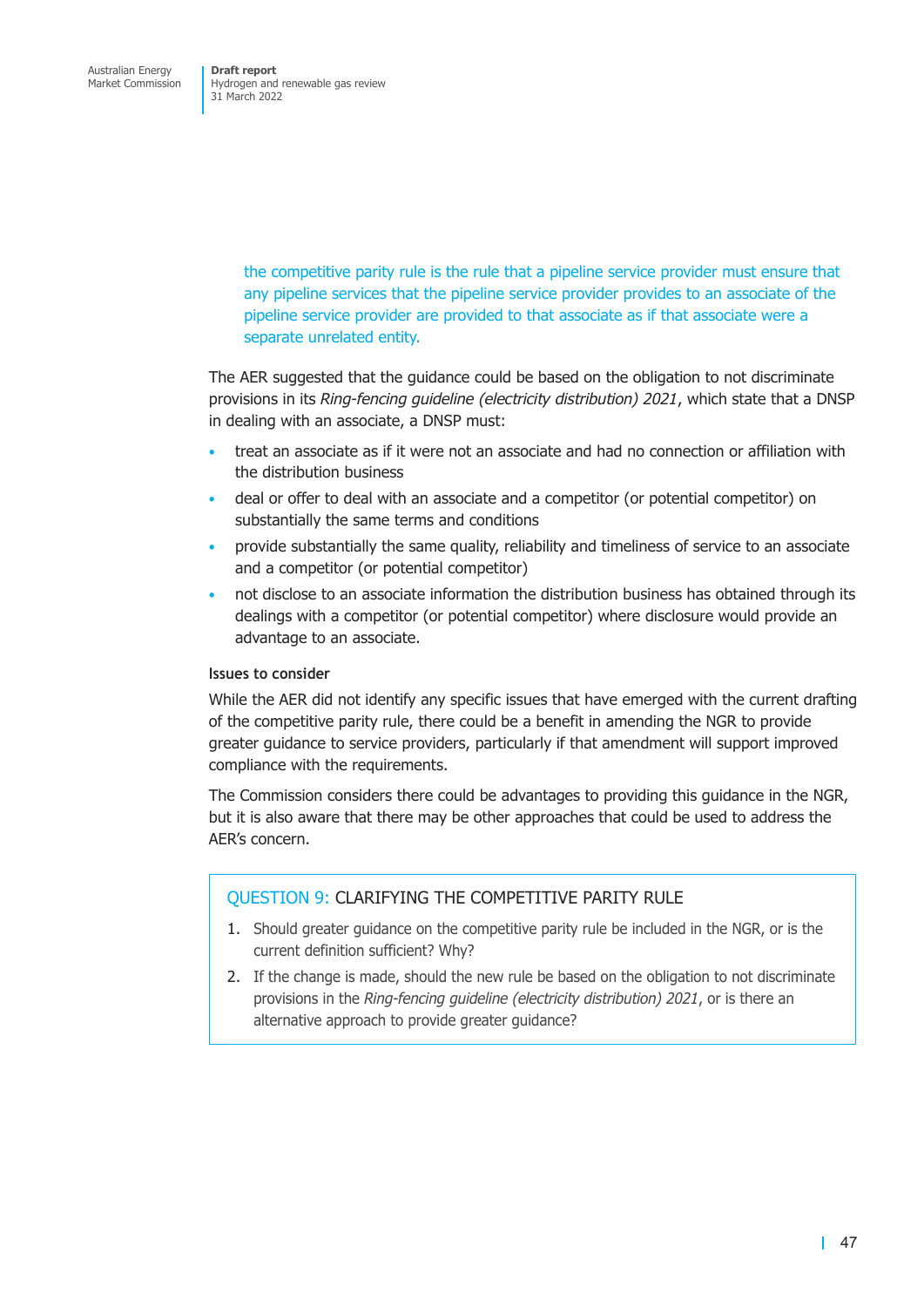# 5 MARKET TRANSPARENCY MECHANISMS

### BOX 3: SUMMARY OF CHAPTER

This chapter focuses on the five market transparency mechanisms provided for under the NGR (the Gas Statement of Opportunities (GSOO), the Victorian Gas Planning Report (VGPR), the Natural Gas Services Bulletin Board (Bulletin Board), AER gas price reporting and the nonpipeline infrastructure access reporting requirements) and considers whether they should be extended to other covered gases, and if so, how this can be implemented.

Stakeholder feedback and the Commission's own analysis of these matters indicates that if these transparency mechanisms are not extended to other covered gases, material information gaps could emerge which could have a range of adverse effects on the market, economic efficiency and consumers more generally.

The Commission is therefore of the view that the NGR should be amended to extend the application of the five transparency mechanisms to other covered gases. This is reflected in the draft recommendations set out in this chapter which are intended to accommodate the extension and to promote the long-term interests of consumers, consistent with the NGO. A number of consequential changes to the NGR also arise from these decisions.

In making these draft recommendations, the Commission has sought to ensure that they are fit for purpose, targeted and proportionate to the issues they are intended to address and does not result in over-regulation. In addition, the recommended changes are designed to provide the stability and transparency of regulatory arrangements required to enable consumers, market participants and investors to make efficient decisions.

The key draft recommendations made in this chapter are to:

- extend the application of the GSOO, VGPR, Bulletin Board, AER gas price reporting and non-pipeline infrastructure access reporting to other covered gases
- recognise blend processing facilities as distinct facilities and extend the GSOO, VGPR, Bulletin Board and non-pipeline infrastructure access reporting to these facilities
- require gas pipelines transporting a gas blend to report a range of information on the Bulletin Board, including information on:
	- any blending cap that may apply to the pipeline, the level of blending achieved in the last month and the number of times injections of other covered gases have been curtailed
	- the nameplate rating and receipt and/or delivery points at which facilities injecting gas are connected.
- enable AEMO to collect information from unregistered participants for the purposes of the VGPR and use information obtained for the purposes of the VGPR for the GSOO and vice versa.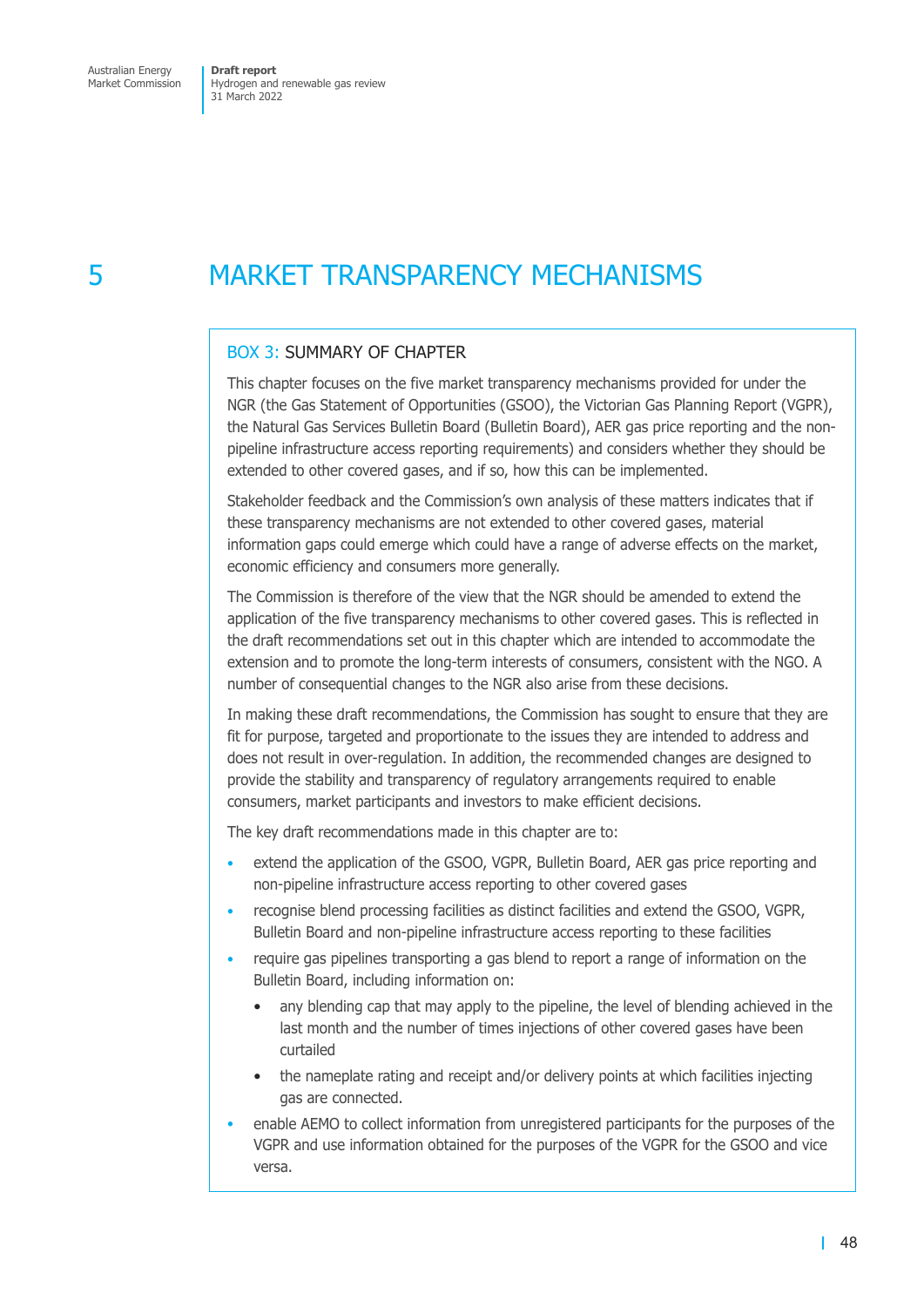The NGL and NGR currently provide for the following market transparency mechanisms:

- the Gas Statement of Opportunities (GSOO), which is an annual report published by AEMO that assesses the adequacy (or otherwise) of supply in eastern Australia to meet forecast demand and the outlook for the industry over a 20-year outlook period<sup>73</sup>
- the Victorian Gas Planning Report (VGPR), which is a biennial report published by AEMO that provides a supply and demand outlook and pipeline capacity adequacy assessment for the Victorian Declared Transmission System (DTS) over a five-year outlook period $74$
- the Natural Gas Services Bulletin Board (Bulletin Board or BB), which is a website operated by AEMO that contains market and system information for a range of facilities involved in the supply and use of natural gas in eastern Australia and the Northern Territory.75

In 2020, Energy Ministers agreed to implement a range of improvements to the GSOO and the Bulletin Board.<sup>76</sup> They also agreed to amend the NGL and NGR to require:

- the AER to publish a range of gas price information once the Australian Competition & Consumer Commission's (ACCC) Gas Inquiry ceases, which is expected to occur in 202577
- stand-alone compression and storage facility operators to publish information on their standing terms and actual prices paid by other users to help facilitate third party access.<sup>78</sup>

These amendments to the NGL and NGR, which are being implemented through the transparency and pipeline reform packages, are expected to be implemented in 2022-2023. Given Energy Ministers have already agreed to these amendments, this draft report proceeds on the basis that the amendments are made. Further detail on the market transparency mechanisms and the amendments that are being made can be found in Chapter 4 of the Consultation Paper.

This chapter sets out key issues, stakeholder feedback and draft recommendations in relation to:

- extending the transparency mechanisms to other covered gases
- the amendments to the NGR required for each transparency mechanism.

<sup>73</sup> See https://aemo.com.au/en/energy-systems/gas/gas-forecasting-and-planning/gas-statement-of-opportunities-gsoo

<sup>74</sup> See https://aemo.com.au/en/energy-systems/gas/gas-forecasting-and-planning/victorian-gas-planning-report

<sup>75</sup> See https://aemo.com.au/en/energy-systems/gas/gas-bulletin-board-gbb

<sup>76</sup> The changes to the NGL and NGR required to give effect to this are being progressed through the transparency reform package. See htt[ps://www.legislation.sa.gov.au/\\_\\_legislation/lz/b/current/national%20gas%20\(south%20australia\)%20\(market%2](https://aemo.com.au/en/energy-systems/gas/gas-forecasting-and-planning/gas-statement-of-opportunities-gsoo)0transparen

cy)[%20amendment%20bill%202021/b\\_as%20introduced%20in%20ha/national%20transparency%20amendm](https://aemo.com.au/en/energy-systems/gas/gas-forecasting-and-planning/victorian-gas-planning-report)ent%20bill%2020 21.un.pdf 77 The [changes to the NGL and NGR required to give effect to this are being](https://aemo.com.au/en/energy-systems/gas/gas-bulletin-board-gbb) progressed through the transparency reform package.

See https://www.legislation.sa.gov.au/\_\_legislation/lz/b/current/national%20gas%20(south%20australia)%20(market%20transparen [cy\)%20amendment%20bill%202021/b\\_as%20introduced%20in%20ha/national%20transparency%20amendment%20bill%2020](https://www.legislation.sa.gov.au/__legislation/lz/b/current/national%20gas%20(south%20australia)%20(market%20transparency)%20amendment%20bill%202021/b_as%20introduced%20in%20ha/national%20transparency%20amendment%20bill%202021.un.pdf) [21.un.pdf](https://www.legislation.sa.gov.au/__legislation/lz/b/current/national%20gas%20(south%20australia)%20(market%20transparency)%20amendment%20bill%202021/b_as%20introduced%20in%20ha/national%20transparency%20amendment%20bill%202021.un.pdf)

<sup>78</sup> The changes to the NGL and NGR required to implement these reporting obligations are being progressed as part of the gas pipeline reform legal package. See https://energyministers.gov.au/publications/energy-senior-officials-release-gas-pipeline-draftlegal-package-consultation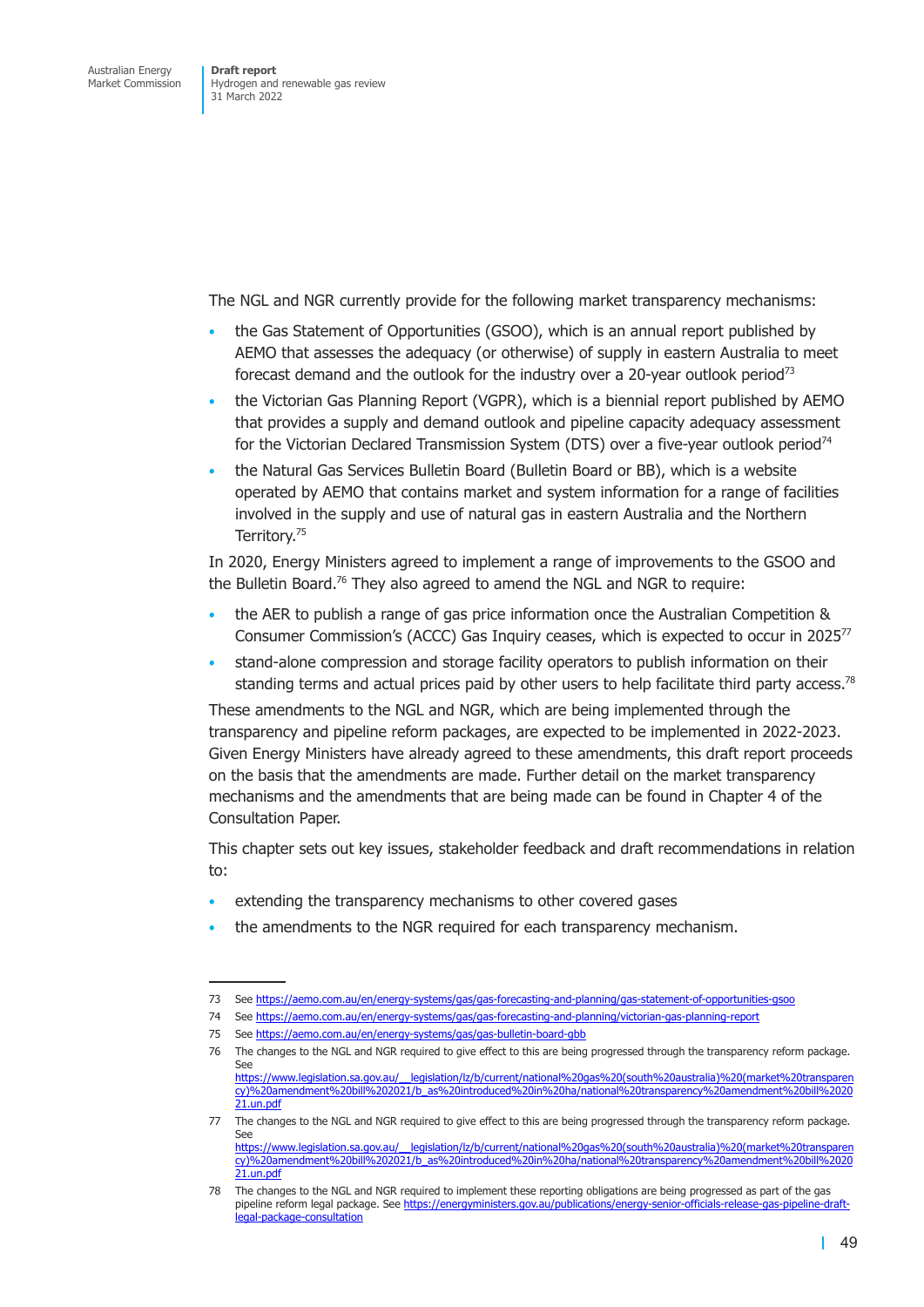Hydrogen and renewable gas review 31 March 2022

In addition to the changes identified in this chapter, consequential changes to the NGR are set out in appendix E.

### 5.1 Extending the transparency mechanisms to other covered gases

#### **5.1.1 Current f[ramework an](#page-166-0)d issues**

As noted, Energy Ministers have recently agreed to implement a range of measures to improve transparency in the gas market. Once these reforms are implemented, there will be five market transparency mechanisms provided for under the NGL and NGR, which apply in the east coast and the Northern Territory: $79$ 

- the GSOO
- the VGPR
- the Bulletin Board
- the AER's gas price reporting function; and
- the non-pipeline infrastructure access reporting requirements.

These five transparency mechanisms currently apply to the facilities and activities associated with the supply of natural gas. The consultation paper therefore asked stakeholders whether the NGR should be amended to extend the application of these transparency mechanisms to NGEs. Stakeholders were also asked whether these transparency mechanisms should be extended to constituent gases as part of this process, or if this should be deferred to a future rule change process given the potential for the volume of these gases to be quite small in the early stages.

#### **5.1.2 Stakeholder responses**

Most stakeholders that responded to these questions supported the extension of the transparency mechanisms to NGEs.<sup>80</sup> The notable exception to this was EnergyAustralia who questioned whether it was "worth spending the effort understanding various complexities and drafting detailed rules and procedures" because in its view the supply of these products will "rely significantly on public subsidies or incentives" for the foreseeable future.<sup>81</sup>

In contrast to NGEs, most stakeholders suggested that the extension of the transparency mechanisms to constituent gases be deferred.<sup>82</sup> Origin, for example, stated:<sup>83</sup>

We consider it may be appropriate to defer extending these mechanisms to constituent gases at this time given they are unlikely to be used at a large scale in the immediate term.

<sup>79</sup> The Western Australian Gas Bulletin Board and Gas Statement of Opportunities are established under local legislation and rules, which are out of scope of this review.

<sup>80</sup> Submissions to consultation paper: PIAC, p. 7; AEMO, p. 2; Origin, p. 4; AGL, p. 6; Engie, p. 5; AusNet, p. 4.

<sup>81</sup> EnergyAustralia, submission to consultation paper, p. 2.

<sup>82</sup> Submissions to consultation paper: Origin, p. 1; Engie, p. 6; APGA, p. 26; AGIG, p. 12; Jemena, p. 11; Bioenergy Australia, p. 7.

<sup>83</sup> Origin, submission to consultation paper, p. 1.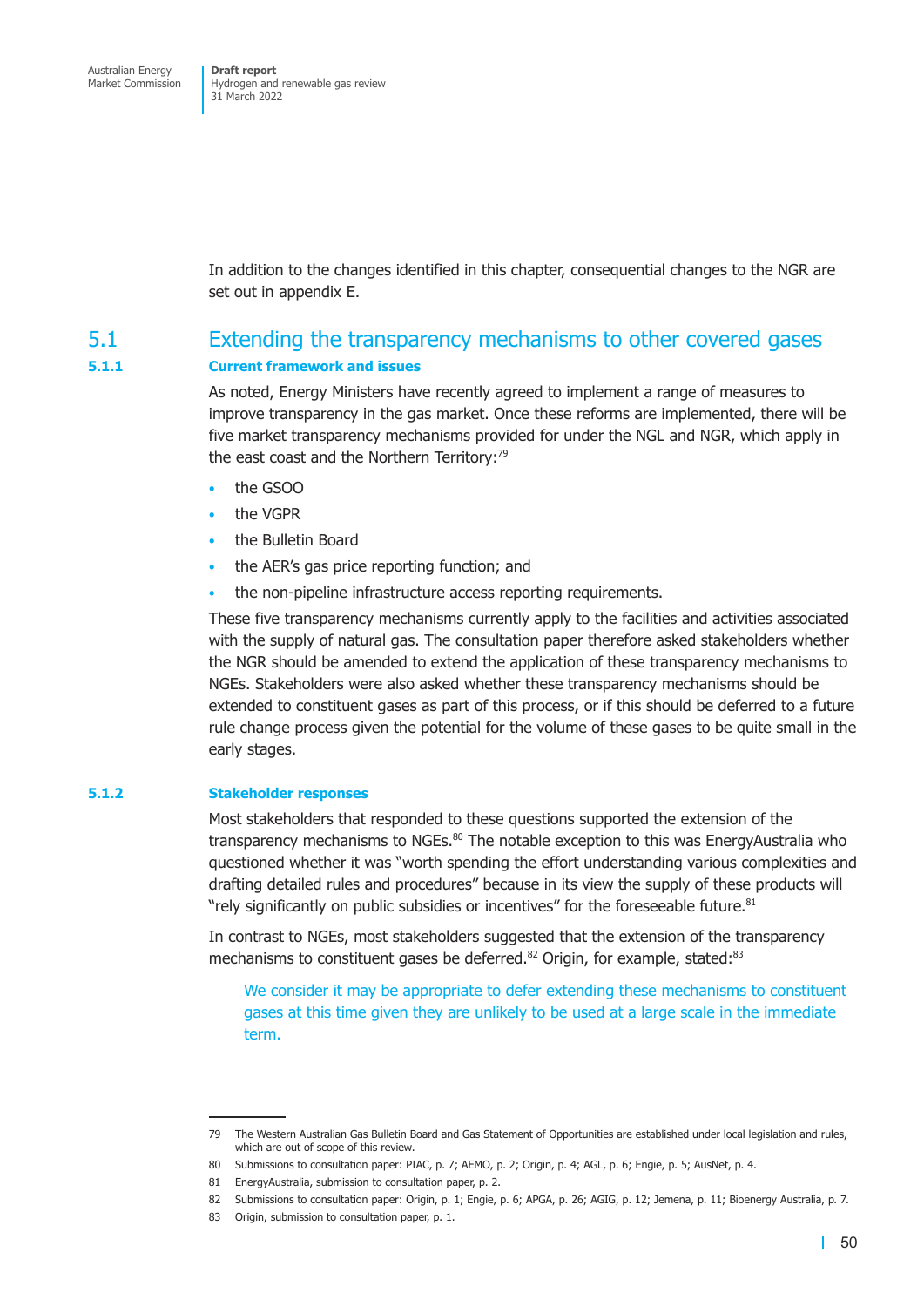#### AGIG similarly stated that:<sup>84</sup>

We consider that the application of the identified transparency mechanisms to facilities and activities involved in the supply of constituent gas should be deferred until a later process, given the cost of the regulatory burden in meeting the reporting requirements is likely to outweigh the public benefit of transparency, particularly when the volume of natural gas equivalents is expected to be relatively small in the initial stages of the market's development.

AusNet noted in its submission that it was not opposed to the extension of the transparency mechanisms to constituent gases, but observed that the benefits to consumers of imposing reporting requirements on low volume facilities should be balanced against the costs.<sup>85</sup>

In contrast, PIAC and AGL supported the extension of the transparency mechanisms to constituent gases as part of the initial rules. AGL stated that the facilities involved in the supply of constituent gases should be subject to all the transparency mechanisms if they meet the reporting threshold and are not subject to regulatory sandbox framework.<sup>86</sup> PIAC, similarly stated that:87

Facilities and activities involved in the supply of constituent gases should be brought into the transparency mechanisms as part of the initial rules package. These activities contribute to material costs to NGE products even at low levels and should be subject to equivalent transparency measures from the outset. This is crucial to ensure efficient decision making can be informed by transparent information regarding the costs of activities contributing to the supply of NGEs.

AEMO also supported the extension of the GSOO and VGPR to constituent gases, but noted that the number of facilities and participants involved in the supply of these gases may not be sufficient to warrant the extension to the Bulletin Board at this stage.<sup>88</sup> Elaborating on this further, AEMO noted that:

From a transparency perspective, NGE production facilities will be subject to any reporting obligations that apply under the BB, GSOO or VGPR (either via automatic application of NGL changes or additional requirements established through this Review process). This would mean that NGE production facilities would ultimately be required to provide and update certain types of operational and forecast information based on arrangements with, and information provided by, CG producers. Where CG producers are not directly captured by NGR reporting obligations, NGE producers would be reliant on commercial arrangements with CG producers to meet their reporting obligations. There may be value in placing reporting obligations on CG producers to mandate the provision of information under the NGR, rather than relying on commercial

<sup>84</sup> AGIG, submission to consultation paper, p. 2.

<sup>85</sup> AusNet, submission to consultation paper, p. 4.

<sup>86</sup> AGL, submission to consultation paper, p. 7.

<sup>87</sup> PIAC, submission to consultation paper, p. 7.

<sup>88</sup> AEMO, submission to consultation paper, p. 9.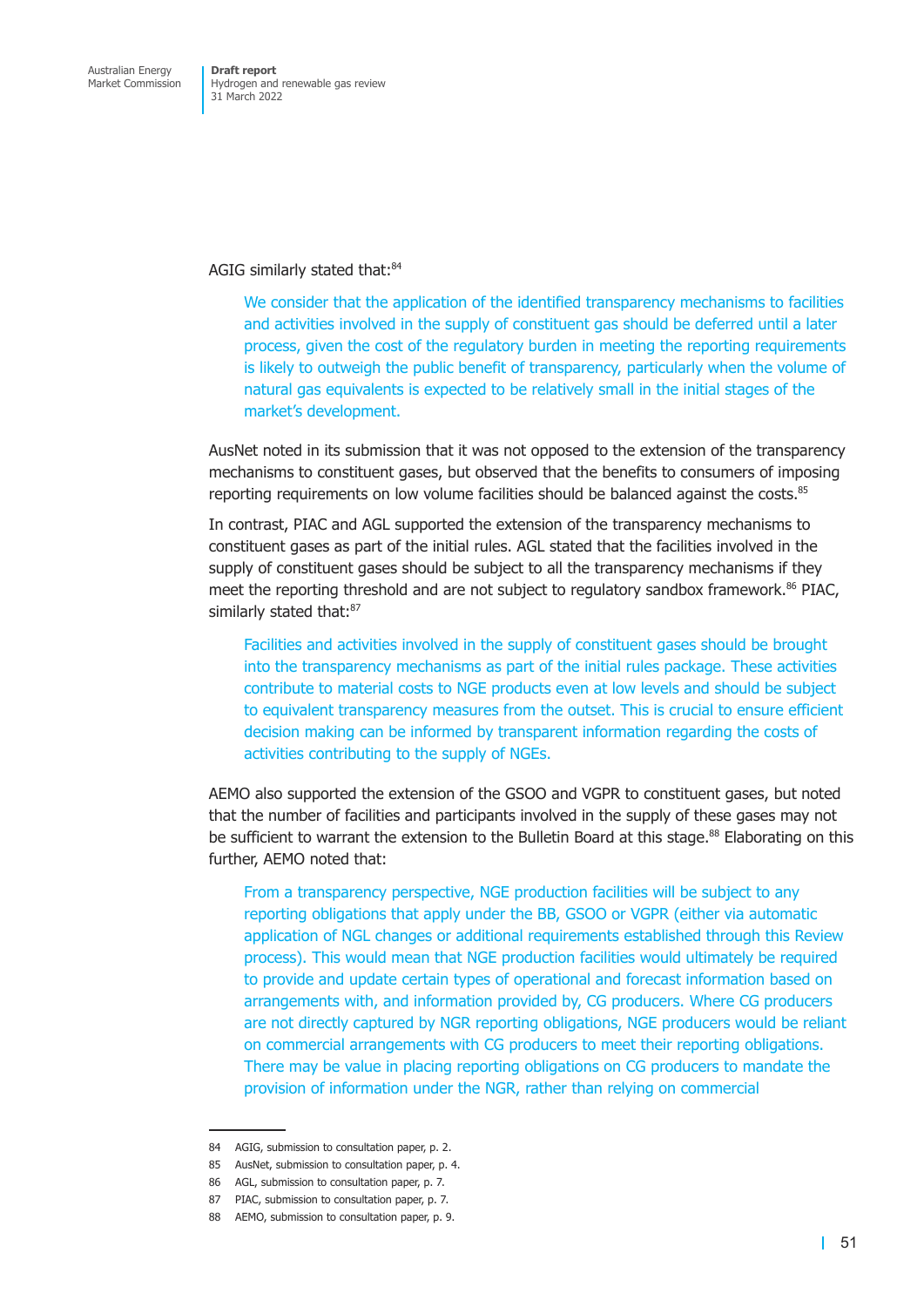arrangements.

For a shorter-term transparency mechanism such as the BB, the above issues are not anticipated to be material. That is, the number of facilities and participants is not anticipated to warrant CG BB reporting requirements.

For longer-term, forward-looking, transparency mechanisms such as the GSOO and VGPR, direct access to CG production and facility development data may become important with the increase in CG producers and potentially evolving commercial arrangements…

AEMO therefore considers that it may be appropriate for the Rules to formalise the ability of AEMO to capture CG production information for the GSOO and VGPR.

### **5.1.3 Commission analysis**

#### **Extension of the transparency mechanisms to NGEs**

Similar to most stakeholders, the Commission considers it appropriate to amend the NGR to extend the application of the five transparency mechanisms to NGEs and to treat the facilities and activities associated with their supply in the same manner as their natural gas counterparts, where it is appropriate to do so.

If this was not to occur, then it could result in material information gaps under all the transparency mechanisms, which could have a range of adverse effects on market participants and economic efficiency. It could, for example result in material gaps in:

- the supply forecasts developed as part of the GSOO and VGPR, which could result in inefficient decisions being made about bringing on new sources of supply and infrastructure
- the Bulletin Board and in the AER's gas price reporting, which could impede the efficient trade of gas and gas services and result in inefficient decisions being made about the provision and use of gas and gas services.

It could also impede access to the infrastructure captured by the Bulletin Board and nonpipeline infrastructure access reporting obligations.

These outcomes would not be in the long term interests of consumers, which is why the Commission considers that the five transparency mechanisms should extend to NGEs.

### **Extension of the transparency mechanisms to constituent gases**

The volume of constituent gas supplied into the market may be relatively small in the initial stages of market development. However, as AEMO points out in its submission, if the GSOO and VGPR only captured the suppliers of NGEs and the facilities and activities involved in their supply, some material information gaps could emerge. This is because the suppliers of NGEs may not have information about the upstream supply of constituent gases or the facilities involved in their supply either for blending or direct injection. This limitation would reduce the reliability of the forecasts produced for the GSOO and VGPR, which could, in turn, result in inefficient planning and investment decisions across the industry. Therefore, the Commission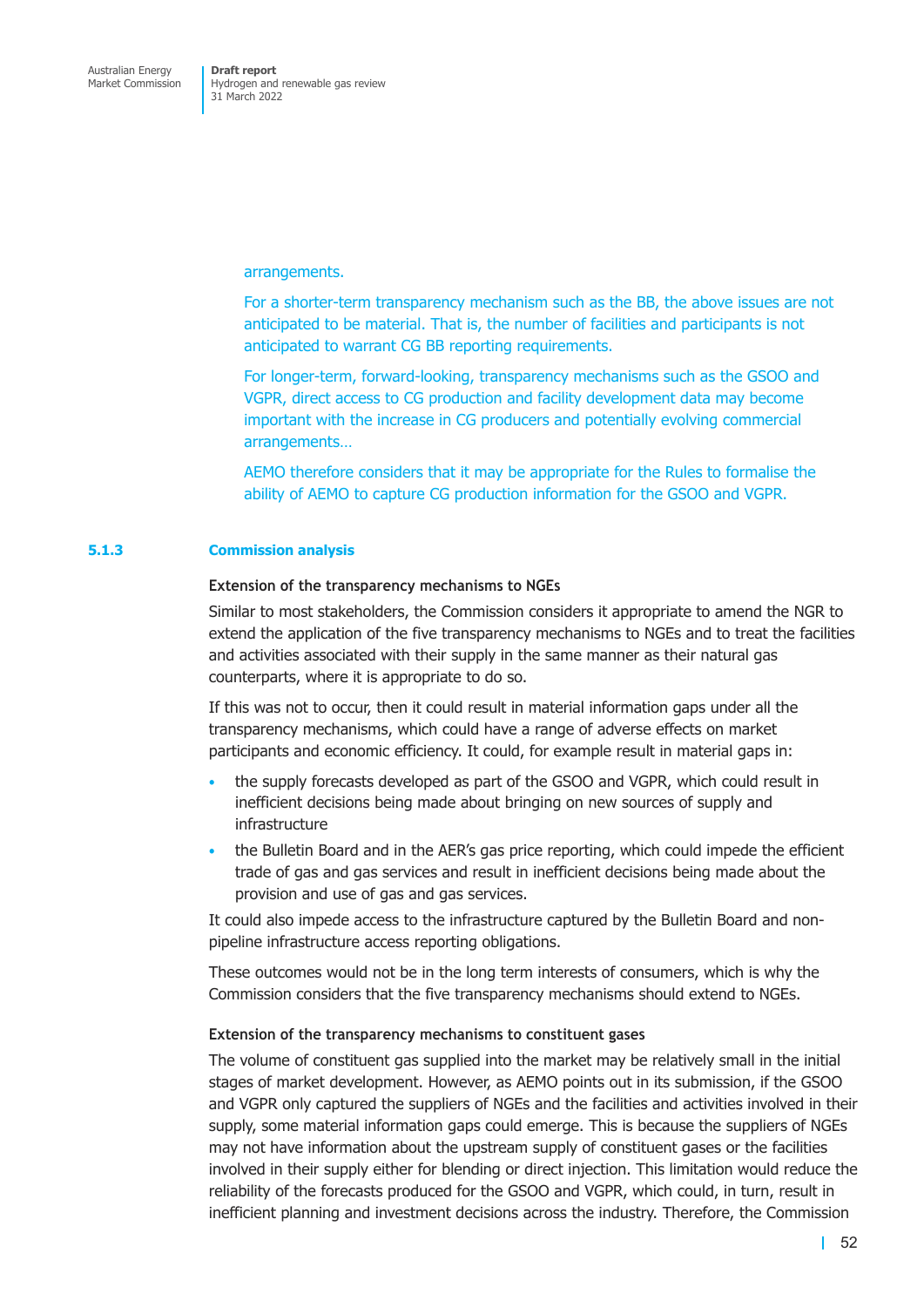considers that the GSOO and VGPR should be extended to constituent gases as part of this process.

While the Commission has considered limiting the extension to constituent gases to these two transparency mechanisms, it understands from Jemena's submission and discussions with other service providers that direct injections of constituent gases (e.g. hydrogen) into pipelines will occur, with blending then occurring within the pipeline.<sup>89</sup> Jemena's Western Sydney project is already operating on this basis and AGIG is also considering this method for its HypMurray Valley Project, where hydrogen will move through a separate pipeline and enter into a natural gas pipeline (referred to as in-pipe blending). Thus, if constituent gases are not brought within the scope of all the transparency mechanisms, material gaps may occur in these mechanisms, which could have a range of adverse effects on market participants and economic efficiency.

As a result, the Commission has concluded that all the transparency mechanisms should be extended to constituent gases and that the facilities and activities associated with their supply should be treated in the same manner as their natural gas counterparts, where appropriate.

While the extension of the transparency mechanisms to constituent gases will impose some reporting costs on constituent gas suppliers, opportunities to minimise these costs have been taken by, for example, requiring pipeline service providers to report some information on behalf of these suppliers (see section 5.2.3 and section 5.3.3).

Furthermore, except for the Bulletin Board, the information will only have to be reported on an intermittent basis. For example, the information required by the AER for its gas price reporting is only likely to be t[wo or three tim](#page-63-0)es [a year, while t](#page-69-0)he information required by AEMO to prepare the GSOO is only collected once a year and the VGPR every two years. $90$  As such, the costs associated with these reporting obligations are not expected to be significant. Similarly, most of the information to be reported to facilitate access to non-pipeline infrastructure is standing data and only has to be updated when new contracts are entered into.

In the case of the Bulletin Board, facilities can be subject to daily reporting obligations, but only if they have a nameplate capacity of 10 TJ/day or more. This is equivalent to a hydrogen electrolyser with a nameplate capacity of 130 MW, which, as a number of stakeholders pointed out, is quite large given the level of blending that is likely to occur initially. It could therefore take some years before constituent gas facilities reach this threshold, so the extension of the Bulletin Board to these facilities is unlikely to impose any costs on these facilities for some time.

While this may be viewed as a reason to defer the extension of the Bulletin Board, the Commission's view is that it would be more efficient to implement the reporting obligations as part of this review because it will limit the potential for gaps to emerge if larger facilities are

<sup>89</sup> Jemena, submission to consultation paper, p. 8.

<sup>90</sup> The information collected by the AER for price reporting is also expected to be provided on a relatively infrequent basis (e.g. quarterly), while facilities subject to Part 18A will only be required to publish information when they change their standing terms or if they enter into new contracts.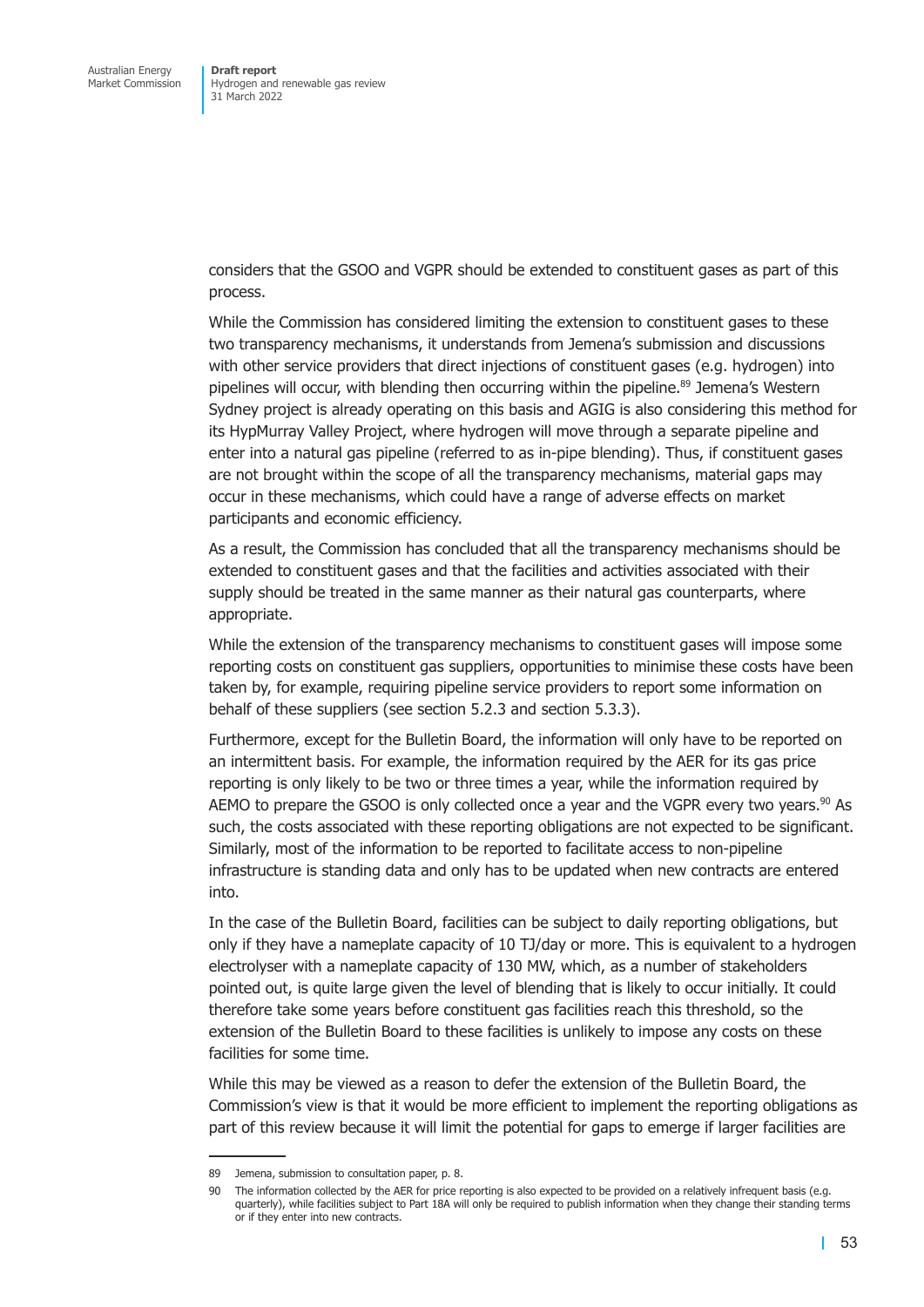developed sooner than expected. It will also provide constituent gas facilities with greater certainty as to the obligations that will apply when they meet the relevant threshold. Extending the Bulletin Board as part of this process will also, as noted in section 5.4, allow some very basic low cost standing information to be collected from constituent gas facilities when they connect.

Therefore, the Commission considers that the five transparency mechani[sms should](#page-72-0) extend to constituent gases.

**Impact of the change in the officials' approach to the gases to be specified in the NGL**  As outlined in Chapter 1, officials are proposing a refined approach to extending the NGL that provides for the specification of an initial list of primary gases in the NGL. A covered gas would be:

- any primary gases, being natural gas, biomethane, synthetic methane, hydrogen and any other gas specified in the National Gas Regulations to be a primary gas
- a gas blend, which is a blend of any primary gases.

Under the officials' refined approach, the NGL will not draw a distinction between natural gas, NGEs, constituent gases or other primary gases and gas blends. Rather, all of these gases will just be referred to as 'covered gases'. Furthermore, under the refined approach, the access regulation frameworks established by the NGL would apply in respect of all covered gases from the commencement of the reforms.

This has necessitated the Commission considering which covered gases should fall within the scope of each transparency measure. The Commission's draft recommendations reflect the following approach:

- For the GSOO and the Bulletin Board, all covered gases will be in scope, but remote BB facilities, and gas transactions delivered in remote BB facilities will not be required to report because they do not impact on outcomes in the interconnected gas pipeline system across the Northern Territory and east coast.
- For the VGPR, all covered gases will be within scope. This is consistent with the draft recommendations for Part 19 since the DWGM will apply to any covered gas injected into or withdrawn from the market, enabling all quantities of gas to be taken into account in scheduling and settlement.
- In regard to the AER's gas price reporting functions, all covered gas supply and swap transactions would be within scope. However, the AER will need to consult on the information reporting requirements and can consider as part of that process whether to exclude, for example, particular gases or transactions for delivery of gas to remote facilities.
- For the non-pipeline infrastructure access reporting obligations (Part 18A), all covered gases will be within scope, consistent with the proposed approach to other forms of access regulation proposed in the Officials' Consultation paper.<sup>91</sup>

<sup>91</sup> Officials, *Extending the national gas regulatory framework to hydrogen and renewable gases — Proposed changes to the NGL, NERL and National Regulations,* consultation paper, 31 March 2022, Chapter 3.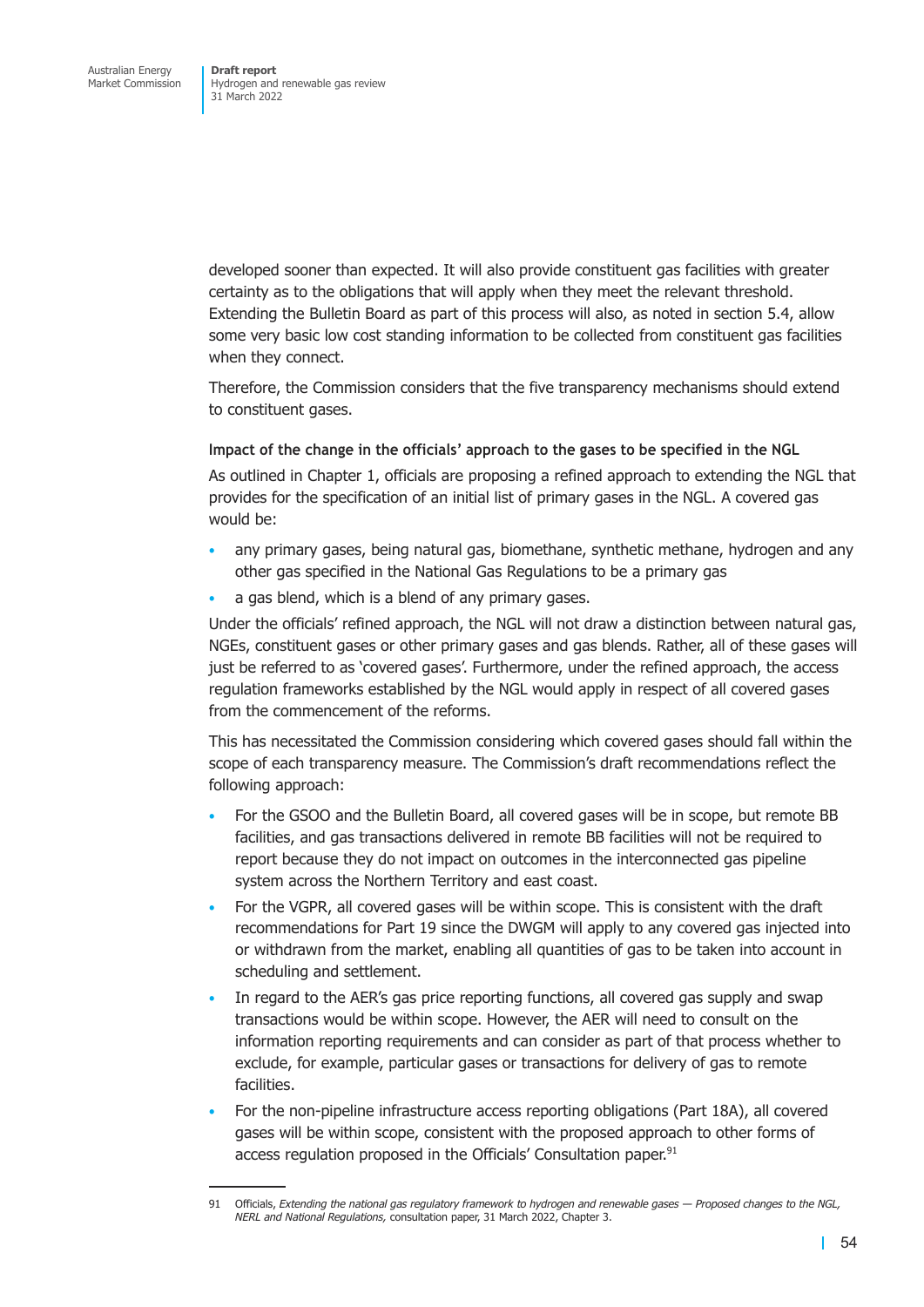The draft recommendations also provide for the extension of existing measures in the NGR and the implementation of some new measures that are intended to minimise compliance costs. These measures apply to facilities and activities associated with the supply of other covered gas that are likely to have little, if any, impact on the domestic market and to minimise duplication of reporting obligations. For example, the GSOO and Bulletin Board reporting obligations will not apply to remote BB facilities. The Bulletin Board reporting obligation will also not apply to facilities with a nameplate rating less than 10 TJ/day and exemptions will be available where AEMO is satisfied that the information will be provided by another person, or that the BB facility is a lateral gathering pipelines and the information is not material.

These measures provide an appropriate balance between ensuring that market participants and policy makers have access to the information required to make informed and efficient decisions, and minimising compliance costs.

### **Consistency of the extension with the NGO**

For the reasons set out above, the Commission's draft recommendations provide for the extension of the five transparency mechanisms to both other covered gases and for the facilities and activities associated with their supply to be treated in the same manner as their natural gas counterparts.

In the Commission's view, extending the NGR in this manner will, in the case of the:

- **GSOO and VGPR**, help market participants and policy makers make more informed and efficient planning and investment decisions by allowing them to understand the adequacy of supply from all covered gases and associated infrastructure to meet forecast demand.
- **Bulletin Board**, allow market participants to make more efficient decisions about the provision and use of other covered gases and associated services, facilitate the efficient trade of these gases and facilitate access to the facilities involved in their supply, by providing for greater transparency of market and system information.
- **AER's gas price reporting function**, aid the price discovery process, facilitate the efficient trade of other covered gases, and allow market participants to respond in a more efficient manner to price signals, by providing for greater transparency of the prices paid for other covered gases under gas supply agreements and gas swaps.
- **Infrastructure terms and prices**, facilitate access to the compression and storage facilities involved in the supply of other covered gases, by reducing search and transaction costs and the information asymmetries users would otherwise face when negotiating access to these facilities.

The extension of the five transparency mechanisms to other covered gases is therefore expected to contribute to the achievement of the NGO. Specifically, that the draft recommendations are targeted, fit for purpose and proportionate to the issues they are intended to address and will provide stability and transparency of regulatory arrangements required to enable market participants to make efficient decisions.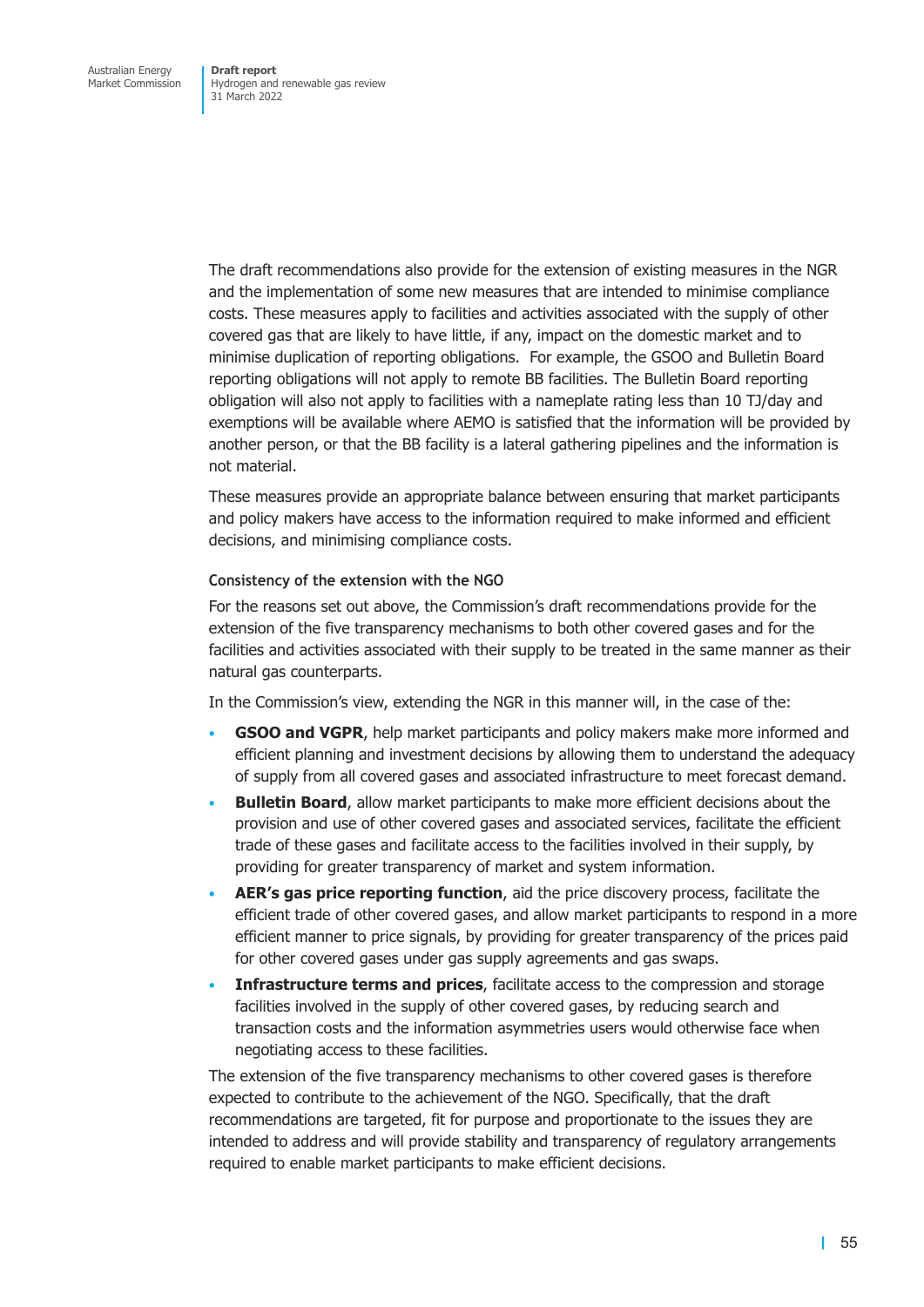Hydrogen and renewable gas review 31 March 2022

The amendments to the NGR that would be required to give effect to these draft recommendations are set out for each transparency mechanism in the sections that follow.

### 5.2 Amendments to the GSOO

#### **5.2.1 Current framework and issues**

The objective of the GSOO is to make information available to assist market participants and other persons make informed investment decisions in the natural gas industry and to understand the adequacy of supply to meet forecast demand over a 20-year period. The GSOO provisions in the NGL and Part 15D of the NGR are currently being amended as part of the transparency reform package. $92$  Once the amendments are implemented, the GSOO arrangements will set out among other things:

- AEMO's obligation to publish the GSOO
- the content that must be included in the GSOO
- AEMO's powers to issue a GSOO survey to collect information that it considers reasonably necessary for the publication of the GSOO, the scope and application of which is to be set out in GSOO Procedures to be published by AEMO
- the obligations of reporting entities identified in AEMO's GSOO Procedures to participate in the GSOO survey and to comply with both the information standard set out in the Part 15D of the NGR and the GSOO Procedures.

In the consultation paper, stakeholders were asked whether Part 15D of the NGR need to be amended to accommodate the supply of other gases.

#### **5.2.2 Stakeholder responses**

Stakeholders provided limited feedback on whether any additional information should be included in the GSOO.

Jemena did, however, note that amendments to Part 15D may be required to accommodate blending facilities, because in its view these facilities differ from the other infrastructure currently captured by the GSOO:<sup>93</sup>

In our view, 'blending' is something distinct from other mid-stream activities such as compression and processing. It does not neatly fall within the current definitions of either production or a pipeline service.

AEMO and AGIG, on the other hand, thought that blending facilities could be treated as production facilities for the purposes of the GSOO.<sup>94</sup>

<sup>92</sup> The changes to the NGL and NGR required to give effect to this are being progressed through the transparency reform package. See https://www.legislation.sa.gov.au/\_\_legislation/lz/b/current/national%20gas%20(south%20australia)%20(market%20transparen cy)%20amendment%20bill%202021/b\_as%20introduced%20in%20ha/national%20transparency%20amendment%20bill%2020 21.un.pdf

<sup>93</sup> Jemena, submission to consultation paper, p. 10.

<sup>94</sup> Submissions to consultation paper: AGIG, p. 8; AEMO, p. 8.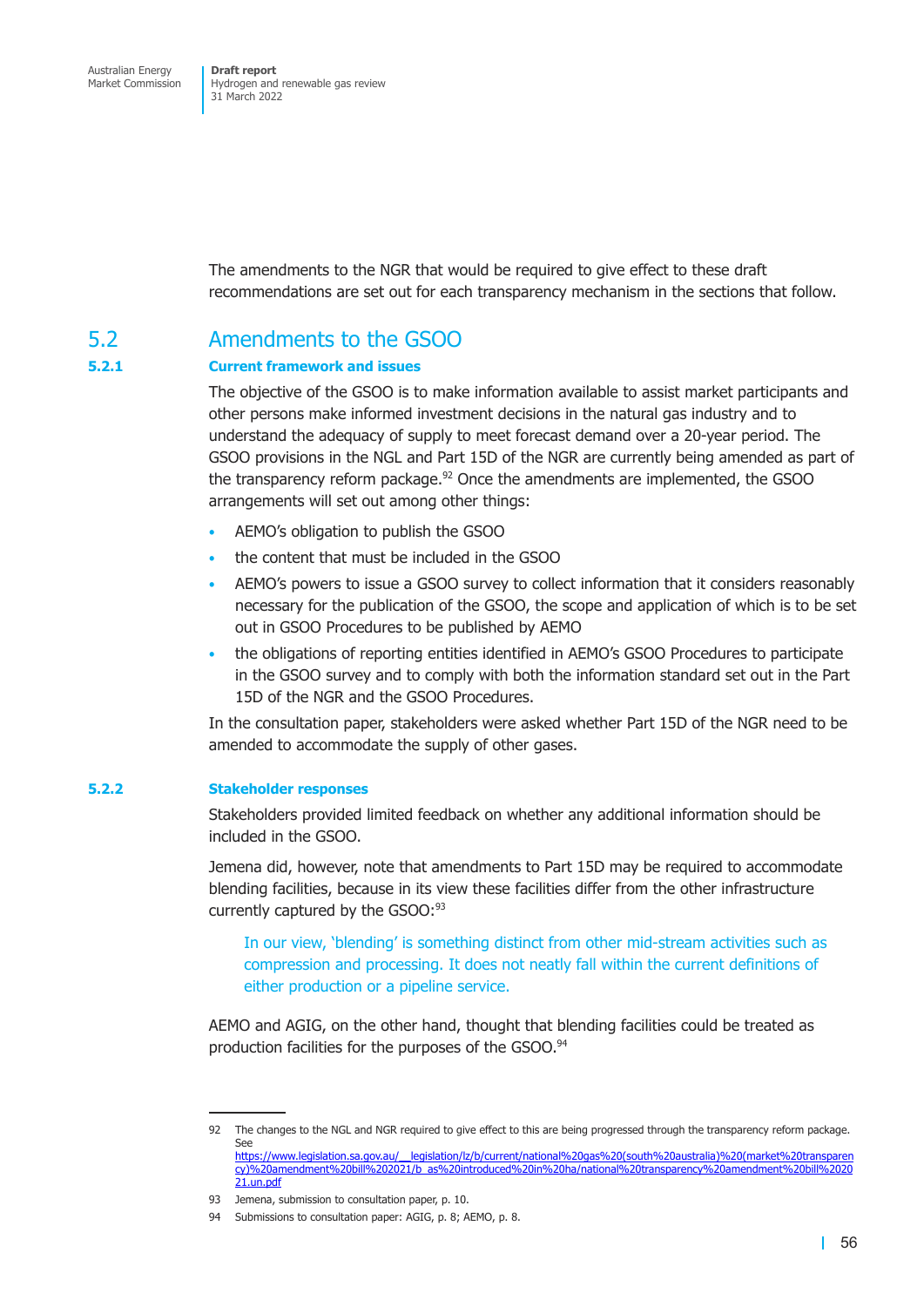AEMO also commented that amendments to Part 15D may be required to:<sup>95</sup>

- expand the scope of the information that AEMO can collect through the GSOO survey, which is currently limited to information on the natural gas industry
- enable the GSOO to include information on the feedstock used by suppliers of NGEs and constituent gases, the factors that may affect the availability of that feedstock and any volatility that may be associated with the production of these gases.

In addition, AEMO suggested that pipeline service providers be required to provide AEMO with information on potential connections by NGE and constituent gas facilities to assist in the development of forecasts for the GSOO and the VGPR. AEMO noted that such an obligation would be akin to the requirement for transmission network service providers to provide it with connection information for distributed energy resources under the NER.<sup>96</sup>

### **5.2.3 Commissions analysis**

### **Extension of the GSOO to other covered gases**

<span id="page-63-0"></span>To extend the GSOO to other covered gases, the limitation on the information that AEMO can collect through the GSOO survey posed by the use of the term 'natural gas industry' will need to be removed. This term will instead be replaced by the term 'covered gas industry'. To minimise the compliance costs for remote facilities that are not connected (directly or indirectly) to the facilitated gas markets in the east coast, the application provisions in Part 15D will also need to be amended to exclude remote BB facilities.

In addition to these changes, the rule setting out the content of the GSOO will need to be amended to enable the GSOO to include comparable information on covered gases to that currently published on natural gas, where it is appropriate to do so. This is reflected in Table 5.1.

<sup>95</sup> AEMO, submission to consultation paper, pp. 6-7 and 9.

<sup>96</sup> AEMO, submission to consultation paper, p. 9. This requirement is set out in rule 3.7F(g) of the NER.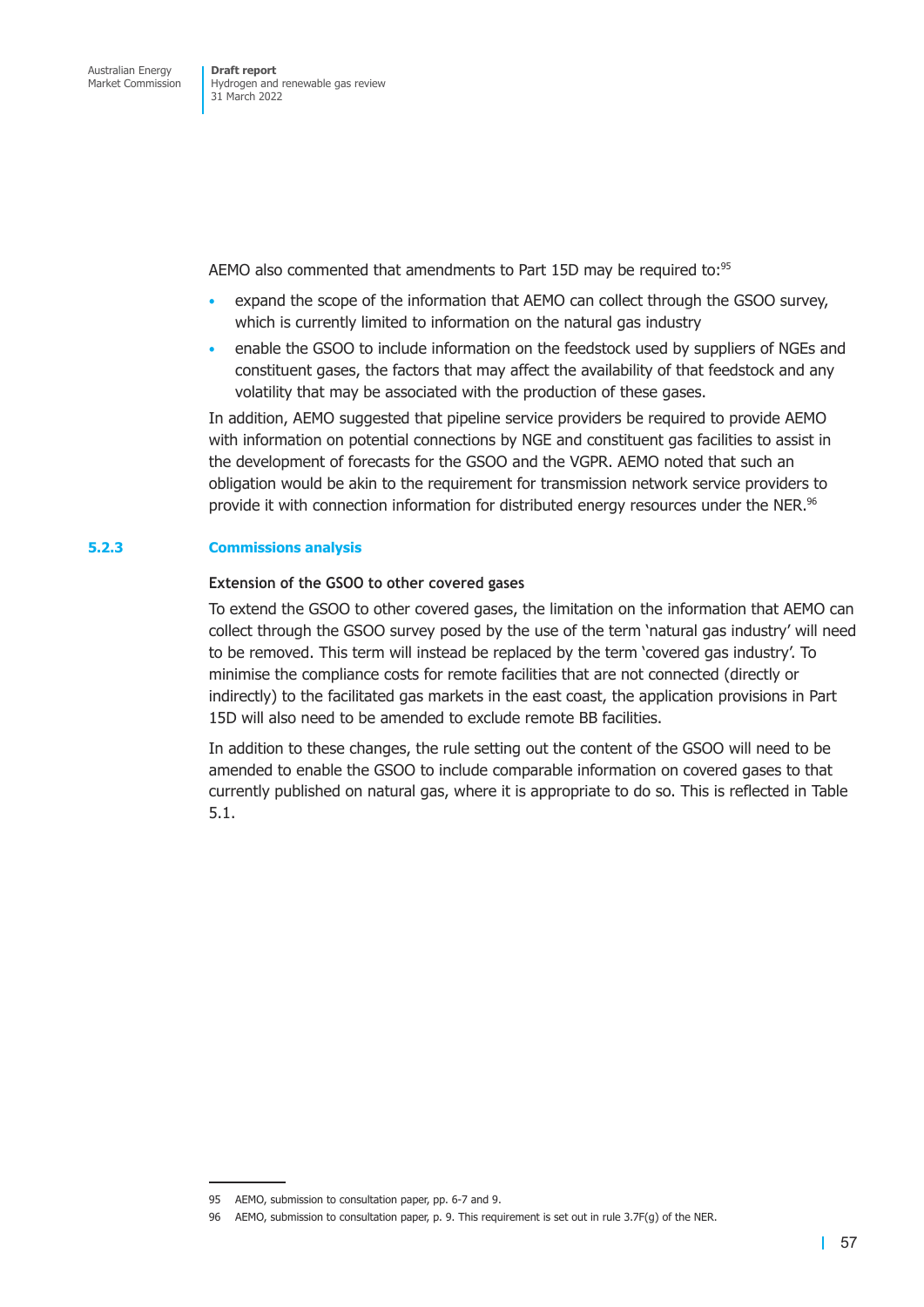| Table 5.1: Consistent treatment of facilities and activities involved in the supply of different gases under the GSOO |  |
|-----------------------------------------------------------------------------------------------------------------------|--|
|-----------------------------------------------------------------------------------------------------------------------|--|

|                                                                                     | <b>NATURAL GAS</b> | <b>OTHER COVERED GASES</b> |  |  |  |
|-------------------------------------------------------------------------------------|--------------------|----------------------------|--|--|--|
| <b>Production facilities</b>                                                        |                    |                            |  |  |  |
| Information on the feedstock used in the production of the gas                      | <b>Yes</b>         | Yes                        |  |  |  |
| Production forecasts                                                                | Yes                | Yes                        |  |  |  |
| Contracted production                                                               | <b>Yes</b>         | Yes                        |  |  |  |
| Annual and peak day capacity of, and constraints on, production                     | Yes                | Yes                        |  |  |  |
| Committed and proposed new or expanded production facilities                        | Yes                | Yes                        |  |  |  |
| <b>Transmission pipelines</b>                                                       |                    |                            |  |  |  |
| Annual and peak day capacity of, and constraints on,<br>transmission pipelines      | Yes                | <b>Yes</b>                 |  |  |  |
| Committed and proposed new, expanded or augmented pipelines                         | Yes                | <b>Yes</b>                 |  |  |  |
| <b>Storage facilities</b>                                                           |                    |                            |  |  |  |
| Annual and peak day capacity of, and constraints on transmission<br>pipelines       | Yes                | Yes                        |  |  |  |
| Committed and proposed new or expanded storage facilities                           | <b>Yes</b>         | <b>Yes</b>                 |  |  |  |
| Proposed information to be reported on blend processing facilities                  |                    |                            |  |  |  |
| Blend production forecasts                                                          | n.a.               | Yes                        |  |  |  |
| Annual and peak day capacity of, and constraints on, blend<br>processing facilities | n.a.               | Yes                        |  |  |  |
| Committed and proposed new or expanded blend processing<br>facilities               | n.a.               | <b>Yes</b>                 |  |  |  |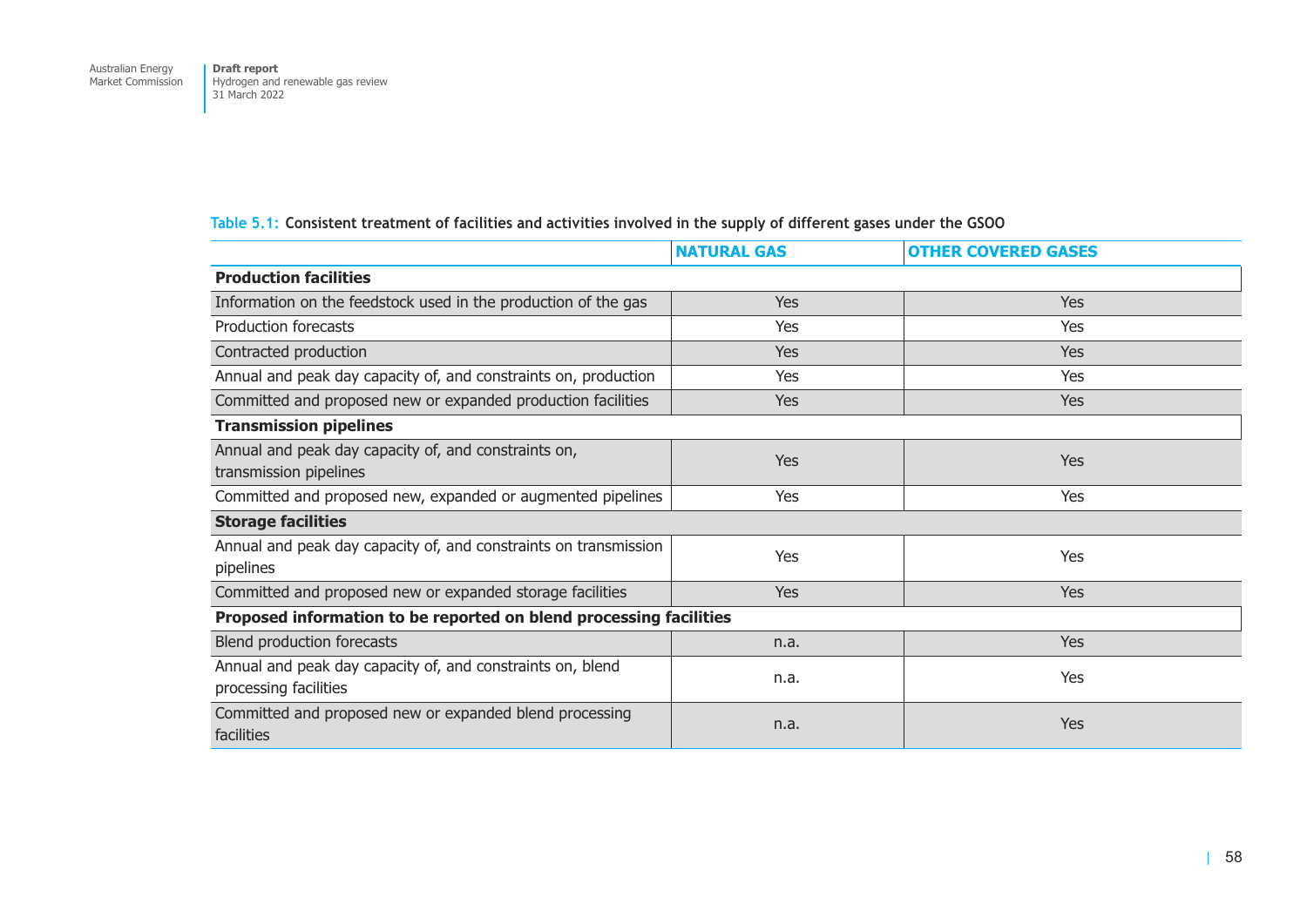### **Treatment of blend processing facilities**

As Table 5.1 shows, the Commission recommends that blend processing facilities be treated as separate facilities for the purposes of the GSOO. This is because the information to be reported on blend processing facilities will differ from the information to be reported on the production of covered gases that don't require blending. Blend processing facilities would not, for example, be required to provide information to AEMO on contracted production or the feedstock used in the production of the covered gas. This information would instead be collected from the producers of the gases used to create the gas blend.

AEMO and AGIG suggested it may be possible to treat blending facilities as production facilities. In the Commission's view there is value in having greater clarity about the information to be reported on blend processing facilities. The draft recommendations therefore provide for the separate treatment of blend processing facilities and production facilities.

### **Information on the feedstock used in the production of covered gases**

In relation to AEMO's suggestion that the GSOO include information on the feedstock used in the production of covered gases, the Commission recommends allowing, but not requiring, the GSOO to include this information. This differs from the approach taken for natural gas, where information on natural gas reserves and resources must be included in the GSOO. The difference stems from the fact that while natural gas reserves and resources place a cap on the amount of natural gas that can be produced, this may not be the case for other covered gases if they are produced from renewable resources. For example, if hydrogen is produced from:

- electricity generated by a wind turbine, then there would, in principle, be no cap on what can be produced, other than the cap posed by the capacity of the hydrogen electrolyser and the availability of wind
- natural gas, then the availability of natural gas reserves and resources would cap the amount of hydrogen that could be produced.

In the first example, the inclusion of information on feedstock in the GSOO would not be very informative, but in the second example it would be. To accommodate this, the content of the GSOO provisions should be amended to say that AEMO may report information on the feedstock used by suppliers of other covered gases and the factors that may affect the availability of that feedstock, where it is appropriate to do so.

AEMO also suggested that the GSOO include information on the volatility associated with the production of other covered gases. The Commission has considered this and concluded that the existing rules, which allow AEMO to report on production forecasts, are broad enough to allow this. Accordingly, no changes to the NGR are needed to address AEMO's suggestion.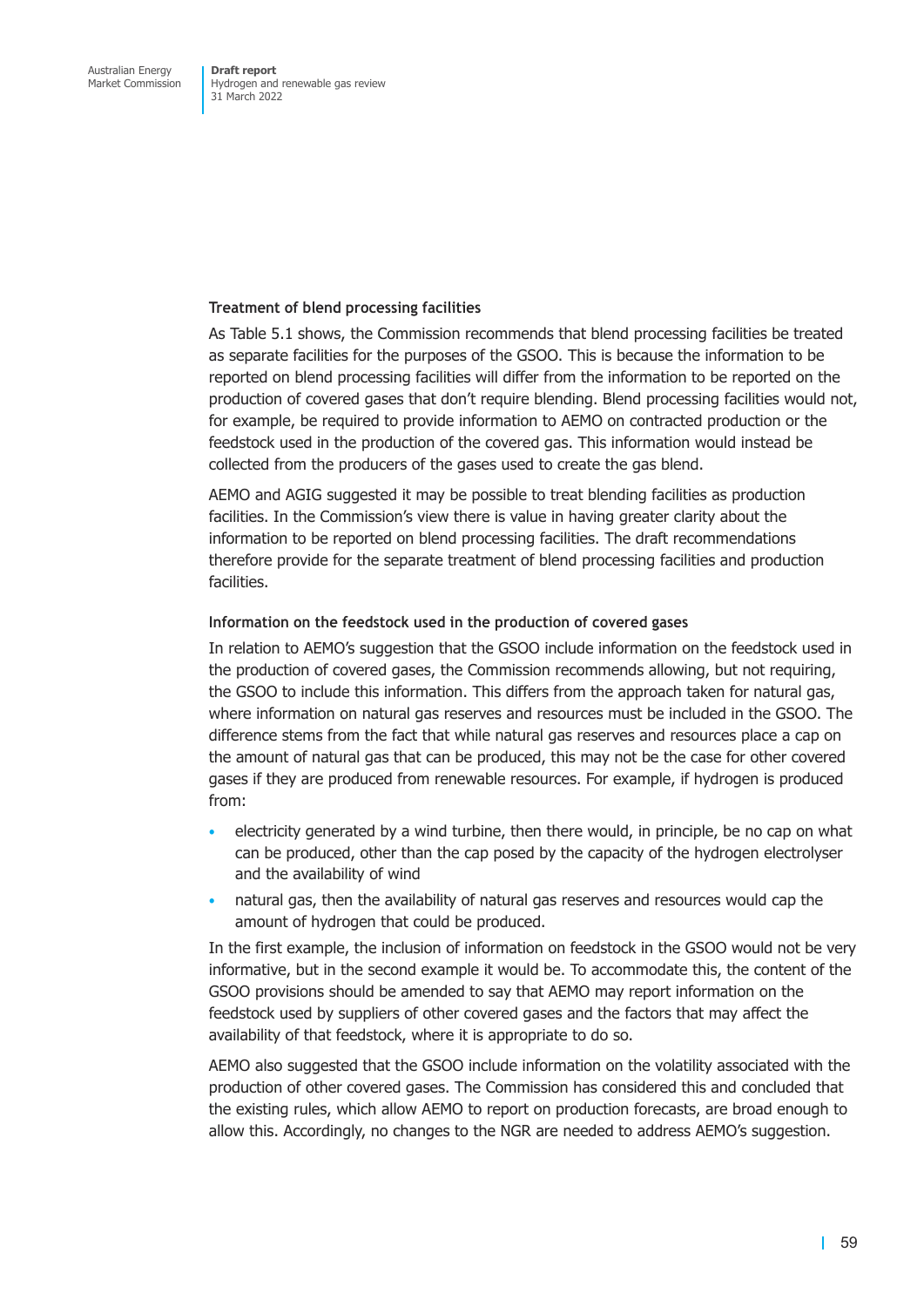### **Information on connections by other covered gas suppliers**

Like AEMO, the Commission considers that there would be benefits in pipeline service providers being required to provide AEMO with information on connection enquiries and applications to connect by suppliers of covered gases to assist in the development of forecasts for the GSOO and the VGPR. While introducing this requirement may impose some administrative costs on pipeline service providers, it would:

- help to overcome the information asymmetry that AEMO may otherwise face trying to obtain information on connections of new sources of supply and, in so doing, reduce the costs AEMO may otherwise incur
- reduce the reporting burden that may otherwise be imposed on the suppliers of other covered gas facility suppliers if AEMO had to survey these parties.

Based on the Commission's review of the new GSOO rules, it would appear that AEMO could require the provision of this information through its GSOO survey, once the current limitation on the scope of the GSOO survey is removed, if it can demonstrate that it is reasonably necessary for the preparation of the GSOO. No changes to the NGR are therefore expected to be required to give effect to this reporting obligation for the purposes of the GSOO.

Changes to Part 19 of the NGR would, however, be required to allow AEMO to collect the same information for the purposes of the VGPR. Rather than duplicating the reporting obligations across the GSOO and VGPR, the Commission recommends amending Parts 15D and 19 to make it clear that AEMO can use any information that it obtains through a GSOO survey for the purposes of the VGPR and vice versa. Making this change is expected to reduce the reporting and administrative burden for both market participants and AEMO. The Commission's draft recommendation therefore provides for this change.

### **Conclusion**

To summarise, the Commission's draft recommendations for the GSOO provide for:

- the facilities and activities involved in the supply of other covered gases (other than remote BB facilities) to be treated in the same manner as those involved in the supply of natural gas (where appropriate) (see Table 5.1)
- blend processing facilities to be treated separately and required to publish the information in Table 5.1
- AEMO to be allowed, but not required, to report on the feedstock used in the production of other covered gases
- AEMO to be able to use the information it obtains for the purposes of the GSOO when preparing the VGPR and vice versa.

These draft recommendations are expected to contribute to the achievement of the NGO by allowing AEMO to properly assess the adequacy (or otherwise) of the supply side of the market to meet forecast demand over the outlook period. This will, in turn, enable market participants and policy makers to identify the longer-term development needs of the gas market and to make more informed and efficient planning, investment and policy decisions.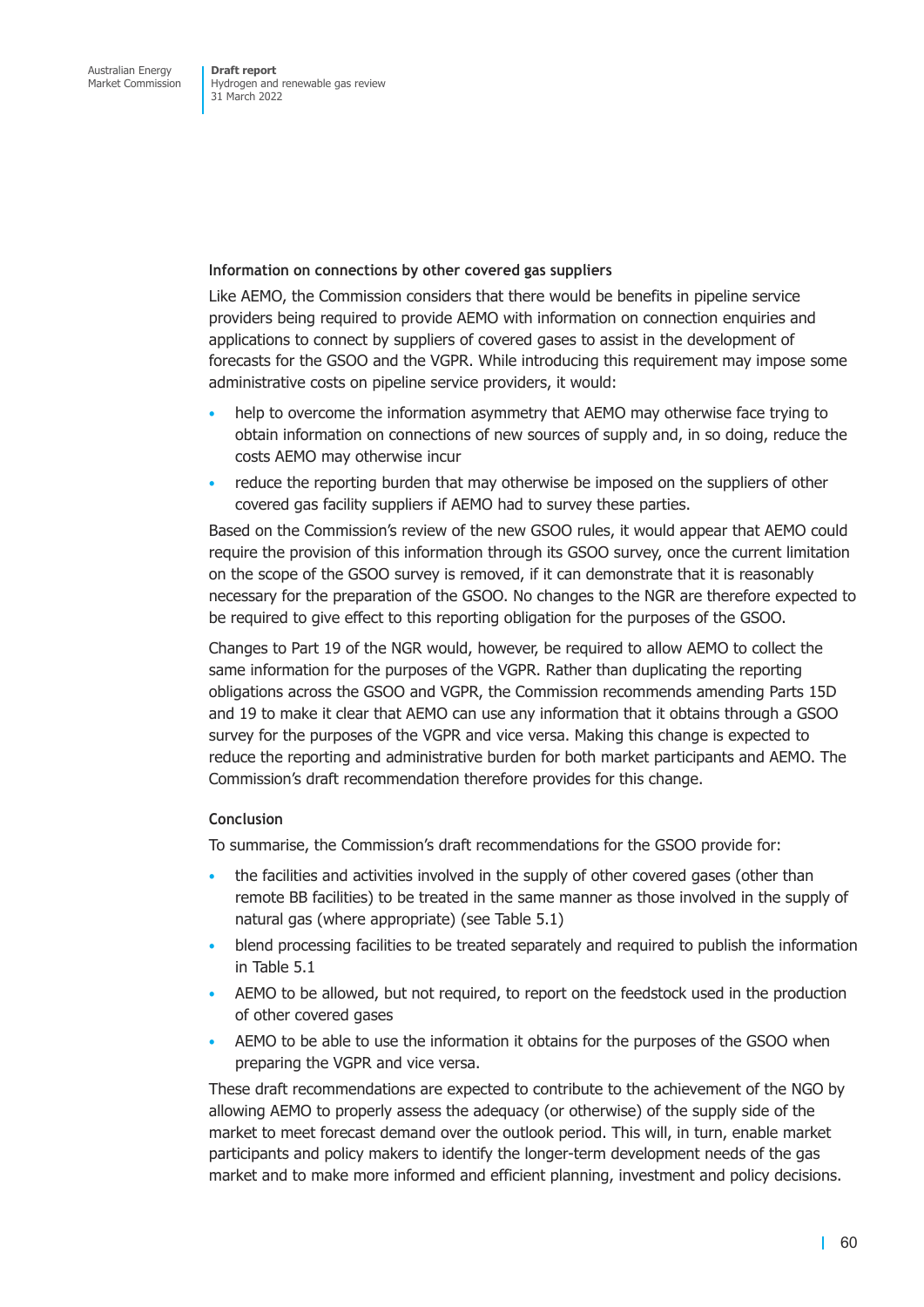These benefits are expected to outweigh the costs that market participants will incur having to report the information to AEMO.

In addition, these draft recommendations are consistent with the efficiency element of the assessment framework set out in appendix C and are targeted, fit for purpose and proportionate to the issues they are intended to address. They will also provide stability and transparency of regulatory arrangements required to enable market participants to make efficient decisions.

### DRAFT RECOMMENDATION 8: EXTEND THE GSOO TO OTHER COVERED GASES

Amend Part 15D of the NGR to extend its application to other covered gases by:

- specifying the gases to be covered by the GSOO (i.e. all covered gases)
- excluding remote BB facilities from the scope of the GSOO
- replacing the term 'natural gas industry' with 'covered gas industry' in the GSOO survey rules to align with the extended changes to the NGL
- amending the GSOO content rules and associated definitions to:
	- extend their application to the facilities (other than remote BB facilities) involved in the supply of covered gases so that the GSOO includes information for the following, comparable to the information included for natural gas:
		- primary gas production
		- transmission pipelines carrying an other covered gas
		- storage facilities for other covered gases
	- require the GSOO to include the following information on blend processing facilities:
		- blend production forecasts
		- annual and peak day capacity of, and constraints on, blend processing facilities
		- committed and proposed, new or expanded blend processing facilities
	- allow, but not require, the GSOO to include information on the feedstock used to create primary gases (excluding natural gas) such as biomethane suppliers of other covered gases and the factors that may affect the availability of that feedstock.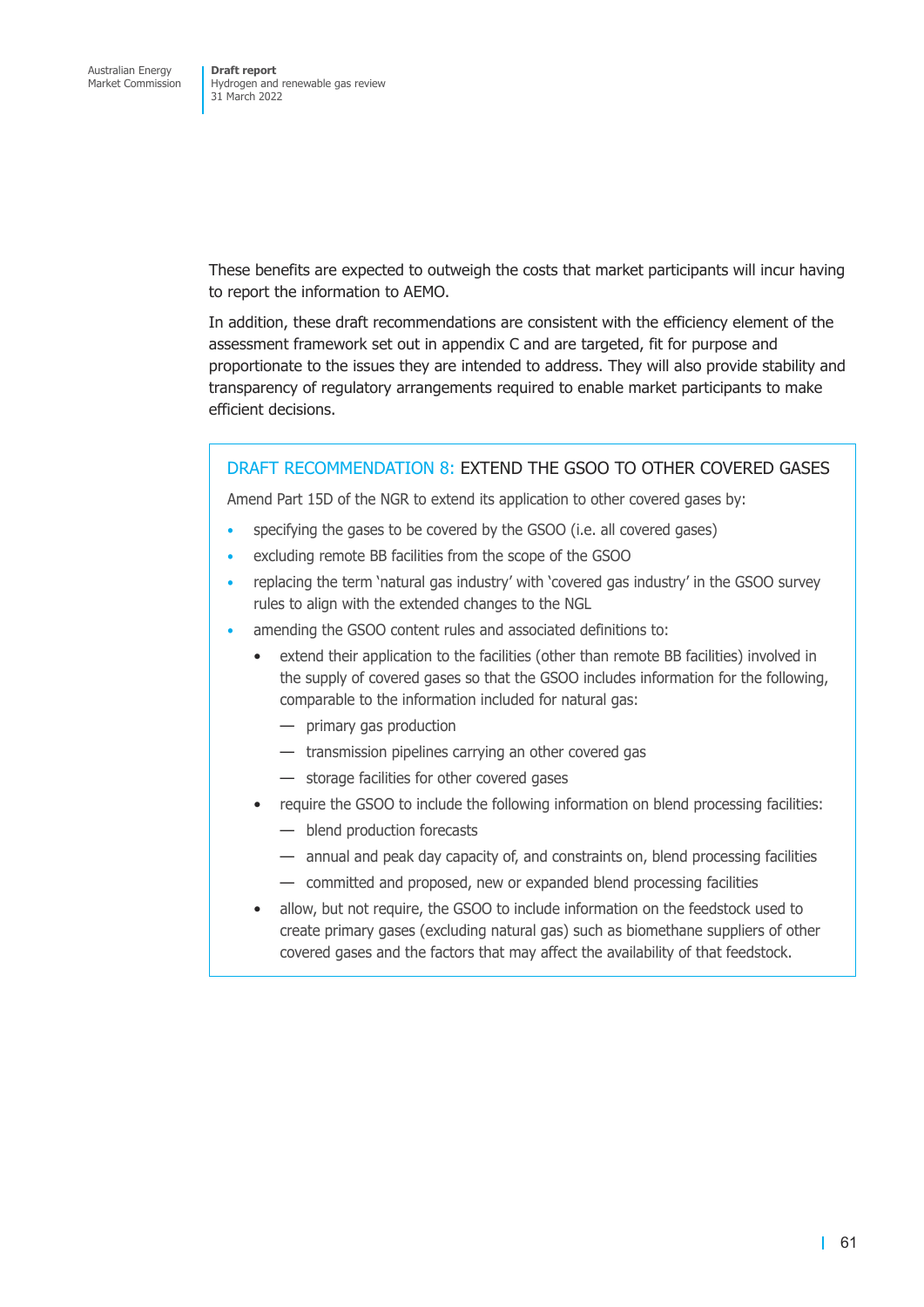### DRAFT RECOMMENDATION 9: CLARIFY THAT INFORMATION FROM THE GSOO SURVEY CAN BE USED FOR THE VGPR AND VICE VERSA

Amend Parts 15D and 19 of the NGR to allow AEMO to use information for either purpose by:

- amending the use and disclosure of GSOO survey information rule in Part 15D to allow AEMO to use any information it obtains through this survey for the purposes of the VGPR
- including a comparable use and disclosure of VGPR information rule in Part 19 to allow AEMO to use any information it obtains for the VGPR for the purposes of the GSOO.

## 5.3 Amendments to the VGPR

### **5.3.1 Current framework and issues**

The objective of the VGPR is to facilitate planning and investment decisions in the DTS and to make information available to assist market participants and other persons make economically efficient investment decisions in natural gas markets.

The planning review provisions in rules 323-325 of Part 19 of the NGR set out:

- AEMO's obligation to publish the VGPR
- the information that AEMO must include in the VGPR and the matters it must take into account when preparing the VGPR
- the obligations of DWGM registered participants, as specified in Part 15A of the NGR, have to provide AEMO with the information specified in rules 324(2)-(4) and to comply with the information standard set out in rule 324(7)
- AEMO's power to exempt DWGM registered participants from some or all of the disclosure obligations.

In the consultation paper, stakeholders were asked whether Part 15A or rules 323-325 of the NGR should be amended to accommodate the supply of other gases.

### **5.3.2 Stakeholder responses**

Stakeholders did not identify any additional information that should be included in the VGPR.

Other stakeholders suggested that amendments to Part 19 of the NGR may be required to accommodate blending facilities, $97$  while others considered they could be treated as production facilities for registration purposes.<sup>98</sup>

AEMO noted in its submission that changes to the DWGM registered participant provisions in Part 15A of the NGR would be required if the current approach to collecting information for the purposes of the VGPR is to be maintained.<sup>99</sup>

<sup>97</sup> Submissions to consultation paper: Jemena, p. 10; PIAC, p. 7.

<sup>98</sup> Submissions to consultation paper: AGIG, p. 8; AEMO, p. 8.

<sup>99</sup> AEMO, submission to consultation paper, pp. 8-9.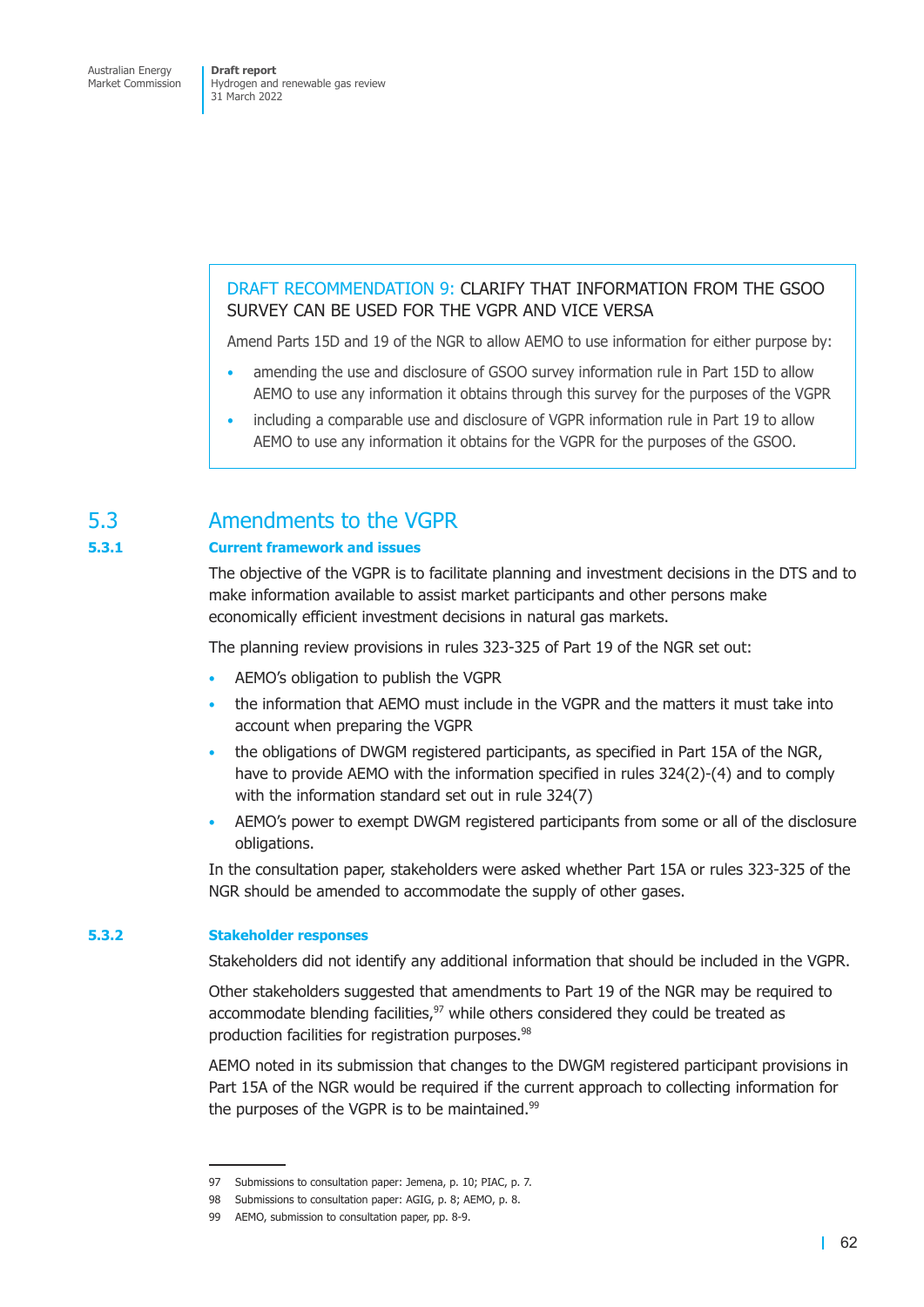### **5.3.3 Commission analysis**

<span id="page-69-0"></span>To extend the VGPR to other covered gases, two types of changes will be required:

- the persons from whom AEMO can obtain information will need to be extended
- the information to be included in the VGPR and the participant disclosure obligations will also need to be extended.

### **Persons from whom AEMO can obtain information for the VGPR**

The VGPR related reporting obligations in rules 323-324 of the NGR are currently tied to the registration arrangements set out in Part 15A of the NGR. While the list of registration categories will be amended through the distribution connected facilities rule change process, there may be facilities that only have to register to enable AEMO to collect information for the purposes of the VGPR.

This is an unnecessary administrative burden for both AEMO and non-market participants. Therefore, the Commission recommends supplementing the existing approach to collecting information for the VGPR by enabling AEMO to collect information from any person who has possession or control of information that it requires to prepare the VGPR. The obligation to comply with the rules, which would be set out in the NGL, would be similar to the power AEMO has in relation to the STTM (under s. 91FEA of the NGL). This would provide an enforceable framework for AEMO to collect information for the purposes of the VGPR from parties that are not market participants in the DWGM.

To provide some clarity around the type of information that could be collected using this new power, AEMO would be required by the NGR to specify the information to be provided for the purposes of the VGPR in the wholesale market procedures.

#### **Information to be reported in the VGPR and participant disclosure obligations**

The scope of the VGPR will need to be extended to allow AEMO to report, where appropriate, comparable information on the facilities and activities associated with the supply of other covered gases to that currently published on natural gas, irrespective of whether it is supplied into the DTS or a DDS. This is reflected in Table 5.2.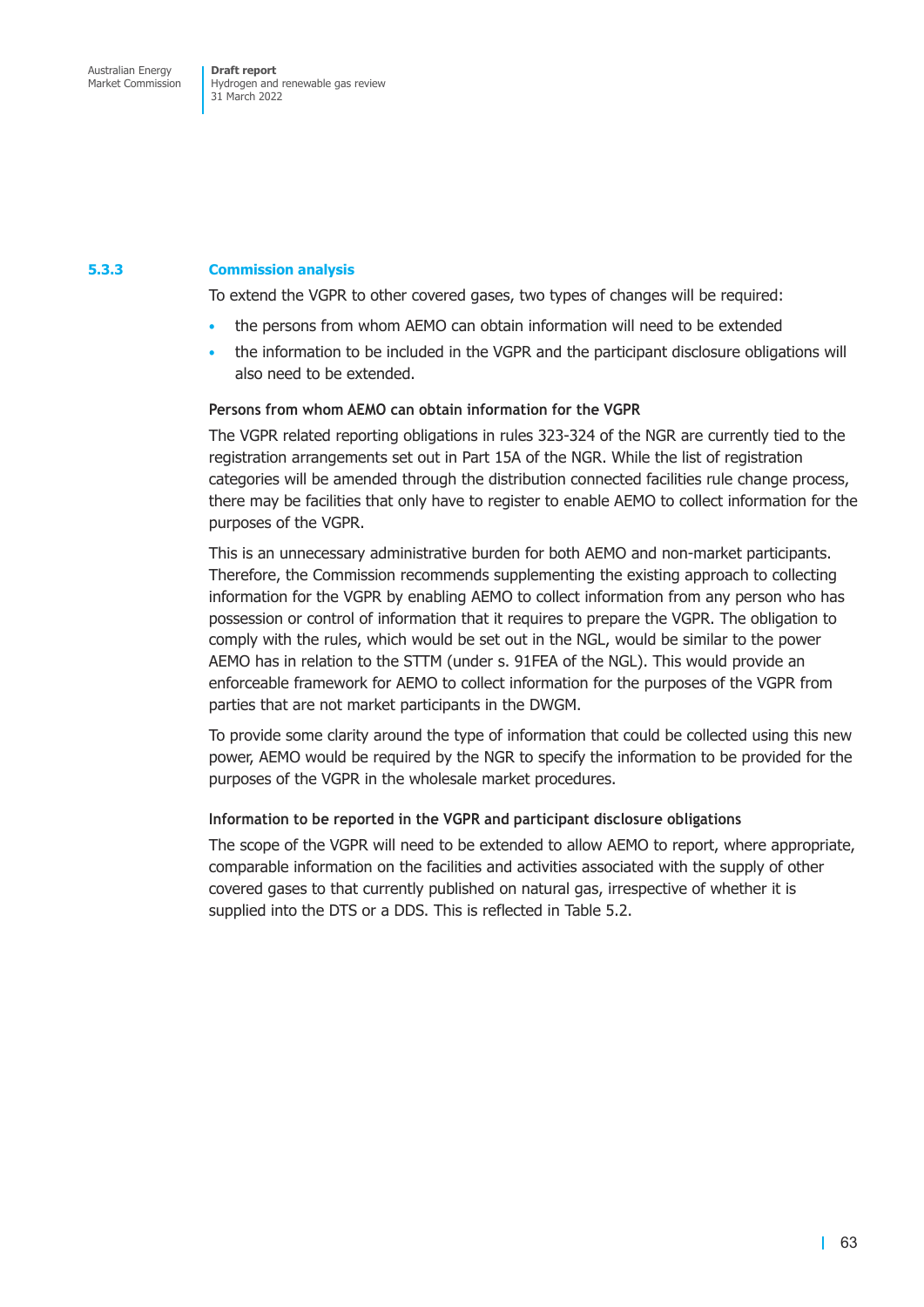### **Table 5.2: Consistent treatment of facilities and activities involved in the supply of different gases under the VGPR**

|                                                                                        | <b>NATURAL GAS</b> | <b>OTHER COVERED GASES</b> |  |  |
|----------------------------------------------------------------------------------------|--------------------|----------------------------|--|--|
| <b>Information to be provided by producers</b>                                         |                    |                            |  |  |
| Annual forecasts for next 5 years and monthly forecasts for the next year              | Yes                | Yes                        |  |  |
| Available and prospective gas supply and the source of supply                          | Yes                | Yes                        |  |  |
| Gas supply projects                                                                    | Yes                | Yes                        |  |  |
| Forecasts of the availability of equipment, details of any constraints and maintenance | Yes                | Yes                        |  |  |
| Information to be provided by pipeline service providers                               |                    |                            |  |  |
| Annual forecasts for next 5 years and monthly forecasts for the next year              | <b>Yes</b>         | <b>Yes</b>                 |  |  |
| Pipeline capacity                                                                      | <b>Yes</b>         | <b>Yes</b>                 |  |  |
| Pipeline projects (including extensions and expansions)                                | Yes                | Yes                        |  |  |
| Availability of equipment, details of any constraints and maintenance                  | <b>Yes</b>         | <b>Yes</b>                 |  |  |
| Distributors - peak daily demand for 1 in 2 peak demand conditions                     | Yes                | Yes                        |  |  |
| Distributors - anticipated material constraints that may affect DTS                    | Yes                | Yes                        |  |  |
| Information to be provided by storage facility operators                               |                    |                            |  |  |
| Annual forecasts for next 5 years and monthly forecasts for the next year              | Yes                | Yes                        |  |  |
| Storage capacity and inventory availability                                            | Yes                | Yes                        |  |  |
| Storage operating parameters                                                           | <b>Yes</b>         | Yes                        |  |  |
| Storage projects                                                                       | Yes                | Yes                        |  |  |
| Forecasts of the availability of equipment, details of any constraints and maintenance | Yes                | Yes                        |  |  |
| Proposed information to be provided by blend processing service providers              |                    |                            |  |  |
| Annual forecasts for next 5 years and monthly forecasts for the next year              | n.a.               | Yes                        |  |  |
| Blend processing capacity                                                              | n.a.               | Yes                        |  |  |
| Forecasts of the availability of equipment, details of any constraints and maintenance | n.a.               | Yes                        |  |  |
| Blend processing facility projects (including expansions)                              | n.a.               | Yes                        |  |  |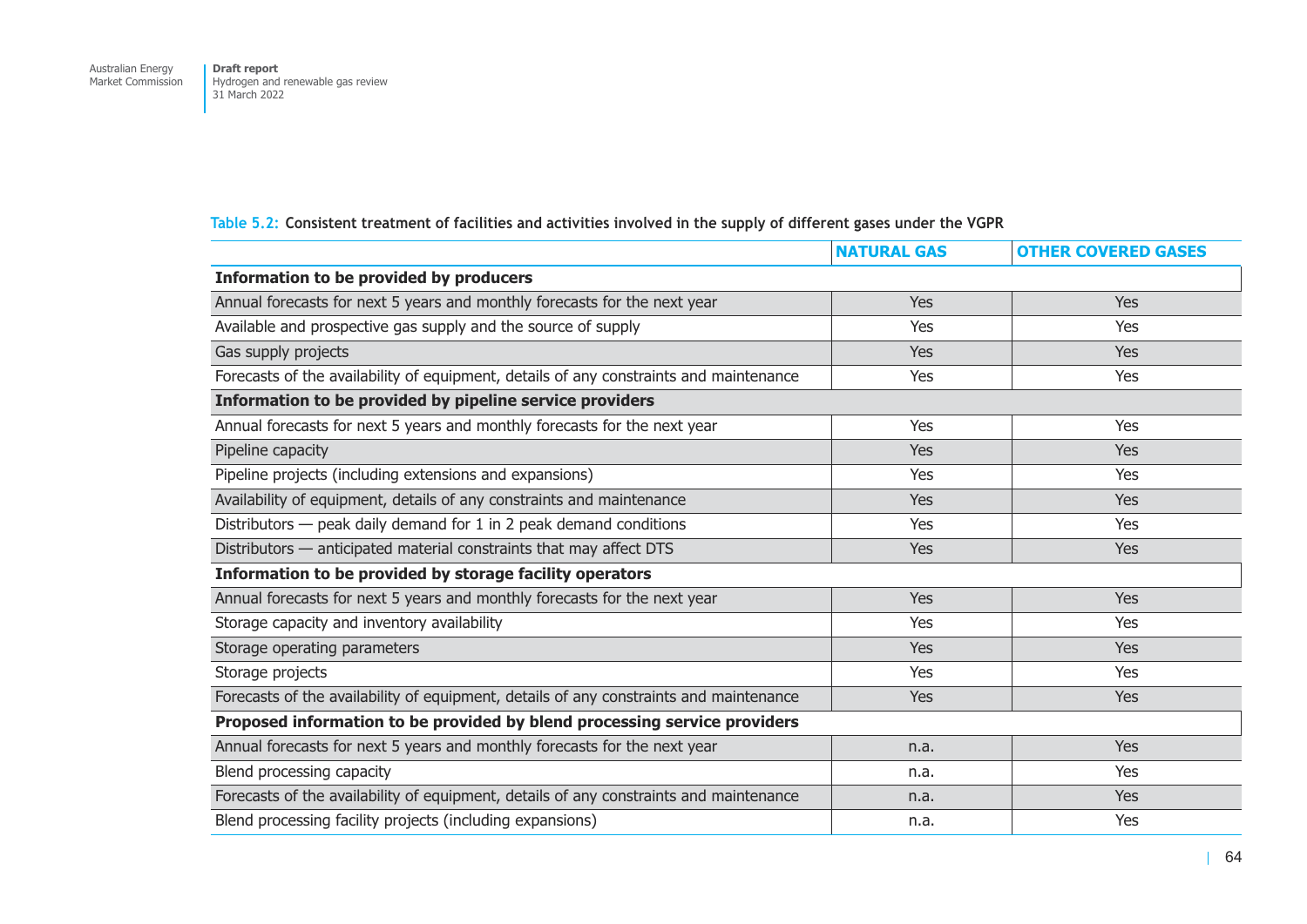### **Treatment of blend processing facilities**

As Table 5.2 shows, the Commission recommends that blend processing facilities be treated as separate facilities for the purposes of the VGPR. This is consistent with the approach proposed for the GSOO and Bulletin Board and recognises the potential for information on blend processing facilities to differ from the information to be reported on the production of natural gas and other covered gases that don't require blending.<sup>100</sup>

### **Conclusion**

To summarise, the Commission's draft recommendations provide for:

- the AEMC to make rules that allow AEMO to collect information from persons that are not DWGM registered participants for the purposes of the VGPR and to require AEMO to set out any information it intends to collect from non-registered entities in wholesale market procedures, supported by new provisions in the NGL that require the information
- the facilities and activities involved in the supply of other covered gases to be treated in the same manner as those involved in the supply of natural gas (where appropriate) (see Table 5.2)
- blend processing facilities to be treated separately and subject to the reporting obligations set out in Table 5.2

The extension of the VGPR in this manner is expected to contribute to the achievement of the NGO by allowing AEMO to properly conduct the planning review and to assess the adequacy (or otherwise) of supply and transmission infrastructure to meet demand. This will, in turn, enable market participants and policy makers to identify the longer-term development needs of the market and to make more informed and efficient planning, investment and policy decisions across the supply chain. These benefits are expected to outweigh the costs that facilities will incur having to report the information to AEMO.

### DRAFT RECOMMENDATION 10: ENABLE AEMO TO COLLECT VGPR INFORMATION FROM PARTIES NOT REGISTERED IN THE DWGM

Amend Part 19 and Part 15B of the NGR to allow AEMO to collect information for the VGPR from persons that are not DWGM registered participants and require any information that AEMO intends to collect using this new power to be set out in the wholesale market procedures.

<sup>100</sup> Blend service facilities would not, for example, be required to provide information to AEMO on available and prospective gas supply and the source of supply (i.e. because this information would instead be collected from the producers of natural gas and constituent gases). They would, however, be required to report on the capacity of the blend service facility.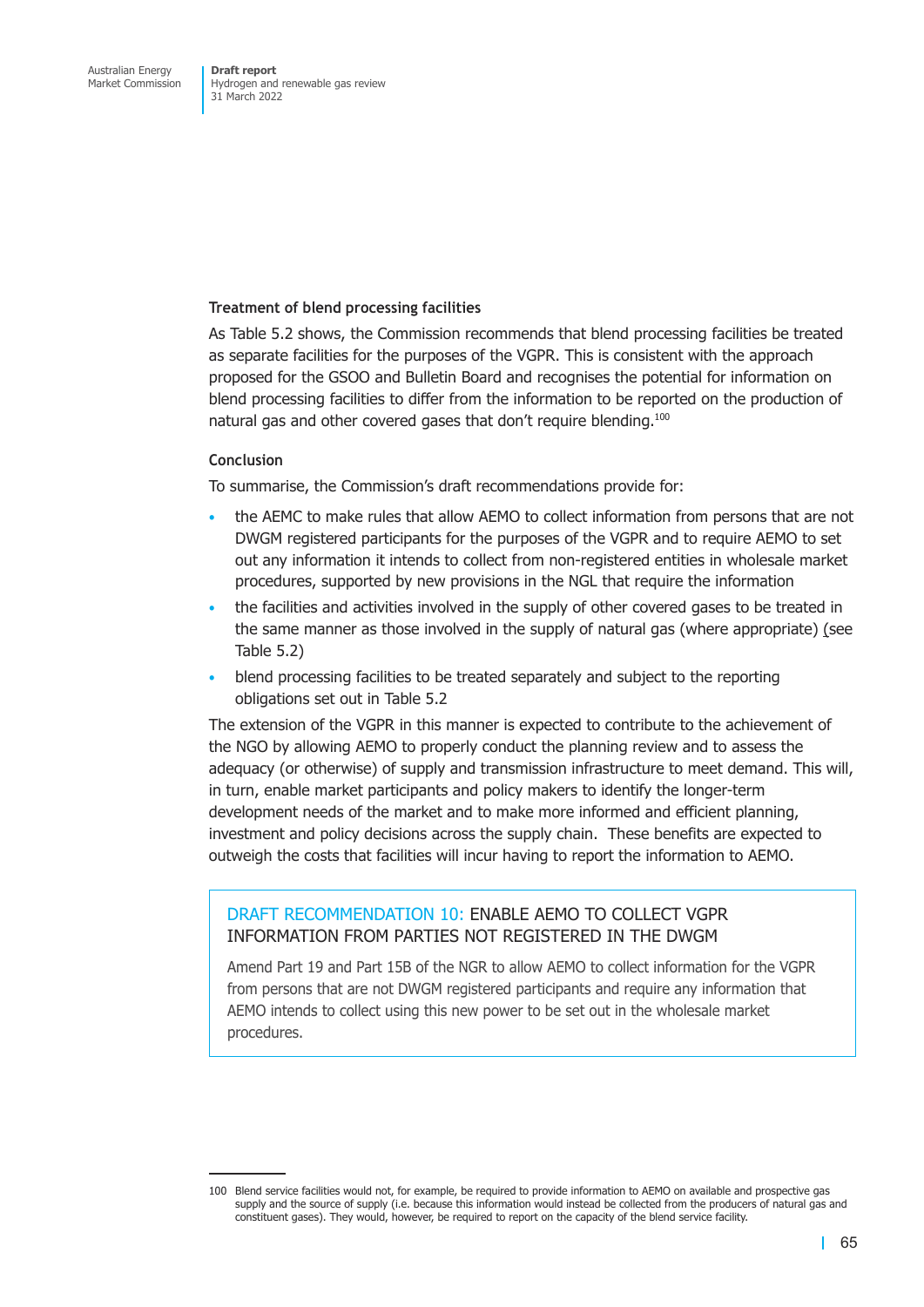#### DRAFT RECOMMENDATION 11: EXTEND THE VGPR TO OTHER COVERED GASES

Amend Part 19 and 15B of the NGR to extend the VGPR to other covered gases by:

- specifying the gases to be captured by Part 19 of the NGR (i.e. natural gas, processable gas and other covered gases)
- to the extent not already achieved by the expanded definition of 'gas', amending rule 323 and associated definitions in rule 200 to:
	- extend their application to the facilities involved in the supply of other covered gases
	- require AEMO to take into account committed projects for new or additional blend processing facilities under rule 323(4)
- to the extent not already achieved by the expanded definition of 'gas', amending rule 324 or associated definitions in rule 200 to require the following to provide information to AEMO for the VGPR comparable to the information provided for natural gas or processable gas from the following::
	- producers of an other covered gas
	- pipeline service providers for a pipeline carrying an other covered gas
	- storage facility operators for other covered gases
- blend processing facility operators to provide AEMO with information on:
	- annual forecasts for the next five years and monthly forecasts for the next year
	- blend processing capacity
	- forecasts of the availability of equipment, details of any constraints and maintenance
	- blend processing facility projects (including expansions)
- amending Part 15B to allow wholesale market procedures to deal with the provision of information for planning reviews under rule 323 including the specification of the persons, or classes of persons, who may be required to provide information.

## 5.4 Amendments to the Bulletin Board

#### **5.4.1 Current framework and issues**

The objective of the Bulletin Board is to make information relating to the natural gas industry available to market participants and other persons to facilitate:

- 1. trade in natural gas and natural gas services
- 2. informed and efficient decisions in relation to the provision and use of natural gas and natural gas services
- 3. negotiations for access to BB pipelines and other BB facilities providing third party access.

The Bulletin Board provisions in the NGL and NGR are currently being amended to require a range of additional market and system-related information to be reported as part of the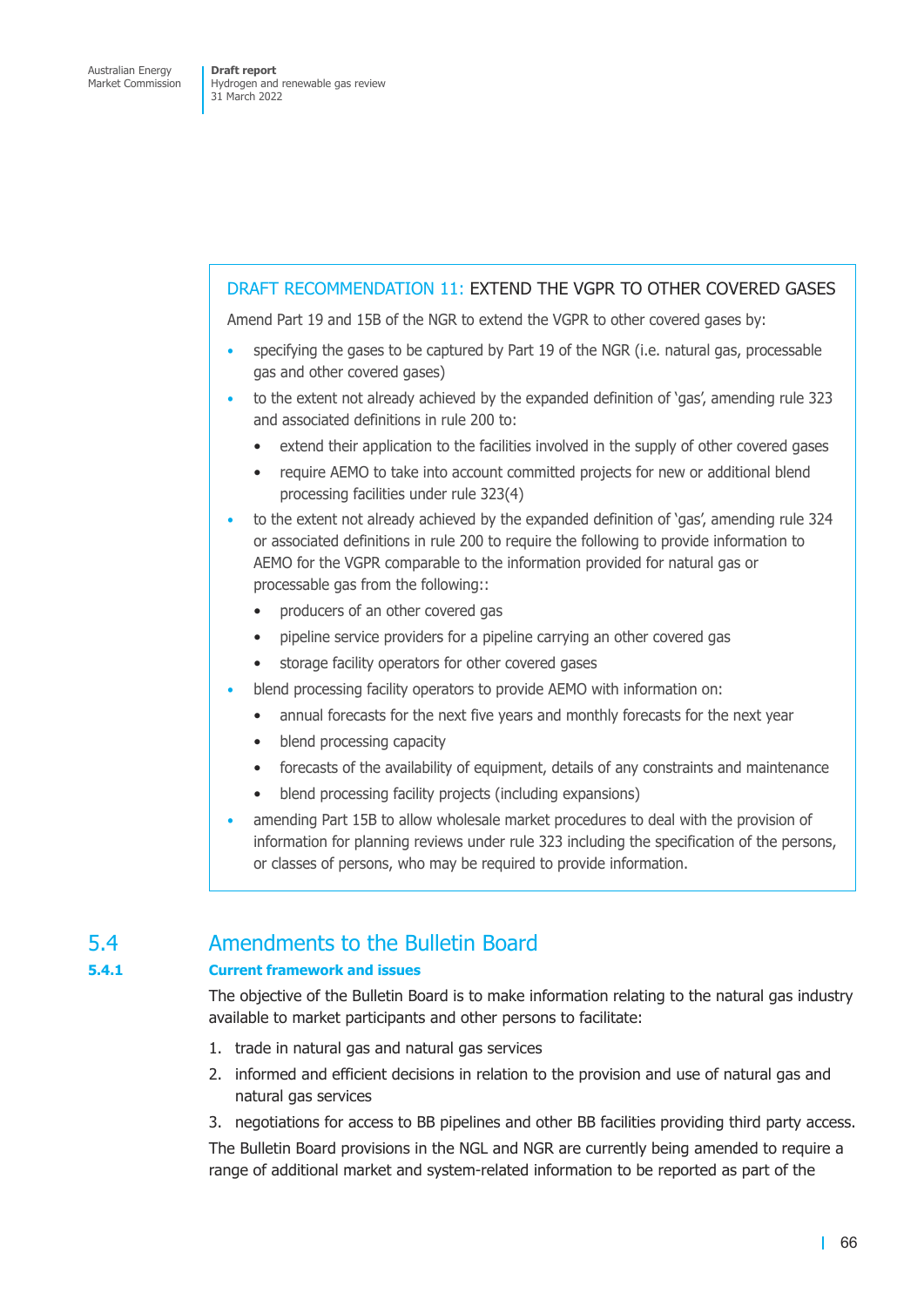transparency reform package.101 Once these amendments are made, Part 18 of the NGR will set out, among other things:

- the obligations of production, compression, storage and pipeline operators, and large users with a nameplate rating of greater than or equal to 10 TJ/day and other parties to register as Bulletin Board reporting entities
- the information Bulletin Board reporting entities are required to provide to AEMO for publication on the Bulletin Board and their obligation to comply with the information standard in Part 18 of the NGR and AEMO's BB Procedures
- AEMO's power to exempt facilities from the requirement to register, or from the obligation to provide some or all of the information specified in Part 18 of the NGR
- AEMO's obligation to publish information on the Bulletin Board.

In the consultation paper, stakeholders were asked whether Part 18 of the NGR should be amended to accommodate the supply of other gases.

#### **5.4.2 Stakeholder responses**

Stakeholders suggested a number of changes may be required to Part 18 of the NGR to:

- accommodate blend processing facilities
- require some basic information to be reported on blending levels and the facilities involved in the production of blends that may not meet the reporting threshold.

A number of stakeholders also suggested that amendments be made to the exemption framework and other provisions.

#### **Treatment of blend processing facilities**

Similar to the GSOO and VGPR, conflicting views were expressed by stakeholders on how blend processing facilities should be treated for Bulletin Board purposes.

Jemena, for example, noted that specific rules may be required for these facilities, because in its view blending does not fall within the current definitions of BB facilities.102 AGIG, on the other hand, thought that blending facilities could be treated as production facilities, but noted the production facility definition may need to be amended to make it clear that capacity is based on the maximum amount of hydrogen that can be blended for injection into a pipeline, rather than the electrolyser's capacity.<sup>103</sup>

AEMO also discussed the potential options for the treatment of blending facilities on the Bulletin Board, given the dual activities undertaken by these facilities (i.e. the withdrawal of natural gas and the injection of natural gas equivalents). The options it identified include:<sup>104</sup>

<sup>101</sup> The changes to the NGL and NGR required to give effect to this are being progressed through the transparency reform package. See https://www.legislation.sa.gov.au/\_\_legislation/lz/b/current/national%20gas%20(south%20australia)%20(market%20transparen cy)%20amendment%20bill%202021/b\_as%20introduced%20in%20ha/national%20transparency%20amendment%20bill%2020 21.un.pdf

<sup>102</sup> Jemena, submission to consultation paper, p. 10.

<sup>103</sup> AGIG, submission to consultation paper, p. 11.

<sup>104</sup> [AEMO, submission to consultation paper, p. 8.](https://www.legislation.sa.gov.au/__legislation/lz/b/current/national%20gas%20(south%20australia)%20(market%20transparency)%20amendment%20bill%202021/b_as%20introduced%20in%20ha/national%20transparency%20amendment%20bill%202021.un.pdf)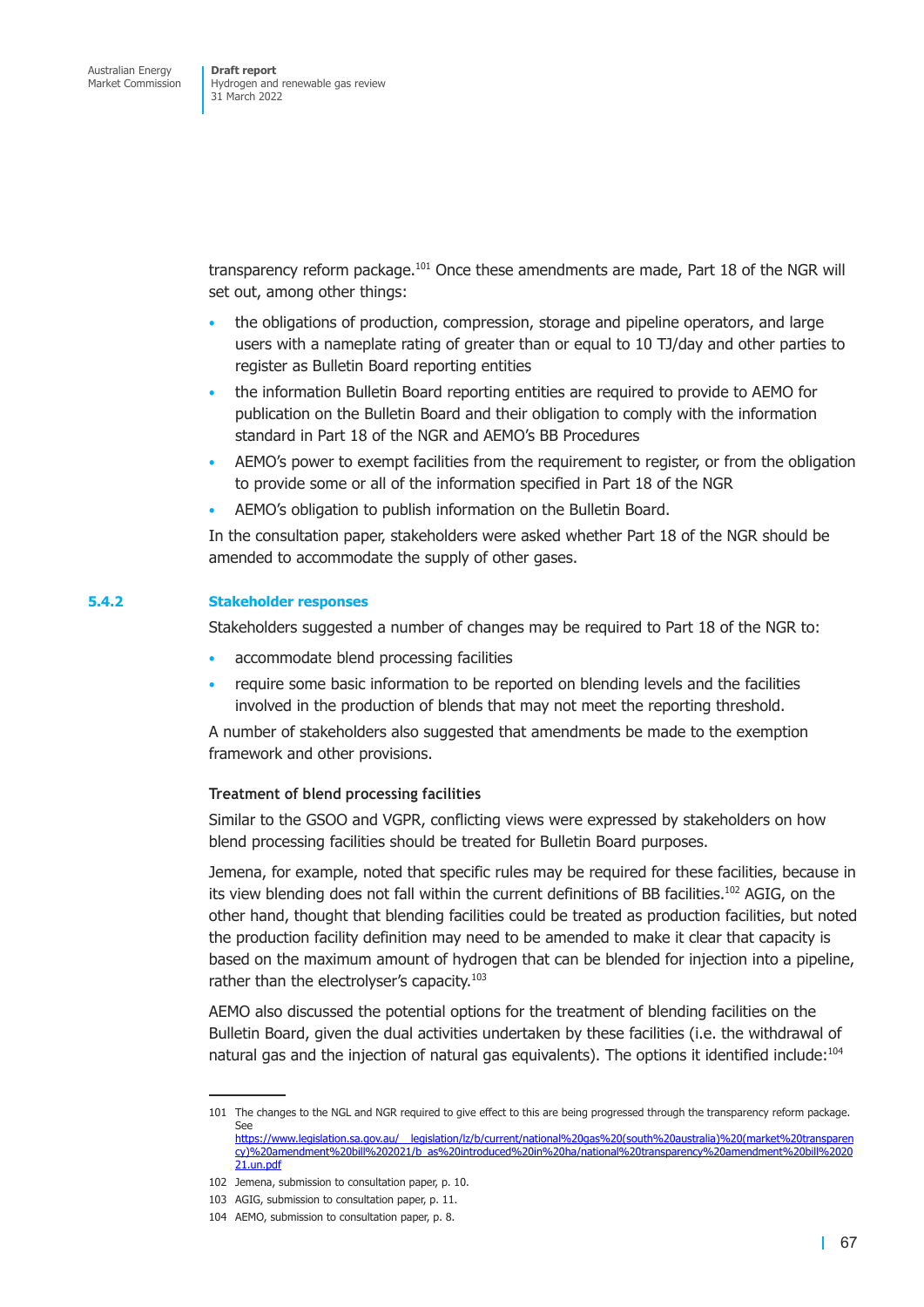- Requiring blending facilities to be registered as both a BB production facility and a BB large user facility, which would require amendments to the definition BB large user.<sup>105</sup>
- Creating additional reporting requirements for BB production facilities that withdraw or consume natural gas in the production of natural gas equivalents.
- Introducing a new BB reporting entity for blending facilities and drafting specific reporting requirements for these facilities.

The main problems that AEMO identified with the first of these options are that:

- the definition of 'BB large user facility' does not extend to facilities that use natural gas to create another gas (because they are not 'consuming' the gas)
- if either the injection or withdrawal activities exceeded the reporting threshold, then the facility would need to report both activities, which would also require some amendments to make this clear.

AEMO therefore suggested that one of the latter two options may be simpler to implement.

#### **Basic information on blending and the facilities involved in the production of blends**

Some stakeholders suggested that it may be appropriate to require additional information to be reported on the Bulletin Board on blending and the facilities involved in the production of NGEs or constituent gases.

AGL and Engie considered there could be value in having blending levels reported on the Bulletin Board.<sup>106</sup> In doing so, AGL noted that retailers will have little control over what is actually delivered to customers and need clarity on the products and composition of what is supplied.<sup>107</sup>

AEMO also suggested some transparency around the capacity and volume of NGEs injected into distribution pipelines by facilities that do not meet the Bulletin Board reporting threshold would be useful. It also noted that while individual facilities involved in the supply of NGEs are not expected to reach the Bulletin Board reporting threshold in the foreseeable future, there could be a significant number of small facilities that in aggregate produce a material volume of NGEs.<sup>108</sup> AEMO noted that this could be achieved through a lighter handed reporting obligation that would require the reporting of:

- basic standing data to be reported on the facilities involved in the supply of NGEs and constituent gases
- periodic production data.

AEMO also noted the potential for distribution pipelines to report some of this information to minimise the administrative burden for individual facilities.<sup>109</sup>

<sup>105</sup> AEMO noted that this definition would need to be amended because the use of natural gas by the facility to create the blend would not amount to 'consumption' in the definition of 'user facility'. Further, AEMO also noted that if one of these activities exceeds the reporting threshold but the other does not, it would require information for both activities.

<sup>106</sup> Submissions to consultation paper: AGL, p. 6; Engie, p. 8.

<sup>107</sup> AGL, submission to consultation paper, p. 6.

<sup>108</sup> AEMO, submission to consultation paper, p. 7.

<sup>109</sup> AEMO, submission to consultation paper, p. 7.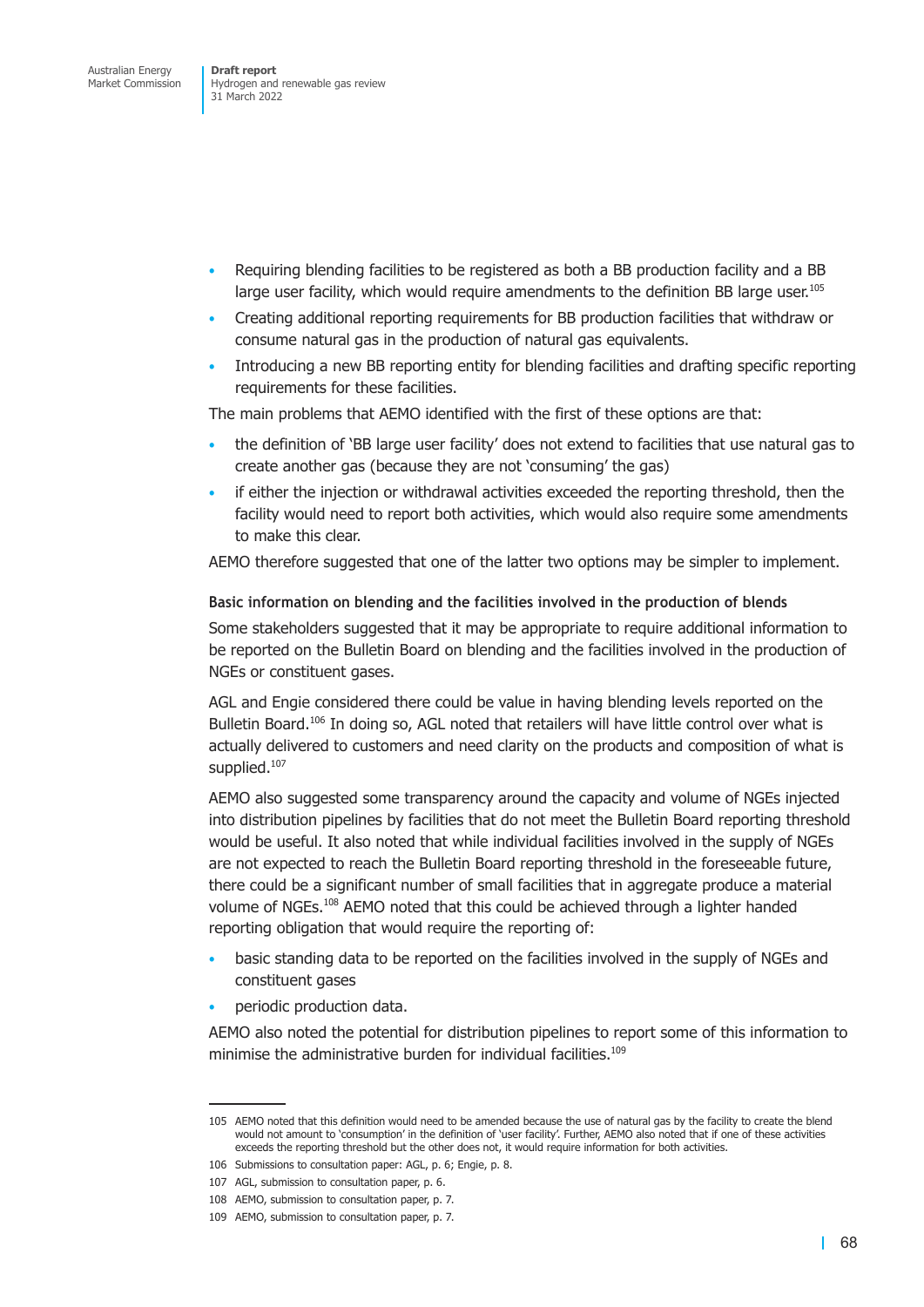#### **Changes to existing provisions**

In addition to the changes outlined above, some stakeholders suggested that amendments be made to existing provisions in Part 18 of the NGR.

AGIG and Bioenergy Australia suggested that the exemption provisions be extended to provide AEMO with more discretion to grant exemptions if the information is not material having regard to the purpose of the Bulletin Board.<sup>110</sup>

AEMO also suggested that the nameplate rating provisions be reviewed because they are currently defined by reference to 'normal operating conditions', which may not be applicable to all the facilities involved in the supply of NGEs. One approach suggested is to clarify in the NGR that the nameplate rating is to be calculated as the maximum that can be achieved regardless of fuel composition at normal operating conditions.<sup>111</sup>

#### **5.4.3 Commission analysis**

#### **Extension of the Bulletin Board to covered gases**

To extend the Bulletin Board to other covered gases, a number of changes will need to be made to Part 18 of the NGR. These changes are intended to result in the facilities and activities involved in the supply of other covered gases (excluding remote BB facilities) being treated in the same manner as those involved in the supply of natural gas, where it is appropriate to do so. This is reflected in Table 5.3.

<sup>110</sup> Submissions to consultation paper: AGIG, p. 11; Bioenergy Australia, p. 6.

<sup>111</sup> AEMO, submission to consultation paper, p. 6.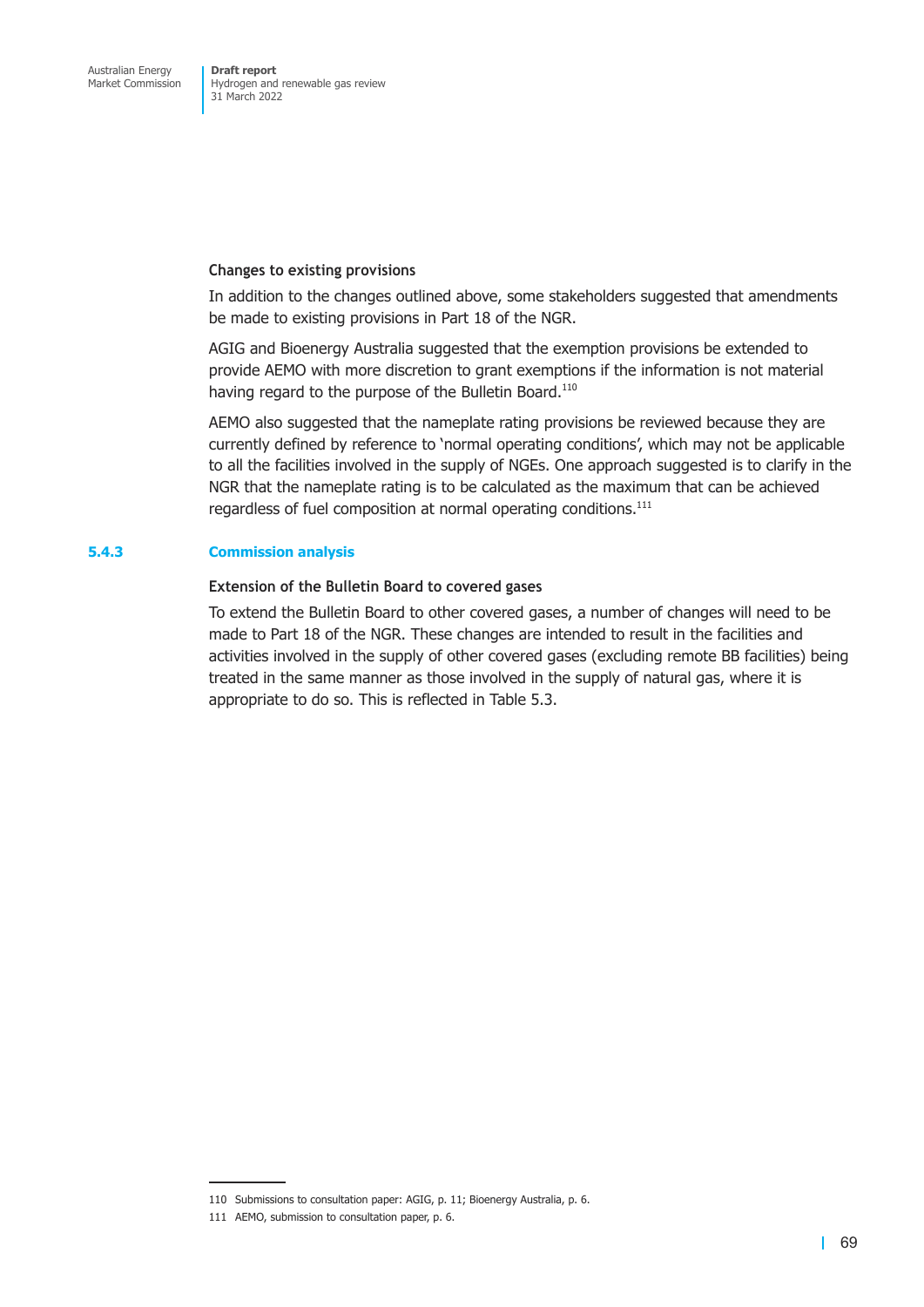|                                                                                                             |                                                                                                                                                                                     | <b>NATURAL GAS</b> | <b>OTHER COVERED GASES</b> |  |  |
|-------------------------------------------------------------------------------------------------------------|-------------------------------------------------------------------------------------------------------------------------------------------------------------------------------------|--------------------|----------------------------|--|--|
| Production, transmission, compression, storage, LNG import & export facilities (nameplate $\geq 10$ TJ/day) |                                                                                                                                                                                     |                    |                            |  |  |
| Nameplate rating and facility information <sup>1</sup>                                                      |                                                                                                                                                                                     | Yes                | Yes                        |  |  |
| Daily use of, or consumption by,<br>facilities                                                              | Production facilities: Quantity of gas<br>injected into one or more pipelines<br>from the production facility                                                                       | Yes                | Yes                        |  |  |
|                                                                                                             | Transmission pipelines: Quantity of<br>gas injected and withdrawn from<br>each receipt and delivery point                                                                           | Yes                | Yes                        |  |  |
|                                                                                                             | Compression facilities: Quantity of<br>gas compressed                                                                                                                               | Yes                | Yes                        |  |  |
|                                                                                                             | Storage: Quantity of gas withdrawn<br>from storage and the quantity<br>received and processed into storage                                                                          | Yes                | Yes                        |  |  |
|                                                                                                             | Import facilities: Quantity of LNG<br>received and processed into<br>storage, quantity withdrawn from<br>storage and quantity of natural gas<br>injected into one or more pipelines | Yes                | n.a.                       |  |  |
|                                                                                                             | LNG exports: Quantity of gas<br>delivered to the facility                                                                                                                           | Yes                | n.a.                       |  |  |
| Transmission pipeline and compressors linepack capacity adequacy<br>indicator <sup>1</sup>                  |                                                                                                                                                                                     | Yes                | Yes                        |  |  |
| Short term capacity outlook for facility and material intra-day changes <sup>1</sup>                        |                                                                                                                                                                                     | Yes                | <b>Yes</b>                 |  |  |
| Medium term capacity outlook for facility                                                                   |                                                                                                                                                                                     | Yes                | Yes                        |  |  |
| Nominations and forecast use of facility <sup>1,2</sup>                                                     |                                                                                                                                                                                     | Yes                | Yes                        |  |  |

### **Table 5.3: Consistent treatment of facilities and activities involved in the supply of different gases under the Bulletin Board**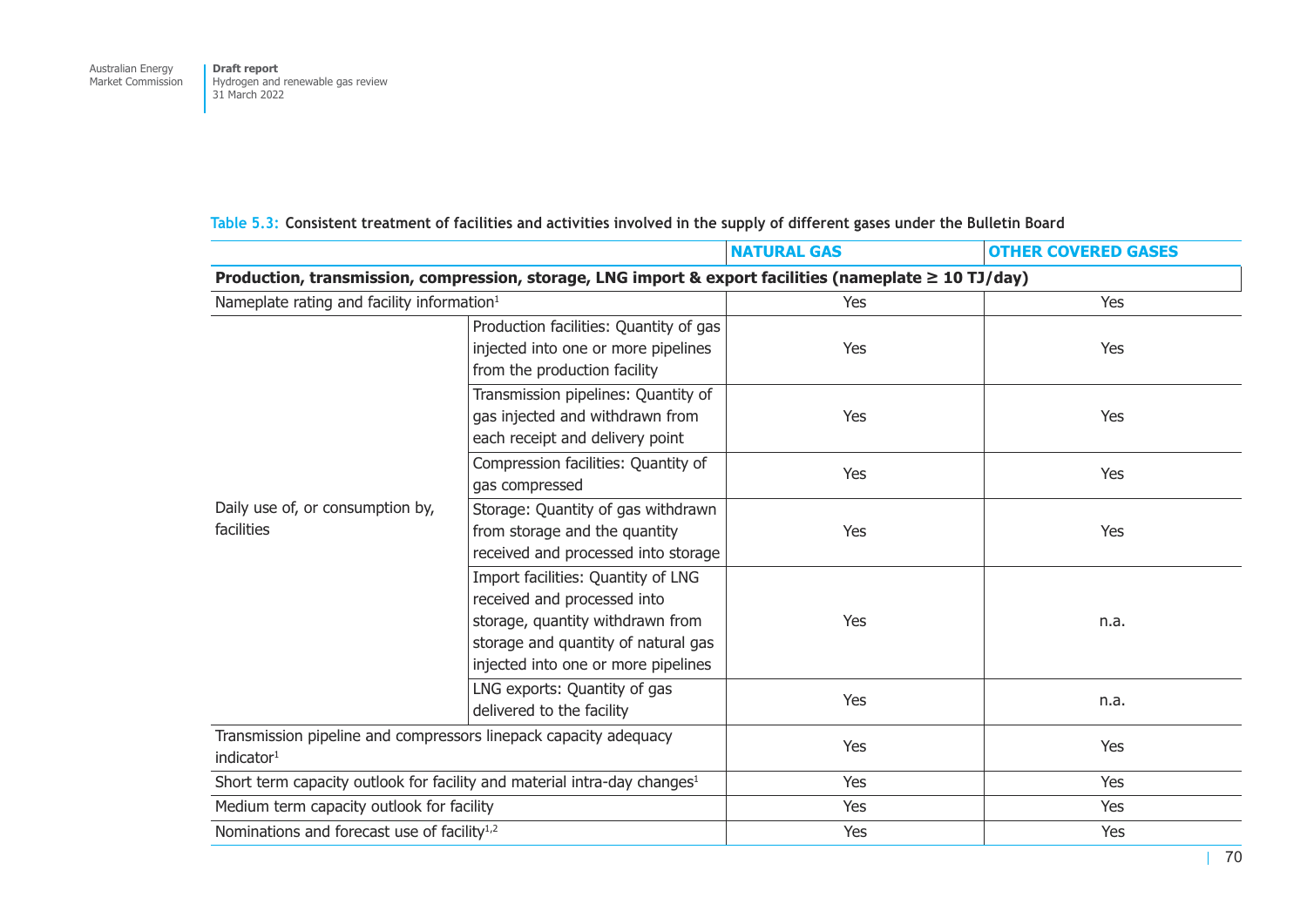Australian Energy Market Commission

**Draft report**  Hydrogen and renewable gas review 31 March 2022

|                                                                                                                             | <b>NATURAL GAS</b> | <b>OTHER COVERED GASES</b> |  |  |
|-----------------------------------------------------------------------------------------------------------------------------|--------------------|----------------------------|--|--|
| 36 month outlook of uncontracted firm capacity and shippers with firm<br>capacity (pipelines, compression and storage only) | Yes                | Yes                        |  |  |
| Facility development projects                                                                                               | <b>Yes</b>         | Yes                        |  |  |
| Natural gas reserves and resources (reported by gas field owners)                                                           | Yes                | n.a.                       |  |  |
| Allocation method at BB allocation points (reported by allocation agents)                                                   | <b>Yes</b>         | Yes                        |  |  |
| Large user facilities (nameplate $\geq 10$ TJ/day)                                                                          |                    |                            |  |  |
| Nameplate rating and facility information                                                                                   | Yes                | Yes                        |  |  |
| Daily consumption data                                                                                                      | Yes                | Yes                        |  |  |
| <b>Transaction reporting</b>                                                                                                |                    |                            |  |  |
| Short term gas supply and gas swap transactions                                                                             | Yes                | Yes                        |  |  |
| Transportation & storage capacity trades                                                                                    | Yes                | Yes                        |  |  |
| LNG export transactions & shipments                                                                                         | <b>Yes</b>         | n.a.                       |  |  |
| Proposal for blend processing facilities (nameplate $\geq 10$ TJ/day)                                                       |                    |                            |  |  |
| Nameplate rating and facility information                                                                                   | n.a.               | Yes                        |  |  |
| Daily quantity of gas withdrawn from a pipeline and quantity injected into<br>pipeline                                      | n.a.               | Yes                        |  |  |
| Short term capacity outlook and material intra-day changes                                                                  | n.a.               | Yes                        |  |  |
| Medium term capacity outlook                                                                                                | n.a.               | Yes                        |  |  |
| Nominations and forecast use of facilities                                                                                  | n.a.               | Yes                        |  |  |
| Facility development projects                                                                                               | n.a.               | Yes                        |  |  |
| Outlook for uncontracted capacity and shippers with firm capacity                                                           | n.a.               | Yes                        |  |  |

Note: 1) Different information is required to be reported by different types of facilities.

2) LNG export facilities are not subject to this requirement.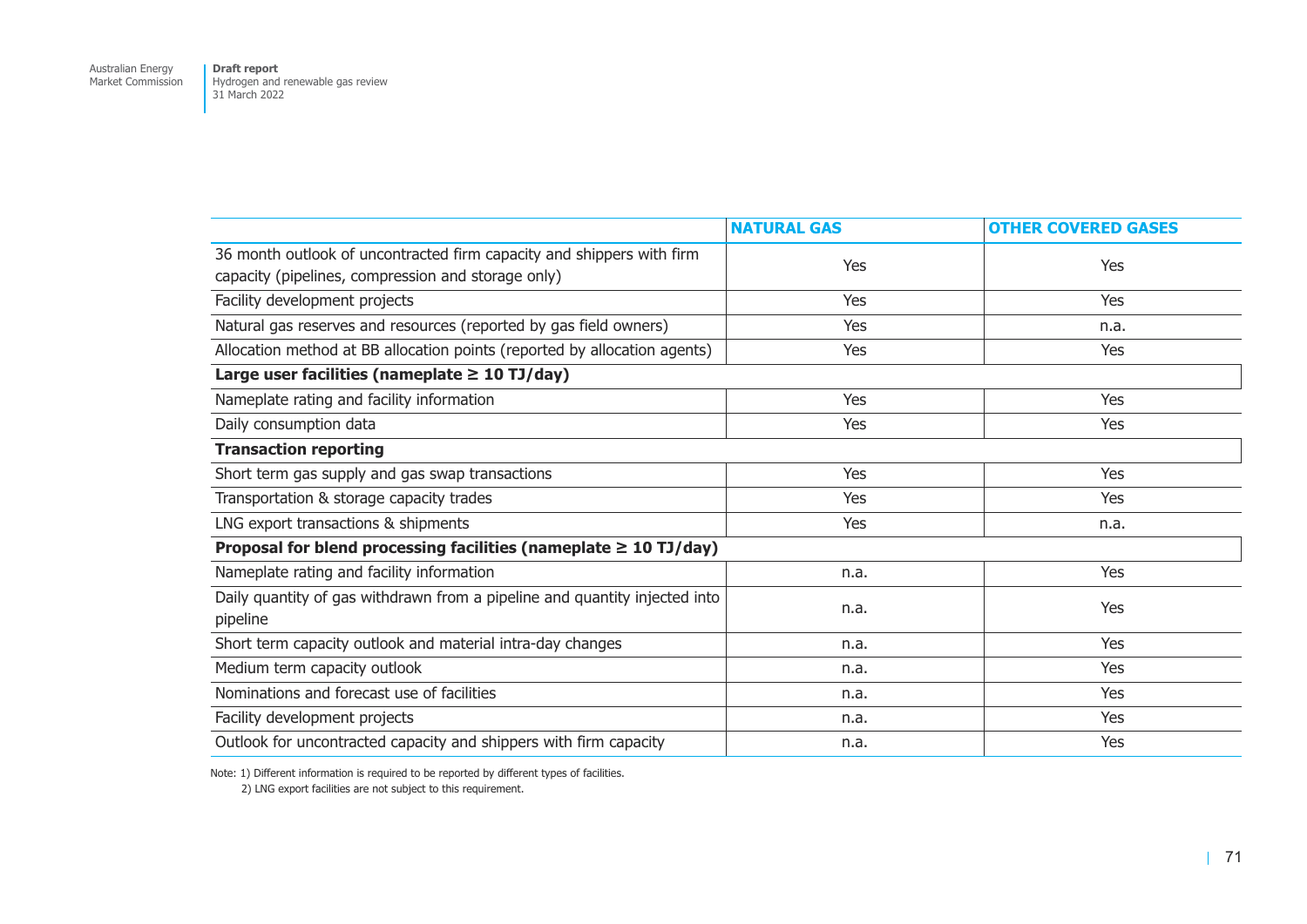#### **Treatment of blend processing facilities**

The Commission's draft recommendation is for blend processing facilities to be treated separately from gas production facilities for the purposes of the Bulletin Board as it does for the GSOO and VGPR. This is because blend processing facilities both withdraw and inject quantities of gas, so the two way operation will need to be properly reflected on the Bulletin Board.

The nameplate rating information for a blend processing facility will need to reflect the amount of gas that can be injected and withdrawn from a pipeline by the facility and the amount of gas that can be blended by the facility. Similarly, the daily use data will need to include information on the quantity of gas withdrawn from a pipeline by the facility and the quantity of gas that is injected into a pipeline.

The separate treatment of these facilities is, as highlighted by Table 5.3, is consistent with the approach taken with other facilities on the Bulletin Board.

#### **Basic information on blending and the facilities involved in the supply of other covered gases**

As noted in section 3.1.3, the Commission recommends that pipeline service providers be required to publish some basic information on the Bulletin Board to help facilitate connections by facilities injecting gas other than natural gas suppliers. This reporting obligation would apply to pipelines (including distribution systems) with a nameplate rating of 10 TJ/day (or equivalent f[or distribution](#page-21-0) systems) or more that allow for the transportation of a gas blend. It is recommended that the information to be reported to AEMO for publication on the Bulletin Board comprises:

- standing information on the blending cap applicable to the pipeline (or part of the pipeline)
- information on the highest, lowest and average blend level achieved on the pipeline (or part of the pipeline) in the last month
- information on the number of times any injecting facility has been curtailed in the last month to maintain blending limits and the extent of the curtailment.

Note that the latter of these reporting obligations would not apply to the DTS or to a DDS because the injection of gas in those cases is scheduled through the market and the draft DWGM rule change recommends that blending constraints will be taken into account in the scheduling process.

In addition to this information, the Commission's draft recommendation requires some basic standing information to be reported on facilities that inject directly into a distribution system on the Bulletin Board. The term 'standing information' is used in this context to refer to the following information, which would need to be reported for facilities that connect to a distribution system with a nameplate rating of 10 TJ/day (or equivalent) or more:

- the facility's nameplate rating
- the receipt and/or delivery points at which the facility is connected.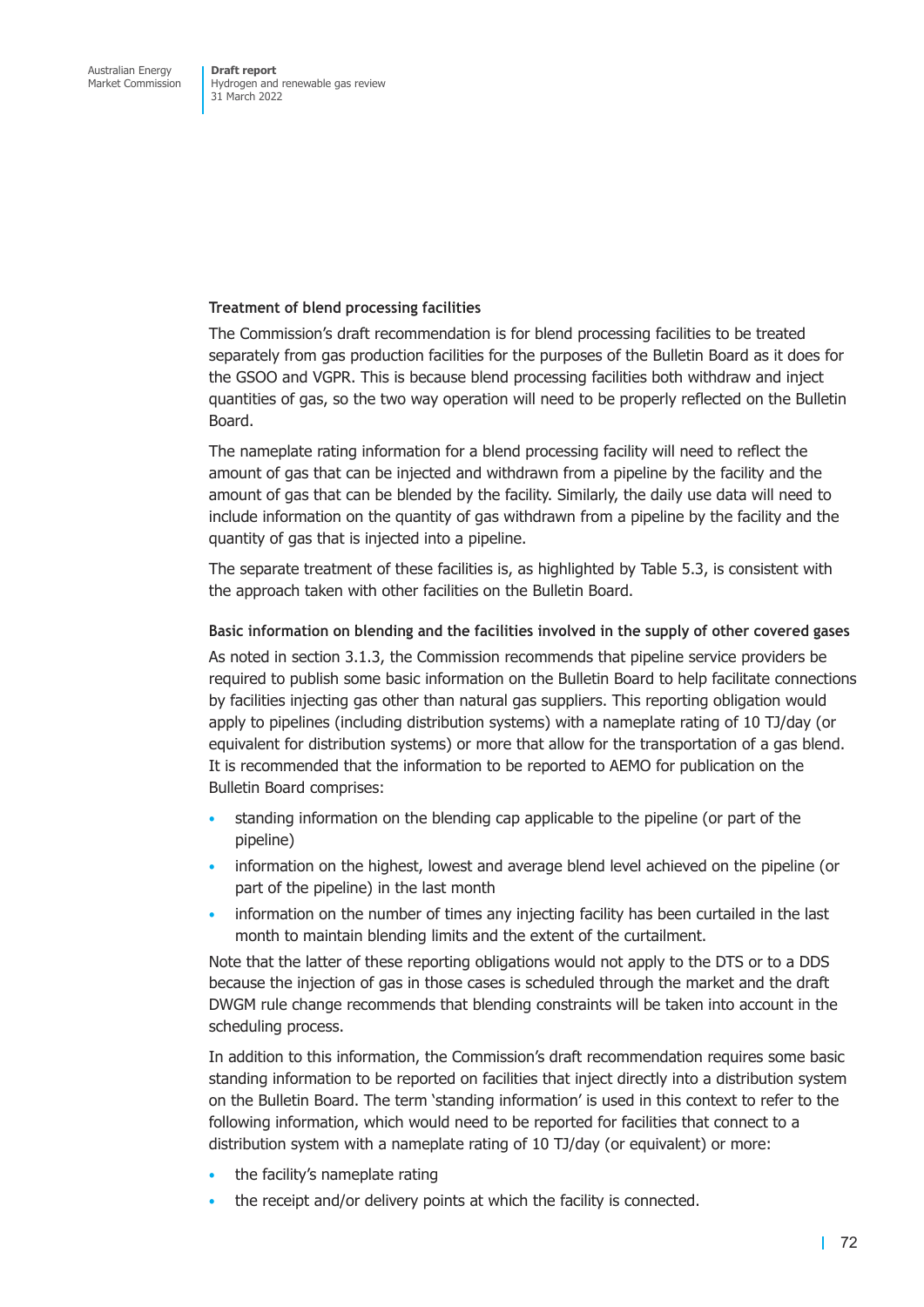This information would need to be reported to AEMO when the facility is commissioned and updated if there are any material changes.

To minimise the reporting burden for small facilities and the administrative burden that would arise if they had to become registered for the Bulletin Board, the Commission recommends that this information be reported by the relevant distributor rather than the facility operator.

The publication of this information on the Bulletin Board is expected to yield a number of benefits. It should enable prospective suppliers of other covered gases to make more informed decisions about whether to try to connect to a particular distribution system (or part of the system) and, if so, to undertake more informed access negotiations. It should also provide greater transparency about the product that is being supplied in the distribution system (or part of the system), which could help retailers, large users, AEMO and other interested parties make more informed decisions about their use of other covered services.

While there will be some costs associated with these two sets of reporting obligations, the costs are expected to be low for the provision of standing data because there is limited information to report and it will only have to be updated if there is a change. The costs associated with pipeline reporting on actual blend levels achieved and curtailments that have occurred in the last month are also expected to be relatively low because this information only has to be reported on a monthly basis. It is expected that the pipeline service providers already have systems in place to report the information to AEMO.

#### **Changes to existing provisions**

AGIG and Bioenergy Australia suggested that the exemption provisions in Part 18 of the NGR be extended to provide AEMO with more discretion to grant exemptions if the information is not material having regard to the purpose of the Bulletin Board.<sup>112</sup> In this regard, it should be noted that Part 18 of the NGR currently includes the following measures to minimise the reporting burden associated with the Bulletin Board:

- The application provisions exclude remote BB facilities, which are defined as facilities that are connected to a transmission pipeline that:
	- is not an STTM facility or part of a declared transmission system
	- is not a pipeline on which natural gas sold through the gas trading exchange may be physically delivered or received or through which such natural gas may be transported
	- is not a Part 24 facility
	- is not connected directly or indirectly to a pipeline
- This carve out is intended to minimise the regulatory burden for facilities that are not connected (directly or indirectly) to a facilitated market in the east coast.
- A reporting threshold of 10 TJ/day has been adopted for facility reporting to minimise the regulatory burden for smaller facilities.

<sup>112</sup> Submissions to consultation paper: AGIG, p. 11; Bioenergy Australia, p. 6.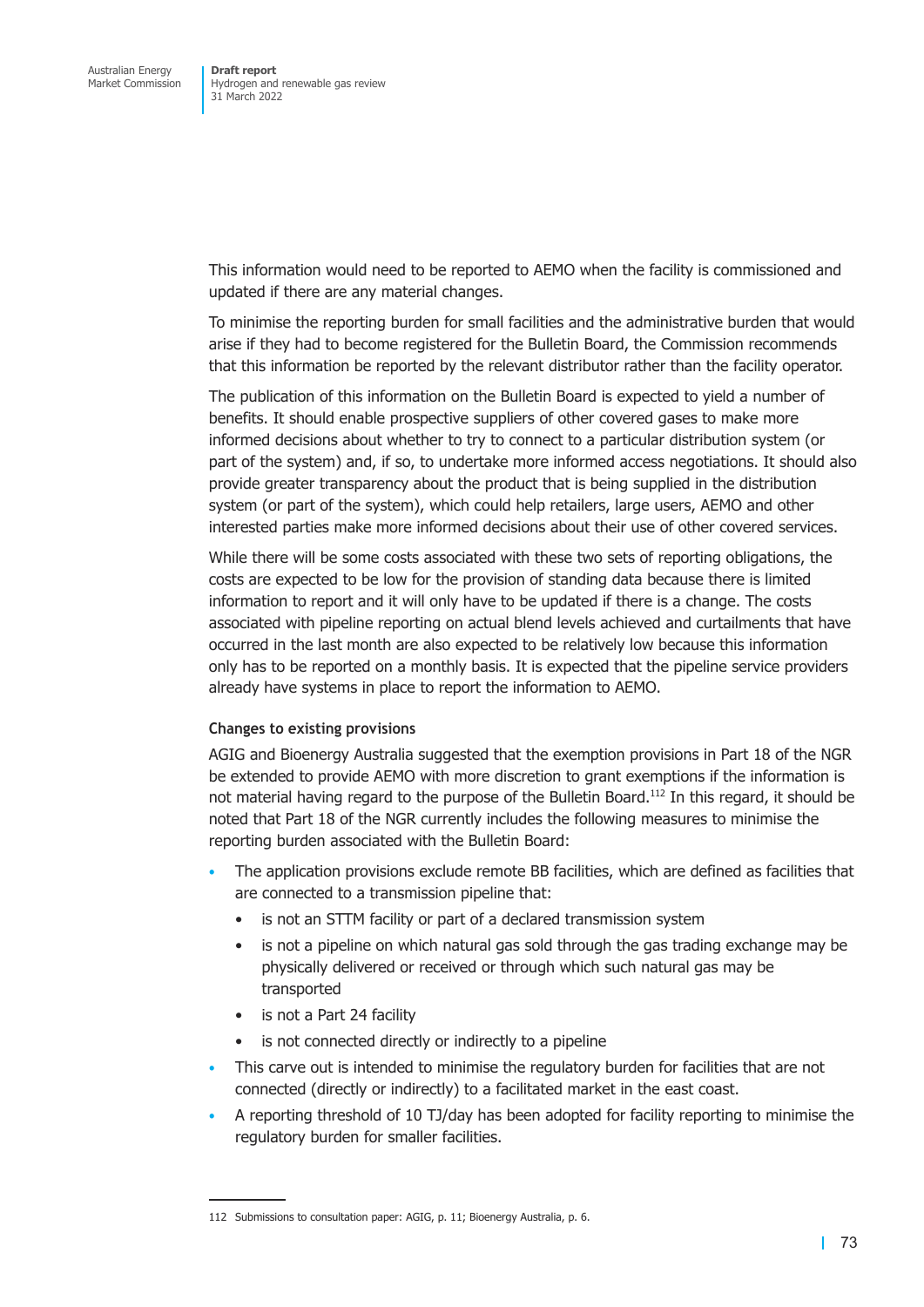The exemption framework currently allows AEMO to grant:<sup>113</sup>

- a full exemption from the Bulletin Board reporting obligations to lateral gathering pipelines (i.e. a pipeline operated as part of an upstream producing operation and used to transport gas for injection into another Bulletin Board facility forming part of that operation), where AEMO is satisfied the information is not material having regard to the purpose of the Bulletin Board
- an exemption from one or more of the Bulletin Board reporting obligations, where AEMO is satisfied the information will be provided to it by another person.

In the Commission's view, these existing measures in Part 18 of the NGR provide an appropriate balance between:

- ensuring that market participants have access to the market and system information they require to make informed decisions
- minimising compliance costs in those limited cases where the information is either reported by another person, or, in the case of remote facilities, lateral gathering pipelines and small facilities, is immaterial.

If this framework were to be amended in the manner suggested by AGIG and Bioenergy Australia, there is a risk that material gaps could start to emerge on the Bulletin Board. Such gaps could have a range of adverse effects on the operation of the market, trade and the efficiency with which decisions are made. The Commission therefore considers the exemption framework should be retained and does not recommend any changes to it.

The Commission has considered AEMO's suggestion on the nameplate rating provisions. However, rather than amending these provisions, the it considers that it would be preferable to allow (but not require) AEMO to provide further detail on how the nameplate rating is to be measured in the Bulletin Board Procedures. Allowing this to be specified in the procedures will provide more flexibility than could be achieved by amending the NGR.

Separately, but relatedly, the Commission has considered whether the 10 TJ/day nameplate rating reporting threshold that applies to the Bulletin Board would remain appropriate once it is extended to other covered gases. This issue has been considered in response to the speculation by some stakeholders that there could be a proliferation of small facilities that do not meet the reporting threshold, but which in aggregate could have a material effect on the market. It is difficult at this stage to know whether this scenario will eventuate. However, the Commission considers the developing market structure should be monitored. Consequently, AEMO should monitor this as part of its biennial review of the Bulletin Board and, if it finds that material gaps are emerging in the Bulletin Board, it can submit a rule change request seeking to address those gaps.

#### **Conclusion**

To summarise, the Commission's draft recommendations provide for:

<sup>113</sup> Rule 164 of the NGR.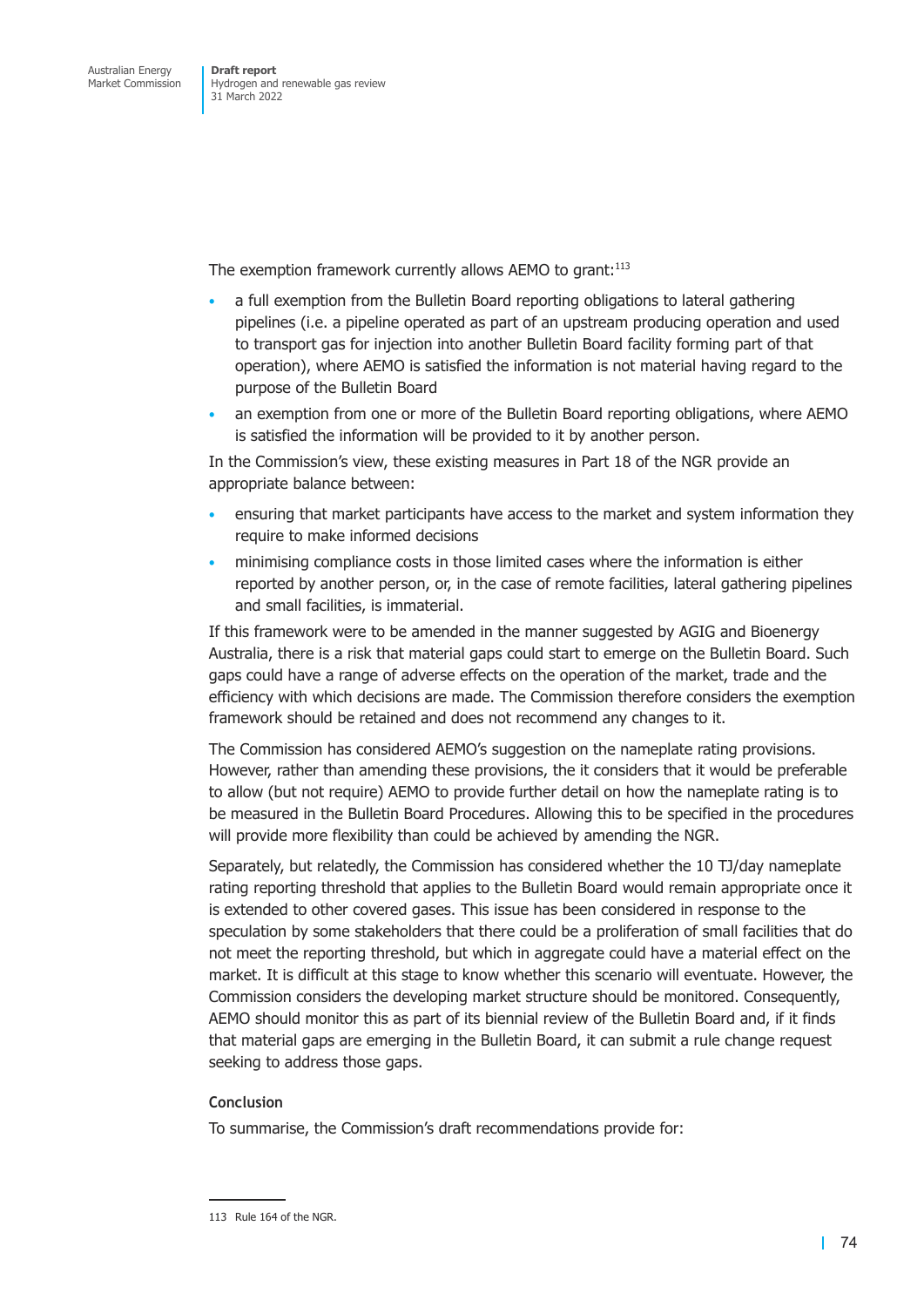- the facilities and activities involved in the supply of other covered gases to be treated in the same manner as those involved in the supply of natural gas (where appropriate) (see Table 5.3)
- blend processing facilities that meet the reporting threshold to be treated separately and subject to the reporting obligations set out in Table 5.3
- the following information to be reported on the Bulletin Board by gas distribution and transmission pipelines that meet the Bulletin Board reporting threshold:
	- standing information on any blending cap that applies and the lowest, highest and average blending achieved in the last month
	- the number of times any covered gas suppliers have been curtailed in the last month
	- the nameplate rating and receipt and/or delivery points at which producers and blend processing facilities are connected
- AEMO to provide further guidance on how nameplate rating is to be measured through the Bulletin Board Procedures.

In the Commission's view, these draft recommendations are consistent with the purpose of the Bulletin Board and will contribute to the NGO, by enabling market participants to make more informed and efficient decisions.

### DRAFT RECOMMENDATION 12: EXTEND THE BULLETIN BOARD TO OTHER COVERED GASES

Amend Part 18 to:

- Replace the term 'Natural Gas Services Bulletin Board' with 'Gas Bulletin Board' and align this part with the extended scope of the Gas Bulletin Board under the NGL by replacing the terms 'natural gas services', 'natural gas industry' and 'natural gas industry facilities' with 'covered gas services', 'covered gas industry' and 'covered gas industry facilities'
- Extend the application of Part 18 to other covered gases by defining 'gas' to mean any covered gas and using the term 'gas' in place of 'natural gas'. This will result in reporting of information comparable to the information reported for natural gas on:
	- primary gas production
	- transmission pipelines carrying other covered gases
	- storage facilities for any covered gas
	- stand-alone compression facilities providing compression for other covered gases
	- large facilities using other covered gas
	- transactions relating to other covered gas
- Accommodate blend processing facilities with a nameplate rating of 10 TJ/day or more by:
	- including these facilities as a new type of BB facility in rule 141 and excluding them from the definition of 'production facility' in rule 141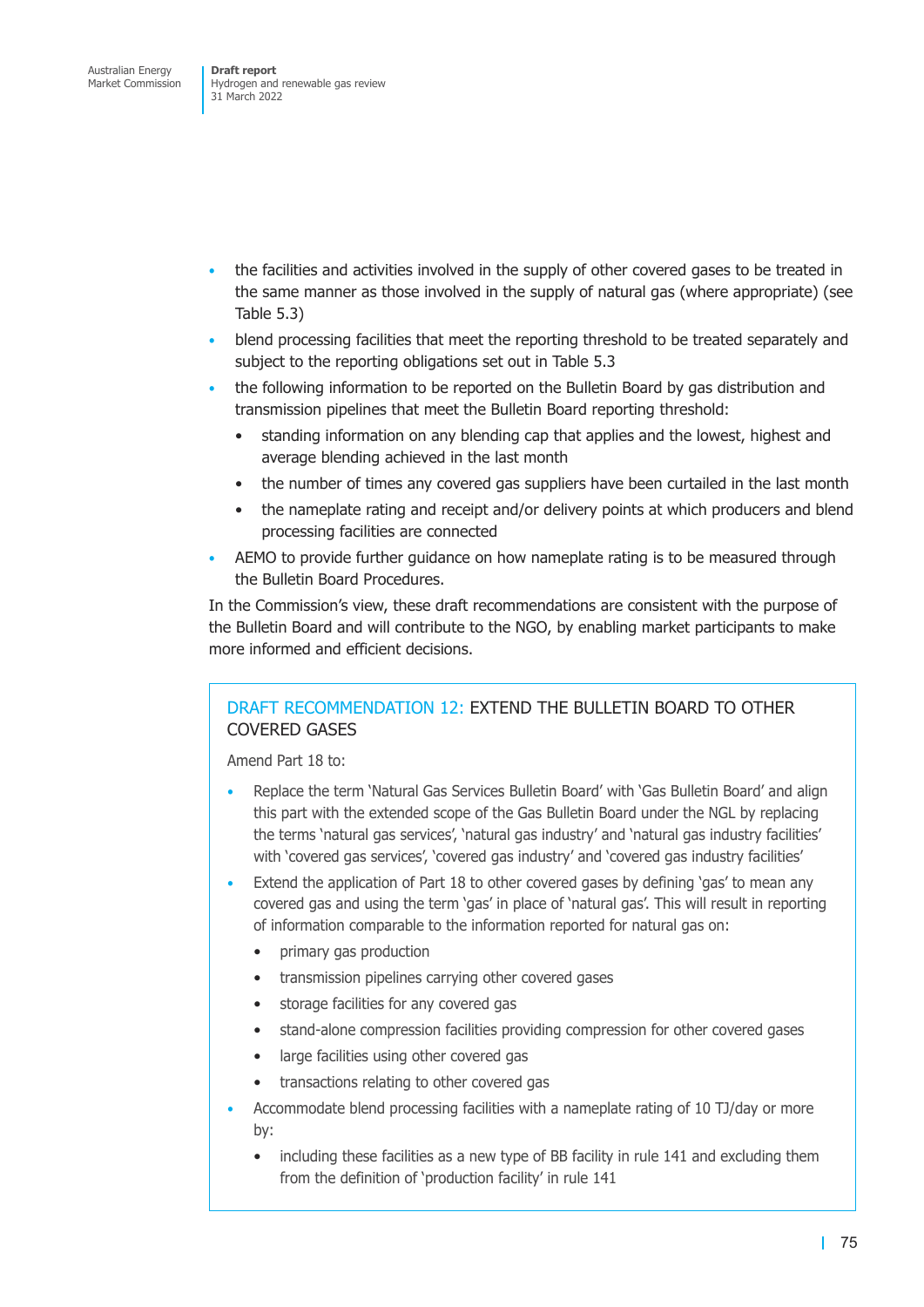- recognising blend processing facilities in the definitions of 'daily capacity', 'reporting threshold' and 'nameplate rating' in rule 141
- amending Division 5 to set out the new reporting obligations that will apply to blend processing facilities which will include information on:
	- the nameplate rating and facility information
	- the daily quantity of gas withdrawn from a pipeline and injected into a pipeline
	- short term capacity outlook and material intra-day changes
	- medium term capacity outlook
	- nominations and forecast use of facilities
	- facility development projects
	- the outlook for uncontracted capacity and shippers with firm capacity
- Accommodate gas distribution pipelines with a nameplate rating of 10 TJ/day or more by:
	- including these pipelines as a new type of BB facility in rule 141
	- recognising distribution pipelines in the definitions of 'daily capacity', 'reporting threshold' and 'nameplate rating'
- Amending Division 5 to set out the reporting obligations that will apply to BB distribution pipelines and BB transmission pipelines that carry a gas blend, which will include reporting on:
	- any blending cap that applies to the pipeline and the lowest, highest and average blending achieved in the last month
	- the number of times any covered gas supplier has been curtailed in the last month
	- the nameplate rating and receipt and/or delivery points at which facilities that inject into the pipeline are connected

Amend Part 15B to allow AEMO to provide guidance on the determination of nameplate ratings through the BB Procedures.

## 5.5 Amendments to the AER's gas price reporting function

### **5.5.1 Current framework and issues**

The objective of this new function is to provide for greater transparency on gas prices and the factors that may affect these prices and, in so doing, aid the price discovery process, facilitate the efficient trade of gas and allow market participants to respond efficiently to the signals reflected in these prices.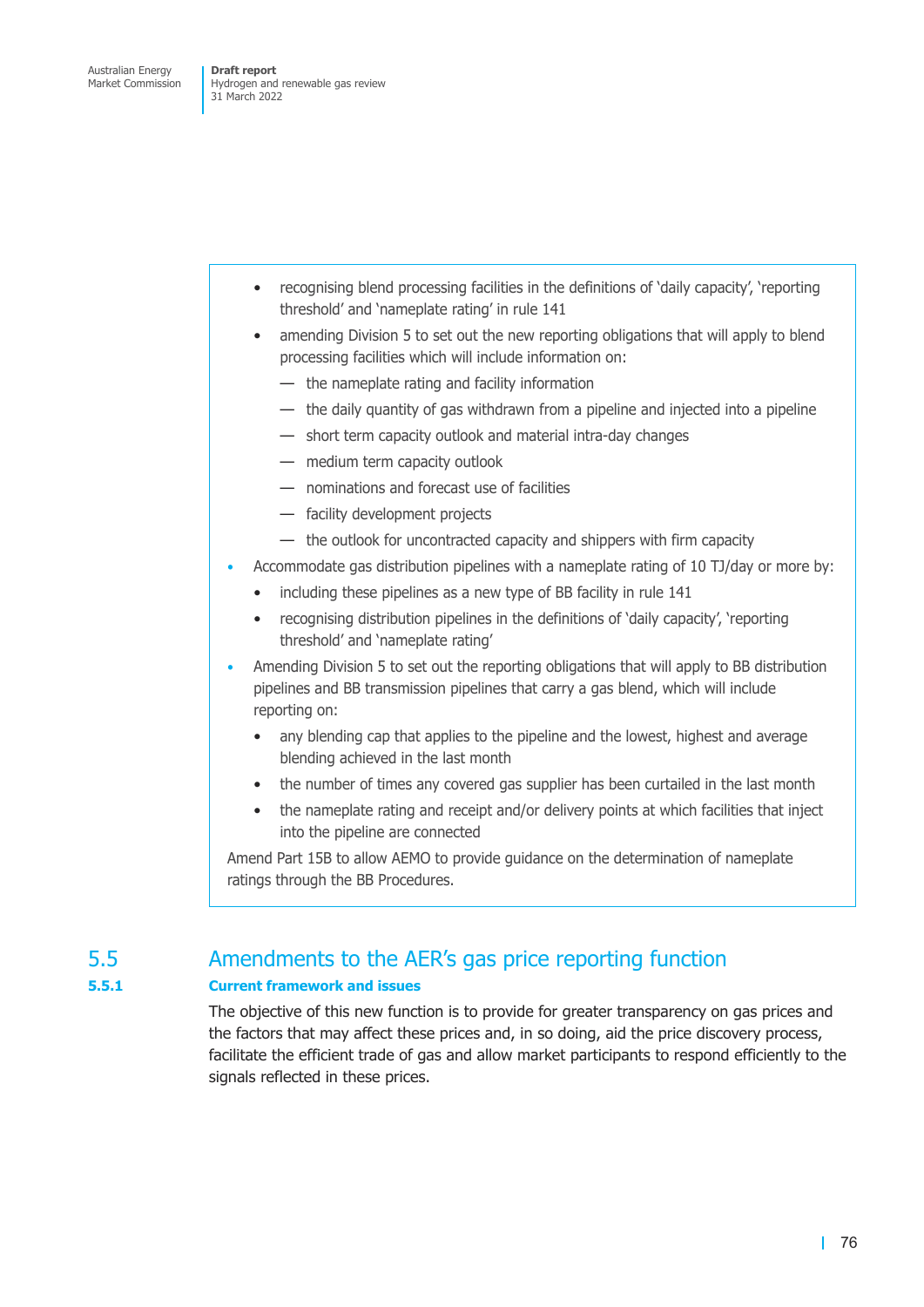As part of the transparency reform package, $114$  the AER will have the power to issue a price information order to collect information relating to its gas price reporting functions and Part 17 of the NGR will set out:

- the gas price information to be published by the AER, which includes information on the prices payable under gas supply and gas swap agreements, LNG netback prices, LNG export prices and LNG import prices, if any import facilities are developed
- the AER's obligation to publish information obtained through a price information order in an anonymised and aggregated form
- the requirement for the AER to publish a determination that sets out, amongst other things, the intervals at which the information will be published and, the methods and inputs to be used to calculate prices.

In the consultation paper, stakeholders were asked whether Part 17 of the NGR should be amended to accommodate the supply of other gases.

#### **5.5.2 Stakeholder responses**

Stakeholders were silent on whether any other amendments needed to be made to Part 17 of the NGR.

#### **5.5.3 Commission analysis**

21.un.pdf

To extend this new transparency mechanism to other covered gases, some small changes will need to be made to Part 17 of the NGR. These changes are intended to result in other covered gases being treated in the same manner as natural gas, as highlighted in Table 5.4.

|                                       | <b>NATURAL GAS</b> | <b>OTHER COVERED GASES</b> |
|---------------------------------------|--------------------|----------------------------|
| Prices under gas supply<br>agreements | Yes                | Yes                        |
| Prices under gas swap<br>agreements   | Yes                | Yes                        |
| Non-price information                 | Yes                | Yes                        |

| Table 5.4: Consistent treatment of facilities and activities involved in the supply of different |
|--------------------------------------------------------------------------------------------------|
| gases under the AER's price reporting function                                                   |

These recommended changes will impose some reporting costs on market participants and the AER. However, it is important to recognise that in the absence of this transparency mechanism, the markets for the supply of other covered gases are likely to be quite opaque, which could have a detrimental effect on both:

<sup>114</sup> The changes to the NGL and NGR required to give effect to this are being progressed through the transparency reform package. See https://www.legislation.sa.gov.au/\_\_legislation/lz/b/current/national%20gas%20(south%20australia)%20(market%20transparen cy)%20amendment%20bill%202021/b\_as%20introduced%20in%20ha/national%20transparency%20amendment%20bill%2020

<sup>| 77</sup>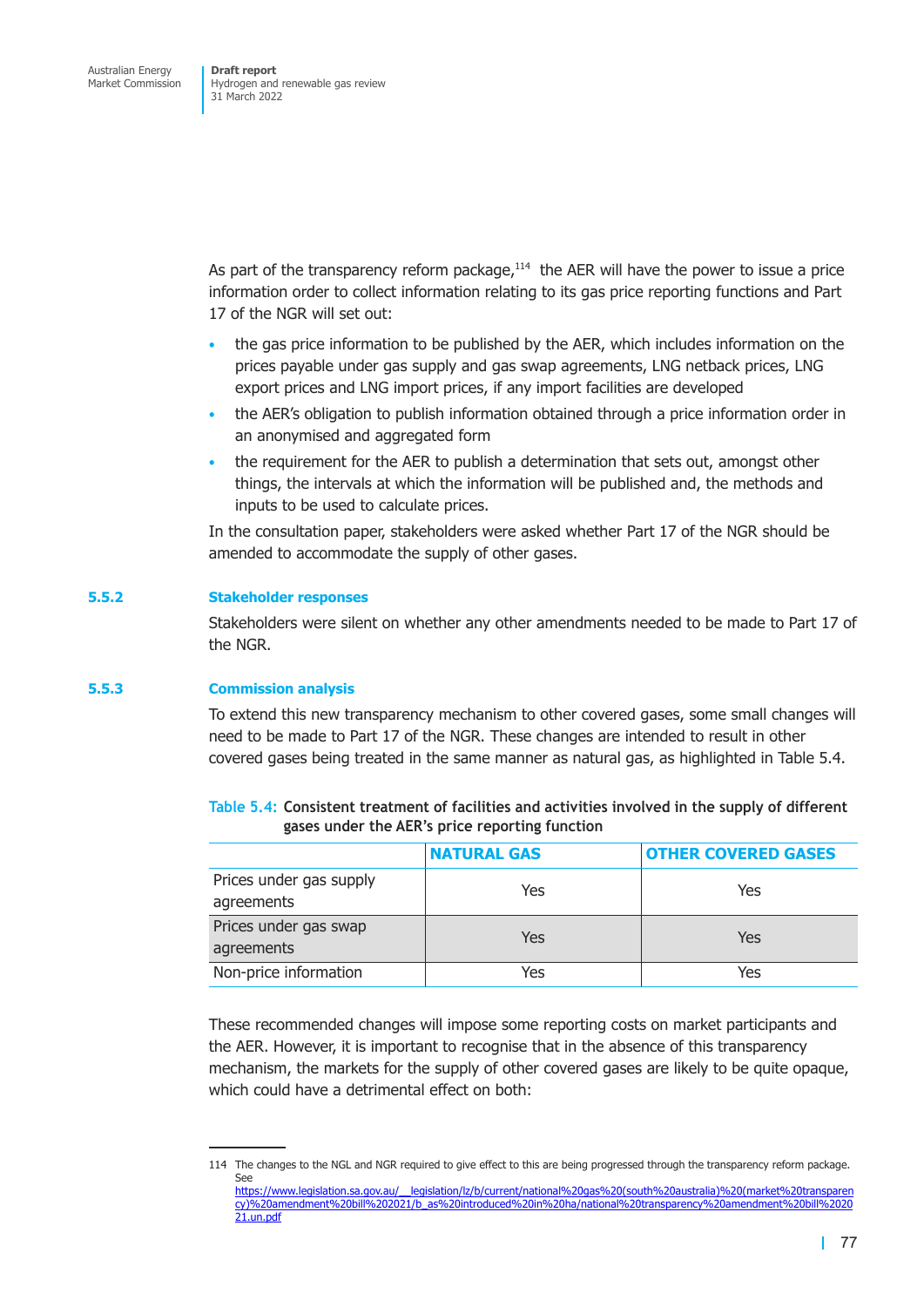Hydrogen and renewable gas review 31 March 2022

- the efficient operation of the markets
- the efficiency with which these gases are allocated.

This is because an opaque market can hinder the price discovery process, impede competition and the efficient trade of gas and limit the ability of market participants to respond in a timely and efficient manner to the demand, supply and investment signals reflected in prices.

Reducing the opaqueness of these markets is therefore expected to contribute to the achievement of the NGO.

The Commission's draft recommendations therefore provide for Part 17 to be extended to other covered gases. This draft recommendation is consistent with the efficiency element of the assessment framework set out in appendix C and is targeted, fit for purpose and proportionate to the issues it is intended to address, and will provide stability and transparency of regulatory arrangements required to enable market participants to make efficient decisions.

### DRAFT RECOMMENDATION 13: EXTEND THE AER'S GAS PRICE REPORTING FUNCTION TO OTHER COVERED GASES

Amend Part 17 of the NGR to enable the AER to publish information on the prices and nonprice terms and conditions for other covered gases under gas supply agreements and gas swap agreements.

## 5.6 Amendments to the non-pipeline infrastructure access reporting obligations

#### **5.6.1 Current framework and issues**

The objective of these new provisions is to facilitate access to compression and storage facilities through the publication of information on standing prices and terms and the prices paid by users of these facilities.

As part of the pipeline reform package,<sup>115</sup> a new Part 18A Compression and storage terms and prices will set out:

- the obligation that the service providers of stand-alone compression and storage facilities (referred to as 'Part 18A facilities') will have to publish information on:
	- the standing terms for each service offered by the facility (i.e. the standard terms and conditions, the standing price and other prices and charges applicable to the service)
	- the methodology and inputs used to calculate the standing price
	- the prices actually payable by facility users and key non-price terms and conditions

<sup>115</sup> The changes to the NGL and NGR required to implement these reporting obligations are being progressed as part of the gas pipeline reform legal package. See https://energyministers.gov.au/publications/energy-senior-officials-release-gas-pipeline-draftlegal-package-consultation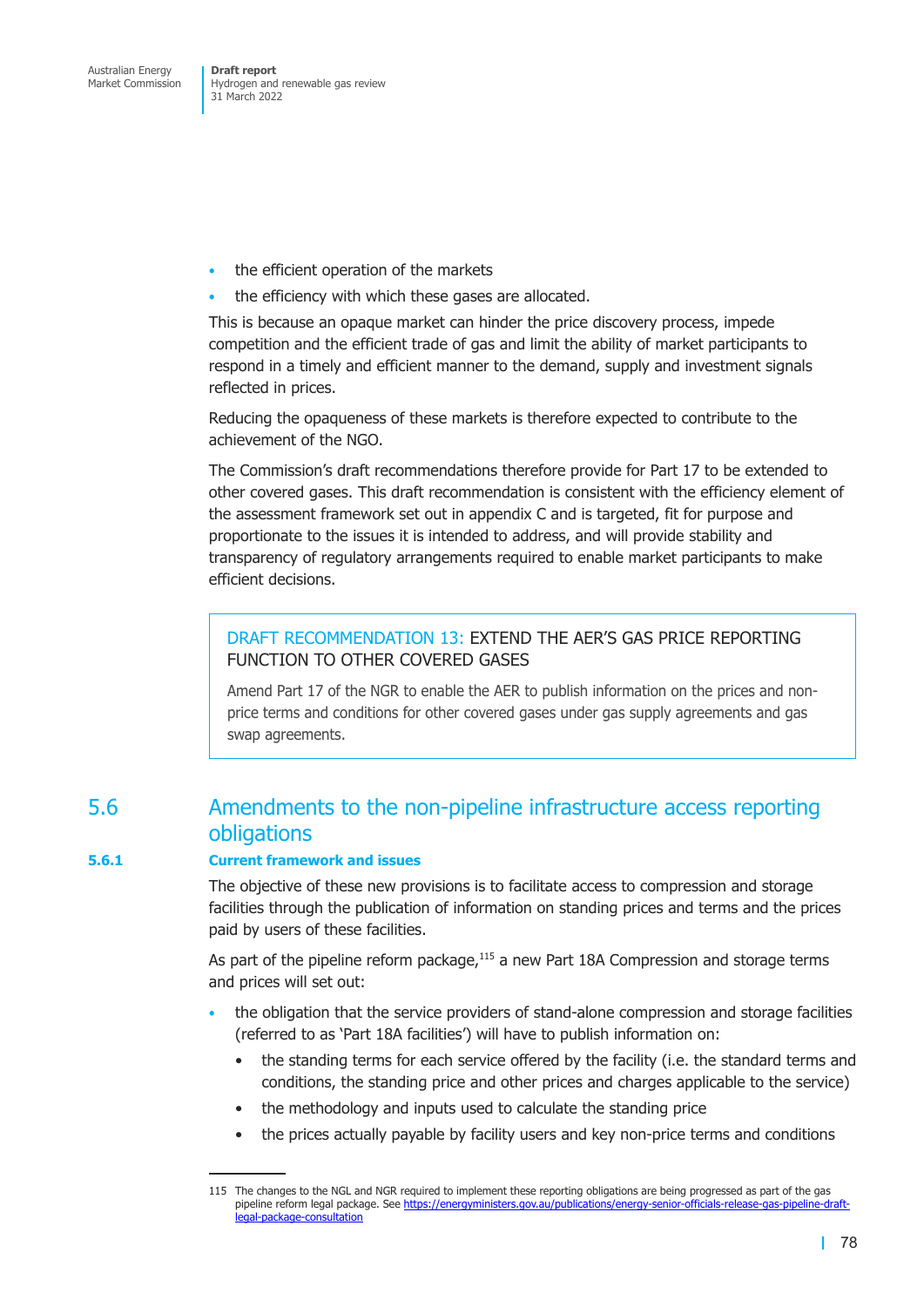- the publication requirements, information standard and price reporting guidelines that service providers must comply with
- the AER's power to exempt service providers from the obligation to publish this information if they are not providing third party access.

In the consultation paper, stakeholders were asked whether Part 18A of the NGR should be amended to accommodate the supply of other gases.

#### **5.6.2 Stakeholder responses**

Stakeholders were silent on whether any other changes needed to be made to Part 18A of the NGR.

#### **5.6.3 Commission analysis**

To extend this transparency mechanism to other covered gases some small changes will need to be made to the new Part 18A of the NGR. These changes are intended to result in standalone compression facilities and storage facilities involved in the supply or storage of other covered gases being treated in the same manner as their natural gas counterparts. That is, if they are providing third party access and meet the other requirements in Part 18A of the NGR they will need to report the information in Table 5.4 on their website.

|                                 | Table 5.5: Consistent treatment of facilities and activities involved in the supply of different |
|---------------------------------|--------------------------------------------------------------------------------------------------|
| gases under Part 18A of the NGR |                                                                                                  |

|                                                  | <b>NATURAL GAS</b> | <b>OTHER COVERED GASES</b> |
|--------------------------------------------------|--------------------|----------------------------|
| Standing terms and prices for<br>each service    | Yes                | Yes                        |
| Methodology used to<br>calculate standing prices | Yes                | Yes                        |
| Actual prices paid and key<br>non-price terms    | Yes                | Yes                        |

While the recommended extension of Part 18A will impose some reporting costs on the service providers of these facilities, the benefits associated with these reporting obligations are expected to exceed these costs. The main benefit of these reporting obligations is that it should facilitate more efficient third party access to these facilities by:

- reducing search and transaction costs
- enabling prospective users to make more informed decision about whether to seek access
- reducing the information asymmetries users can face when negotiating access to these facilities.

The extension of Part 18A in this manner is therefore expected to contribute to the achievement of the NGO.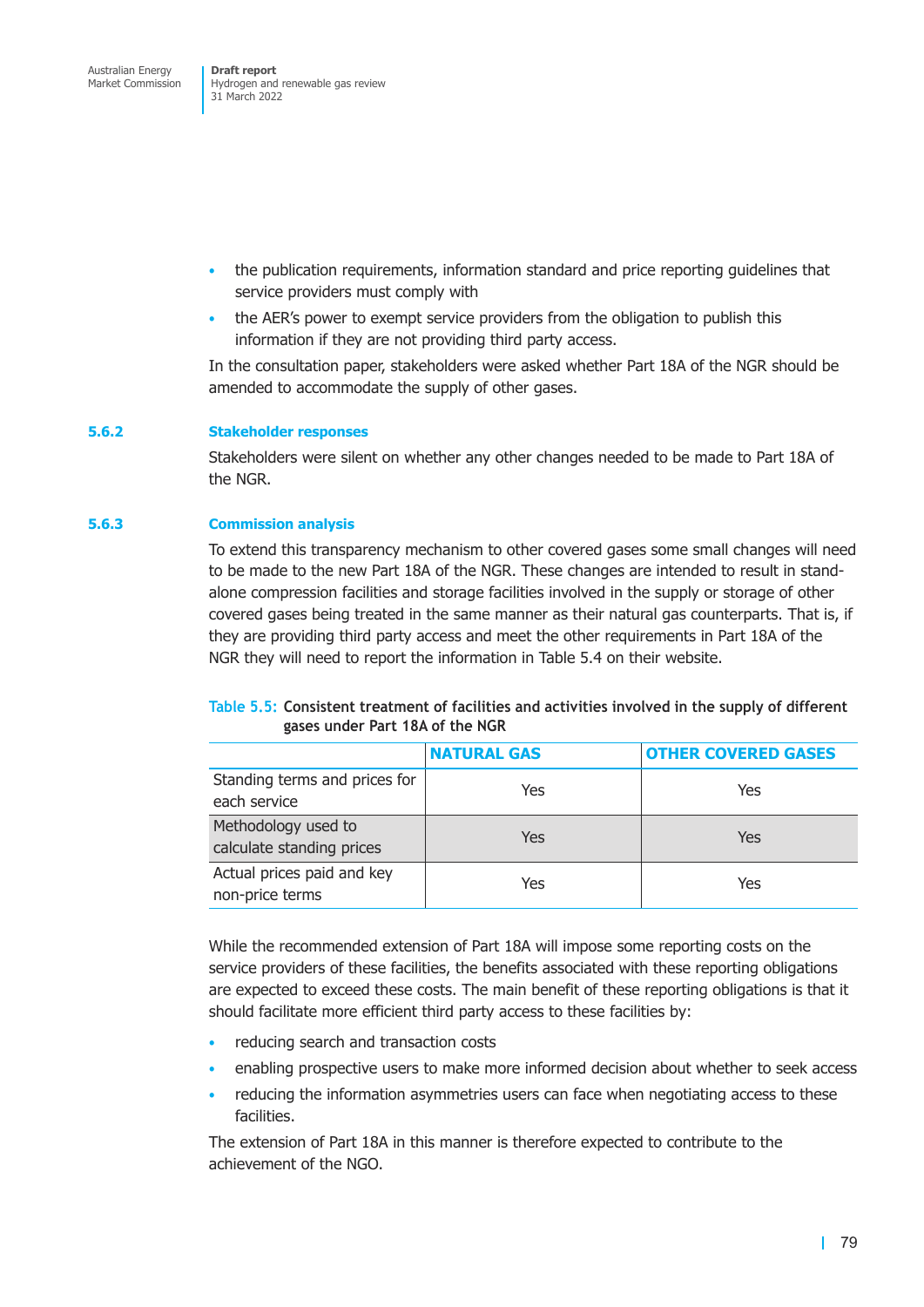In addition to this change, officials are proposing to amend the NGL to subject blend processing facilities to equivalent reporting obligations to those set out in Part 18A of the NGR. Similar to storage and stand-alone compression facilities, the publication of this information is expected to contribute to the achievement of the NGO by facilitating more efficient third party access to blend processing facilities.

The Commission's draft recommendations therefore provide for Part 18A of the NGR to be extended to blend processing facilities as well as to the storage and stand-alone compression facilities involved in the supply of other covered gases. If implemented, these draft recommendations are, as noted above, expected to contribute to the NGO. They are consistent with the efficiency element of the assessment framework set out in appendix C and is targeted, fit for purpose and proportionate to the issues it is intended to address, and will provide stability and transparency of regulatory arrangements required to enable market participants to make efficient decisions.

### DRAFT RECOMMENDATION 14: EXTEND THE NON-PIPELINE INFRASTRUCTURE ACCESS REPORTING OBLIGATIONS TO OTHER COVERED GASES

Amend Part 18A of the NGR to extend its application to other covered gases by:

- requiring storage and compression facilities involved in the supply of other covered gases to report the same information as their natural gas counterparts
- requiring facility operators to identify the type of gas the facility is used to supply
- making drafting changes to update 'natural gas industry facility' and 'natural gas service' with 'facility' or 'covered gas industry facility' and 'covered gas services' where applicable.

## DRAFT RECOMMENDATION 15: EXTEND THE NON-PIPELINE INFRASTRUCTURE ACCESS REPORTING OBLIGATIONS TO BLEND PROCESSING FACILITIES

Amend Part 18A to extend its application to blend processing facilities by:

- changing the name of Part 18A to 'Non-pipeline infrastructure access terms and prices' to reflect its broader application
- amending the definition of a Part 18A facility to include a blend processing facility
- amend the definition of user to include a person who is a party to a contract with a service provider for the provision of a blend processing service
- amending the actual prices payable information rule to:
	- recognise blend processing services as an example of the type of service a facility may provide
	- recognise the manner in which contracted quantities will be measured for blend processing facilities (i.e. as injection and withdrawal capacities, expressed as a maximum daily quantity)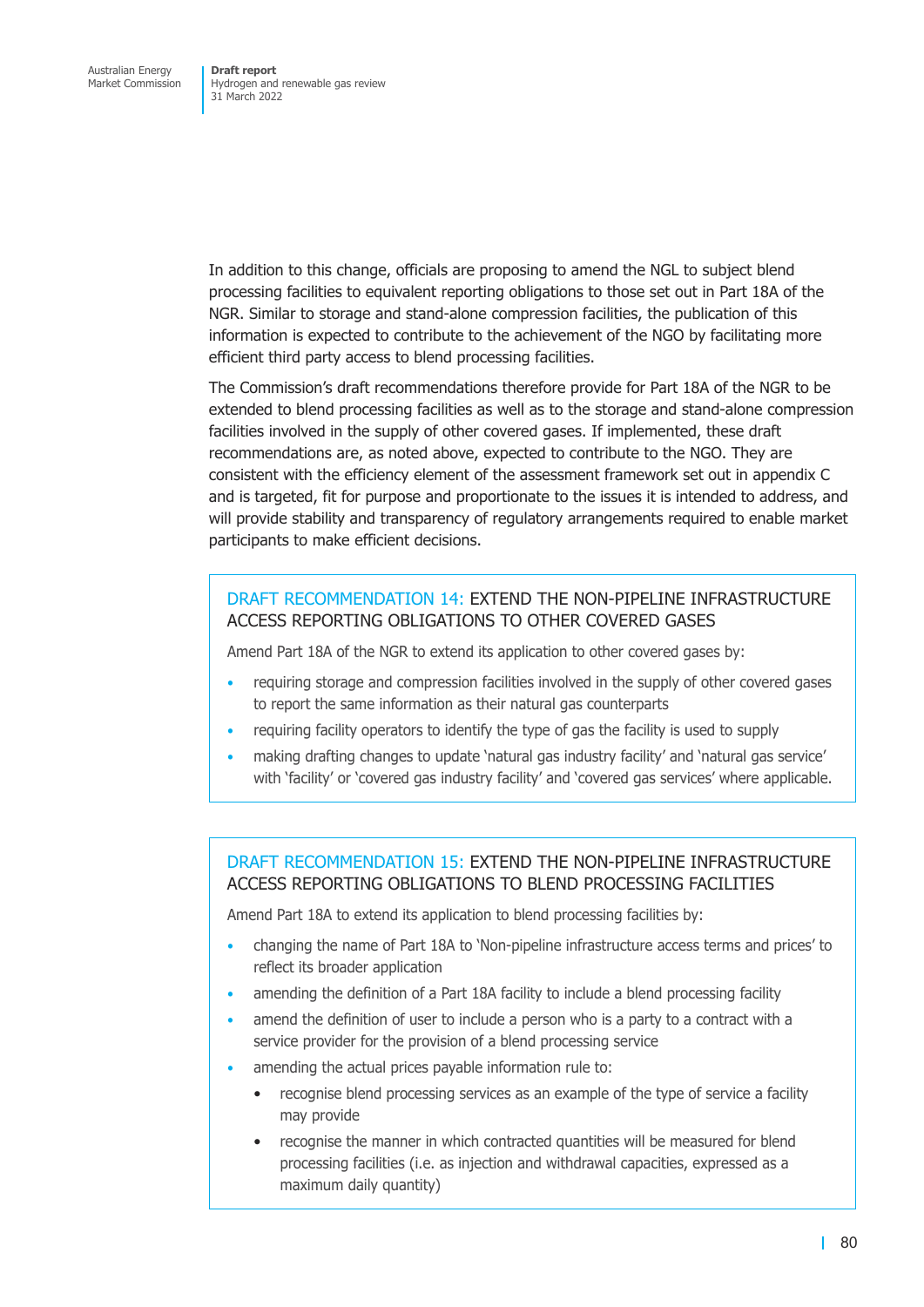# 6 SHORT TERM TRADING MARKET

## BOX 4: SUMMARY OF CHAPTER

This chapter covers the short term trading market (STTM), a facilitated market for wholesale gas trading with hubs in Adelaide, Brisbane and Sydney. The chapter examines key issues regarding the integration of covered gases into the STTM, including:

- registration and facility categories
- settlement and reporting obligations for distribution-connected facilities
- the establishment of custody transfer points
- the matched allocation mechanism at the Sydney hub
- gas quality specification and responsibility for gas quality.

The STTM market design already provides for distribution-connected gas injection facilities. Consequently, the draft recommendations set out in this chapter build on these existing arrangements, but aim to adapt and streamline these to cater for the larger number of smaller facilities that may arise from the injection of other covered gases into the relevant STTM distribution system.

In making these draft recommendations, the Commission has sought to ensure that they are fit-for-purpose, promote efficiency and transparency, do not add complexity to current arrangements, and minimise implementation costs.

The key draft recommendations made in this chapter are to:

- clarify that the STTM Shipper registration category extends to injections from blend processing facilities
- introduce a single facility category ('STTM injection facility') to cover all injections from distribution-connected facilities, which will replace the existing STTM production facility and STTM storage facility categories
- modify the obligation for facility operators to provide expected capacity information
- allow for facility aggregation by STTM injection facilities and for the submission of offers by STTM Shippers and settlement on an aggregated facility basis
- streamline the process for establishing new custody transfer points (CTPs)
- make no changes to the matched allocated arrangement in Sydney
- allow distributors to agree an alternative gas quality specification at a CTP.

The national gas regulatory framework provides for facilitated markets for wholesale gas and gas transportation capacity trading in eastern Australia. These facilitated markets complement the trading of wholesale gas and gas transportation capacity through bilateral contracts, providing greater transparency and improved price discovery.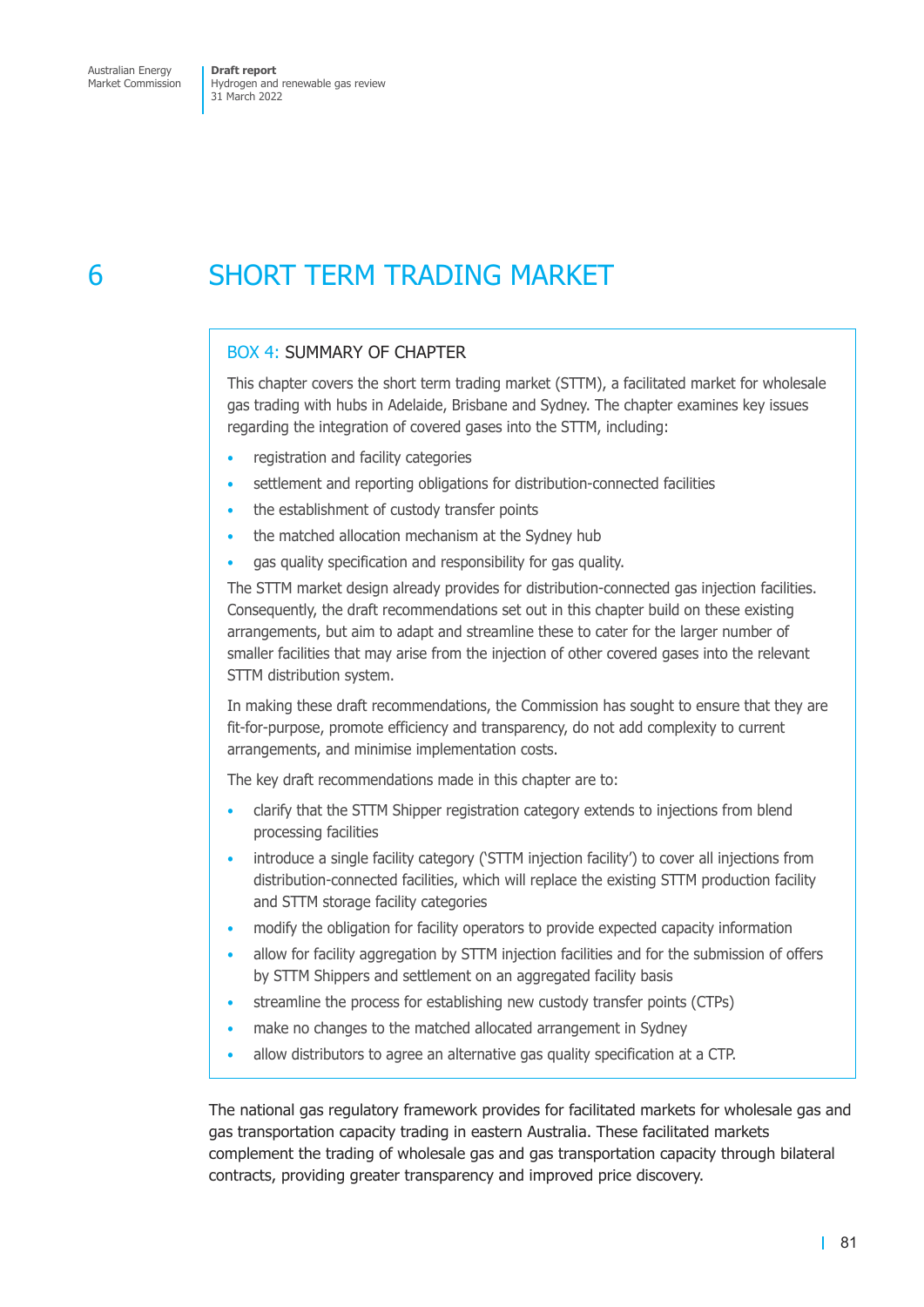This chapter focuses on the STTM, which uses participant offers and bids to schedule deliveries from gas pipelines and other facilities at three distinct hubs in Adelaide, Brisbane and Sydney for the next gas day. The STTM is a facilitated market operated by AEMO and participation in it is mandatory. The objectives of the STTM are to:

- provide participants with a transparent and efficient market-based mechanism to trade imbalances, purchase gas on a short-term basis and efficiently allocate gas during system constraints and emergencies
- provide the market with clearer signals about the nature and cost of supply and transmission constraints.

For more information on the background of the STTM and how it relates to this review please see the consultation paper, Chapter 5 'Facilitated gas markets'.<sup>116</sup>

This chapter sets out key issues, stakeholder feedback and draft recommendations in relation to:

- registration and facility categories
- settlement and reporting obligations for distribution-connected facilities
- the establishment of custody transfer points
- the matched allocation mechanism at the Sydney hub
- gas quality specification and responsibility for gas quality.

In addition to the changes identified in this chapter, consequential changes to the NGR are set out in appendix E. Relevantly to the STTM, this includes all instances of the term 'natural gas' in Parts 15A and 20 being replaced with 'gas'. 'Gas' will be defined in Part 20 as 'covered gas'. The NGL will be amended to introduce the term 'covered gas' which will encompass natural g[as, hydrogen](#page-166-0), biomethane, synthetic methane, etc, and any blends of these gases.

The purpose of this consequential change to the NGR is to enable the STTM to accommodate injections and withdrawals of these "new" gases (even if only natural gas or NGEs are supplied to customers). This consequential change does not cause any issues in terms of settlement within the STTM. This is because natural gas is currently settled on an energy content basis, so it is irrelevant (for settlement purposes) what type of gas is traded through the STTM so long as energy content can be measured.

## 6.1 Registration and facility categories

#### **6.1.1 Current framework and issues**

In the STTM, gas is traded at 'custody transfer points' (CTPs) between 'STTM Shippers' and 'STTM Users' (collectively, 'Trading Participants').

<span id="page-88-0"></span>A CTP is a point at which gas passes from an 'STTM facility' to an STTM distribution system or transmission connected end-user. An STTM facility can fall into one of three facility categories:

<sup>116</sup> AEMC, *Review into extending the regulatory frameworks to hydrogen and renewable gases*, consultation paper, 21 October 2021, p. 27.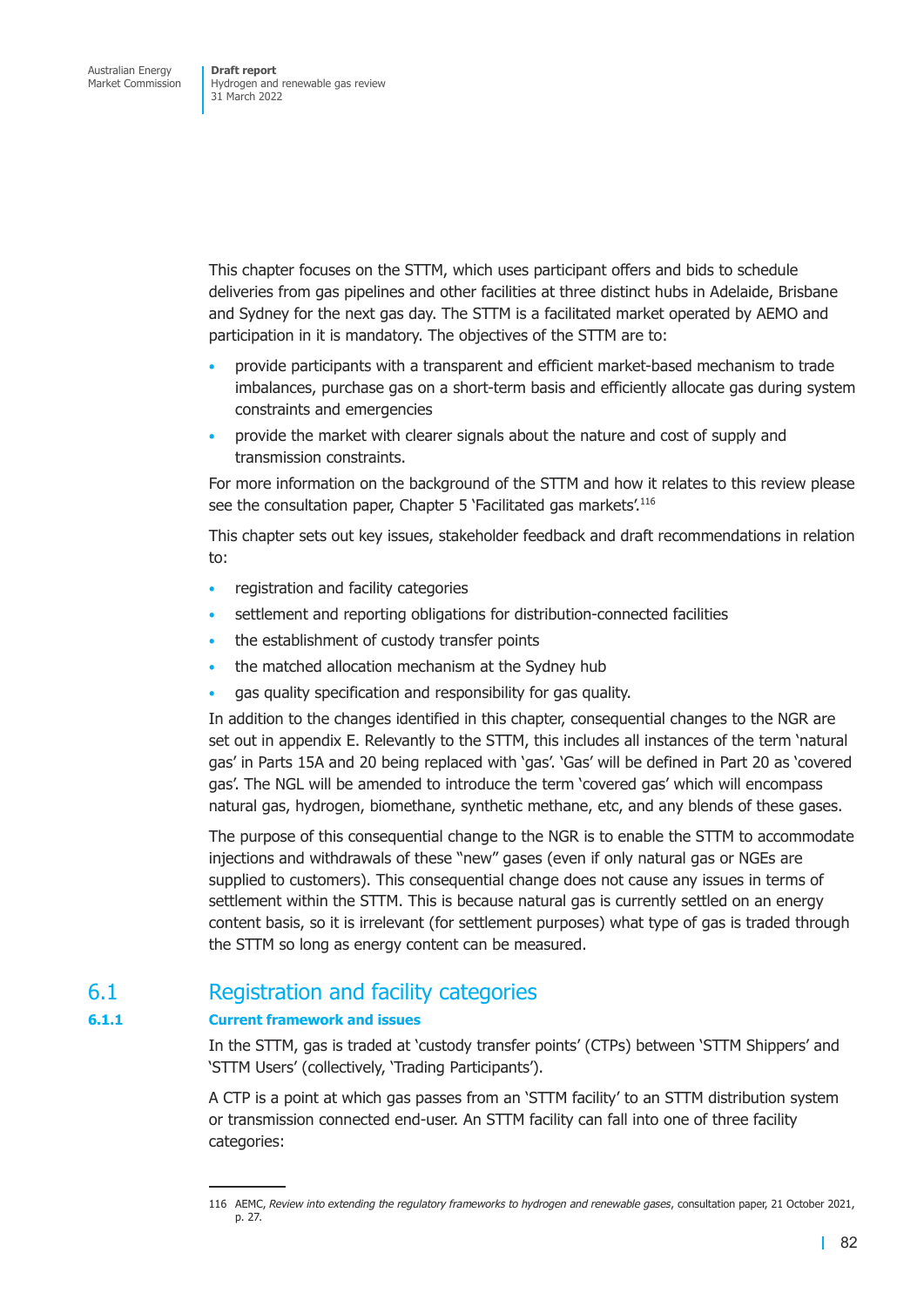- an STTM pipeline, that is a transmission pipeline, which delivers gas to or receives gas from an STTM distribution system (or delivers gas to a transmission-connected user)
- an STTM production facility, which is a facility at which gas is produced for injection directly from that facility into an STTM distribution system at a CTP included in the hub
- an STTM storage facility, which is a facility (other than a pipeline) for storing gas for injection directly from that facility into an STTM distribution system at a CTP included in the hub.

STTM Shippers are generally parties supplying gas to the market from STTM facilities (i.e. an STTM pipeline, STTM production facility or STTM storage facility), although they may also bid to withdraw gas from the hub by means of an STTM pipeline.

The definition of 'STTM Shipper' in rule 135ABA in the NGR includes:

A person that:

...

(ii) is a party to a contract with a storage provider or a producer for the delivery of natural gas to an STTM hub from a storage or production facility that is directly connected to that STTM hub;

(iv) is a producer or storage provider who supplies natural gas on its own behalf to an STTM hub from its production or storage facility that is directly connected to that STTM hub.

STTM Users are retailers or self-contracting users that have a contract to use a distribution system, or to withdraw gas for consumption from a transmission pipeline, connected at an STTM hub. It is noteworthy that a party withdrawing gas into a storage facility directly connected to a hub would need to be registered as an STTM User for this activity.

Persons who supply and withdraw gas at an STTM hub must register with AEMO as STTM Shippers or STTM Users under rule 135ABA of the NGR and s. 91BRC of the NGL. STTM Shippers are typically parties who ship gas to the STTM hubs by means of a transmission pipeline. STTM Users are typically retailers, but also include some large end use customers.

In contrast, consistent with s. 91FEA of the NGL, obligations are placed on STTM facility operators directly through various rules in Part 20 of the NGR. That is to say that there is no registration process for facility operators. Facility operators include parties such as APA, Jemena and Epic, who operate transmission pipelines. For distribution connected facilities, in particular, it is possible for the same party to be both the STTM facility operator and STTM Shipper.

The consultation paper asked stakeholders whether new registration categories are required to accommodate facilities and participants involved in the creation of NGEs, including through injection of blends into the distribution system.

However, through submissions to the consultation paper and subsequent discussions with stakeholders it became clear that the more pertinent issue related to facility categories. Even once the definition of natural gas has been changed, facilities injecting gases that are not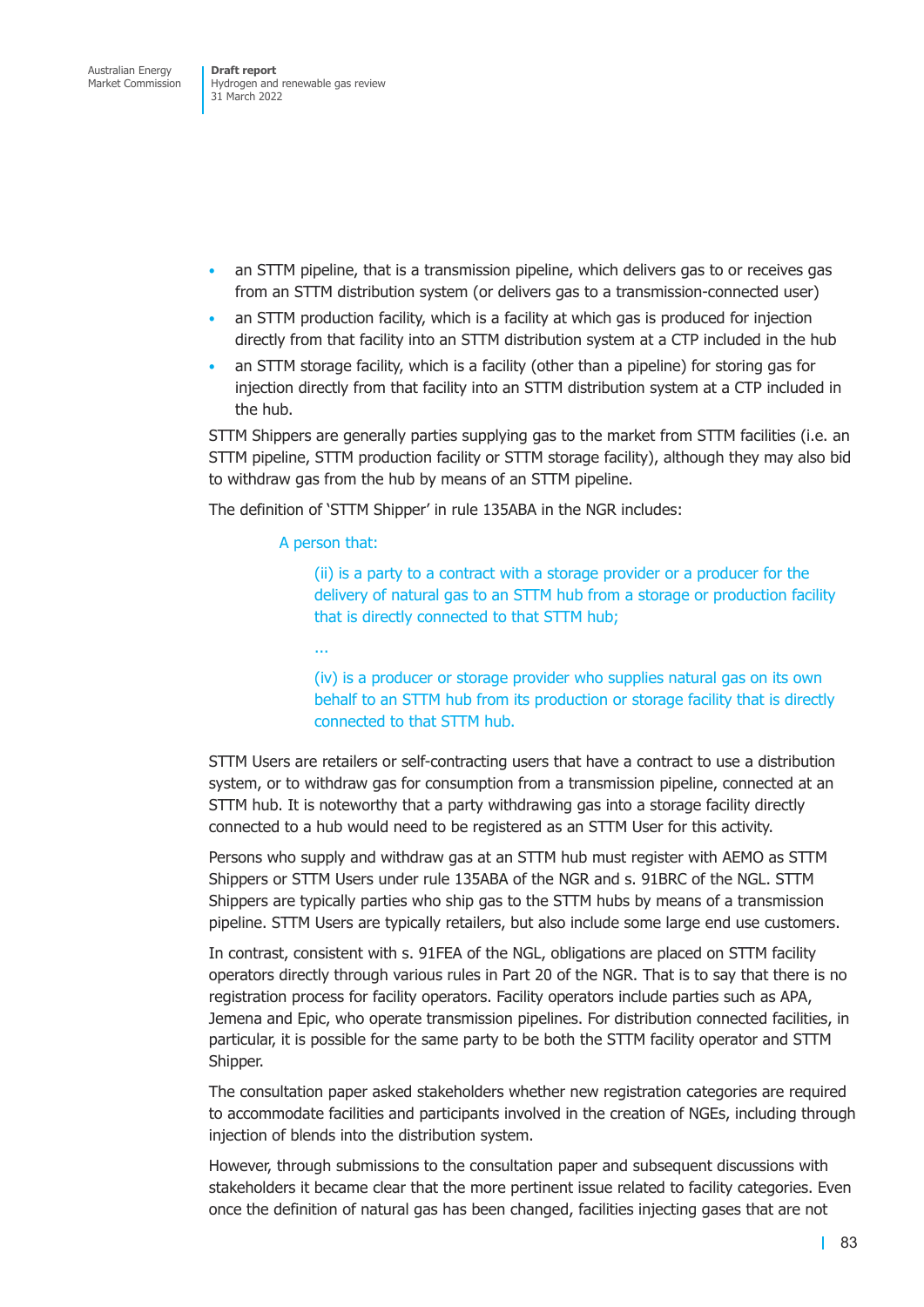produced onsite and facilities injecting gas blends, for example, are unlikely to fall within either of the existing distribution-connected STTM facility categories (STTM production facility and STTM storage facility) because production, processing and blend processing are distinct activities.

Stakeholder submissions are summarised in the following section. Section 6.1.3 then presents the Commission's analysis of the issues associated with registration categories and facility categories, highlighting the distinction between the two.

#### **6.1.2 Stakeholder responses**

Most stakeholders agreed that NGEs should be traded within the STTM, as opposed, for example, to implementing separate arrangements governing the introduction of NGEs into distribution systems covered by STTM hubs. However, there was some divergence in submissions with regard to whether new registration categories should be established to capture facilities involved in the creation of NGEs.

Some stakeholders considered existing registration categories to be fit-for-purpose, with Alinta Energy stating that using existing registration categories would limit complexity at the early stage of development of distribution-connected facilities.<sup>117</sup> AGIG and Bioenergy Australia suggested that, where appropriate, existing definitions and categories could be expanded to accommodate facilities involved in the creation of NGEs.<sup>118</sup>

In contrast, some other stakeholders suggested that new registration categories may be required. Origin proposed that new registration categories should be implemented if distribution-connected facilities injecting NGEs have different characteristics to natural gas production facilities.<sup>119</sup> This would also allow any requirements specific to these facilities to be transparently applied.

In the views of Jemena and APGA, small facilities (including those injecting renewable gas blends and constituent gases) should be exempted from participation in the STTM.<sup>120</sup> They further suggested that it could be worthwhile introducing a small producer registration category with less onerous obligations. For Jemena: 121

This would recognise the small impact these facilities are likely to have in the near future, while avoiding unnecessary cost which could deter new entrants from establishing production facilities in the STTM.

EDL submitted that registration obligations (and associated regulatory and cost burdens) for small biomethane production facilities, for example, should be commensurate with their  $size$ <sup>122</sup>

<sup>117</sup> Alinta Energy, submission to consultation paper, p. 7.

<sup>118</sup> Submissions to consultation paper: AGIG, p. 10; Bioenergy Australia, p. 8.

<sup>119</sup> Origin, submission to consultation paper, p. 4.

<sup>120</sup> Jemena, submission to consultation paper, p. 12; APGA, submission to consultation paper, p. 10.

<sup>121</sup> Jemena, submission to consultation paper, p. 12.

<sup>122</sup> EDL, submission to consultation paper, p. 2.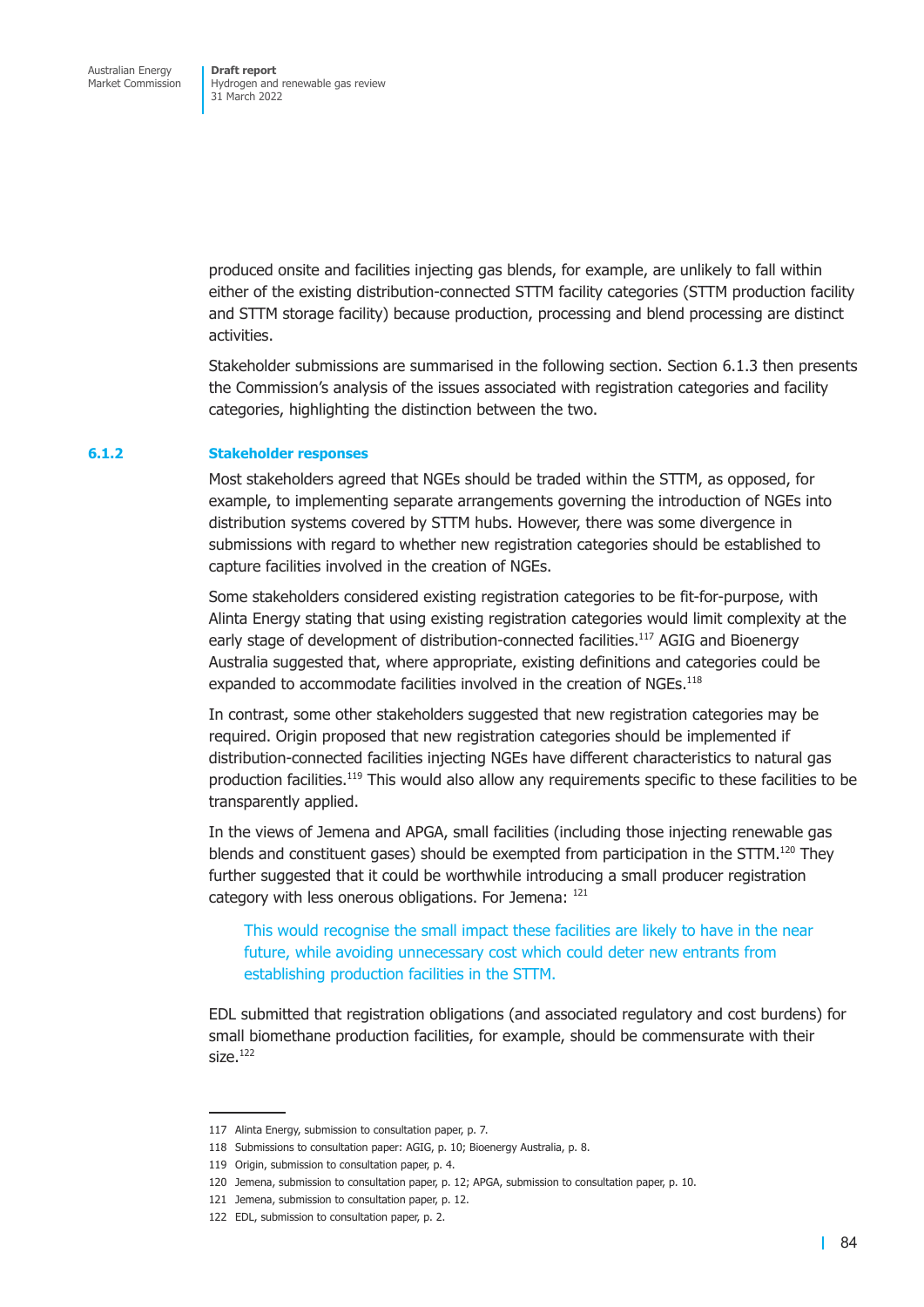#### **6.1.3 Commission analysis**

#### **Registration categories**

In general, under the existing registration categories for the STTM, injections are attributed to STTM Shippers and withdrawals to STTM Users.<sup>123</sup>

The Commission does not agree with the suggestion made by some stakeholders that flows from small distribution-connected facilities should be excluded from participation in the STTM. All gas flows, regardless of their size, should be settled through the market for transparency purposes and to facilitate dispatch of the least-cost mix of gas supply (i.e. productive efficiency).

A specific issue arises with regard to blend processing facilities, which may need to withdraw gas from the distribution system before re-injecting a gas blend. This situation mirrors that of storage facilities under the current arrangements, where gas is both withdrawn and injected at the same physical facility. Under the existing market arrangements, the withdrawal of gas requires registration as an STTM User and injection requires registration as an STTM Shipper.

The same approach could be taken for blend processing facilities as is currently taken for storage — that is, a market participant associated with new blend processing facilities could withdraw natural gas as an STTM User and then inject blended gas back into distribution systems as an STTM Shipper.

It is not clear that there would be sufficient difference in the operation of distributionconnected blend processing facilities as compared to storage facilities to warrant the introduction of a new registration category. The Commission does not consider that maintaining this existing 'dual registration' approach will be overly burdensome for these facilities.

The Commission therefore considers that no new registration categories are required to facilitate the trading of other covered gases in the STTM, including flows from blend processing facilities and facilities directly injecting covered gases other than natural gas. Using the existing registration categories will avoid adding complexity to the current registration framework. It will also avoid possible implementation costs associated with changes to AEMO's systems that may be required if new registration categories were introduced, and ensure that transparency is maintained over all gas flows (even from small facilities).

However, changes will be needed to the 'STTM Shipper' registration category in rule 135ABA of the NGR to clarify that it extends to injections from blend processing facilities, in the same way it extends to injections from gas storage and production facilities. This is because, as outlined in section 5.1.1, 'STTM Shipper' is relevantly defined under rule 135ABA as a "party to a contract with a storage provider or a producer for the delivery of natural gas ..." or a "producer or storage provider who supplies natural gas …". Since the NGL will introduce the concept of 'blending processing facility', and to reflect the distinction between this activity

<sup>123</sup> See Part 15A of the NGR. Note that STTM Shippers may withdraw gas by means of STTM pipelines.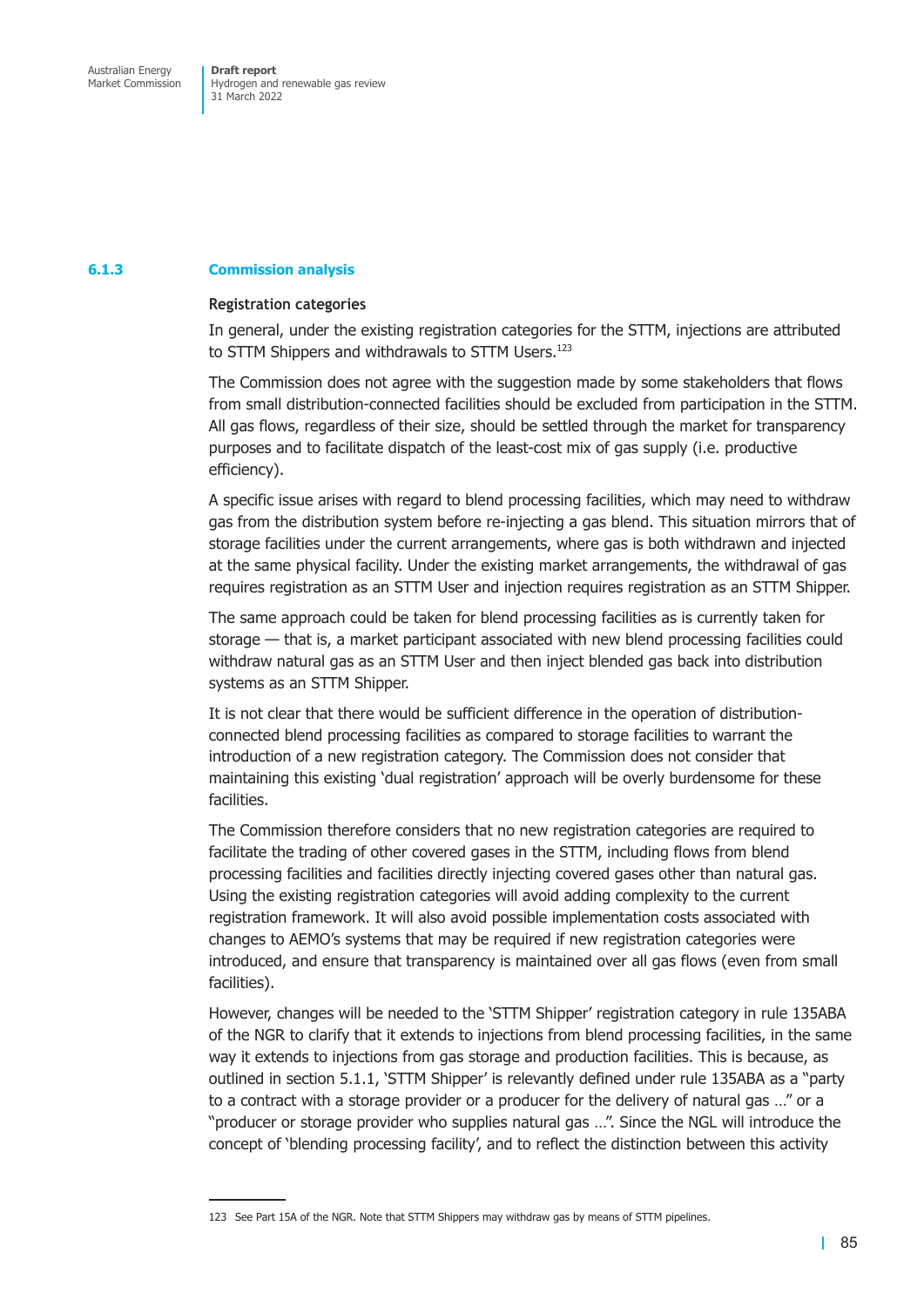and storage and production, the Commission recommends amending the definition of STTM Shipper to also cover blend processing facilities.

### DRAFT RECOMMENDATION 16: EXTEND THE STTM SHIPPER REGISTRATION CATEGORY TO INJECTIONS FROM BLEND PROCESSING FACILITIES

Amend the NGR to extend the definition of STTM Shipper in rule 135ABA to include a person that:

- is a party to a contract with a blend processing facility operator for the delivery of gas to an STTM hub from a blend processing facility that is directly connected to that STTM hub (rule 135ABA(1)(a)(ii)), or
- is a blend processing facility operator who supplies gas on its own behalf to an STTM hub from its blend processing facility that is directly connected to that STTM hub (rule  $135ABA(1)(a)(iv)$ ).

#### **Facility categories**

Distribution-connected facilities are already provided for in the STTM in the form of STTM production facilities and STTM storage facilities. These facility categories are defined in Part 20 of the NGR, and there is currently one example of each of these types of facilities: the Camden production facility and the Newcastle storage facility, both of which are operated by AGL and are part of the Sydney hub.

However, it is unclear whether some or all distribution-connected facilities that will be associated with the production or injection of other covered gases would fall within the existing categories of STTM production facility and STTM storage facility. To address this uncertainty, the Commission recommends creating a single facility category ('STTM injection facility') to replace all current distribution-connected facility types and to also capture new facility types that will inject other covered gases.

The rationale for this recommendation firstly stems from the view that blend processing is distinct from the activity of production. Secondly, even if these are not distinct activities (for example if production and blending occur at the same site as part of one integrated process) the current definition of STTM production facility may still not be met since it requires that the "gas is produced for injection directly into an STTM distribution system" and the blending process may mean that requirement is not met. While the relevant definition contemplates that the gas could be transported by means of an 'associated pipeline', it does not cover other eventualities associated with a constituent gas being produced off-site, for instance road transportation.

As a result, there is a need to either expand the scope of existing STTM facility definitions or to introduce one or more new facility categories. Under the Commission's preferred approach, a single new facility category (an STTM injection facility) would cover all injections from facilities (other than pipelines) made directly from that facility into an STTM distribution system at a CTP included in the hub.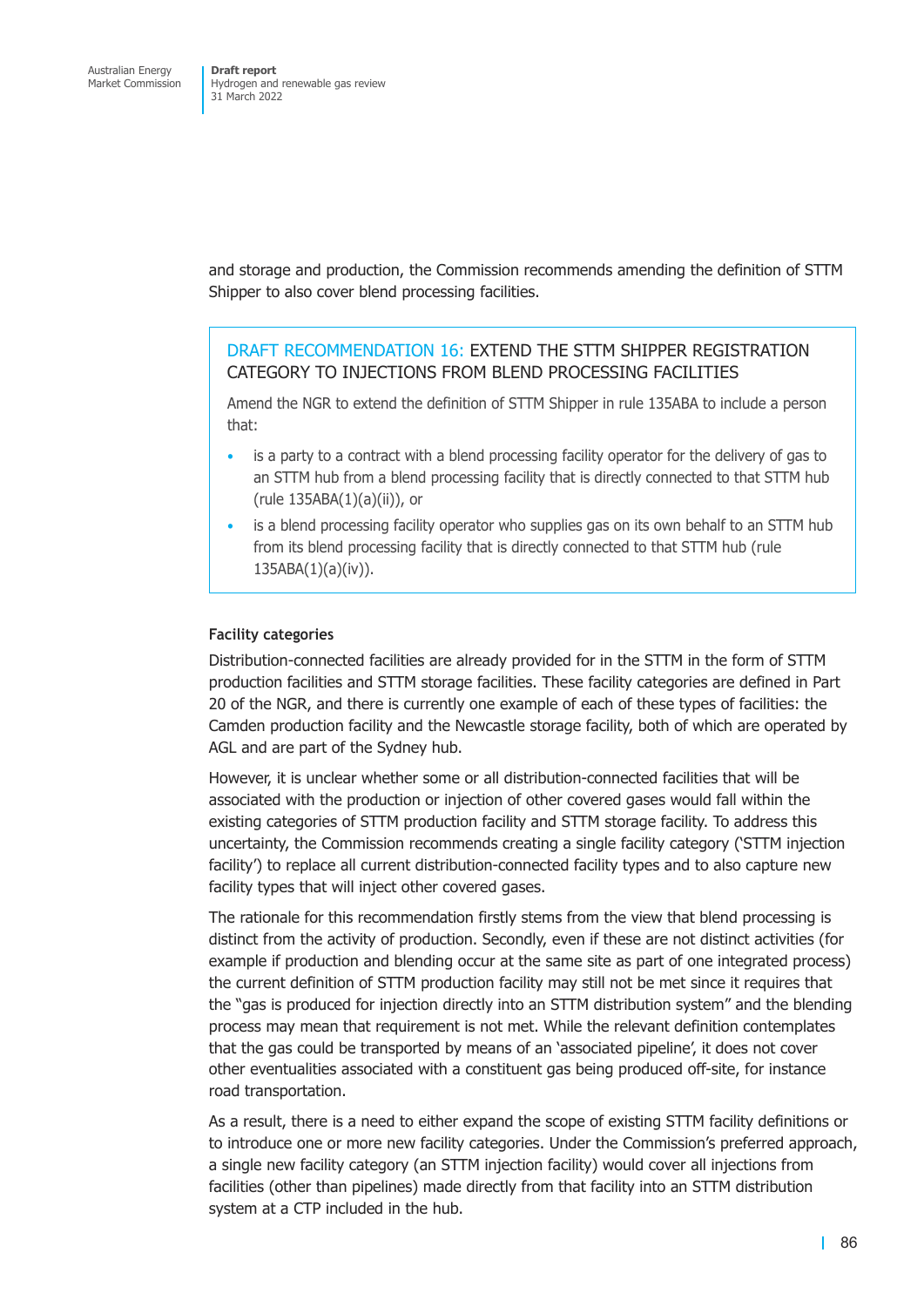This approach would be technology neutral, providing clarity that all injections from distribution-connected facilities were covered, irrespective of the technical characteristics of any given facility.<sup>124</sup>

The Commission further considers that introducing a new facility category to capture all types of distribution-connected facilities injecting gas in an STTM hub would be consistent with the NGO in that it would:

- ensure that transparency of gas flows from all facilities is maintained
- avoid adding complexity through the creation of additional facility categories
- simplify existing arrangements, as there is no difference in the obligations that apply to STTM production facilities and STTM storage facilities in Part 20 of the NGR.

While the Commission is generally cautious is making changes to existing obligations in the rules, it notes that, in this case, the existing STTM production facility and STTM storage facility terms are used relatively few times in the NGR and apply to only two existing facilities. AEMC staff have discussed this potential change with both AGL (as the operator of the facilities in question) and AEMO, and the Commission understands that system changes are unlikely to be required if the draft recommendation was implemented.

The Commission recognises stakeholder concerns regarding obligations associated with participation in the STTM as potentially overly onerous for small facilities injecting other covered gases. The Commission considers that these concerns are addressed by Draft recommendation 18 and Draft recommendation 19.

## DRAFT RECOMMENDATION 17: CREATE A SINGLE INJECTION FACILIT[Y](#page-97-0)  **CATEGORY**

Amend the NGR to:

- introduce the definition of 'STTM injection facility' as a facility at which gas is injected directly from that facility into an STTM distribution system at a custody transfer point included in a hub, and includes an associated pipeline connecting that facility directly to the hub
- remove the definitions of 'STTM production facility' and 'STTM storage facility'
- replace all instances of 'STTM production facility' and 'STTM storage facility' with 'STTM injection facility'.

<sup>124</sup> As previously mentioned, withdrawals of gas at storage and blending facilities would not be covered, being dealt with through the regulated retail market instead.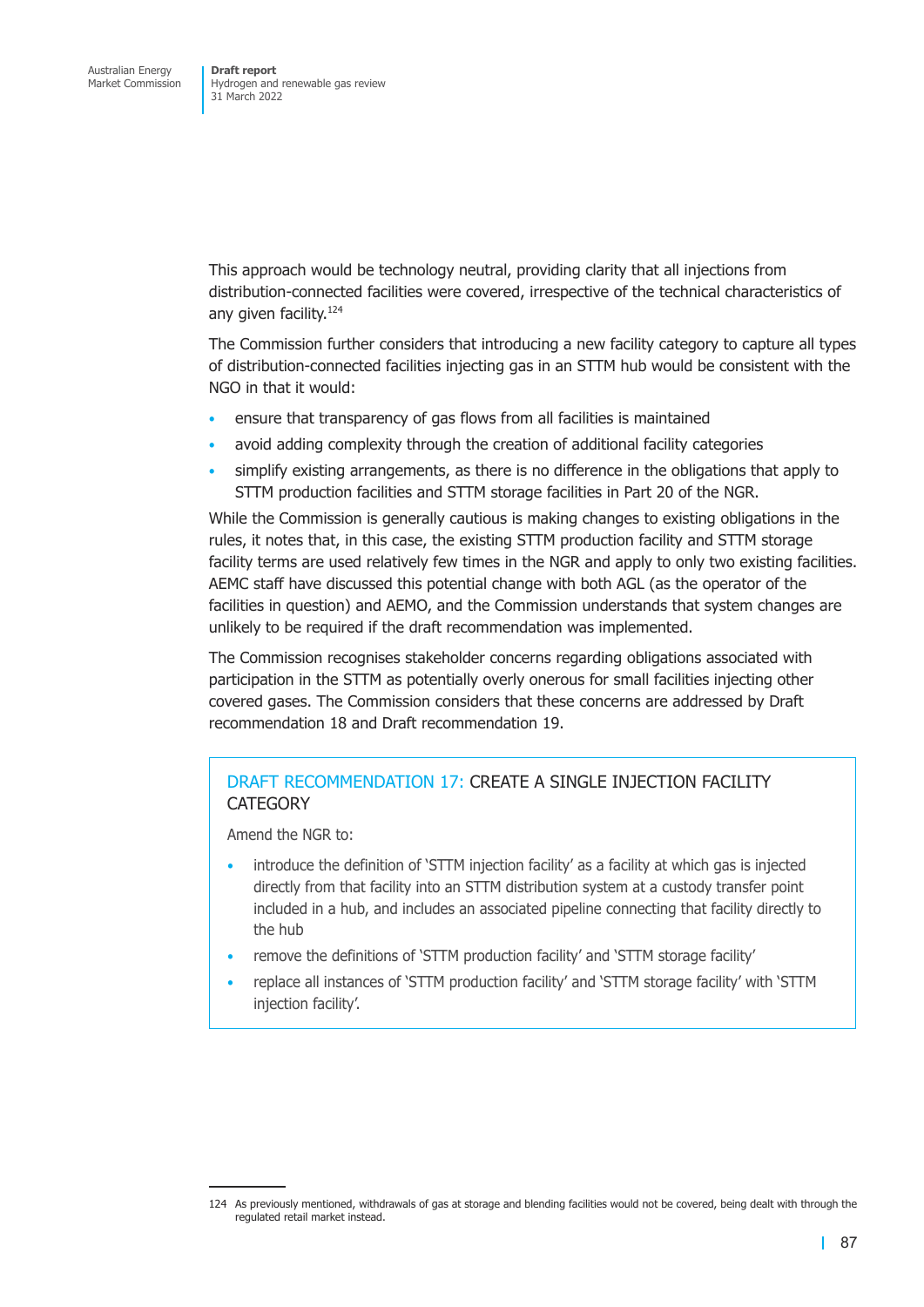Australian Energy Market Commission

**Draft report**  Hydrogen and renewable gas review 31 March 2022

## 6.2 Settlement and reporting obligations for distribution connected facilities

#### **6.2.1 Current framework and issues**

Under Part 20 of the NGR, both trading participants and facility operators are subject to a number of obligations governing the operation and settlement of the market.

Trading participants are subject to a wide range of obligations, including:

- an STTM Shipper is required to submit an ex ante offer for a quantity of gas it intends to supply to a hub on a gas day<sup>125</sup>
- an STTM User is required to submit an ex ante or price taker bid (if applicable) for a quantity of gas it intends to withdraw.126

These offers and bids must comply with the requirements set out in the STTM Procedures. Under rule 464(3) of the NGR, trading participants must pay settlement amounts to AEMO. Settlement amounts include a range of charges, including ex ante market charges and variation charges.<sup>127</sup>

STTM facility operators are equally subject to range of obligations, many of which relate to the provision of information. These include that STTM facility operators must:

- ensure that quantities of gas are measured over a period corresponding to the gas day (rule 360A)
- provide certain information to AEMO when gas is first delivered (e.g. default and maximum capacity), and update AEMO of any changes to this information (rules 376, 378)
- notify AEMO of expected capacity for gas days  $D+1$ ,  $D+2$  and  $D+3$  (rule 414)
- attend a contingency gas assessment conference if required by AEMO (rule 442).

The consultation paper asked stakeholders a range of questions related to settlement and operational issues, in particular regarding the treatment of facilities that will inject NGEs into the distribution system, given their likely small size. Stakeholder responses focused mainly on the information that would need to be provided to AEMO by such facility operators and whether these requirements would be overly onerous.

#### **6.2.2 Stakeholder responses**

Some stakeholders said it may be beneficial if smaller facilities were subject to less stringent reporting requirements.<sup>128</sup> ENA and Jemena suggested using the Gas Bulletin Board reporting threshold (10 TJ/day) as a materiality threshold.<sup>129</sup> AusNet considered that applying existing

<sup>125</sup> Rule 406(1) of the NGR. Under rule 406(2), an STTM Shipper is required to submit an ex ante bid for a quantity of gas it intends to withdraw — which it may do by means of an STTM pipeline only.

<sup>126</sup> Rule 406(3) of the NGR.

<sup>127</sup> Rule 461(2) of the NGR.

<sup>128</sup> Submissions to consultation paper: APGA, p. 11; EDL, p. 2; Jemena, p. 12; Bioenergy Australia, p. 8.

<sup>129</sup> Submissions to consultation paper: ENA, p. 4; Jemena, p. 12.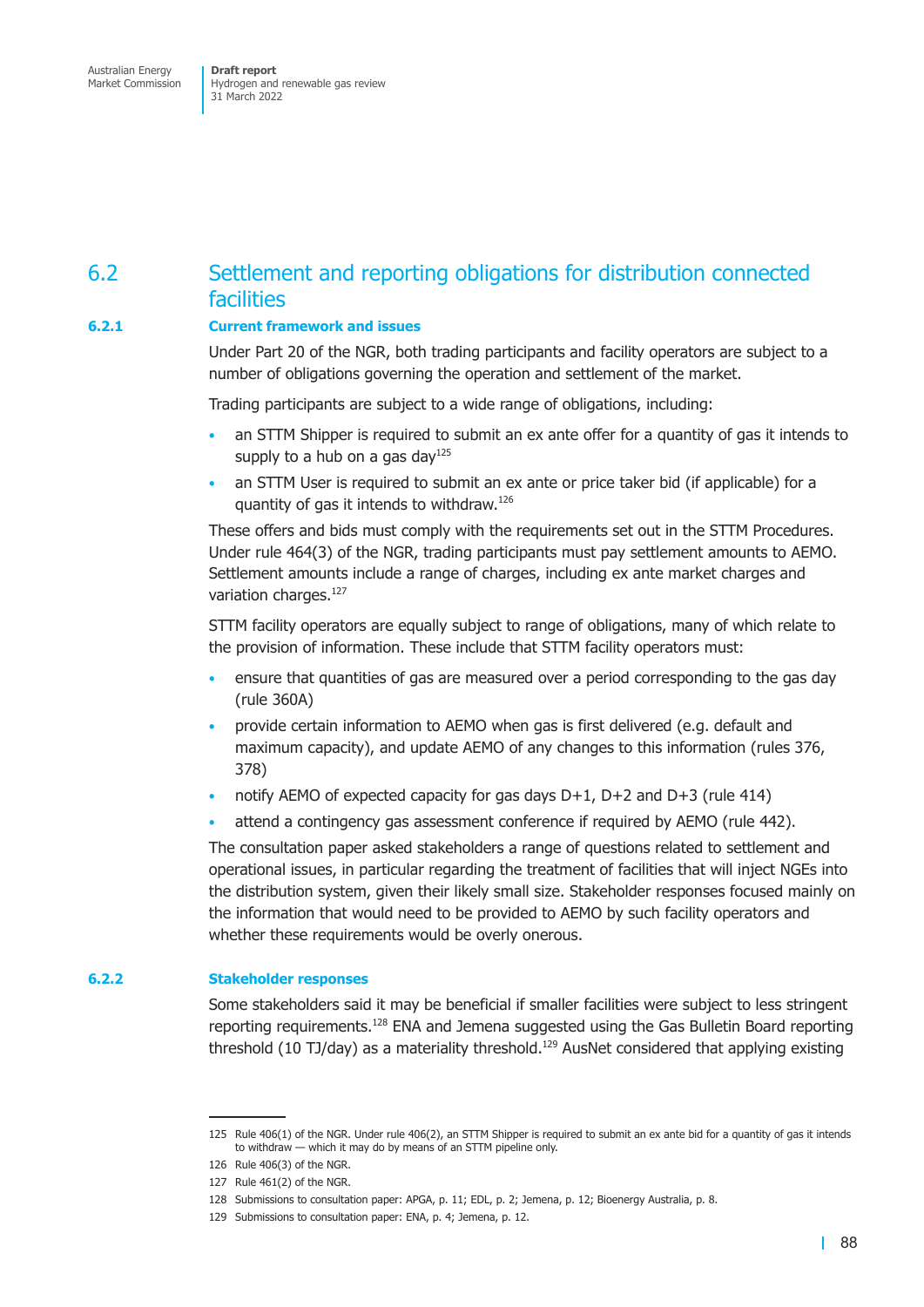reporting requirements to low volume facilities may not be efficient, and that the associated benefits of these requirements must be balanced with the costs.<sup>130</sup>

Some stakeholders suggested that aggregation of facilities might have a role to play in mitigating the impact of reporting requirements on smaller facilities injecting NGEs, and may additionally have benefits for trading participants. For example, according to Jemena, aggregated registration and reporting should be permitted for multiple small facilities under common ownership.131 Origin echoed this view, stating that the Commission should consider aggregation for registration and participation in the STTM:<sup>132</sup>

This could be worthwhile where each single facility is too small to participate in bidding, or if scheduling requirements are too onerous for individual facilities to do so.

#### **6.2.3 Commission analysis**

#### **Facility operator obligations**

Although some stakeholders referred to reporting requirements on facility operators as having the potential to be overly onerous for small facilities to comply with, the only specific obligation that was explicitly identified was the obligation under rule 414 of the NGR to report capacity information for the next three gas days on a daily basis.

The Commission notes that biogas facilities, for example, may be unable to predict and report easily on future short-term capacity on a daily basis, particularly at the beginning of production. More generally, it may be burdensome and relatively costly for small facilities to report on expected capacity with such frequency and the benefits of this information may not be significant given the low market impact of small variations in their capacity forecasts.

However, caution must be applied when relaxing obligations of this nature, since the impact of minor inaccuracies for each facility could still be significant in aggregate across many facilities.

The Commission therefore recommends amending the current obligations under rule 414 of the NGR in two ways:

- Firstly, a facility operator would only be required to provide updated capacity information if it expects there to be a difference in capacity compared to the 'substitute information' that is used by AEMO in the event of any failure to report. Under the STTM Procedures, this is the capacity value last reported on previous gas days (D-2 and D-3), or the facility's default capacity provided under rule 376 of the NGR if there is no recent capacity data.133
- Secondly, any difference in capacity would be subject to a materiality threshold. Any change below this materiality threshold would mean that capacity information would not need to be updated (and AEMO would therefore use the substitute information).

<sup>130</sup> AusNet, submission to consultation paper, p. 4.

<sup>131</sup> Jemena, submission to consultation paper, p. 12.

<sup>132</sup> Origin, submission to consultation paper, p. 4.

<sup>133</sup> See clause 7.1.3C of the STTM Procedures.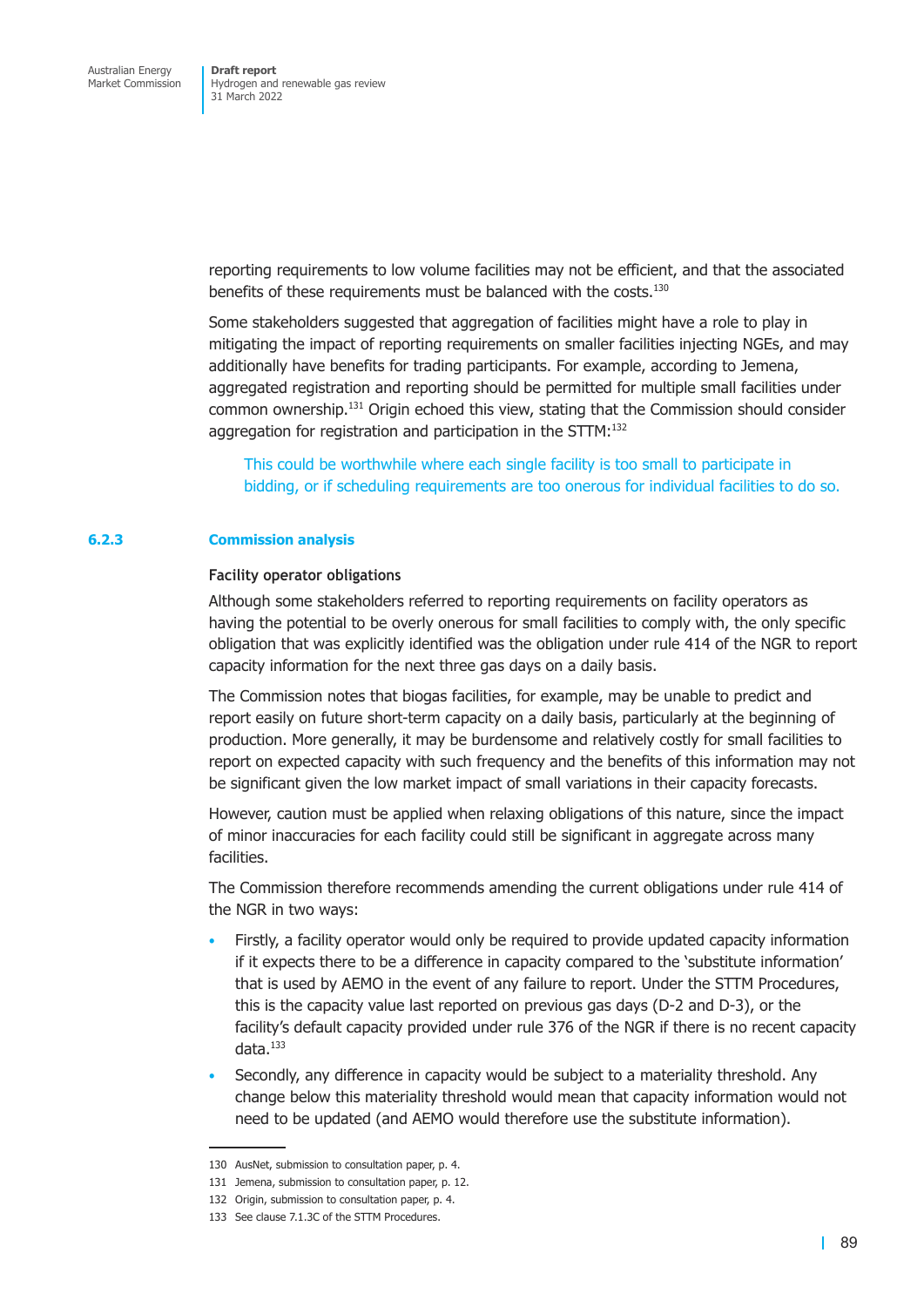Defining a materiality threshold for this purpose is not straightforward. It needs to balance the value to the market of accurate and timely information against the reporting burden for the facility operator. At the same time, any specific value will suffer from a degree of arbitrariness.

The Commission recommends that a 'material difference' should be defined as any value exceeding the greater of 600 GJ and five per cent of the facility's nameplate capacity. These values (600 GJ and five per cent) are already used in rule 463 of the NGR to determine the minimum variation levels which attract non-zero variation charges, and the Commission considers this to be a reasonable indicator of market impact.

This definition would be subject to an additional bound (to cap the level of materiality that would be allowed), as the impacts of even five per cent of the capacity of a very large facility could be significant. The Commission recommends that this additional bound for what would be considered a material change should be 10 TJ, which corresponds to the Bulletin Board reporting threshold.<sup>134</sup>

Among other things, this recommended approach would mean that a facility with a nameplate capacity of less than 600 GJ/day would never be required to report updated capacity information. The threshold would increase above 600 GJ for facilities with a nameplate rating of 12 TJ/day and greater (and would be 10 TJ for facilities with a nameplate rating of 200 TJ/day and greater).

The Commission considers that this approach would, if implemented, be consistent with achieving the NGO as it would reduce the reporting burden for injection facilities, including those injecting other covered gases, which would initially be expected to be relatively small facilities. This should make it easier for these facilities to participate in the STTM and reduce barriers to entry (promoting dynamic efficiency). At the same time, the potential impact on the productive efficiency of the market is minimal since the market impact of small variations in capacity forecasts would be low.

Finally, the Commission understands that there are likely to be minimal (if any) implementation costs for AEMO. This is because its systems already automatically assume future short-term capacities for facilities to be the substitute information outlined in the STTM Procedures if no new information is provided. That is, reported values on previous gas days (D-2 and D-3), or the facility's default capacity provided under rule 376 if no recent capacity data is available.135

<sup>134 &#</sup>x27;Material difference' would therefore be defined in Part 20 as a change that exceeds the greater of A and B, where A is 600 GJ and B is the lesser of five per cent of the nameplate rating of the STTM facility and 10 TJ. This is consistent with the structure adopted in the revised materiality threshold agreed by Energy Ministers' to be used for the reporting of intra-day changes on the Bulletin Board. Energy Ministers, *Measures to Improve Transparency in the Gas Market*, Regulation Impact Statement for Decision, March 2020, p. 120.

<sup>135</sup> See clause 7.1.3C of STTM Procedures.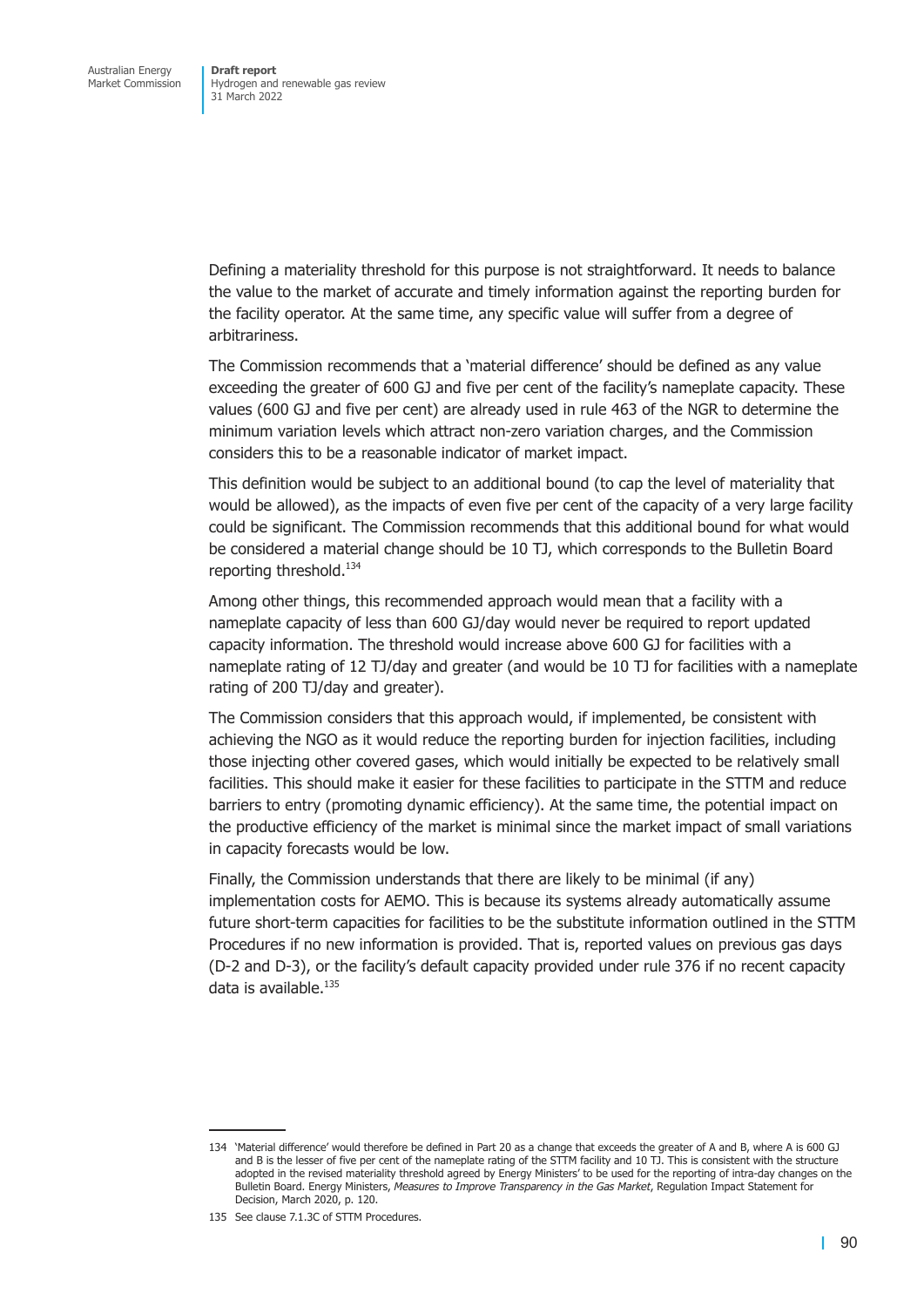## DRAFT RECOMMENDATION 18: MODIFY THE OBLIGATION FOR FACILITY OPERATORS TO PROVIDE EXPECTED CAPACITY INFORMATION

Amend the NGR in order to modify rule 414 by:

- <span id="page-97-0"></span>• specifying that a facility operator is not required to notify AEMO of expected capacity in respect of the following three gas days if there is no 'material difference' between the quantity of gas which the facility operator expects that the facility will be able to deliver to the relevant hub and the substitute information that would be generated, in accordance with the STTM Procedures, by AEMO in the event that the facility operator does not provide this data.
- defining 'material difference' as the magnitude of difference exceeding the greater of A and B, where:
	- a. A is 600 GJ; and
	- b. B is the lesser of 5% of the nameplate rating of the STTM facility (determined in accordance with Part 18) and 10 TJ.

#### **Facility aggregation**

The possibility of aggregating facilities was raised by a number of stakeholders in submissions to the consultation paper and was also discussed by AEMO in its consultation paper on the Procedures.<sup>136</sup>

The Commission considers this approach may have benefits. Firstly, under current arrangements, individual offers would have to be submitted for each facility, so STTM Shippers may need to submit offers for several facilities injecting other covered gases, each of very small quantities. Allowing for offers to be submitted on an aggregated basis would therefore have benefits in terms of administrative simplicity and lower transaction costs.

Secondly, allowing for facilities to be settled on an aggregated basis would enable deviations to be netted automatically within a group of facilities, reducing the need for the shipper to submit market schedule variations to AEMO.

Finally, aggregation may also have some benefits for facility operators. Only having to report a single set of data for an aggregated 'notional facility' as opposed to multiple sets of data for numerous physical facilities may help reduce reporting burdens.

The Commission therefore recommends allowing facility operators to elect to aggregate some, or all, of the STTM injection facilities they operate in an STTM hub. In addition, all the physical facilities being aggregated would need to have the same facility operator and allocation agent. AEMO would then treat the aggregated notional facility as though it were an individual facility for the purposes of Part 20 of the NGR.

<sup>136</sup> AEMO, *Extending the national gas regulatory framework to hydrogen blends & renewable gases*, AEMO consultation paper on the Procedures, October 2021, p. 22.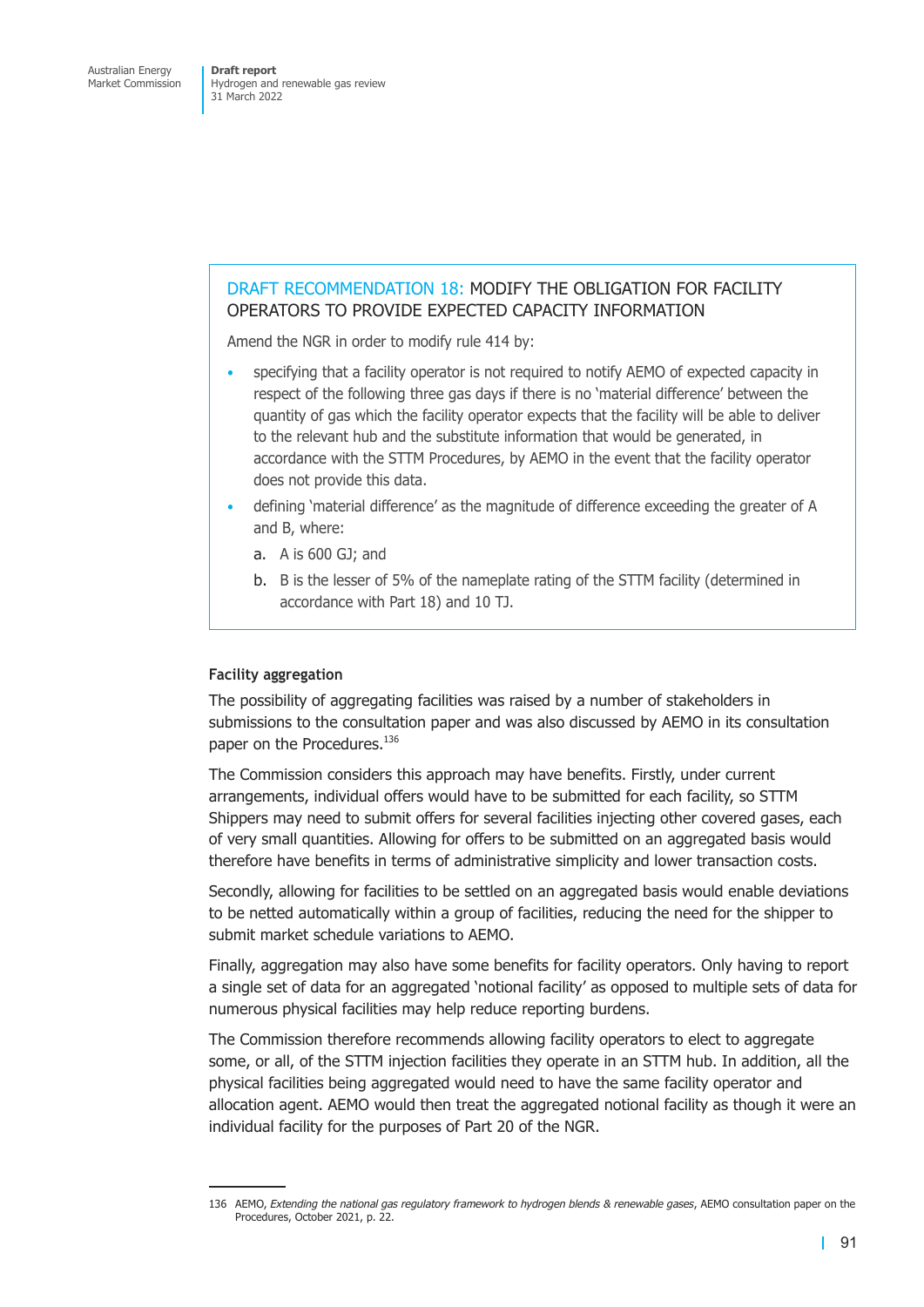There would be no upper or lower size thresholds to the STTM injection facilities being aggregated, and all information reported would be aggregated by the relevant facility operator prior to submission to AEMO. As far as the Commission is aware, AEMO does not require the individual capacity and location of facilities to perform its role in the STTM. The resultant aggregated notional facilities would then be used by shippers when making offers and when being settled by AEMO.

It would not be possible to apply capacity charges and capacity payments at aggregated facilities. However, these charges are normally only relevant to transmission pipelines. Consequently, the capacity of aggregated STTM injection facilities would not be taken into account for the purpose of determining capacity charges or capacity payments.

Overall, this recommendation, if implemented, is expected to offer benefits to shippers and facility operators, while ensuring that AEMO still has sufficient visibility of gas flows. Since the aggregation of facility data would be done outside of AEMO's market systems, little or no changes would be required to AEMO's systems. The Commission considers that this draft recommendation would promote the NGO by enhancing productive efficiency, as well as minimising barriers to entry thereby promoting dynamic efficiency over the longer term.

## DRAFT RECOMMENDATION 19: ALLOW FOR FACILITY AGGREGATION AND SUBMISSION OF OFFERS BY AGGREGATED FACILITY

Amend the NGR to:

- introduce a new rule that:
	- allows a facility operator to apply to AEMO to aggregate any of its STTM injection facilities
	- requires AEMO to approve applications for aggregation if the applicant is the facility operator for all relevant STTM injection facilities, these have a common allocation agent, and any requirements for aggregation in the STTM Procedures have been fulfilled
	- requires AEMO to evaluate applications for aggregation and reply within 20 business days of receipt of the application
	- allows the facility operator to end the aggregation.
- introduce a new rule that:
	- specifies that for the purposes of Part 20, a reference to an STTM injection facility is taken to be a reference to two or more aggregated STTM injection facilities
	- the capacity of an STTM injection facility aggregated is not to be taken into account for the purpose of determining capacity charges or capacity payments.
- amend rule 377(3) to require AEMO to identify which facilities have been aggregated in the list of STTM facilities and STTM distribution systems it maintains.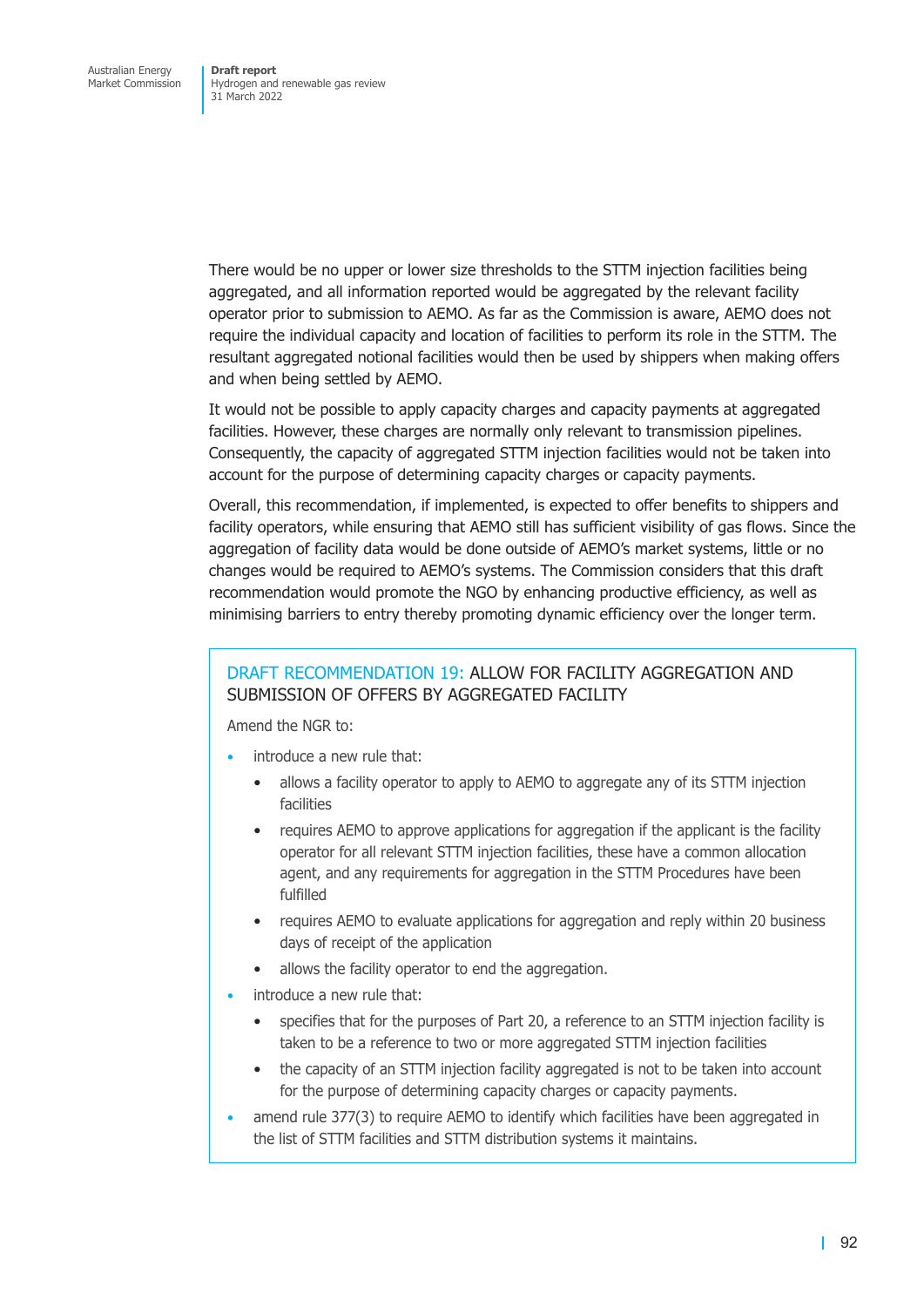Market Commission

Hydrogen and renewable gas review 31 March 2022

## 6.3 Establishment of custody transfer points

#### **6.3.1 Current framework and issues**

As noted in section 6.1.1, in the STTM, gas is traded at CTPs. This means that for a distribution-connected facility to participate in the STTM, a CTP must be established at the point where the facility is connected to the distribution system. CTPs are specified in section 2 of the ST[TM Procedures](#page-88-0), as provided for by rule 135EA(4)(a) of the NGR.

If a new CTP is commissioned (or an old CTP is decommissioned), AEMO must follow the consultation process to amend the STTM Procedures as set out in NGR Part 15B. The ordinary consultation process involves (rule 135EE of the NGR):

- AEMO completing an impact and implementation report.
- AEMO publishing a notice (within 10 days of completing the report) outlining the proposed changes and the impact and implementation report, and inviting registered participants and other interested persons to submit written comments on the proposed changes before at least 20 business days after the date of the notice.
- AEMO then publishing a decision within 20 business days after the closing date for submissions that summarises any comments received and sets out the proposed changes if they have been revised.
- At least 15 business days before the day on which the new procedures are to take effect, AEMO giving notice to participants of, and publishing, the new procedures.

Amending the STTM Procedures through this ordinary consultation process typically takes three months to complete. There is an expedited consultation process (outlined in rule 135EF of the NGR), which is similar to the ordinary consultation process, but which allows AEMO to fix a date for the changes to take effect, and interested parties have a minimum of 15 business days to comment on the proposed changes (as opposed to 20 days).

With the emergence of distribution-connected injection facilities for NGEs, significantly more CTPs may be required. This issue was highlighted in AEMO's consultation paper on the procedures, in which AEMO noted that:<sup>137</sup>

while the procedure change process is relatively straightforward, given NGE facilities are expected to be (relatively) small and there could be numerous facilities connecting to an STTM hub over a short period of time it could be onerous to require multiple consultations to update the STTM Procedures.

AEMO suggested the possibility that a more streamlined approach might be developed, for example where CTPs are specified in an instrument outside of the STTM Procedures, with this document (rather than the entire STTM Procedures) being updated to reflect any change to connections through a more direct consultation process.

<sup>137</sup> AEMO, *Extending the national gas regulatory framework to hydrogen blends & renewable gases*, AEMO consultation paper on the Procedures, October 2021, p. 20.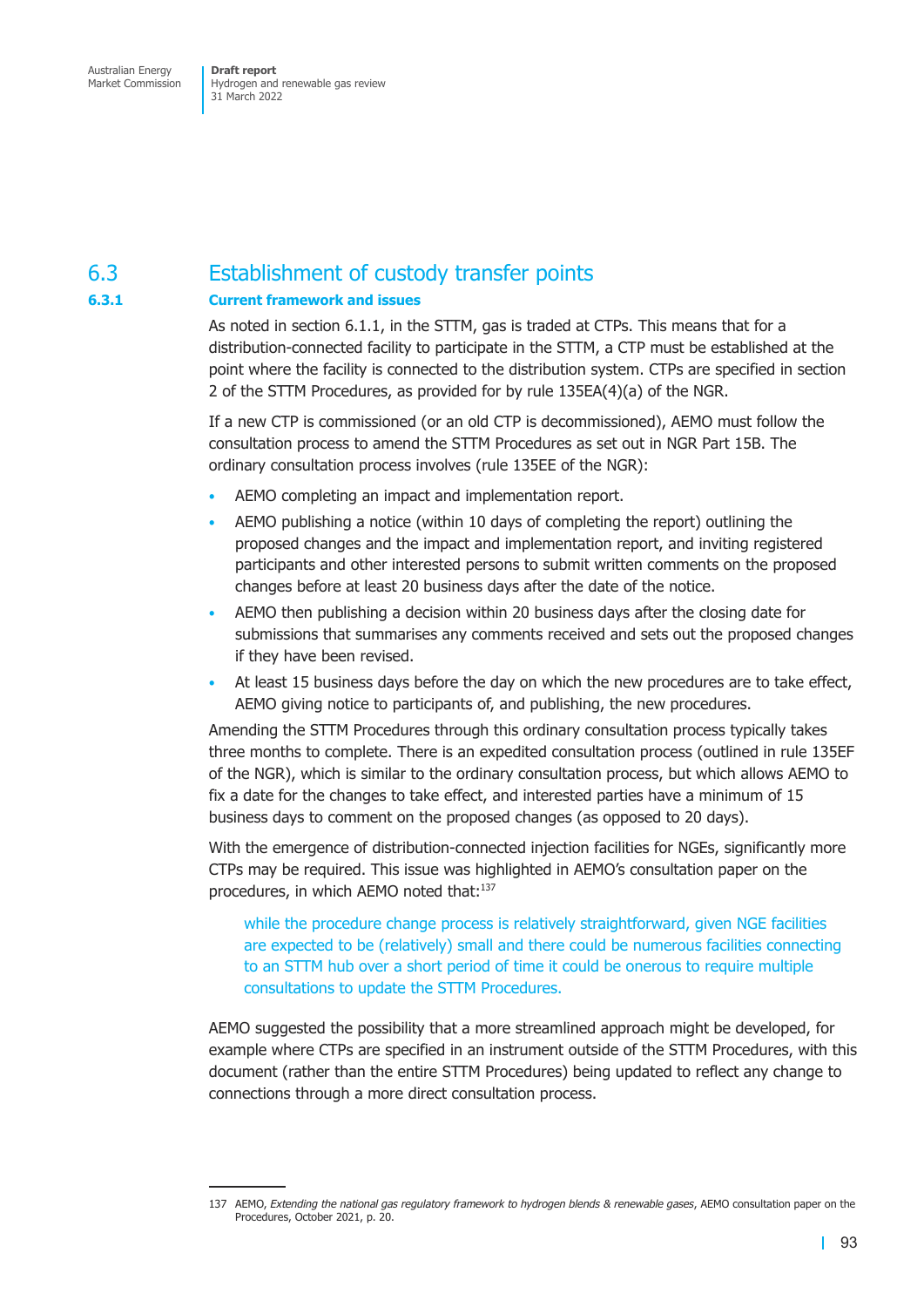Market Commission

Hydrogen and renewable gas review 31 March 2022

#### **6.3.2 Stakeholder responses**

This issue was not raised in submissions to the consultation paper, but has been discussed by AEMC staff with AEMO and Jemena. In AEMO's view, the establishment of a new CTP typically does not raise controversial issues, and AEMO notes that the STTM distribution systems specified in rules 371, 372 and 372A of the NGR, in general, prevent the establishment of CTPs outside of the STTM hubs.

Jemena, AGIG, ENA and Bioenergy Australia all expressed general support for a more streamlined approach in their submissions to AEMO's consultation paper on the procedures.<sup>138</sup> AGIG supported AEMO's suggestion that CTPs should sit in an instrument outside of the STTM Procedures which can be more readily updated than the STTM Procedures.<sup>139</sup> While Jemena suggested that, STTM hub definitions should sit in a separate document which only requires agreement from the relevant network operator, with a 30 business day notice period of an update being appropriate.<sup>140</sup>

#### **6.3.3 Commission analysis**

There have been two consultation processes conducted by AEMO in relation to CTP definitions (for which the notice of the decision can be publicly accessed).<sup>141</sup> Both of these related to the Newcastle Gas Storage Facility. Jemena, as the relevant distributor, made a brief submission to one of these two consultations; no other submissions were received. Considering the nature of the issue, the Commission considers it unlikely that any party other than the distributor in question would provide the type of technical feedback that would be relevant.

In addition, the current process risks being unduly onerous, or even unworkable, if AEMO is required to undertake multiple consultations over a short period. This suggests that a more streamlined process for the commissioning (and decommissioning) of CTPs would be beneficial.

However, relying on the expedited process for amending the STTM Procedures under rule 135EF of the NGR would not address these concerns, since an impact and implementation report would still need to be published and interested persons would need to have the opportunity to comment on the proposed changes for at least three weeks.

To better address the issues, the Commission recommendation to streamline the process is to remove the requirements in rules 371, 372 and 372A of the NGR for the CTPs relevant to each hub to be defined in the STTM Procedures. AEMO would instead be required to maintain a register of CTPs.

Where AEMO proposes to update the register to include a new CTP (or to remove an existing CTP), it will be required to provide a notification to the market and invite feedback from the

<sup>138</sup> Submissions to AEMO consultation paper: AGIG, p. 6; Bioenergy Australia, p. 3; ENA, p. 4; Jemena, p. 5.

<sup>139</sup> AGIG, submission to AEMO consultation paper, p. 6.

<sup>140</sup> Jemena, submission to AEMO consultation paper, p. 5.

<sup>141</sup> https://aemo.com.au/consultations/current-and-closed-consultations/sttm-iir-14-003-addition-of-hexham-ctp-and-mos-validation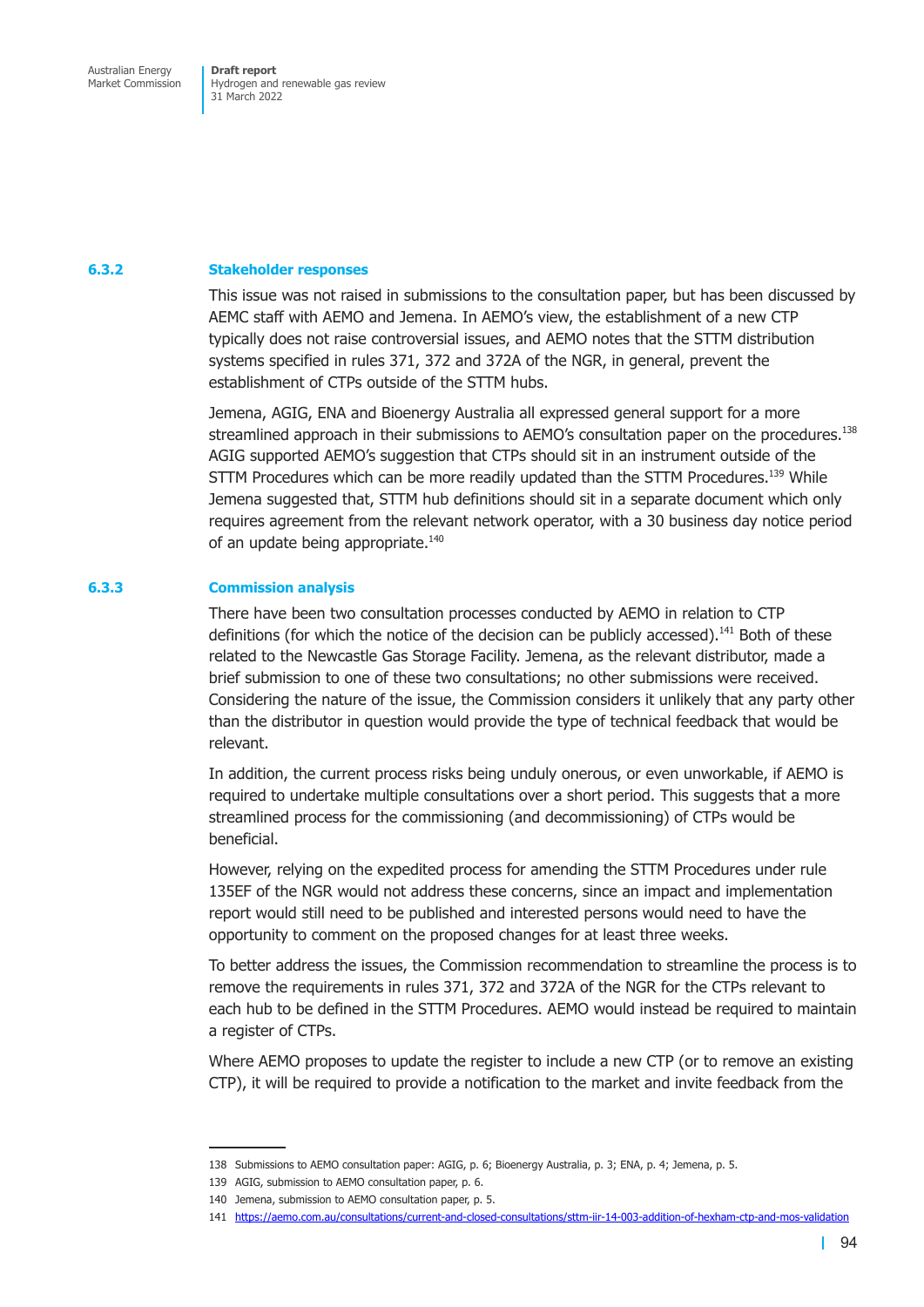relevant distributor. The Commission considers that a notification period of 20 business days would be sufficient to gain this feedback.

As highlighted by AEMO, the NGR (rules 371, 372 and 372A) already set outs the distribution systems covered by each hub. Rules 371 and 372 of the NGR limit the CTPs that can be created for the Adelaide and Sydney hubs to those that are connected to the specified distribution systems.

Uniquely, the Brisbane hub includes CTPs where gas passes straight from a transmission pipeline (the Roma Brisbane Pipeline) to an end-user directly connected to that transmission pipeline. These CTPs are currently specified in clause 2.3 of the STTM Procedures and are not limited by the NGR. The Commission's recommended approach in this instance involves stipulating in rule 372A that further CTPs not connected to the specified STTM distribution systems can only be added with the consent of the facility operator at that CTP (as well as the service provider for the STTM pipeline). This would appropriately govern AEMO's ability to add CTPs not connected to STTM distribution systems.

The recommendation to remove the definition of the CTPs from the STTM Procedures would remove the requirement to use the procedure change process for each change to the list of CTPs, which has the potential to become unduly onerous while adding little value. The Commission considers that a notification process would still enable participants to be informed of market changes in an administratively efficient way while allowing any relevant feedback to be provided to AEMO by distributors.

Overall, the Commission considers that, if implemented, the recommended process would be fit-for-purpose and likely reduce AEMO's administration costs, particularly if multiple new facilities injecting other covered gases are established over a similar time frame. For these reasons, the Commission considers it would be consistent with the NGO.

## DRAFT RECOMMENDATION 20: STREAMLINE THE PROCESS FOR ESTABLISHING NEW CTPS

Amend the NGR to:

- specify in rule 135EA(4) that the STTM Procedures may deal with the arrangements for determining proposals for CTPs to be included in or removed from a hub
- introduce a new rule in Part 20 that requires AEMO to specify the CTPs comprised in each hub in a register maintained by AEMO under the STTM Procedures. The CTP for a facility from which gas is injected into an STTM distribution system must be included in the relevant hub. The STTM Procedures must set out the arrangements for AEMO to determine changes to CTPs for a hub, which must:
	- specify the time frame and process for AEMO to consider and determine a proposal, which must include notice to the relevant STTM distributor and must allow 20 business days for the STTM distributor to respond
	- require AEMO to publish notice of its determination on the proposal.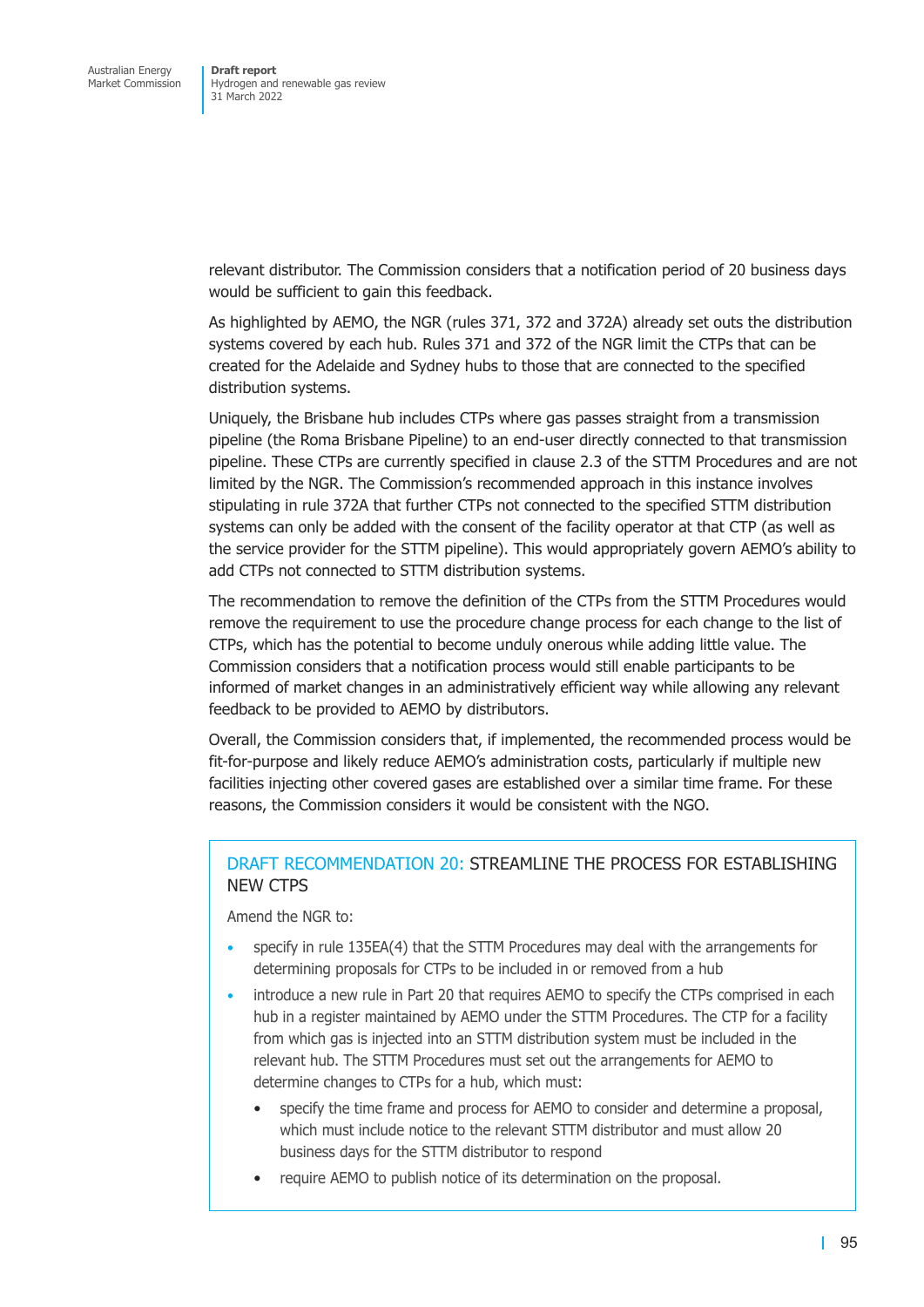- amend rules 371, 372 and 372A to refer to the CTP register instead of the STTM Procedures
- amend rule 372A to specify that additional CTPs not connected to one of the STTM distribution systems specified in that rule can only be added with the consent of the STTM facility operator and the service provider of the STTM pipeline at the CTP.

## 6.4 Matched allocation mechanism

#### **6.4.1 Current framework and issues**

Unaccounted for gas (UAFG) refers to gas supplied into the gas pipeline or system that is unaccounted for in deliveries from the pipeline or system. It is calculated as the difference between the measured quantity of gas entering the system (receipts) and metered gas withdrawals (deliveries). The underlying causes for UAFG arise from gas measurement and calculation errors and physical losses.

The arrangements for managing UAFG in the STTM vary between each hub:

- in the Adelaide and Sydney STTM hubs, distributors are responsible for supplying UAFG
- in the Brisbane STTM hub, the local retailer is responsible for supplying UAFG, with the costs of this recovered from the relevant distributor.

However, the arrangements in Adelaide and Sydney are not identical. Notably, in Sydney, use is made of the matched allocation mechanism under which gas purchased by the distributor to offset UAFG can be excluded from the operation of the STTM.<sup>142</sup>

'Matched allocation agreement' is defined by Part 20 of the NGR as:

… an agreement between Jemena, one or more STTM pipeline operators and one or more STTM Shippers providing for the matched allocation of quantities of natural gas purchased by Jemena to meet the operational requirements for its STTM distribution system at the Sydney hub.

Accordingly, a matched allocation agreement must involve the operator of an STTM pipeline, which is defined as a transmission pipeline connected to the STTM. This means that an arrangement involving Jemena purchasing renewable gas to meet part of its UAFG needs from a facility injecting at the distribution level would not fall within the definition of matched allocation agreement.

Initial trials of other covered gases are likely to involve only very small volumes, within the levels of UAFG. The consultation paper noted that, where UAFG is provided by distributors, one way to accommodate the introduction of such trials could involve amending the arrangements for UAFG. The consultation paper asked stakeholders:

<sup>142</sup> Rule 500A of the NGR.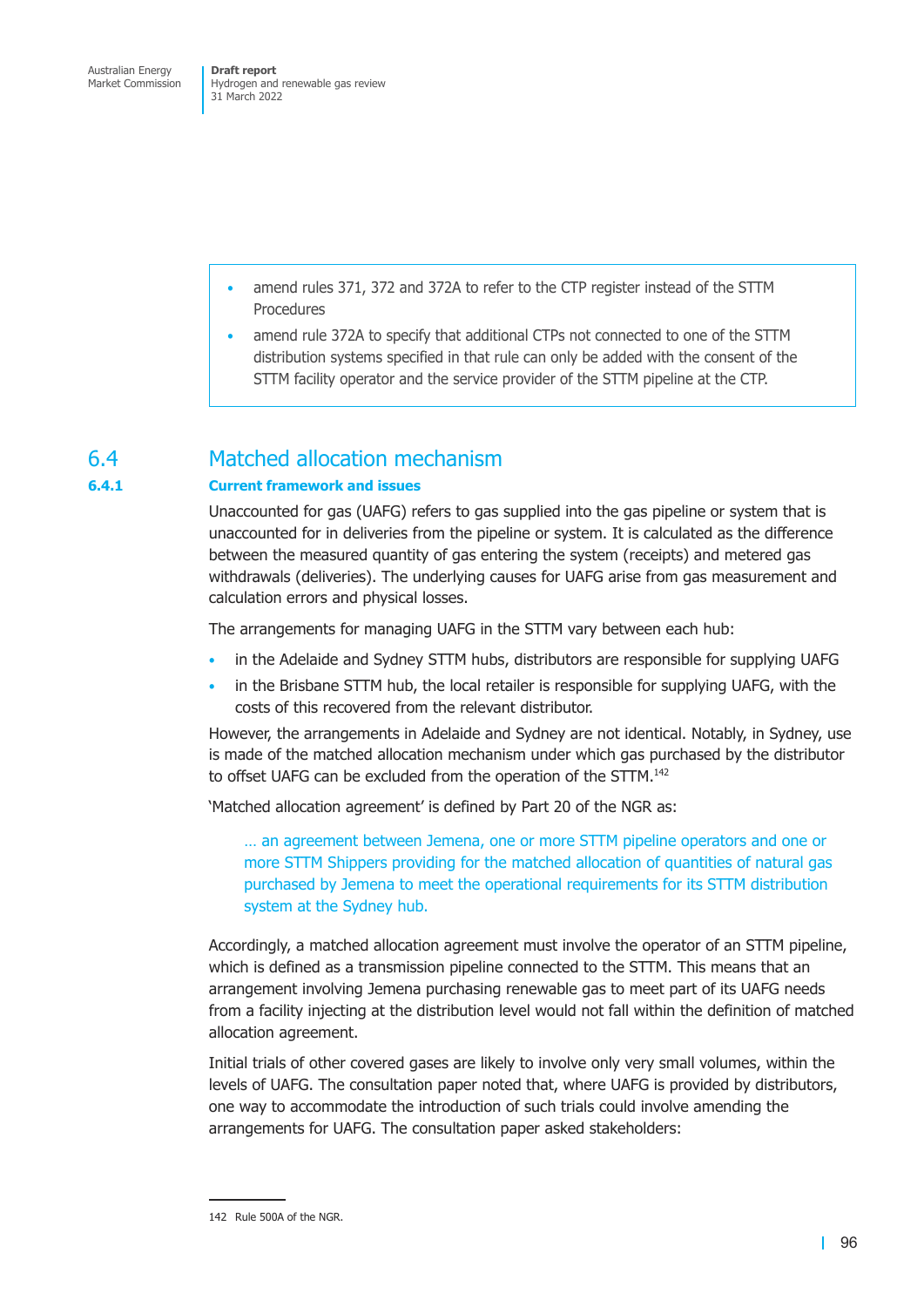Australian Energy Market Commission

**Draft report**  Hydrogen and renewable gas review 31 March 2022

- whether initial trials involving the injection of NGEs into the distribution system should be accommodated by amending jurisdictional arrangements for UAFG
- specifically whether the matched allocation mechanism in Sydney should be amended to allow injections of NGEs to be excluded from the operation of the STTM.

#### **6.4.2 Stakeholder responses**

Some stakeholders suggested that allowing distributors to provide UAFG from their own operations or to procure this directly would help facilitate trials of NGEs.143 AGIG suggested that this would represent a relatively simple mechanism that would allow distributors to decarbonise the gas they transport.<sup>144</sup>

With regard to the matched allocation mechanism in the Sydney hub specifically, AGIG agreed that the issues identified in the consultation paper would need to be resolved.<sup>145</sup> Jemena, who is the Sydney distribution system service provider, also supported broadening the operation of the matched allocation mechanism in the Sydney hub to apply to UAFG purchases from distribution-connected facilities.146

Other stakeholders cautioned against long-term reliance on the use of UAFG arrangements as a means of sourcing renewable gas or gas blends. AusNet suggested that such an approach should not be seen as a substitute for the full inclusion of renewable gas into regulated gas networks.147 PIAC suggested that strong incentives should be implemented to transparently identify, monitor and reduce UAFG to ensure emissions are minimised and excess costs to consumers removed. For PIAC:<sup>148</sup>

linking UAFG to NGE injection trials may create a perverse incentive to not be transparent in accurately identifying UAFG or working to reduce it.

#### **6.4.3 Commission analysis**

By definition in Part 20 of the NGR, a 'matched allocation agreement' — an arrangement unique to the Sydney STTM hub, allowing Jemena to procure UAFG outside of the market must involve an STTM pipeline operator. This means that Jemena purchasing renewable gas from a distribution-connected facility, such as its Malabar biogas facility, would not currently fall within the definition of matched allocation agreement.

In general, the Commission considers that all distribution-connected facilities should participate in the STTM, whether their injections are intended to provide UAFG or not. All gas supplied should be done so through the market to facilitate dispatch of the least-cost mix of gas supply. This would also promote transparency of gas flows and avoid any barriers to

<sup>143</sup> Submissions to consultation paper: AGIG, p. 13; Alinta Energy, p. 7; APGA, p. 10; Bioenergy Australia, p. 8; Jemena, p. 13.

<sup>144</sup> AGIG, submission to consultation paper, p. 13.

<sup>145</sup> AGIG, submission to consultation paper, p. 13.

<sup>146</sup> Jemena, submission to consultation paper, p. 13.

<sup>147</sup> AusNet, submission to consultation paper, pp. 4, 9.

<sup>148</sup> PIAC, submission to consultation paper, p. 8.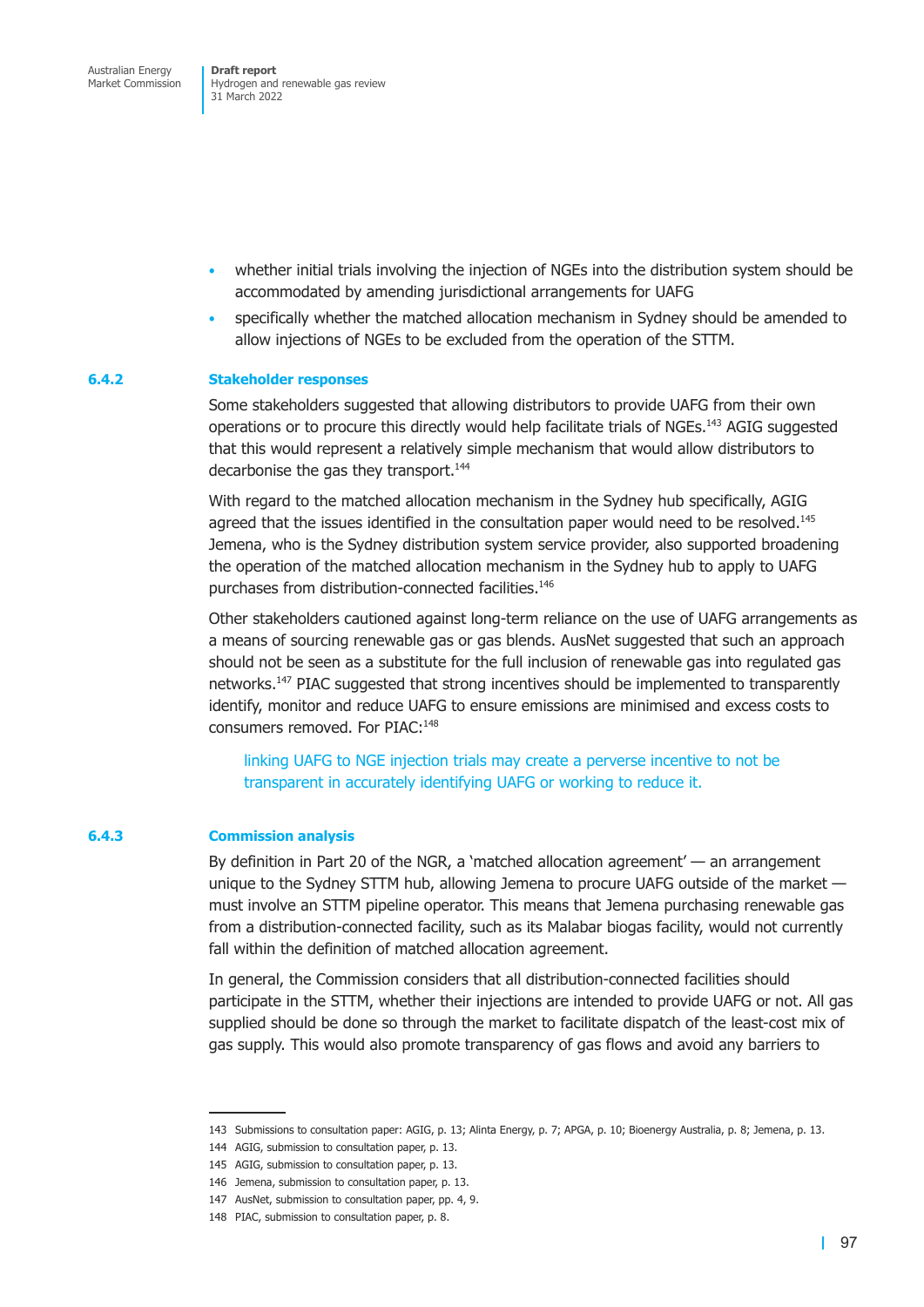entry or exit that would result from injection facilities transitioning into and out of the STTM as they moved away from supplying UAFG to the relevant distributor and vice versa.

In addition, the Commission notes that were the matched allocation mechanism to be expanded in Sydney, to allow injections of covered gases from distribution-connected facilities to be excluded from the operation of the STTM, this would raise whether the approach should also be permitted in the other STTM hubs (where gas to meet UAFG is currently procured by either retailers or distributors from volumes traded through the market). The Commission has considered this and concluded that the current UAFG approaches in Adelaide and Brisbane are consistent with its general view that the market should be used to manage UAFG. It does not consider that excluding injections of covered gases from distributionconnected injection facilities from the operation of the STTM would enhance the NGO.

For these reasons, the Commission recommends that the matched allocation arrangement in Sydney not be extended to cover distribution-connected facilities, and that no changes should therefore be made to the NGR to this effect. The Commission acknowledges that the implication of this decision is that Jemena will have two processes for purchasing UAFG in the Sydney STTM: the matched allocation mechanism for natural gas supplied from STTM pipelines and participation in the STTM (or purchase from an STTM User) for distribution injections (of any type of covered gas). Nevertheless, to the extent that there may be a cost to Jemena as a result, the Commission does not consider that other market participants or gas consumers should also incur a cost.

## 6.5 Gas quality specification and responsibility for gas quality

#### **6.5.1 Current framework and issues**

Part 20 of the NGR defines the 'gas quality specification' in the STTM as:

(a) the gas quality specification contained in Australian Standard AS 4564 – 2005, Specification for general purpose natural gas (as amended or replaced from time to time); and

(b) any additional gas quality specifications contained in the applicable access arrangement for an STTM distribution system at that hub.

Further, rule 418(3) of the NGR provides that:

each STTM Shipper must ensure that natural gas supplied by it to a hub complies with the gas quality specification for that hub, unless otherwise agreed in writing by the relevant STTM distributor or specifically authorised under a law of the relevant adoptive jurisdiction.

In the STTM, gas quality is managed contractually including through distributors' access arrangements and reference service agreements.

The consultation paper asked stakeholders whether:

Part 20 of the NGR should be amended to clarify that AS 4564 – 2005 can be augmented or replaced to accommodate blending in certain parts of STTM distribution systems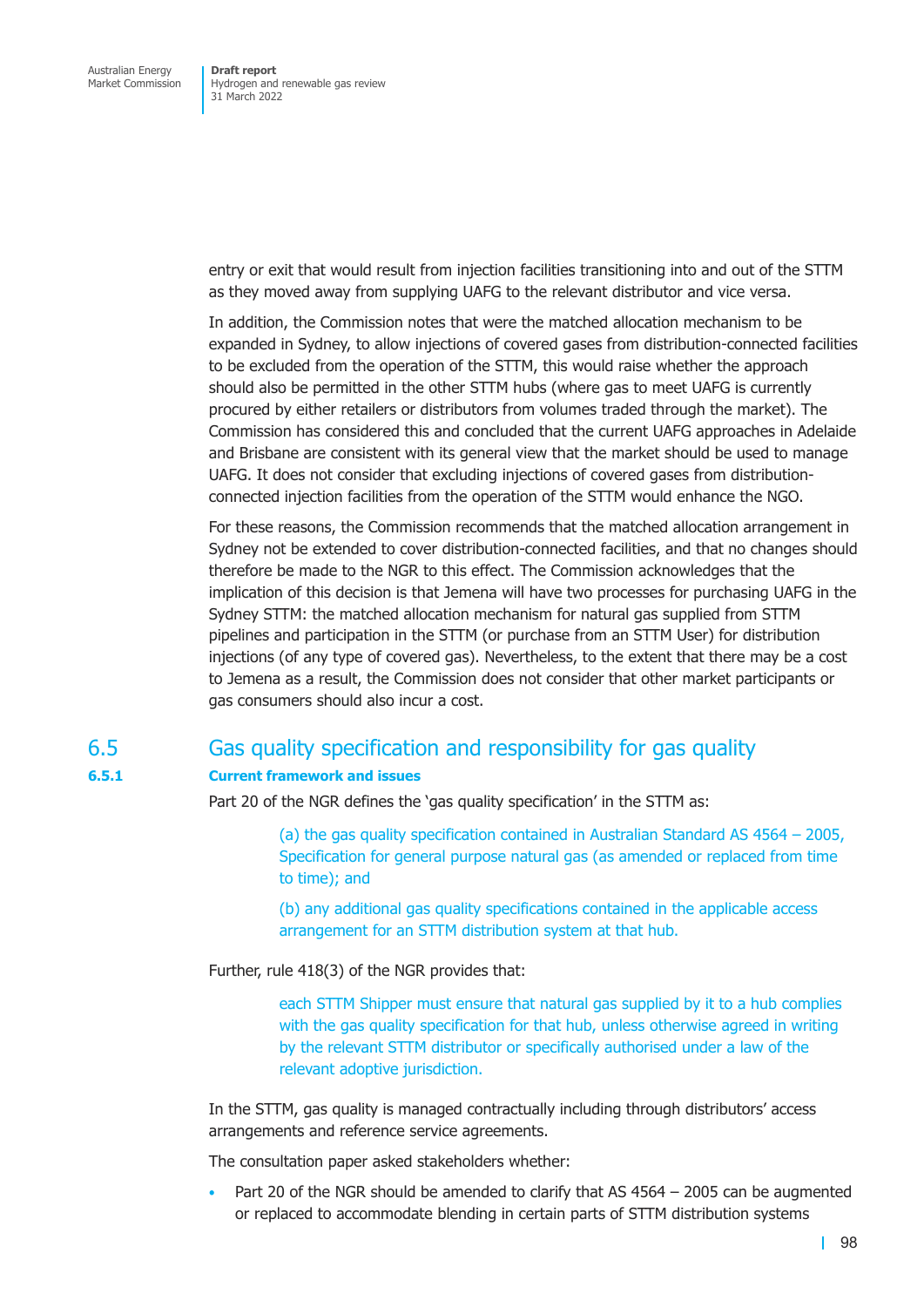Australian Energy Market Commission

**Draft report**  Hydrogen and renewable gas review 31 March 2022

• changes are required on the responsibility for ensuring compliance with the gas specification is assigned under the NGR if blending occurs in distribution systems.

#### **6.5.2 Stakeholder responses**

Many stakeholders stated that it would be helpful to clarify in Part 20 of the NGR that AS 4564 –2005 can be augmented or replaced to accommodate blending in certain parts of STTM distribution systems.<sup>149</sup> APGA suggested that the replacement or augmentation of the gas quality specification should only be permitted if this aligns with the guidance of the relevant jurisdictional safety regulator.<sup>150</sup> While AGL supported amending the NGR, it was concerned that the gas standard should not be a fluid standard but, rather should be firm to ensure that customers are supplied with a known specification of gas.<sup>151</sup>

There was, however, some divergence of views in relation to who should be responsible for ensuring compliance with the gas quality specification as mixtures of different types of covered gas move through the network. According to Energy Australia, the party injecting gas into the distribution system should be responsible for compliance with the gas specification, not the shipper of the gas (as stipulated in rule 418(3) of the NGR and reflected in reference service agreements) which has contractual agreements with gas producers to ensure compliance.<sup>152</sup>

In contrast, APA stated that the current framework should not be changed — shippers should continue to be responsible for managing gas quality through contractual arrangements.<sup>153</sup> APA did suggest, however, that operating agreements will need to be established to manage blending limits as gas molecules move through the system.

#### **6.5.3 Commission analysis**

#### **Gas quality specification**

The Commission understands that, initially at least, any hydrogen blending is likely to be undertaken within the envelope permitted by Australian Standard AS 4564–2005 and that blends of this nature will therefore comply with the existing STTM gas quality specification. However, consistent with many stakeholder submissions, the Commission considers that it would be beneficial to provide a clearer mechanism for the establishment of alternative gas specifications than is currently the case in order to allow for the full range of covered gases that may need to be provided for over time.

The current definition of 'gas quality specification' in Part 20 of the NGR comprises two limbs — firstly, "the gas quality specification contained in Australian Standard AS 4564 – 2005, Specification for general purpose natural gas …" and secondly, "any additional gas quality specifications contained in the applicable access arrangement for an STTM distribution

<sup>149</sup> See, for example: Submissions to consultation paper: AGIG, p. 11; APGA, p. 11; AGL, p. 10; Alinta, p. 8; Bioenergy Australia, p. 9.

<sup>150</sup> APGA, submission to consultation paper, p. 11.

<sup>151</sup> AGL, submission to consultation paper, p. 10.

<sup>152</sup> Energy Australia, submission to consultation paper, p. 5.

<sup>153</sup> APA, submission to consultation paper, pp. 12-13.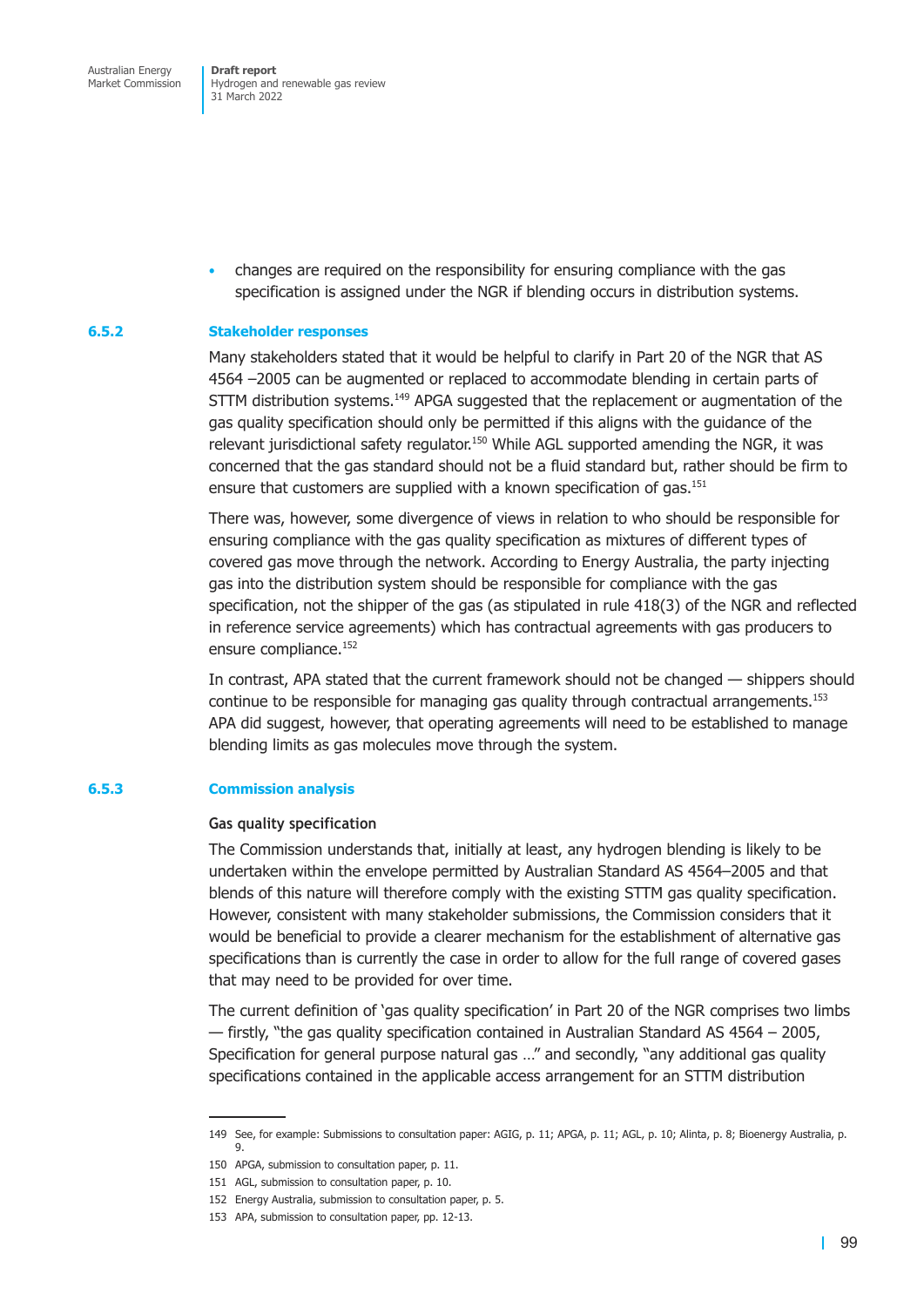system at that hub". This rule allows a distributor to supplement AS 4564-2005 but does not allow a gas quality specification inconsistent with it. Direct injections of hydrogen, for example, could not therefore be allowed for by an additional gas quality specification, as they would not also be compliant with AS 4564 – 2005.

This issue could be resolved by expressly allowing distributors (at the request of a facility operator) to make agreements permitting the injection of gas that does not comply with the standard gas quality specification (that is, AS 4564 – 2005 and any additional gas quality specifications) at a CTP and outlining the quality standard with which such gas must comply. Such an agreement would include the distributor, facility operator proposing to inject gas that does not comply with the standard gas quality specification, and each STTM Shipper proposing to supply gas to the CTP.

To support the continued safe operation of facilities, a distributor would not be permitted to enter into an agreement outlining such an alternative gas quality specification unless it was satisfied that the injection of gas in accordance with the agreement was consistent with any applicable pipeline safety duty or pipeline service standard (each as defined in the NGL).

The Commission notes that STTM Shippers would not be in breach of rule 418(3) of the NGR for injecting other covered gases (or other gases falling outside of the gas quality specification) if this was agreed with the relevant distributor or specifically authorised under jurisdictional legislation. However, this rule should not be relied on to accommodate the injection of other covered gases into the STTM for two reasons:

- Firstly, it is preferable for there to be an explicit mechanism by which distributors can establish an alternative gas quality standard, with which relevant STTM Shippers must then comply. This provides for a more effective compliance framework and will better allow distributors to meet their obligations in relation to gas quality and safety.
- Secondly, expressly allowing distributors to make agreements permitting the injection at specific CTPs of gas that is not compliant with the standard gas quality specification is likely to make it more transparent to prospective market participants that the injection of other covered gases is not prohibited, as compared to the use of the existing mechanism under rule 418(3) of the NGR.

For these reasons, the Commission considers that the draft recommendation set out below will allow for injections of other covered gases to be more efficiently integrated into the STTM. This approach, if implemented, would be expected to reduce barriers to entry and would support the discharge of distributors' responsibilities in relation to the quality and safety of gas (that is, of all covered gases).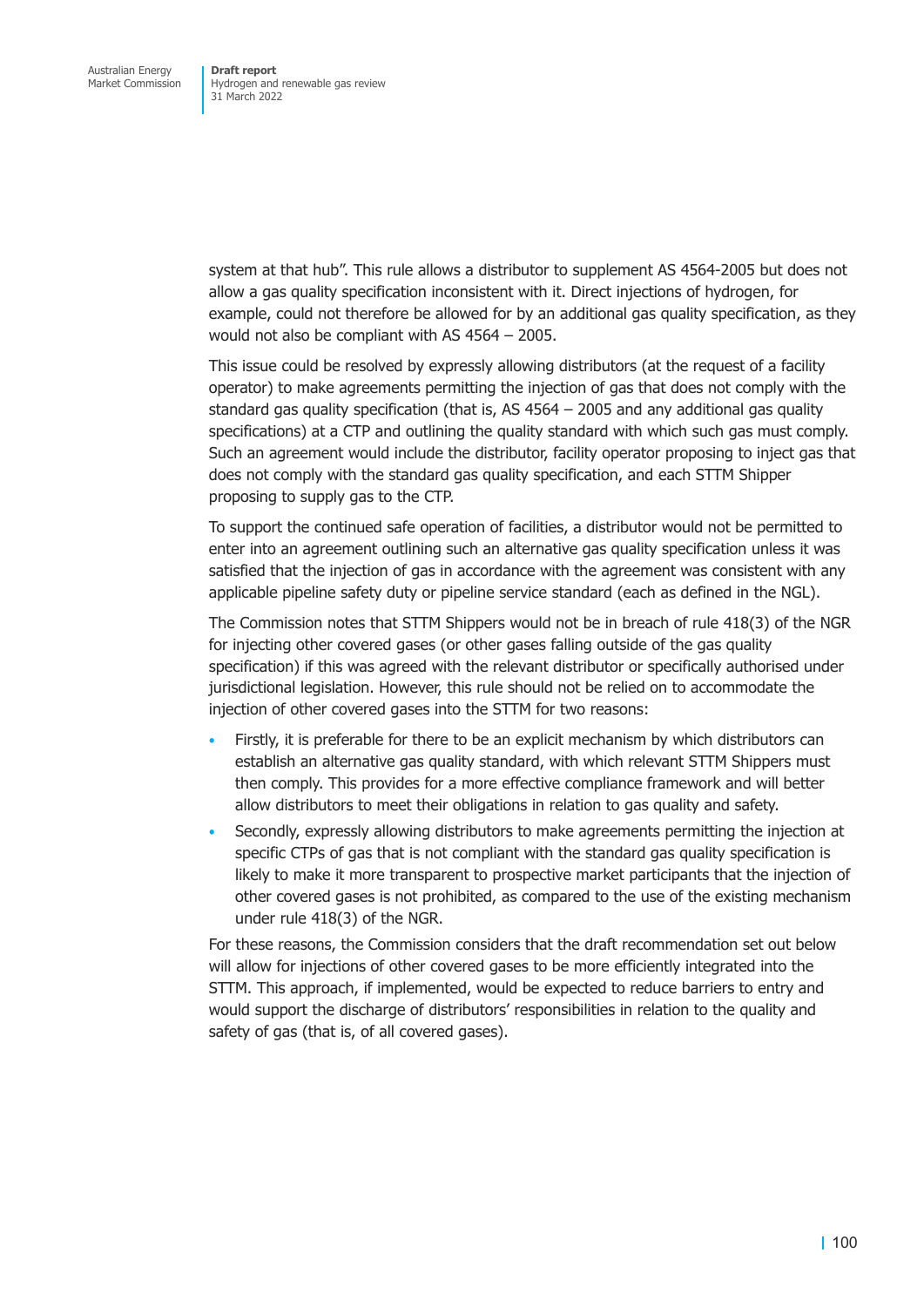## DRAFT RECOMMENDATION 21: ALLOW DISTRIBUTORS TO AGREE TO AN ALTERNATIVE GAS QUALITY SPECIFICATION AT A CTP

Amend the NGR to:

- introduce the definition of 'standard gas quality specification' for a hub to reflect the current definition of 'gas quality specification'
- introduce a new rule that:
	- allows the relevant distributor (at the request of a facility operator of an STTM injection facility connected at a CTP) to enter into a written agreement that:
		- (a) provides for the injection at a CTP of gas that does not comply with the standard gas quality specification; and
		- (b) sets out the quality standard with which that gas must comply.
- specifies that such an agreement must include the distributor, operator proposing to inject the gas, and each STTM Shipper proposing to supply gas to the CTP
- states that a distributor must not approve such an agreement unless it is satisfied that the injection of gas is consistent with any applicable pipeline safety duty or pipeline service standard (each as defined in the NGL)
- allows the distributor to revoke the agreement if it is breached, or the distributor is satisfied that the injection of the gas is no longer consistent with any applicable pipeline safety duty or pipeline service standard
- modify the definition of 'gas quality specification' to:
	- clarify that this relates to a CTP
	- means the standard gas quality specification or the alternative gas quality standard approved by the distributor in accordance with the above new rule.
- modify rule 418(3) such that shippers must ensure that gas supplied to a CTP (rather than a hub) complies with the gas quality specification for that CTP.

#### **Responsibility for gas quality**

As noted above, stakeholder views vary with regard to the responsibility for ensuring gas supplied is within specification. It has been noted that this obligation currently falls to shippers.

The Commission has no evidence to suggest that there are issues associated with the current contractual approach to managing gas quality in the STTM. Nor does it appear that there would be an issue, when injecting or blending other covered gases, in ensuring that gas remains within specification that could not similarly be managed contractually between all relevant parties (that is, injection facilities, shippers, and distributors). However, if an entity other than the STTM Shipper was allocated primary responsibility, this could create unwarranted complexity.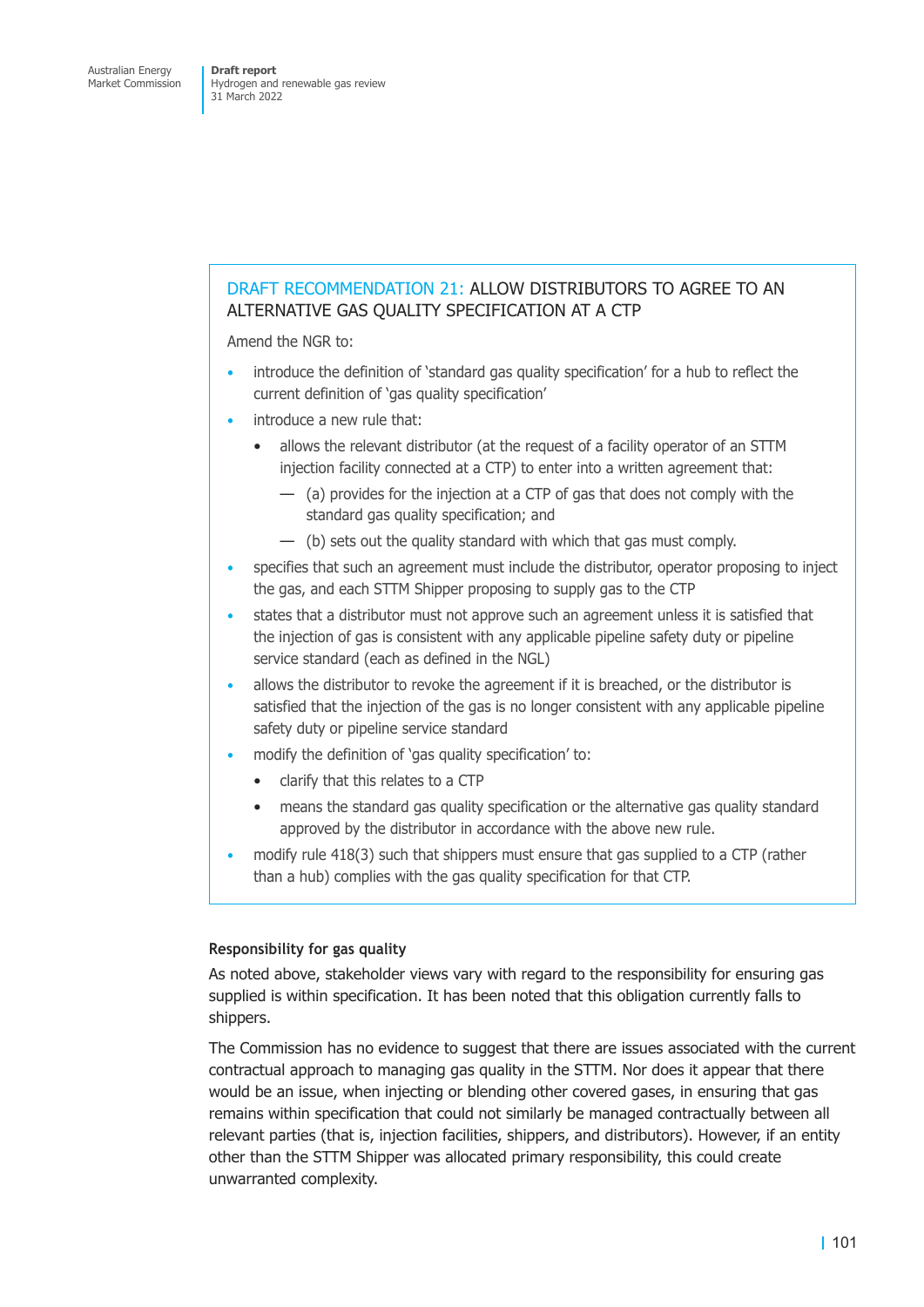Following on from the above draft recommendation in relation to the establishment of alternative gas quality specifications, the Commission recommends that rule 418(3) of the NGR be amended such that STTM Shippers would be responsible for ensuring gas supplied to a particular CTP (rather than the STTM hub generally) complies with the gas quality specification for that CTP, unless specifically authorised under jurisdictional legislation.

Notwithstanding this amendment, overall the Commission considers that responsibility for ensuring compliance with the gas quality specification should continue to rest with STTM Shippers as currently provided under rule 418(3) of the NGR. Maintaining the existing approach of using contractual arrangements between shippers and injecting facilities for managing gas quality avoids introducing additional complexity and associated implementation costs. As a result, the Commission is satisfied that this approach is consistent with achieving the NGO.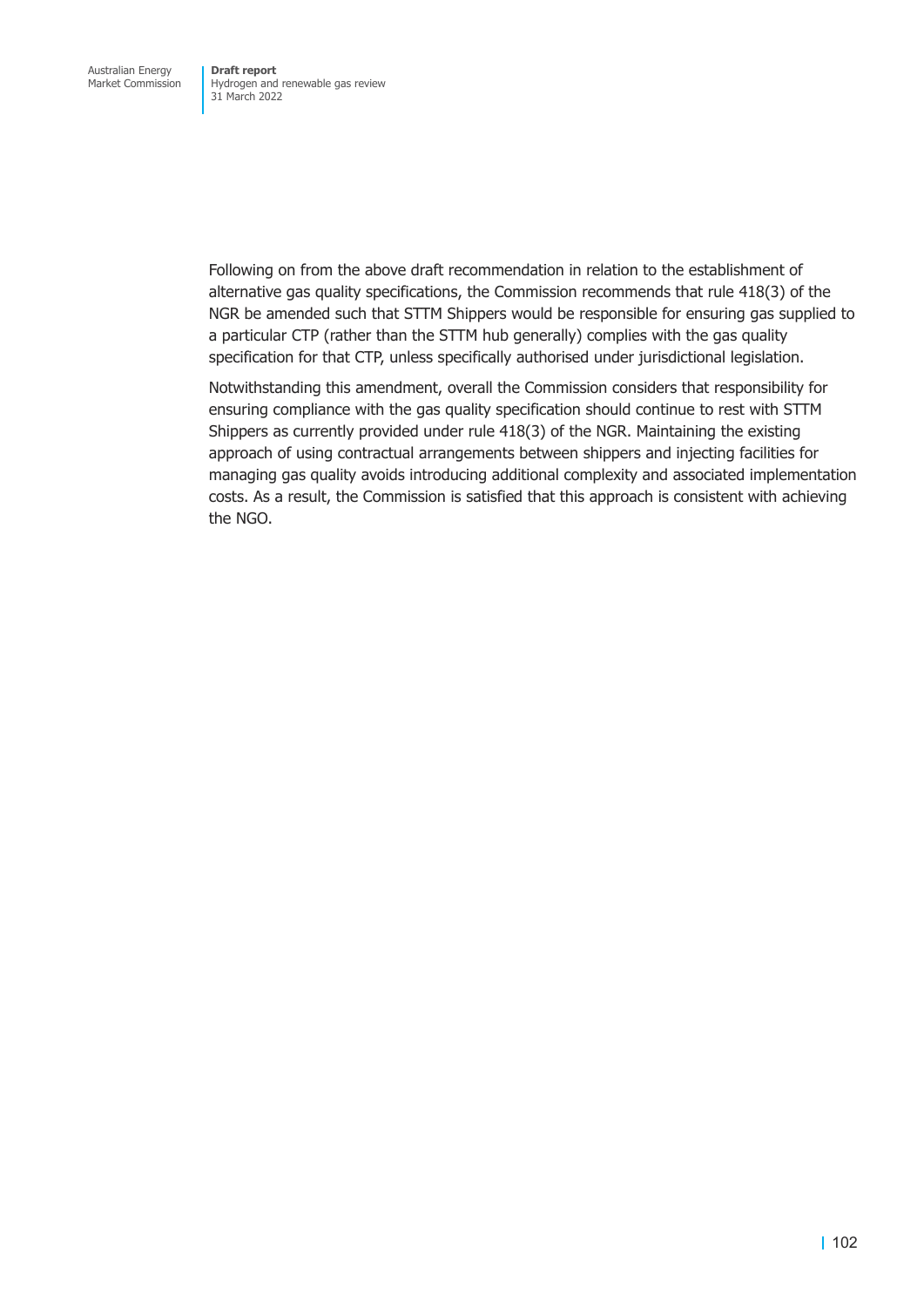Market Commission

Hydrogen and renewable gas review 31 March 2022

# 7 DECLARED WHOLESALE GAS MARKET

### BOX 5: SUMMARY OF CHAPTER

This chapter covers the Declared Wholesale Gas Market (DWGM), a facilitated market for wholesale gas and gas transportation in Victoria.

In the consultation paper the Commission raised a number of issues regarding the facilitated markets, including the DWGM. These issues were in relation to registration, UAFG arrangements, settlement and allocation, metering and heating values, gas specification and management of blending constraints.

All the issues related to the settlement of distribution connected facilities in the DWGM, including registration, settlement, metering, gas specification and blending constraints, are being addressed through the Commission's consideration of the DWGM distribution connected facilities rule change request.

The issue of heating values, and the need for more granular heating values to be determined in Victoria for use in settling non-daily metered customers in the presence of hydrogen blends, is specific to the review. This issue is discussed further in the regulated retail markets chapter (chapter 8) of this draft report.

Where issues fall outside the scope of the rule change, or are not addressed in other sections of the review as noted above, they are addressed in this chapter.

The cha[pter examin](#page-120-0)es two issues:

- whether changes should be made to UAFG arrangements to accommodate initial trials involving the injection of NGEs
- the treatment of parts of Declared Distribution Systems (DDSs) that are connected to non-Declared Transmission System (DTS) pipelines with respect to the introduction of NGEs.

In making recommendations in relation to these issues, the Commission has sought to promote efficiency and minimise implementation costs.

The key recommendations made in this chapter are to:

- make no changes to the UAFG arrangements in the DWGM
- review arrangements for the regional gas distribution systems that are not connected to the DTS, in relation to heating values, gas quality, metering, competition and pricing principles, as and when renewable gas projects are considered for development in these distribution systems.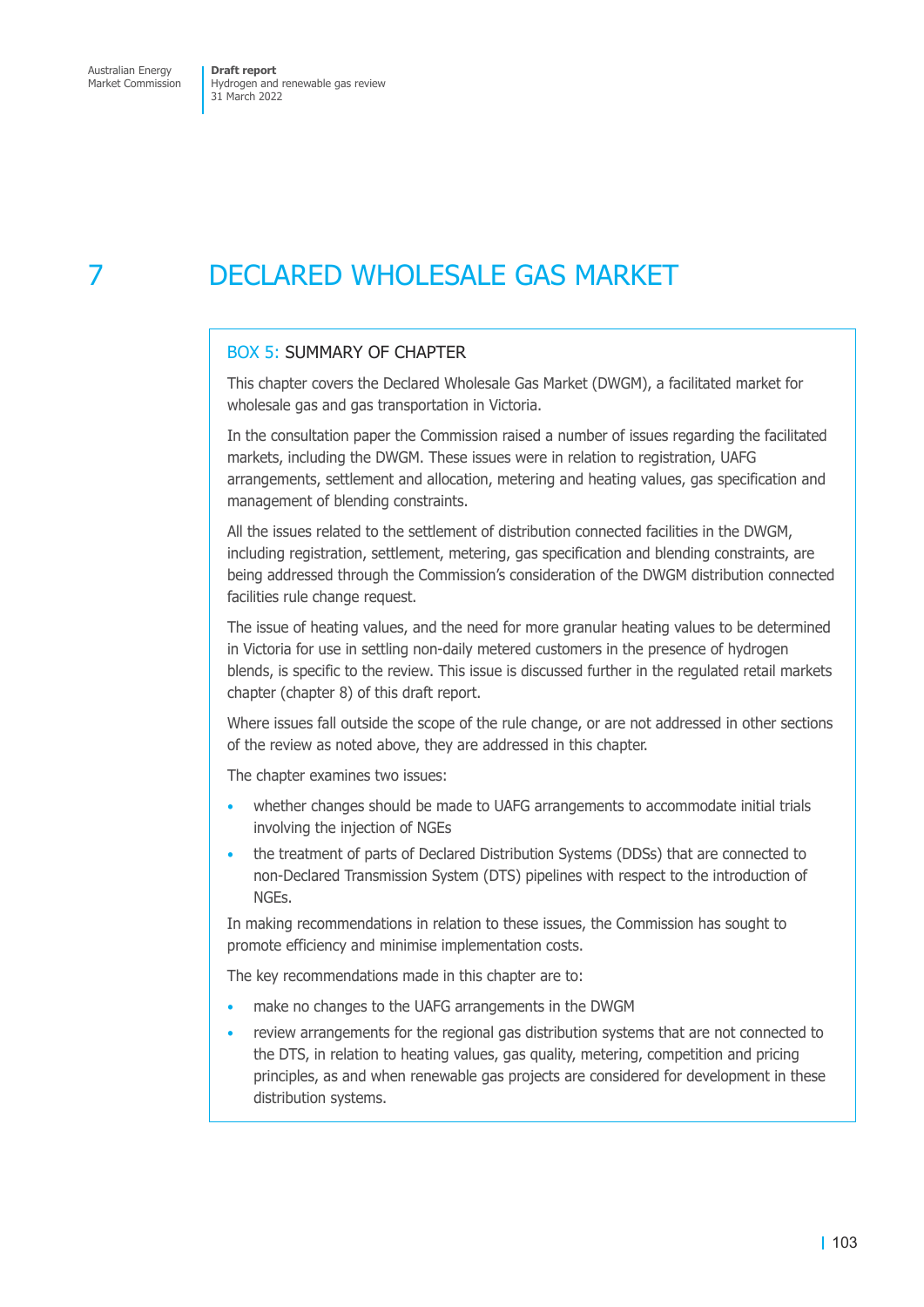The Victorian Declared Wholesale Gas Market (DWGM) is a wholesale gas market that operates on an intra-day basis and uses participant injection and withdrawal bids to manage supply, demand and linepack on the Declared Transmission System (DTS) in Victoria. The DWGM is a regulated market and participation in it is mandatory.

In contrast to the STTM — where gas is traded at the intersection of transmission pipelines and distribution systems — the Victorian DWGM encompasses the entire DTS. The DTS is subject to an open access regime (referred to as market carriage), instead of the contract carriage arrangements used elsewhere in Australia. Under this model, the pipeline owner makes its pipeline available to AEMO, with access to it being allocated in line with market (the DWGM) outcomes. As a result, AEMO operates the DTS.

From an operational perspective, the physical characteristics of the DTS (specifically, that it is essentially a meshed network, the amount of gas it can store is relatively small such that it cannot be relied upon to manage significant deviations between demand and supply) mean it must be closely managed by AEMO to ensure that gas flows in the manner required and system integrity and safety is maintained.

For more information on the background of the DWGM and how it relates to this review see the consultation paper, Chapter 5 'Facilitated gas markets'.<sup>154</sup>

This chapter sets out the key issues that were consulted on in relation to the DWGM, provides a summary of stakeholder submissions and outlines how these issues are being progressed:

- Section 7.1 gives an overview of the issues raised in the consultation paper and explains the interactions between these issues and both the broader review and the DWGM distribution connected facilities rule change process
- [Section 7.2](#page-110-0) focuses specifically on issues associated with UAFG
- Section 7.3 discusses the treatment of Declared Distribution Systems (DDSs) in Victoria that are connected to transmission pipelines other than the DTS with respect to the [introduction](#page-113-0) of NGEs.

Co[nsequential c](#page-115-0)hanges to the NGR that are relevant to the DWGM are set out in appendix E. This includes the amendment of the term 'gas' as defined in Part 19 to comprise 'covered gas and processable gas'.

# 7.1 Overview of issues raised in the consultation paper

#### **7.1.1 Current framework and issues**

<span id="page-110-0"></span>A key difference between the STTM and DWGM is that the STTM market design provides for injections directly into distribution systems. In contrast, the DWGM does not, providing only for the scheduling of injections at system injection points on the DTS.

<sup>154</sup> AEMC, *Review into extending the regulatory frameworks to hydrogen and renewable gases*, consultation paper, 21 October 2021, p. 27.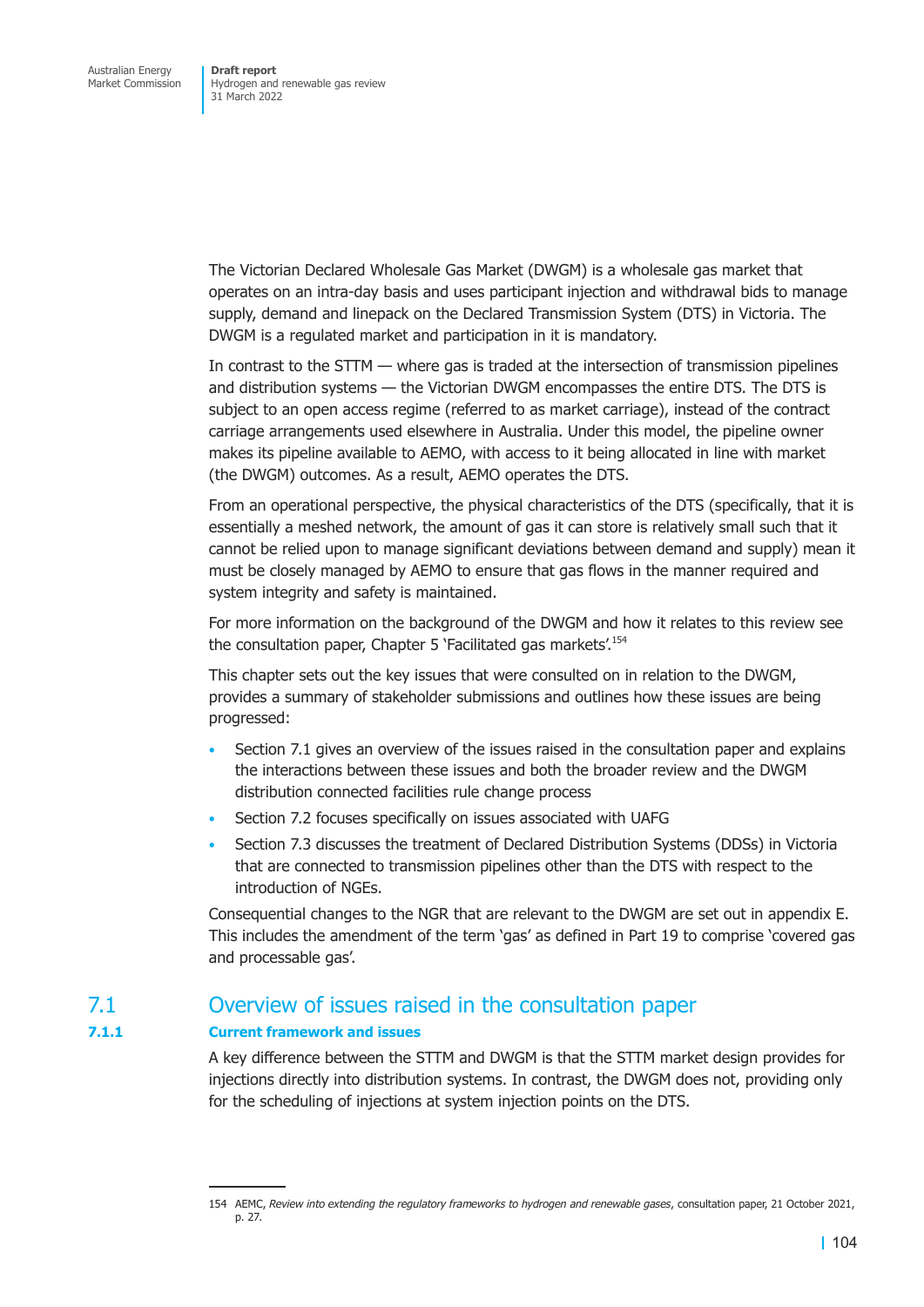This led the Victorian Minister for Energy, Environment and Climate Change to submit the *DWGM distribution connected facilities* rule change request.155 The Commission initiated the rule change process with a consultation paper published concurrently with the consultation paper for this review.156

Many of the issues highlighted for consultation in the review consultation paper related to how gas (of whatever type) injected by facilities connected at the distribution level should be traded in the DWGM and to the operational implications of gas being directly injected into distribution systems. There was consequently a degree of overlap between the issues consulted on through the review and those being addressed through the rule change process.

The full range of issues included in the review consultation paper was:

- registration categories required for distribution-connected facilities injecting renewable gases into the facilitated markets
- how distribution-connected facilities should be settled within the facilitated gas markets, including if they are exempted from registration
- whether jurisdictional arrangements for UAFG should be amended to accommodate the injection of NGEs into the distribution system
- whether the NGR should be amended to give AEMO (or another party) the ability to directly determine the gas specification on distribution systems
- who should be responsible for ensuring that the creation of NGE blends remains consistent with the gas specification and whether AEMO should have operational control over the distribution system to manage blending constraints
- whether amendments are required to the NGR to facilitate the determination of more granular heating values for use in settling non-daily metered customers.

An overview of stakeholder responses to the issues raised in the review consultation paper is provided in the following section, except for those views relating to UAFG. Section 7.1.3 explains that each of these issues is being progressed by the DWGM rule change. Issues relating to UAFG are covered separately in section 7.2.

#### **7.1.2 Stakeholder responses**

#### **Registration categories**

Most stakeholder submissions regarding registration categories were made in relation to facilitated markets generally, with comments applying to both the DWGM and the STTM. As summarised in the STTM chapter (see section 6.1.2), there was a mix of views, with some stakeholders suggesting that new registration categories may be required or that some smaller facilities should be exempt from registration.

<sup>155</sup> Victorian Minister for Energy, Environment and Climate Change, DWGM distribution connected facilities, rule change request

<sup>156</sup> AEMC, *DWGM distribution connected facilities*, consultation paper, 21 October 2021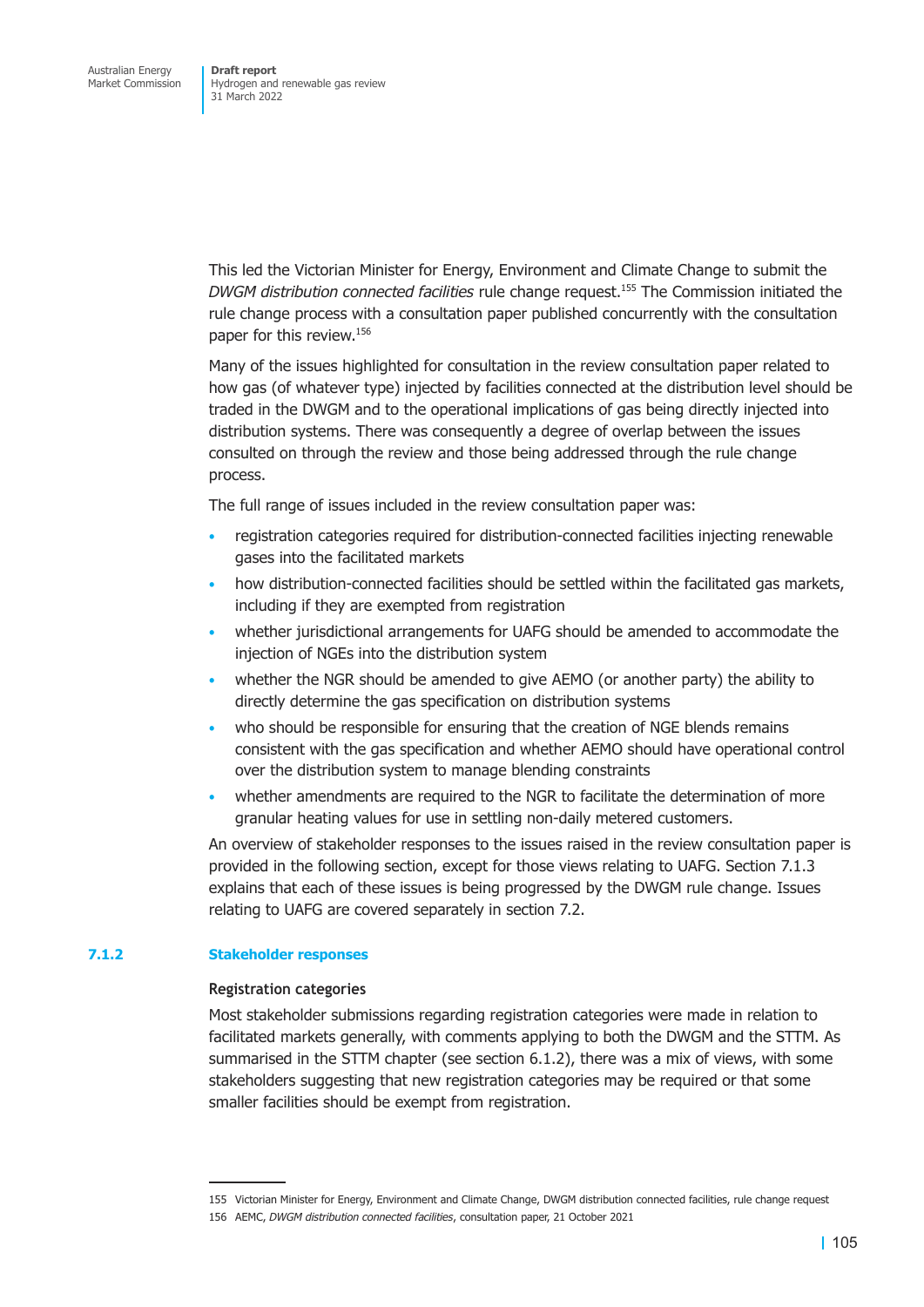In contrast, other stakeholders considered existing registration categories to be fit-forpurpose or that they could be expanded to accommodate facilities involved in the creation of NGEs. In particular, APA suggested that distribution-connected facilities should be treated consistently with production facilities connected at the transmission level.<sup>157</sup>

#### **Settlement of distribution-connected facilities**

Stakeholders generally considered that distribution-connected facilities should be accounted for in settlement. Alinta Energy stated that if the penetration of blend processing facilities reaches a non-trivial scale, excluding them from settlement would be inefficient and not provide appropriate signals for investment or pricing and settlement in the market.<sup>158</sup> Further, according to AGL, an issue that needs to be resolved is how facilities injecting renewable gases or hydrogen should be treated in the operational and market schedules of the DWGM, including impacts on prices.<sup>159</sup>

#### **Gas specification, gas quality management and blending constraints**

AGIG and Bioenergy Australia stated that Part 19 of the NGR should be amended to clarify how the gas specification for the DDS should be governed.<sup>160</sup> AGIG and Engie suggested that AEMO may be best placed to manage gas quality at the DDS level and therefore manage blending constraints.161 Conversely, APGA did not support AEMO taking these roles, but did not provide reasons for this.<sup>162</sup>

### **Heating values**

AGIG and APGA suggested that no amendments to the NGR are required to facilitate the determination of more granular heating values.<sup>163</sup> In contrast, AGL and AusNet both considered that amendments to the NGR were required but did not provide further details.<sup>164</sup>

#### **7.1.3 Commission analysis**

As noted, given that the majority of the issues identified in the review consultation paper related in some way to the fact that the DWGM market design does not currently accommodate injections directly into the distribution system, there was a large degree of overlap between the issues outlined and those being considered by the DWGM distribution connected facilities rule change process.

The Commission is now satisfied that all the issues related to registration categories and the settlement of distribution-connected facilities are being addressed through its consideration of the DWGM distribution connected facilities rule change request. That is to say, if the market framework is updated to allow for distributed-connected injection facilities in the

<sup>157</sup> APA, submission to consultation paper, p. 20.

<sup>158</sup> Alinta Energy, submission to consultation paper, p. 7.

<sup>159</sup> AGL, submission to consultation paper, p. 8.

<sup>160</sup> Submissions to consultation paper: AGIG, p. 5; Bioenergy Australia, p. 9.

<sup>161</sup> Engie, submission to consultation paper, p. 10.

<sup>162</sup> APGA, submission to consultation paper, p. 11.

<sup>163</sup> Submissions to consultation paper: APGA, p. 11; AGIG, p. 11.

<sup>164</sup> Submissions to consultation paper: AGL, p. 9; Ausnet, p. 10.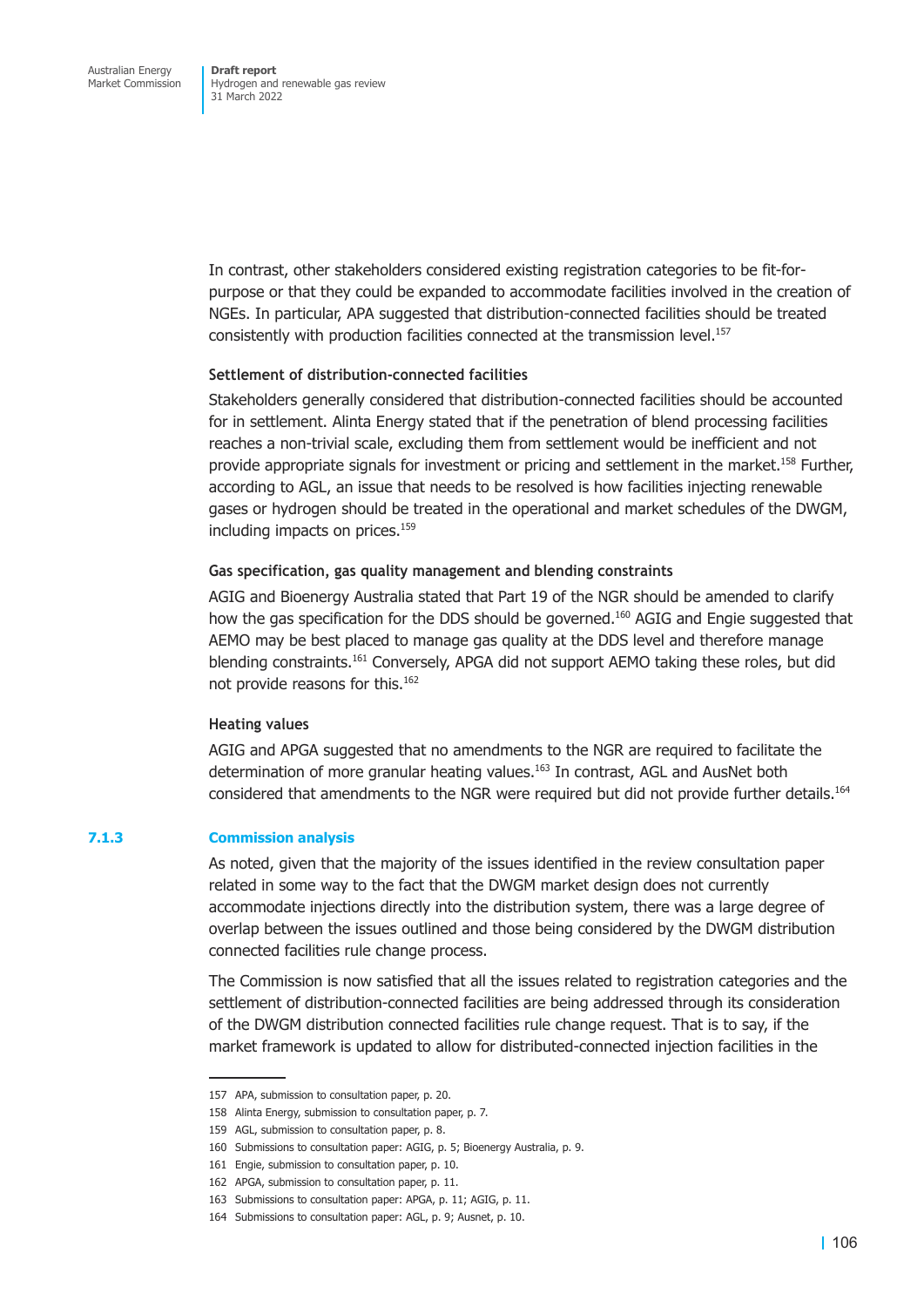manner set out in the draft rule determination, and the draft rule published with it, no further amendments will be required to accommodate other covered gases (such as renewable gas or hydrogen blends) in respect of direct injection into a DDS.

Although gas specification is an issue that might be expected to have particular relevance for the review and less so for the rule change, the changes that the Commission has identified as required on this issue are part of the rule change process. The Commission is satisfied that no further changes need to be made to accommodate other covered gases through this review.

The issue of heating values, and the need to for more granular heating values to be determined in Victoria for use in settling non-daily metered customers in the presence of hydrogen blends, is specific to the review. This issue is discussed further in the regulated retail markets chapter (section 8.2) of this draft report. This is because Part 19 of the NGR, which relates to the DWGM, does not place any restriction on the use of multiple heating values in the settlement of non-daily metered customers (as opposed to the single state-wide value that is currently [used\), and s](#page-124-0)o no changes to this part of the rules are required.

The Commission also notes that in response to a request from the Victorian Minister, 165 AEMO has commenced with the implementation of a zonal approach to determining gas heating values in Victoria. AEMO will undertake a joint consultation with the Essential Services Commission (ESC) to amend relevant Market procedures as a well as the Gas Distribution Code of Practice. Formal consultation on the amendments to the Market Procedures is expected to commence in May 2022.<sup>166</sup>

Issues related to UAFG are a matter for the review rather than the rule change process. These are discussed in detail in the following section.

# 7.2 Unaccounted for gas

### **7.2.1 Current framework and issues**

<span id="page-113-0"></span>In the DWGM, in addition to gas for customer consumption, retailers are required to purchase sufficient gas to cover forecast UAFG. Under rule 235(8) of the NGR, market participants' withdrawals are adjusted using a fixed UAFG benchmark factor to account for the impact of UAFG.

The assignment of UAFG benchmarks for this purpose is determined by the Essential Services Commission (ESC) and is outlined in the ESC's *Gas Distribution System Code*.

AEMO is required by rule 317(1) of the NGR to make *Distribution UAFG Procedures* that require it to calculate UAFG in a DDS and to determine reconciliation payments between retailers and distributors. This annual reconciliation of forecast against actual UAFG administered by AEMO results in payments to each distributor by retailers if the actual UAFG

<sup>165</sup> https://aemo.com.au/-/media/files/initiatives/renewable-gas-blending-in-vic/letter-to-mr-westerman—-request-to-implementzonal-heating-values.pdf?la=en

<sup>166</sup> AEMO, Renewable Gas Blending in Victoria - Gas Heating Values. https://aemo.com.au/initiatives/trials-and-initiatives/renewablegas-blending-in-victoria.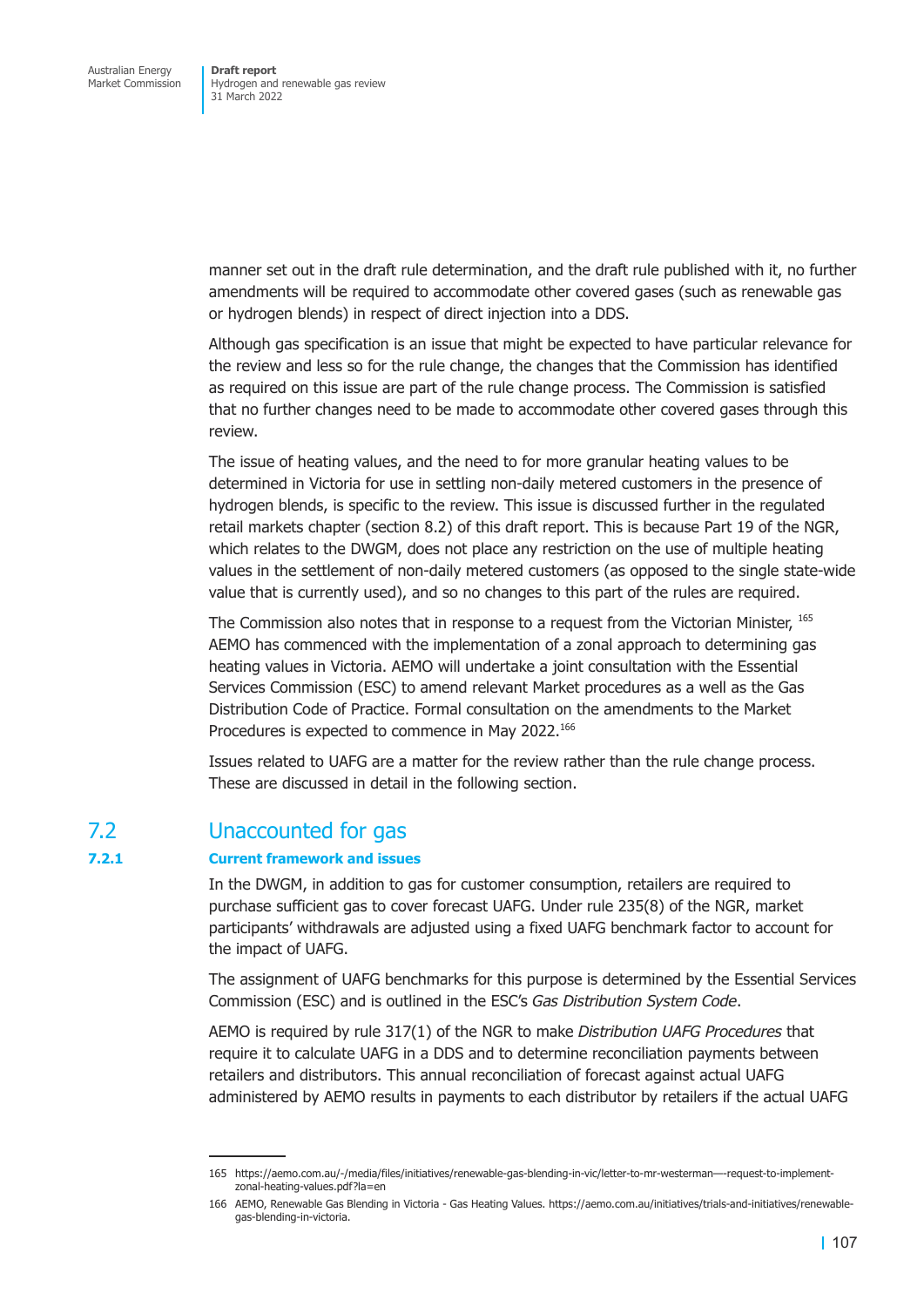is less than the benchmark, and payments by the distributor to retailers if it exceeds the benchmark.

In the consultation paper, the Commission asked stakeholders whether initial trials involving the injection of NGEs into a DDS should be accommodated by amending jurisdictional arrangements for UAFG and whether any other changes to UAFG arrangements in the DWGM would be required.

#### **7.2.2 Stakeholder responses**

AGIG supported allowing distributors to offset UAFG with NGEs. It suggested that, in the DWGM, distributors (rather than retailers) could be allowed to be responsible for supplying UAFG, either through their own operations or by contracting with a third party. AGIG further suggested that such changes could allow for the replacement of the UAFG benchmark framework, and that the current provisions governing UAFG in the NGR could be shifted to AEMO's Procedures.<sup>167</sup>

APA, in its combined submission to the rule change and the AEMC and AEMO reviews, similarly supports allowing distributors to arrange their own UAFG. It suggested that this would provide flexibility should a distributor want to provide for some or all UAFG through NGE injection facilities within the distribution system.<sup>168</sup>

AusNet considered that UAFG has the potential to be supportive during the early stages of the transition but was cautious about recommending significant regulatory and market changes.169 While, in AusNet's view, distributors procuring NGEs as UAFG might be a relatively simple solution at relatively low levels of renewable gas volumes, this was not AusNet's preferred approach. This is because it is not scalable to the point where renewable gases become cost-competitive with natural gas and would require jurisdictional changes to the Victorian UAFG arrangements.

#### **7.2.3 Commission analysis**

Consistent with the reasoning set out in relation to the STTM, the Commission considers that allowing UAFG to be procured by distributors outside of the DWGM market arrangements would not promote economic efficiency. All gas procured — whether it be for offsetting UAFG or otherwise — should be done so through market mechanisms to facilitate dispatch of the least-cost mix of gas supply. This would be consistent with achieving the NGO.

Consequently, the Commission does not consider that the use of UAFG arrangements represents the most appropriate way of facilitating trials involving the injection of other covered gases into a distribution system. The Commission recognises that, initially, most other covered gases are unlikely to be cost competitive with natural gas. Trial projects would therefore require financial support in order for their injection bids to be scheduled in the market. However, the Commission considers it preferable for this support to be provided

<sup>167</sup> AGIG, submission to consultation paper, p. 10.

<sup>168</sup> APA, submission to consultation paper, p. 36.

<sup>169</sup> AusNet, submission to consultation paper, pp. 4, 8.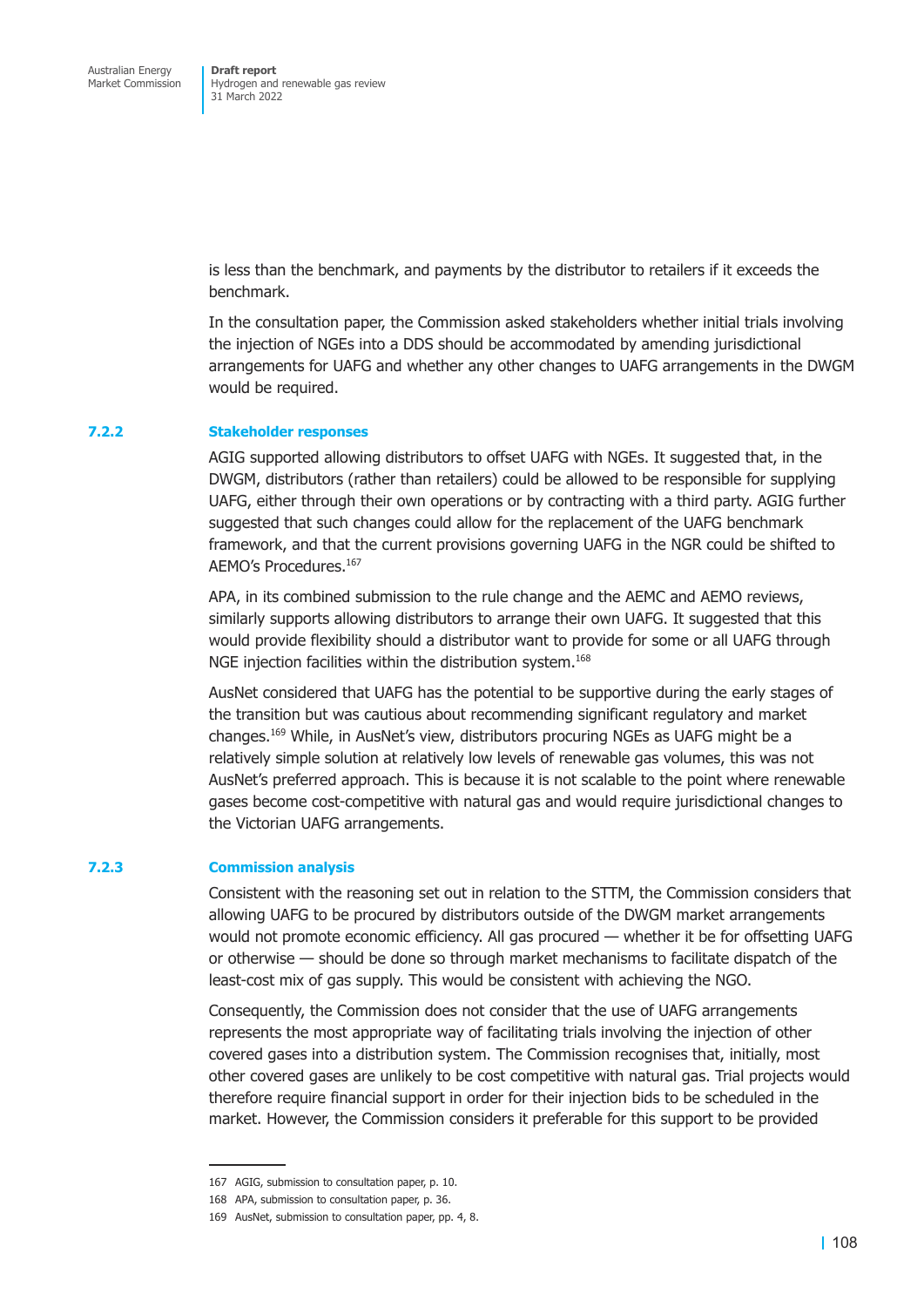through an extrinsic mechanism, as opposed to being implicitly funded by consumers through payments to meet the costs of UAFG. Otherwise, distributors would need to cover the costs of procuring UAFG through their access arrangements, which would be passed on to customers in the form of reference tariffs (subject to approval by the AER).

The Commission, therefore, recommends that no changes be made to the UAFG arrangements in Part 19 of the NGR. Continuing with the existing arrangements would promote productive efficiency and avoid the implementation costs associated with the development and introduction of alternative arrangements.

Further, since the Commission considers that no changes should be made to the UAFG arrangements in the DWGM, there is no reason to shift the detail surrounding UAFG in Part 19 of the NGR to AEMO Procedures as suggested by AGIG.

# 7.3 Non-DTS pipelines

# **7.3.1 Current framework and issues**

<span id="page-115-0"></span>The Victorian DTS can be broadly described as a network-like system that has evolved over time. As a result, it comprises a number of pipelines that can be identified individually such as the Longford to Melbourne Pipeline, the South West Pipeline, the Wollert-Albury-Wodonga pipeline, the Interconnect and the Western Transmission System.

In addition to these pipelines that comprise the DTS, there are a number of transmission pipelines in Victoria that are not part of the DTS (non-DTS pipelines), but that connect the DTS to NSW, Tasmania, South Australia or to gas production and storage facilities or to other distribution systems in Victoria.

These non-DTS transmission pipelines (and their service providers) include:

- BassGas pipeline (Beach Energy)
- Carisbrook-Horsham Pipeline (Gas Pipelines Victoria (GPV))
- Eastern Gas Pipeline (EGP) (Jemena)
- Port Campbell-Iona Pipeline (PCI) (SEAGas)
- Port Campbell to Adelaide Pipeline (PCA) (SEAGas)
- northern half of the Interconnect (Culcairn-Wagga) (part of Moomba Sydney Pipeline) (APA Group)
- Tasmanian Gas Pipeline (TGP) (Palisade).

Connected to some of these non-DTS transmission pipelines are distribution systems that deliver gas to end-users. As a consequence of not being directly connected to the DTS, these distribution systems are out of scope of the DWGM connected facilities rule change process.

The review, therefore, seeks to address the question of how the sale of NGEs and other covered gases may occur within these locations, and whether there are any gaps remaining in the regulatory framework that need to be addressed.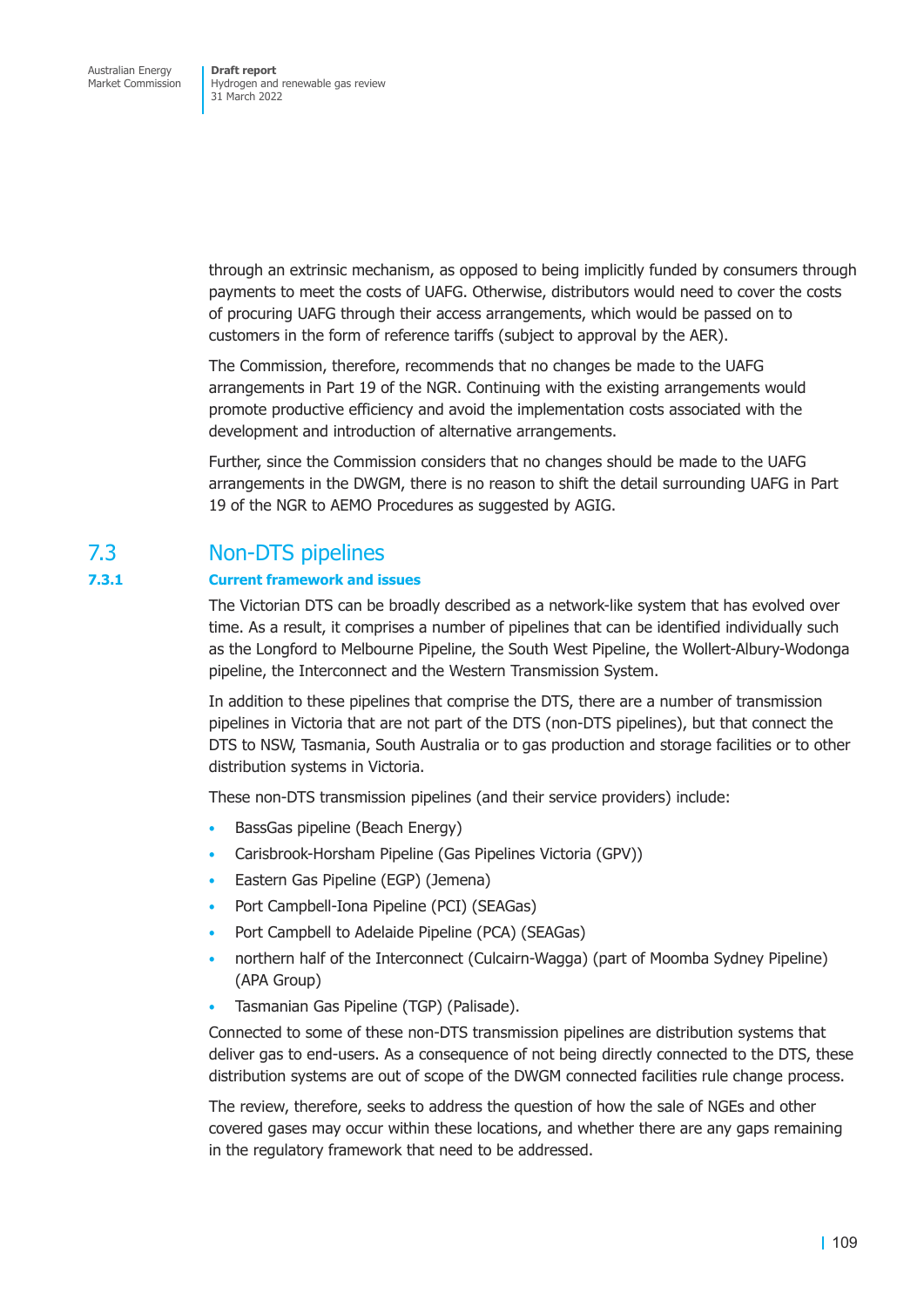Table 7.1 below summarises distribution networks in Victoria that are connected to non-DTS pipelines and the extent to which changes being considered under the review would apply to these networks.

| <b>DISTRIBUTION SYSTEM</b>                                                                                                              | <b>TRANSMIS-</b><br><b>SION</b><br><b>PIPELINE</b> | <b>DDS/</b><br><b>NON-DDS</b> | <b>METERING,</b><br><b>HEATING VALUES</b><br><b>AND GAS QUALI-</b><br><b>TY ADMINISTRA-</b><br>TION |
|-----------------------------------------------------------------------------------------------------------------------------------------|----------------------------------------------------|-------------------------------|-----------------------------------------------------------------------------------------------------|
| Bairnsdale/Paynesville network (AGN)<br>(Note this is part of AGN's Vic regulated<br>network)                                           | Eastern Gas<br>Pipeline (EGP)<br>(Jemena)          | <b>DDS</b>                    | AEMO under ASA                                                                                      |
| South Gippsland network (AGIG) (Note<br>this is part of Multinet's Vic regulated<br>network)                                            | <b>BassGas</b><br>pipeline<br>(Beach)              | <b>DDS</b>                    | AEMO under ASA                                                                                      |
| Horsham/Stawell/Ararat network (Note<br>this is part of AusNet's regulated Vic<br>Network). Also known as Grampians                     | Carisbrook-<br>Horsham<br>pipeline (CHP)<br>(TGN)  | <b>DDS</b>                    | AEMO under ASA                                                                                      |
| Mildura (AGIG)                                                                                                                          | <b>MAPS</b>                                        | Non-DDS                       | <b>AEMO under ASA</b>                                                                               |
| Regional Networks: Swan Hill, Kerang,<br>Robinvale, Nathalia, Heathcote, Marong,<br>Maldon, Invermay, Terang, Orbost,<br>Lakes Entrance | None                                               | Non-DDS                       | Administered by<br>service provider.                                                                |

**Table 7.1: Distribution networks in Victoria connected to non-DTS pipelines** 

Source: AEMC and Brookfield Regional Networks Victoria Ltd Gas Distribution Licence Application.

https://www.esc.vic.gov.au/sites/default/files/documents/Brookfield-Regional-Networks-Victoria-Pty-Ltd-Gas-Distribution-Licence-Application.pdf

Note: The 11 regional networks listed are not connected to the DTS. Instead, gas is purchased via a retailer from the Victorian market and supplied by a 'virtual pipeline'. That is, gas is compressed, then trucked to the individual networks, stored and depressurised before being supplied to end users. The network passes a total of 12,500 households and small businesses, although not all these businesses and households are connected. Gas Networks Victoria operates the regional networks.

### **7.3.2 Stakeholder feedback**

No question was specifically asked in the consultation paper in regard to non-DTS connected distribution systems. Ausnet, however, in its submission to the DWGM distribution connected facilities rule change consultation paper, $170$  referred to non-DTS areas of the network where other retailers have title for gas. This reference prompted further engagement with market participants on the arrangements for non-DTS areas of the market, and non-DTS connected distribution networks in Victoria.

<sup>170</sup> AEMC, *DWGM distribution connected facilities*, consultation paper, 21 October 2021.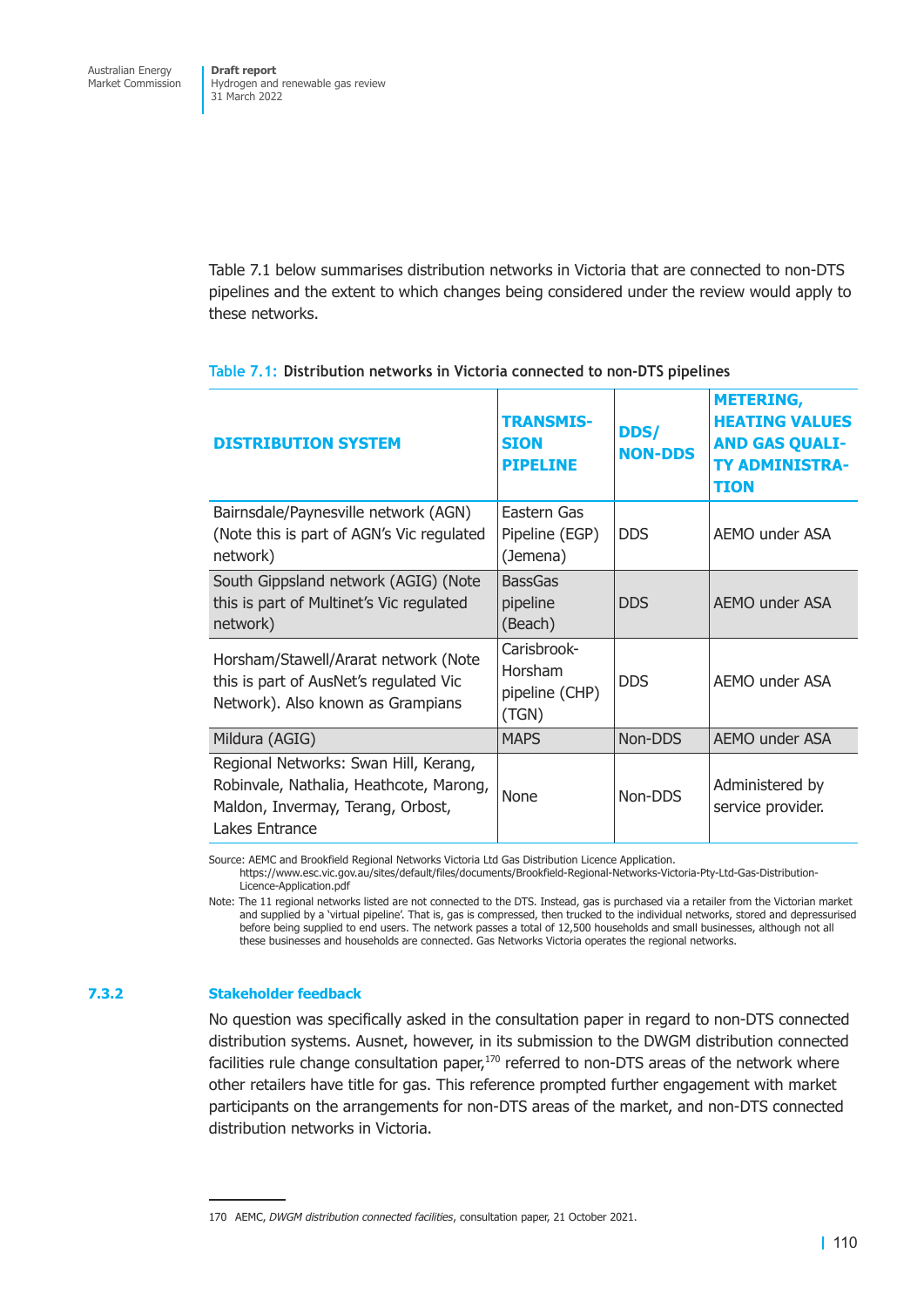# **7.3.3 Commission analysis**

The extent to which the recommendations considered under the key policy areas of the review address these distribution systems is set out below.

#### **Economic regulation of pipelines**

All the non-DTS pipelines are currently subject to either full regulation or the access regime under Part 23 of the NGR. While some changes will occur to the regulatory framework with the introduction of the pipeline regulation reforms, economic regulation will still apply to these pipelines. Consequently, these pipelines will also be impacted by the draft recommendations made in this area.

#### **Facilitated markets**

Changes recommended in the *DWGM distribution connected facilities draft rule determination* to include distribution connected facilities in DDSs for settlement in the DWGM will not apply to distribution systems that are not directly connected to the DTS.<sup>171</sup>

#### **Regulated retail markets**

Non-DTS connected distribution systems, except the regional networks operated by Gas Networks Victoria, do participate in regulated retail markets and are administered in that capacity by AEMO. Changes that have been recommended to retail market participant categories in this draft report will therefore also apply in these locations.

The *Victorian Retail Market Procedures* (RMPs) apply to non-DTS systems and these distributors have to register as a participant under rule 135AB(5) of the NGR. The procedure changes being considered as part of AEMO's hydrogen blends and renewable gases procedures review will apply to these systems and their participants.<sup>172</sup>

AEMO has agreed services agreements (ASAs) in place with all the distributors for the non-DTS systems listed except the regional networks operated by Gas Networks Victoria. These agreements cover the services that are required to facilitate the retail market, and they also help to bridge the gap that would otherwise be filled by the data AEMO receive through operating the DWGM if these locations were directly connected to the market.

For the non-DDS locations operated by Gas Networks Victoria, these networks do not participate in regulated retail markets.

# **Transparency measures**

The Bulletin Board, GSOO and VGPR do not currently extend to distribution systems. However, the draft recommended amendments introduce some new reporting obligations on distribution systems and some facilities in distribution systems. As Bulletin Board requirements are independent of the market or economic regulation arrangements applied to

<sup>171</sup> AEMC, *DWGM distribution connected facilities*, draft determination, 31 March 2022.

<sup>172</sup> AEMO, *Extending the national gas regulatory framework to hydrogen blends and renewable gases*, consultation paper, October 2021.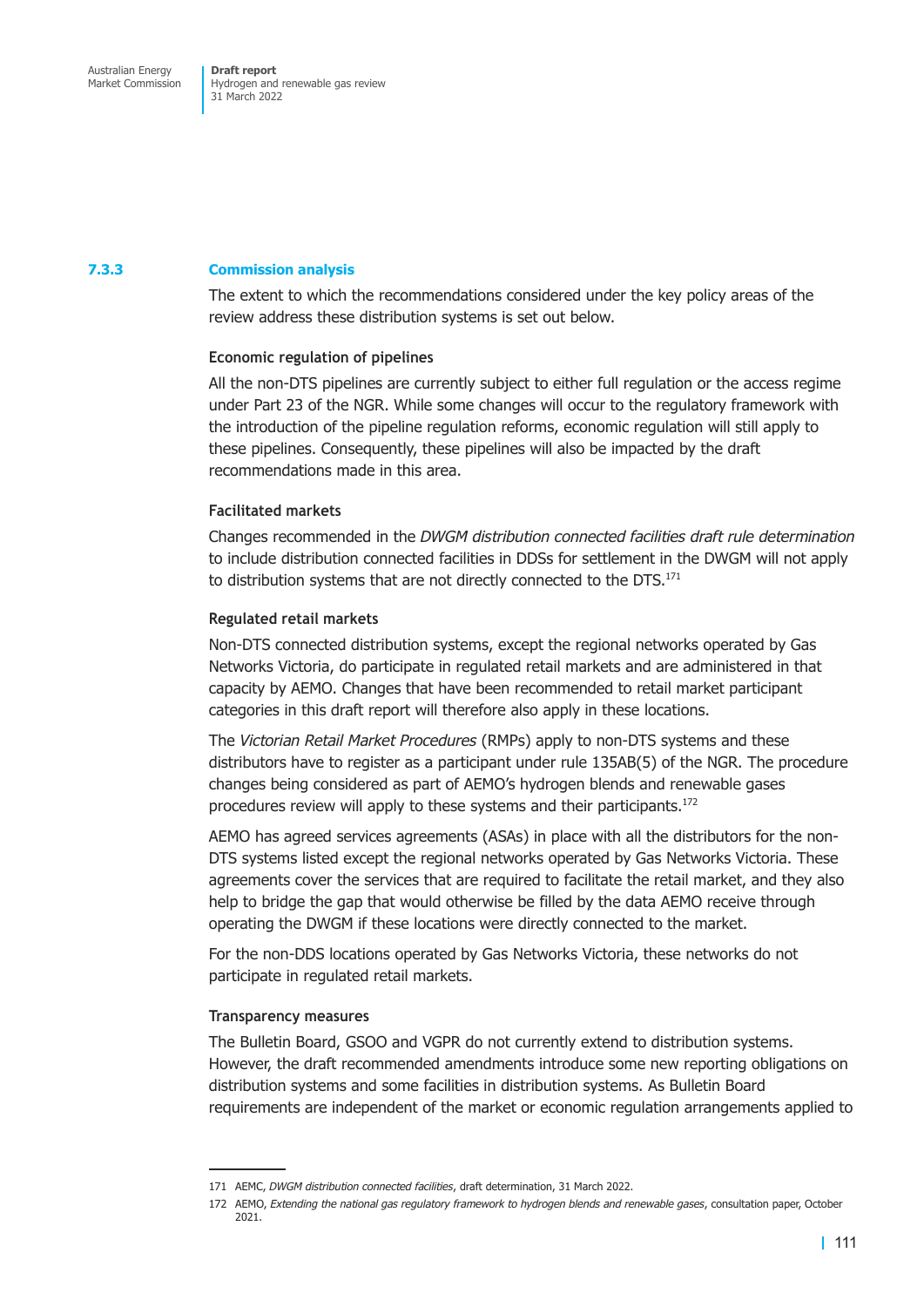a particular pipeline, non-DTS connected distribution systems may be impacted by changes to the transparency measures under the NGL and NGR.

# **Consumer protections**

All the non-DTS connected distribution systems located in Victoria are subject to the Victorian consumer protection framework. As a result, changes that may be made to that framework will also apply to these pipelines in the same way they apply to the DTS connected systems.

# **Regulatory sandbox framework**

All the non-DTS connected distribution systems fall under the NGL and therefore will have the ability to use the regulatory sandbox framework when it becomes available. As a result, changes to that framework recommended by this review will also be relevant to those pipelines.

# **Metering**

In most non-DTS connected distribution systems, metering is administered by AEMO under an ASA with the service provider. In the regional networks this is not the case, with metering in these networks administered by the network operator. As a result, any rules regarding metering in the NGR and any AEMO metering procedures will not apply in these locations.

# **Heating values and gas quality**

Non-DTS connected distribution systems with an ASA with AEMO have the heating value and gas quality arrangements administered by AEMO and are, with the exception of Mildura, also subject to Victorian legislation.

Mildura is subject to South Australian procedures in relation to the calculation and application of heating values and gas quality.

The regional networks operated by Gas Networks Victoria are not administered by AEMO. However, Victorian legislation still applies.

# **Conclusion**

Declared distribution systems not directly connected to the DTS will not be included in the operation of the DWGM. It was not recommended that injections into these systems are to form part of the operation of the DWGM under the *DWGM distribution connected facilities draft rule determination*. 173

However, as outlined above, declared distribution systems connected to non-DTS transmission pipelines, despite not being part of the DWGM, will still be included in the recommended changes made under the review.

The Commission has considered the application of its draft recommendations to these locations and considers that the recommendations are relevant and proportionate to the needs of these distribution systems, and flexible to their governance arrangements. However,

<sup>173</sup> AEMC, *DWGM distribution connected facilities*, draft determination, 31 March 2022.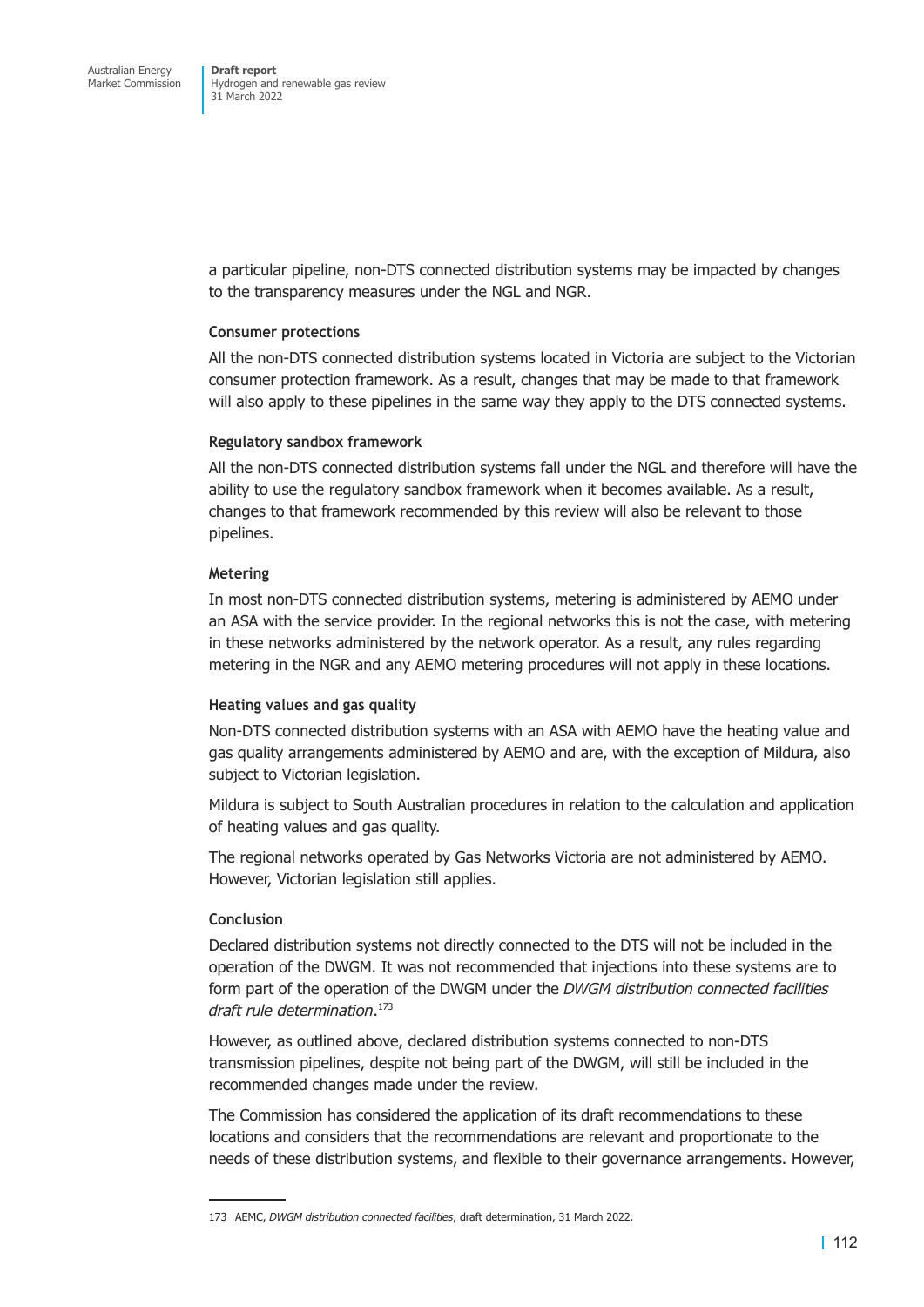further analysis on a case by case basis may help to determine any potential regulatory gaps with respect to competition, metering, gas quality and heating vales, as and when that need arises.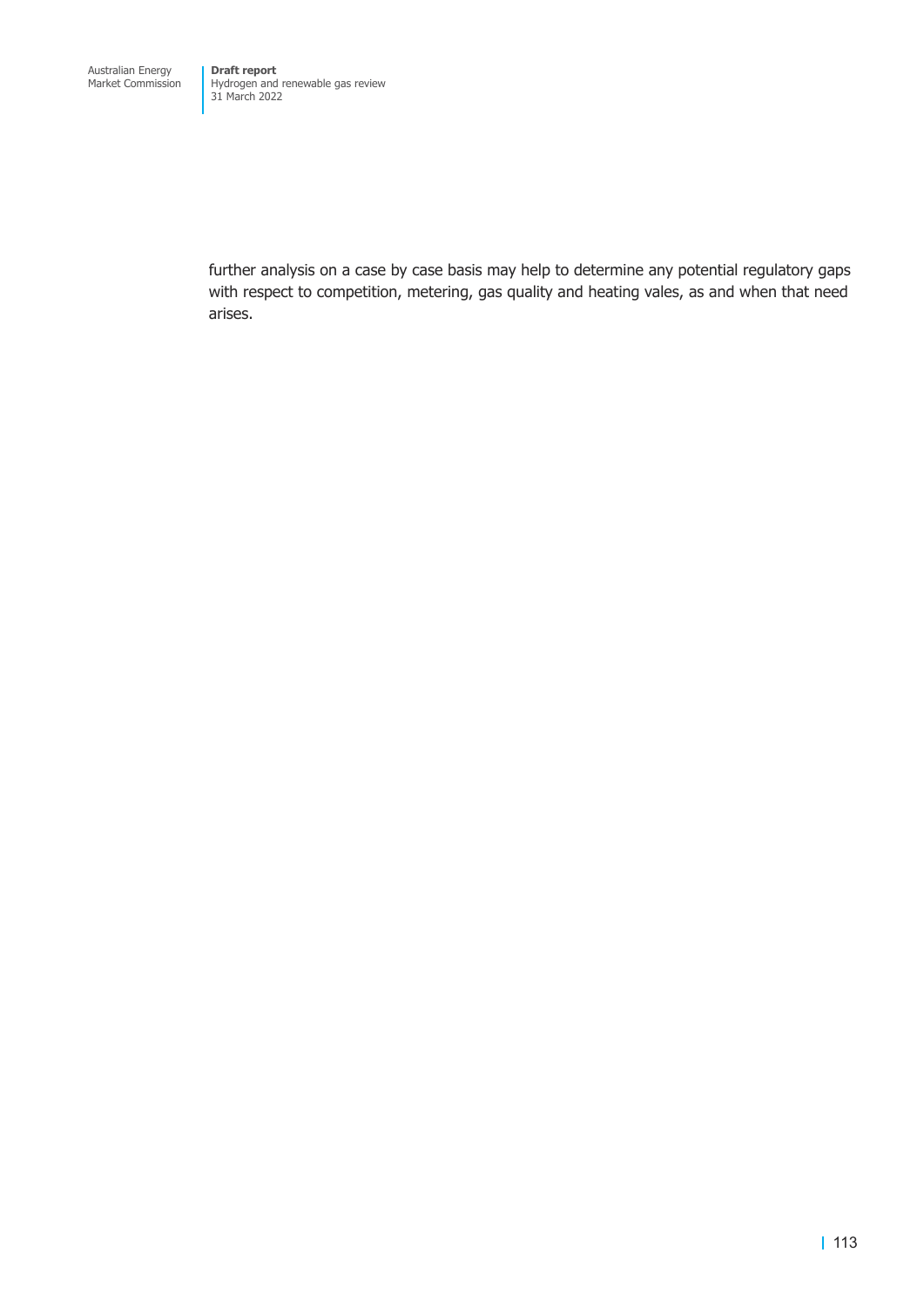# 8 REGULATED RETAIL MARKETS

# <span id="page-120-0"></span>BOX 6: SUMMARY OF CHAPTER

Regulated retail markets are in operation in New South Wales, the Australian Capital Territory, Queensland, South Australia and Victoria supplied by distribution systems. They facilitate retail competition by enabling retailers to sell natural gas to residential and business customers. This is achieved by setting out provisions for registering as a retail market participant, procedures for the transfer of customers between retailers, as well as processes in relation to the retailer of last resort scheme, metering. In states other than Victoria, there are also arrangements for gas allocation, settlement, balancing and processes to deal with unaccounted for gas.

 The provisions under the NGR regulate retail gas markets in relation to retail market participation, requirements for registration and retail market procedures.

 The question raised in the consultation paper was whether any changes needed to be made to these provisions to address:

- changes to the retail market registration provisions to accommodate other covered gases
- whether any changes to the NGR or NERR are needed, to address any concerns about competition, consumer choice and cost pass through of renewable gases in the regulated retail markets
- whether any changes are needed in relation to metering provisions, and the governance of heating values to accommodate the injection of other covered gases.

 The Commission has found that other covered gases can be accommodated in the retail market registration provisions by the expansion of existing categories. Concerns expressed with respect to the cost of gas and competition will be managed by existing competitive processes in the market in operational timescales and over investment time frames, through third party access provisions that will enable the entry of competitors. Furthermore, the existing governance arrangements in relation to the calculation of heating values are fit for purpose and the Commission recommends that these remain unchanged.

The Commission's draft recommendations in relation to regulated retail markets are that:

- existing registration categories for the withdrawal of gas from the regulated retail market should be expanded
- the governance arrangements for heating values in regulated retail markets should remain unchanged
- no additional mechanisms need to be introduced to address cost of gas or competition concerns, given existing competitive processes within wholesale and retail markets.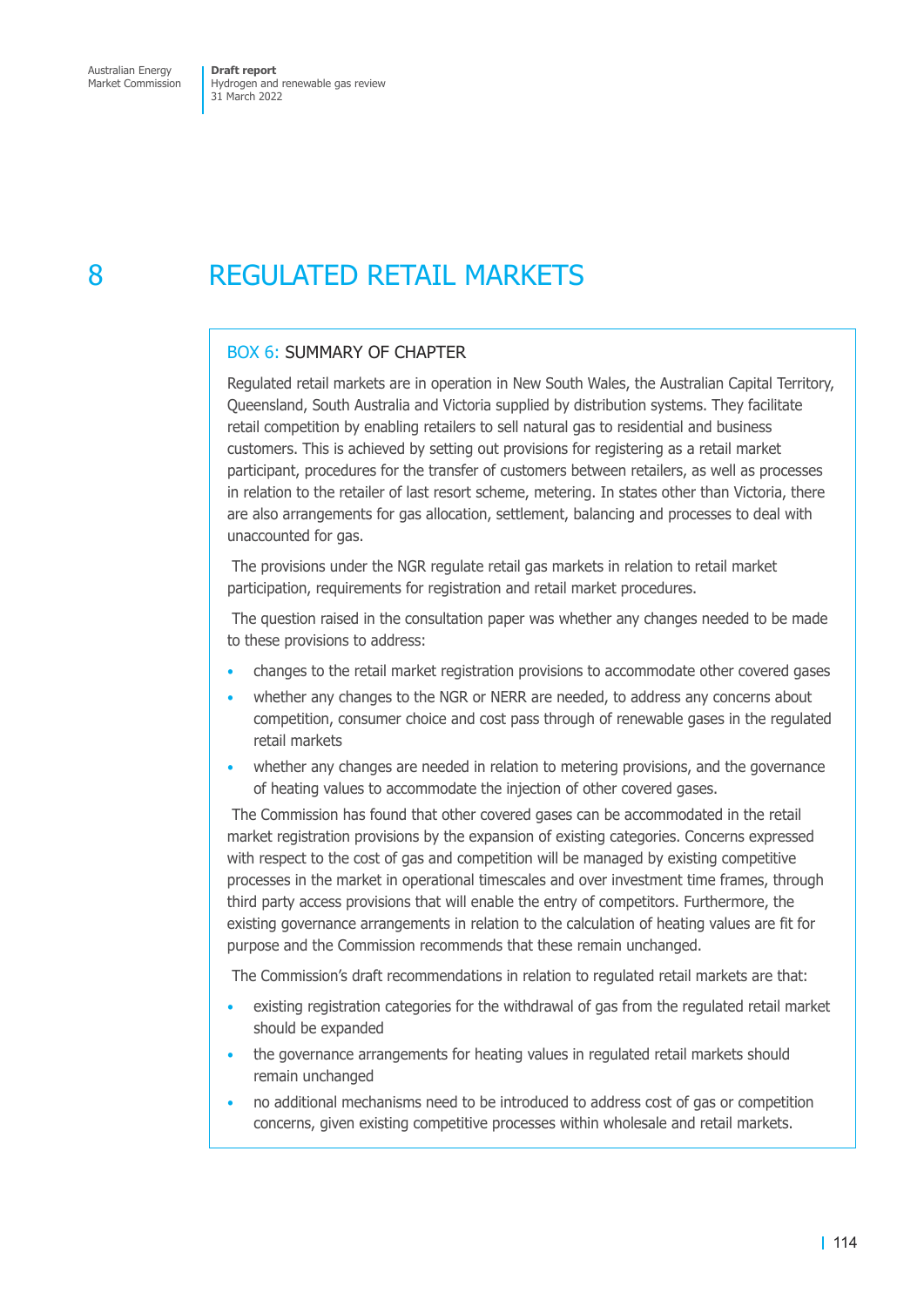The regulated gas retail markets facilitate gas retail competition by enabling retailers to sell natural gas to residential and business customers in New South Wales, the Australian Capital Territory, Queensland, South Australia and Victoria supplied by distribution systems. Anyone that functions as a distributor, retailer or self-contracting user must register in the applicable retail gas market.

For more information on the background of the regulated retail market and how it relates to this review see the consultation paper, Chapter 6 'Regulated retail markets'.<sup>174</sup>

This chapter sets out the current framework, discusses key issues and makes draft recommendations in relation to:

- changes to the retail market registration provisions required to accommodate other covered gases
- governance arrangements for local heating values
- competition, consumer choice and cost pass through of renewable gases in the retail market.

In addition to the changes identified in this chapter, consequential changes to the NGR are set out in appendix E.

# 8.1 Registration categories

# **8.1.1 Current f[ramework an](#page-166-0)d issues**

Retail markets facilitate retail competition by enabling retailers to sell natural gas to residential and business customers.

This is achieved by setting out provisions for registering as a retail market participant, procedures for the transfer of customers between retailers, as well as processes in relation to the retailer of last resort scheme, metering, and in states other than Victoria, arrangements for gas allocation, settlement, balancing and processes to deal with unaccounted for gas.

Rule 135AB (1) and (2) of the NGR sets out the registrable capacities in the retail markets of NSW/ACT and Queensland as:

- network operator
- retailer
- self contracting user
- distributor

Rule 135AB (3) of the NGR similarly sets out registrable capacities in the retail market of South Australia:

- network operator
- retailer
- self contracting user

<sup>174</sup> AEMC, *Review into extending the regulatory frameworks to hydrogen and renewable gases*, consultation paper, October 2021, p. 46.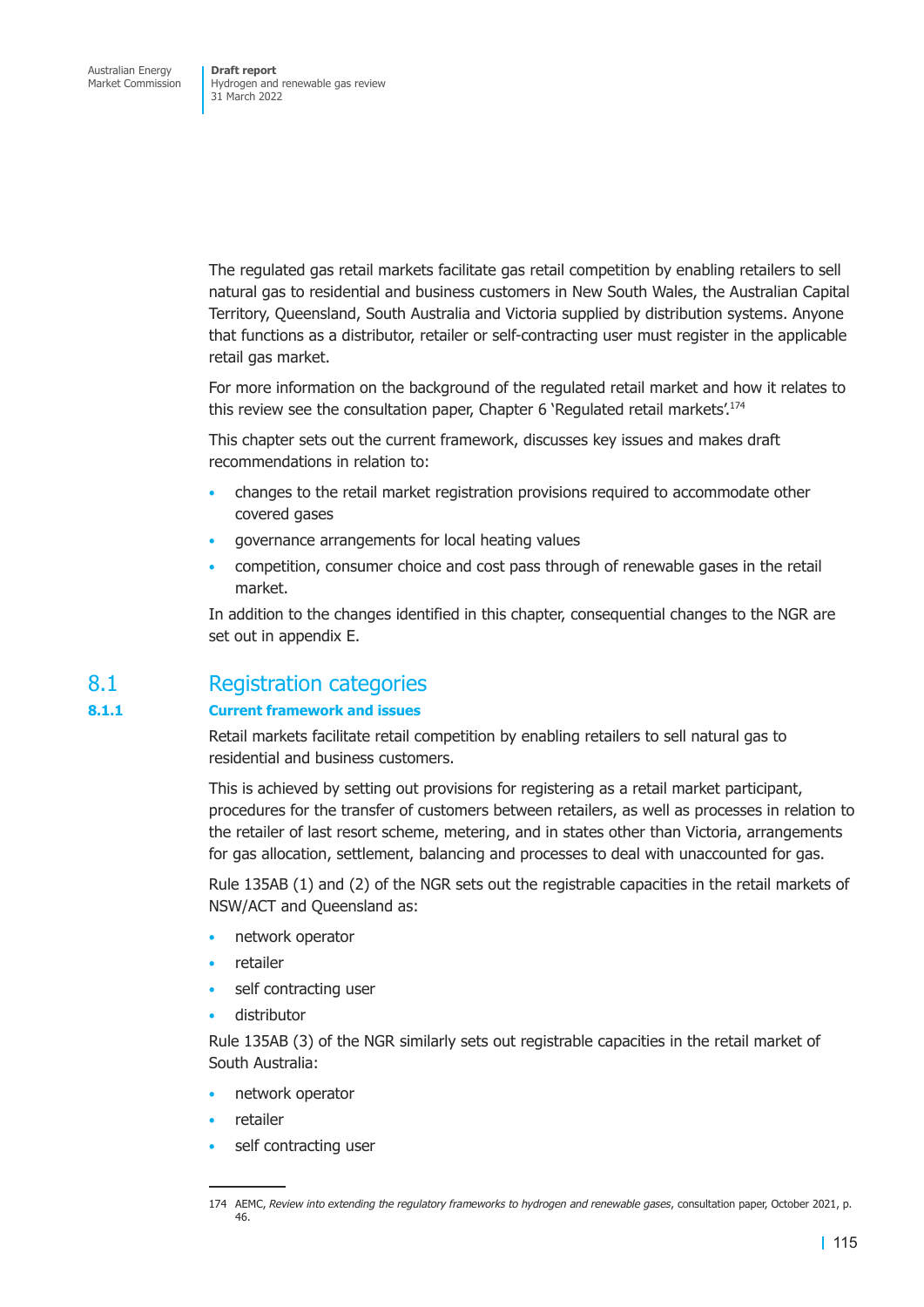- transmission system operator
- swing service provider
- shipper

The registrable capacities in the retail market of Victoria are listed in rule 135AB(4) as:

- transmission system service provider
- distributor
- market participant retailer
- $m$ arket participant  $-$  other

The consultation paper raised the issue that registration categories may need to be amended to capture new types of retail market participants, and that consideration needed to be given to the need for new registered participant categories, to accommodate constituent gas producers or facility operators who supply the constituent gases to create the NGE blend. The NGL and NGR together identify who must register with AEMO for the retail market procedures (RMP).

Registration may depend on how injections of other covered gases are accounted for in settlement and who is responsible for providing injection information to AEMO. If other covered gas producers or facility operators are required to participate in retail markets, then changes would be required to:

- the regulations made under the NGL to prescribe additional classes of retail market participants
- the retail market participant provisions of the NGR, to specify other covered gas producers or facility operators as new registrable capacities for each relevant retail market.

The consultation paper asked whether any changes to the retail market registration provisions were required to accommodate NGEs and whether there are any other changes required to the retail market provisions in the NGR to accommodate NGEs.

### **8.1.2 Stakeholder responses**

Stakeholders in general did not think new categories for the retail markets were needed or did not express a view. Jemena considered that the activities of additional facilities and services involved in creating NGEs do not require registration recognition. In its view, the existing framework is fit for purpose and the new activities do not require registration recognition in the retail markets.<sup>175</sup>

AGIG stated that the initial issues identified by the AEMC may need to be dealt with as part of the review.176 However, AGIG did not elaborate further on how the issues might be resolved.

<sup>175</sup> Jemena, submission to consultation paper, p. 17.

<sup>176</sup> AGIG, submission to consultation paper, p. 14.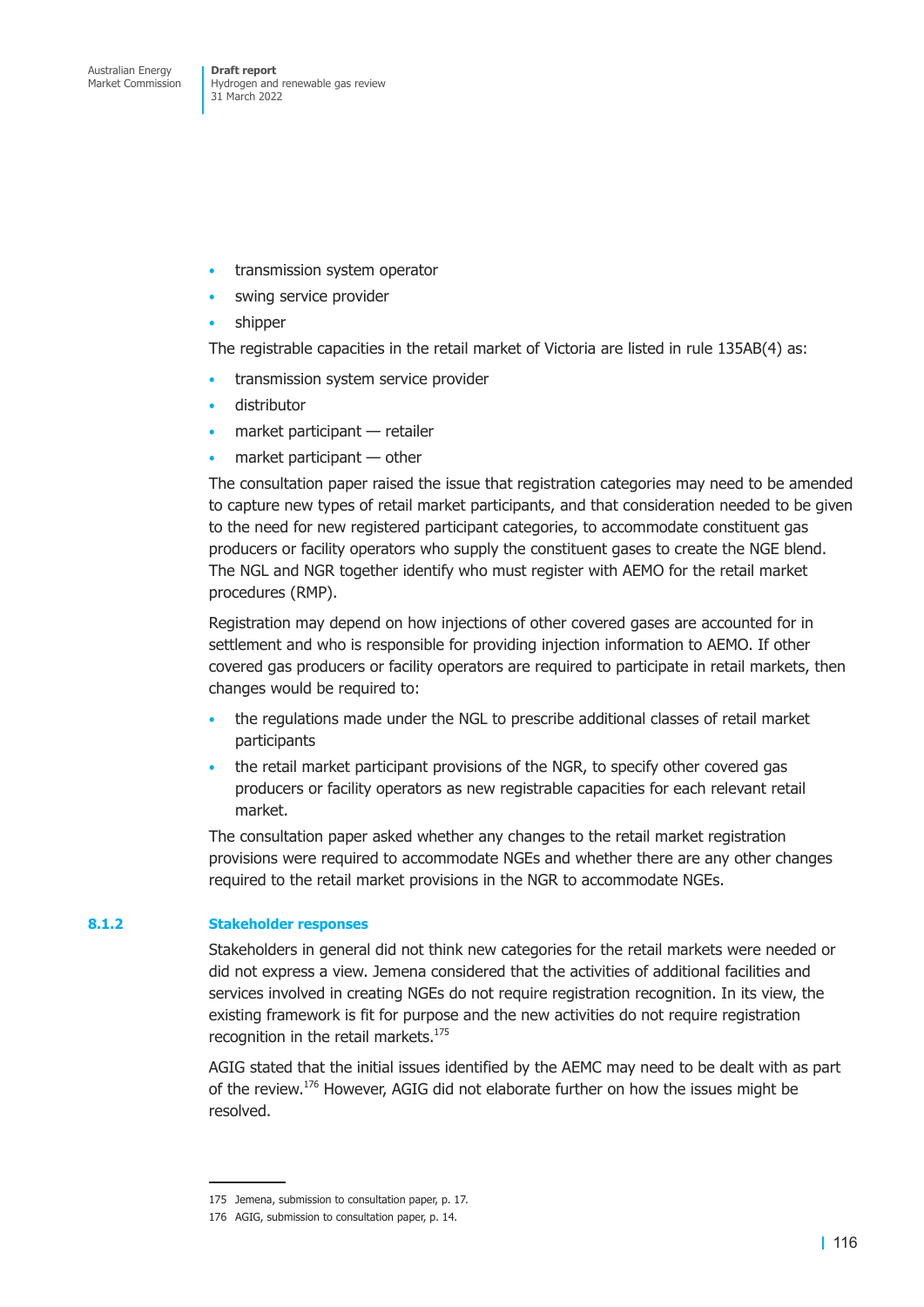Stakeholder feedback in workshops on regulated retail markets suggested if a gas blending operation is withdrawing gas from the system, then it should be treated as a gas user. However, stakeholders were unsure whether a two-way participant category is needed.

#### **8.1.3 Commission analysis**

The Commission has considered the registration categories in the context of injections and withdrawals for the regulated retail markets.

First, the Commission considers no changes are required to the registration categories in the rules to accommodate injections by blend processing service providers or direct injection of other covered gases. To the extent required for balancing and settlement in the relevant market, injection information is provided by pipeline operators who are registered. Changes required to the facilitated market registration provisions to accommodate injections by blend processing service providers or direct injection of other covered gases are considered in the context of the STTM and DWGM (chapter 6 and AEMC, *DWGM distribution connected facilities rule*, draft determination, 31 March 2022).

Second, the Commission's draft recommendation is that the existing registration categories for withdrawals of gas be expand[ed to inclu](#page-87-0)de blend processing facilities. To achieve this in the retail markets of NSW, ACT, Queensland and South Australia the relevant registrable category of self contracting user should be amended to include blend processing facilities.

In the Victorian regulated retail market the draft recommendation can be implemented by expanding the existing retail market category of 'market participant other' to include blend processing facilities.

The Commission considers that the draft recommendation will, or is likely to contribute to the achievement of the NGO, as the draft recommendation:

- expands the existing categories of retail market participant to cover new services and commodities that could not otherwise be priced or traded within the gas market. The recommended change considered is likely to encourage the delivery of a new service or commodity and thereby encourage allocative, productive and dynamic efficiency in the provision of those services to end users.
- provides for the implementation of the required changes in a manner that is targeted, fit for purpose and proportionate to the issues that need to be addressed in order that the sale of other covered gases is incorporated in Regulated retail markets.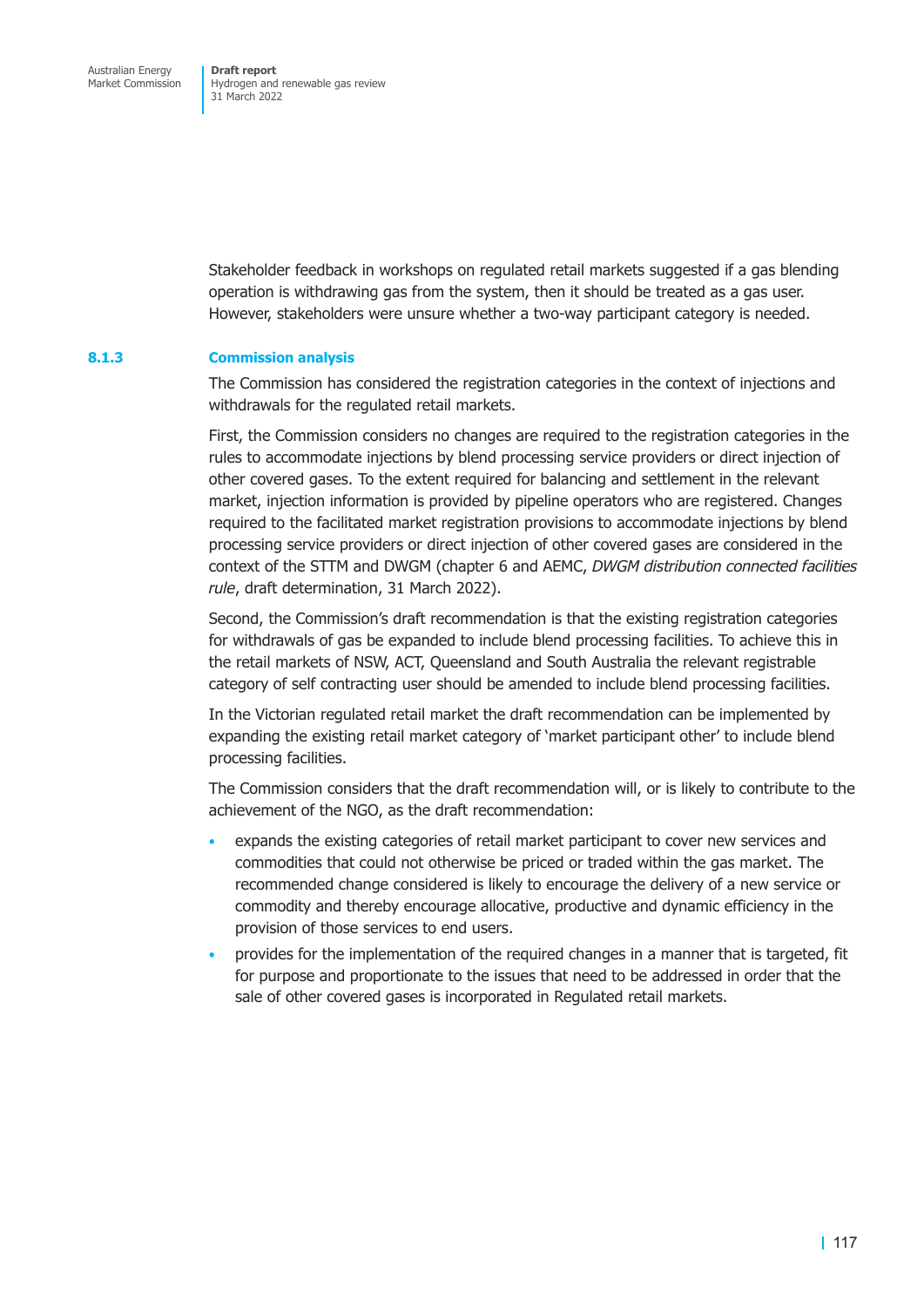# DRAFT RECOMMENDATION 22: EXPAND EXISTING REGISTRATION CATEGORIES IN REGULATED RETAIL MARKETS

Amend the NGR definition of 'self-contracting user' for the NSW-ACT (rule 135AB(1)(C)), South Australia (rule 135AB(3)(D)) and Queensland (rule 135AB(2)(C)) regulated retail markets to include blend processing facilities.

<span id="page-124-0"></span>Amend the NGR definition of 'market participant other' for the Victorian regulated retail market (rule 135AB(4)(D)) to include blend processing facilities.

# 8.2 Metering and heating values

# **8.2.1 Current framework and issues**

#### **Metering**

Metering procedures in relation to regulated retail markets cover processes for metering installations, meter reads, and the data flows required between AEMO, distributors, retailers and other parties to facilitate the retail market. The metering procedures in relation to regulated retail markets are summarised in AEMO's consultation paper on the Procedures.177

In relation to the regulated retail markets regulatory framework, the AEMC's consultation paper asked whether metering arrangements needed to be reviewed to ensure consumers are charged correctly. The consultation paper suggested that at a minimum, amendments may require:

- that existing gas chromatographs be tested and, if required, recalibrated, modified or replaced, to ensure they can measure the heating value of NGEs throughout the distribution systems
- changes to the metering requirements in relevant jurisdictional instruments to ensure that gas monitoring systems on distribution systems can accurately measure the energy content of NGEs at different times and locations.

# **Heating value governance**

The table below summarises the existing arrangements in relation to heating value calculations and governance in regulated retail markets. These requirements are defined in the RMP and state laws and regulations. In Victoria, Part 19 of the NGR also sets out detailed requirements in relation to the calculation of the energy content of gas.

<sup>177</sup> AEMO, *Extending the national gas regulatory framework to hydrogen blends and renewable gases,* consultation on the Procedures, October 2021, p. 24.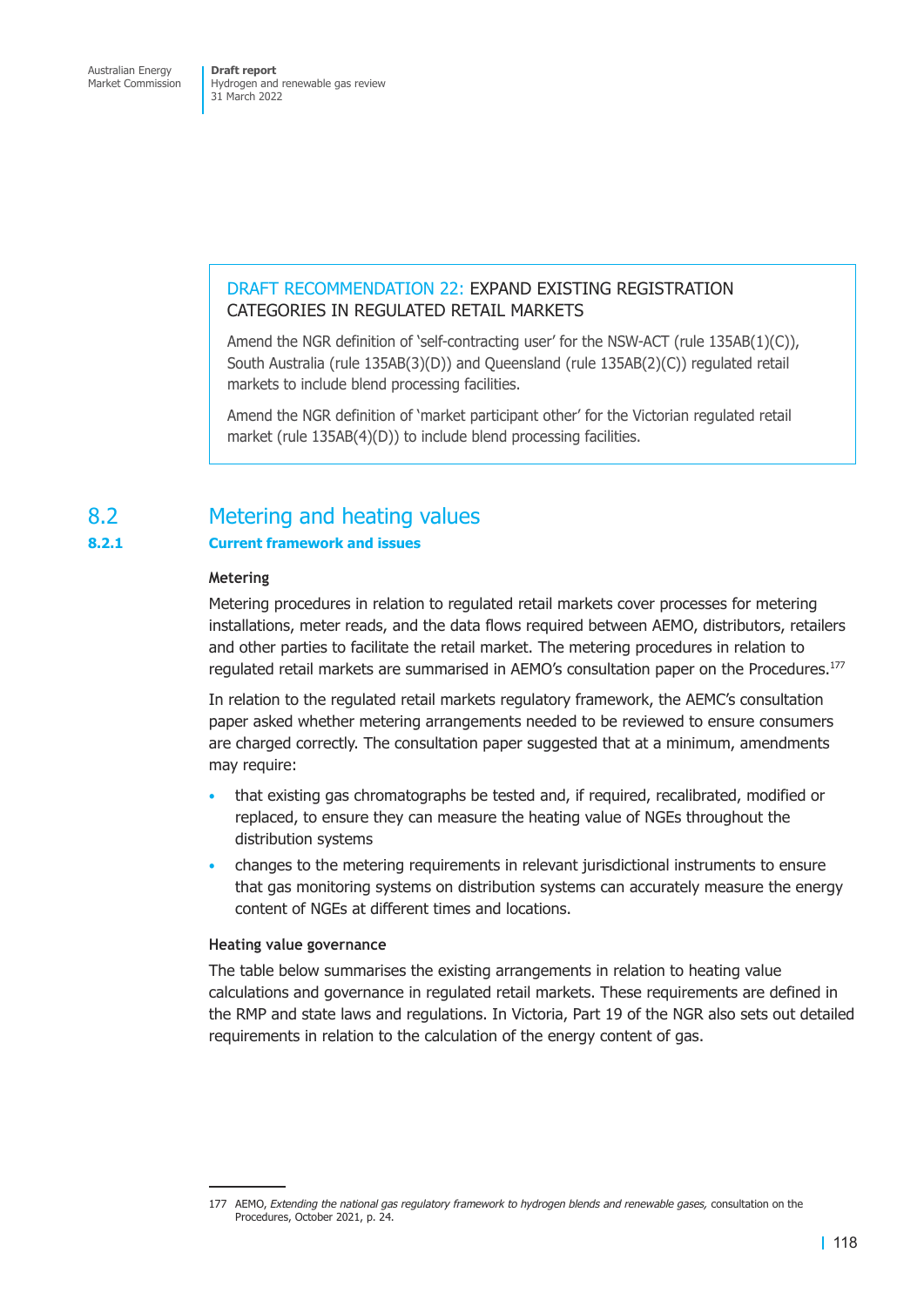|             | <b>VICTORIA</b>                                                                                                                                                                              | <b>QUEENSLAND</b>                                                                                                                             | <b>SOUTH AUS-</b><br><b>TRALIA</b>                                                                                                                                                                     | <b>NSW/ACT</b>                                                                                                                                                                                                                            |
|-------------|----------------------------------------------------------------------------------------------------------------------------------------------------------------------------------------------|-----------------------------------------------------------------------------------------------------------------------------------------------|--------------------------------------------------------------------------------------------------------------------------------------------------------------------------------------------------------|-------------------------------------------------------------------------------------------------------------------------------------------------------------------------------------------------------------------------------------------|
| <b>AEMO</b> | Calculate heating<br>values<br>Determine<br>heating value<br>zones                                                                                                                           | Publish heating<br>values                                                                                                                     | Verify and<br>publish new<br>heating value<br>zones                                                                                                                                                    | Publish heating<br>values                                                                                                                                                                                                                 |
| Distributor | Calculate energy<br>data using HVs<br>from AEMO                                                                                                                                              | <b>Calculate Heating</b><br>Values and<br>energy data                                                                                         | <b>Calculate Heating</b><br>Values and<br>energy data                                                                                                                                                  | Calculate Heating<br>Values and<br>energy data                                                                                                                                                                                            |
| Retailer    | Use energy data<br>to bill customers                                                                                                                                                         | Use energy data<br>to bill customers                                                                                                          | Use energy data<br>to bill customers                                                                                                                                                                   | Use energy data<br>to bill customers                                                                                                                                                                                                      |
| State body  | Essential<br><b>Services</b><br>Commission -<br><b>Maintains Gas</b><br><b>Distribution</b><br>system code<br>which sets out<br>process by which<br><b>AEMO calculates</b><br>heating values | Department of<br>Energy and<br><b>Public Works</b><br>administers and<br>monitors<br>legislation<br>affecting the<br>Queensland gas<br>sector | Essential<br><b>Services</b><br>Commission of<br>South Australia<br>$(ESCOSA)$ –<br><b>Maintains</b><br>ESCOSA gas<br>metering code -<br>sets out<br>arrangements for<br>calculating<br>heating values | <b>NSW</b><br>Government -<br>Distributors are<br>required to lodge<br>safety and<br>operating plans<br>with the<br>Director-General<br>of the<br>Department of<br>Trade and<br>Investment,<br>Regional<br>Infrastructure<br>and Services |

# **Table 8.1: Heating value governance in regulated retail markets**

Source: AEMO Procedures, state legislation

The consultation paper asked whether any changes should be made to the governance of heating values in the regulated retail markets, in particular whether local heating values need to be determined for specific parts of the system and calculated more often than under current arrangements.

# **8.2.2 Stakeholder responses**

EnergyAustralia noted in its submission that changes to metering regulations should be postponed until appropriate regulatory determination processes can be completed to confirm customers' acceptance of the investment required to replace existing metering.<sup>178</sup>

<sup>178</sup> EnergyAustralia, submission to consultation paper, p. 4.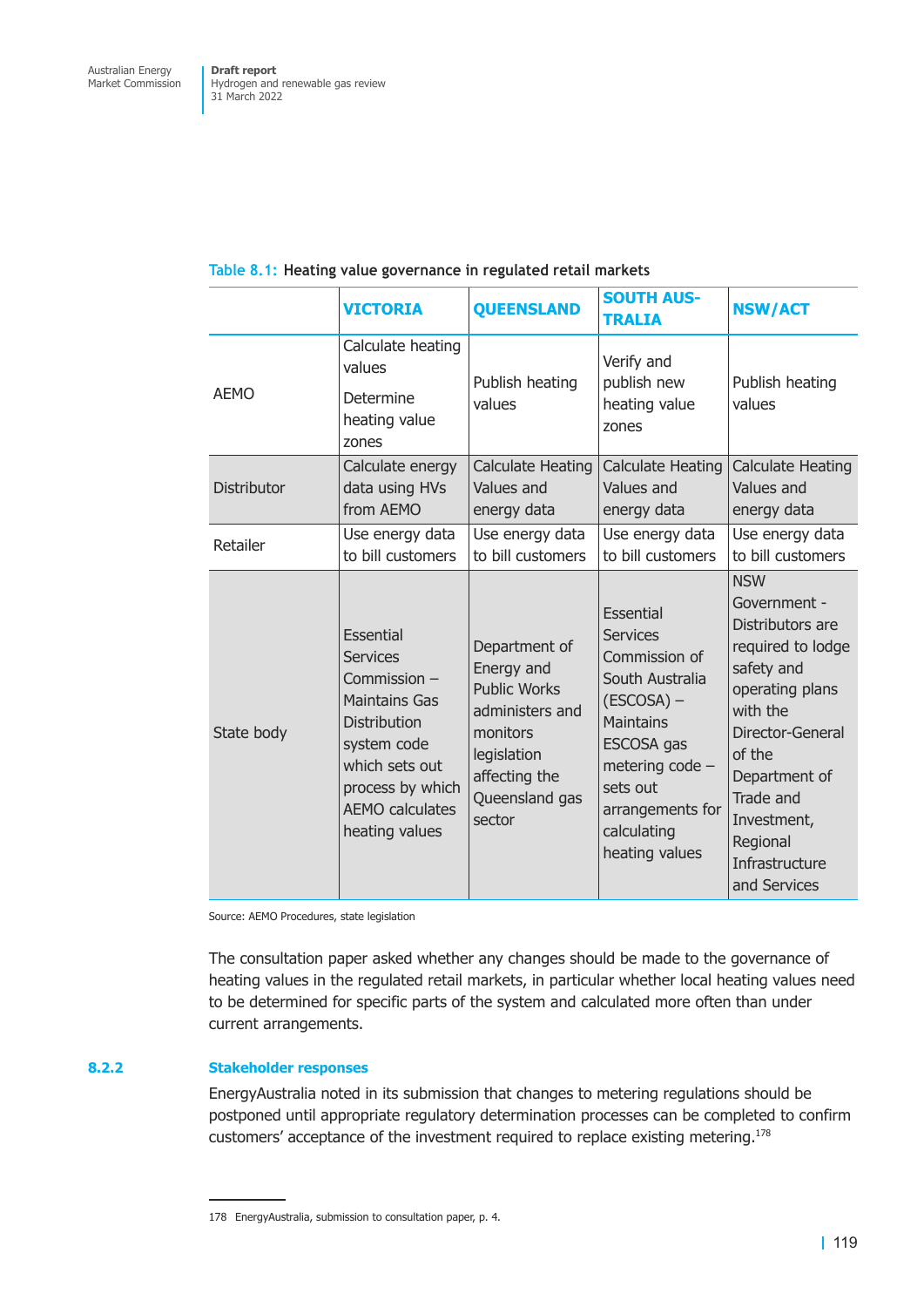Stakeholder feedback in workshops on regulated retail markets indicated that it is important that heating values need to be accurate enough so customers are not over or underpaying for gas. Stakeholders also noted that it might be appropriate to have a system, following the introduction of NGEs to reassess heating values and introduce a trigger for reassessment. Some stakeholders also observed that the question on heating value calculation may be one for the future, and the degree to which the industry grows in practice.

Stakeholders at the workshops did see some benefit in a heads of power for AEMO in relation to the RMP.

#### **8.2.3 Commission analysis**

#### **Metering**

The issues the Commission identified and noted above in relation to potential changes to metering requirements are addressed through the AEMO consultation process for the RMP.

AEMO stated in its consultation paper that it did not expect these processes would need to change when the regulatory framework is expanded to cover NGEs. Further, no consequential changes to the NGR have been identified by the Commission following AEMO's consultation on the procedures.

AEMO also noted that any distribution-connected supply for NGEs would be metered by distributors according to jurisdictional regulations and subject to any changes made to the RMP. Meter data for the facilities will be provided to AEMO by distributors, similar to information currently provided for transmission pipeline meters that connect to a distribution system.<sup>179</sup>

#### **Governance of heating values**

The Commission has considered the roles and responsibilities for determining heating values. It is of the view that a change of roles in relation to the governance of heating values is not justified given existing responsibilities and the work of jurisdictions to date to develop gas measurement monitoring frameworks.

While consistency between jurisdictions might be served by new rules and arrangements, differences in the speed and nature of market development entail differences in governance arrangements which jurisdictions are best placed to manage.<sup>180</sup>

Even with different arrangements in place for different jurisdictions, there is a question whether the role of managing and implementing the arrangements could be tasked to a single body, such as AEMO. However, this potential change raises the issue of information and information flows. In managing their pipeline systems, distributors have access to the

<sup>179</sup> AEMO, *Extending the national gas regulatory framework to hydrogen blends and renewable gases*, consultation on the Procedures, October 2021, p. 28.

<sup>180</sup> In response to a request from the Victorian Minister, AEMO has commenced with the implementation of a zonal approach to determining gas heating values in Victoria. AEMO will undertake a joint consultation with the Essential Services Commission (ESC) to amend relevant Market Procedures as a well as the Gas Distribution System Code of Practice. Formal consultation on the amendments to the Market Procedures is expected to commence in May 2022. AEMO, Renewable Gas Blending in Victoria — Gas Heating Values. https://aemo.com.au/initiatives/trials-and-initiatives/renewable-gas-blending-in-victoria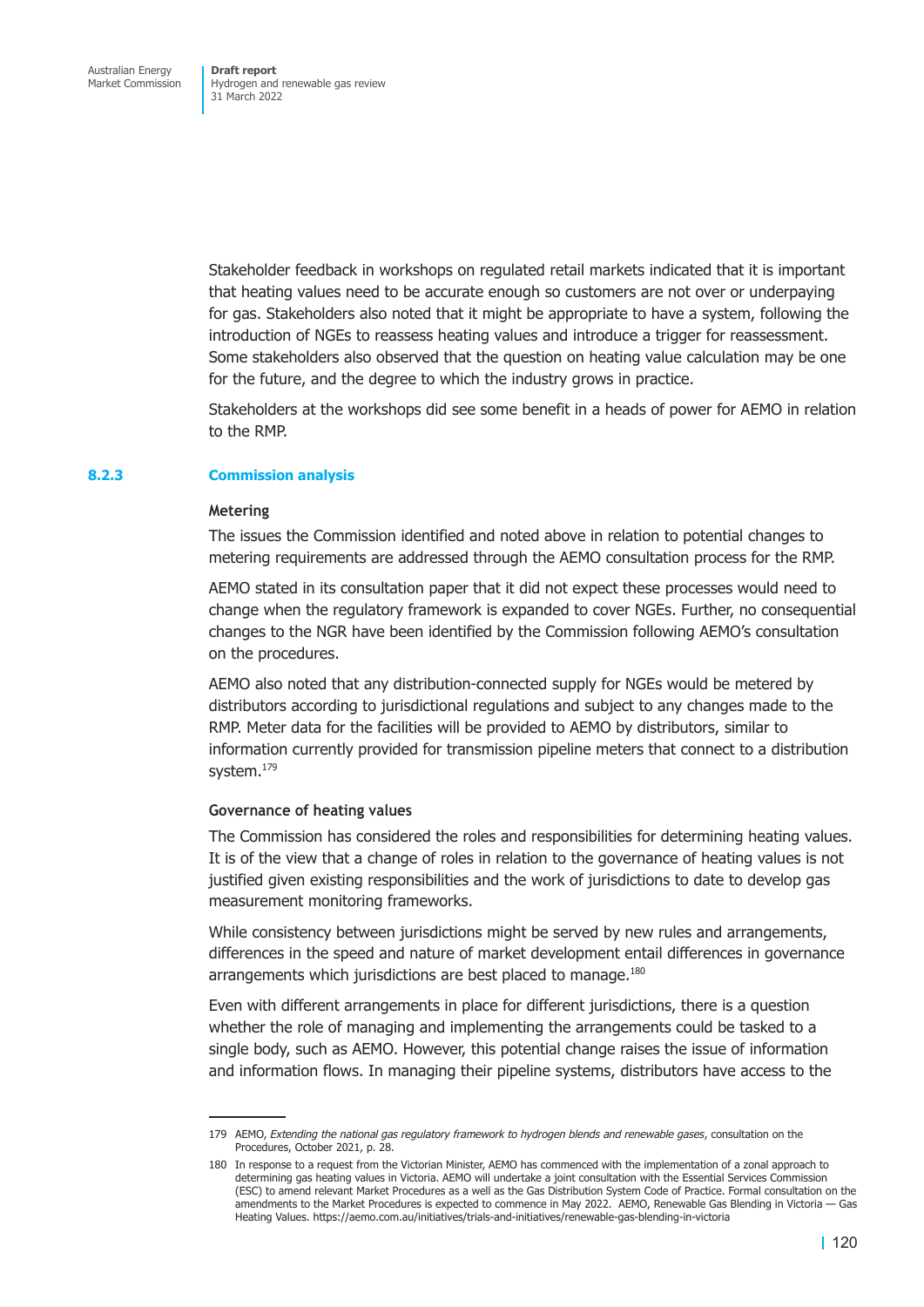relevant information. Putting obligations on an additional party would likely increase the flow of information and reporting required to accurately calculate heating values and heating value zones.

For this reason, the Commission has concluded that there is little justification for expanding AEMO's role or providing AEMO with a specific heads of power for making procedures in relation to heating values given the current scope of AEMO's role and access to information.

Consequently, the Commission's draft recommendation is that the governance arrangements for heating value calculations and zone determination should remain unchanged with jurisdictional bodies retaining responsibility.

The Commission also recommends that jurisdictions review measures for heating value calculations at injection and withdrawal points and consider the degree of consistency in requirements between jurisdictions in the process of this review. The Commission in making this draft recommendation considers that no specific heads of power is required for AEMO to change or introduce new procedures in relation to the calculation of heating values. AEMO already has the ability to make procedures in relation to heating values under the NGR.

The Commission expects that the draft recommendation would, if implemented, contribute to the achievement of the NGO, as it:

- provides a clear allocation of roles and responsibilities in relation to the quality and safety of supply of NGEs to consumers, by maintaining the existing jurisdictional responsibilities as currently relevant for natural gas
- provides stability and transparency in regulatory arrangements that will enable consumers, market participants and investors to make efficient decisions.

# 8.3 Settlement and balancing

# **8.3.1 Current framework and issues**

AEMO is the retail market operator in the regulated retail markets. AEMO is responsible for managing the daily allocation of gas to retailers to enable settlement. The retail market procedures determine how user injections and withdrawals into/from a distribution network are defined, calculated, provided to AEMO and used to determine balancing, allocation, settlement and any reconciliation that is required.

The consultation paper raised the issue that the settlement and balancing arrangements will need to be amended to accommodate the injection of constituent gases at a distribution level. Injecting other covered gases into distribution systems has the potential to distort settlement in the RMP. The consultation paper put forward that the market rules and procedures need to be reviewed to:

- ensure the constituent gas injections are taken into account when determining the allocation and settlement of natural gas between users in the relevant network
- provide a mechanism for allocating constituent gas injections to market participants and for those injections to be allocated to users in the relevant network section and balanced against withdrawals.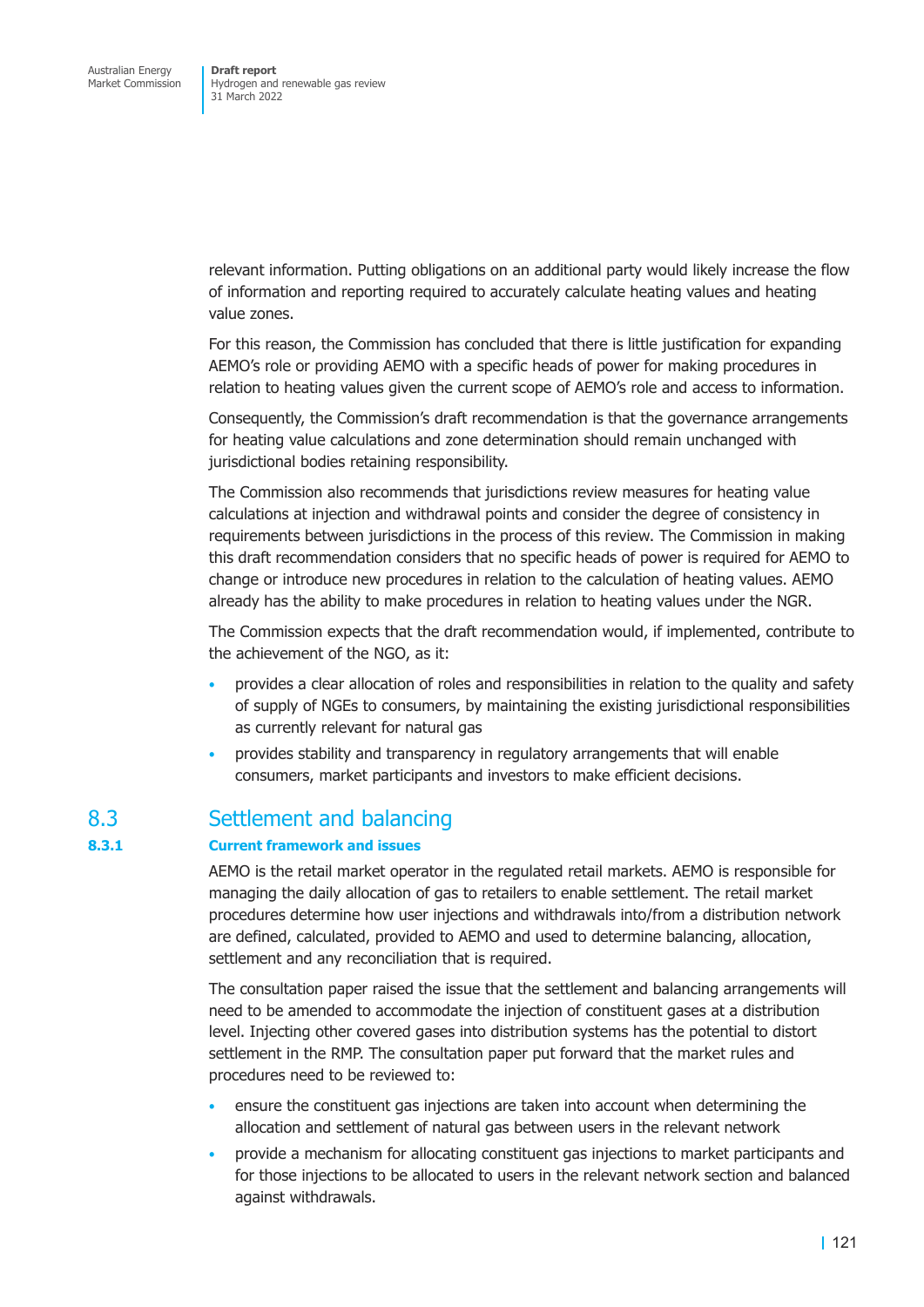Australian Energy Market Commission

**Draft report**  Hydrogen and renewable gas review 31 March 2022

#### **8.3.2 Stakeholder responses**

There were no stakeholder responses in relation to settlement and balancing in the retail market.

#### **8.3.3 Commission analysis**

AEMO's consultation paper for its review of procedures has also considered the issues noted above. AEMO's preliminary analysis was that the existing processes in the RMPs for balancing, allocations, settlement and reconciliation should remain fit for purpose for the introduction of NGEs. Accordingly, AEMO concluded that bespoke arrangements for NGEs would not be required.<sup>181</sup>

Any further analysis of these issues will be considered by AEMO as part of its procedures review. As a result, the Commission has not carried out any further assessment of issues relating to settlement and balancing in the regulated retail markets.

# 8.4 Cost of gas and competition concerns

# **8.4.1 Current framework and issues**

In its consultation paper the Commission set out additional aspects of gas retail markets that may need to change to accommodate NGEs. It also indicated its preliminary view that these issues are not a high priority and could be assessed in the future. These additional market issues were:

- the treatment of the cost of the renewable component of NGEs
- consumer choice in relation to the ability of consumers to opt in or out of a renewable blend
- competition between blending projects in a particular network such that renewable gases are provided on a competitive basis to end users.

The introduction of other covered gases may lead to changes in the cost of gas in those distribution systems in which they are introduced. While volumes of renewable gases may be small in the initial phases, the cost of producing renewable gases may also be higher than the cost of producing or procuring natural gas. As such, the issue of how the cost of producing other covered gases is passed through to consumers is important when considering the market frameworks and the retail market design.

The consultation paper asked whether the Commission should consider any issues in relation to the recovery of the cost of the renewable component of the blend or any issues in relation to retail competition and consumer choice.

<sup>181</sup> AEMO, *Extending the national gas regulatory framework to hydrogen blends and renewable gases*, consultation on the Procedures, October 2021, p. 27.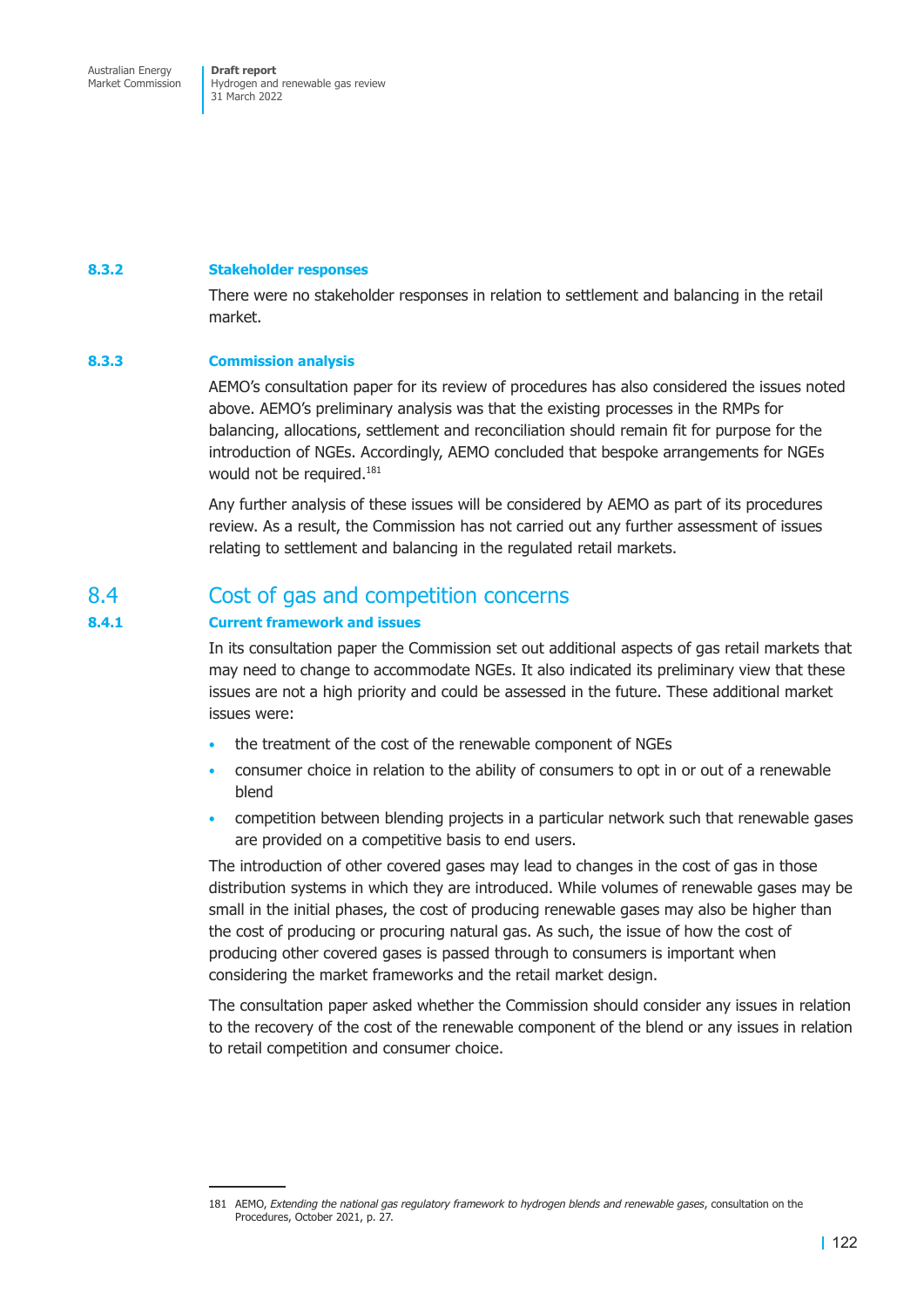#### **8.4.2 Stakeholder responses**

Generally, stakeholders suggested that issues on the cost of gas, consumer choice and competition can be tackled either by the introduction of renewable gas targets or by the fact that there is still retail contestability in locations where NGEs have been introduced. Transparency was also seen as an important factor.

On the cost of gas, Jemena stated that this issue is solved by the new market for the renewable component of the blend, similar to the way the renewable component is managed in electricity.182

In contrast, Energy Australia suggested that the rules should prescribe cost allocation and transparency around flow through costs and what notifications there are around the use of NGEs and renewable gases. It also stated that there should not be an increase in the cost of gas to end users as a consequence of trials and that the cost of trials should be absorbed by the party undertaking the trial.<sup>183</sup>

While AGIG considered cost of gas issues to be outside the scope of the review, it suggested that there should be changes in the retail market for cost pass-through if there are mandated gas targets.<sup>184</sup>

APGA suggested that the renewable component of the gas be separately identified and billed.185

In relation to competition, the AER suggested that all retailers serviced by the distributor will be offering the same blended product, and therefore there is still retail contestability and customers will still be able to switch retailers. The AER maintained that transparency is key if the distributor is using blended fuels, customers will not be able to opt out of blended gas and higher prices.<sup>186</sup>

AGL put forward that there needs to be a consistent framework across regions to support competition.187

#### **8.4.3 Commission analysis**

The Commission does not recommend any changes to the NGR or NERR to address the cost of gas impact or the impact on retail competition as part of this review.

In terms of the cost of producing renewable gases, the retail markets should continue to operate as they do now with natural gas. Absent state-wide mandated renewable gas targets, the issue is best managed by the ability of retailers to decline to contract for the other covered gas from the supplier. Projects will need a contract with at least one retailer to proceed. Alternatively, the project will need to bid competitively into the spot market at a price that dispatch equivalent to the desired production level can be achieved. That is, either

<sup>182</sup> Jemena, submission to consultation paper, p. 19.

<sup>183</sup> Energy Australia, submission to consultation paper, pp. 2, 4.

<sup>184</sup> AGIG, submission to consultation paper, p. 14.

<sup>185</sup> APGA, submission to consultation paper, p. 14.

<sup>186</sup> AER, submission to consultation paper, p. 3.

<sup>187</sup> AGL, submission to consultation paper, p. 12.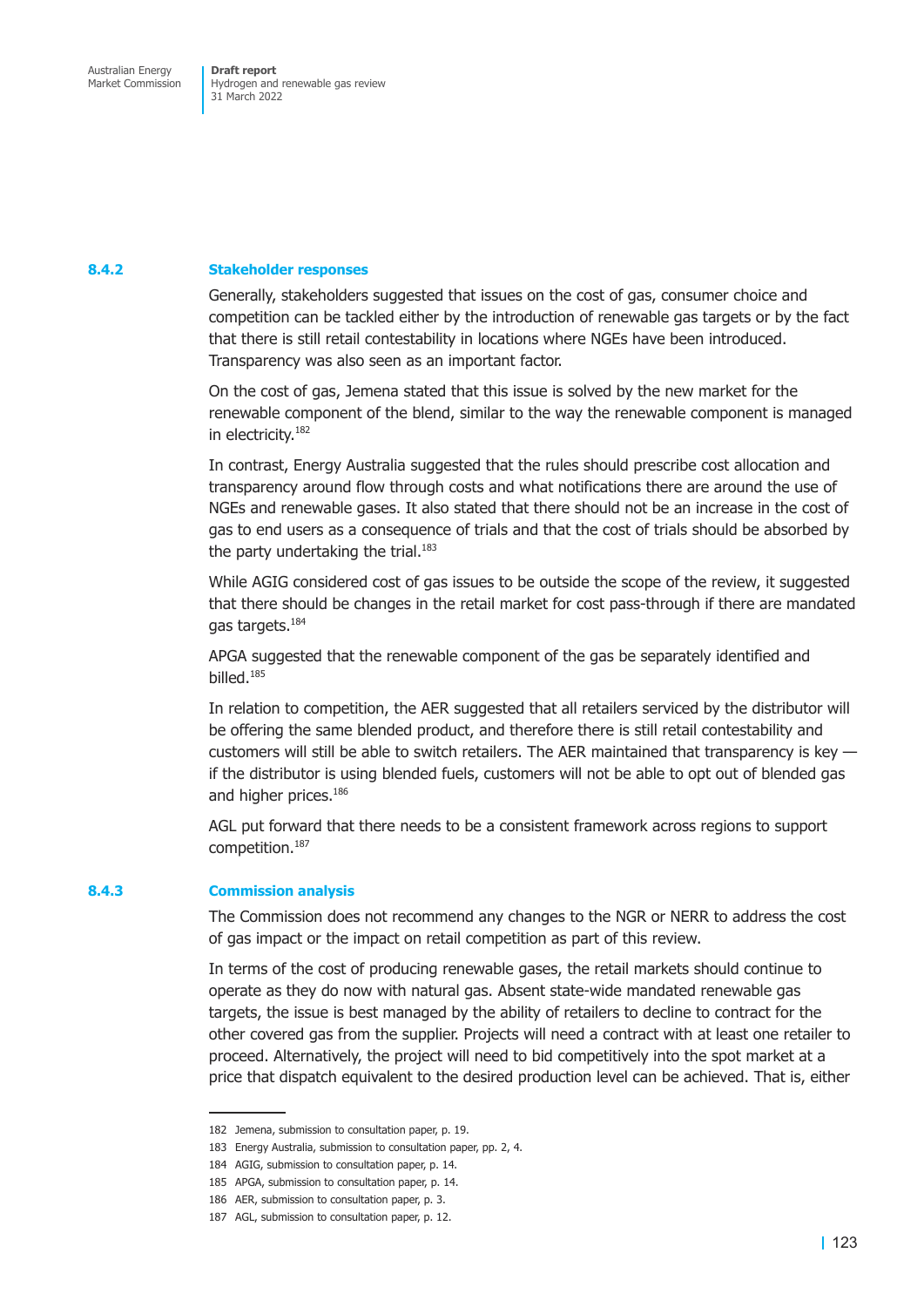through retailers or the market, the sale of other covered gases will need to be price competitive for retailers to be able to sell gas to customers. Retailers will need to compete with each other to supply customers either with a contracted natural gas product or a contracted other covered gas product, in order for the blended physical product to then be supplied to all customers in a particular network.

As noted above, the Commission does not recommend any changes to the NGR or NERR to address potential competition concerns. This is because existing market mechanics will continue to support retail competition. There is no indication at this stage that competition in the markets will decline as a result of the introduction of other covered gases.

In investment timescales, pipelines transporting covered gases will be subject to the economic regulation framework in the NGR. In addition, third party access will apply through the new Chapter 5A in the NGL on blend processing facilities. These regulatory arrangements are designed to support efficient use of infrastructure and it is appropriate that they be extended to these new types of facilities. In addition, it would be reasonable to expect competition for new gas projects to continue across the jurisdictions as the gas sector reduces its reliance on natural gas. This competition should result in some pressure on the cost of other covered gases.

In operational timescales, where there are multiple hydrogen and renewable gas projects located within a retail market then competitive pressure can continue to apply to the projects as retailers can compete with each other in order to supply their customers. The Commission's draft recommendations on consumer protections and market transparency will support a competitive environment for other covered gases.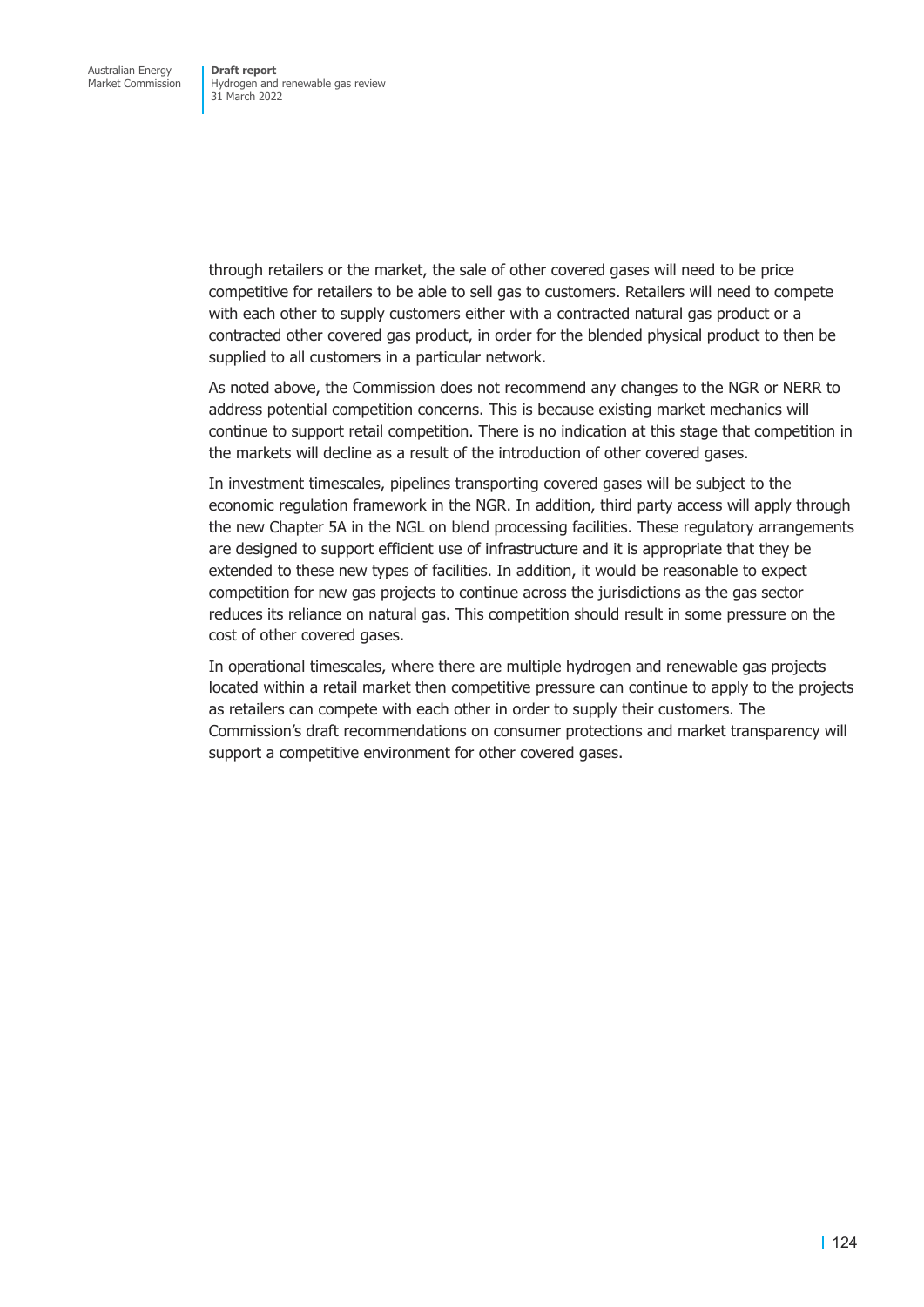# 9 CONSUMER PROTECTIONS

# BOX 7: SUMMARY OF CHAPTER

The NERL and NERR establish a national framework for the provision of a range of energy specific consumer protections to customers. The NERL and NERR have been adopted in the Australian Capital Territory, New South Wales, South Australia and Queensland.

The consultation paper identified potential gaps in the national consumer protection framework for gas if the NERL and NERR are extended to NGEs. The identified gaps related to the different physical properties or price of NGEs compared to natural gas.

The key issues examined in this chapter relate to:

- customer notifications in relation to the transition of a pipeline or part of a pipeline to a **NGE**
- customer notifications of changes to customer prices as a result of a transition to a NGE
- arrangements for billing on transition to a NGE
- gas quality risks, being the increased risk that customers could be supplied with gas that is unsuitable for use in their appliances if they are supplied with NGEs instead of natural gas.

The key draft recommendations made in this chapter are to:

- require a transition notice be provided prior to the transition of a pipeline to a NGE
	- from distributors to retailers and AEMO, and
	- from retailers to small customers.
- amend the model terms and conditions for standard retail contracts and market retail contracts to require retailers to specify whether gas sold by the retailer includes a NGE
- require retailers to indicate the date of a transition to a NGE in historical billing information provided to a customer in relation to gas.

The Commission has not recommended any changes to the NERR in relation to notifications of price changes, requirements for bills or gas quality risks.

The NERL and NERR establish a national framework for the provision of a range of energy specific consumer protections to customers. The NERL and NERR have been adopted in the Australian Capital Territory, New South Wales, South Australia and Queensland. Local legislation regulates energy retail matters in Victoria, Tasmania and Western Australia.<sup>188</sup> The consumer protections under the NERL and NERR that relate to the sale and supply of natural gas are complemented by Part 12A of the NGR which relates to gas connections for retail

<sup>188</sup> The Northern Territory's gas reticulation and retail sale sectors are very small and there is no specific regulation of the retail sale and supply of natural gas in the Northern Territory. The *Dangerous Goods Regulations 1985* made under the *Dangerous Goods Act 1998* (NT) regulate gas works, gas installations (including meters) and appliances and gas fitters. The NERL also applies as a law of the Commonwealth in the offshore area of each state.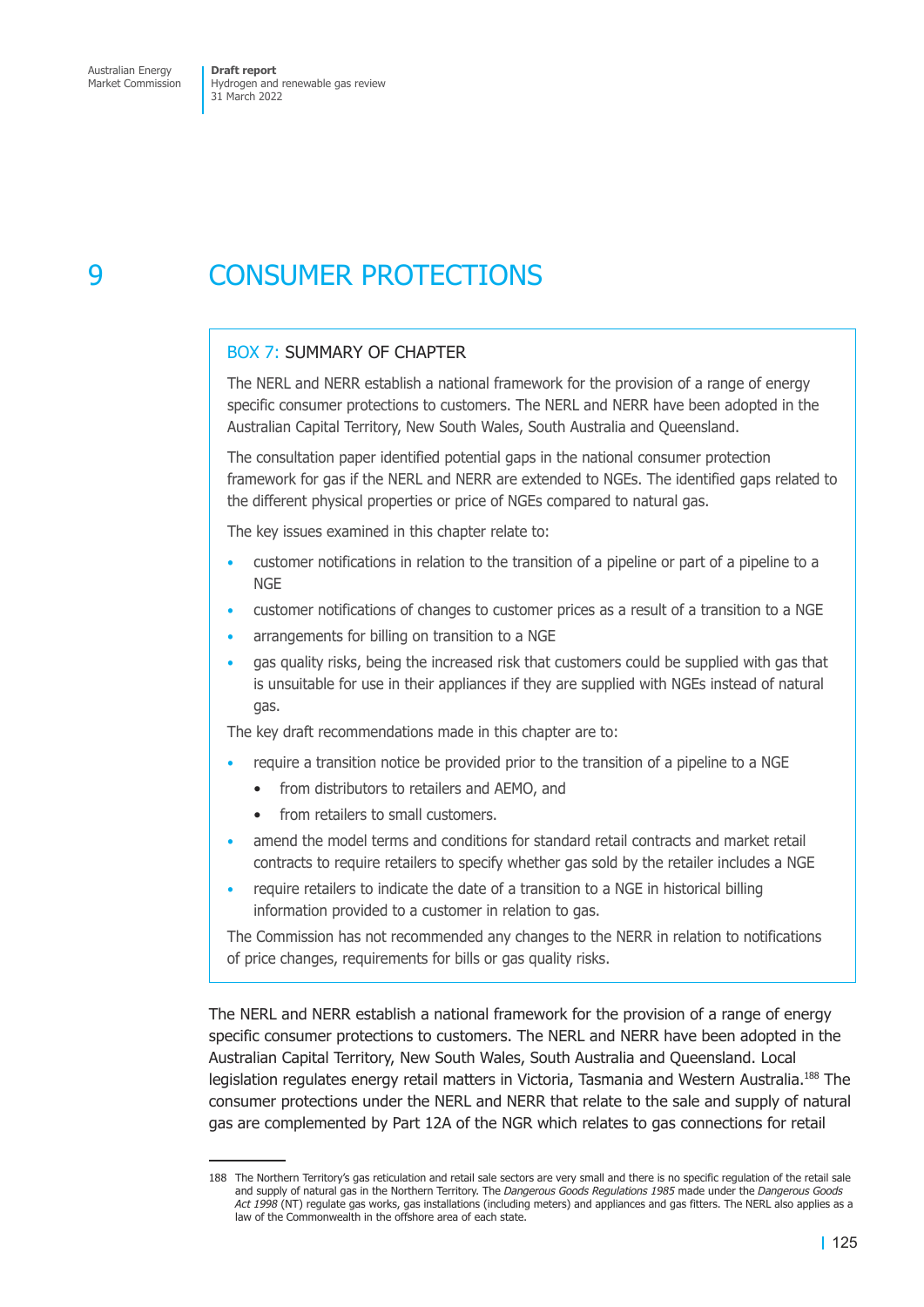customers and Part 21 of the NGR which relates to retail support obligations between distributors and retailers (together the national gas consumer protection framework).

For more information on the national gas consumer protection framework and how it relates to this review see the consultation paper, Chapter 7 'Consumer protections'.189

Based on the approach to extending the NER in the Official's paper, the Commission has considered the changes to consumer protections in the NERR that would be required if the NERL is extended to NGEs. It has not considered the changes to the NERR that might be required if the NERL was extended to covered gases that are not suitable for use in customer's existing appliances.<sup>190</sup>

In the consultation paper stakeholders were asked whether, if the NERL and NERR were extended to NGEs, the consumer protection framework in the NERR required amendment to reflect the different physical properties and price of NGEs compared to natural gas.

This chapter sets out key issues, stakeholder feedback and draft recommendations in relation to:

- customer notifications in relation to the transition of a pipeline or part of a pipeline to a **NGF**
- customer notifications of changes to customer prices because of a transition to a NGE
- arrangements for billing on transition to a NGE
- gas quality risks, being the increased risk that customers could be supplied with gas that is unsuitable for use in their appliances if they are supplied with NGEs instead of natural gas.

# 9.1 Notice of transition to a NGE

# **9.1.1 Current framework and issues**

The physical properties of NGEs and natural gas may differ in several respects. From a consumer perspective, the difference in energy density (the calorific or heating value) is perhaps the most important<sup>191</sup> and the energy density of NGEs may be higher or lower than natural gas.<sup>192</sup> This means that greater or lesser volumes of the NGE may need to be supplied to a customer's premises to deliver the same heating value as natural gas. $^{193}$ 

<sup>189</sup> AEMC, *Review into extending the regulatory frameworks to hydrogen and renewable gases*, consultation paper, 21 October 2021, p. 52.

<sup>190</sup> Under the proposed changes to the NERL outlined in the Official's paper, the NERL and NERR will be extended to a NGE supplied in a pipeline as if it were natural gas. The NERL and NERR will only be extended to a covered gas other than natural gas and NGEs if that gas is designated as a prescribed covered gas under the NERL.

<sup>191</sup> This review assumes that NGEs will not be supplied to customers unless it is safe for use in existing appliances and processes.

<sup>192</sup> For example, the heating value of hydrogen is lower than that of natural gas. GPA Engineering estimated the heating value of a 10% hydrogen blend would be around 6.8% lower than natural gas (if differences in lean and rich natural gases are considered, GPA Engineering estimates that the difference in heating value would range from between 6% and 8%): GPA Engineering, *Hydrogen in the gas distribution networks — A kickstart project as an input into the development of a National Hydrogen Strategy for Australia*, 2019, p. 42. However, other constituent gases may have a higher heating value than natural gas.

<sup>193</sup> Heating value is a key component in the calculation of consumed energy. Metered gas volumes are turned into a measure of consumed energy (in megajoules) by multiplying the volume of gas used by a pressure factor and a heating value. It is assumed for the purposes of this chapter that the consumed energy calculated for customers supplied with a NGE will be accurate as (1) existing meters at a customer's premise will be able to accurately measure the volume of gas supplied to a customer and (2) any adjustments to gas chromatographs on distribution systems required to enable the accurate measurement of the heating value of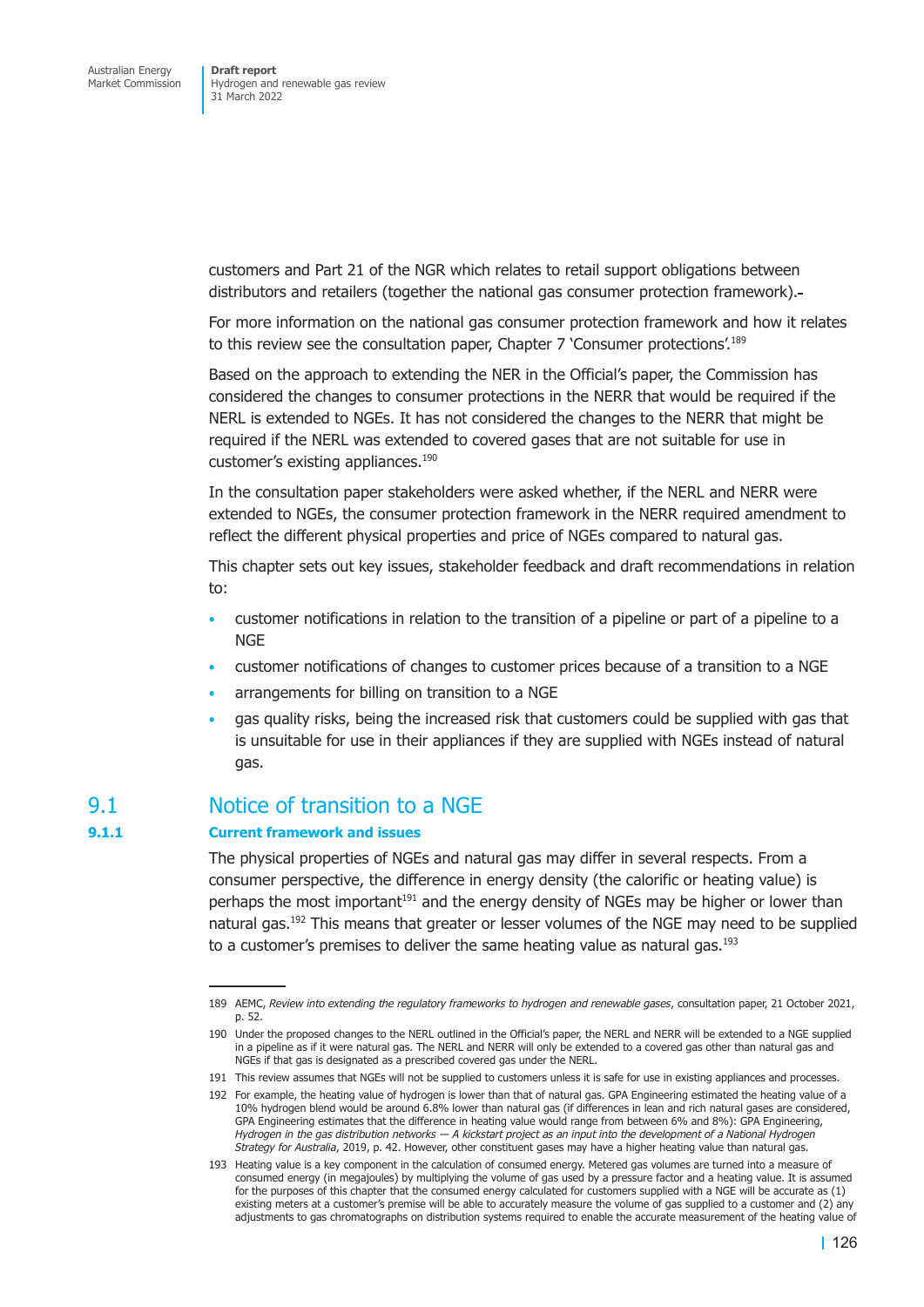In the consultation paper, the Commission considered whether amendments were required to the national consumer protections framework to reflect the physical properties of different gas products.

Specifically, stakeholders were asked whether:

- a new requirement should be introduced for retailers to notify existing customers prior to the transition from the supply of a natural gas to a NGE
- the model terms and conditions for standard retail contracts and the minimum requirements for market retail contracts should be amended to specify when the supply of gas under that contract is a NGE.<sup>194</sup>

At the workshops held by the AEMC in December 2021, stakeholders were also asked which party is best placed to provide the transition notice and whether its contents should be prescribed in detail or at a principles level in the NERR.

#### **9.1.2 Stakeholder responses**

Most stakeholders agreed that customers have a right to be appropriately informed of the type of gas they are being supplied. AGIG stated that this proposal would:<sup>195</sup>

promote transparency and build social acceptance for renewable gas with customers

Only a few stakeholders provided feedback on whether the model terms and conditions should be changed to indicate the type of gas supplied under standard retail contracts and market retail contracts but those that did, supported the proposal.<sup>196</sup>

PIAC suggested that the contracts should set out the range of impacts resulting from the use of a NGE including any cost, quality or efficiency impacts.<sup>197</sup> Alinta Energy also agreed, subject to a minimum threshold being applied, and commented that cooperation between suppliers, gas distributors and retailers is central to providing accurate and relevant information to customers.<sup>198</sup>

Several stakeholders commented on the physical properties of different gas blends.

AGL noted that natural gas is bound by strict technical specifications and while it may vary in composition, its fundamental properties for use are well-established and closely monitored to prevent risks to public safety. It stated:<sup>199</sup>

In the absence of any adjustments, hydrogen blends will provide less energy for consumers at the same volume, leading to an increase in costs for participants that purchase gas on a volumetric basis (i.e., most customers).

NGEs will be made.

<sup>194</sup> AEMC, *Review into extending the regulatory frameworks to hydrogen and renewable gases*, 21 October 2021, pp. 58-59.

<sup>195</sup> AGIG, submission to consultation paper, p. 15.

<sup>196</sup> Submissions to consultation paper: AGIG, p. 15; AGL, p. 13; Jemena, p. 18.

<sup>197</sup> PIAC, submission to consultation paper, p. 10.

<sup>198</sup> Alinta Energy, submission to consultation paper, p. 12.

<sup>199</sup> AGL, submission to consultation paper, p. 13.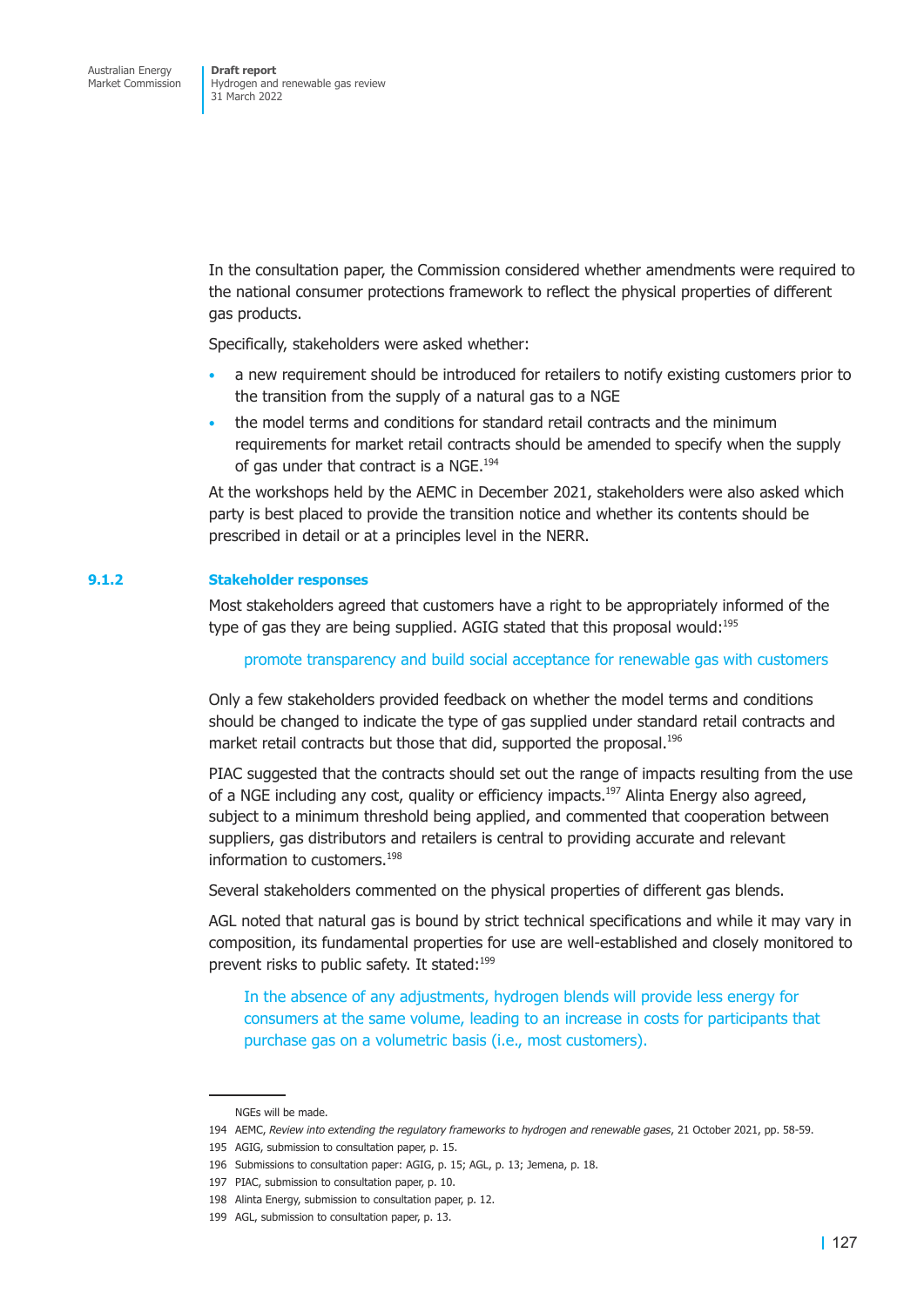Similarly, Origin noted that NGEs would not have an impact on current appliances but recognised that their physical properties could mean consumers experience changes in energy density.<sup>200</sup> Further, PIAC commented that if a NGE product is not a genuine or direct equivalent, and there may be changes in efficiency, quality, consistency or affordability of the gas, then:<sup>201</sup>

retailers must be required to provide clear and consistent information to consumers regarding the reason for this.

On that basis, AGL, Origin and PIAC agreed that changes need to be made to the consumer protection framework to reflect the difference in gas products.

Conversely, Jemena submitted that the existing protections are fit for purpose and no amendments to the framework are required because NGEs will be supplied to customers on the same terms and for the same purposes as natural gas.<sup>202</sup>

Stakeholder responses also differed as to:

- which party should provide the notice
- whether a principles-based approach is more appropriate than a prescriptive approach
- the contents of the notice.

EnergyAustralia agreed that retailers should be a conduit for information regarding NGEs to ensure adequate advice is provided to customers.<sup>203</sup>

The Australian Hydrogen Council and Alinta Energy expressed similar views that retailers should only be required to give notice where the blended NGE reaches a material threshold and customers should not have to engage with the transition unless there is a material impact on them.

Alinta Energy gave an example that:<sup>204</sup>

if the blend contains less than 0.5% hydrogen (for example), the impact on customers will be negligible and notifying customers would simply drive-up cost to serve with no benefit.

The AER encouraged the Commission to consider a principles-based approach to achieving the consumer outcomes rather than a prescriptive approach. It noted that there are other possibilities to providing consumers with important information other than as part of the user's bill.<sup>205</sup>

At the workshops in December 2021, most stakeholders supported a principles-based approach. However, some stakeholders believed that more prescription in the NERR would

<sup>200</sup> Origin, submission to consultation paper, p. 5.

<sup>201</sup> PIAC, submission to consultation paper, p. 10.

<sup>202</sup> Jemena, submission to consultation paper, p. 18.

<sup>203</sup> EnergyAustralia, submission to consultation paper, p. 3.

<sup>204</sup> Alinta Energy, submission to consultation paper, p. 12.

<sup>205</sup> AER, submission to consultation paper, p. 3.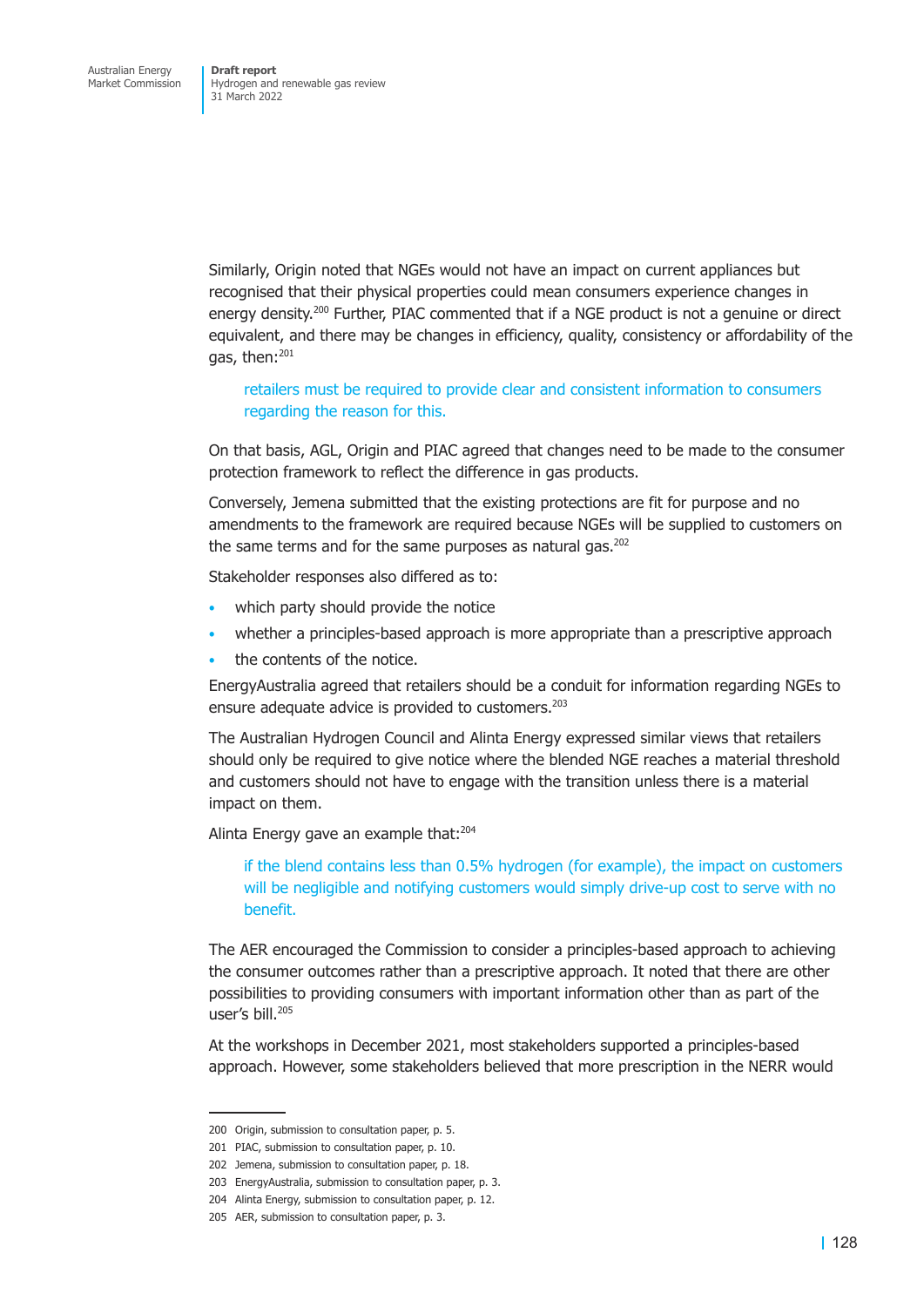achieve a degree of standardisation that is beneficial to customers, as it will help avoid a customer receiving different or even conflicting messages regarding the transition and its potential impacts.

Following the stakeholder workshops, the Commission sought further feedback on the transition notice issue from the AER and the form of the draft recommendations.

#### **9.1.3 Commission analysis**

In developing its draft recommendation, the Commission has taken into account stakeholder feedback including in relation to the appropriate party to give transition notices, the appropriate level of prescription regarding the contents of transition notices and the parties who will hold the information about a transition to natural gas.

It has also considered whether requiring transition notices to be provided to customers is:

- compatible with the development and application of consumer protections for small customers, including, but not limited to protections relating to hardship customers
- appropriately targeted, fit for purpose and proportionate to the issues they are intended to address
- provide stability and transparency in regulatory arrangements to enable consumers to make efficient decisions.

The Commission's recommendation is that, prior to the transition of a pipeline (or part of a pipeline) to a NGE, the NERR should include requirements for the following transition notices:

- a notice from distributors to retailers and AEMO including the transition date, the type of NGE the distributor is licensed to transport and any limits on blending that may apply
- a notice from retailers to their customers on the transitioning pipeline including the transition date, a copy of the notice provided by the distributor, contact information for the retailer and distributor and any other information relevant to the customer's understanding of how the transition may impact the customer.

In addition, customer retail contracts should specify if a customer is being (or permitted to be) supplied with a NGE.

The Commission considers the draft recommendation is compatible with existing consumer protections under the NERL and NERR,206 and jurisdictional instruments which require customers to be provided with accurate and relevant information about how they consume energy. The provision of a transition notice and the recommended changes to customer retail contracts is expected to enhance transparency and should promote confidence of gas consumers in the market. Additionally, a transition notice should help to mitigate or alleviate safety concerns consumers may have about NGEs by providing an avenue for consumers to access information and raise concerns with their retailer or distributor.

The Commission also considers retailers are best placed to communicate with customers as they manage the customer relationship. However, as distributors will likely hold key

<sup>206</sup> For example, see rules 32, 46A, 48A, 56, 59 of the NERR.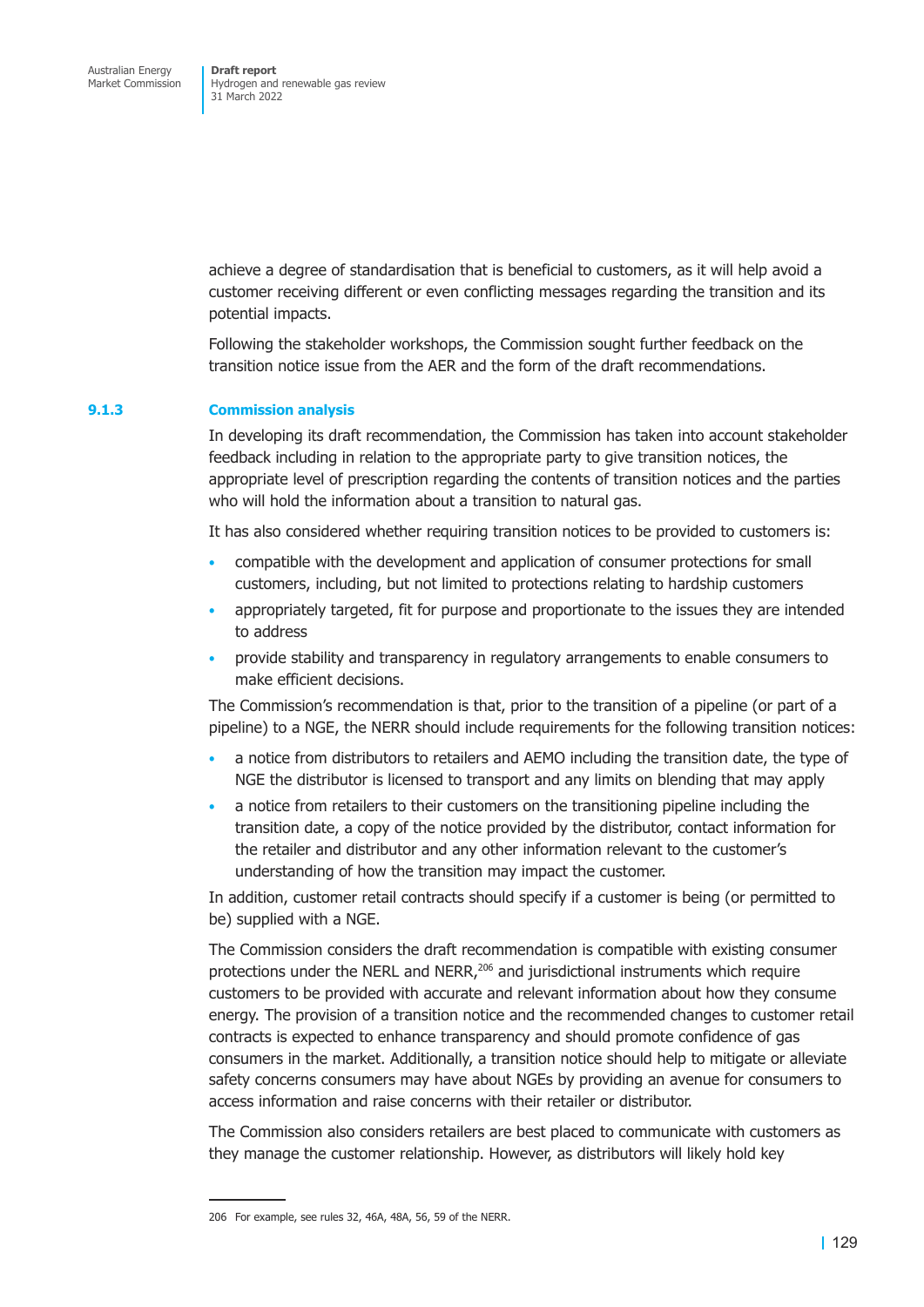information in relation to the transition to a NGE, they should provide a transition notice to retailers and AEMO including this information.

In developing its draft recommendation on the contents of transition notices, the Commission contemplated whether prescription in the provision of a transition notice would lead to greater clarity and increased efficiency or would increase administrative and regulatory burdens on parties. In doing so, it took into account whether the recommended requirements were appropriately targeted, fit for purpose and proportionate to the issues they are intended to address and provided for stability and transparency in regulatory arrangements. Additionally, the Commission considered stakeholder feedback that messaging consistency is crucial and more standardisation would likely occur if there were prescriptive obligations in the NERR.

The Commission considers its draft recommendation strikes a balance between the benefits of prescription against the benefits provided by a more principles-based and flexible approach. Prescribing the key contents of transition notices will provide some certainty and standardisation of transition notices. However, this draft recommendation, if implemented, will also require retailers to provide to customers any other information that is relevant to a customer's understanding of how the transition to a NGE will impact them. This approach should afford retailers the flexibility to inform customers of all relevant impacts related to a specific transition.

For the reasons outlined above, the Commission considers these draft recommendations would promote the NERO.

# DRAFT RECOMMENDATION 23: REQUIRE DISTRIBUTORS AND RETAILERS TO PROVIDE NOTICES OF A TRANSITION TO A NGE

Introduce a new Part 8B 'transition to natural gas equivalents' in the NERR which includes:

New rule 147C which requires distributors to notify retailers and AEMO in writing of a transition to a NGE. The notice must:

- be in simple and concise language
- include:
	- the date of transition to the NGE
	- the type of NGE that they are licensed to transport and any limits on blending that may apply
	- the potential impact of the supply of the NGE on the quantity of gas consumed by customers and heating values compared to the supply of natural gas. In the case of a NGE which is a gas blend, the potential impact may be expressed as a range, but must include the impact at the highest permitted blend limit.
- otherwise be provided in the form and manner required by the guidelines made by the AER under new rule 147F (if any).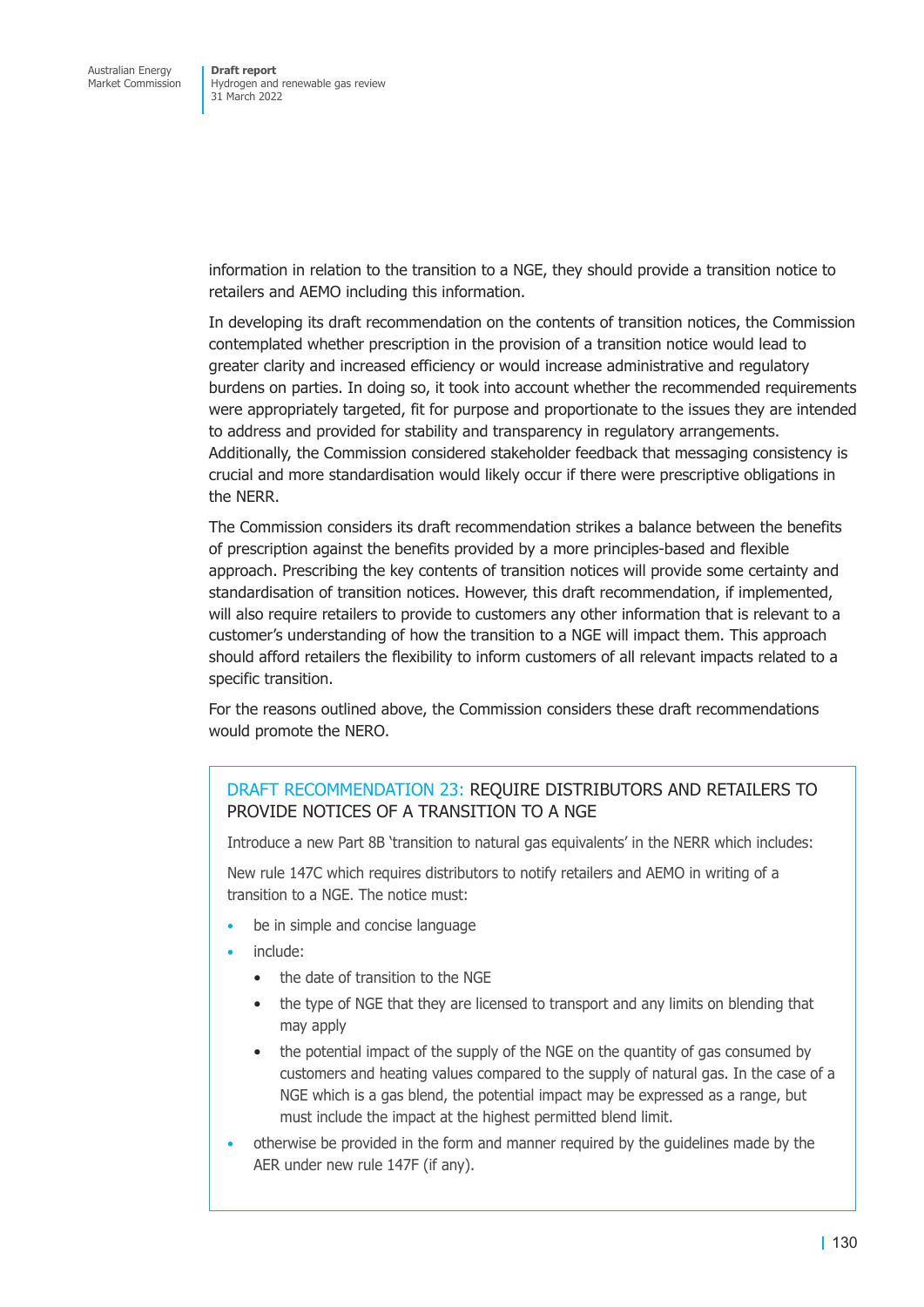New rule 147D which requires a distributor:

- prior to issuing a transition notice, to consult with retailers and AEMO in relation to the transition date to be specified in a notice under new rule 147C
- in specifying a transition date in a notice under new rule 147C, have regard to:
	- any submissions received from retailers and AEMO during consultation
	- the obligations on a retailer to notify customers of the transition
	- the reasonable requirements of retailers and AEMO to review their systems and processes to ensure compliance with the national energy legislation following the transition.

New rule 147E which would require retailers to notify their small customers in writing of a transition to a NGE. The notice must:

- be in simple and concise language
- be provided no later than 5 business days before the transition date specified in the notice from the distributor
- include:
	- the transition date
	- a copy of the notice from the distributor or a link to the notice on the distributor's or retailer's website and details of how the customer may request a copy of the notice
	- contact details of the retailer and/or distributor
	- any other information relevant to the customer's understanding of how the transition may impact the customer
- otherwise be provided in the form and manner required by the guidelines made by the AER under new rule 147F (if any).

New rule 147F that:

- empowers (but not requires) the AER to make guidelines in relation to the form and content of the transition notices required under new rules 147C or 147E (transition notice guidelines)
- requires the AER to make any transition notice guidelines in accordance with the retail consultation procedure.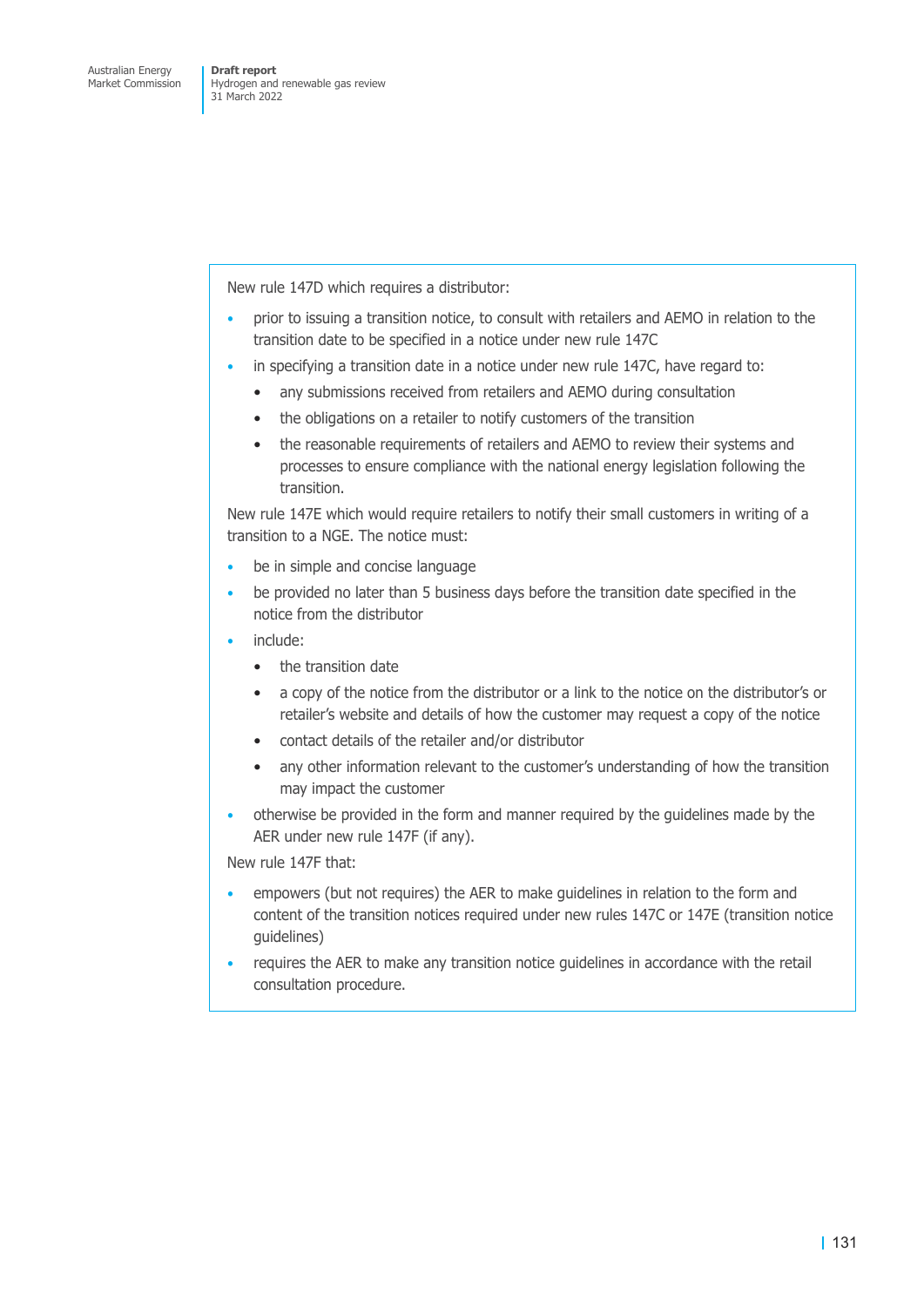# DRAFT RECOMMENDATION 24: REQUIRE RETAILERS TO SPECIFY IN CUSTOMER RETAIL CONTRACTS IF A NGE IS BEING SOLD

Amend clause 3.3 of the model terms and conditions for standard retail contracts in schedule 1 of the NERR to introduce a requirement for a retailer to specify, as a required alteration, whether gas sold by the retailer includes a NGE.

Amend Part 2 Division 7 of the NERR by introducing a rule requiring market retail contracts for the sale of gas to specify whether gas sold by the retailer includes a NGE.

Amend Schedule 3 of the NERR by inserting a new savings and transitional rule specifying that the new rule in Part 2 Division 7 applies only to market retail contracts that are entered into or varied after the commencement of the rule.

# 9.2 Notice of price changes because of a transition to a NGE

# **9.2.1 Current framework and issues**

Retailers may seek to increase the prices it charges to customers connected to a distribution system that has transitioned to a NGE because there may be higher costs associated with supplying a NGE compared to supplying natural gas.

The variation of price provisions in s. 23 of the NERL set out:

- the power of the retailer to vary standing offer prices from time to time
- the obligation that the retailer and AER publish standing offer prices and any variation of those prices on their websites
- the requirement for a retailer to publish a notice about the variation, and inform affected customers during the next billing period
- information on the date the variation takes effect.

Rule 46 of the NERR contains the rules relating to tariffs and charges including:

- the retailer obligation to give notice of any variation that may affect customers
- the timing of delivery of the notice and content such as specifying the date the variation takes effect and the existing and future tariffs and charges
- the exemptions to providing a notice, for example, in circumstances where the customer has entered into a market retail contract within 10 business days before the variation date.

In the consultation paper, it was noted that these provisions raise the issue of whether retailers that change prices because of the transition should be required to disclose this as a reason for a variation at the time the relevant changes are notified.<sup>207</sup> Stakeholders were asked whether customers should be notified of a potential price variation or change as a result of the transition from a natural gas to a NGE. Their responses are summarised below.

<sup>207</sup> AEMC, *Review into extending the regulatory frameworks to hydrogen and renewable gases*, consultation paper, 21 October 2021, p. 56.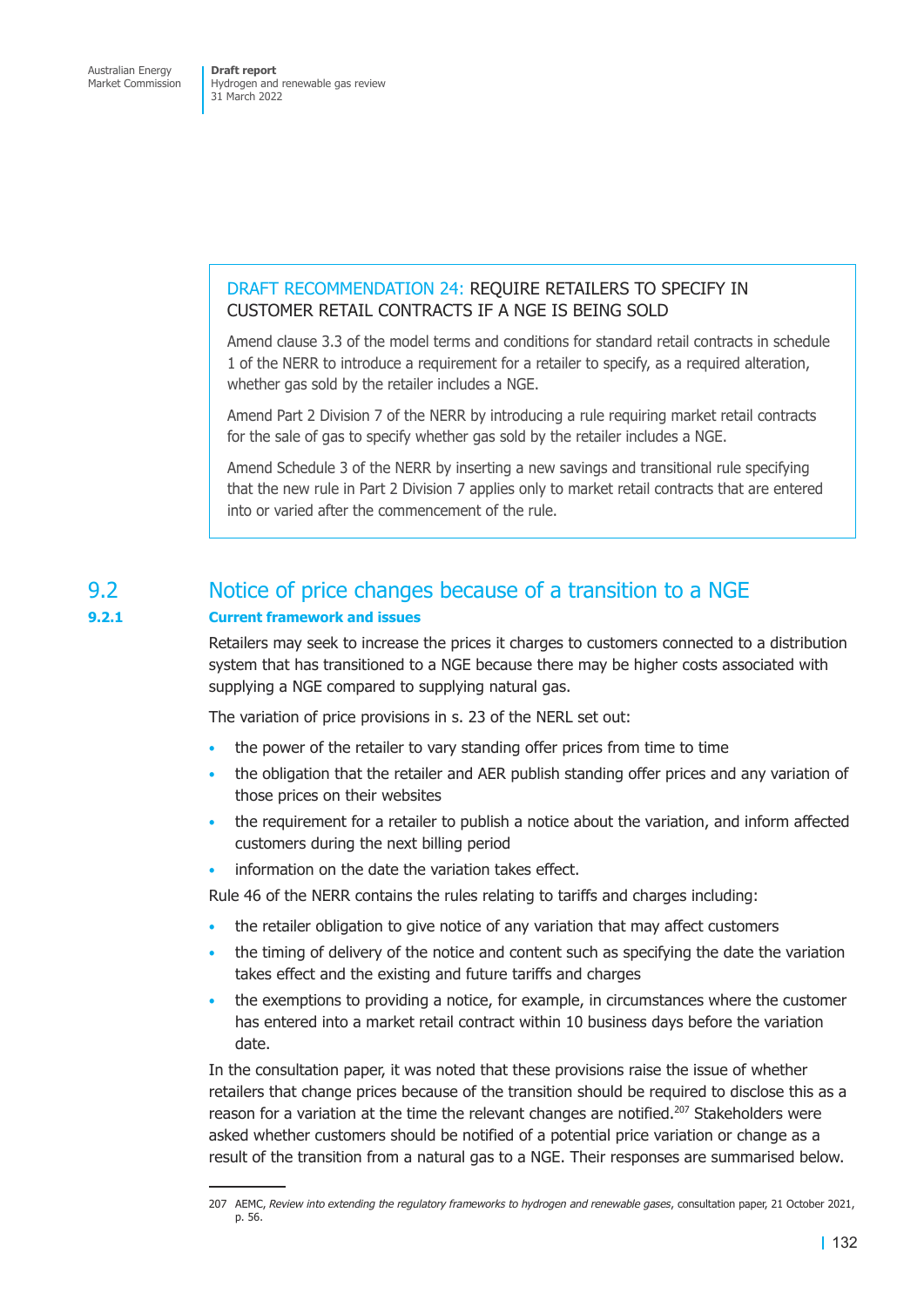#### **9.2.2 Stakeholder responses**

AGL and Bioenergy supported notifying customers of price variations.<sup>208</sup> Similarly, the AER noted that the objective of transparency should extend to informing customers as early as possible on the implications of the transition, including around price.<sup>209</sup> PIAC also considered that any cost impact of the use of a NGE product should be clearly indicated to consumers and said:210

Consumers must have access to the information required to make informed decisions and understand their usage and costs… to enable this assessment and effective decision making

EnergyAustralia also supported notifying customers when NGEs become a commonly supplied product and customers are actively procuring it. It commented that:<sup>211</sup>

how the price for a natural gas equivalent product is presented to the customer should remain a retailer decision.

Some stakeholders, like AGIG, considered that the existing requirements for notifying changes in price such as for tariffs and charges were sufficient.<sup>212</sup> Similarly, EWON stated that any price variations passed on to customers should be treated the same as normal variations, hence the current regulatory requirements for notification of changes should be applicable.<sup>213</sup>

The Australian Hydrogen Council submitted that only material changes in price needed to be notified to customers because the costs of additional retailer interactions with customers may outweigh the benefits. It suggested that the AEMC:<sup>214</sup>

not make pre-emptive changes to the customer/retailer relationship and instead to consider whether existing provisions in the National Energy Retail Rules are suitable to capture any price variations which result from a change

In contrast, some stakeholders considered that at this stage changes to the framework are not necessary. Alinta Energy stated that:<sup>215</sup>

Unless price variations are material, there may be limited value in informing customers of changes. Retailers make their own decisions on how to price their products and compete on this basis.

<sup>208</sup> Submissions to consultation paper: AGL, p. 13; Bioenergy, p. 13.

<sup>209</sup> AER, submission to consultation paper, p. 3.

<sup>210</sup> PIAC, submission to consultation paper, p. 11.

<sup>211</sup> EnergyAustralia, submission to consultation paper, p. 4.

<sup>212</sup> AGIG, submission to consultation paper, p. 15.

<sup>213</sup> EWON, submission to consultation paper, p. 4.

<sup>214</sup> AHC, submission to consultation paper, p. 4.

<sup>215</sup> Alinta Energy, submission to consultation paper, p. 12.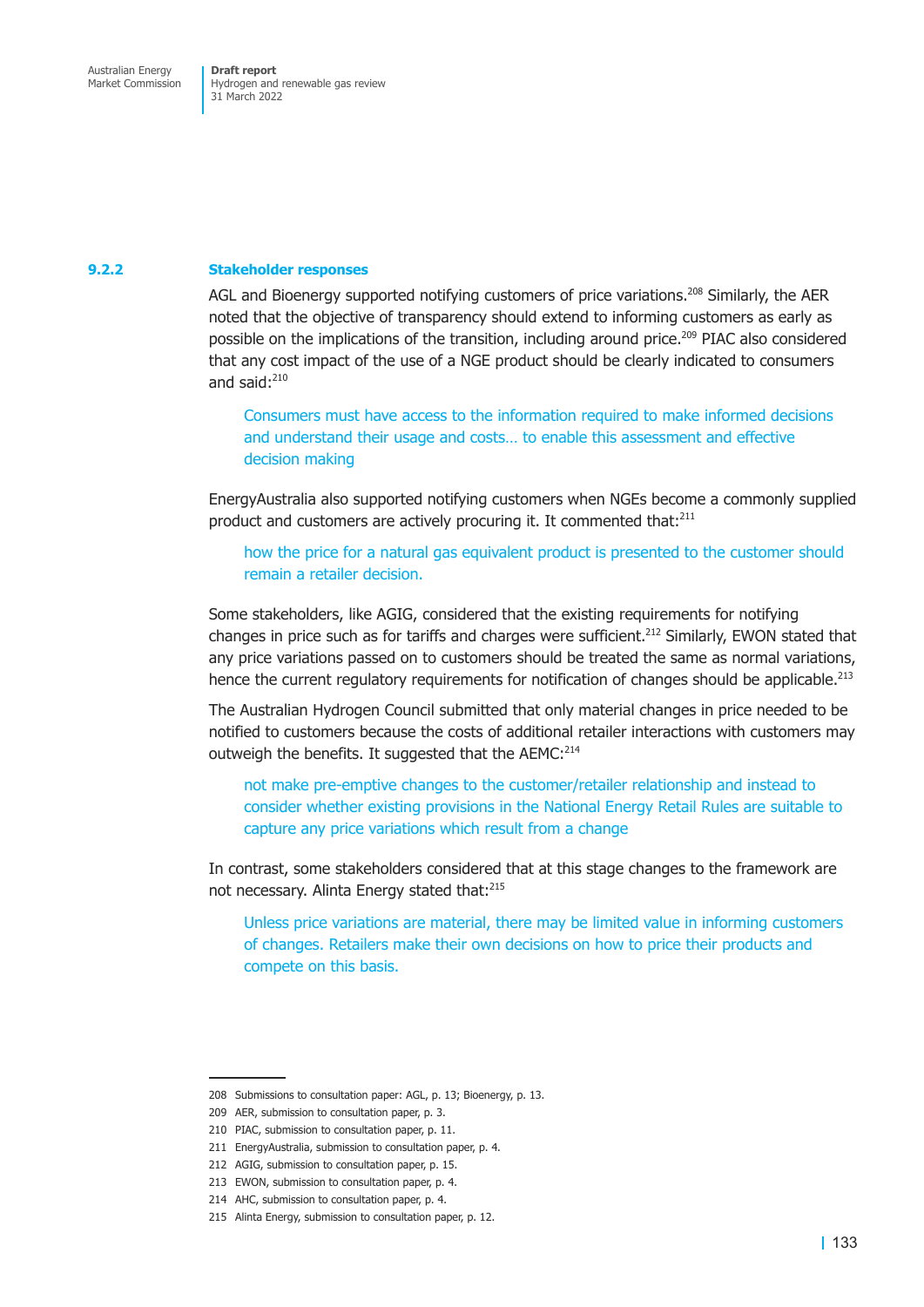Further, Jemena stated that:<sup>216</sup>

No transition is required as natural gas and NGEs are interchangeable. Retailers will be able to continue to source these for their customers. As a result, there will be no price variation directly due to the transition.

# **9.2.3 Commission analysis**

In line with the view expressed by the majority of stakeholders, the Commission considers it appropriate that any variation in price due to the change in supply of a gas product should be disclosed to customers.

However, the Commission recommends making no changes to the NERR.

In the Commission's view, this recommendation is consistent with the NERO and the implementation considerations criteria of the assessment framework because it is a proportionate response and provides stability in regulatory arrangements. Creating new arrangements to notify customers of possible price impacts (as opposed to actual price impacts) due to a transition will add unnecessary administrative burden on retailers. The Commission considers that, the potential costs outweigh the benefits and, the existing notification process for variations to prices and tariffs and charges are sufficient in addressing this issue.

# 9.3 Arrangements for billing on transition to a NGE

# **9.3.1 Current framework and issues**

As noted in section 9.1.1 above, the energy density of NGEs may be higher or lower than natural gas and therefore different volumes of the NGE may need to be supplied to a customer's premises to deliver the same heating value as natural gas. Following the transition to a NGE at their premises, a customer will continue to be billed based on the energy content of the gas supplied to their premises however their bill may indicate an increase, or decrease, in the metered consumption (volume) of gas that is related to the supply of the NGE, rather than a change in the consumption pattern of the customer. $217$ 

The consultation paper noted that changes may be required to arrangements for billing under the NERR to reflect the different physical properties of NGEs compared to natural gas.<sup>218</sup> The consultation paper sought feedback on whether changes should be made to the NERR to introduce new requirements for:

• retailers who receive requests for historical billing data from a customer to state in the billing information provided if there was a transition from natural gas to a NGE during the billing history period for which information is requested, and the date at which the transition occurred

<sup>216</sup> Jemena, submission to consultation paper, p. 19.

<sup>217</sup> Note that billing is calculated on MJ consumed and not on volume of gas.

<sup>218</sup> AEMC, *Review into extending the regulatory frameworks to hydrogen and renewable gases*, consultation paper, 21 October 2021, p. 56.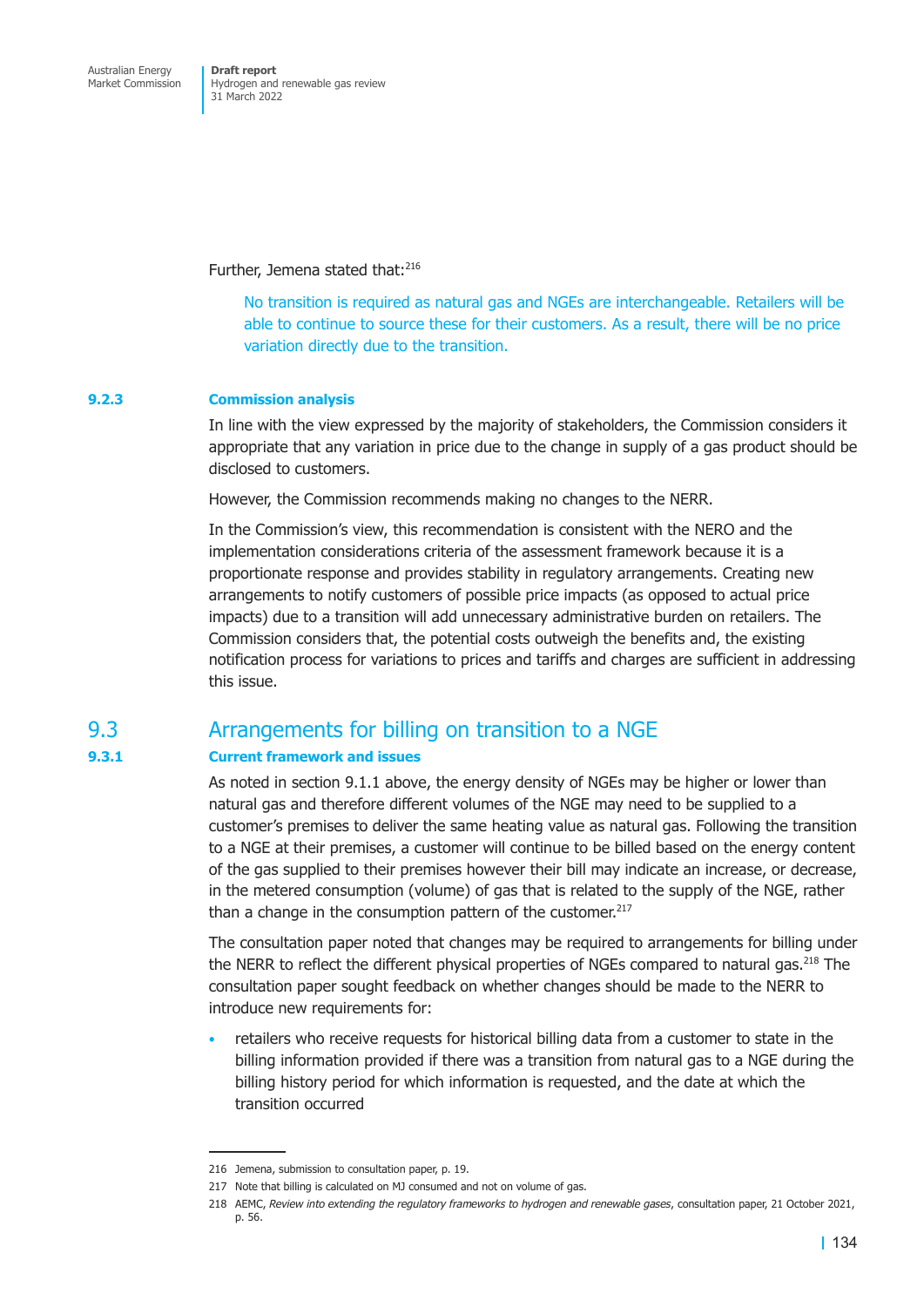Australian Energy Market Commission

**Draft report**  Hydrogen and renewable gas review 31 March 2022

• if the NGE to be supplied has a different heating value from natural gas, a requirement for retailers to issue a bill based on an actual meter read for customers with accumulation (non-interval meters) before supply is transitioned to a NGE.

#### **9.3.2 Stakeholder responses**

Limited feedback was received from stakeholders in relation to the requirement to indicate the date of a transition to a NGE in historical billing information. AGIG and EWON supported the requirement<sup>219</sup> and Alinta Energy considered the requirement had some merit.<sup>220</sup> EWON noted:221

Most consumers are not familiar with reading or interpreting meter data and should also be provided with explanatory information from their retailer including about any significant changes in data. This should include provision of additional information regarding calculation factors or the date of transition from natural gas to an equivalent, which will increase clarity about the data.

However, AGL commented that the proposal needed to be explored further as the amount of blend in the network may change from day to day.<sup>222</sup> Jemena considered that existing billing requirements and existing historical billing rules and procedures are sufficiently flexible to take into account different heating values.<sup>223</sup>

There was little support from stakeholders in relation to the requirement for customers to be issued with a bill on transition to a NGE. Alinta Energy and Origin considered that requiring an out-of-cycle bill based on an actual meter read to be issued on transition to a NGE would be administratively burdensome.<sup>224</sup> Alinta Energy commented:<sup>225</sup>

The transition will be gradual over time and would need to reach a threshold point before having a material impact on the consumer. In this sense there would be an accumulation of natural gas blending over time, rendering a binary 'before' and 'after' heating value less meaningful to small consumers.

AGIG also considered that the requirement for a bill on transition could result in costs that outweigh the benefits.<sup>226</sup>

However, EWON supported the transparency of an approach whereby a bill is issued to a customer for the period where natural gas usage finished and a new bill from the start date of NGE billing.<sup>227</sup>

<sup>219</sup> Submissions to consultation paper: AGIG, p. 15; EWON, p. 3.

<sup>220</sup> Alinta Energy, submission to consultation paper, p. 12.

<sup>221</sup> EWON, submission to consultation paper, p. 3.

<sup>222</sup> AGL, submission to consultation paper, p. 13.

<sup>223</sup> Jemena, submission to consultation paper, p. 18.

<sup>224</sup> Submissions to consultation paper: Alinta Energy, p. 12; Origin, p. 5.

<sup>225</sup> Alinta Energy, submission to consultation paper, p. 12.

<sup>226</sup> AGIG, submission to consultation paper, p. 15.

<sup>227</sup> EWON, submission to consultation paper, p. 3.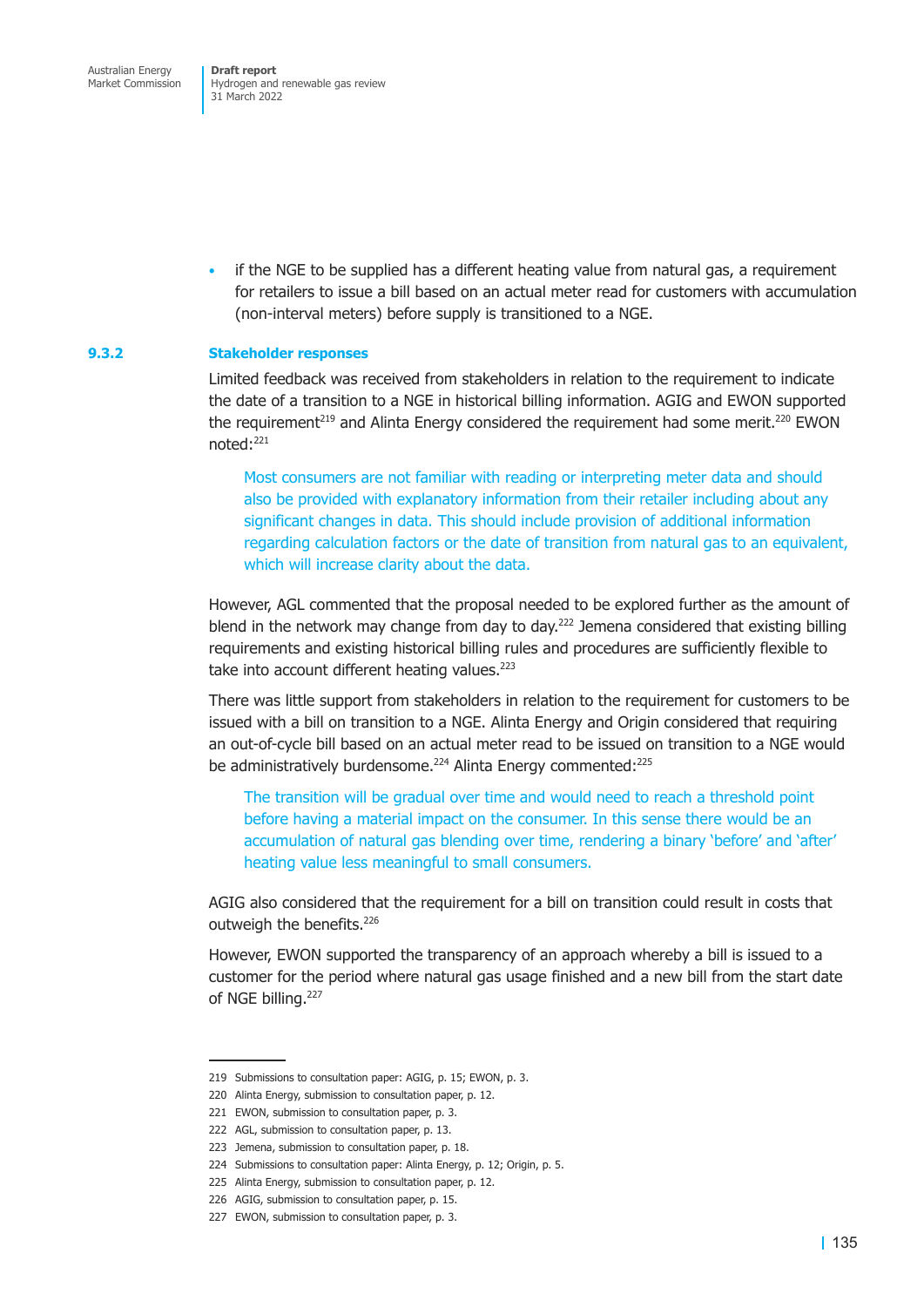Market Commission

Hydrogen and renewable gas review 31 March 2022

#### **9.3.3 Commission analysis**

In relation to historical billing information, the Commission considers that requiring retailers to indicate the date of a transition to a NGE in historical billing information provided under rule 28 of the NERR would provide customers and customer advocates with information that may assist in resolving issues and disputes. $^{228}$  These insights will also be assisted by the receipt of a transition notice recommended in section 9.1.4 above.

The Commission considers that, if implemented, the requirement to include the date of the transition on historical billing information would promote the NERO by promoting the efficient use of energy services by customers and would be compatible with the development and application of consumer protections for small customers.<sup>229</sup> This is because the requirement would provide customers (and their advocates) with information that will enable them to better understand their use of energy. The recommended change is considered proportionate to the issue it is intended to address and should not impose significant cost on retailers.

# DRAFT RECOMMENDATION 25: INCLUDE NGE TRANSITION INFORMATION IN HISTORICAL BILLING INFORMATION

Amend rule 28 of the NERR to introduce a requirement that retailers include the date of a transition to a NGE (if any) in historical billing information provided to a gas customer.

In relation to the potential requirement for retailers to issue a bill to customers on transition to a NGE ('transition bills'), the Commission has considered stakeholder submissions that this requirement may be logistically challenging and costly. It has also undertaken further analysis on how customer bills are calculated where customers have accumulation meters. Based on this analysis, the Commission has concluded that, although issuing a bill on transition might have some benefits to customers in relation to additional transparency regarding the transition, it is unlikely to materially improve the accuracy of customer bills.

This is because customers with accumulation meters are billed based on their total consumption over the meter read period multiplied by the average of the daily heating value over that period. The use of average daily heating values over the meter reading period means that the changes in the energy content of the gas consumed by customers over the meter read period will be taken into account in customers' bills despite a transition to a NGE during the meter read period. For this reason, provided the daily heating value of gas delivered to customers is measured accurately, $^{230}$  a requirement for a transition bill would not materially increase the accuracy of customer billing.

Therefore, the Commission is not recommending the introduction of a requirement for retailers to issue transition bills to customers as it considers the costs incurred by retailers in

<sup>228</sup> For example, if the date of a transition to a NGE is indicated on historical billing information, customers or their advocates may have greater insight as to the reasons for a change to inputs to customers' bills such as changes to heating values or volumes of gas consumed.

<sup>229</sup> Section 236(2)(b) of the NERL.

<sup>230</sup> See section 8.2 of this report for a discussion on heating value and metering in retail markets.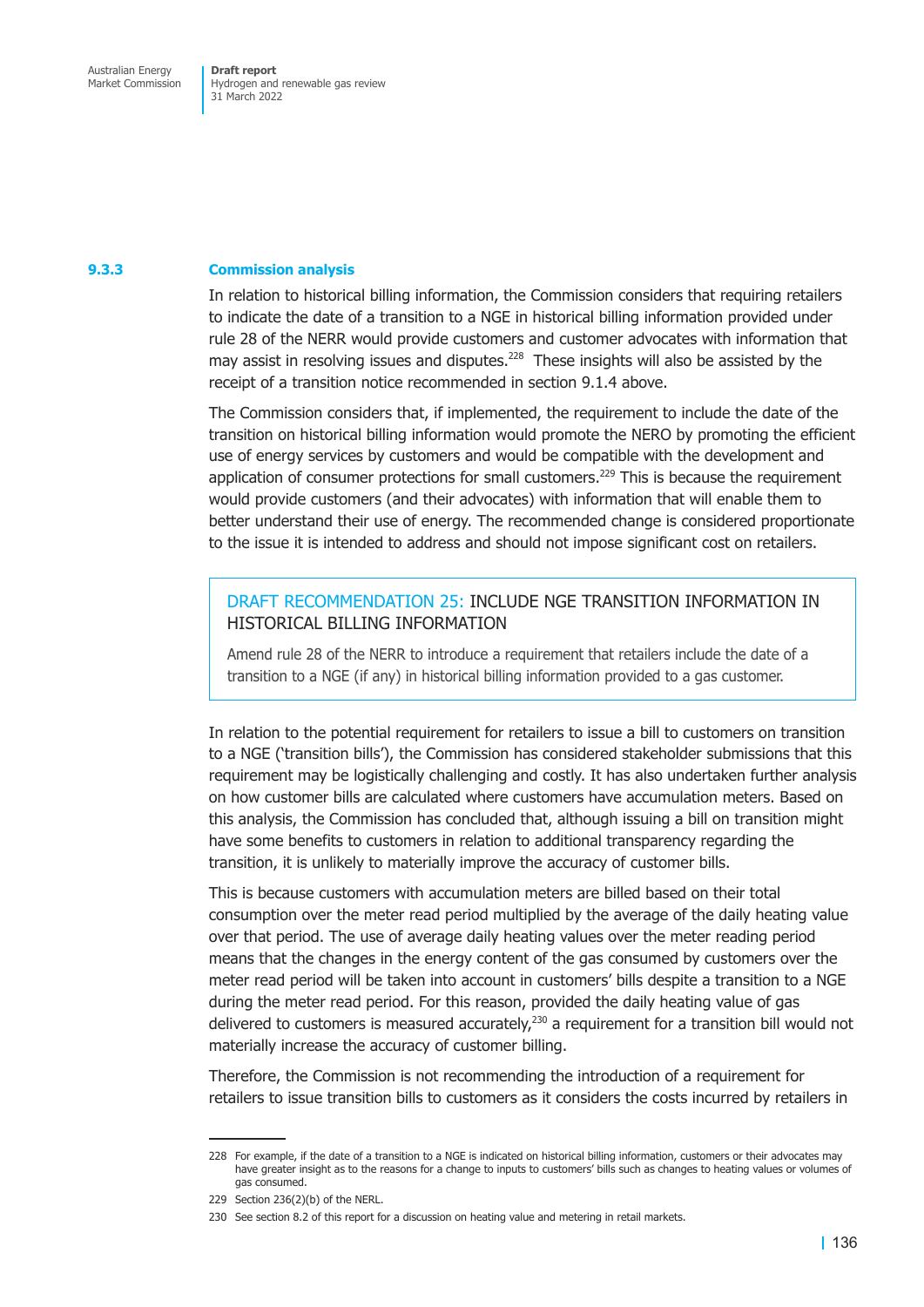issuing transition bills would likely outweigh the benefits to customers and would not promote the efficient operation and use of energy services.

# 9.4 Gas quality risk issues

# **9.4.1 Current framework and issues**

In the consultation paper, it was noted that once the national gas regulatory framework accommodates NGEs, the quality of the gas stream may be more variable than it currently is because NGEs may be made up of a blend of natural gas and other gases or gases other than natural gas. $231$ 

Under s. 316(1) of the NERL, retailers and distributors have no civil monetary liability for loss or damage suffered by a customer due to the defective supply of energy unless they have acted in bad faith or through negligence. The potential liability of retailers and distributors for negligence is capped under Regulations made under the NERL. In addition, some jurisdictions have further limited the liability of distributors to customers under local regulations.

The consultation paper sought stakeholder views on whether the existing allocation of risk for gas quality and protections for consumers under the national gas regulatory framework are appropriate when the framework is extended to NGEs.

In stakeholder workshops held in December 2021, the Commission also asked stakeholders to consider whether distributor guaranteed service level schemes would be an appropriate mechanism to enable customers to access payment for loss suffered as a result of gas quality issues.

# **9.4.2 Stakeholder responses**

In relation to gas quality risks for customers, stakeholders provided little feedback in submissions to the consultation paper on whether customers were adequately protected against potential loss or damage due to gas quality risks. However, in later discussions with the Commission Energy Consumers Australia emphasised that any framework for dispute resolution and making claims should include a clear and simple process for customers to follow.

In addition, at the workshops some stakeholders noted that customers might not easily identify issues relating to gas quality. This same issue was raised by the New South Wales Energy and Water Ombudsman (EWON) in discussions with the Commission following the stakeholder workshops.

In relation to appropriate mechanisms for compensating customers, several workshop participants expressed the view that guaranteed service level schemes were not an appropriate mechanism for compensating customers for loss due to gas quality issues. This is because the guaranteed service level schemes have not been applied to gas distributors in most jurisdictions that apply the NERL and, when they are applied to aspects of distributor

<sup>231</sup> AEMC, *Review into extending the regulatory frameworks to hydrogen and renewable gases*, consultation paper, 21 October 2021, p. 57.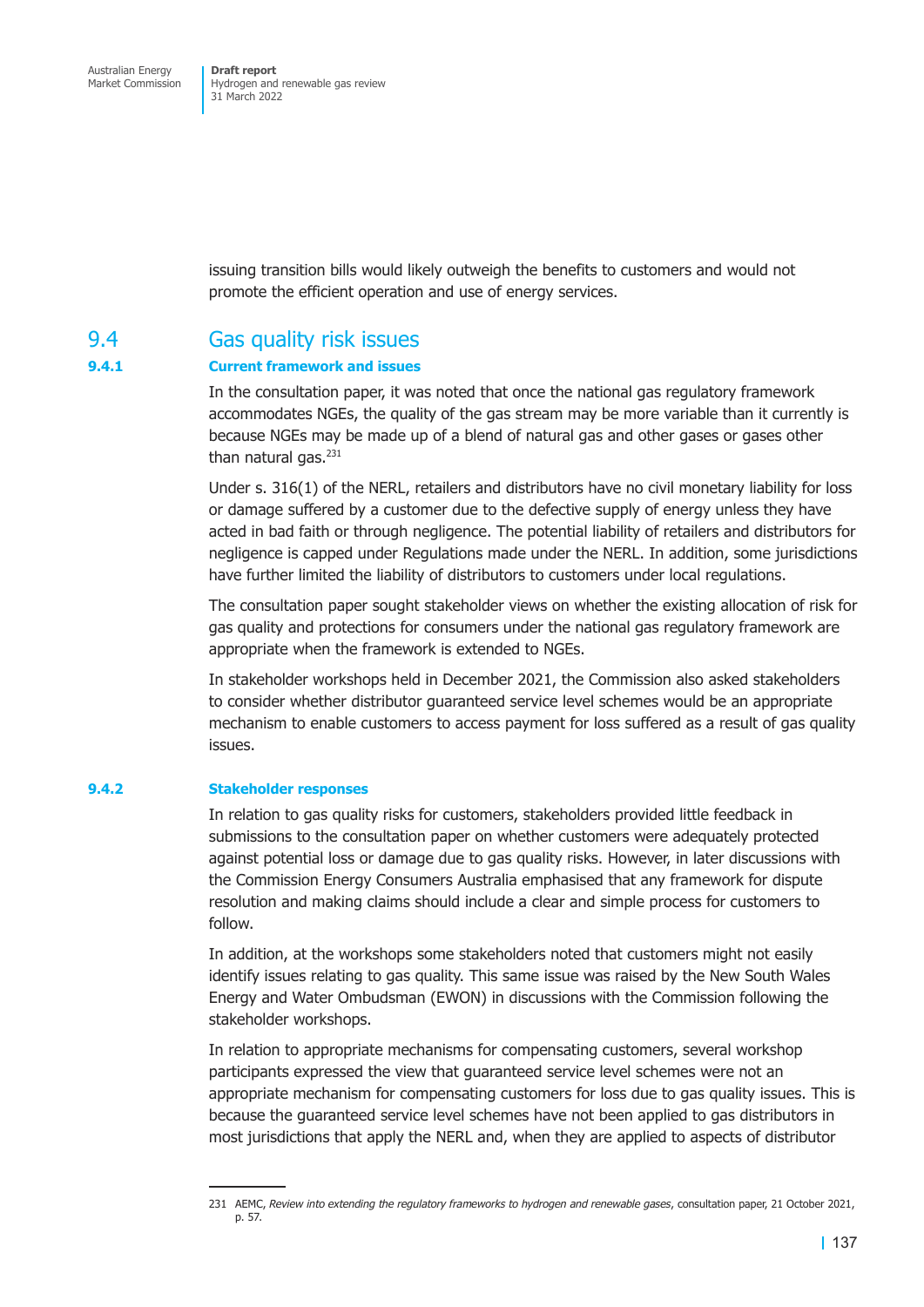performance, they operate as service performance incentives rather than being designed to compensate for loss suffered by customers. EWON subsequently indicated that Ombudsmen will have a role to play in facilitating the resolution of disputes or complaints in relation to gas quality but that in order for customers to raise and support a complaint or dispute in relation to gas quality they will require access to data about the quality of gas supplied to them.

In relation to allocation of risk for gas quality, some retailer stakeholders (and retailer peak bodies)<sup>232</sup> expressed concern with the current allocation of risk for gas quality between retailers and distributors under existing access arrangements. They queried whether this was appropriate given that distributors will manage the injections of NGEs and constituent gases into their gas networks. For example, EnergyAustralia noted:<sup>233</sup>

this should reflect that the responsibility for any liability resulting from gas specification, blending, or the quality of NGE injection is solely that of the party injecting the gas into the distribution network; existing Reference Service Agreements place the liability on the shipper of the gas, a party that only has contractual agreements with gas producers to ensure compliance with requirements.

On the other hand, Jemena did not consider there is a greater risk of distributors not adequately managing 'off spec' gas under a NGE model compared to the provision of natural gas. It also considered that if there are any issues relating to the quality of service as a result of the inclusion of NGEs there is an existing jurisdictional mechanism for managing the level of distributor service.<sup>234</sup>

#### **9.4.3 Commission analysis**

The immunity in s. 316(1) of the NERL applies to failure to supply both electricity and gas and includes the defective supply of gas. Making changes to the immunity could represent a significant reallocation of risk between retailers, distributors and customers. The Commission does not consider a change to the scope of the immunity under the NERL would promote the NERO.

A change to the allocation of risk under the immunity is likely to require retailers and distributors to review and potentially change their approach to risk management, potentially resulting in additional costs that will flow through to consumers as higher prices. However, the Commission does not currently have sufficient evidence that a change to the allocation of risk under the immunity in s. 316(1) of the NERL would promote more efficient operation and use of energy services in the long-term interests of consumers.

However, the Commission considers it important that customers are able to access adequate compensation if they suffer loss as a result of gas quality issues that arise due to the negligence of distributors in monitoring gas quality in their networks.

<sup>232</sup> Submissions to consultation paper: EnergyAustralia, p. 5; AGL, p. 14; Alinta Energy, pp. 12-13.

<sup>233</sup> EnergyAustralia, submission to consultation paper, p. 5.

<sup>234</sup> Jemena, submission to consultation paper, p. 19.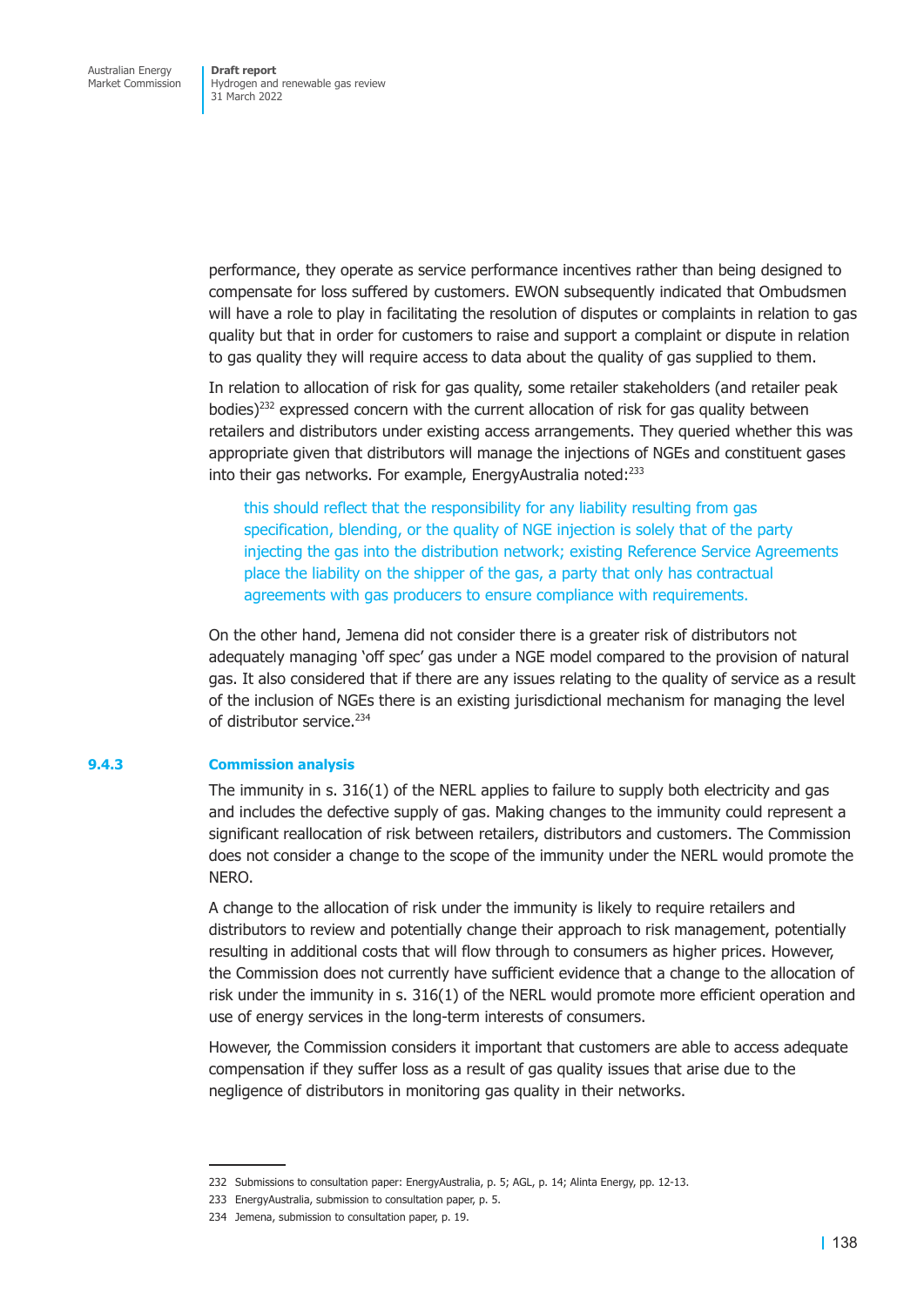For the reasons outlined in section 9.4.2, distributor guaranteed service level schemes do not appear to be the appropriate mechanism to compensate customers for such loss.

The Commission considers that the existing mechanisms to manage customer disputes and complaints under the NERL and NERR framework<sup>235</sup>can be utilised by customers who have suffered loss or damage due to gas quality issues. However, the limits on distributors' liability for negligence applied by some jurisdictions under local regulations may prevent customers accessing appropriate levels of compensation for loss or damage due to defective gas quality (e.g., the liability cap in NSW is \$5,000). In addition, it may be difficult for customers (or the Ombudsman acting on their behalf) to access data relating to gas quality that would be required to support a claim for compensation.

In relation to allocation of liability for gas quality between retailers and distributors, these are matters that will need to be resolved through the contractual arrangements between retailers and pipeline service providers, $236$  rather than through the NERL or NERR. Hence, the Commission recommends no changes to the NERL or NERR to deal with this issue.

For the reasons outlined above, the Commission recommends no change to the immunity under s. 316(1) of the NERL in relation to defective gas supply or changes to the NERR in respect of gas quality. The Commission does however recommend that jurisdictions:

- review liability caps that apply to distributors under local legislation as these limits may prevent customers accessing appropriate levels of compensation for loss or damage due to defective gas quality, and
- review their gas composition measurement and monitoring frameworks to consider whether those frameworks enable the collection of information about the quality of gas supplied to customers (at network withdrawal points).

<sup>235</sup> Part 4 of the NERL.

<sup>236</sup> Including in the review of access arrangements including the form of reference service agreements.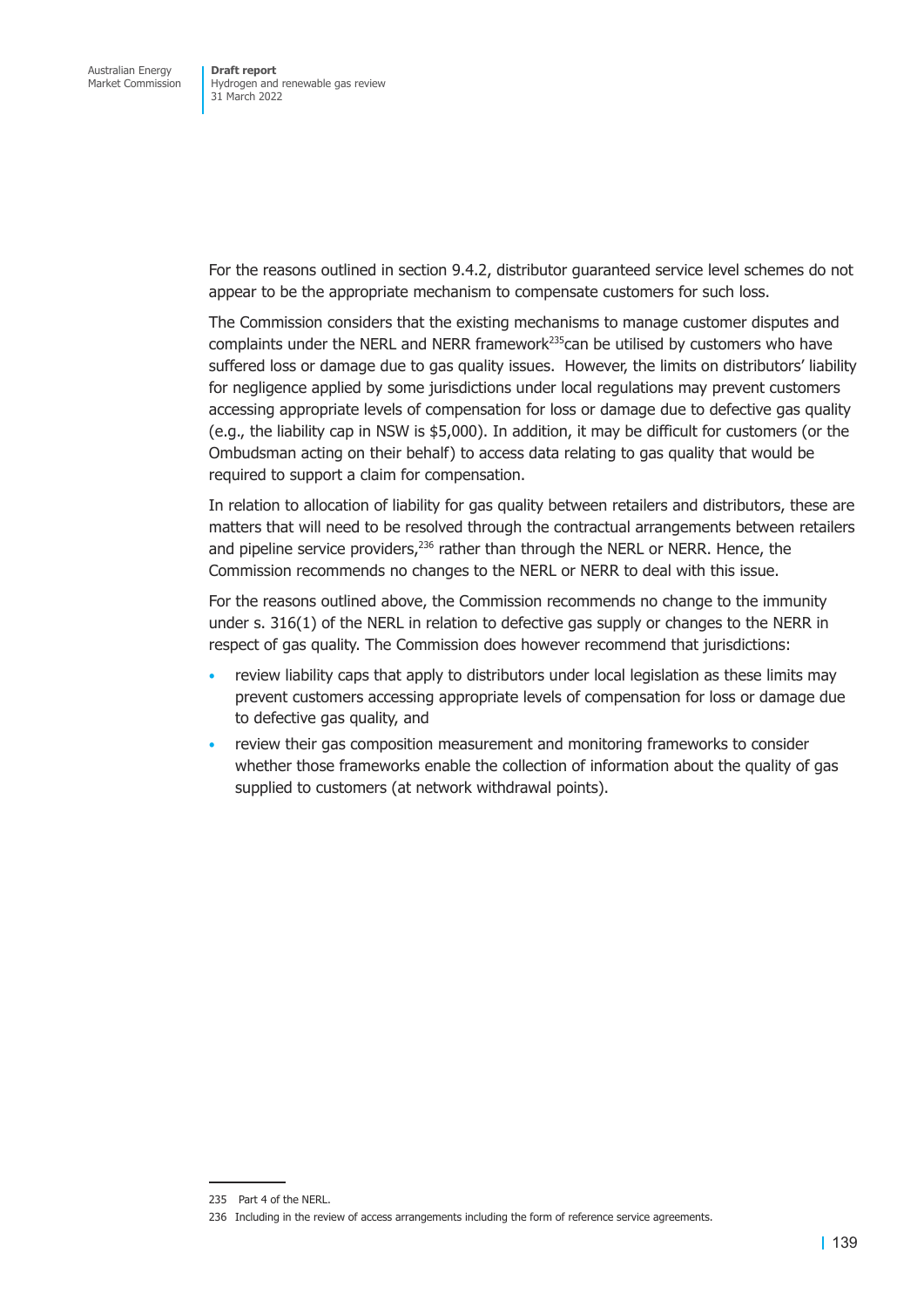# 10 REGULATORY SANDBOX FRAMEWORK

### BOX 8: SUMMARY OF CHAPTER

The new regulatory sandbox framework will enable energy market participants to trial innovative concepts in the market on a time-limited basis and with appropriate safeguards in place.

 The Commission identified gaps in the draft regulatory sandbox rules that could emerge if the NGL and NERL allowed the trial supply of NGEs or other gas products to customers in a pipeline or part of a pipeline (a 'change of product trial') under the regulatory sandbox framework.

The main issues considered were:

- the practicality of a retailer's customer opting out of a 'change of product trial'
- whether the current consultation requirements were appropriate and adequate
- whether more stringent assessments of the safety, security and reliability impacts of a 'change of product trial' should be introduced.

Having considered the issues further, as well as stakeholder views, the Commission has determined that the new regulatory sandbox framework will not be used for 'change of product trials'. This is because under the Officials' proposed approach to extending the NGL and NERL to covered gases, jurisdictions will retain control over whether a gas may be supplied in a pipeline as part of a trial or on a permanent basis. The effect of this is that a gas or gas blend, such as a NGE, will not be a covered gas that falls within the scope of the national gas regulatory framework (including the regulatory sandbox framework) unless its supply has been approved by the relevant jurisdiction.

As a result of this approach, the potential issues discussed in the Commission's consultation paper will not arise; change of product trials will not be required in order to supply a covered gas instead of natural gas.

Therefore, the Commission's recommendation is to make no changes to the draft regulatory sandbox rules.

A regulatory sandbox is a framework within which market participants can test innovative concepts in the market under relaxed regulatory requirements at a smaller scale, on a time limited basis and with appropriate safeguards in place. The regulatory sandbox framework will provide:

- the AEMC with power to make rules in relation to trial projects, and
- the AER with powers to grant waivers in relation to trial projects. These waiver powers will be in addition to the AER's existing powers to grant waivers and exemptions under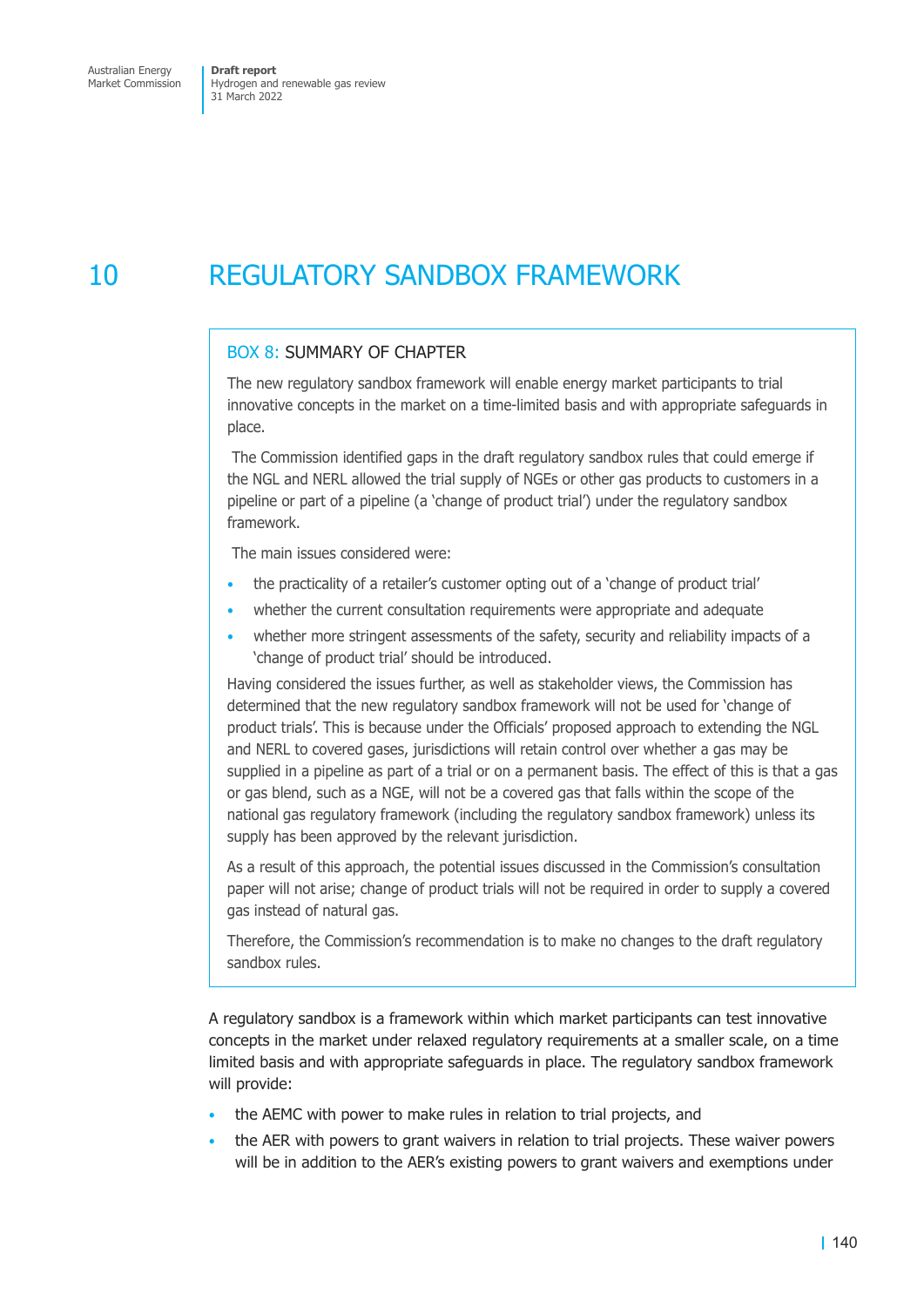> the National Energy Laws and Rules, such as exemptions from the ring-fencing requirements in the NGL.237

A bill to amend the NEL, NGL and NERL has been introduced into the South Australian House of Assembly<sup>238</sup> and when passed by the South Australian Parliament, will empower the South Australian Minister for Energy to make amendments to the NER, NGR and NERR in relation to a regulatory sandbox framework.

For more information on the regulatory sandbox framework and how it relates to this review see the consultation paper, Chapter 8 'Regulatory sandbox framework'.<sup>239</sup>

This chapter sets out key issues, stakeholder feedback and draft recommendations in relation to:

- changes to the draft regulatory sandbox rules required to accommodate trials involving the supply of NGEs
- the applicability of the regulatory sandbox framework to 'change of product trials'.

# 10.1 Supply of natural gas equivalents in trials

### **10.1.1 Current framework and issues**

In the consultation paper, it was assumed that:

- the extension of the national gas framework to NGEs might allow the trial supply of a NGE to customers in a pipeline or part of a pipeline
- the regulatory sandbox framework might be used for such a trial supply.

Under the current draft regulatory sandbox rules, the trial project guidelines made by the AER must provide for processes by which, and grounds upon which, a person to whom a trial waiver is granted must allow a retail customer to opt out of a trial project.<sup>240</sup> If a trial project involved the trial supply of a NGE in a pipeline, all customers connected to the relevant pipeline would be supplied with that gas product for the duration of the trial. It is not practical for an individual customer to have the ability to opt out of these trials (referred to as 'change of product trials').

The AER is also required to carry out public consultation for trial waivers unless satisfied the proposed project is unlikely to have an impact on other registered participants and, is unlikely to have a direct impact on retail customers other than those who provide explicit informed consent to participate. $241$  While it appears that the current consultation obligations are sufficient, the consultation paper asked stakeholders whether additional measures should be introduced for trials involving the trial supply of NGEs.

<sup>237</sup> The trial waiver provisions in the draft regulatory sandbox amendments do not empower the AER to give trial waivers in relation to the ring fencing requirements in the NGL (see Chapter 4). Under the draft regulatory sandbox amendments to the NGL, the AER is only empowered to give waivers of specified registration requirements in the NGL and provisions of the NGR (new s. 30W of the NGL, introduced by s. 35 of the Statues Amendment (National Energy Laws) (Regulatory Sandboxing) Bill 2021).

<sup>238</sup> Statutes Amendment (National Energy Laws) (Regulatory Sandboxing) Bill 2021.

<sup>239</sup> AEMC, *Review into extending the regulatory frameworks to hydrogen and renewable gases*, consultation paper, consultation paper, 21 October 2021, p. 60.

<sup>240</sup> Draft NER clause 8.17.3, NGR rule 135OB and NERR rule 184.

<sup>241</sup> Draft NER clause 8.15.3, NGR rule 135MB and NERR rule 177.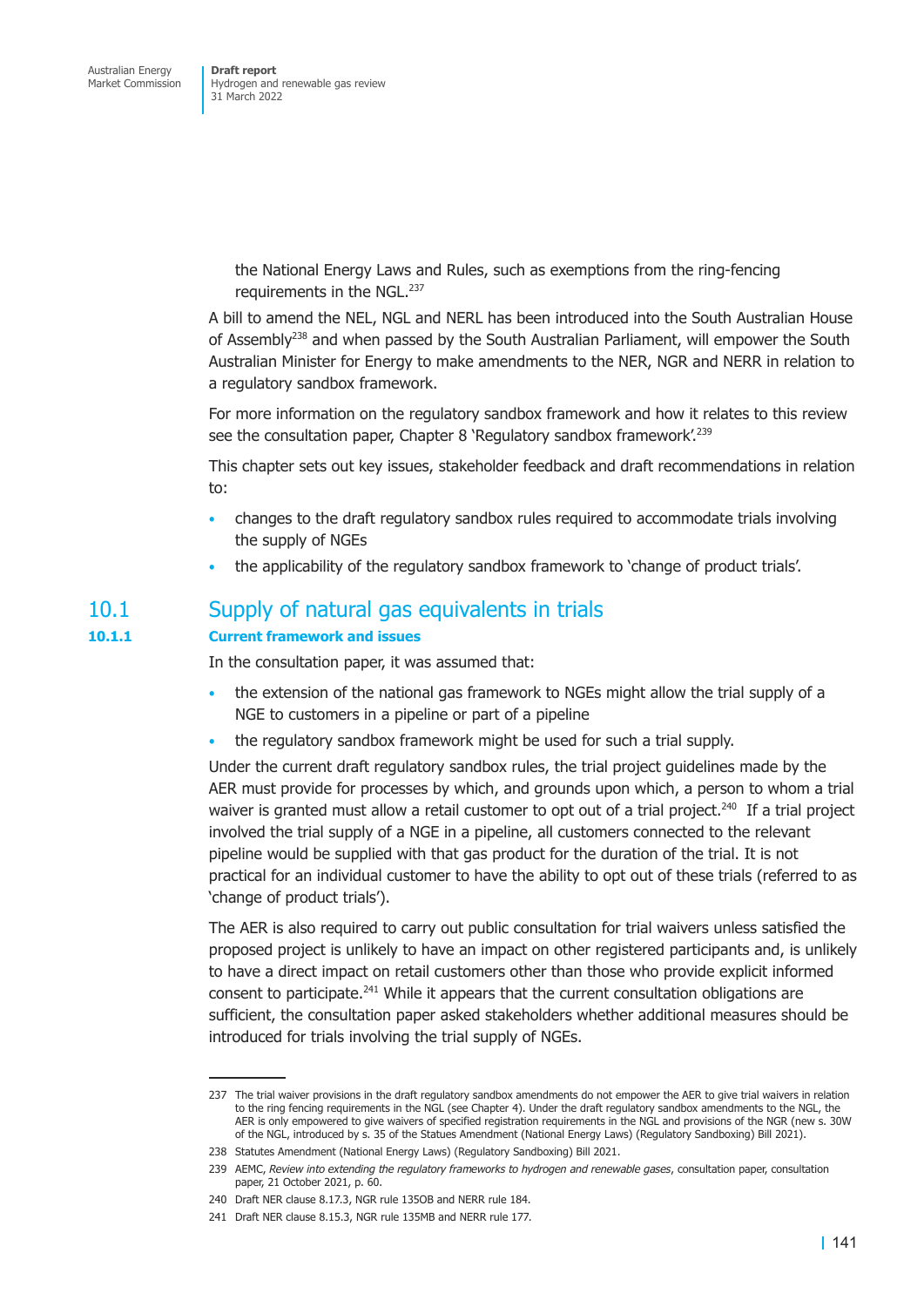In addition, the draft regulatory sandbox rules require the AER to consider the safety, security and reliability impacts of a trial waiver before making its decision on the trial waiver.<sup>242</sup> The Commission considered whether trials involving the sale and supply of NGEs and other gas blends would require imposing more stringent impact assessments before the trial is approved.

In the consultation paper, stakeholder responses were sought on:

- whether it is practicable for a retail customer to opt out of a change of product trial and, if not, whether changes should be made to explicit informed consent requirements for retail customers participating in trials
- if any changes to the consultation requirements regarding proposed trial waivers for supply of NGEs are needed
- if amendments should be made to specify certain pre-conditions to the granting of a trial waiver.

At the stakeholder workshops conducted by the AEMC in mid-December 2021, stakeholders were also asked in what circumstances the regulatory sandbox framework would be utilised for 'change of product trials' by distributors and retailers.

#### **10.1.2 Stakeholder responses**

There was broad consensus among stakeholders that if the regulatory sandbox framework could be used for 'change of product trials', changes would be required to the customer optout arrangements, as opt-outs during a trial supply of a NGE would not be practicable.

However, views differed on what additional protections should be included in the framework. AGIG and ATCO supported changes to the explicit informed consent provisions for change of product trials to require trial proponents to inform customers that they will not be able to opt out of the trial. $243$ 

Rheem suggested that the regulatory sandbox rules be amended to impose requirements on trial proponents to: $244$ 

- display a warning to gas installers and technicians of the gas blend being supplied
- conduct a safety assessment prior to the transition to a new gas product
- assign responsibility for the maintenance and replacement of trial gas appliances (both new and existing)
- issue public notices of any such trials.

The AER also suggested additional protections were needed, such as:<sup>245</sup>

• an assurance of no price increases during the trial if the gas supplied is a NGE compared to a supply of natural gas

<sup>242</sup> Draft NER clause 8.15.4, NGR rule 135MC and NERR rule 178.

<sup>243</sup> Submissions to consultation paper: AGIG, p. 16; ATCO, p. 15.

<sup>244</sup> Rheem, submission to consultation paper, p. 4.

<sup>245</sup> AER, submission to consultation paper, pp. 1-2.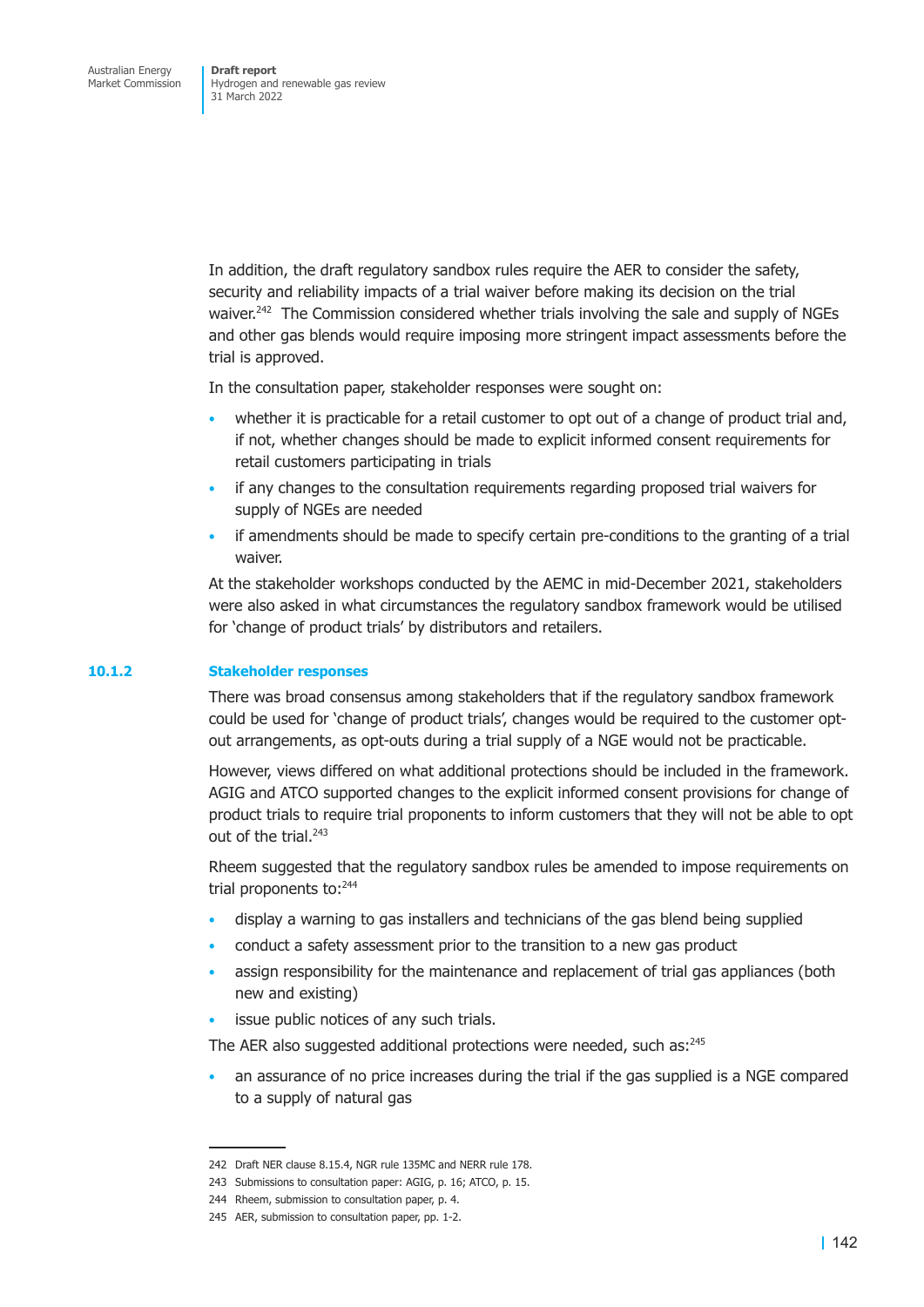• mitigation of losses that are associated with the impact of the trial on customers like damage to appliances.

Like the AER, EnergyAustralia raised specific concerns about price increases and stated that: $246$ 

any trial of NGEs should not result in an increased price to customers, with this cost absorbed by the party responsible for the trial.

In contrast, Jemena submitted that a trial supply of a NGE will not necessarily require the regulatory sandbox framework to provide regulatory relief as the gas products are interchangeable.<sup>247</sup> Similarly, Origin commented that consumers should be indifferent from a safety and technical perspective to this type of trial given that a NGE are supposed to be suitable for use in existing appliances.<sup>248</sup>

Most stakeholders who responded on the issue of consultation considered that the AER's discretion in relation to consultation processes would be appropriate and does not require change.

The Commission also received other comments from stakeholders on the operation of the regulatory sandbox framework. Alinta Energy commented that if the trial involves a material number of small customers, public consultation would be valuable if the process does not unduly consume the AER's time and resources. It provided examples of information trial proponents should be required to provide consumers as part of their engagement such as the duration of the trial, changes to gas quality or gas specifications and any impacts on appliances.<sup>249</sup>

The AER also commented on regulatory sandbox consultation and stated:<sup>250</sup>

We would expect that sufficient community consultation has been undertaken, there is broad support of the trial and that a consumer will not be made worse off before prior to a trial occurring.

Stakeholders also expressed diverging views on whether a precondition to using the regulatory sandbox framework for supplying NGEs or other gases should be introduced. The AER commented:251

consultation could be supplemented with a requirement that approval from the relevant jurisdictional technical regulator is a precondition to the lodgement of a trial waiver.

<sup>246</sup> EnergyAustralia, submission to consultation paper, p. 4.

<sup>247</sup> Jemena, submission to consultation paper, p. 20.

<sup>248</sup> Origin, submission to consultation paper, p. 4.

<sup>249</sup> Alinta Energy, submission to consultation paper, p. 14.

<sup>250</sup> AER, submission to consultation paper, pp. 1-2.

<sup>251</sup> AER, submission to consultation paper, pp. 1-2.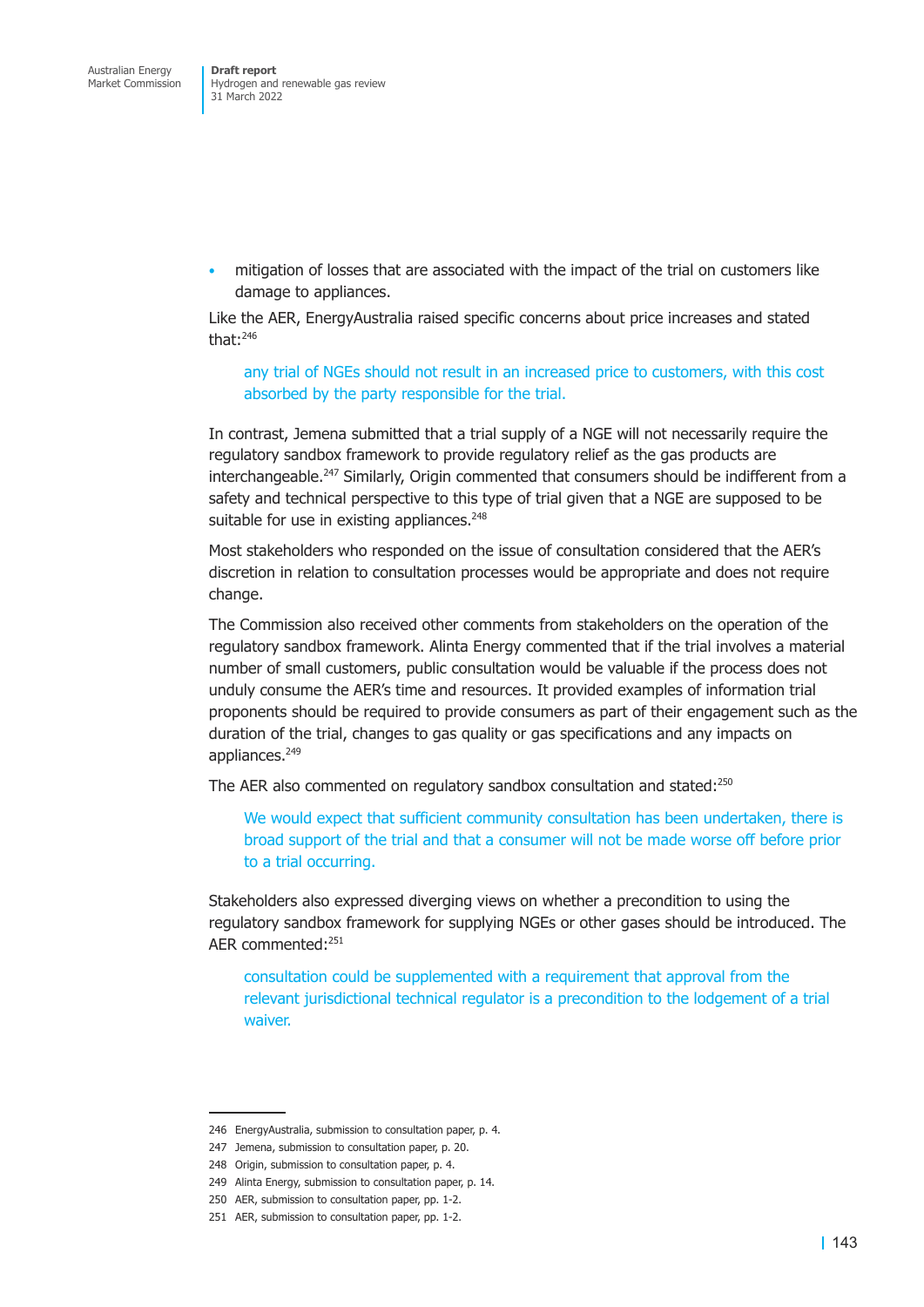In contrast, Jemena and ATCO shared the view that introducing additional requirements would be a barrier to innovation and create unnecessary regulatory hurdles. They noted that all trial projects will need to comply with the relevant laws and regulations, and that the jurisdictional technical regulator already ensures that the safety, security and reliability of the network is paramount.<sup>252</sup>

At the workshops, several stakeholders queried whether the regulatory sandbox framework would apply to 'change of product trials' if the jurisdictional technical regulation, including licensing arrangements, would govern whether a NGE could be supplied to customers premises. Subsequently, the Commission undertook further consultation with the AER on this issue.

#### **10.1.3 Commission analysis**

The Commission's recommendation is to make no changes to the draft regulatory sandbox rules.

The regulatory sandbox framework will still be able to be used if a gas or gas blend is a covered gas and trial proponents want to test innovative approaches to the provision of covered gas services.253 However, following further consideration of stakeholder views and consultation with the AER, the Commission has concluded that the framework will not be used for 'change of product trials'.

This is because jurisdictions will retain control over whether a gas may be supplied in a pipeline on either a trial or permanent basis. A gas or gas blend, such as a NGE, will not fall within the scope of the regulatory sandbox framework unless its supply has been approved by the relevant jurisdiction. The implication is that if a distributor wants to conduct a trial of a gas or gas blend in a pipeline that is not a 'covered gas' under the NGL, then it will need jurisdictional approval for the trial.

Once the jurisdiction has approved the supply of the covered gas, the sale and supply of that covered gas will be subject to the NGL and  $NERL<sup>254</sup>$  including the regulatory sandbox framework (once it is introduced). As a result, the simple supply of that new gas itself does not require the use of the regulatory sandbox framework. However, where trial proponents have genuinely innovative projects they wish to conduct in relation to covered gas services, they will be able to utilise the regulatory sandbox framework to seek any trial waivers or trial rules required for their proposed project.

Because the Commission has concluded that the regulatory sandbox framework will not be used for 'change of product trials, it follows that the gaps in the draft NGR and NERR identified in respect of such trials will not emerge. The Commission has not identified any other gaps that will emerge in the draft regulatory sandbox rules as a result of the extension of the NGL and NERL to covered gases.

<sup>252</sup> Submissions to consultation paper: ATCO, p. 15; Jemena, p. 20.

<sup>253</sup> Covered gas services will mean a pipeline service, the supply of a covered gas or a service ancillary to the supply of covered gas.

<sup>254</sup> Under the changes to the NERL outlined in the Official's paper, the NERL and NERR will be extended to a NGE supplied in a pipeline as if it were natural gas. The NERL and NERR will only be extended to covered gases other than natural gas and NGEs if such gases are designated as a prescribed covered gas under the NERL.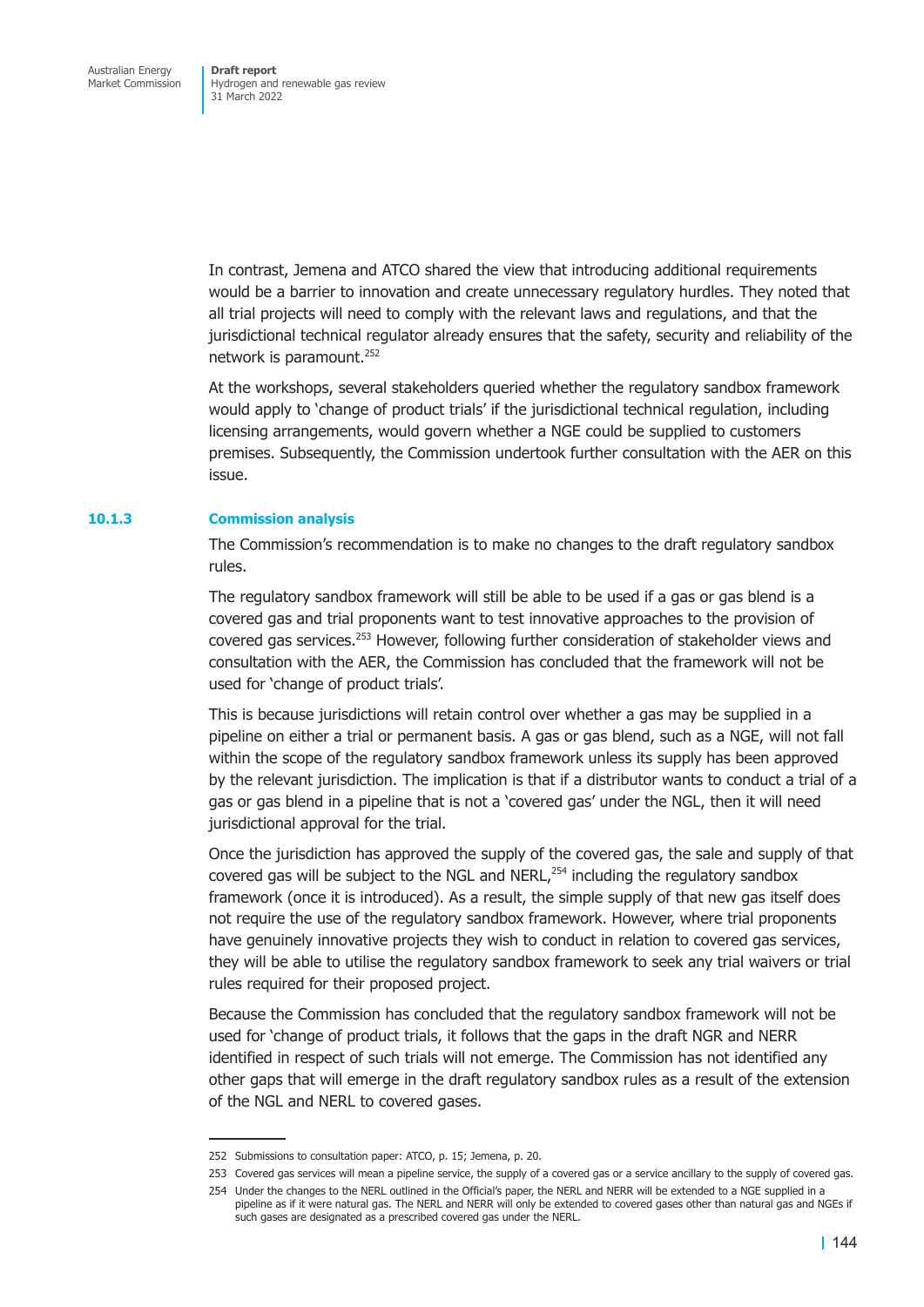Although no changes are required to the draft regulatory sandbox rules, the regulatory sandbox framework can still be used to trial innovative concepts. The Commission considers that the recommended approach is consistent with the NGO and NERO as the regulatory sandbox framework will enable innovation in the supply of new gas services, which will include the supply of NGEs and renewable gases, that meet the needs and interests of consumers.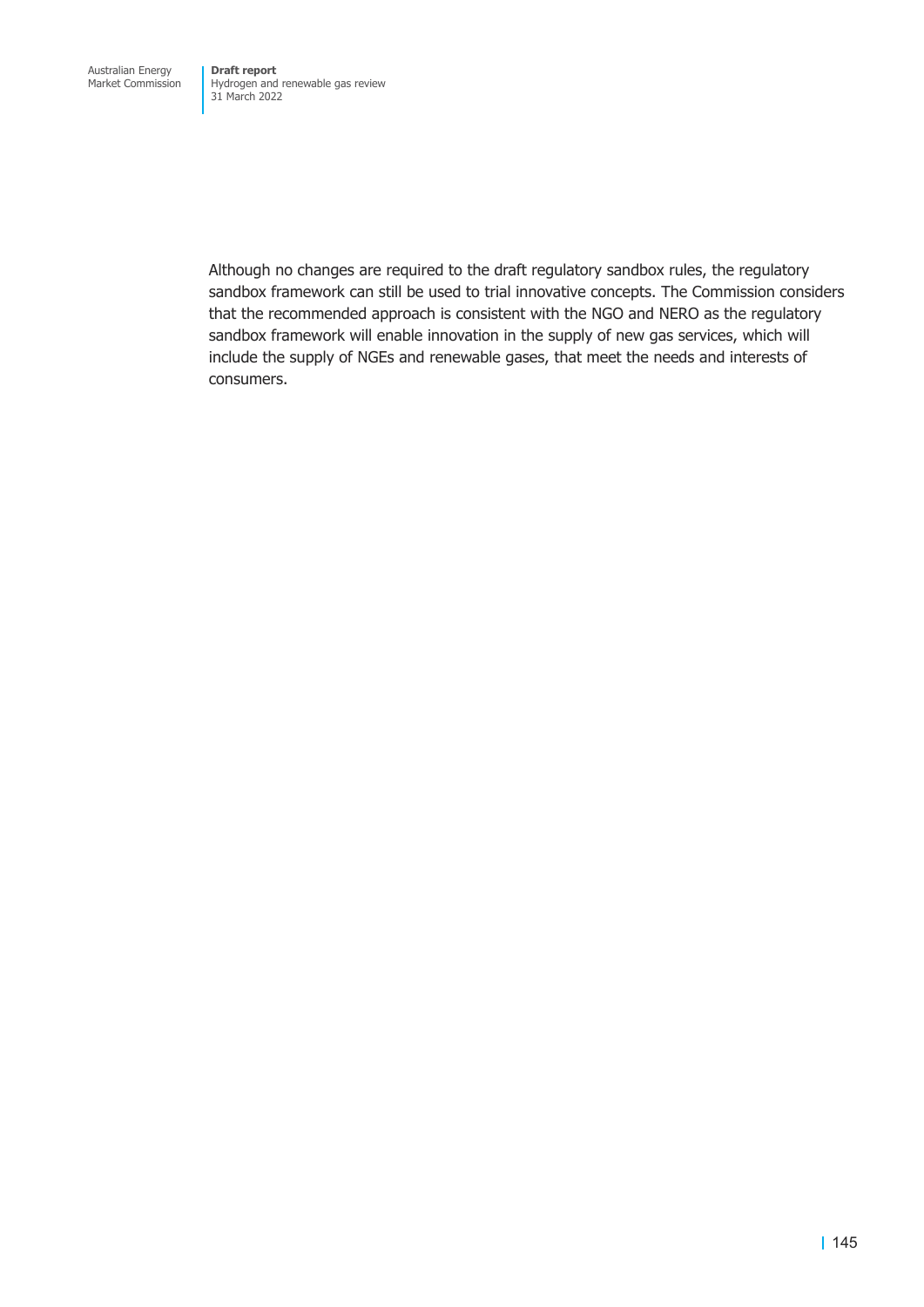# ABBREVIATIONS

| AA               | <b>Access Arrangement</b>                             |
|------------------|-------------------------------------------------------|
| <b>ACCC</b>      | Australian Competition and Consumer Commission        |
| <b>AEC</b>       | Australian Energy Council                             |
| <b>AEMA</b>      | Australian Energy Market Agreement                    |
| <b>AEMC</b>      | Australian Energy Market Commission                   |
| <b>AEMO</b>      | Australian Energy Market Operator                     |
| <b>AER</b>       | Australian Energy Regulator                           |
| <b>AGIG</b>      | Australian Gas Infrastructure Group                   |
| <b>AMDQ</b>      | Authorised Maximum Daily Quantity                     |
| AMDQ cc          | Authorised Maximum Daily Quantity Credit Certificates |
| <b>APGA</b>      | Australian Pipelines and Gas Association              |
| <b>ARENA</b>     | Australian Renewable Energy Agency                    |
| <b>ASAs</b>      | <b>Agreed Services Agreements</b>                     |
| <b>BB</b>        | <b>Bulletin Board</b>                                 |
| <b>BoD</b>       | Beginning of Day                                      |
| Commission       | See AEMC                                              |
| <b>CTP</b>       | Capacity Trading Platform                             |
| <b>DAA</b>       | Day Ahead Auction                                     |
| <b>DDS</b>       | Declared Distribution System                          |
| <b>DTS</b>       | Declared Transmission System                          |
| <b>DTS SP</b>    | Declared Transmission System Service Provider         |
| <b>DWGM</b>      | Declared Wholesale Gas Market                         |
| <b>ERA</b>       | <b>Economic Regulation Authority</b>                  |
| <b>ESC</b>       | <b>Essential Services Commission</b>                  |
| <b>GAMAA</b>     | Gas Appliance Manufacturers Association of Australia  |
| <b>GDSC</b>      | Gas Distribution System Code                          |
| GJ               | Gigajoule                                             |
| <b>GRCF</b>      | Gas Retail Consultative Forum                         |
| <b>GSH</b>       | Gas Supply Hub                                        |
| GSO <sub>O</sub> | Gas Statement of Opportunities                        |
| <b>LNG</b>       | Liquefied Natural Gas                                 |
| <b>MCE</b>       | Ministerial Council on Energy                         |
| MJ               | Megajoule                                             |
| MJ/h             | Megajoule-hour                                        |
| <b>MOS</b>       | <b>Market Operator Services</b>                       |
| <b>MSVs</b>      | <b>Market Schedule Variations</b>                     |
| <b>NEL</b>       | National Electricity Law                              |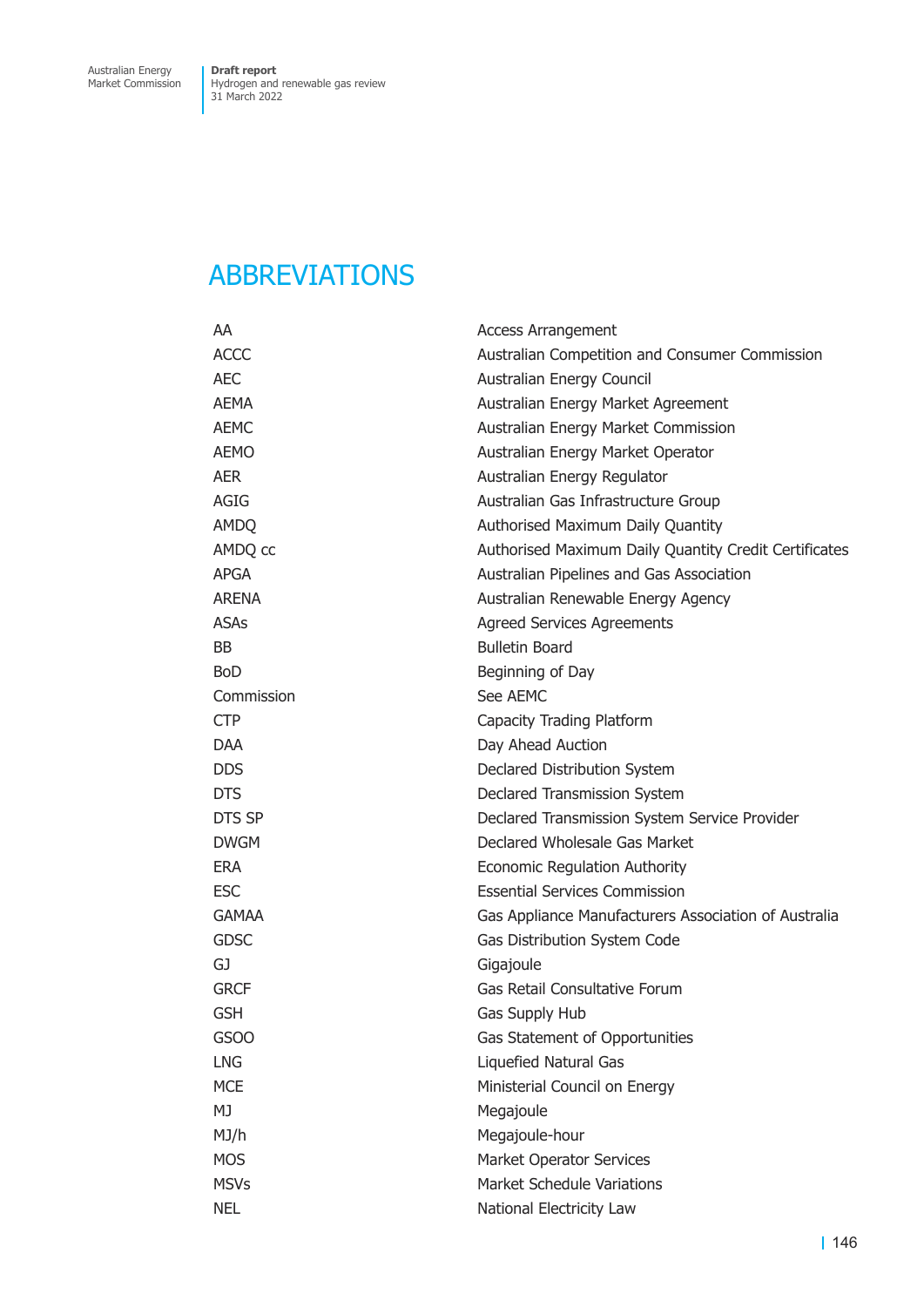| <b>NEO</b>  | National Electricity Objective   |
|-------------|----------------------------------|
| <b>NERL</b> | National Energy Retail Law       |
| <b>NERO</b> | National Energy Retail Objective |
| <b>NERR</b> | National Energy Retail Rules     |
| ΝG          | Natural Gas                      |
| <b>NGE</b>  | Natural Gas Equivalent           |
| <b>NGL</b>  | National Gas Law                 |
| <b>NGO</b>  | National Gas Objective           |
| <b>NGR</b>  | National Gas Rules               |
| <b>PIAC</b> | Public Interest Advocacy Centre  |
| <b>RMP</b>  | <b>Retail Market Procedures</b>  |
| <b>SEA</b>  | Service Envelope Agreement       |
| <b>STTM</b> | Short Term Trading Market        |
| TJ          | Terajoule                        |
| <b>UAFG</b> | Unaccounted For Gas              |
| VGPR        | Victorian Gas Planning Report    |
|             |                                  |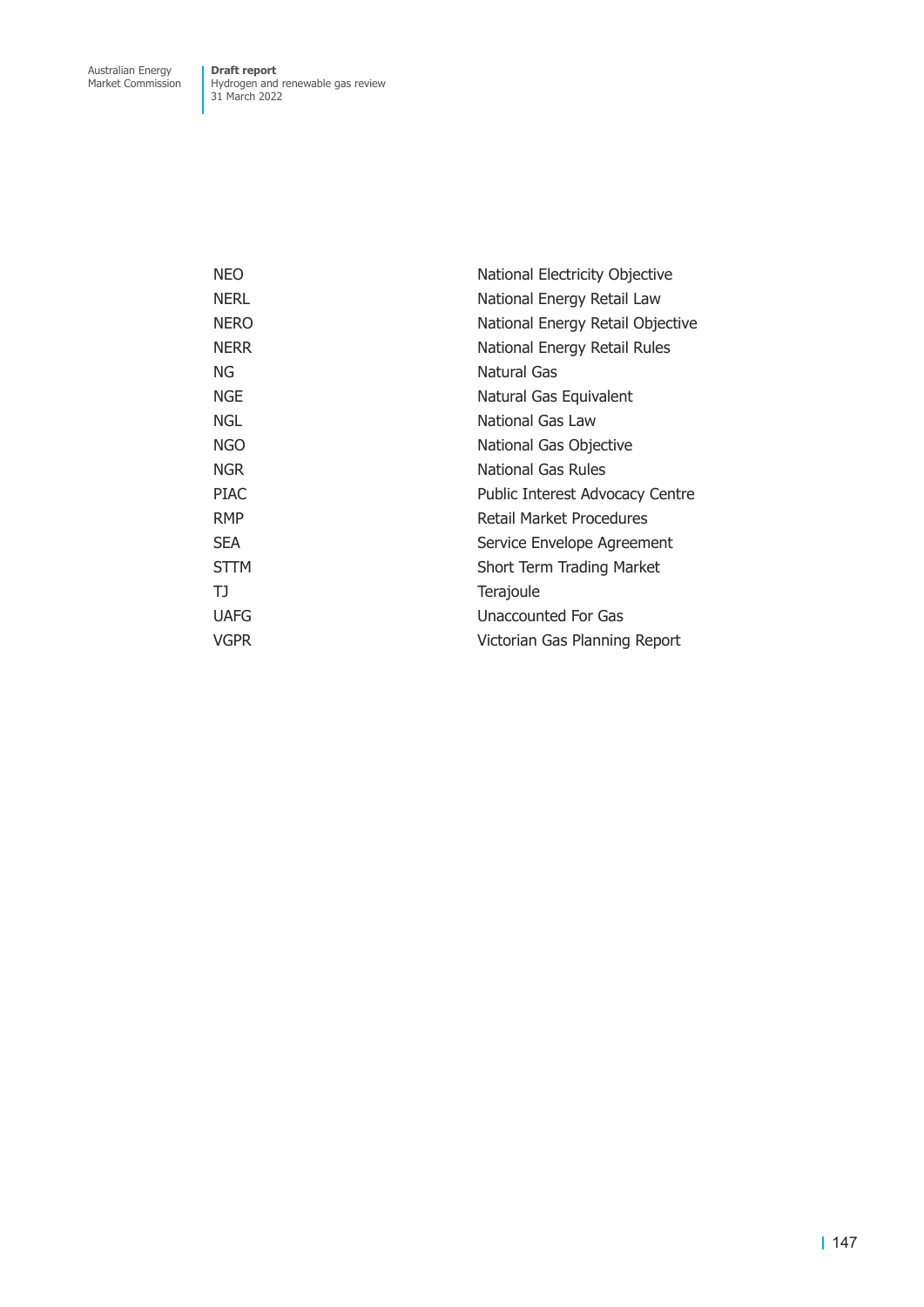# A SUMMARY OF OTHER ISSUES RAISED IN SUBMISSIONS

This appendix sets out the issues raised in the first round of consultation on this review process and the AEMC's response to each issue. If an issue raised in a submission has been discussed in the main body of this document, it has not been included in this table.

| <b>STAKEHOLDER</b>  | <b>ISSUE</b>                                                                                                                                                                                                                                                                                                                                                                                                             | <b>AEMC RESPONSE</b>                                                                                                                                                                                                                                                                                                                                                                                         |
|---------------------|--------------------------------------------------------------------------------------------------------------------------------------------------------------------------------------------------------------------------------------------------------------------------------------------------------------------------------------------------------------------------------------------------------------------------|--------------------------------------------------------------------------------------------------------------------------------------------------------------------------------------------------------------------------------------------------------------------------------------------------------------------------------------------------------------------------------------------------------------|
| <b>OTHER ISSUES</b> |                                                                                                                                                                                                                                                                                                                                                                                                                          |                                                                                                                                                                                                                                                                                                                                                                                                              |
| Rheem, pp. 2, 4.    | There has not been enough testing yet of blends. A 10% blend may not be<br>suitable to all appliances.                                                                                                                                                                                                                                                                                                                   | The issue of safety remains the responsibility of                                                                                                                                                                                                                                                                                                                                                            |
|                     | Rheem recommended introducing national regulatory requirements for<br>safety.                                                                                                                                                                                                                                                                                                                                            | jurisdiction technical and safety regulators.                                                                                                                                                                                                                                                                                                                                                                |
| AEC, p. 2.          | Consultation bypasses technical and economic feasibility of the proposed<br>blends and as a consequence the efficiency criteria of the NGO.<br>AEC considers, given the assessment criteria, that changes to the<br>frameworks are premature, given the review presupposes that the<br>economic benefit of NGE will be positive. It also notes the AER process for<br>trial waivers is all that is needed in this phase. | The purpose of this review is to enable new gases<br>to be included within the gas regulatory<br>framework rather than sit outside it. Whether a<br>new gas is used in pipelines and in the facilitated<br>markets will only be possible after the relevant<br>jurisdiction determines it is safe to do so. <sup>(1)</sup><br>In relation to the use of the regulatory sandbox<br>framework, see chapter 10. |
| GAMAA, p. 2.        | There is a need for a timetable roadmap by markets segment (residential,<br>commercial and industrial) supported by governments, state/territory<br>regulators and industry. A roadmap to 100%, as an ever increasing blend<br>is not commercially viable or technically feasible. There is also a need for a<br>structured plan away from gas networks, appliances and components.                                      | Other covered gases will not be supplied unless<br>the relevant jurisdiction approves. The AEMC<br>understands all governments are working together<br>on the transition for the gas sector, this review is<br>one part of that process.                                                                                                                                                                     |

### **Table A.1: Summary of other issues raised in submissions**

Note: 1) Energy Ministers, Extending the national gas regulatory framework to hydrogen and renewable gases proposed changes to NGL, NERL and National Regulations, consultation paper, March 2022, chapter 2.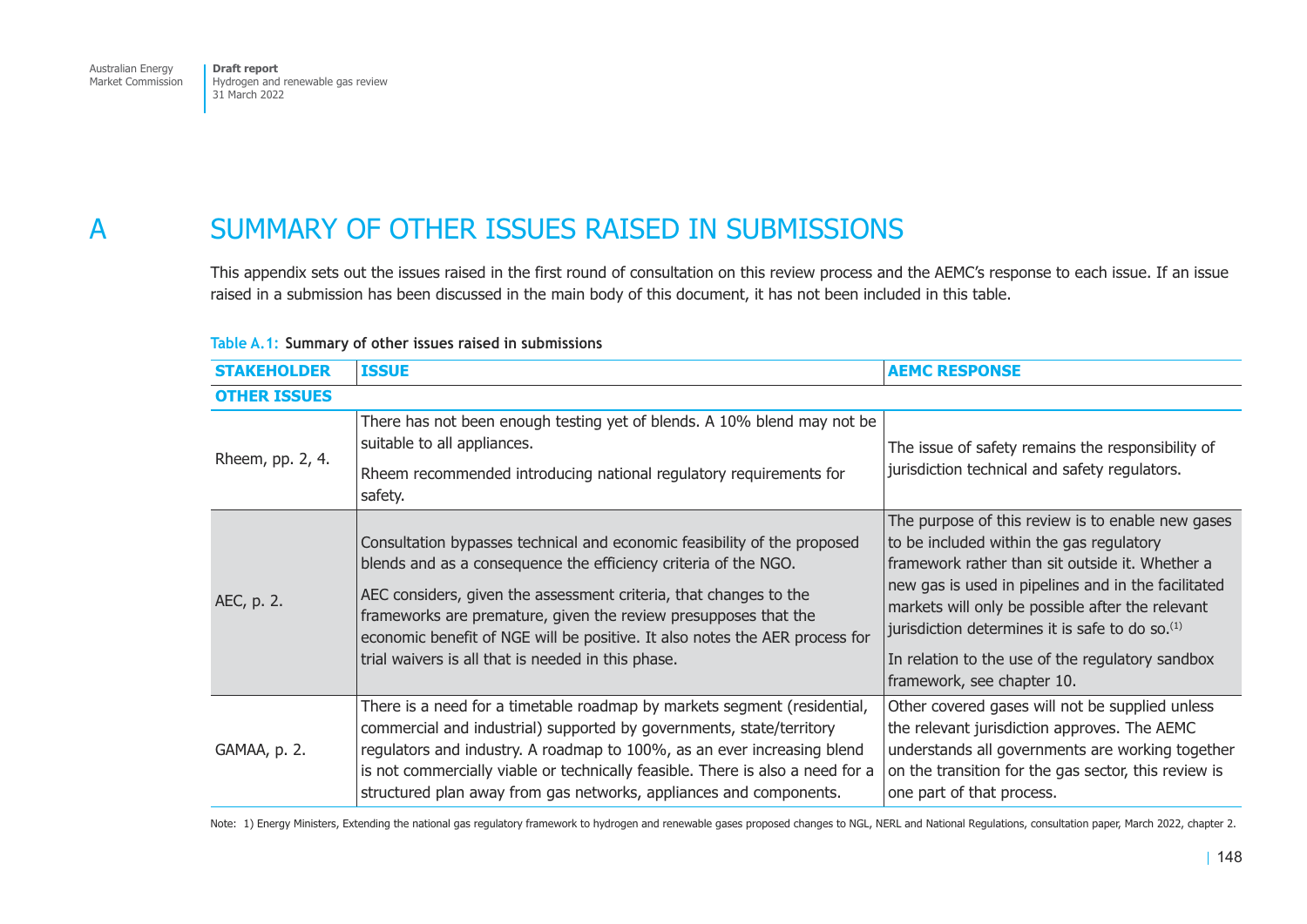# B OVERVIEW OF THE REGULATORY FRAMEWORKS REVIEW

This appendix provides additional detail on:

- the broader review framework including what is in and out of scope of the AEMC review
- governance of the reviews.

## B.1 Overarching review framework and its workstreams

The AEMC's review is one workstream within the broader review framework. Each workstream's purpose is to support the Energy Ministers' goal of integrating low-level hydrogen and renewable gas blends into the national regulatory frameworks.

Under the approach set out by Energy Ministers the workstreams will consist of:

- Commonwealth, state and territory officials are responsible for identifying the required amendments to the NGL, NERL and regulations (the National Gas Regulations and National Energy Retail Regulations).
- The AEMC is responsible for identifying the amendments to the NGR and NERR required to accommodate other covered gases.
- AEMO is responsible for identifying the amendments to its procedures and other AEMOmade instruments required to ensure settlement and metering in the facilitated and regulated retail gas markets can accommodate other covered gases.

The figures below illustrate how these workstreams form part of the total review process.

In addition to amending the gas and energy retail instruments noted above, amendments will need to be made to jurisdictional legislation and regulations to accommodate other covered gases. The changes required at a jurisdictional level are not part of the AEMC's review. Rather, each jurisdiction will be responsible for amending their local legislation and regulations as necessary.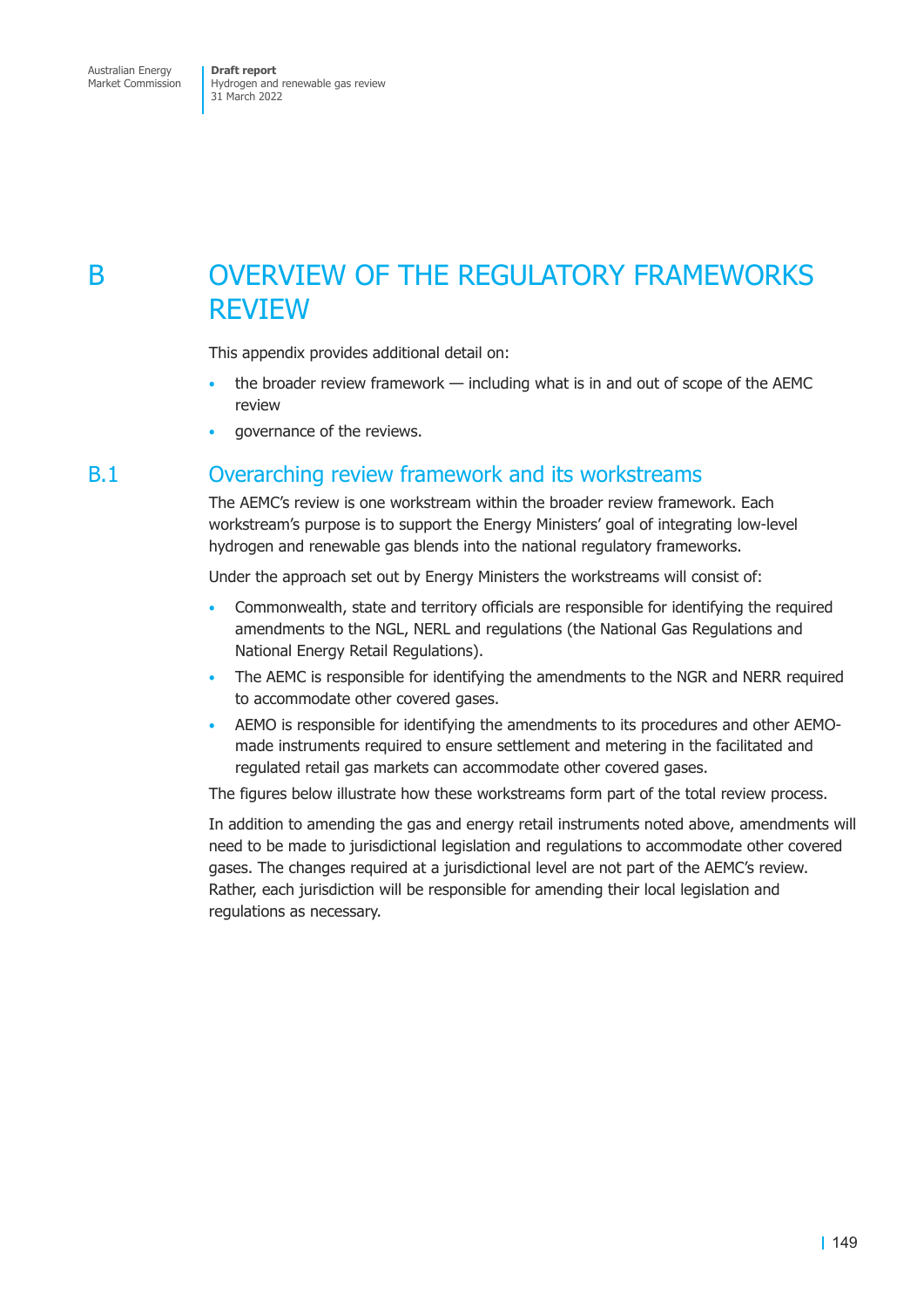### **Figure B.1: Overarching review framework**



Source: Officials, Extending the national gas regulatory framework to hydrogen blends and renewable gases, information sheet, 23 September 2021 at https://energyministers.gov.au/publications/extending-national-gas-regulatory-framework-hydrogen-blendsand-renewable-gases

### **B.1.1 Scope of the AEMC review**

The figure and table below set out the scope of the AEMC's review of the NGR and NERR. It also identifies those areas that are being reviewed by jurisdictional officials and AEMO.<sup>255</sup> In this figure the scope of the current workstreams is indicated by blue:<sup>256</sup>

- Dark grey has been used to identify those parts of the NGR that do not appear to be a high priority to amend as part of the initial rules package from this review process because they apply at a transmission level rather than a distribution level. Potential amendments to these parts of the NGR can be considered as part of a future process.
- Light grey has been used to identify those parts of the NGR where there is a question whether they should be amended as part of the initial rules package, or deferred until a future process. This is because it is unclear whether the supply of other covered gases into distribution pipelines in the early stages of the industry's development will be sufficient to require these parts of the NGR to be activated.
- White has been used to identify that part of the NGR that is the subject of the DWGM distribution connected facilities rule change process. However, some aspects of Part 19 of the NGR that may require amendment may fall outside the scope of the rule change

<sup>255</sup> Table B.1 and Table B.2 provide further detail on what sections of the NGR and NERR are in and out of scope

<sup>256</sup> See also Chapter 1.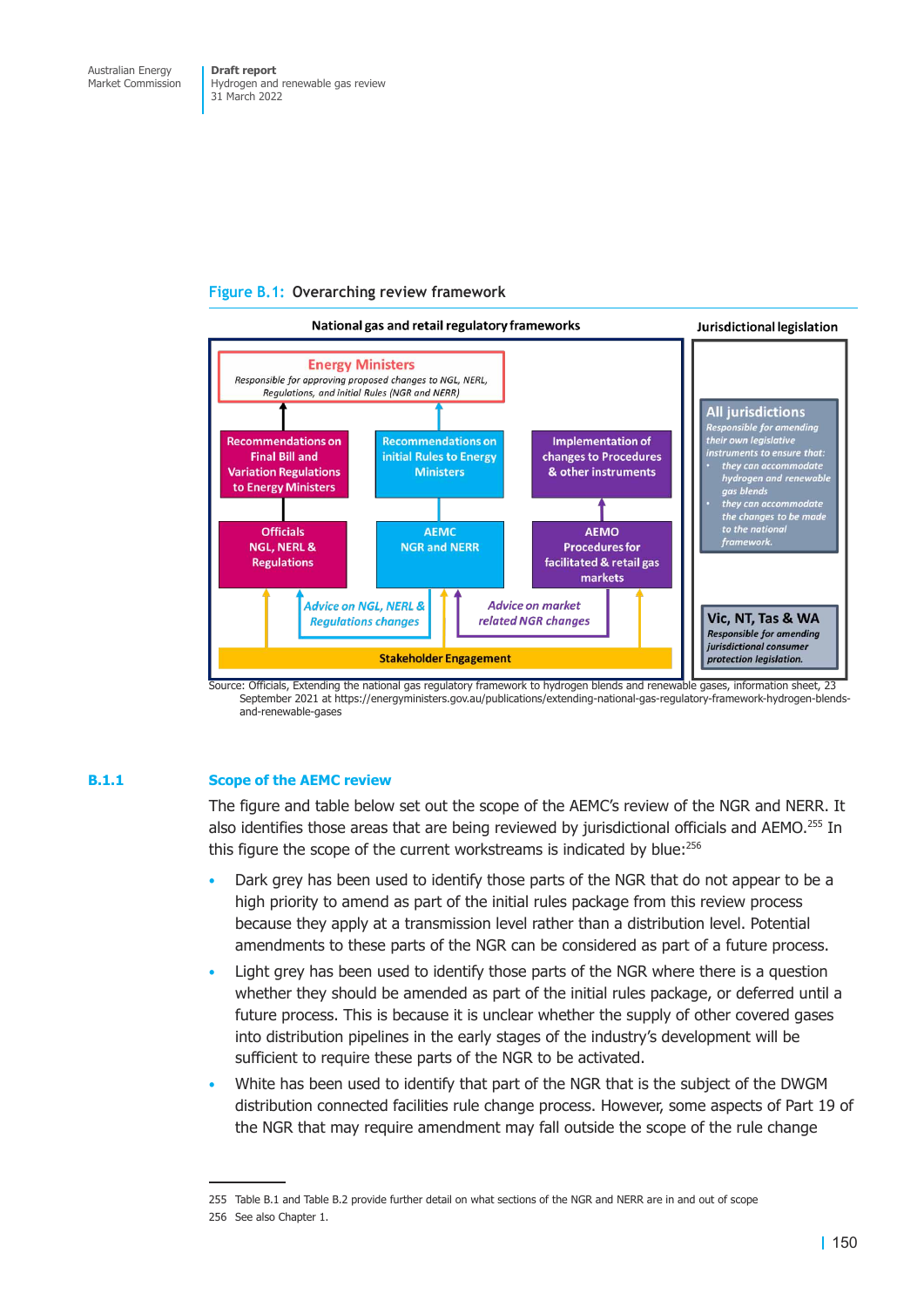> process. In those instances, the specific issues will be considered under the AEMC's review.



#### **Figure B.2: Indicative scope of the review workstreams**

Source: Officials, Extending the national gas regulatory framework to hydrogen blends and renewable gases, information sheet, 23 September 2021 at https://energyministers.gov.au/publications/extending-national-gas-regulatory-framework-hydrogen-blendsand-renewable-gases

|  | Table B.1: Indicative scope of the AEMC review |  |  |  |
|--|------------------------------------------------|--|--|--|
|--|------------------------------------------------|--|--|--|

| <b>CHAPTER OF THIS PAPER</b> | <b>PART OF THE NGR OR NERR</b>                    |
|------------------------------|---------------------------------------------------|
| Economic regulation of       | NGR, Part 6 (Pipeline interconnection principles) |
| pipelines <sup>1</sup>       | NGR, Part 8 (Access arrangements)                 |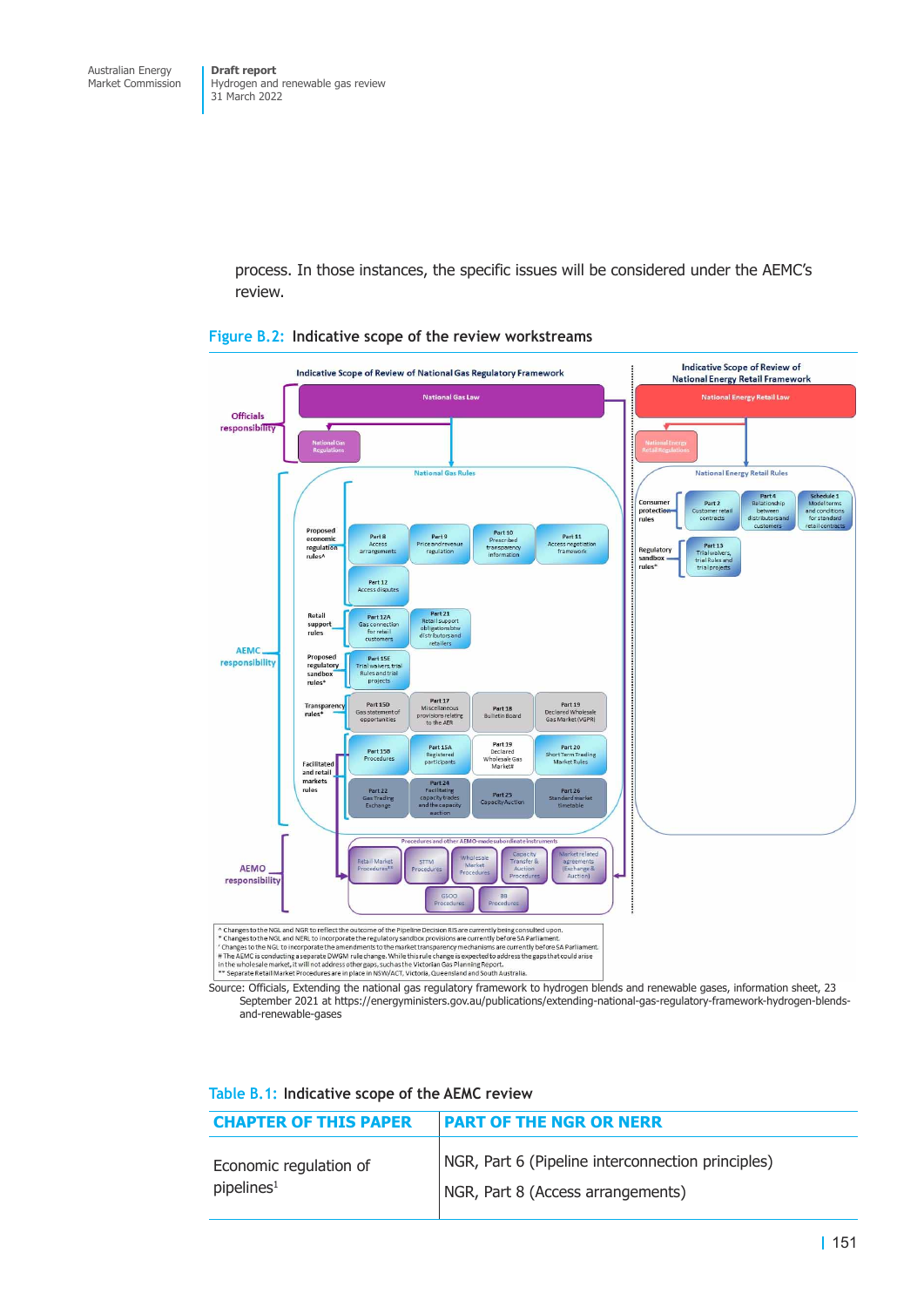| <b>CHAPTER OF THIS PAPER</b>                   | <b>PART OF THE NGR OR NERR</b>                                                            |
|------------------------------------------------|-------------------------------------------------------------------------------------------|
|                                                | NGR, Part 9 (Price and revenue determinations)                                            |
|                                                | NGR, Part 10 (Pipeline information disclosure requirements)                               |
|                                                | NGR, Part 11 (Access negotiation framework)                                               |
|                                                | NGR, Part 12 (Access disputes)                                                            |
| Ring fencing                                   | NGR, Part 5 (Ring fencing)                                                                |
|                                                | NGR, Part 15D (Gas statement of opportunities)                                            |
|                                                | NGR, Part 17 (Miscellaneous provisions relating to the AER)                               |
| Market transparency<br>mechanisms <sup>2</sup> | NGR, Part 18 (Bulletin board)                                                             |
|                                                | NGR, Part 18A (Compression and storage terms and prices)                                  |
|                                                | NGR, Part 19 (Declared wholesale gas markets (VGPR))                                      |
|                                                | NGR, Part 15A (Registered participants)                                                   |
|                                                | NGR, Part 15B (Procedures)                                                                |
| Short term trading market                      | NGR, Part 20 (Short term trading markets rules)                                           |
|                                                | NGR, Part 26 (Standard market timetable)                                                  |
| Declared wholesale gas market                  | NGR, Part 19 (Declared wholesale gas market rules) <sup>3</sup>                           |
|                                                | NGR, Part 15A (Registered participants)                                                   |
| Regulated retail markets                       | NGR, Part 15B (Procedures)                                                                |
|                                                | NGR, Part 12A (Gas connection for retail customers)                                       |
|                                                | NGR, Part 21 (Retail support obligations between<br>distributors and retailers)           |
|                                                | NERR, Part 2 (Customer retail contracts)                                                  |
| Consumer protections                           | NERR, Part 4 (Relationship between distributors and<br>customers)                         |
|                                                | NERR, Schedule 1 (Model terms and conditions for<br>standard retail contracts)            |
|                                                | NERR, Schedule 2 (Model terms and conditions for deemed<br>standard connection contracts) |
|                                                | NGR, Part 15E (Trial rules, trial waivers, and trial projects)                            |
| Regulatory sandboxes <sup>4</sup>              | NERR, Part 13 (Trial waivers, trial rules and trial projects)                             |

Note: 1) These references reflect changes to the economic regulation framework agreed by Energy Ministers.

2) These references reflect changes to the market transparency mechanisms currently before SA Parliament.

 3) While the AEMC is conducting a separate DWGM rule change process, some issues (such as the Victorian Gas Planning Report) will be in scope of the review.

 4) These references reflect amending rules expected to be made by the SA Minister following the changes to the NGL and NERL before the SA Parliament to introduce the regulatory sandbox framework.

Separate Retail Market Procedures are in place in NSW/ACT, Victoria, Queensland and SA.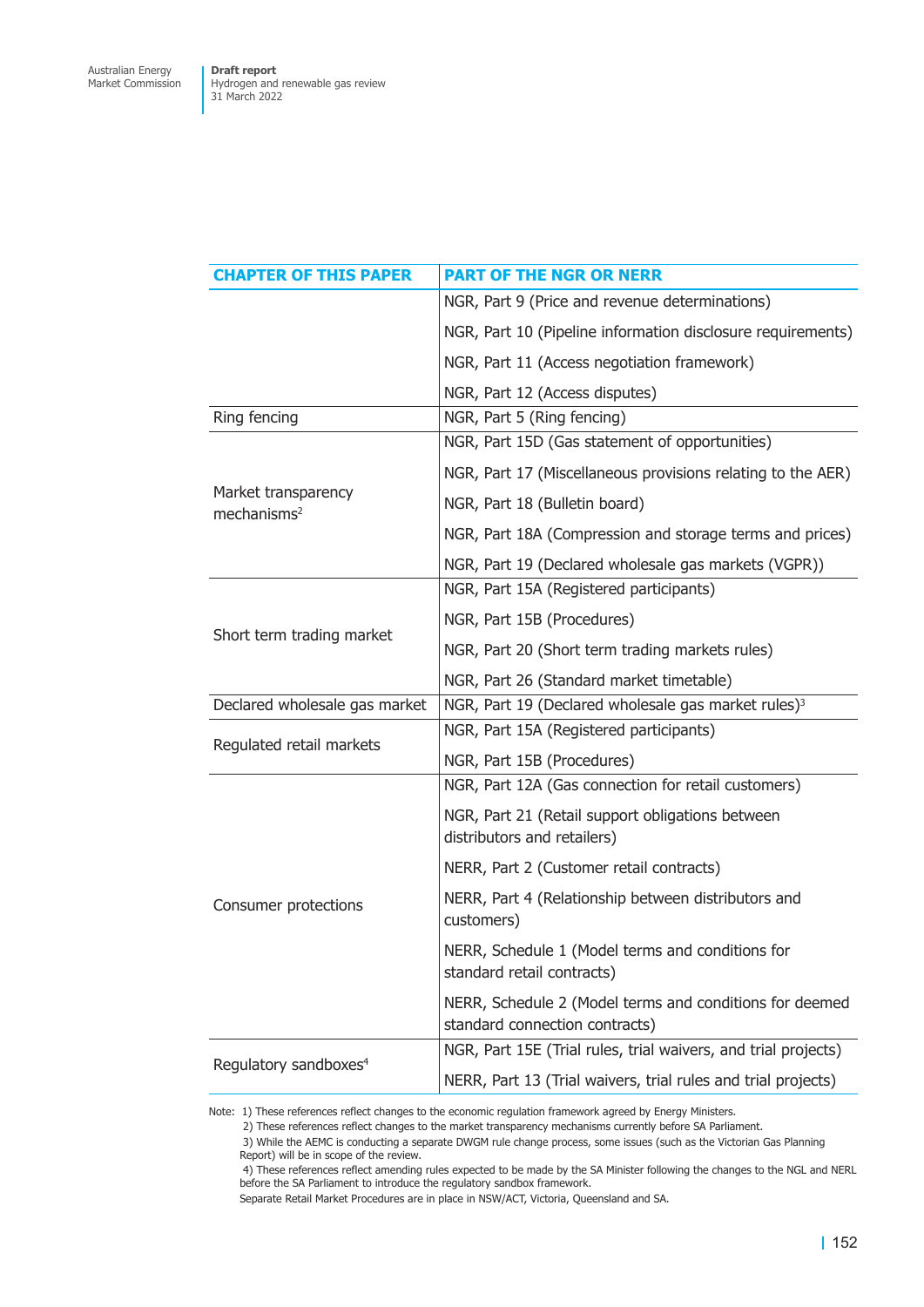#### **B.1.2 Out of scope of the AEMC review**

The Commission has formed the preliminary view that the following parts of the NGR and NERR are either not within the scope of this review under the terms of reference, are not expected to be impacted by the proposed changes or are unlikely to be a priority for this review.

### **Table B.2: Indicative out of scope of the AEMC review**

| <b>AREA</b>                                                                                            | <b>PART OF THE NGR AND</b><br><b>NERR</b> | <b>REASON</b>                                                                               |
|--------------------------------------------------------------------------------------------------------|-------------------------------------------|---------------------------------------------------------------------------------------------|
| Preliminary, AER information<br>and decision making                                                    | NGR, Parts 1-3                            | No impact expected                                                                          |
| Regulatory determinations<br>and elections                                                             | NGR, Part 4 (new proposed<br>part)        | No impact expected                                                                          |
| Prohibition against increasing<br>charges to subsidise<br>particular developments                      | NGR, Part 7 (new proposed<br>part)        | No impact expected                                                                          |
| Classification and<br>reclassification of pipelines                                                    | NGR, Part 13 (new proposed<br>part)       | No impact expected                                                                          |
| Non-access dispute<br>resolution, confidential<br>information, service provider<br>performance reports | NGR, Parts 15C, 16, 17                    | No impact expected                                                                          |
| Gas supply hub provisions                                                                              | NGR, Part 22                              | Outside terms of reference as<br>this review focuses on supply<br>into distribution systems |
| Capacity trading and day<br>ahead auction provisions                                                   | NGR, Parts 24, 25                         | Outside terms of reference as<br>this review focuses on supply<br>into distribution systems |
| Transparency mechanisms                                                                                | NGR, Parts 15D, 17, 18, 18A,<br>19 (VGPR) | For constituent gases at low<br>level the priority is unclear                               |
| Preliminary, customer<br>hardship                                                                      | NERR, Parts 1, 3                          | No impact expected                                                                          |
| Relationship between<br>distributors and retailers                                                     | NERR, Part 5                              | No impact expected                                                                          |
| De-energisation (or<br>disconnection) of premises                                                      | NERR, Part 6                              | No impact expected                                                                          |
| Life support obligations,<br>prepayment meters                                                         | NERR, Parts 7, 8                          | No impact expected                                                                          |
| Electricity generation in the<br>distribution system                                                   | NERR, Part 8A                             | Applies to electricity<br>generator connections only                                        |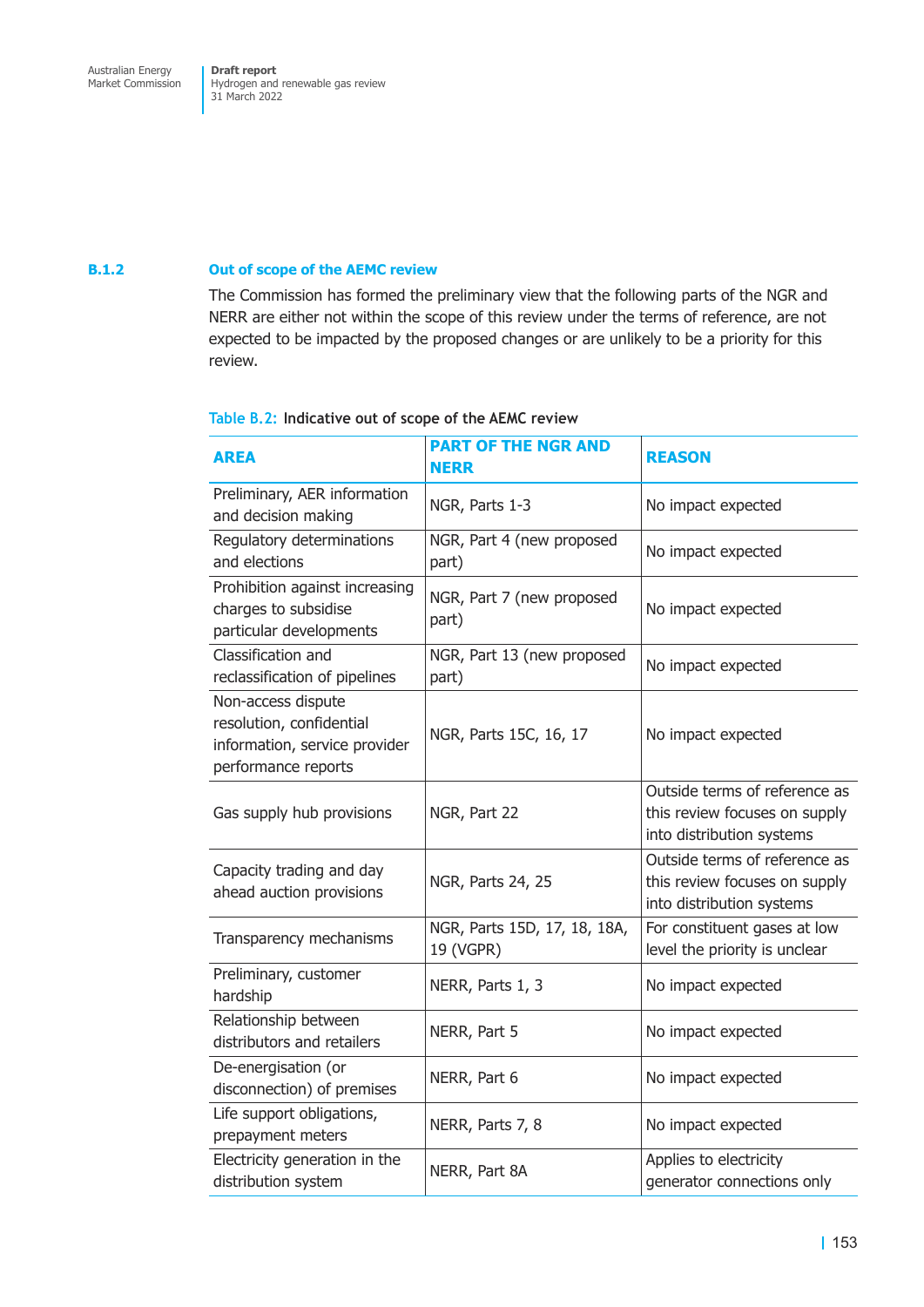| <b>AREA</b>                                                 | <b>PART OF THE NGR AND</b><br><b>NERR</b> | <b>REASON</b>                                                                                                                              |
|-------------------------------------------------------------|-------------------------------------------|--------------------------------------------------------------------------------------------------------------------------------------------|
| Exempt selling regime, retail<br>market performance reports | NERR, Parts 9, 10                         | No impact expected                                                                                                                         |
| Electricity customer<br><b>benchmarks</b>                   | NERR Part 11                              | Applies to electricity<br>residential customers only                                                                                       |
| National energy retail<br>consultation                      | NERR, Part 12                             | No impact expected                                                                                                                         |
| Savings and transitionals                                   | NERR, Part 13                             | No impact on existing<br>transitional arrangements.<br>New transitional<br>arrangements may be<br>identified as a result of this<br>review |

# B.2 Overarching review governance

Each workstream that forms part of the broader review of the regulatory frameworks has a significant crossover with other workstreams, and all inform each other. As such, the overarching process has been designed so that each workstream can share information to enable a consistent position across each aspect.

Examples of this information sharing, and cross-body collaboration, that has been built into the process include:

- The market bodies will all be providing input to jurisdictional officials who have been charged with the legislative change required to the NGL and NERL.
- The AEMC review will provide suggested legislation changes to the officials' review, and take on board the considerations from AEMO's review regarding potential rule changes.
- AEMO will be providing input to both the AEMC and officials on any identified issues from its review of the AEMO made procedures and other subordinate instruments with regard to the rules and the laws respectively.

The AEMC review team will also be working closely with the DWGM Distribution connected facilities rule change team.

The DWGM Distribution connected facilities rule change request was submitted by the Victorian Minister for Energy, Environment and Climate Change. It seeks to amend Part 19 of the NGR to allow gas production and storage facilities connected to the declared distribution system to participate in the DWGM. If made, the rule will have implications for enabling hydrogen and renewable gas to be injected into gas distribution systems in Victoria. This complements the work of the broader national review. For this reason, the AEMC is progressing the rule change request concurrently with the review.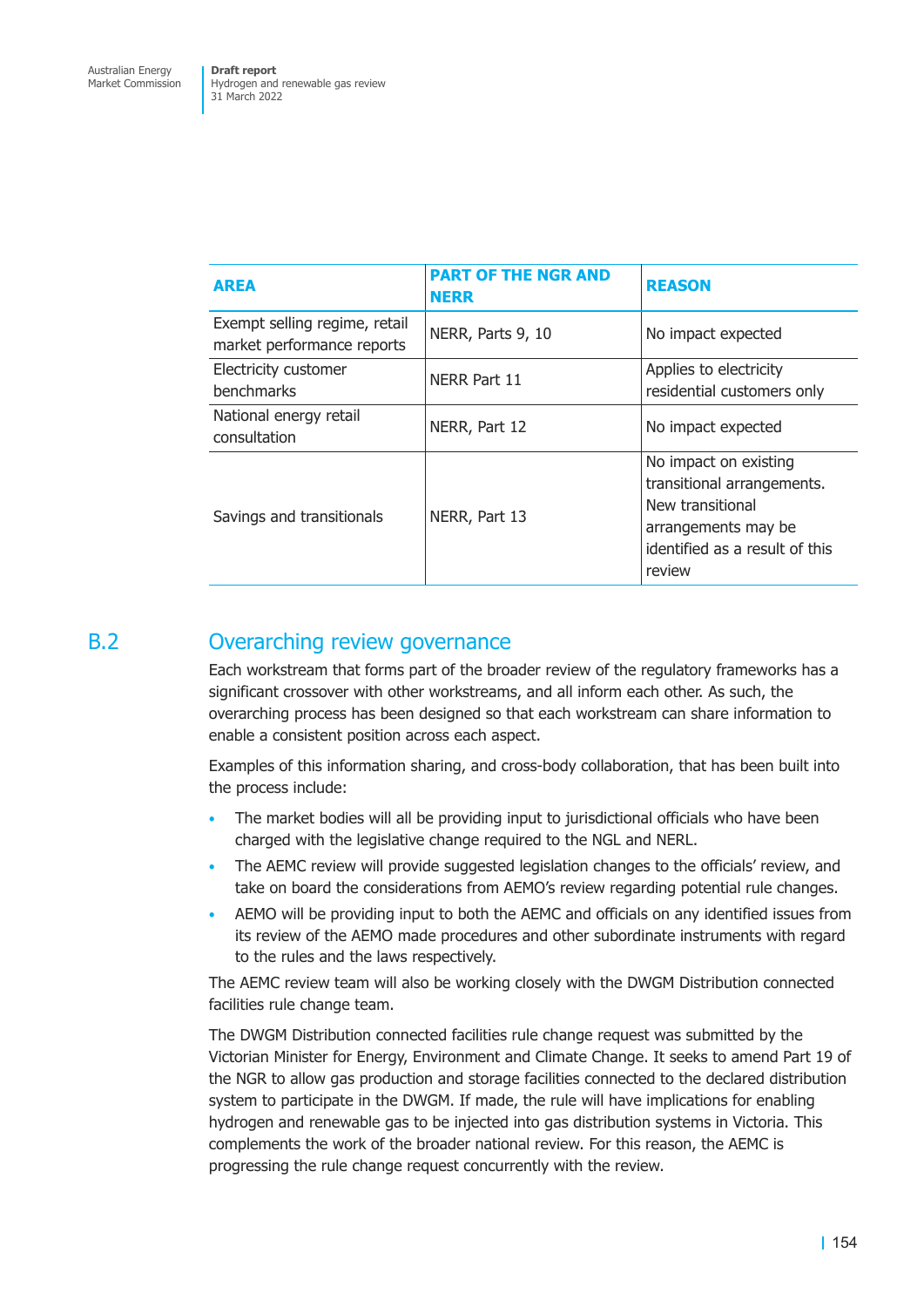# C ASSESSMENT FRAMEWORK

The terms of reference from Energy Ministers are made under the NGL and the NERL. Under the terms of reference the purpose of the review is for the AEMC to:257

advise Energy Ministers on the initial rules required in the national gas and retail regulatory frameworks to accommodate low level hydrogen blends and renewable gases, and advise on any changes to the law required to enable these rules.

This appendix outlines the:

- decision-making framework the Commission must apply to determine whether the proposed rules contribute to the NGO and the NERO
- assessment framework.

# C.1 Achieving the NGO and NERO

In light of the purpose of this review, the Commission's advice to Energy Ministers will reflect its considerations of what amendments to the NGR and NERR should be made to achieve the Energy Ministers' objective but also be consistent with achieving the relevant energy objectives.

The Commission may only make a rule if it is satisfied that the rule will, or is likely to, contribute to the achievement of the national gas objective (NGO)<sup>258</sup> and the national energy retail objective (NERO).<sup>259</sup>

The NGO is:260

to promote efficient investment in, and efficient operation and use of, natural gas services for the long term interests of consumers of natural gas with respect to price, safety, reliability and security of supply of natural gas.

The NERO is:<sup>261</sup>

to promote efficient investment in, and efficient operation and use of, energy services for the long term interests of consumers of energy with respect to price, quality, safety, reliability and security of supply of energy.

In relation to the NERO, the Commission must also, where relevant, satisfy itself that the rule is "compatible with the development and application of consumer protections for small customers, including (but not limited to) protections relating to hardship customers" (the "consumer protections test").<sup>262</sup>

<sup>257</sup> Energy Ministers, terms of reference, 24 August 2021, p. 3.

<sup>258</sup> Section 291(1) of the NGL.

<sup>259</sup> Section 236(1) of the NERL.

<sup>260</sup> Section 23 of the NGL.

<sup>261</sup> Section 13 of the NERL.

<sup>262</sup> Section 236(2)(b) of the NERL.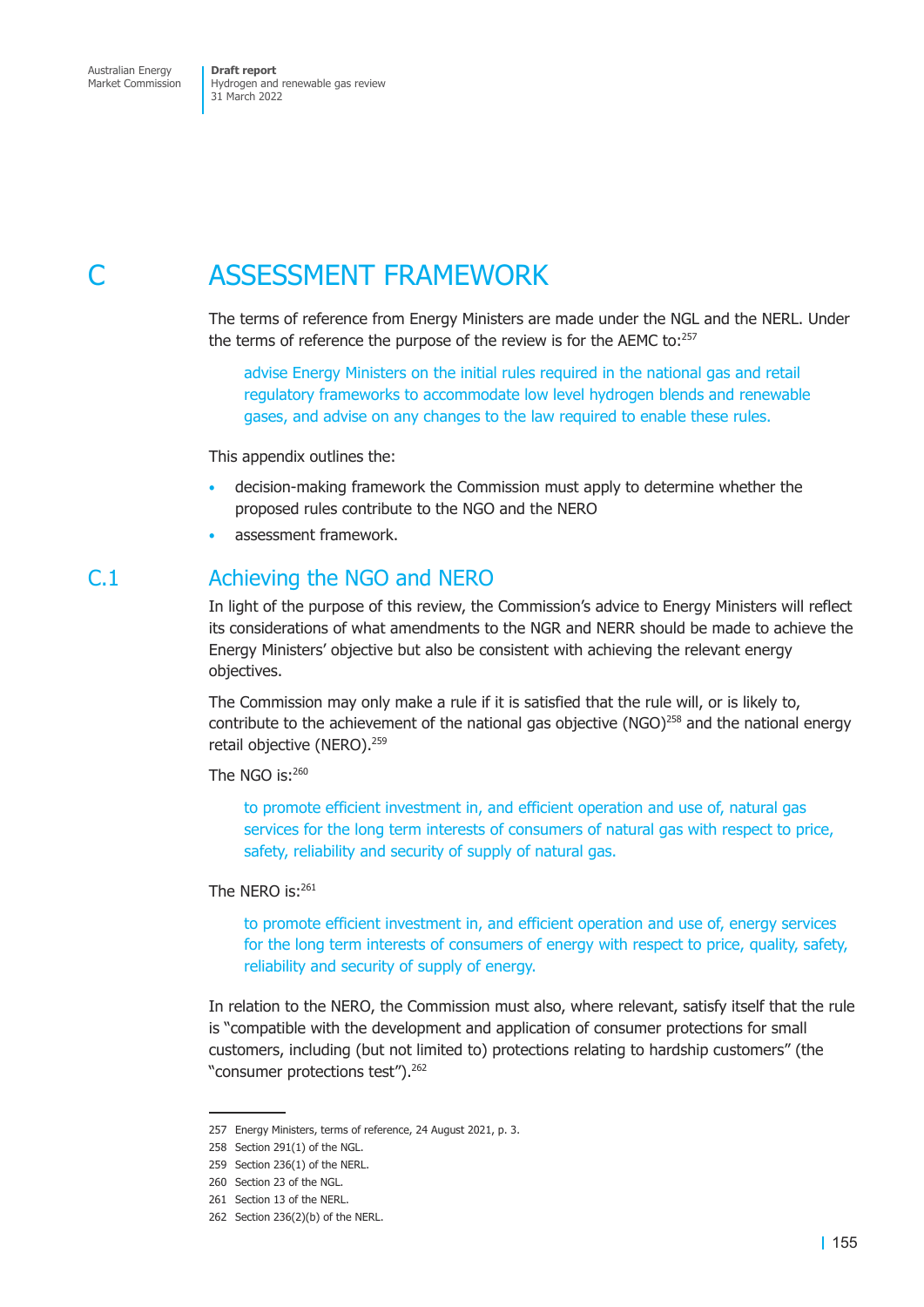Where the consumer protections test is relevant in the making of a rule, the Commission must be satisfied that both the NERO test and the consumer protections test have been met.<sup>263</sup> If the Commission is satisfied that one test, but not the other, has been met, the rule cannot be made.

There may be some overlap in the application of the two tests. For example, a rule that provides a new protection for small customers may also, but will not necessarily, promote the NERO.

# C.2 Assessment framework

To determine whether the review's recommendations would be likely to promote the NGO and the NERO, the Commission will carry out its assessment against the framework outlined below. This framework may be refined during the process of the review.

The assessment framework includes the following criteria:

- **Efficiency:** By expanding an existing market to cover new services and commodities that could not otherwise be priced or traded within the gas market, do the changes being considered encourage the delivery of a new service or commodity and thereby encourage:
	- Allocative efficiency do the changes being considered enable market prices which facilitate the allocation of gas, including natural gas equivalents, to their highest valued uses.
	- Productive efficiency do the changes being considered enable operational signals to facilitate dispatch of the least-cost mix of gas supply, including natural gas equivalents, to meet demand.
	- Dynamic efficiency do the changes being considered minimise barriers to entry and promote efficient investment in the gas market, including investment in production and storage facilities as well as investment in the distribution and transmission systems to meet gas demand over time.
- **Innovation:** whether the proposed changes facilitate innovation in the development of gas production, storage, transmission and distribution facilities and in the provision of gas services to end users.
- **Implementation considerations**: Are the proposed changes targeted, fit for purpose and proportionate to the issues they are intended to address. Do the proposed changes provide the stability and transparency in regulatory arrangements to enable consumers, market participants and investors to make efficient decisions. Consideration will be given to existing and prospective production facilities and the impact of any changes recommended on their actual and planned operations. Consideration of implementation factors will include considering whether and how future production facilities can be incorporated into the existing market design without introducing excessive complexity.

<sup>263</sup> That is, the legal tests set out in s. 236(1) and (2)(b) of the NERL.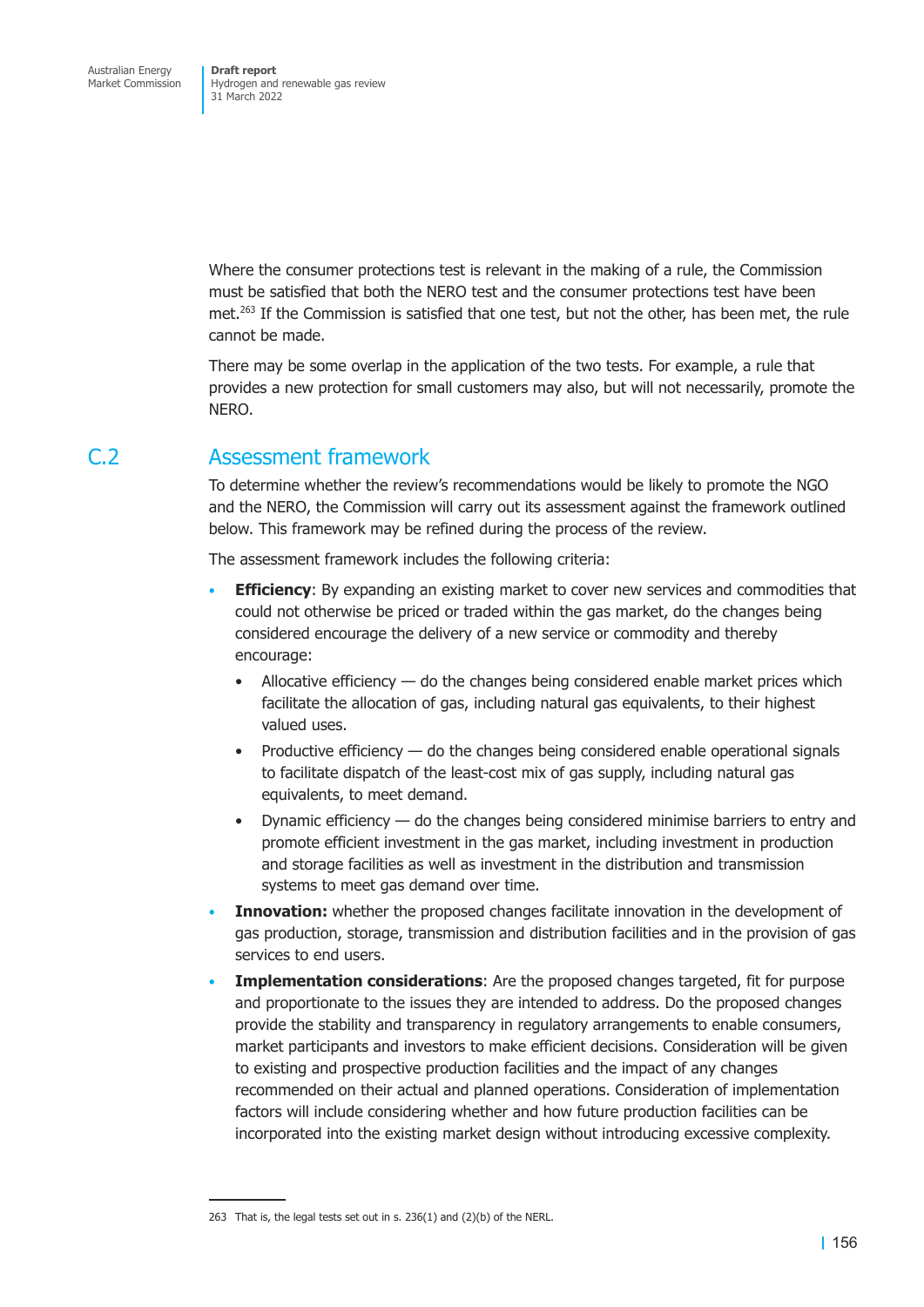- **Decarbonisation**: Whether market arrangements will enable the decarbonisation of the energy market.
- **Quality, safety, reliability and security of supply of natural gas**: Whether the changes provide a clear allocation of roles and responsibilities in relation to the quality and safety of supply of natural gas equivalents to consumers.
- **Consumer protections**: Whether changes being considered under the review are compatible with the development and application of consumer protections for small customers, including, but not limited to protections relating to hardship customers. Whether the changes being considered allow for additional protections for the supply of natural gas equivalents.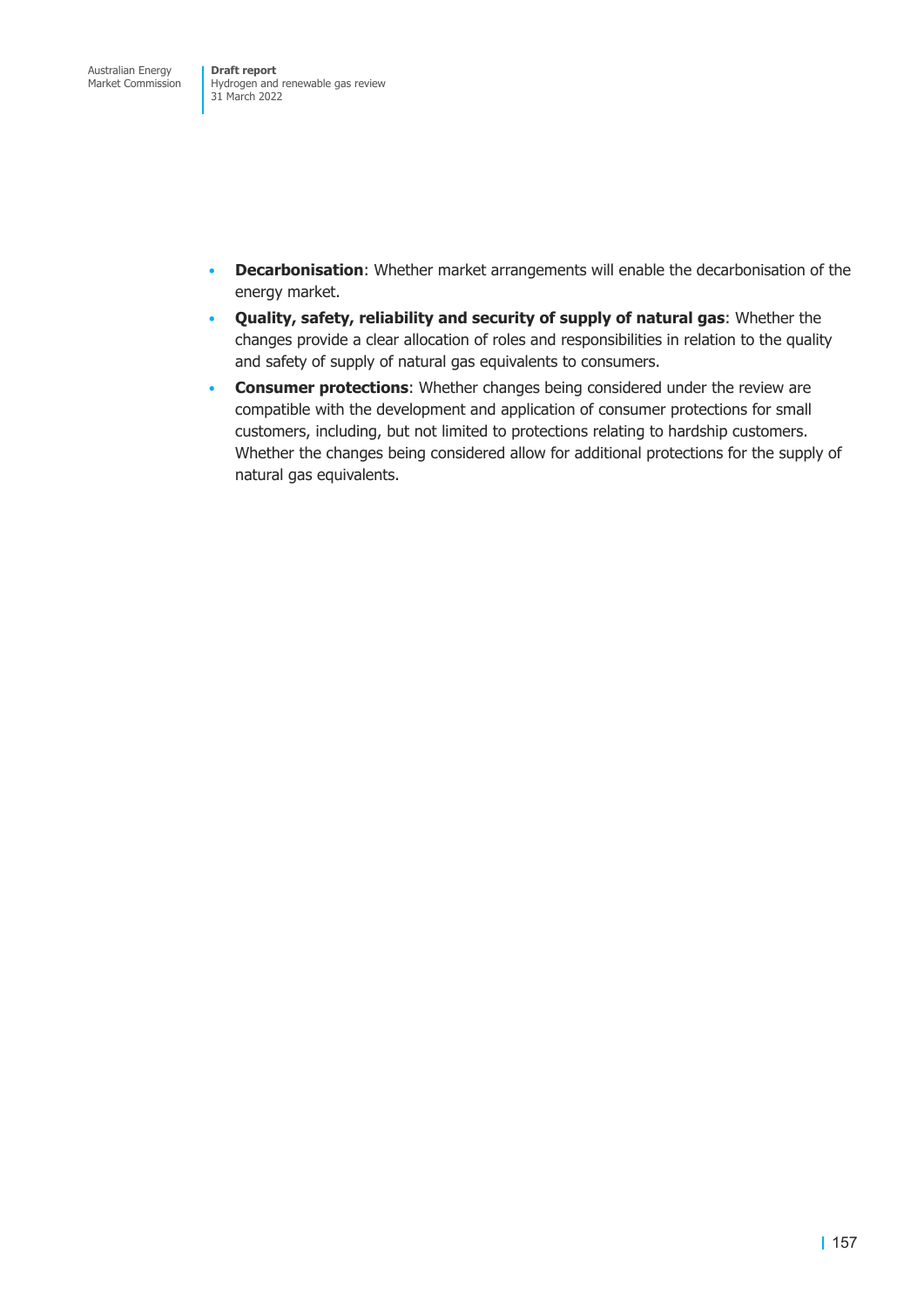# D **DRAFT LAW RECOMMENDATIONS**

# D.1 Draft law recommendations to Official's review

As part of the terms of reference for the review, the AEMC was tasked by Energy Ministers to provide its views on any required changes to the NGL and NERL and the prioritisation of any identified gaps so these can be reflected in the legislation to be prepared, for Energy Ministers by officials. The AEMC has worked closely with officials and other market bodies in carrying out this task.

Separately, officials were tasked to assess the existing legal framework and consider the nature of legislative changes required to extend the regulatory frameworks to low-level hydrogen-natural gas blends and renewable gases.

On 3 February 2022, Senior Officials were provided with drafting instructions for the following proposed amendments to the laws and regulations:

### **National Gas Law**

- New terms to define the new gases and gas blends and identify when they are 'covered' by the NGL
- Amendment of existing terms (including the national gas objective) and other provisions to extend the framework to covered gases
- New concept of blend processing services with associated light-handed access framework
- Extension of pipeline ring fencing provisions to the new gases
- Extension of facilitated market provisions to allow for markets relating to any covered gas and blend processing service providers
- Changes to the DWGM provisions to allow for injections into declared distribution systems
- Changes to permissible registration categories for facilitated markets and regulated retail markets to extend the relevant categories to covered gases and permit the registration of blend processing service providers in the DWGM and regulated retail markets where required
- Changes to regulatory sandboxing to allow trial projects relating to gases or gas blends before they are 'covered'
- Some new heads of power for rules, including rules with respect to transition of supply to new gas products

### **National Gas Regulations**

- A new regulation to define prescribed covered gases hydrogen, biomethane, synthetic methane and gas blends that aren't natural gas equivalents
- The list of civil penalty and conduct provisions to be updated

### **National Energy Retail Law**

• Changes to defined terms to extend the NERL to 'natural gas equivalents' and any prescribed covered gas specified by the National Energy Retail Regulations to be a gas under the NERL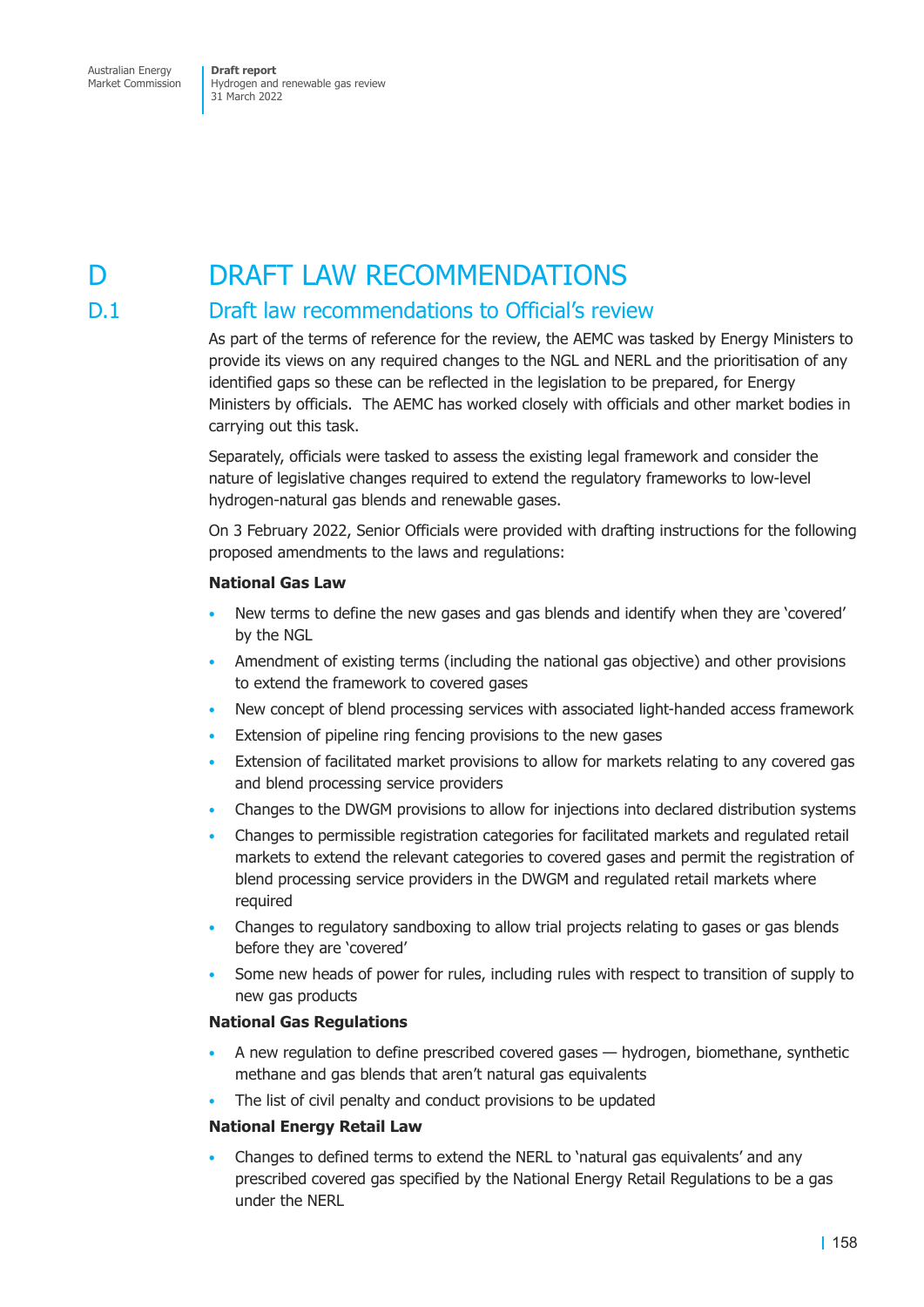- Allow for separate authorisation, exemption, Retailer of Last Resort (RoLR) appointments, Rules, etc for natural gas/natural gas equivalents as a group and other gases
- Enable rules to be made with respect to transition of supply to new gas products
- Transition existing gas authorisations, exemptions and RoLRs to natural gas equivalents

### **National Energy Retail Regulations**

• Amend transitional provisions to clarify the application of regulations to different gas products.

The AEMC strongly supports these proposed amendments and considers that these will be necessary in order for the AEMC and other market bodies to properly exercise their functions and powers with respect to covered gases.

As part of the review and the DWGM distribution connected facilities rule change process, the AEMC also considered, across the workstreams, whether any further changes need to be made to the NGL and NERL in addition to those contemplated by the current drafting instructions for the laws and regulations. On 24 February 2022, the AEMC recommended to Senior Officials three additional changes to the NGL, which are intended to:

- allow the AEMC to make rules in relation to pipeline service providers' curtailment methodology, namely to require service providers of scheme and non-scheme pipelines to publish their related curtailed methodology in their user access guide and that service providers of scheme pipelines have their curtailment methodology approved by the regulator as part of the access arrangement
- limit the potential for unintended application of the GSOO requirements to prescribed covered gases
- enable AEMO to collect information for the purposes of the VGPR and capacity modelling from facilities that do not otherwise participate directly in the DWGM.

It is worth noting that following the next round of consultation the AEMC may identify other changes that need to be made to the Law and Regulations (including to the list of civil penalty and conduct provisions in the regulations). If this occurs, the AEMC will advise officials of the required changes so they can be considered prior to submitting the final package to Energy Ministers.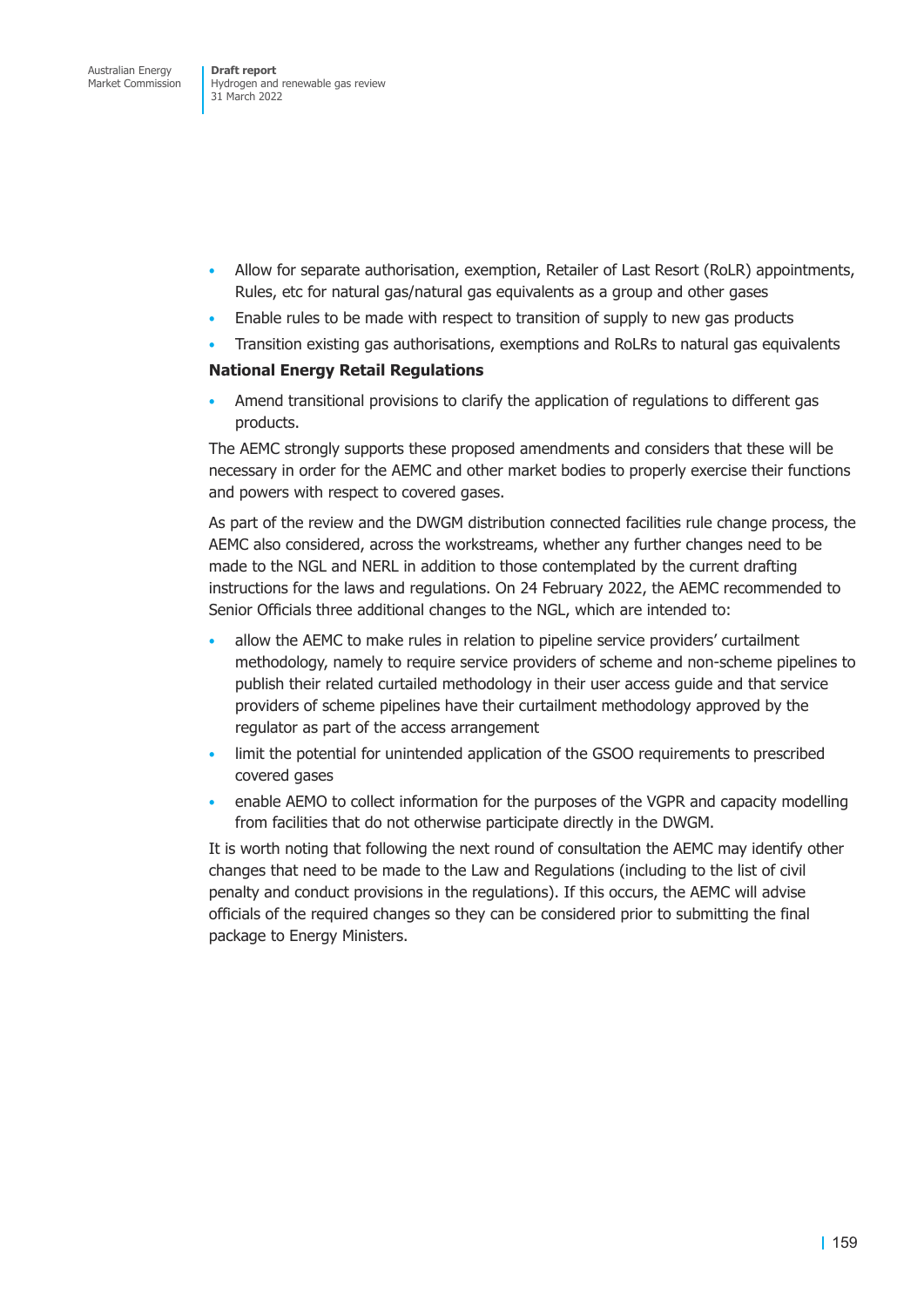# E CONSEQUENTIAL RULE CHANGES REQUIRED

Beyond the rule changes specific to the focus areas of the review that have been outlined in this draft report, there are also consequential changes required to the NGR. Table E.1 outlines these consequential changes.

### **Table E.1: Consequential changes to the NGR**

| <b>PART</b>                                                                                    | <b>CHANGES</b>                                                                                                                                                                                      |
|------------------------------------------------------------------------------------------------|-----------------------------------------------------------------------------------------------------------------------------------------------------------------------------------------------------|
| Part 1: Preliminary                                                                            | References to 'natural gas' would be changed to 'covered gas'. This<br>would ensure all the definitions extend to all covered gas. Where<br>relevant, a Part will have its own definition of 'gas'. |
| Part 4: Regulatory<br>determinations and<br>elections                                          | References to 'natural gas' would be changed to 'gas' (and defined as<br>'covered gas') or 'covered gas'.                                                                                           |
| Part 5: Ring fencing                                                                           | References to 'natural gas' would be changed to 'gas' (and defined as<br>'covered gas') or 'covered gas'.                                                                                           |
|                                                                                                | The reference to 'natural gas services' would be changed to 'covered<br>gas services'.                                                                                                              |
| Part 7: Prohibition<br>against increasing<br>charges to subsidise<br>particular<br>development | References to 'natural gas' would be changed to 'gas' (and defined as<br>'covered gas') or 'covered gas'.                                                                                           |
| Part 8: Access<br>arrangements for<br>scheme pipelines                                         | References to 'natural gas' would be changed to 'gas' (and defined as<br>'covered gas') or 'covered gas'.                                                                                           |
| Part 10: Prescribed<br>transparency<br>information                                             | References to 'natural gas' would be changed to 'gas' and 'gas' would<br>be defined as 'covered gas'.                                                                                               |
|                                                                                                | The reference to the Natural Gas Services Bulletin Board would be<br>changed to 'Gas Bulletin Board'.                                                                                               |
| Part 12A: Gas<br>connection for retail<br>customers                                            | References to 'natural gas' would be changed to 'gas' and 'gas' would<br>be defined as 'covered gas'.                                                                                               |
| Part 15A: Registered                                                                           | In Division 1, all references to 'natural gas' would be changed to gas<br>and would be given:                                                                                                       |
|                                                                                                | in rule 135A, the meaning in Part 19;                                                                                                                                                               |
| participants                                                                                   | in rule 135ABA, the meaning in Part 20.<br>$\bullet$                                                                                                                                                |
|                                                                                                | The definition of 'gas processing facility' in new 135A(2), proposed to<br>be added by the DWGM rule change would be removed, since the<br>NGL term would apply once the NGL is amended.            |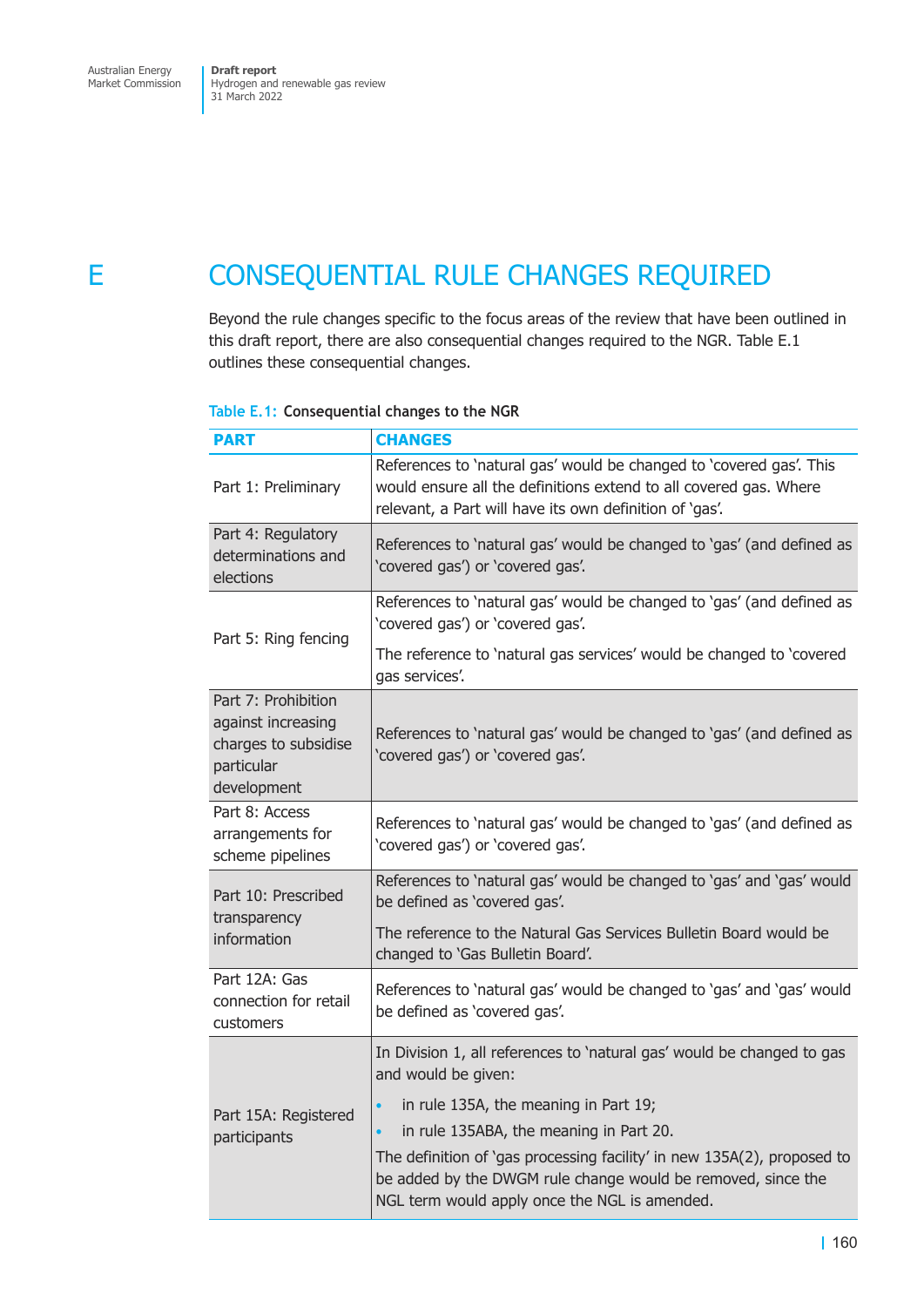| <b>PART</b>                                                    | <b>CHANGES</b>                                                                                                                                                                                                                                                                                                                              |
|----------------------------------------------------------------|---------------------------------------------------------------------------------------------------------------------------------------------------------------------------------------------------------------------------------------------------------------------------------------------------------------------------------------------|
|                                                                | In rule 135AB, the term retailer should not be italicised given the<br>definition in the NGR is being deleted and the definition in the NGL<br>will be used.                                                                                                                                                                                |
|                                                                | Rule 135AB(3)(f) provides for the registrable capacity of 'swing<br>service provider' in the South Australia regulated retail market. This<br>category is no longer used in the retail market procedures and so<br>rule 135AB(3)(f) is redundant.                                                                                           |
|                                                                | The reference to the Natural Gas Services Bulletin Board in rule<br>135CF would be changed to 'Gas Bulletin Board'.                                                                                                                                                                                                                         |
|                                                                | The reference to 'natural gas' in rule 135D would be changed to 'gas'.                                                                                                                                                                                                                                                                      |
| Part 15B: Procedures                                           | All references to 'natural gas' would be changed to 'gas' and rule<br>135E could indicate that gas includes any covered gas.                                                                                                                                                                                                                |
|                                                                | The references to the Natural Gas Services Bulletin Board in rule<br>135EA(3) would be changed to 'Gas Bulletin Board'.                                                                                                                                                                                                                     |
| Part 15C: Dispute<br>resolution                                | Rule 135G(2)(c) (which currently refers to the natural gas industry)<br>would be amended to refer to 'the relevant parts of the covered gas<br>industry'.                                                                                                                                                                                   |
| Part 15D: Gas<br>statement of<br>opportunities                 | Except where the reference is to natural gas reserves or to natural<br>gas being used for LNG, references to 'natural gas' would be changed<br>to gas and would be given the meaning in Part 18.                                                                                                                                            |
| Part 15E: Trial<br>waivers, trial Rules<br>and trial Projects  | In rule $135MB(2)$ and $135N(1)(j)$ , the reference to AEMO's 'operation<br>and administration of markets for natural gas' would be amended to<br>refer to AEMO's operation and administration of 'wholesale or retail<br>gas markets'.                                                                                                     |
|                                                                | Otherwise, reference to 'natural gas' would be changed to ' covered<br>gas'.                                                                                                                                                                                                                                                                |
| Part 17:<br>Miscellaneous<br>provisions relating to<br>the AER | Except where the reference is to natural gas reserves or to natural<br>gas being used for LNG, references to 'natural gas' would be changed<br>to 'gas' and would be given the meaning in Part 18.                                                                                                                                          |
| Part 18: Natural Gas<br><b>Bulletin Board</b>                  | Except where the reference is to natural gas reserves or to natural<br>gas being used for LNG, references to 'natural gas' would be changed<br>to 'gas'. Gas would mean any covered gas.                                                                                                                                                    |
|                                                                | The exclusion of 'remote BB facilities' from Part 18 would already<br>exclude reporting for facilities that are not natural gas, NGE or CG<br>facilities, and related transactions (because 'covered gas' is a broad<br>term that in general terms covers the gas in any facility directly or<br>indirectly connected to the STTM or DWGM). |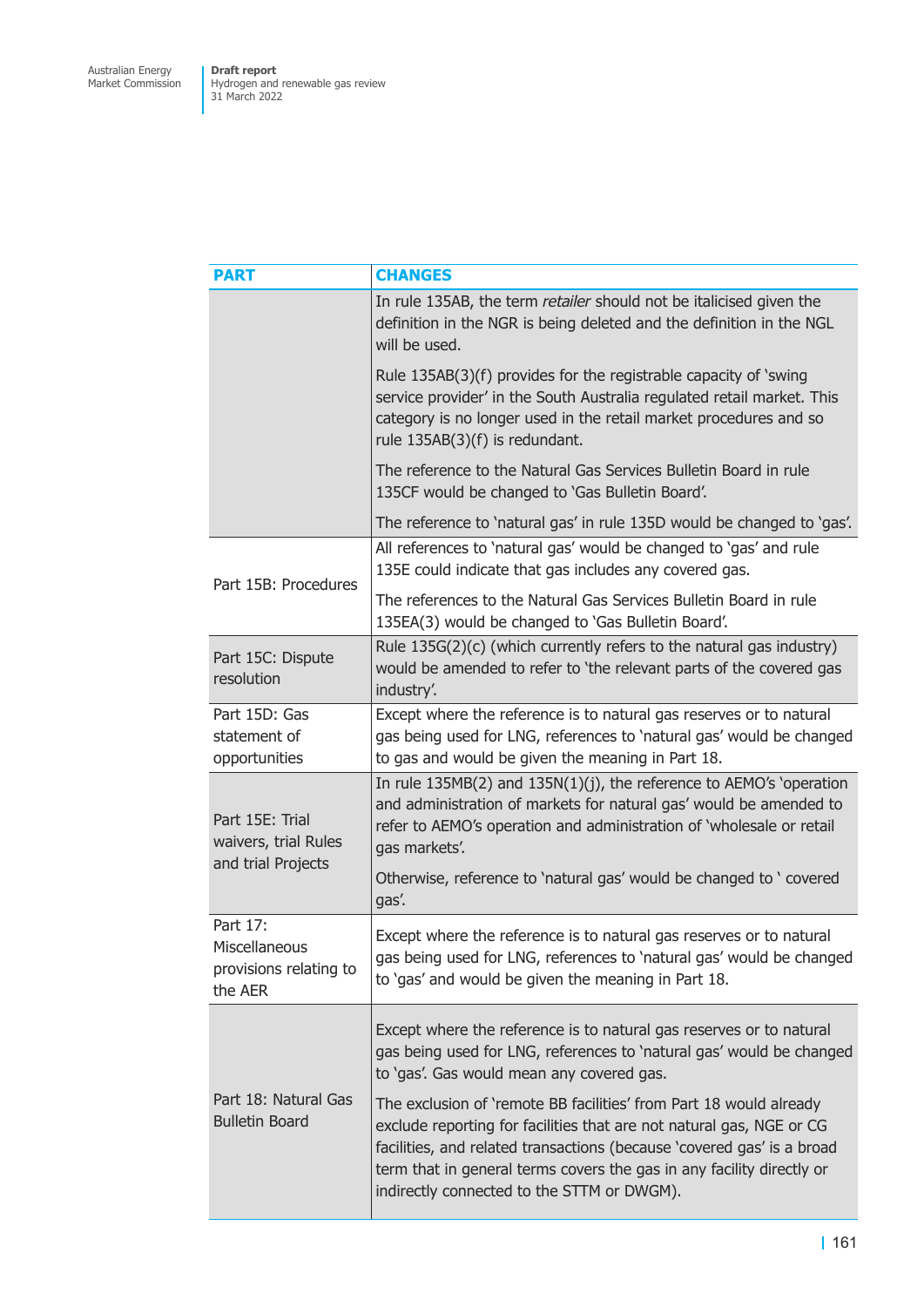| <b>PART</b>                                       | <b>CHANGES</b>                                                                                                                                                                                                                          |
|---------------------------------------------------|-----------------------------------------------------------------------------------------------------------------------------------------------------------------------------------------------------------------------------------------|
|                                                   | The reference to the 'Natural Gas Services Bulletin Board' in the<br>Bulletin Board definition in rule 141 would be changed to 'Gas<br>Bulletin Board'.                                                                                 |
|                                                   | The references to the 'natural gas industry', 'natural gas services' and<br>'natural gas industry facility' in the Part would be replaced with<br>'covered gas industry', 'covered gas services' and 'covered gas<br>industry facility' |
| Part 18A:<br>Compression and<br>storage terms and | The name of the Part would be changed to 'Non-pipeline<br>infrastructure access terms and prices'.                                                                                                                                      |
| prices                                            | References to natural gas would be changed to 'gas'.                                                                                                                                                                                    |
| Part 19: DWGM                                     | The definition of 'gas processing facility' in rule 200, proposed to be<br>added by the DWGM rule change would be removed, since the NGL<br>term would apply once the NGL is amended.                                                   |
|                                                   | The definition of 'gas' would be amended so it includes 'any covered<br>gas and processable gas'.                                                                                                                                       |
| Part 20: STTM                                     | References to 'natural gas' would be replaced with 'gas' and gas<br>would mean 'any covered gas'.                                                                                                                                       |
|                                                   | References to natural gas in this Part would not be amended.                                                                                                                                                                            |
| Part 24: Facilitating<br>capacity trades and      | The definition of 'Part 24 facility' would be limited to facilities<br>providing services in relation to natural gas or NGEs.                                                                                                           |
| the capacity auction                              | The reference to the 'Natural Gas Services Bulletin Board' in the<br>Bulletin Board definition in rule 629 would be changed to 'Gas<br>Bulletin Board'.                                                                                 |
| Part 25: Capacity<br>auction                      | References to 'natural gas' or 'natural gas industry' in this Part would<br>not be amended.                                                                                                                                             |
|                                                   | The definition of 'auction facility' would be limited to facilities<br>providing services in relation to natural gas or NGEs.                                                                                                           |
| Part 26: Standard<br>market timetable             | The term 'natural gas facility' would be changed to 'covered gas<br>facility' and would be expanded to include a blend processing facility<br>and would be used in place of 'natural gas facility' in the Part.                         |
|                                                   | In 'gas storage facility', the reference to 'natural gas' would be<br>replaced with 'covered gas'.                                                                                                                                      |
|                                                   | In 'production facility', the reference to 'natural gas' would be<br>replaced with 'primary gas'.                                                                                                                                       |
|                                                   | Other references to 'natural gas' would be replaced with 'covered<br>gas'.                                                                                                                                                              |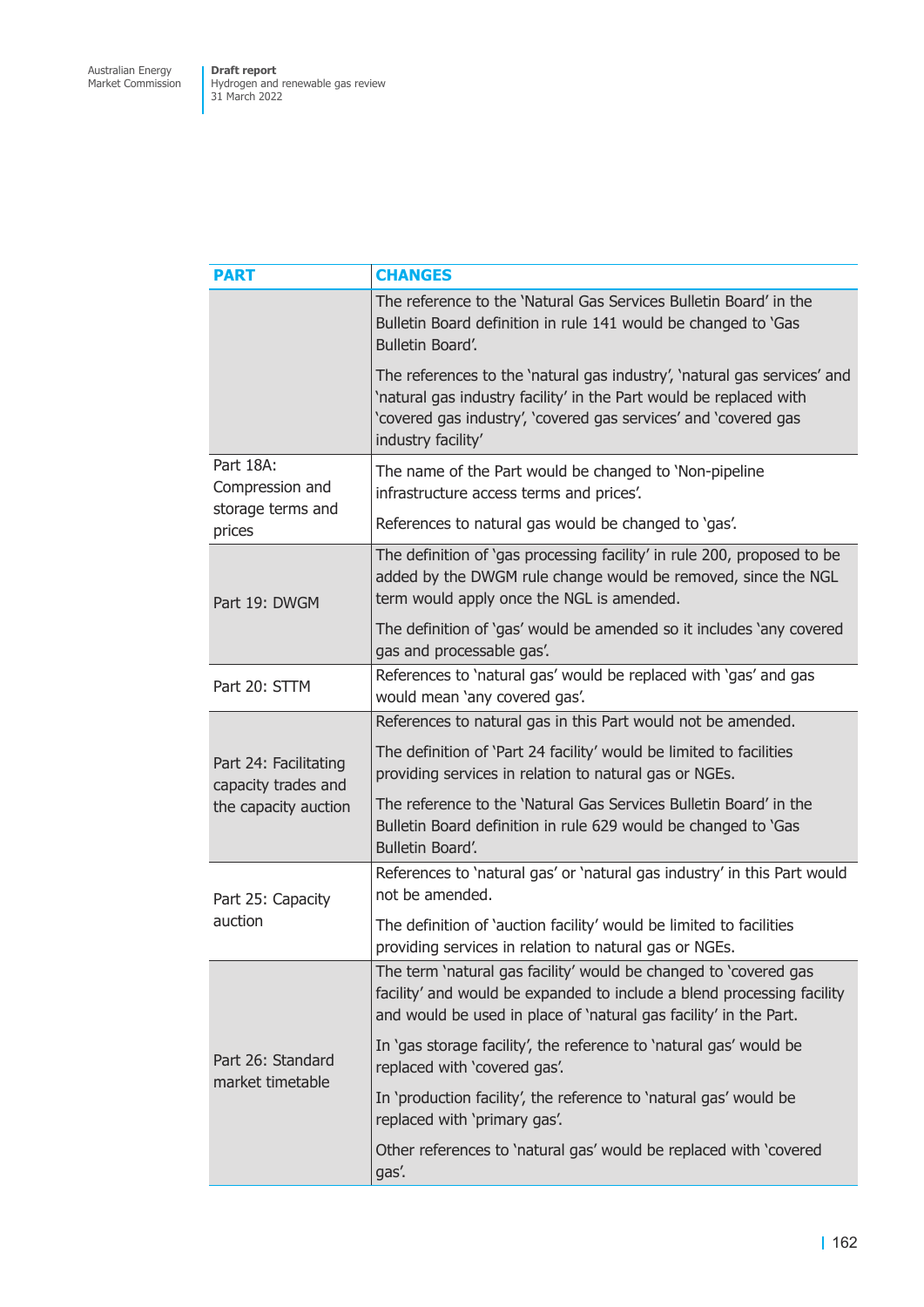# F DRAFT RULE RECOMMENDATIONS

## DRAFT RECOMMENDATION 1: CLARIFY THE RIGHT TO CONNECT TO A PIPELINE AND CONNECTION COST RECOVERY FOR SERVICE PROVIDERS

Amend the interconnection rules in the NGR to:

- also state that a person will only have a right to connect a facility to a pipeline where the connection is consistent with the safe and reliable supply of gas to end-users
- enable a service provider (where it has developed an interconnection or part of an interconnection), to recover as part of its interconnection fee the costs of metering and monitoring the quality of the gas injected by the connecting facility that are directly attributable to the interconnection.

## DRAFT RECOMMENDATION 2: INTRODUCE A REGISTER OF COVERED GAS SUPPLIER PIPELINE CONNECTIONS

Amend the prescribed transparency information provisions in the NGR to introduce a requirement that service providers publish a register of covered gas supply facilities connected to the pipeline including the location of those facilities.

## DRAFT RECOMMENDATION 3: REQUIRE SERVICE PROVIDERS TO PUBLISH A SUPPLIER RELATED CURTAILMENT METHODOLOGY

Amend the user access guide provisions in the NGR to require all service providers to publish a supplier related curtailment methodology as part of their user access guide.

## DRAFT RECOMMENDATION 4: REQUIRE SCHEME PIPELINE SERVICE PROVIDERS TO INCLUDE A SUPPLIER RELATED CURTAILMENT METHODOLOGY IN THEIR ACCESS ARRANGEMENT

Amend the access arrangement provisions in the NGR to require scheme pipeline service providers to include a supplier related curtailment methodology as part of an access arrangement.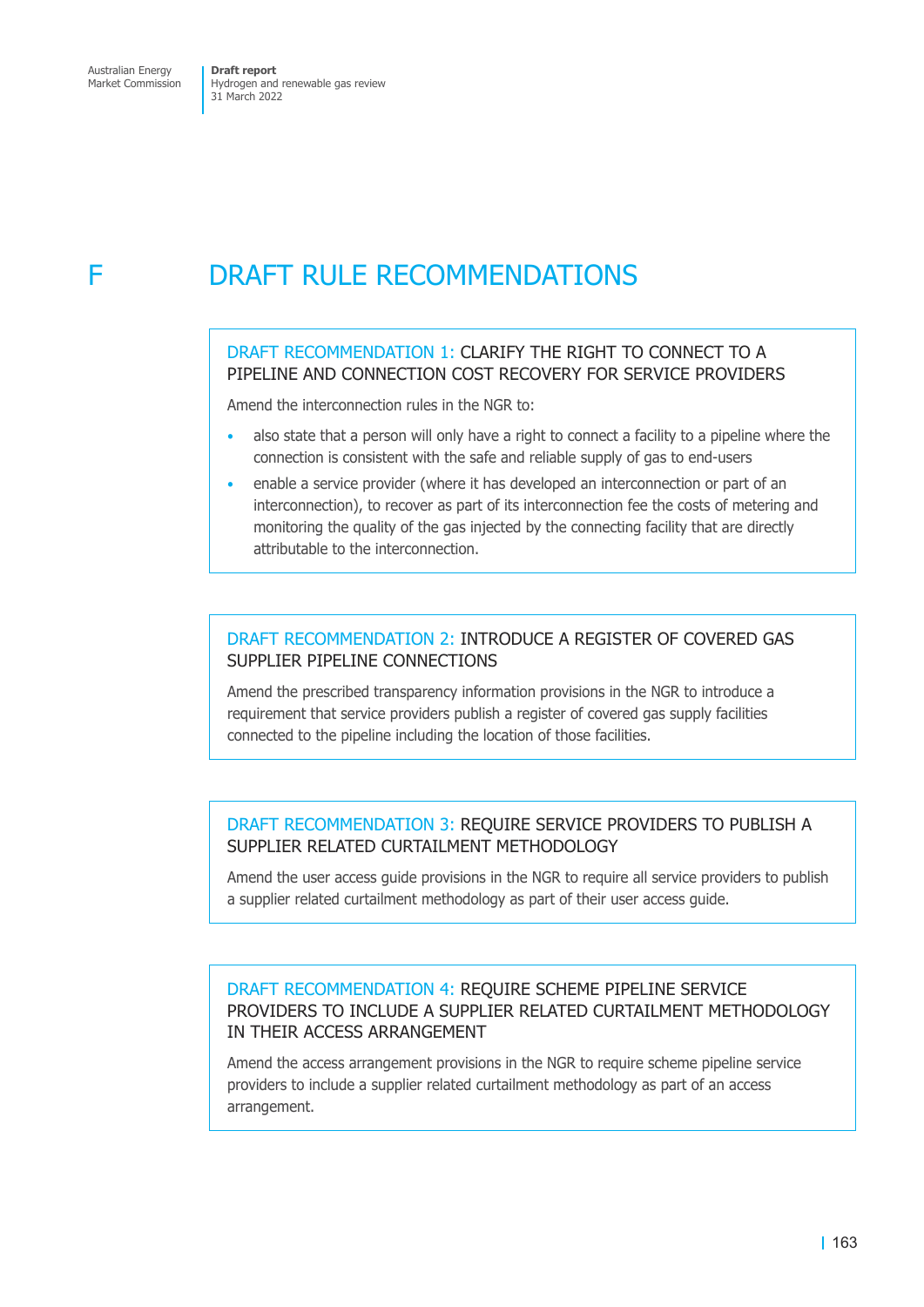## DRAFT RECOMMENDATION 5: INTRODUCE REPORTING OBLIGATIONS ON THE GAS A PIPELINE CAN TRANSPORT AND ANY PROPOSED CHANGES TO THIS

Amend the NGR to:

- 1. require service providers to publish the following information in their user access guides:
	- a. the type of gas a pipeline (or part of a pipeline) is licensed to transport
	- b. any limits on blending that may apply to the pipeline (or part of a pipeline)
	- c. the following if the service provider intends to conduct a trial, or to transition the pipeline (or part of a pipeline) to another gas:
		- i. the type of gas the service provider intends to trial or transition to
		- ii. when the trial or transition is expected to occur
		- iii. if the trial or transition will apply to the whole pipeline, or a part of the pipeline
		- iv. whether approval for the trial or transition has been obtained from the jurisdictional technical regulator and, in the case of a transition, if the transition has been mandated by a jurisdiction.
- 2. require scheme pipeline service providers to include:
	- a. the information referred to in (a) and (b) above in their access arrangement
	- b. the information referred to in (c) above in their access arrangement
- 3. specify the information referred to in (a)-(c) above as information to be included in the gas pipeline register.

## DRAFT RECOMMENDATION 6: REQUIRE ARBITRATORS TO CONSIDER REGULATORY OBLIGATIONS AND REQUIREMENTS IN NON-SCHEME PIPELINE ACCESS DISPUTES

Amend the arbitration pricing principles applying to non-scheme pipelines in new Part 12 of the NGR to require arbitrators to consider any regulatory obligations or requirements when arbitrating non-scheme pipeline access disputes.

## DRAFT RECOMMENDATION 7: REQUIRE GOVERNMENT GRANTS AND CONCESSIONAL FINANCE TO BE TREATED AS CAPITAL CONTRIBUTIONS

Amend rule 82 of the NGR to:

• require the regulator to treat government grants in the same manner as user contributions under this rule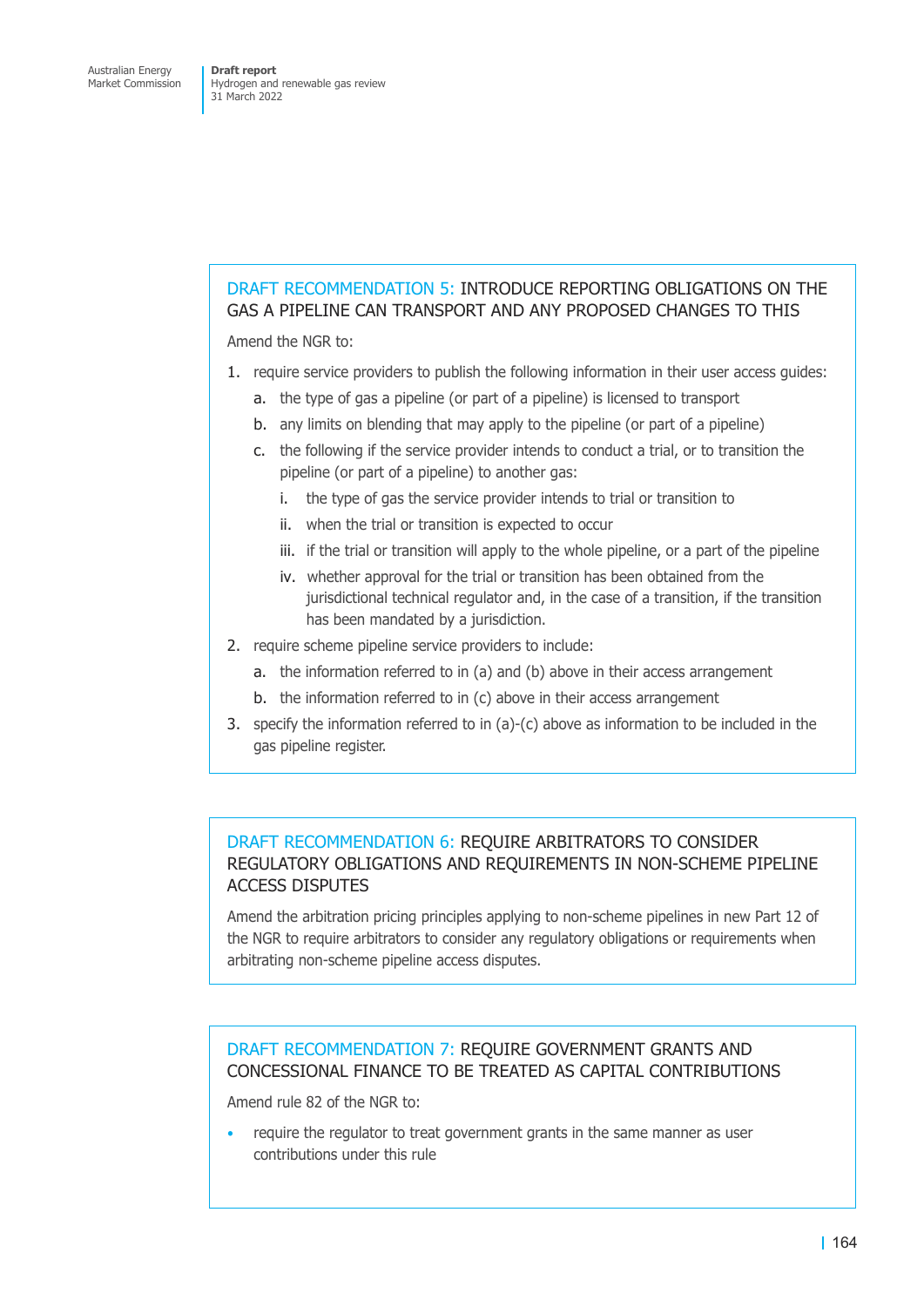• provide the regulator with some discretion to treat concessional finance in the same manner as user capital contributions and government grants under this rule.

### DRAFT RECOMMENDATION 8: EXTEND THE GSOO TO OTHER COVERED GASES

Amend Part 15D of the NGR to extend its application to other covered gases by:

- specifying the gases to be covered by the GSOO (i.e. all covered gases)
- excluding remote BB facilities from the scope of the GSOO
- replacing the term 'natural gas industry' with 'covered gas industry' in the GSOO survey rules to align with the extended changes to the NGL
- amending the GSOO content rules and associated definitions to:
	- extend their application to the facilities (other than remote BB facilities) involved in the supply of covered gases so that the GSOO includes information for the following, comparable to the information included for natural gas:
		- primary gas production
		- transmission pipelines carrying an other covered gas
		- storage facilities for other covered gases
	- require the GSOO to include the following information on blend processing facilities:
		- blend production forecasts
		- annual and peak day capacity of, and constraints on, blend processing facilities
		- committed and proposed, new or expanded blend processing facilities
	- allow, but not require, the GSOO to include information on the feedstock used to create primary gases (excluding natural gas) such as biomethane suppliers of other covered gases and the factors that may affect the availability of that feedstock.

DRAFT RECOMMENDATION 9: CLARIFY THAT INFORMATION FROM THE GSOO SURVEY CAN BE USED FOR THE VGPR AND VICE VERSA

Amend Parts 15D and 19 of the NGR to allow AEMO to use information for either purpose by:

- amending the use and disclosure of GSOO survey information rule in Part 15D to allow AEMO to use any information it obtains through this survey for the purposes of the VGPR
- including a comparable use and disclosure of VGPR information rule in Part 19 to allow AEMO to use any information it obtains for the VGPR for the purposes of the GSOO.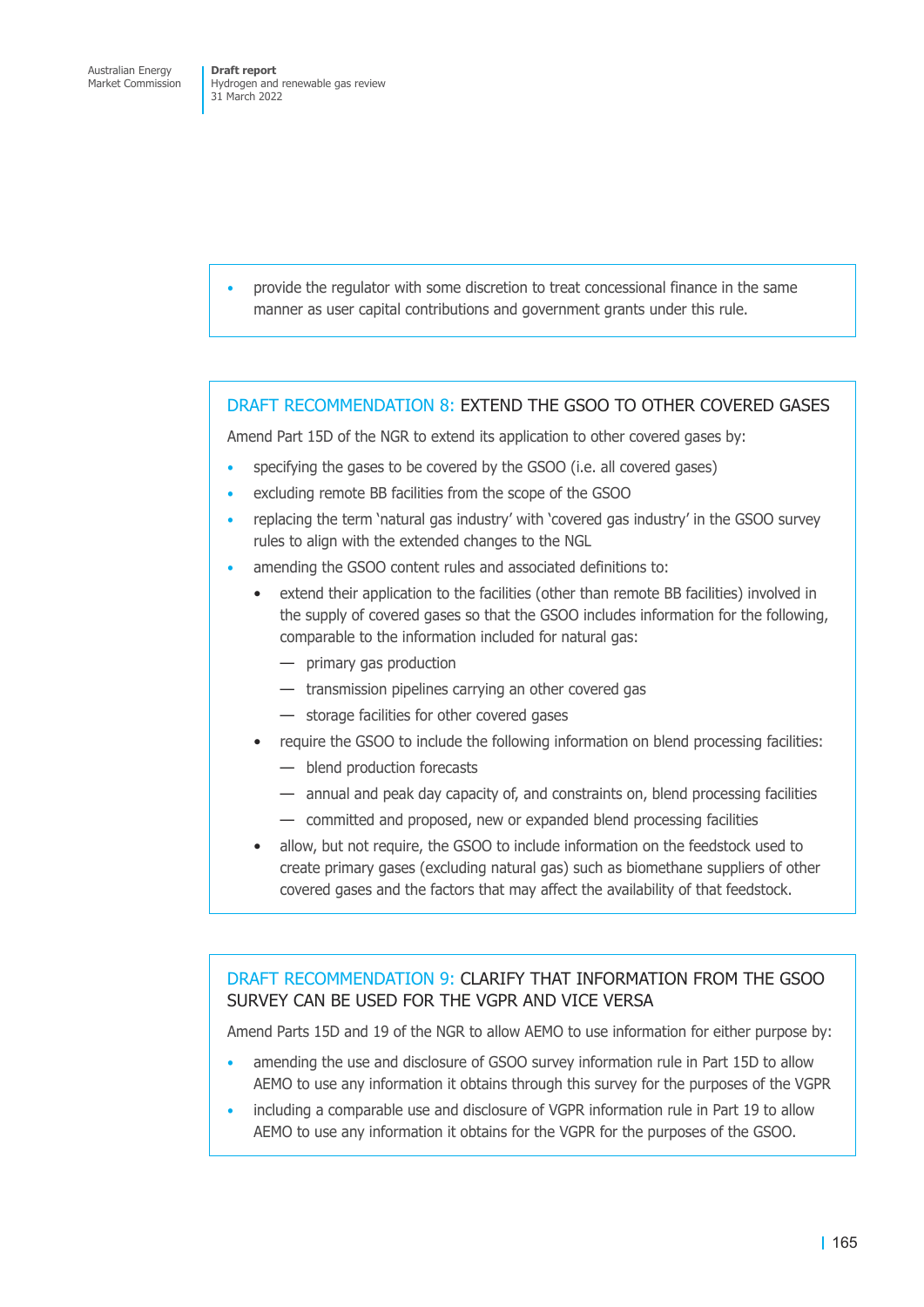### DRAFT RECOMMENDATION 10: ENABLE AEMO TO COLLECT VGPR INFORMATION FROM PARTIES NOT REGISTERED IN THE DWGM

Amend Part 19 and Part 15B of the NGR to allow AEMO to collect information for the VGPR from persons that are not DWGM registered participants and require any information that AEMO intends to collect using this new power to be set out in the wholesale market procedures.

### DRAFT RECOMMENDATION 11: EXTEND THE VGPR TO OTHER COVERED GASES

Amend Part 19 and 15B of the NGR to extend the VGPR to other covered gases by:

- specifying the gases to be captured by Part 19 of the NGR (i.e. natural gas, processable gas and other covered gases)
- to the extent not already achieved by the expanded definition of 'gas', amending rule 323 and associated definitions in rule 200 to:
	- extend their application to the facilities involved in the supply of other covered gases
	- require AEMO to take into account committed projects for new or additional blend processing facilities under rule 323(4)
- to the extent not already achieved by the expanded definition of 'gas', amending rule 324 or associated definitions in rule 200 to require the following to provide information to AEMO for the VGPR comparable to the information provided for natural gas or processable gas from the following::
	- producers of an other covered gas
	- pipeline service providers for a pipeline carrying an other covered gas
	- storage facility operators for other covered gases
- blend processing facility operators to provide AEMO with information on:
	- annual forecasts for the next five years and monthly forecasts for the next year
	- blend processing capacity
	- forecasts of the availability of equipment, details of any constraints and maintenance
	- blend processing facility projects (including expansions)
- amending Part 15B to allow wholesale market procedures to deal with the provision of information for planning reviews under rule 323 including the specification of the persons, or classes of persons, who may be required to provide information.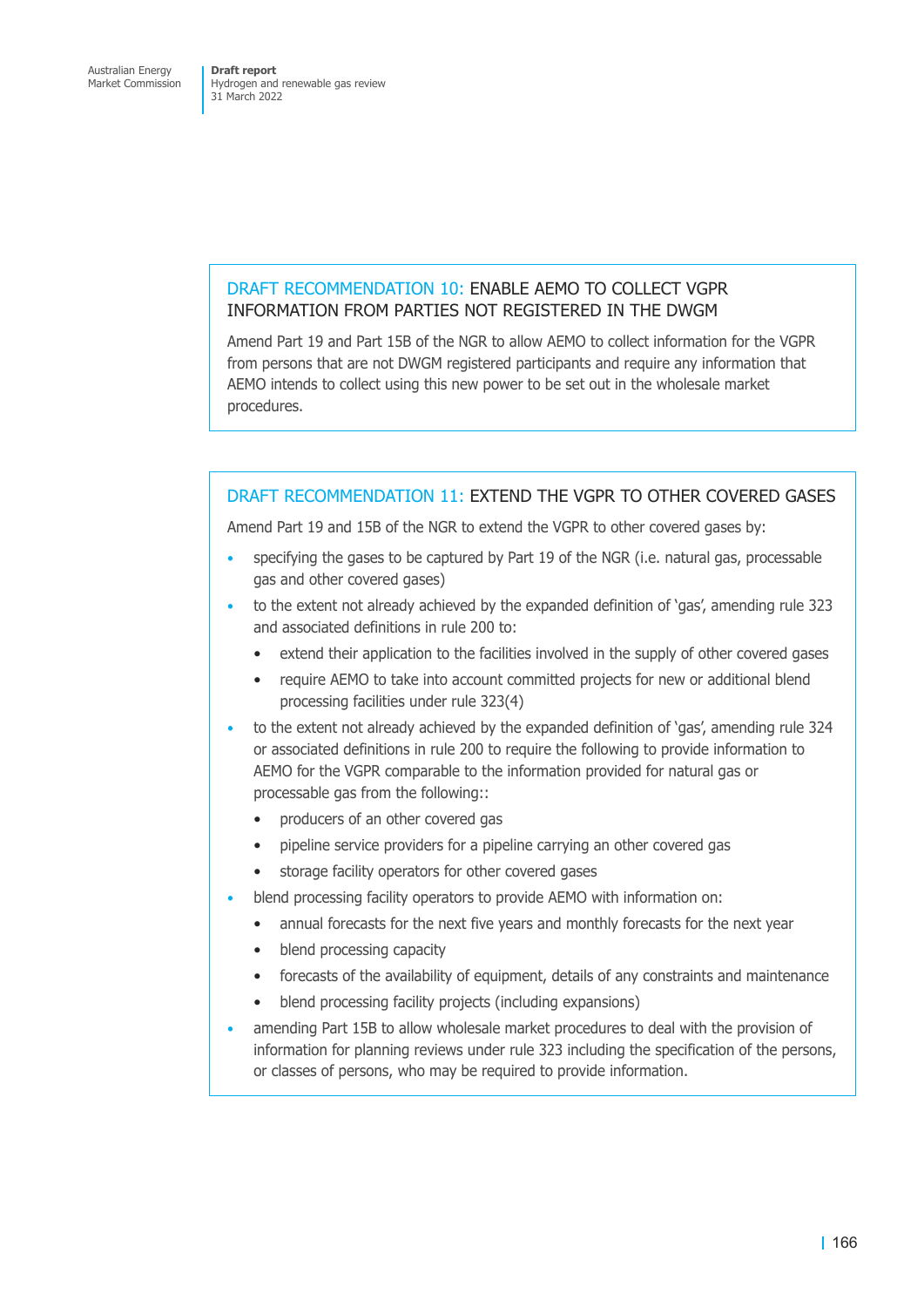## DRAFT RECOMMENDATION 12: EXTEND THE BULLETIN BOARD TO OTHER COVERED GASES

Amend Part 18 to:

- Replace the term 'Natural Gas Services Bulletin Board' with 'Gas Bulletin Board' and align this part with the extended scope of the Gas Bulletin Board under the NGL by replacing the terms 'natural gas services', 'natural gas industry' and 'natural gas industry facilities' with 'covered gas services', 'covered gas industry' and 'covered gas industry facilities'
- Extend the application of Part 18 to other covered gases by defining 'gas' to mean any covered gas and using the term 'gas' in place of 'natural gas'. This will result in reporting of information comparable to the information reported for natural gas on:
	- primary gas production
	- transmission pipelines carrying other covered gases
	- storage facilities for any covered gas
	- stand-alone compression facilities providing compression for other covered gases
	- large facilities using other covered gas
	- transactions relating to other covered gas
- Accommodate blend processing facilities with a nameplate rating of 10 TJ/day or more by:
	- including these facilities as a new type of BB facility in rule 141 and excluding them from the definition of 'production facility' in rule 141
	- recognising blend processing facilities in the definitions of 'daily capacity', 'reporting threshold' and 'nameplate rating' in rule 141
	- amending Division 5 to set out the new reporting obligations that will apply to blend processing facilities which will include information on:
		- the nameplate rating and facility information
		- the daily quantity of gas withdrawn from a pipeline and injected into a pipeline
		- short term capacity outlook and material intra-day changes
		- medium term capacity outlook
		- nominations and forecast use of facilities
		- facility development projects
		- the outlook for uncontracted capacity and shippers with firm capacity
- Accommodate gas distribution pipelines with a nameplate rating of 10 TJ/day or more by:
	- including these pipelines as a new type of BB facility in rule 141
	- recognising distribution pipelines in the definitions of 'daily capacity', 'reporting threshold' and 'nameplate rating'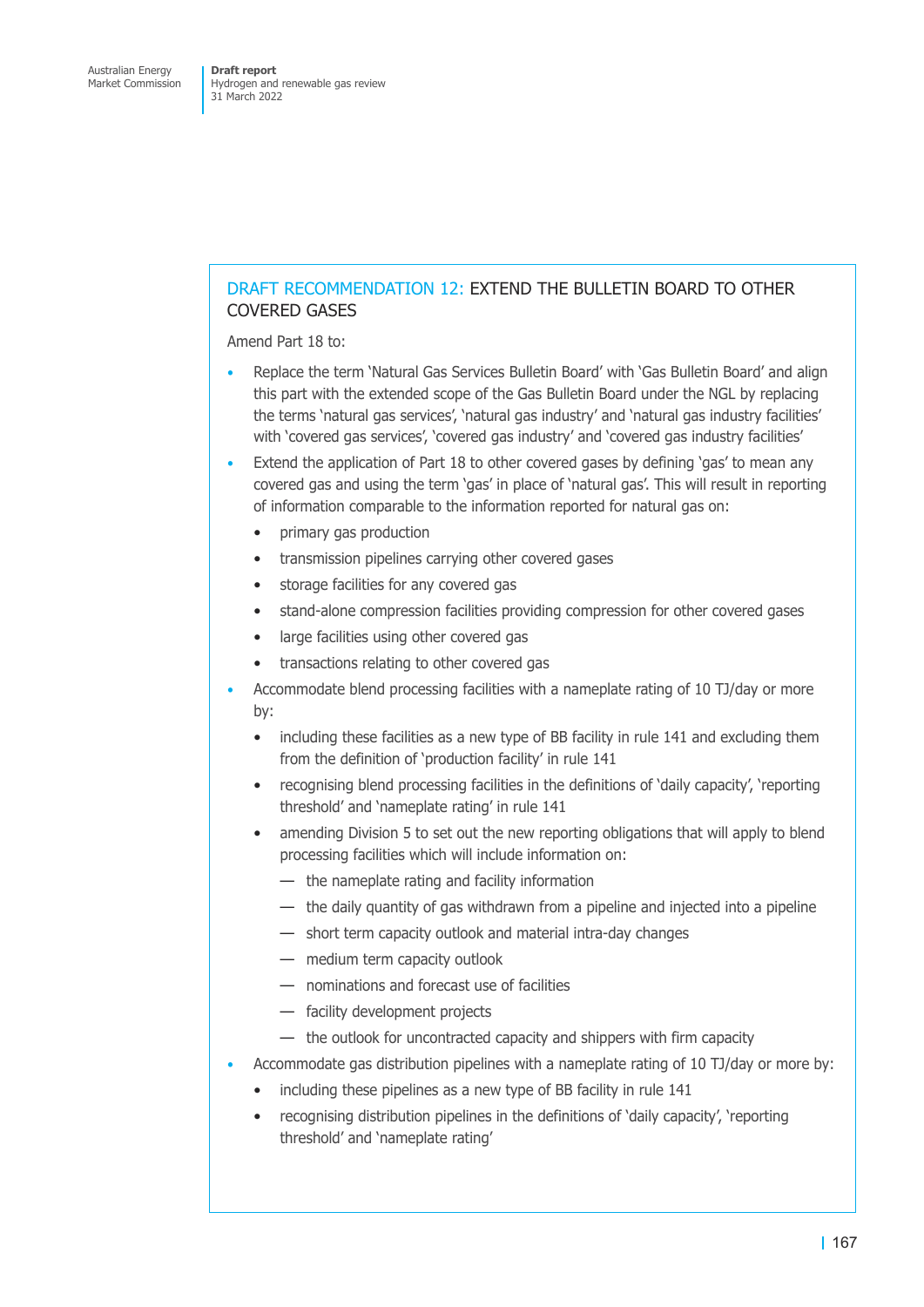- Amending Division 5 to set out the reporting obligations that will apply to BB distribution pipelines and BB transmission pipelines that carry a gas blend, which will include reporting on:
	- any blending cap that applies to the pipeline and the lowest, highest and average blending achieved in the last month
	- the number of times any covered gas supplier has been curtailed in the last month
	- the nameplate rating and receipt and/or delivery points at which facilities that inject into the pipeline are connected

Amend Part 15B to allow AEMO to provide guidance on the determination of nameplate ratings through the BB Procedures.

### DRAFT RECOMMENDATION 13: EXTEND THE AER'S GAS PRICE REPORTING FUNCTION TO OTHER COVERED GASES

Amend Part 17 of the NGR to enable the AER to publish information on the prices and nonprice terms and conditions for other covered gases under gas supply agreements and gas swap agreements.

## DRAFT RECOMMENDATION 14: EXTEND THE NON-PIPELINE INFRASTRUCTURE ACCESS REPORTING OBLIGATIONS TO OTHER COVERED GASES

Amend Part 18A of the NGR to extend its application to other covered gases by:

- requiring storage and compression facilities involved in the supply of other covered gases to report the same information as their natural gas counterparts
- requiring facility operators to identify the type of gas the facility is used to supply
- making drafting changes to update 'natural gas industry facility' and 'natural gas service' with 'facility' or 'covered gas industry facility' and 'covered gas services' where applicable.

## DRAFT RECOMMENDATION 15: EXTEND THE NON-PIPELINE INFRASTRUCTURE ACCESS REPORTING OBLIGATIONS TO BLEND PROCESSING FACILITIES

Amend Part 18A to extend its application to blend processing facilities by:

- changing the name of Part 18A to 'Non-pipeline infrastructure access terms and prices' to reflect its broader application
- amending the definition of a Part 18A facility to include a blend processing facility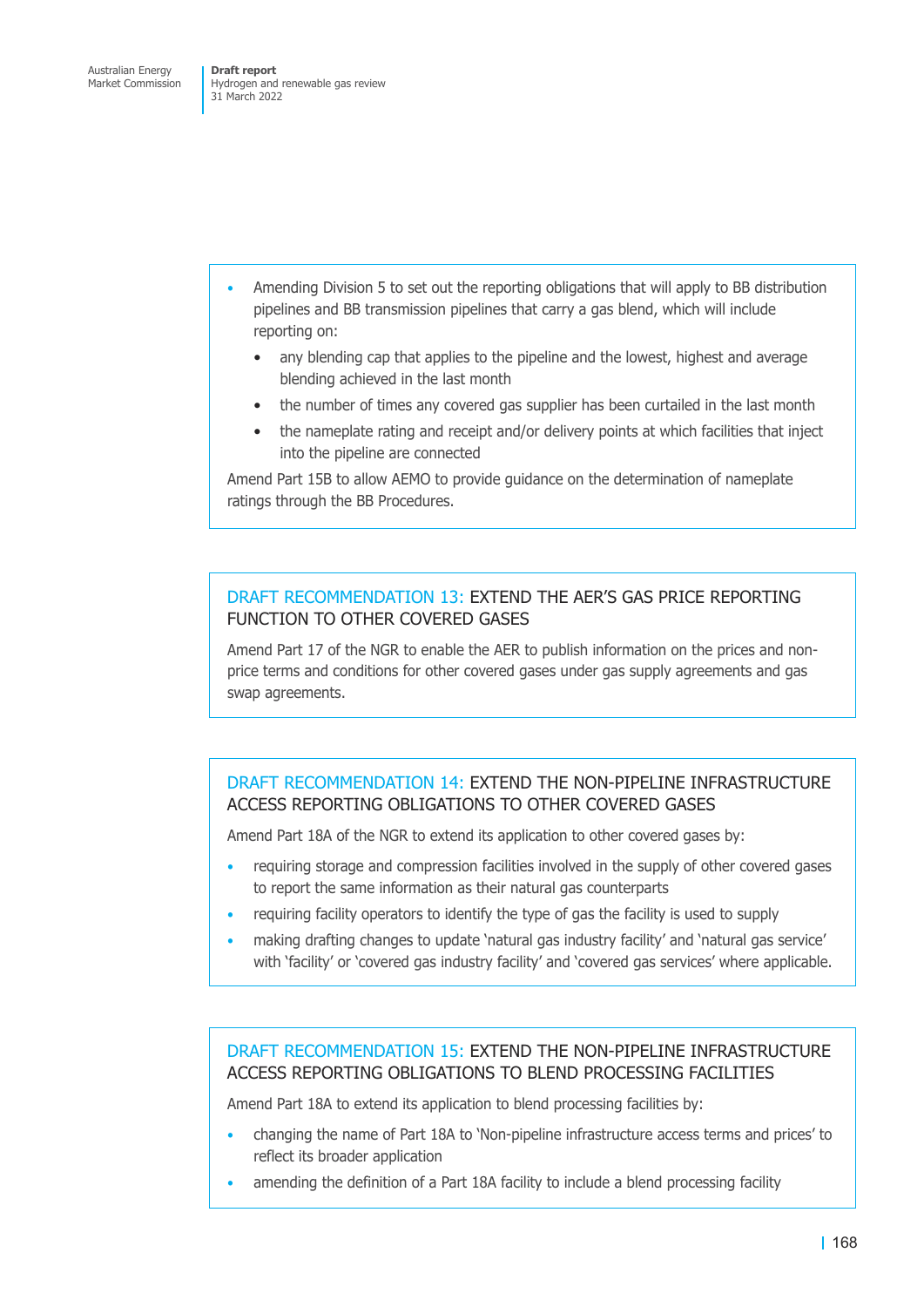- amend the definition of user to include a person who is a party to a contract with a service provider for the provision of a blend processing service
- amending the actual prices payable information rule to:
	- recognise blend processing services as an example of the type of service a facility may provide
	- recognise the manner in which contracted quantities will be measured for blend processing facilities (i.e. as injection and withdrawal capacities, expressed as a maximum daily quantity)

### DRAFT RECOMMENDATION 16: EXTEND THE STTM SHIPPER REGISTRATION CATEGORY TO INJECTIONS FROM BLEND PROCESSING FACILITIES

Amend the NGR to extend the definition of STTM Shipper in rule 135ABA to include a person that:

- is a party to a contract with a blend processing facility operator for the delivery of gas to an STTM hub from a blend processing facility that is directly connected to that STTM hub (rule 135ABA(1)(a)(ii)), or
- is a blend processing facility operator who supplies gas on its own behalf to an STTM hub from its blend processing facility that is directly connected to that STTM hub (rule  $135ABA(1)(a)(iv)).$

## DRAFT RECOMMENDATION 17: CREATE A SINGLE INJECTION FACILITY **CATEGORY**

Amend the NGR to:

- introduce the definition of 'STTM injection facility' as a facility at which gas is injected directly from that facility into an STTM distribution system at a custody transfer point included in a hub, and includes an associated pipeline connecting that facility directly to the hub
- remove the definitions of 'STTM production facility' and 'STTM storage facility'
- replace all instances of 'STTM production facility' and 'STTM storage facility' with 'STTM injection facility'.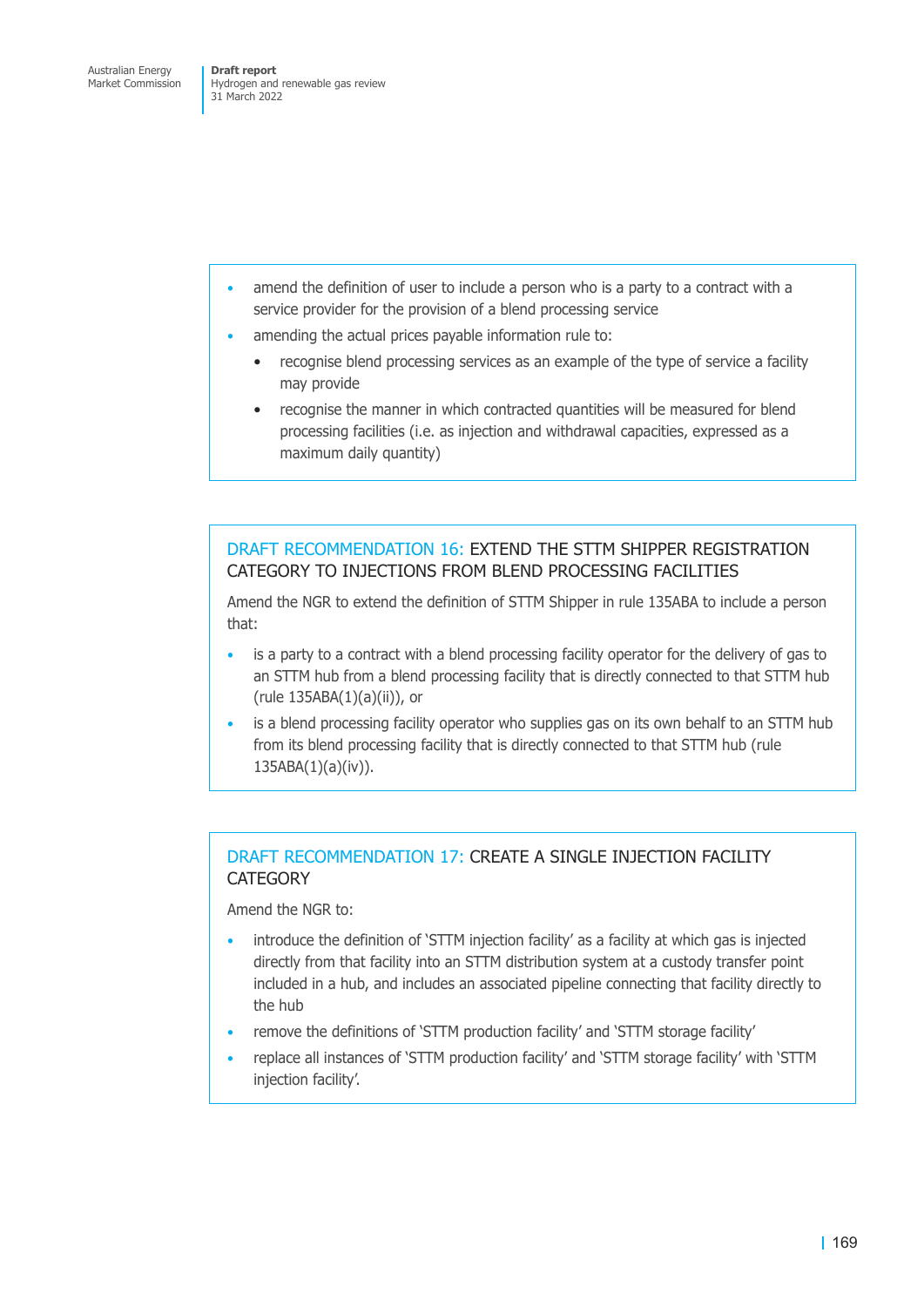## DRAFT RECOMMENDATION 18: MODIFY THE OBLIGATION FOR FACILITY OPERATORS TO PROVIDE EXPECTED CAPACITY INFORMATION

Amend the NGR in order to modify rule 414 by:

- specifying that a facility operator is not required to notify AEMO of expected capacity in respect of the following three gas days if there is no 'material difference' between the quantity of gas which the facility operator expects that the facility will be able to deliver to the relevant hub and the substitute information that would be generated, in accordance with the STTM Procedures, by AEMO in the event that the facility operator does not provide this data.
- defining 'material difference' as the magnitude of difference exceeding the greater of A and B, where:
	- a. A is 600 GJ; and
	- b. B is the lesser of 5% of the nameplate rating of the STTM facility (determined in accordance with Part 18) and 10 TJ.

## DRAFT RECOMMENDATION 19: ALLOW FOR FACILITY AGGREGATION AND SUBMISSION OF OFFERS BY AGGREGATED FACILITY

Amend the NGR to:

- introduce a new rule that:
	- allows a facility operator to apply to AEMO to aggregate any of its STTM injection facilities
	- requires AEMO to approve applications for aggregation if the applicant is the facility operator for all relevant STTM injection facilities, these have a common allocation agent, and any requirements for aggregation in the STTM Procedures have been fulfilled
	- requires AEMO to evaluate applications for aggregation and reply within 20 business days of receipt of the application
	- allows the facility operator to end the aggregation.
- introduce a new rule that:
	- specifies that for the purposes of Part 20, a reference to an STTM injection facility is taken to be a reference to two or more aggregated STTM injection facilities
	- the capacity of an STTM injection facility aggregated is not to be taken into account for the purpose of determining capacity charges or capacity payments.
- amend rule 377(3) to require AEMO to identify which facilities have been aggregated in the list of STTM facilities and STTM distribution systems it maintains.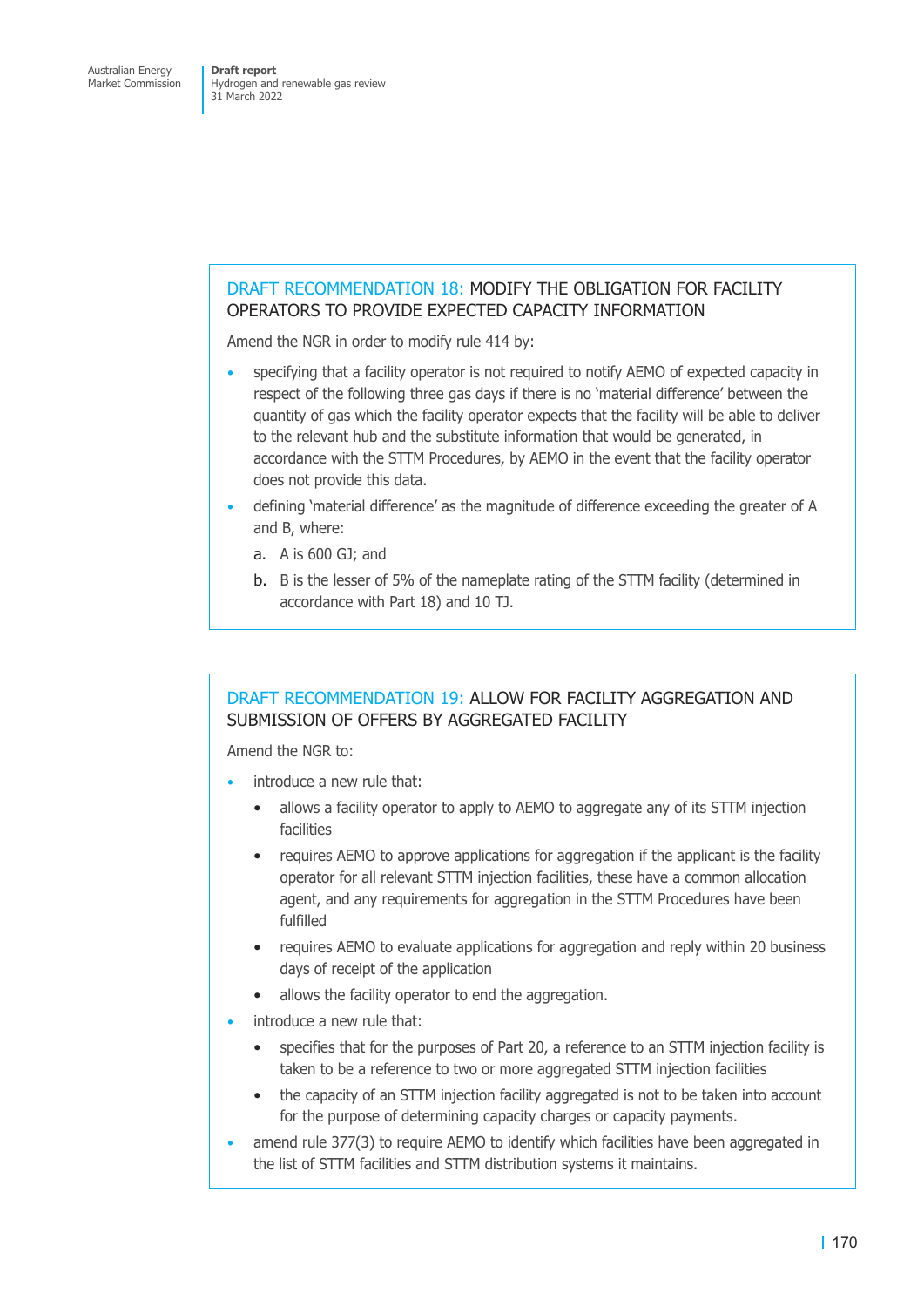## DRAFT RECOMMENDATION 20: STREAMLINE THE PROCESS FOR ESTABLISHING NEW CTPS

Amend the NGR to:

- specify in rule 135EA(4) that the STTM Procedures may deal with the arrangements for determining proposals for CTPs to be included in or removed from a hub
- introduce a new rule in Part 20 that requires AEMO to specify the CTPs comprised in each hub in a register maintained by AEMO under the STTM Procedures. The CTP for a facility from which gas is injected into an STTM distribution system must be included in the relevant hub. The STTM Procedures must set out the arrangements for AEMO to determine changes to CTPs for a hub, which must:
	- specify the time frame and process for AEMO to consider and determine a proposal, which must include notice to the relevant STTM distributor and must allow 20 business days for the STTM distributor to respond
	- require AEMO to publish notice of its determination on the proposal.
- amend rules 371, 372 and 372A to refer to the CTP register instead of the STTM Procedures
- amend rule 372A to specify that additional CTPs not connected to one of the STTM distribution systems specified in that rule can only be added with the consent of the STTM facility operator and the service provider of the STTM pipeline at the CTP.

### DRAFT RECOMMENDATION 21: ALLOW DISTRIBUTORS TO AGREE TO AN ALTERNATIVE GAS QUALITY SPECIFICATION AT A CTP

Amend the NGR to:

- introduce the definition of 'standard gas quality specification' for a hub to reflect the current definition of 'gas quality specification'
- introduce a new rule that:
	- allows the relevant distributor (at the request of a facility operator of an STTM injection facility connected at a CTP) to enter into a written agreement that:
		- (a) provides for the injection at a CTP of gas that does not comply with the standard gas quality specification; and
		- (b) sets out the quality standard with which that gas must comply.
- specifies that such an agreement must include the distributor, operator proposing to inject the gas, and each STTM Shipper proposing to supply gas to the CTP
- states that a distributor must not approve such an agreement unless it is satisfied that the injection of gas is consistent with any applicable pipeline safety duty or pipeline service standard (each as defined in the NGL)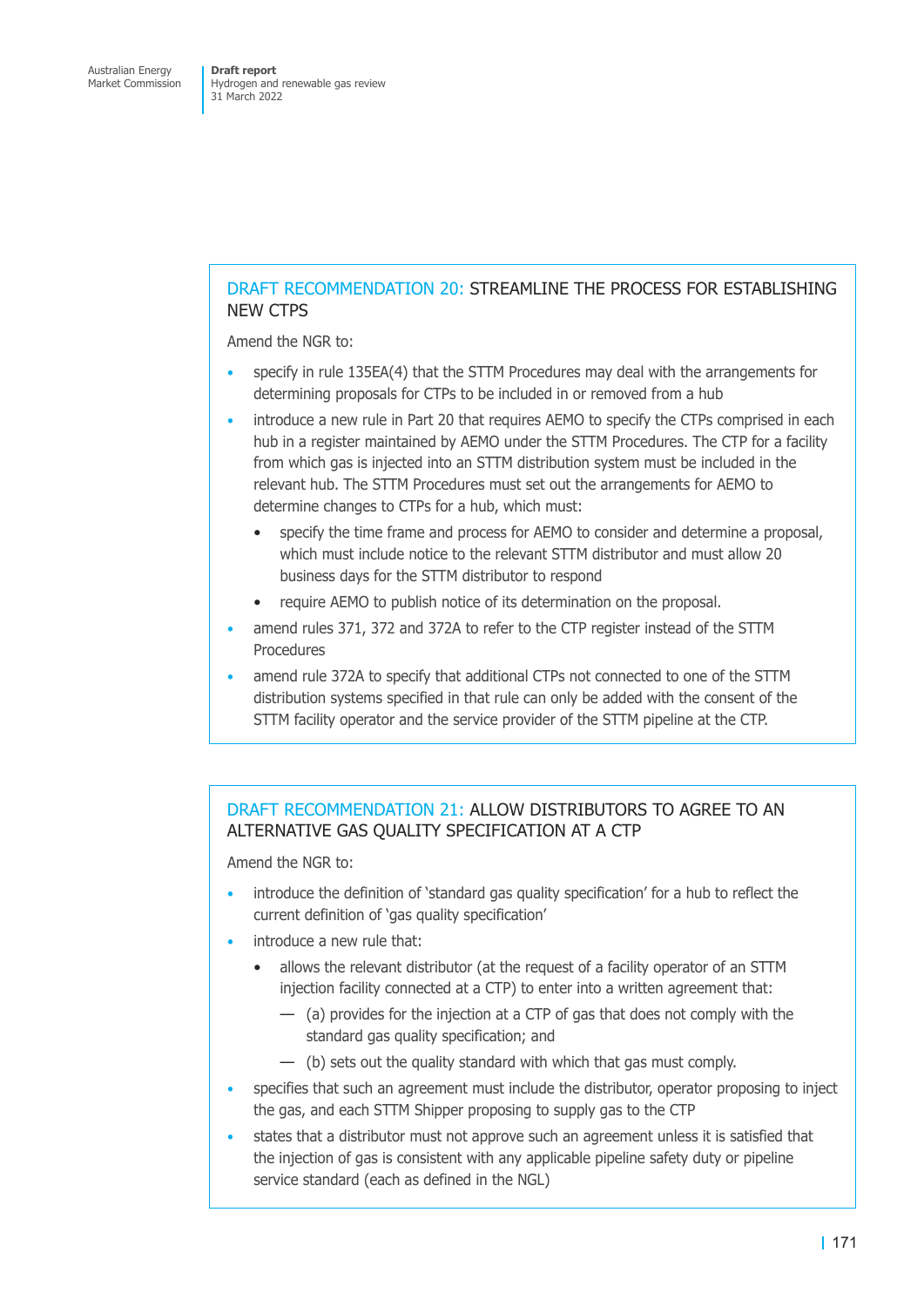- allows the distributor to revoke the agreement if it is breached, or the distributor is satisfied that the injection of the gas is no longer consistent with any applicable pipeline safety duty or pipeline service standard
- modify the definition of 'gas quality specification' to:
	- clarify that this relates to a CTP
	- means the standard gas quality specification or the alternative gas quality standard approved by the distributor in accordance with the above new rule.
- modify rule 418(3) such that shippers must ensure that gas supplied to a CTP (rather than a hub) complies with the gas quality specification for that CTP.

### DRAFT RECOMMENDATION 22: EXPAND EXISTING REGISTRATION CATEGORIES IN REGULATED RETAIL MARKETS

Amend the NGR definition of 'self-contracting user' for the NSW-ACT (rule 135AB(1)(C)), South Australia (rule 135AB(3)(D)) and Queensland (rule 135AB(2)(C)) regulated retail markets to include blend processing facilities.

Amend the NGR definition of 'market participant other' for the Victorian regulated retail market (rule 135AB(4)(D)) to include blend processing facilities.

## DRAFT RECOMMENDATION 23: REQUIRE DISTRIBUTORS AND RETAILERS TO PROVIDE NOTICES OF A TRANSITION TO A NGE

Introduce a new Part 8B 'transition to natural gas equivalents' in the NERR which includes:

New rule 147C which requires distributors to notify retailers and AEMO in writing of a transition to a NGE. The notice must:

- be in simple and concise language
- include:
	- the date of transition to the NGE
	- the type of NGE that they are licensed to transport and any limits on blending that may apply
	- the potential impact of the supply of the NGE on the quantity of gas consumed by customers and heating values compared to the supply of natural gas. In the case of a NGE which is a gas blend, the potential impact may be expressed as a range, but must include the impact at the highest permitted blend limit.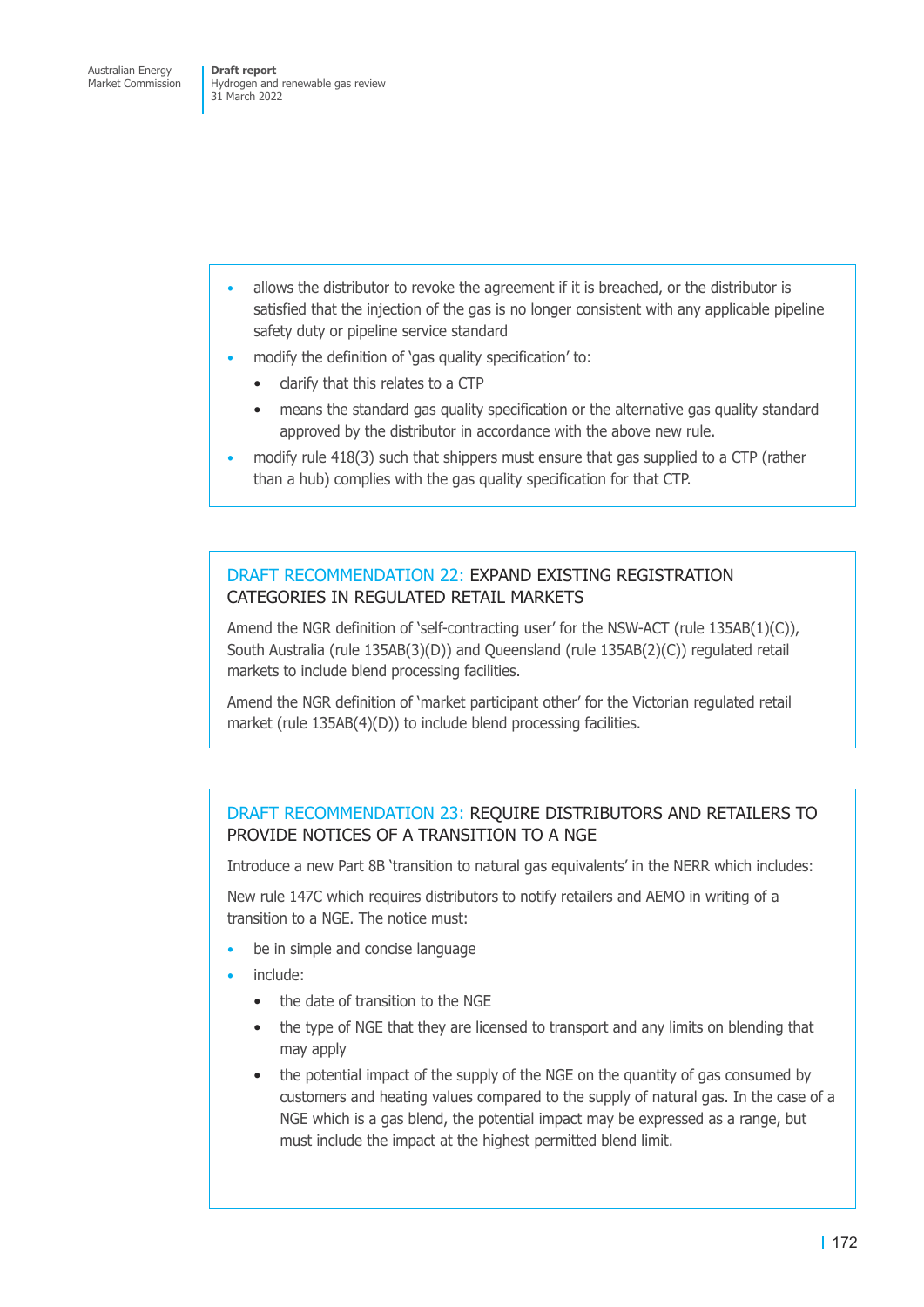• otherwise be provided in the form and manner required by the guidelines made by the AER under new rule 147F (if any).

New rule 147D which requires a distributor:

- prior to issuing a transition notice, to consult with retailers and AEMO in relation to the transition date to be specified in a notice under new rule 147C
- in specifying a transition date in a notice under new rule 147C, have regard to:
	- any submissions received from retailers and AEMO during consultation
	- the obligations on a retailer to notify customers of the transition
	- the reasonable requirements of retailers and AEMO to review their systems and processes to ensure compliance with the national energy legislation following the transition.

New rule 147E which would require retailers to notify their small customers in writing of a transition to a NGE. The notice must:

- be in simple and concise language
- be provided no later than 5 business days before the transition date specified in the notice from the distributor
- include:
	- the transition date
	- a copy of the notice from the distributor or a link to the notice on the distributor's or retailer's website and details of how the customer may request a copy of the notice
	- contact details of the retailer and/or distributor
	- any other information relevant to the customer's understanding of how the transition may impact the customer
- otherwise be provided in the form and manner required by the guidelines made by the AER under new rule 147F (if any).

New rule 147F that:

- empowers (but not requires) the AER to make guidelines in relation to the form and content of the transition notices required under new rules 147C or 147E (transition notice guidelines)
- requires the AER to make any transition notice guidelines in accordance with the retail consultation procedure.

### DRAFT RECOMMENDATION 24: REQUIRE RETAILERS TO SPECIFY IN CUSTOMER RETAIL CONTRACTS IF A NGE IS BEING SOLD

Amend clause 3.3 of the model terms and conditions for standard retail contracts in schedule